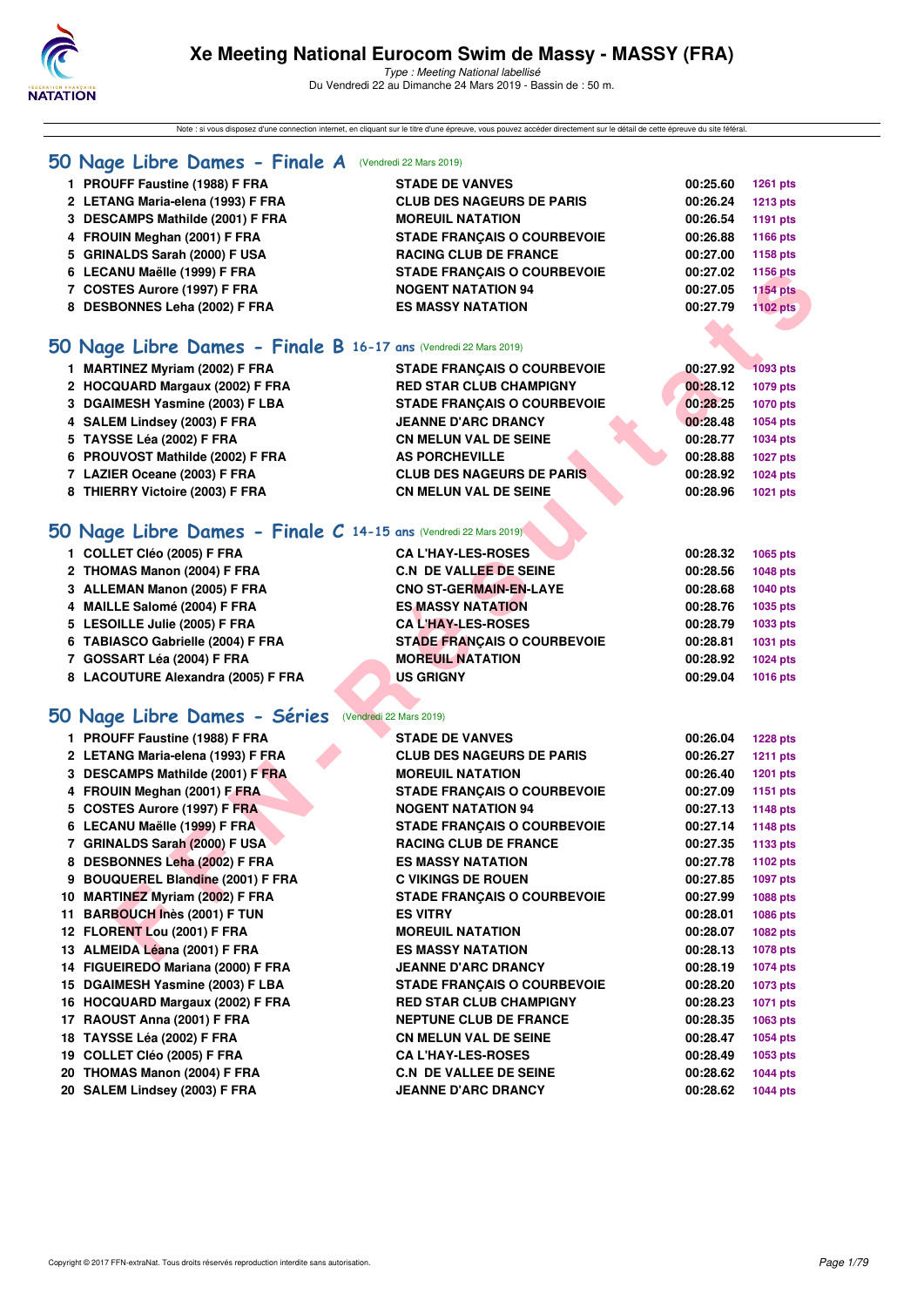

| 50 Nage Libre Dames - Séries (suite)   |                                       |          |                 |
|----------------------------------------|---------------------------------------|----------|-----------------|
| 22 CUNHA-FERREIRA Léonie (2000) F FRA  | <b>CN VIRY-CHÂTILLON</b>              | 00:28.65 | 1042 pts        |
| 23 PROUVOST Mathilde (2002) F FRA      | <b>AS PORCHEVILLE</b>                 | 00:28.74 | 1036 pts        |
| 24 THIERRY Victoire (2003) F FRA       | <b>CN MELUN VAL DE SEINE</b>          | 00:28.77 | 1034 pts        |
| 25 DEL'HOMME Laurine (1997) F FRA      | <b>ES MASSY NATATION</b>              | 00:28.85 | 1029 pts        |
| 26 AUBRY Aurélia (1998) F FRA          | <b>U.S CRETEIL NATATION</b>           | 00:28.86 | <b>1028 pts</b> |
| 27 BLANCHETIERE Adèle (1999) F FRA     | <b>MARSOUINS HEROUVILLE</b>           | 00:28.90 | 1025 pts        |
| 28 LAZIER Oceane (2003) F FRA          | <b>CLUB DES NAGEURS DE PARIS</b>      | 00:28.93 | 1023 pts        |
| 29 BERDJI Chahinez (2003) F FRA        | <b>JEANNE D'ARC DRANCY</b>            | 00:28.95 | <b>1022 pts</b> |
| 30 FLEURY Carla (2001) F FRA           | <b>SN FRANCONVILLE</b>                | 00:28.96 | <b>1021 pts</b> |
| 31 RADET Zoé (2002) F FRA              | <b>AUXERRE AQUATIC CLUB</b>           | 00:29.01 | <b>1018 pts</b> |
| 32 LACOUTURE Alexandra (2005) F FRA    | <b>US GRIGNY</b>                      | 00:29.05 | 1015 pts        |
| 33 OUARTI Ilyana (2003) F FRA          | <b>JEANNE D'ARC DRANCY</b>            | 00:29.06 | <b>1014 pts</b> |
| 33 HUANG Lucie (2001) F FRA            | <b>NEPTUNE CLUB DE FRANCE</b>         | 00:29.06 | <b>1014 pts</b> |
| 35 TABIASCO Gabrielle (2004) F FRA     | <b>STADE FRANÇAIS O COURBEVOIE</b>    | 00:29.07 | 1014 pts        |
| 36 ALLEMAN Manon (2005) F FRA          | <b>CNO ST-GERMAIN-EN-LAYE</b>         | 00:29.12 | 1010 pts        |
| 37 LE CORGUILLE Ambre (2001) F FRA     | <b>CA ORSAY</b>                       | 00:29.15 | 1008 pts        |
| 37 GOSSART Léa (2004) F FRA            | <b>MOREUIL NATATION</b>               | 00:29.15 | 1008 pts        |
| 39 PAGO Elodie (2003) F FRA            | <b>SN VERSAILLES</b>                  | 00:29.16 | 1008 pts        |
| 40 LESOILLE Julie (2005) F FRA         | <b>CA L'HAY-LES-ROSES</b>             | 00:29.20 | 1005 pts        |
| 41 POIROT Kamie (1999) F FRA           | <b>ESPADON GRAND-QUEVILLY</b>         | 00:29.25 | 1002 pts        |
| 41 BOULET Margot (1990) F FRA          | <b>PROVINS NATATION</b>               | 00:29.25 | 1002 pts        |
| 43 ZAID KERMORGANT Lise (2003) F FRA   | <b>CLUB DES NAGEURS DE PARIS</b>      | 00:29.26 | 1001 pts        |
| 44 MOUSSOUNI Syrine (2002) F FRA       | <b>AC BOBIGNY</b>                     | 00:29.29 | 999 pts         |
| 45 PERNOT Ophélie (2000) F FRA         | <b>AQUA CLUB PONTAULT-ROISSY</b>      | 00:29.32 | 997 pts         |
| 46 MAILLE Salomé (2004) F FRA          | <b>ES MASSY NATATION</b>              | 00:29.35 | 995 pts         |
| 47 PELLIER Claire (2000) F FRA         | <b>CN MELUN VAL DE SEINE</b>          | 00:29.53 | 983 pts         |
| 48 SUMEIRE Alizé (2001) F FRA          | <b>CA ORSAY</b>                       | 00:29.55 | 982 pts         |
| 49 BENAKCHA Médina (2004) F FRA        | <b>ESPADON GRAND-QUEVILLY</b>         | 00:29.58 | 980 pts         |
| 50 LOWRY Maia (2003) F USA             | <b>CLUB DES NAGEURS DE PARIS</b>      | 00:29.71 | 971 pts         |
| 51 CATAYEE-BELINY Britany (2002) F FRA | <b>SCA 2000 EVRY</b>                  | 00:29.73 | 970 pts         |
| 52 BRUNET Estelle (2001) F FRA         | <b>VGA ST-MAUR</b>                    | 00:29.75 | 968 pts         |
| 53 MERIOT Camille (2001) F FRA         | <b>JOUÉ NATATION</b>                  | 00:29.77 | 967 pts         |
| 54 PARISI Mathilde (1999) F FRA        | <b>NEPTUNE CLUB DE FRANCE</b>         | 00:29.81 | 965 pts         |
| 55 NEVES Clara (2002) F FRA            | <b>CA L'HAY-LES-ROSES</b>             | 00:29.82 | 964 pts         |
| 56 FRESSIER Lola (2002) F FRA          | <b>CA L'HAY-LES-ROSES</b>             | 00:29.92 | 957 pts         |
| 57 FOURMY Maëlys (2003) F FRA          | <b>ES MASSY NATATION</b>              | 00:30.05 | 949 pts         |
| 58 VISGUEIRO Julia (2005) F FRA        | <b>MOUETTES DE PARIS</b>              | 00:30.08 | 947 pts         |
| 59 SIMONUTTI Salome (2005) F FRA       | <b>CLUB DES NAGEURS DE PARIS</b>      | 00:30.12 | 944 pts         |
| 60 BINGUE SIDIBE Odhia (2005) F FRA    | <b>JEANNE D'ARC DRANCY</b>            | 00:30.17 | 941 pts         |
| 61 ALBENGA Zoe (2005) F FRA            | <b>S.M MONTROUGE</b>                  | 00:30.19 | 940 pts         |
| 62 DJEMAOUI Lahna (2004) F FRA         | <b>CA ORSAY</b>                       | 00:30.21 | 938 pts         |
| 63 HUMBERT Celia (2005) F FRA          | <b>BOIS-COLOMBES SPORT</b>            | 00:30.25 | 936 pts         |
| 64 FROISSARD Antia (2004) F FRA        | <b>CN MAISONS-ALFORT</b>              | 00:30.33 | 931 pts         |
| 65 SIMOËNS Celia (1999) F FRA          | <b>NEPTUNE CLUB DE FRANCE</b>         | 00:30.34 | 930 pts         |
| 66 LARGILLIER Iliana (2001) F FRA      | <b>CN MELUN VAL DE SEINE</b>          | 00:30.49 | 920 pts         |
| 67 CASTEJON Garance (2005) F FRA       | <b>CA L'HAY-LES-ROSES</b>             | 00:30.57 | 915 pts         |
| 68 THOMAS Flavie (2002) F FRA          | <b>JOUE NATATION</b>                  | 00:30.59 | 914 pts         |
| 69 SOURDEAU-LACHOT Axelle (2005) F FRA | <b>S.M MONTROUGE</b>                  | 00:30.75 | 904 pts         |
| 69 ABELA Cassandre (2005) F FRA        | <b>NEPTUNE CLUB DE FRANCE</b>         | 00:30.75 | 904 pts         |
| 71 BESNIER Sarah (2003) F FRA          | <b>PROVINS NATATION</b>               | 00:30.86 | 897 pts         |
| 72 SALEM Sara (2005) F FRA             | <b>LAGNY-SUR-MARNE NATATION</b>       | 00:30.94 | 892 pts         |
| 72 KOCEN Emelyne (2002) F FRA          | <b>CLUB NAUTIQUE DE L'ARPAJONNAIS</b> | 00:30.94 | 892 pts         |
| 74 PAVY Lena (2005) F FRA              | <b>CA L'HAY-LES-ROSES</b>             | 00:31.05 | 885 pts         |
| 74 SEIGNEUR Stella (2004) F FRA        | <b>CA L'HAY-LES-ROSES</b>             | 00:31.05 | 885 pts         |

| 00:28.65 | 1042 pts        |
|----------|-----------------|
| 00:28.74 | 1036 pts        |
| 00:28.77 | 1034 pts        |
| 00:28.85 | 1029 pts        |
| 00:28.86 | 1028 pts        |
| 00:28.90 | 1025 pts        |
| 00:28.93 | 1023 pts        |
| 00:28.95 | <b>1022 pts</b> |
| 00:28.96 | 1021 pts        |
| 00:29.01 | <b>1018 pts</b> |
| 00:29.05 | 1015 pts        |
| 00:29.06 | <b>1014 pts</b> |
| 00:29.06 | 1014 pts        |
| 00:29.07 | 1014 pts        |
| 00:29.12 | 1010 pts        |
| 00:29.15 | 1008 pts        |
| 00:29.15 | 1008 pts        |
| 00:29.16 | 1008 pts        |
| 00:29.20 | 1005 pts        |
| 00:29.25 | 1002 pts        |
| 00:29.25 | 1002 pts        |
| 00:29.26 | 1001 pts        |
| 00:29.29 | 999 pts         |
| 00:29.32 | 997 pts         |
| 00:29.35 | 995 pts         |
| 00:29.53 | 983 pts         |
| 00:29.55 | 982 pts         |
| 00:29.58 | 980 pts         |
| 00:29.71 | 971 pts         |
| 00:29.73 | 970 pts         |
| 00:29.75 | 968 pts         |
| 00:29.77 | 967 pts         |
| 00:29.81 | 965 pts         |
| 00:29.82 | 964 pts         |
| 00:29.92 | 957 pts         |
| 00:30.05 | 949 pts         |
| 00:30.08 | 947 pts         |
| 00:30.12 | <b>944 pts</b>  |
| 00:30.17 | 941 pts         |
| 00:30.19 | 940 pts         |
| 00:30.21 | 938 pts         |
| 00:30.25 | 936 pts         |
| 00:30.33 | 931 pts         |
| 00:30.34 | 930 pts         |
| 00:30.49 | 920 pts         |
| 00:30.57 | 915 pts         |
| 00:30.59 | 914 pts         |
| 00:30.75 | 904 pts         |
| 00:30.75 | <b>904 pts</b>  |
| 00:30.86 | 897 pts         |
| 00:30.94 | 892 pts         |
| 00:30.94 | 892 pts         |
| 00:31.05 | 885 pts         |
| 00:31.05 | <b>885 pts</b>  |
|          |                 |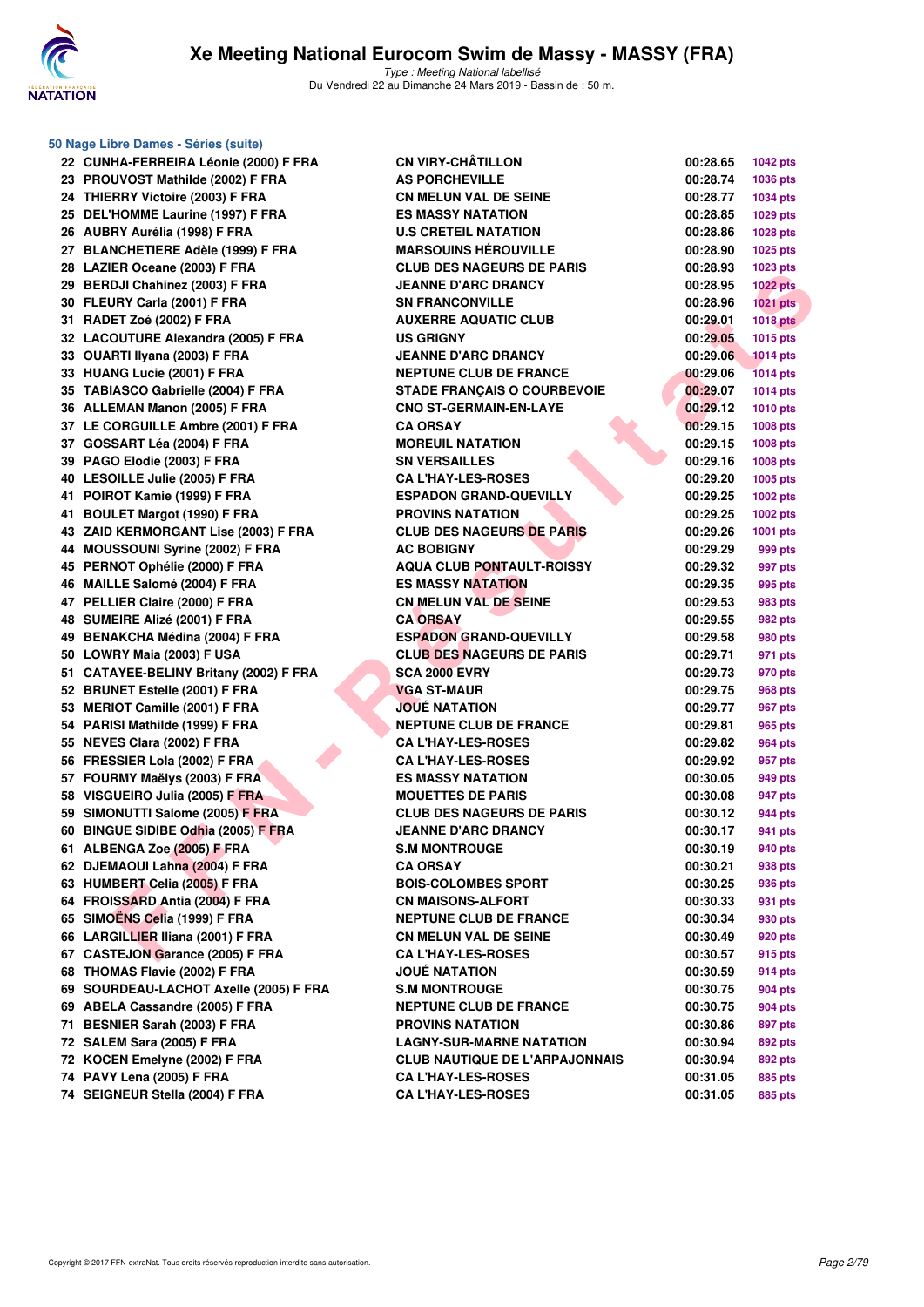

|     | 50 Nage Libre Dames - Séries (suite)                              |                                    |              |              |                                                                    |
|-----|-------------------------------------------------------------------|------------------------------------|--------------|--------------|--------------------------------------------------------------------|
|     | 76 GRILLOT Lise (2004) F FRA                                      | <b>AUXERRE AQUATIC CLUB</b>        |              |              | 00:31.15<br>879 pts                                                |
|     | 77 JUIN Lisa (2005) F FRA                                         | <b>VGA ST-MAUR</b>                 |              |              | 00:31.16<br>878 pts                                                |
|     | 78 BELLEGUIC Amaelle (2005) F FRA                                 | <b>CHARTRES METROPOLE NAT</b>      |              |              | 00:31.21<br>875 pts                                                |
|     | 79 MEMDOUH Marwa (2005) F FRA                                     | <b>JOUE NATATION</b>               |              |              | 00:31.22<br>874 pts                                                |
|     | 80 MOUSSOUNI Alicia (2005) F FRA                                  | <b>AC BOBIGNY</b>                  |              |              | 00:31.27<br>871 pts                                                |
| 81. | <b>MARCHESE Aurelie (2005) F FRA</b>                              | <b>CN MELUN VAL DE SEINE</b>       |              |              | 00:31.37<br>865 pts                                                |
|     | 82 WARTH Manon (2003) F SUI                                       | <b>LAUSANNE NATATION (SUI)</b>     |              |              | 00:31.50<br>857 pts                                                |
|     | 83 MAINGAUD Léa (2000) F FRA                                      | <b>ES MASSY NATATION</b>           |              |              | 00:31.51<br>856 pts                                                |
|     | 84 GUEMMOUD Ines (2002) F FRA                                     | <b>CLUB DES NAGEURS DE PARIS</b>   |              |              | 00:31.70<br>845 pts                                                |
|     | 85 CHERIFI Emma (2001) F FRA                                      | <b>CN MELUN VAL DE SEINE</b>       |              |              | 00:31.84<br><b>836 pts</b>                                         |
|     | 86 OLLITRAUT Morgane (2003) F FRA                                 | <b>COM BAGNEUX NATATION</b>        |              |              | 00:32.01<br>826 pts                                                |
|     | 87 NIANE Seyna (2005) F FRA                                       | <b>COM BAGNEUX NATATION</b>        |              |              | 00:32.28<br>809 pts                                                |
|     | 88 DAVI Clémence (1997) F FRA                                     | <b>COM BAGNEUX NATATION</b>        |              |              | 00:33.26<br>751 pts                                                |
|     | 89 GUILLERMIC Maïwen (2003) F FRA                                 | <b>COM BAGNEUX NATATION</b>        |              |              | 00:34.10<br>704 pts                                                |
|     | 100 Nage Libre Dames - Finale A                                   | (Dimanche 24 Mars 2019)            |              |              |                                                                    |
|     | 1 PROUFF Faustine (1988) F FRA                                    | <b>STADE DE VANVES</b>             |              |              | 00:55.40<br><b>1274 pts</b>                                        |
|     |                                                                   |                                    | 50 m: 27.03  |              | (27.03) 100 m: 55.40 (28.37)                                       |
|     | 2 LETANG Maria-elena (1993) F FRA                                 | <b>CLUB DES NAGEURS DE PARIS</b>   |              |              | 1158 pts<br>00:58.59                                               |
|     | 3 COSTES Aurore (1997) F FRA                                      | <b>NOGENT NATATION 94</b>          | 50 m: 28.35  |              | $(28.35)$ 100 m : 58.59 $(30.24)$<br>00:58.71<br><b>1154 pts</b>   |
|     |                                                                   |                                    | 50 m : 28.23 |              | $(28.23)$ 100 m : 58.71 $(30.48)$                                  |
|     | 4 GAMER Rose-alexia (1999) F FRA                                  | <b>ES VITRY</b>                    | 50 m: 28.73  |              | 00:59.44<br>1129 pts<br>$(28.73)$ 100 m : 59.44 $(30.71)$          |
|     | 5 DESBONNES Leha (2002) F FRA                                     | <b>ES MASSY NATATION</b>           |              |              | 1127 pts<br>00:59.48                                               |
|     |                                                                   |                                    | 50 m : 28.60 |              | $(28.60)$ 100 m : 59.48 $(30.88)$                                  |
|     | 6 GRINALDS Sarah (2000) F USA                                     | <b>RACING CLUB DE FRANCE</b>       | 50 m : 28.36 |              | 00:59.55<br>1125 $pts$<br>(28.36) 100 m: 59.55 (31.19)             |
|     | 7 PACAUD Pauline (1993) F FRA                                     | <b>SENS NATATION</b>               |              |              | 00:59.56<br>1124 pts                                               |
|     | 8 BOUTIN Julie (1998) F FRA                                       | <b>EN TOURS</b>                    |              | 50 m : 28.73 | (28.73) 100 m : 59.56 (30.83)<br>1109 pts<br>01:00.01              |
|     |                                                                   |                                    | 50 m : 28.57 |              | $(28.57)$ 100 m : 1:00.01 $(31.44)$                                |
|     | 100 Nage Libre Dames - Finale B 16-17 ans (Dimanche 24 Mars 2019) |                                    |              |              |                                                                    |
|     | 1 DUMAS Salome (2002) F FRA                                       | <b>MOUETTES DE PARIS</b>           |              |              | 01:00.86<br>1079 pts                                               |
|     |                                                                   |                                    | 50 m: 29.19  |              | (29.19) 100 m: 1:00.86 (31.67)                                     |
|     | 2 MARTINEZ Myriam (2002) F FRA                                    | <b>STADE FRANÇAIS O COURBEVOIE</b> | 50 m : 29.25 |              | 01:01.03<br><b>1074 pts</b><br>(29.25) 100 m: 1:01.03 (31.78)      |
|     | 3 PEREZ LE TOUX Marie (2003) F FRA                                | <b>CLUB DES NAGEURS DE PARIS</b>   |              |              | 01:01.65<br>1053 pts                                               |
|     |                                                                   |                                    | 50 m : 29.92 |              | (29.92) 100 m: 1:01.65 (31.73)<br><b>1042 pts</b>                  |
|     | 4 SUTEAU Soraya (2003) F FRA                                      | <b>CLUB DES NAGEURS DE PARIS</b>   | 50 m : 30.21 |              | 01:01.95<br>$(30.21)$ 100 m : 1:01.95 $(31.74)$                    |
|     | 5 THIERRY Victoire (2003) F FRA                                   | <b>CN MELUN VAL DE SEINE</b>       |              |              | 01:02.46<br><b>1025 pts</b>                                        |
|     | 6 PROUVOST Mathilde (2002) F FRA                                  | <b>AS PORCHEVILLE</b>              | 50 m : 30.48 |              | $(30.48)$ 100 m : 1:02.46 $(31.98)$<br>01:02.63 1020 pts           |
|     |                                                                   |                                    |              |              | 50 m: 30.26 (30.26) 100 m: 1:02.63 (32.37)                         |
|     | 6 TAYSSE Léa (2002) F FRA                                         | <b>CN MELUN VAL DE SEINE</b>       |              |              | 01:02.63<br>1020 pts                                               |
|     | 8 BERDJI Chahinez (2003) F FRA                                    | <b>JEANNE D'ARC DRANCY</b>         |              |              | 50 m: 29.99 (29.99) 100 m: 1:02.63 (32.64)<br>01:02.79<br>1014 pts |
|     |                                                                   |                                    |              |              | 50 m: 30.34 (30.34) 100 m: 1:02.79 (32.45)                         |
|     | 100 Nage Libre Dames - Finale C 14-15 ans (Dimanche 24 Mars 2019) |                                    |              |              |                                                                    |
|     |                                                                   |                                    |              |              |                                                                    |
|     | 1 SIMOENS Lucille (2005) F FRA                                    | <b>ES MASSY NATATION</b>           |              |              | 01:01.22<br>1067 pts<br>50 m: 29.67 (29.67) 100 m: 1:01.22 (31.55) |

## **[100 Nage Libre Dames - Finale A](http://www.ffnatation.fr/webffn/resultats.php?idact=nat&go=epr&idcpt=57649&idepr=2)** (Dimanche 24 Mars 2019)

|  |  | 1 PROUFF Faustine (1988) F FRA |  |  |
|--|--|--------------------------------|--|--|
|--|--|--------------------------------|--|--|

- **2 LETANG Maria-elena (1993) F FRA** CLUB DES NAGEURS DE PARIS 00:58.59 **1158 pts**<br> **28.35 100 m**: 28.35 100 m: 58.59 (28.35) 100 m: 58.59 (20.24)
- **3 COSTES Aurore (1997) F FRA NOGENT NATATION 94 00:58.71 1154 pts**<br> **3 COSTES Auror**e (1997) **F FRA NOGENT NATATION 94 100m 1 50m 28.23** (28.23) 100m **58.71** (30.48)
- **4 GAMER Rose-alexia (1999) F FRA ES VITRY 00:59.44 1129 pts**
- **5 DESBONNES Leha (2002) F FRA ES MASSY NATATION 00:59.48 1127 pts**
- **6 GRINALDS Sarah (2000) F USA** RACING CLUB DE FRANCE 00:59.55 **00:59.55 100 m**:<br> *50 m: 28.36 (28.36)* 100 m:
- **7 PACAUD Pauline (1993) F FRA** SENS NATATION 00:59.56 1124 pts 00:59.56 1124 pts
- 8 BOUTIN Julie (1998) F FRA EN TOURS

## **[100 Nage Libre Dames - Finale B](http://www.ffnatation.fr/webffn/resultats.php?idact=nat&go=epr&idcpt=57649&idepr=2) 16-17 ans** (Dimanche 24 Mars 2019)

- **1 DUMAS Salome (2002) F FRA MOUETTES DE PARIS 01:00.86 1079 pts**
- 2 MARTINEZ Myriam (2002) F FRA STADE FRANÇAIS O COURBEVOIE 01:01.03 **1074** pts
- **3 PEREZ LE TOUX Marie (2003) F FRA CLUB DES NAGEURS DE PARIS 01:01.65 1053 pts**
- **4 SUTEAU Soraya (2003) F FRA CLUB DES NAGEURS DE PARIS 01:01.95 01:01.95 01:01.95 01:01.95 01:01.95 01:01.95 01:01:01:05 01:01:01:05 01:01:01:05 01:01:01:05 01:01:01:05 01:01:01:05 01:01:01:05**
- **5 THIERRY Victoire (2003) F FRA CN MELUN VAL DE SEINE 01:02.46 01:02.46 01:02:46 01:02 <b>10 102:46 01:02:46 01:02:46 01:02:46 01:02:46 01:02:46 01:02:46 01:02:46 01:02:46 01:02:46 01:02:46**
- **6 PROUVOST Mathilde (2002) F FRA AS PORCHEVILLE 11.02.63 1020** pts **11.02.63 1020** pts **11.02.63 12.63 12.63 12.63 12.63 12.63 12.63 12.63 12.63 12.63 12.63 12.63 12.63 12.63 12.63 12**
- **6 TAYSSE Léa (2002) F FRA CN MELUN VAL DE SEINE 01:02.63 01:02.63 1020 pts**<br>  $\frac{60m}{29.99}$  **100 m**: 1:02.63 **(32.6**
- 8 BERDJI Chahinez (2003) F FRA **JEANNE D'ARC DRANCY** 01:02.79

| 100 Nage Libre Dames - Finale C 14-15 ans (Dimanche 24 Mars 2019) |                                    |             |                          |                                               |                 |            |
|-------------------------------------------------------------------|------------------------------------|-------------|--------------------------|-----------------------------------------------|-----------------|------------|
| 1 SIMOENS Lucille (2005) F FRA                                    | <b>ES MASSY NATATION</b>           |             |                          | 01:01.22                                      | 1067 pts        |            |
|                                                                   |                                    | 50 m: 29.67 |                          | $(29.67)$ 100 m : 1:01.22 $(31.55)$           |                 |            |
| 2 LESOILLE Julie (2005) F FRA                                     | <b>CA L'HAY-LES-ROSES</b>          |             |                          | 01:01.82                                      | <b>1047 pts</b> |            |
|                                                                   |                                    |             | 50 m: 29.83              | (29.83) 100 m: 1:01.82 (31.99)                |                 |            |
| 3 COLLET Cléo (2005) F FRA                                        | <b>CA L'HAY-LES-ROSES</b>          |             |                          | 01:01.97                                      | 1042 $p$ ts     |            |
|                                                                   |                                    |             | 50 m: 29.60              | (29.60) 100 m: 1:01.97 (32.37)                |                 |            |
| 4 LACOUTURE Alexandra (2005) F FRA                                | <b>US GRIGNY</b>                   |             |                          | 01:02.29                                      | <b>1031 pts</b> |            |
|                                                                   |                                    |             | 50 m: 29.93              | (29.93) 100 m: 1:02.29 (32.36)                |                 |            |
| 5 GOSSART Léa (2004) F FRA                                        | <b>MOREUIL NATATION</b>            |             |                          | 01:02.60                                      |                 | $1021$ pts |
|                                                                   |                                    |             | 50 m: 29.81              | $(29.81)$ 100 m : 1:02.60 $(32.79)$           |                 |            |
| 6 BOUKHTOUCHE Sarah (2005) F FRA                                  | <b>STADE FRANCAIS O COURBEVOIE</b> |             |                          | 01:02.77                                      | $1015$ pts      |            |
|                                                                   |                                    |             | $50 \text{ m}$ : $30.29$ | $(30.29)$ 100 m : 1:02.77 $(32.48)$           |                 |            |
| 7 PHAM Thuyanna (2005) F FRA                                      | <b>STADE FRANCAIS O COURBEVOIE</b> |             |                          | 01:02.88                                      | 1011 pts        |            |
|                                                                   |                                    |             |                          | $50 m - 3027$ (30.27) $100 m + 10288$ (32.61) |                 |            |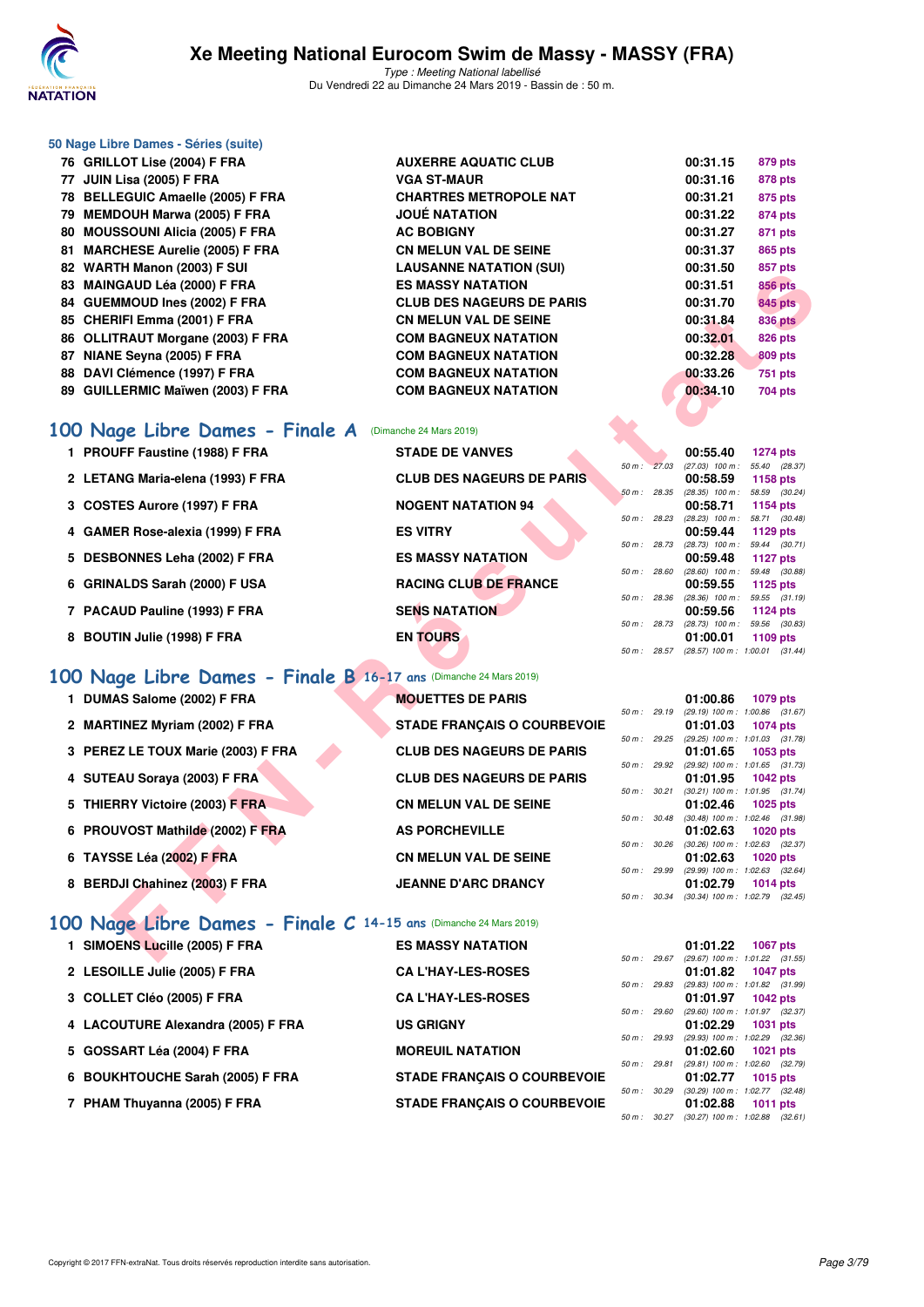

| 100 Nage Libre Dames - Finale C (suite)<br>8 GUILBAUD Charlotte (2004) F FRA | <b>CA ORSAY</b>                    | 50 m : 30.51 | 01:03.35<br>996 pts<br>$(30.51)$ 100 m : 1:03.35 $(32.84)$         |
|------------------------------------------------------------------------------|------------------------------------|--------------|--------------------------------------------------------------------|
| 100 Nage Libre Dames - Séries                                                | (Dimanche 24 Mars 2019)            |              |                                                                    |
| 1 PROUFF Faustine (1988) F FRA                                               | <b>STADE DE VANVES</b>             | 50 m: 27.53  | 00:56.08<br><b>1249 pts</b><br>56.08 (28.55)<br>$(27.53)$ 100 m :  |
| 2 LETANG Maria-elena (1993) F FRA                                            | <b>CLUB DES NAGEURS DE PARIS</b>   |              | 00:58.05<br><b>1178 pts</b>                                        |
| 3 COSTES Aurore (1997) F FRA                                                 | <b>NOGENT NATATION 94</b>          | 50 m : 27.72 | $(27.72)$ 100 m :<br>58.05 (30.33)<br>00:58.86<br><b>1149 pts</b>  |
| 4 GAMER Rose-alexia (1999) F FRA                                             | <b>ES VITRY</b>                    | 50 m : 28.70 | $(28.70)$ 100 m :<br>58.86 (30.16)<br>00:59.84<br><b>1115 pts</b>  |
| 5 GRINALDS Sarah (2000) F USA                                                | <b>RACING CLUB DE FRANCE</b>       | 50 m: 29.14  | 59.84 (30.70)<br>$(29.14)$ 100 m :<br>01:00.27<br><b>1100 pts</b>  |
| 6 DESBONNES Leha (2002) F FRA                                                | <b>ES MASSY NATATION</b>           | 50 m : 28.92 | (28.92) 100 m: 1:00.27 (31.35)<br>01:00.32<br><b>1098 pts</b>      |
| 7 PACAUD Pauline (1993) F FRA                                                | <b>SENS NATATION</b>               | 50 m : 28.85 | $(28.85)$ 100 m : 1:00.32 $(31.47)$<br>01:00.33<br><b>1098 pts</b> |
| 8 BOUTIN Julie (1998) F FRA                                                  | <b>EN TOURS</b>                    | 50 m : 29.32 | $(29.32)$ 100 m : 1:00.33 $(31.01)$<br>01:00.35<br>1097 pts        |
| 9 BARBOUCH Inès (2001) F TUN                                                 | <b>ES VITRY</b>                    | 50 m: 28.67  | $(28.67)$ 100 m : 1:00.35 $(31.68)$<br>01:00.47<br>1093 pts        |
| 10 DUMAS Salome (2002) F FRA                                                 | <b>MOUETTES DE PARIS</b>           | 50 m: 29.14  | (29.14) 100 m: 1:00.47 (31.33)<br>01:00.64<br><b>1087 pts</b>      |
| <b>MARTINEZ Myriam (2002) F FRA</b><br>11                                    | <b>STADE FRANÇAIS O COURBEVOIE</b> | 50 m : 29.09 | (29.09) 100 m: 1:00.64 (31.55)<br>01:00.69<br><b>1085 pts</b>      |
| 12 SIMOENS Lucille (2005) F FRA                                              | <b>ES MASSY NATATION</b>           | 50 m: 29.02  | (29.02) 100 m: 1:00.69 (31.67)<br>01:00.87<br>1079 pts             |
| 13 CUNHA-FERREIRA Léonie (2000) F FRA                                        | <b>CN VIRY-CHÂTILLON</b>           | 50 m : 29.43 | (29.43) 100 m: 1:00.87 (31.44)<br>01:01.26<br><b>1066 pts</b>      |
| 14 COLLINS Naira (2002) F FRA                                                | <b>RACING CLUB DE FRANCE</b>       | 50 m : 29.35 | (29.35) 100 m: 1:01.26 (31.91)<br>01:01.49<br><b>1058 pts</b>      |
| 15 MARCHESE Julie (2000) F FRA                                               | <b>CA ORSAY</b>                    | 50 m : 29.76 | (29.76) 100 m: 1:01.49 (31.73)<br>01:01.51<br>1057 pts             |
| 16 PEREZ LE TOUX Marie (2003) F FRA                                          | <b>CLUB DES NAGEURS DE PARIS</b>   | 50 m: 30.18  | $(30.18)$ 100 m : 1:01.51 $(31.33)$<br>01:01.92<br>1043 pts        |
| 17 FIEF Mathilde (2001) F FRA                                                | <b>CSM CLAMART</b>                 | 50 m : 29.89 | (29.89) 100 m: 1:01.92 (32.03)<br>01:02.01<br>1040 pts             |
| 18 SUTEAU Soraya (2003) F FRA                                                | <b>CLUB DES NAGEURS DE PARIS</b>   | 50 m : 29.40 | $(29.40)$ 100 m : 1:02.01 $(32.61)$<br>01:02.06<br>1039 pts        |
| 19 LE CORGUILLE Ambre (2001) F FRA                                           | <b>CA ORSAY</b>                    | 50 m : 30.27 | $(30.27)$ 100 m : 1:02.06 $(31.79)$<br>01:02.18<br>1035 pts        |
| 20 COLLET Cléo (2005) F FRA                                                  | <b>CA L'HAY-LES-ROSES</b>          | 50 m : 30.11 | (30.11) 100 m: 1:02.18 (32.07)<br>01:02.41<br><b>1027 pts</b>      |
| 21 LACOUTURE Alexandra (2005) F FRA                                          | <b>US GRIGNY</b>                   | 50 m : 29.73 | (29.73) 100 m : 1:02.41 (32.68)<br>01:02.47<br><b>1025 pts</b>     |
| 22 PROUVOST Mathilde (2002) F FRA                                            | <b>AS PORCHEVILLE</b>              | 50 m : 30.01 | (30.01) 100 m: 1:02.47 (32.46)<br>01:02.60<br>1021 pts             |
| 23 TAYSSE Léa (2002) F FRA                                                   | <b>CN MELUN VAL DE SEINE</b>       | 50 m: 29.60  | (29.60) 100 m: 1:02.60 (33.00)<br>01:02.62                         |
|                                                                              |                                    | 50 m: 29.49  | 1020 pts<br>(29.49) 100 m : 1:02.62 (33.13)<br>1020 pts            |
| 23 THIERRY Victoire (2003) F FRA                                             | CN MELUN VAL DE SEINE              | 50 m : 30.41 | 01:02.62<br>$(30.41)$ 100 m : 1:02.62 $(32.21)$                    |
| 25 LESOILLE Julie (2005) F FRA                                               | <b>CA L'HAY-LES-ROSES</b>          | 50 m : 29.83 | 01:02.64<br>1019 pts<br>(29.83) 100 m: 1:02.64 (32.81)             |
| 26 PHAM Thuyanna (2005) F FRA                                                | <b>STADE FRANÇAIS O COURBEVOIE</b> | 50 m : 30.91 | 01:02.68<br>1018 pts<br>$(30.91)$ 100 m : 1:02.68 $(31.77)$        |
| DALLE Aliénor (2002) F FRA<br>27                                             | <b>S.M MONTROUGE</b>               | 50 m : 30.72 | 01:02.70<br><b>1017 pts</b><br>(30.72) 100 m : 1:02.70 (31.98)     |
| <b>BOUKHTOUCHE Sarah (2005) F FRA</b><br>28                                  | <b>STADE FRANÇAIS O COURBEVOIE</b> | 50 m : 29.99 | 01:02.76<br>1015 pts<br>(29.99) 100 m : 1:02.76 (32.77)            |
| <b>BERDJI Chahinez (2003) F FRA</b><br>29                                    | <b>JEANNE D'ARC DRANCY</b>         | 50 m : 30.30 | 01:02.84<br>1013 pts<br>(30.30) 100 m: 1:02.84 (32.54)             |
| 30 GOMES Célia (2003) F FRA                                                  | <b>CN MELUN VAL DE SEINE</b>       | 50 m : 30.37 | 01:02.88<br><b>1011 pts</b><br>$(30.37)$ 100 m : 1:02.88 $(32.51)$ |
| PERNOT Ophélie (2000) F FRA<br>31                                            | <b>AQUA CLUB PONTAULT-ROISSY</b>   | 50 m : 29.80 | 01:02.92<br><b>1010 pts</b><br>$(29.80)$ 100 m : 1:02.92 $(33.12)$ |
| 32 BOUDISSA Naïla (2001) F FRA                                               | <b>NEPTUNE CLUB DE FRANCE</b>      | 50 m : 30.36 | 01:02.95<br>1009 pts<br>(30.36) 100 m: 1:02.95 (32.59)             |
| 33 GOSSART Léa (2004) F FRA                                                  | <b>MOREUIL NATATION</b>            | 50 m : 30.51 | 01:02.98<br><b>1008 pts</b><br>(30.51) 100 m: 1:02.98 (32.47)      |
| 34 GUILBAUD Charlotte (2004) F FRA                                           | <b>CA ORSAY</b>                    | 50 m : 30.49 | 01:03.05<br>1006 pts<br>$(30.49)$ 100 m : 1:03.05 $(32.56)$        |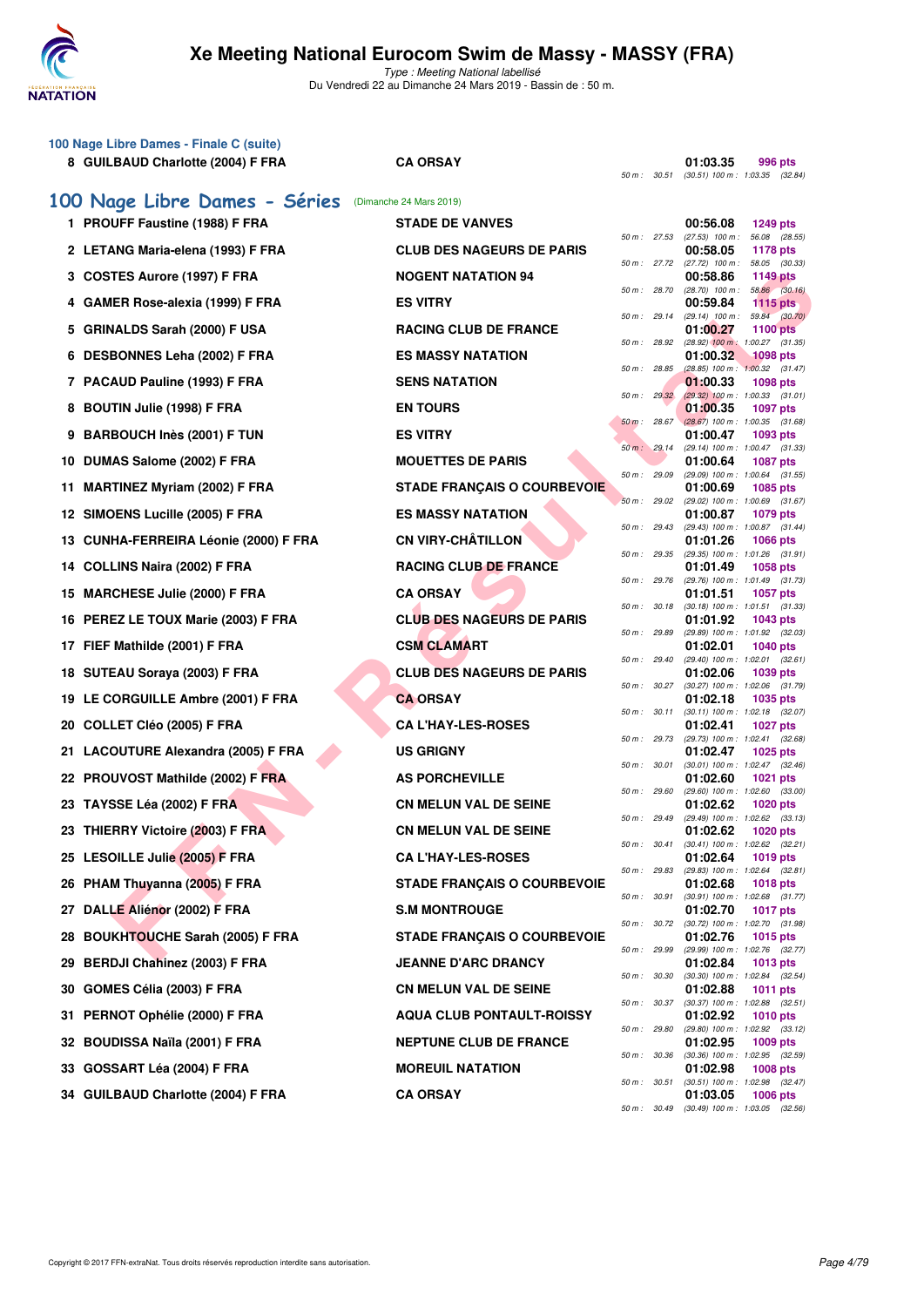

**100 Nage Libre Dames - Séries (suite)**

# **Xe Meeting National Eurocom Swim de Massy - MASSY (FRA)**

Type : Meeting National labellisé Du Vendredi 22 au Dimanche 24 Mars 2019 - Bassin de : 50 m.

| 35 BRIVERT Kate-Lye (2004) F FRA           | <b>ES MASSY NATATION</b>         |              |              | 01:03.24<br>999 pts                                                 |  |
|--------------------------------------------|----------------------------------|--------------|--------------|---------------------------------------------------------------------|--|
| 36 CLAP Emilie (2003) F FRA                | <b>COULOMMIERS NATATION</b>      |              | 50 m : 30.78 | (30.78) 100 m: 1:03.24 (32.46)<br>01:03.27<br>999 pts               |  |
| 37 ZAID KERMORGANT Lise (2003) F FRA       | <b>CLUB DES NAGEURS DE PARIS</b> |              | 50 m: 30.78  | (30.78) 100 m: 1:03.27 (32.49)<br>01:03.32<br>997 pts               |  |
| 38 FOHRER Marie (2002) F FRA               | <b>CERGY PONTOISE NATATION</b>   |              | 50 m : 30.54 | (30.54) 100 m: 1:03.32 (32.78)<br>01:03.45<br>993 pts               |  |
| 39 LAZIER Oceane (2003) F FRA              | <b>CLUB DES NAGEURS DE PARIS</b> |              | 50 m: 30.28  | $(30.28)$ 100 m : 1:03.45 $(33.17)$<br>01:03.57<br>989 pts          |  |
| 40 PAGO Elodie (2003) F FRA                | <b>SN VERSAILLES</b>             |              | 50 m: 30.46  | $(30.46)$ 100 m : 1:03.57 $(33.11)$<br>01:03.76<br>982 pts          |  |
| 41 LEBLANC Ines (2004) F FRA               | <b>ES STAINS</b>                 |              | 50 m : 30.54 | $(30.54)$ 100 m : 1:03.76 $(33.22)$<br>01:03.78<br>982 pts          |  |
| 42 ALLEMAN Manon (2005) F FRA              | <b>CNO ST-GERMAIN-EN-LAYE</b>    | 50 m: 30.60  |              | $(30.60)$ 100 m : 1:03.78 $(33.18)$<br>01:03.86<br>979 pts          |  |
| 43 AUBRY Aurélia (1998) F FRA              | <b>U.S CRETEIL NATATION</b>      |              | 50 m : 30.47 | $(30.47)$ 100 m : 1:03.86 $(33.39)$<br>01:03.95<br>976 pts          |  |
| 44 SERNA Elisa (2002) F FRA                | <b>CN MELUN VAL DE SEINE</b>     |              |              | 50 m : 30.72 (30.72) 100 m : 1:03.95 (33.23)<br>01:03.98<br>975 pts |  |
|                                            |                                  |              | 50 m: 31.00  | $(31.00)$ 100 m : 1:03.98 $(32.98)$                                 |  |
| 45 LOUWAGIE Pauline (2003) F FRA           | <b>TREMBLAY AC</b>               |              | 50 m : 30.43 | 01:04.09<br>972 pts<br>$(30.43)$ 100 m : 1:04.09 $(33.66)$          |  |
| 45 BARRIER Clara (2001) F FRA              | <b>BOIS-COLOMBES SPORT</b>       | $50 m$ :     | 30.75        | 01:04.09<br>972 pts<br>(30.75) 100 m: 1:04.09 (33.34)               |  |
| 47 MARTIN Amandine (2003) F FRA            | <b>CHARTRES METROPOLE NAT</b>    |              | 50 m: 31.17  | 01:04.17<br>969 pts<br>$(31.17)$ 100 m : 1:04.17 $(33.00)$          |  |
| 48 BRUNET Estelle (2001) F FRA             | <b>VGA ST-MAUR</b>               |              | 50 m : 31.05 | 01:04.20<br>968 pts<br>$(31.05)$ 100 m : 1:04.20 $(33.15)$          |  |
| <b>MOUSSOUNI Syrine (2002) F FRA</b><br>49 | <b>AC BOBIGNY</b>                |              | 50 m: 30.03  | 01:04.28<br>966 pts<br>(30.03) 100 m: 1:04.28 (34.25)               |  |
| THOMAS Orlane (2003) F FRA<br>50           | <b>CSM CLAMART</b>               |              | 50 m : 31.30 | 01:04.38<br>962 pts<br>$(31.30)$ 100 m : 1:04.38 $(33.08)$          |  |
| 51 BANCEL Cassandre (2004) F FRA           | <b>VGA ST-MAUR</b>               |              |              | 01:04.43<br>961 pts                                                 |  |
| 52 PARISI Mathilde (1999) F FRA            | <b>NEPTUNE CLUB DE FRANCE</b>    |              | 50 m : 30.77 | (30.77) 100 m : 1:04.43 (33.66)<br>01:04.53<br>957 pts              |  |
| 53 CATAYEE-BELINY Britany (2002) F FRA     | <b>SCA 2000 EVRY</b>             | 50 m: 30.46  |              | (30.46) 100 m: 1:04.53 (34.07)<br>01:04.58<br>956 pts               |  |
| 53 FRESSIER Lola (2002) F FRA              | <b>CA L'HAY-LES-ROSES</b>        | 50 m : 30.88 |              | $(30.88)$ 100 m : 1:04.58 $(33.70)$<br>01:04.58<br>956 pts          |  |
| 53 BEBOULENE Camille (2002) F FRA          | <b>CHARTRES METROPOLE NAT</b>    | 50 m : 30.70 |              | (30.70) 100 m: 1:04.58 (33.88)<br>01:04.58<br>956 pts               |  |
| 56 MERIOT Camille (2001) F FRA             | <b>JOUÉ NATATION</b>             |              | 50 m : 30.96 | (30.96) 100 m: 1:04.58 (33.62)<br>01:04.63<br>954 pts               |  |
| 57 SUMEIRE Alizé (2001) F FRA              | <b>CA ORSAY</b>                  |              | 50 m : 30.66 | $(30.66)$ 100 m : 1:04.63 $(33.97)$<br>01:04.68<br>953 pts          |  |
| 58 DECHERT Marine (2003) F FRA             | <b>SN VERSAILLES</b>             |              | 50 m : 31.03 | $(31.03)$ 100 m : 1:04.68 $(33.65)$<br>01:04.69<br>952 pts          |  |
| 59 FOURMY Maëlys (2003) F FRA              | <b>ES MASSY NATATION</b>         |              | 50 m: 31.45  | $(31.45)$ 100 m : 1:04.69 $(33.24)$                                 |  |
|                                            |                                  |              | 50 m : 30.81 | 01:04.81<br>948 pts<br>$(30.81)$ 100 m : 1:04.81 $(34.00)$          |  |
| 60 LE COGUIC Miya (2004) F FRA             | <b>CN MAISONS-ALFORT</b>         |              | 50 m : 30.97 | 01:04.85<br>947 pts<br>$(30.97)$ 100 m : 1:04.85 $(33.88)$          |  |
| 61 TABIASCO Gabrielle (2004) F FRA         | STADE FRANÇAIS O COURBEVOIE      |              |              | 01:04.91<br>945 pts<br>50 m: 30.37 (30.37) 100 m: 1:04.91 (34.54)   |  |
| 62 DEBENATH Lorène (2003) F FRA            | <b>CLUB DES NAGEURS DE PARIS</b> |              |              | 01:04.96<br>944 pts<br>50 m: 31.48 (31.48) 100 m: 1:04.96 (33.48)   |  |
| 63 PACAUD Océane (2002) F FRA              | <b>SENS NATATION</b>             |              | 50 m : 30.99 | 01:04.99<br>943 pts<br>$(30.99)$ 100 m : 1:04.99 $(34.00)$          |  |
| 64 CHEDRI Melissa (2001) F FRA             | <b>CN MELUN VAL DE SEINE</b>     |              | 50 m : 31.13 | 01:05.19<br>936 pts<br>$(31.13)$ 100 m : 1:05.19 $(34.06)$          |  |
| 65 BENAKCHA Médina (2004) F FRA            | <b>ESPADON GRAND-QUEVILLY</b>    |              |              | 01:05.29<br>933 pts                                                 |  |
| 65 LOHEZIC Célia (2003) F FRA              | <b>CN MELUN VAL DE SEINE</b>     |              | 50 m : 31.95 | $(31.95)$ 100 m : 1:05.29 $(33.34)$<br>01:05.29<br>933 pts          |  |
| 67 GAILLARD Clémence (1998) F FRA          | <b>CN MELUN VAL DE SEINE</b>     |              |              | 50 m: 31.00 (31.00) 100 m: 1:05.29 (34.29)<br>01:05.37<br>931 pts   |  |
| 68 THOLEY Aurelie (2005) F FRA             | <b>C.N OZOIR-LA-FERRIERE</b>     |              |              | 50 m: 31.23 (31.23) 100 m: 1:05.37 (34.14)<br>01:05.39<br>930 pts   |  |
| 69 AUDOLY Calliope (2004) F FRA            | <b>CA L'HAY-LES-ROSES</b>        |              |              | 50 m: 31.58 (31.58) 100 m: 1:05.39 (33.81)<br>01:05.49<br>927 pts   |  |
| 70 SEIGNEUR Stella (2004) F FRA            | <b>CA L'HAY-LES-ROSES</b>        |              |              | 50 m: 31.09 (31.09) 100 m: 1:05.49 (34.40)<br>01:05.63<br>922 pts   |  |

| $50 m$ : | 30.78 | 01:03.24<br>$(30.78) 100 m$ : | 999 pts<br>1:03.24<br>(32.46)    |
|----------|-------|-------------------------------|----------------------------------|
|          |       | 01:03.27                      | 999 pts                          |
| 50 m :   | 30.78 | $(30.78) 100 m$ :             | 1:03.27<br>(32.49)               |
|          |       | 01:03.32                      | 997 pts                          |
| $50 m$ : | 30.54 | $(30.54)$ 100 m :             | 1:03.32<br>(32.78)               |
|          | 30.28 | 01:03.45                      | 993 pts                          |
| $50 m$ : |       | $(30.28)$ 100 m :<br>01:03.57 | 1:03.45<br>(33.17)<br>989 pts    |
| $50 m$ : | 30.46 | $(30.46) 100 m$ :             | 1:03.57<br>(33.11)               |
|          |       | 01:03.76                      | <b>982 pts</b>                   |
| $50 m$ : | 30.54 | $(30.54) 100 m$ :             | 1:03.76<br>(33.22)               |
|          |       | 01:03.78                      | <b>982 pts</b>                   |
| $50 m$ : | 30.60 | $(30.60)$ 100 m :<br>01:03.86 | 1:03.78<br>(33.18)<br>979 pts    |
| 50 m :   | 30.47 | $(30.47)$ 100 m:              | 1:03.86<br>(33.39)               |
|          |       | 01:03.95                      | 976 pts                          |
| 50 m :   | 30.72 | $(30.72)$ 100 m :             | 1:03.95<br>(33.23)               |
|          |       | 01:03.98                      | 975 pts                          |
| $50 m$ : | 31.00 | $(31.00)$ 100 m :<br>01:04.09 | 1:03.98<br>(32.98)<br>972 pts    |
| $50 m$ : | 30.43 | $(30.43) 100 m$ :             | 1:04.09<br>(33.66)               |
|          |       | 01:04.09                      | 972 pts                          |
| $50 m$ : | 30.75 | $(30.75)$ 100 m :             | 1:04.09<br>(33.34)               |
|          |       | 01:04.17                      | 969 pts                          |
| $50 m$ : | 31.17 | $(31.17) 100 m$ :<br>01:04.20 | 1:04.17<br>(33.00)               |
| $50 m$ : | 31.05 | $(31.05) 100 m$ :             | 968 pts<br>1:04.20<br>(33.15)    |
|          |       | 01:04.28                      | <b>966 pts</b>                   |
| $50 m$ : | 30.03 | $(30.03)$ 100 m :             | 1:04.28<br>(34.25)               |
|          |       | 01:04.38                      | 962 pts                          |
| $50 m$ : | 31.30 | $(31.30) 100 m$ :<br>01:04.43 | 1:04.38<br>(33.08)               |
| $50 m$ : | 30.77 | (30.77) 100 m :               | 961 pts<br>1:04.43<br>(33.66)    |
|          |       | 01:04.53                      | 957 pts                          |
| $50 m$ : | 30.46 | $(30.46)$ 100 m :             | 1:04.53<br>(34.07)               |
| $50 m$ : | 30.88 | 01:04.58                      | 956 pts<br>1:04.58               |
|          |       | $(30.88)$ 100 m :<br>01:04.58 | (33.70)<br>956 pts               |
| 50 m :   | 30.70 | $(30.70)$ 100 m :             | 1:04.58<br>(33.88)               |
|          |       | 01:04.58                      | 956 pts                          |
| $50 m$ : | 30.96 | $(30.96)$ 100 m :             | 1:04.58<br>(33.62)<br>954 pts    |
| $50 m$ : | 30.66 | 01:04.63<br>$(30.66) 100 m$ : | 1:04.63<br>(33.97)               |
|          |       | 01:04.68                      | 953 pts                          |
| $50 m$ : | 31.03 | $(31.03) 100 m$ :             | 1:04.68<br>(33.65)               |
|          |       | 01:04.69                      | 952 pts                          |
| $50 m$ : | 31.45 | $(31.45)$ 100 m :<br>01:04.81 | 1:04.69<br>(33.24)<br>948 pts    |
| $50 m$ : | 30.81 | $(30.81)$ 100 m :             | 1:04.81<br>(34.00)               |
|          |       | 01:04.85                      | 947 pts                          |
| $50 m$ : | 30.97 | $(30.97) 100 m$ :             | 1:04.85<br>(33.88)               |
| 50 m :   | 30.37 | 01:04.91<br>$(30.37)$ 100 m : | 945 pts<br>1:04.91<br>(34.54)    |
|          |       | 01:04.96                      | 944 pts                          |
| $50 m$ : | 31.48 | $(31.48) 100 m$ :             | 1:04.96<br>(33.48)               |
|          |       | 01:04.99                      | 943 pts                          |
| $50 m$ : | 30.99 | $(30.99)$ 100 m :             | 1:04.99<br>(34.00)               |
| $50 m$ : | 31.13 | 01:05.19<br>$(31.13) 100 m$ : | 936 pts<br>1:05.19<br>(34.06)    |
|          |       | 01:05.29                      | 933 pts                          |
| $50 m$ : | 31.95 | $(31.95) 100 m$ :             | 1:05.29<br>(33.34)               |
|          |       | 01:05.29                      | 933 pts                          |
| $50 m$ : | 31.00 | $(31.00) 100 m$ :<br>01:05.37 | 1:05.29<br>(34.29)<br>931<br>pts |
| $50 m$ : | 31.23 | $(31.23)$ 100 m :             | 1:05.37<br>(34.14)               |
|          |       | 01:05.39                      | 930 pts                          |
| $50 m$ : | 31.58 | $(31.58) 100 m$ :             | 1:05.39<br>(33.81)               |
| $50 m$ : | 31.09 | 01:05.49<br>$(31.09) 100 m$ : | 927 pts<br>1:05.49<br>(34.40)    |
|          |       | 01:05.63                      | 922 pts                          |
| $50 m$ : | 31.53 | $(31.53) 100 m$ :             | 1:05.63<br>(34.10)               |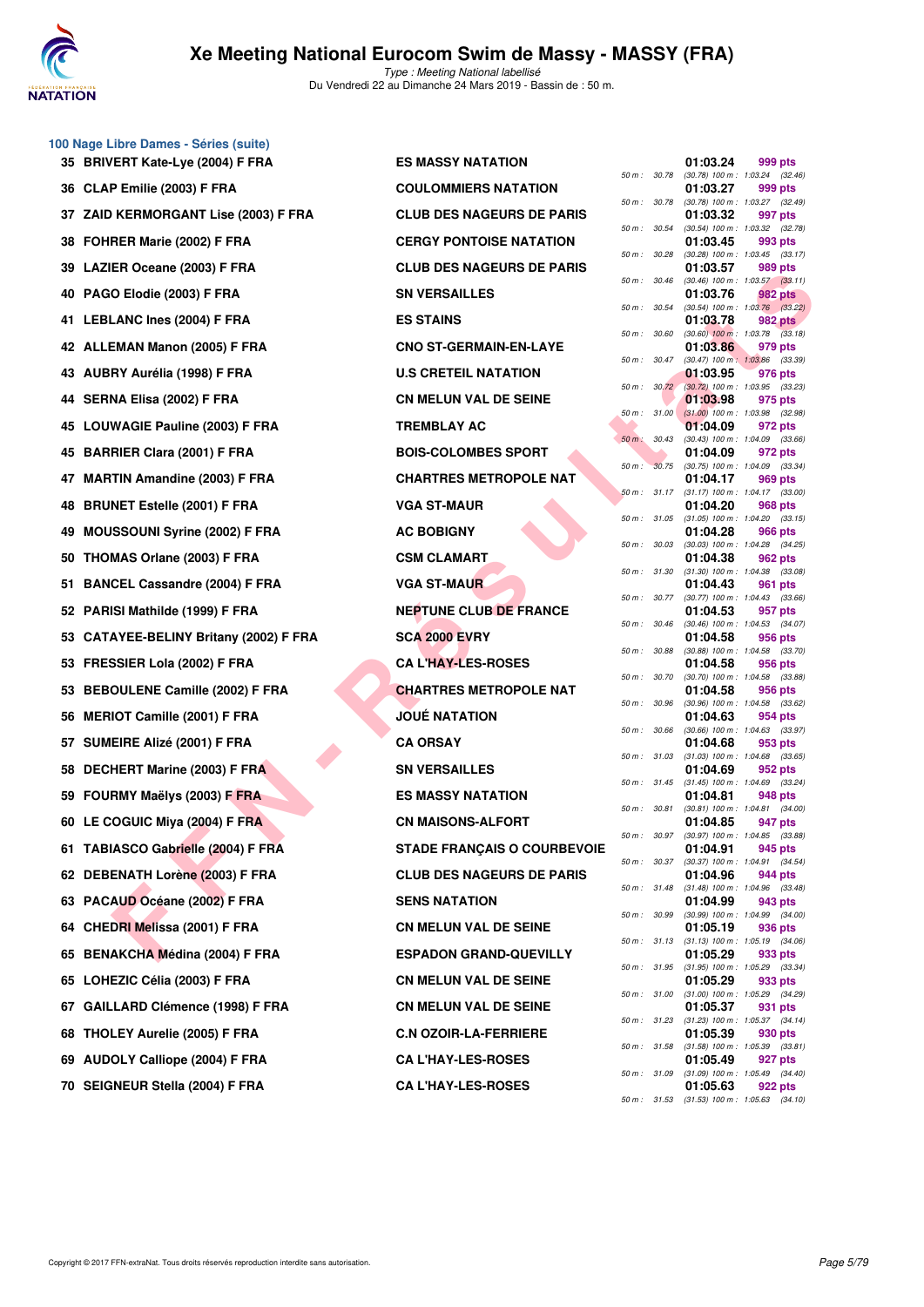

|     | 100 Nage Libre Dames - Séries (suite)   |                                  |              |              |                                     |                                                         |
|-----|-----------------------------------------|----------------------------------|--------------|--------------|-------------------------------------|---------------------------------------------------------|
|     | 71 SANCHEZ Clara (2004) F FRA           | <b>CN BRUNOY-ESSONNE</b>         | 50 m : 31.38 |              | 01:05.71                            | 920 pts<br>$(31.38)$ 100 m : 1:05.71 $(34.33)$          |
|     | 72 LEGLAIVE Victoire (2002) F FRA       | <b>BOIS-COLOMBES SPORT</b>       |              | 50 m : 31.11 | 01:05.72                            | 920 pts<br>$(31.11)$ 100 m : 1:05.72 $(34.61)$          |
| 73  | <b>DUBOIS Léa (2003) F FRA</b>          | <b>CHARTRES METROPOLE NAT</b>    | 50 m : 31.52 |              | 01:05.74                            | 919 pts<br>(31.52) 100 m: 1:05.74 (34.22)               |
|     | 74 MARQUES Justine (2005) F FRA         | <b>CA ORSAY</b>                  | 50 m : 31.91 |              | 01:05.84                            | 916 pts<br>$(31.91)$ 100 m : 1:05.84 $(33.93)$          |
|     | 75 SALEM Sara (2005) F FRA              | <b>LAGNY-SUR-MARNE NATATION</b>  |              |              | 01:05.88                            | 914 pts                                                 |
|     | 76 LEFEVRE Paulina (2004) F FRA         | <b>CA L'HAY-LES-ROSES</b>        | 50 m : 31.73 |              | 01:05.89                            | $(31.73)$ 100 m : 1:05.88 $(34.15)$<br>914 pts          |
| 77  | FOURMY Marina (2003) F FRA              | <b>ES MASSY NATATION</b>         | 50 m : 31.38 |              | 01:05.90                            | $(31.38)$ 100 m : 1:05.89 $(34.51)$<br>914 pts          |
|     | 78 LAVERGNE Coralie (1995) F FRA        | <b>U.S CRETEIL NATATION</b>      |              |              | 01:05.94                            | 50 m : 31.45 (31.45) 100 m : 1:05.90 (34.45)<br>913 pts |
|     | 78 ALBENGA Zoe (2005) F FRA             | <b>S.M MONTROUGE</b>             | 50 m: 32.32  |              | 01:05.94                            | $(32.32)$ 100 m : 1:05.94 $(33.62)$<br>913 pts          |
|     | 80 NGUYEN DUC LONG Armelle (2003) F FRA | <b>CN ST-MICHEL-SUR-ORGE</b>     |              | 50 m: 31.92  | 01:06.00                            | (31.92) 100 m : 1:05.94 (34.02)<br>911 pts              |
| 81  | FERRON Pauline (2001) F FRA             | <b>NAUTIC CLUB RAMBOUILLET</b>   | 50 m : 30.75 |              | 01:06.04                            | $(30.75)$ 100 m : 1:06.00 $(35.25)$<br>909 pts          |
| 82  | DEDIEU Anouk (2003) F FRA               | <b>CA L'HAY-LES-ROSES</b>        | 50 m: 31.86  |              | 01:06.11                            | $(31.86)$ 100 m : 1:06.04 $(34.18)$<br>907 pts          |
| 83  | <b>BOURDON Ines (2002) F FRA</b>        | <b>CN VIRY-CHÂTILLON</b>         |              | 50 m: 32.18  | 01:06.17                            | $(32.18)$ 100 m : 1:06.11 $(33.93)$<br>905 pts          |
| 84  | <b>CASTEJON Garance (2005) F FRA</b>    | <b>CA L'HAY-LES-ROSES</b>        |              | 50 m : 31.74 | 01:06.18                            | $(31.74)$ 100 m : 1:06.17 $(34.43)$<br>905 pts          |
|     | 85 LE MAGOARIEC Sterenn (2003) F FRA    | <b>COM BAGNEUX NATATION</b>      |              | 50 m : 31.52 | 01:06.19                            | $(31.52)$ 100 m : 1:06.18 $(34.66)$<br>905 pts          |
|     | 86 THOMAS Flavie (2002) F FRA           | <b>JOUÉ NATATION</b>             | 50 m: 31.41  |              | 01:06.53                            | $(31.41)$ 100 m : 1:06.19 $(34.78)$<br>894 pts          |
| 87  | FROISSARD Antia (2004) F FRA            | <b>CN MAISONS-ALFORT</b>         | 50 m: 31.96  |              | 01:06.73                            | $(31.96)$ 100 m : 1:06.53 $(34.57)$<br>888 pts          |
| 88  | <b>MAKHLOUF Melissa (2001) F FRA</b>    | <b>NEPTUNE CLUB DE FRANCE</b>    | 50 m : 31.94 |              | 01:06.84                            | $(31.94)$ 100 m : 1:06.73 $(34.79)$<br>884 pts          |
| 89  | <b>QUANTIN Eva (2004) F FRA</b>         | <b>CA ORSAY</b>                  |              | 50 m : 31.58 | 01:06.92                            | $(31.58)$ 100 m : 1:06.84 $(35.26)$<br><b>882 pts</b>   |
| 90  | DE ARAUJO Mayline (2005) F FRA          | <b>CN BRUNOY-ESSONNE</b>         | 50 m : 31.88 |              | 01:06.93                            | $(31.88)$ 100 m : 1:06.92 $(35.04)$<br>882 pts          |
| 91  | JUIN Lisa (2005) F FRA                  | <b>VGA ST-MAUR</b>               | 50 m: 31.53  |              | 01:06.97                            | $(31.53)$ 100 m : 1:06.93 $(35.40)$<br>880 pts          |
|     | 92 SMANI Célia (2005) F FRA             | <b>ES STAINS</b>                 |              | 50 m : 31.87 | 01:06.99                            | $(31.87)$ 100 m : 1:06.97 $(35.10)$<br>880 pts          |
|     | 93 SOURDEAU-LACHOT Axelle (2005) F FRA  | <b>S.M MONTROUGE</b>             | 50 m: 32.41  |              | 01:07.14                            | $(32.41)$ 100 m : 1:06.99 $(34.58)$<br>875 pts          |
| 94  | <b>MOUSSOUNI Alicia (2005) F FRA</b>    | <b>AC BOBIGNY</b>                |              | 50 m : 32.07 | 01:07.37                            | (32.07) 100 m: 1:07.14 (35.07)<br>868 pts               |
|     | 95 SAMID Inès (2004) F FRA              | <b>CN ASNIERES</b>               |              |              | 01:07.48                            | 50 m: 31.87 (31.87) 100 m: 1:07.37 (35.50)<br>865 pts   |
|     | 96 BELIMAM Ghizlene (2003) F FRA        | <b>AS CORBEIL-ESSONNE</b>        |              | 50 m : 32.57 | 01:07.51                            | $(32.57)$ 100 m : 1:07.48 $(34.91)$<br>864 pts          |
|     | 97 BINGUE SIDIBE Odhia (2005) F FRA     | <b>JEANNE D'ARC DRANCY</b>       | 50 m : 32.66 |              | 01:07.55                            | $(32.66)$ 100 m : 1:07.51 $(34.85)$<br>863 pts          |
|     | 98 BLANCO Anna (2004) F FRA             | <b>CLUB DES NAGEURS DE PARIS</b> | 50 m: 31.36  |              | 01:07.62                            | $(31.36)$ 100 m : 1:07.55 $(36.19)$<br>860 pts          |
| 99  | ABELA Cassandre (2005) F FRA            | <b>NEPTUNE CLUB DE FRANCE</b>    | 50 m: 32.19  |              | 01:07.65                            | $(32.19)$ 100 m : 1:07.62 $(35.43)$<br>860 pts          |
| 100 | <b>MEMDOUH Marwa (2005) F FRA</b>       | <b>JOUE NATATION</b>             | 50 m: 32.46  |              | 01:07.92                            | (32.46) 100 m: 1:07.65 (35.19)<br>851 pts               |
|     | 101 GLINEL Célia (2004) F FRA           | <b>BAYEUX OLYMPIQUE NATATION</b> |              | 50 m : 32.71 |                                     | (32.71) 100 m: 1:07.92 (35.21)                          |
|     |                                         | <b>TREMBLAY AC</b>               |              | 50 m : 32.23 | 01:08.15                            | 844 pts<br>(32.23) 100 m: 1:08.15 (35.92)               |
|     | 102 HAMADACHE Inaya (2005) F FRA        |                                  | 50 m : 32.28 |              | 01:08.17                            | 844 pts<br>(32.28) 100 m: 1:08.17 (35.89)               |
|     | 103 LARGILLIER Iliana (2001) F FRA      | <b>CN MELUN VAL DE SEINE</b>     | 50 m : 31.89 |              | 01:08.49                            | 834 pts<br>$(31.89)$ 100 m : 1:08.49 $(36.60)$          |
|     | 104 POURAGEAUX Agatha (2002) F FRA      | <b>AQUA CLUB PONTAULT-ROISSY</b> | 50 m: 32.97  |              | 01:08.51                            | 834 pts<br>$(32.97)$ 100 m : 1:08.51 $(35.54)$          |
| 105 | ROUSSEL Juliette (2002) F FRA           | <b>AC BOBIGNY</b>                | 50 m: 33.33  |              | 01:08.84<br>(33.33) 100 m : 1:08.84 | 824 pts<br>(35.51)                                      |
|     | 106 BELKAHLA Maissane (2005) F FRA      | <b>ES STAINS</b>                 |              |              | 01:09.11                            | 816 pts                                                 |

| <b>CN BRUNOY-ESSONNE</b>         |
|----------------------------------|
| <b>BOIS-COLOMBES SPORT</b>       |
| <b>CHARTRES METROPOLE NAT</b>    |
| <b>CA ORSAY</b>                  |
| <b>LAGNY-SUR-MARNE NATATION</b>  |
| <b>CA L'HAY-LES-ROSES</b>        |
| <b>ES MASSY NATATION</b>         |
| <b>U.S CRETEIL NATATION</b>      |
| <b>S.M MONTROUGE</b>             |
| <b>CN ST-MICHEL-SUR-ORGE</b>     |
| <b>NAUTIC CLUB RAMBOUILLET</b>   |
| <b>CA L'HAY-LES-ROSES</b>        |
| CN VIRY-CHÂTILLON                |
| <b>CA L'HAY-LES-ROSES</b>        |
| <b>COM BAGNEUX NATATION</b>      |
| <b>JOUÉ NATATION</b>             |
| <b>CN MAISONS-ALFORT</b>         |
| <b>NEPTUNE CLUB DE FRANCE</b>    |
| <b>CA ORSAY</b>                  |
| <b>CN BRUNOY-ESSONNE</b>         |
|                                  |
| <b>VGA ST-MAUR</b>               |
| <b>ES STAINS</b>                 |
| <b>S.M MONTROUGE</b>             |
| <b>AC BOBIGNY</b>                |
| <b>CN ASNIÈRES</b>               |
| <b>AS CORBEIL-ESSONNE</b>        |
| <b>JEANNE D'ARC DRANCY</b>       |
| <b>CLUB DES NAGEURS DE PARIS</b> |
| <b>NEPTUNE CLUB DE FRANCE</b>    |
| <b>JOUÉ NATATION</b>             |
| <b>BAYEUX OLYMPIQUE NATATION</b> |
| <b>TREMBLAY AC</b>               |
| <b>CN MELUN VAL DE SEINE</b>     |
| <b>AQUA CLUB PONTAULT-ROISSY</b> |
| <b>AC BOBIGNY</b>                |

| $50 m$ : | 31.38 | 01:05.71<br>$(31.38) 100 m$ : | 920 pts<br>1:05.71<br>(34.33)        |
|----------|-------|-------------------------------|--------------------------------------|
|          |       | 01:05.72                      | 920 pts                              |
| 50 m :   | 31.11 | $(31.11) 100 m$ :<br>01:05.74 | (34.61)<br>1:05.72<br>919 pts        |
| 50 m :   | 31.52 | $(31.52) 100 m$ :             | 1:05.74<br>(34.22)                   |
| $50 m$ : | 31.91 | 01:05.84<br>$(31.91)$ 100 m : | <b>916 pts</b><br>1:05.84<br>(33.93) |
|          |       | 01:05.88                      | 914 pts                              |
| 50 m :   | 31.73 | $(31.73) 100 m$ :<br>01:05.89 | $1:05.88$ $(34.15)$<br>914 pts       |
| 50 m :   | 31.38 | (31.38) 100 m :               | (34.51)<br>1:05.89                   |
| $50 m$ : | 31.45 | 01:05.90<br>$(31.45)$ 100 m : | <b>914 pts</b><br>1:05.90<br>(34.45) |
|          |       | 01:05.94                      | 913 pts                              |
| $50 m$ : | 32.32 | $(32.32)$ 100 m :<br>01:05.94 | 1:05.94<br>(33.62)<br>913 pts        |
| $50 m$ : | 31.92 | $(31.92)$ 100 m :             | 1:05.94<br>(34.02)                   |
| 50 m :   | 30.75 | 01:06.00<br>$(30.75)$ 100 m : | 911 pts<br>1:06.00<br>(35.25)        |
| $50 m$ : | 31.86 | 01:06.04<br>$(31.86) 100 m$ : | 909 pts<br>(34.18)                   |
|          |       | 01:06.11                      | 1:06.04<br>907 pts                   |
| $50 m$ : | 32.18 | $(32.18) 100 m$ :<br>01:06.17 | 1:06.11<br>(33.93)<br>905 pts        |
| 50 m :   | 31.74 | $(31.74) 100 m$ :             | 1:06.17<br>(34.43)                   |
| $50 m$ : | 31.52 | 01:06.18<br>$(31.52)$ 100 m : | 905 pts<br>1:06.18<br>(34.66)        |
|          |       | 01:06.19                      | 905 pts                              |
| $50 m$ : | 31.41 | $(31.41) 100 m$ :<br>01:06.53 | 1:06.19<br>(34.78)<br>894 pts        |
| $50 m$ : | 31.96 | $(31.96) 100 m$ :             | (34.57)<br>1:06.53                   |
| 50 m :   | 31.94 | 01:06.73<br>$(31.94) 100 m$ : | 888 pts<br>(34.79)<br>1:06.73        |
|          |       | 01:06.84                      | 884 pts                              |
| $50 m$ : | 31.58 | (31.58) 100 m :<br>01:06.92   | 1:06.84<br>(35.26)<br>882 pts        |
| $50 m$ : | 31.88 | $(31.88) 100 m$ :             | 1:06.92<br>(35.04)                   |
| 50 m :   | 31.53 | 01:06.93<br>$(31.53) 100 m$ : | 882 pts<br>1:06.93<br>(35.40)        |
|          |       | 01:06.97                      | 880 pts                              |
| $50 m$ : | 31.87 | $(31.87) 100 m$ :<br>01:06.99 | 1:06.97<br>(35.10)<br>880 pts        |
| $50 m$ : | 32.41 | (32.41) 100 m :               | (34.58)<br>1:06.99                   |
| 50 m :   | 32.07 | 01:07.14<br>$(32.07)$ 100 m : | 875 pts<br>1:07.14<br>(35.07)        |
| $50 m$ : | 31.87 | 01:07.37<br>$(31.87) 100 m$ : | 868 pts<br>1:07.37<br>(35.50)        |
|          |       | 01:07.48                      | 865 pts                              |
| $50 m$ : | 32.57 | (32.57) 100 m :<br>01:07.51   | 1:07.48<br>(34.91)<br>864 pts        |
| 50 m :   | 32.66 | $(32.66)$ 100 m :             | 1:07.51 (34.85)                      |
| 50 m :   | 31.36 | 01:07.55<br>$(31.36) 100 m$ : | 863 pts<br>1:07.55<br>(36.19)        |
|          |       | 01:07.62                      | 860 pts                              |
| $50 m$ : | 32.19 | $(32.19) 100 m$ :<br>01:07.65 | 1:07.62<br>(35.43)<br><b>860 pts</b> |
| 50 m :   | 32.46 | (32.46) 100 m :               | 1:07.65<br>(35.19)                   |
| $50 m$ : | 32.71 | 01:07.92<br>(32.71) 100 m :   | 851<br>pts<br>1:07.92<br>(35.21)     |
|          |       | 01:08.15                      | <b>844 pts</b>                       |
| $50 m$ : | 32.23 | $(32.23) 100 m$ :<br>01:08.17 | 1:08.15<br>(35.92)<br>844 pts        |
| 50 m :   | 32.28 | $(32.28) 100 m$ :             | 1:08.17<br>(35.89)                   |
| $50 m$ : | 31.89 | 01:08.49<br>(31.89) 100 m :   | <b>834 pts</b><br>1:08.49<br>(36.60) |
|          |       | 01:08.51                      | 834 pts                              |
| 50 m :   | 32.97 | (32.97) 100 m :<br>01:08.84   | 1:08.51<br>(35.54)<br>824 pts        |
| 50 m :   | 33.33 | (33.33) 100 m :               | 1:08.84<br>(35.51)                   |
| 50 m :   | 33.29 | 01:09.11<br>$(33.29)$ 100 m : | <b>816 pts</b><br>1:09.11 (35.82)    |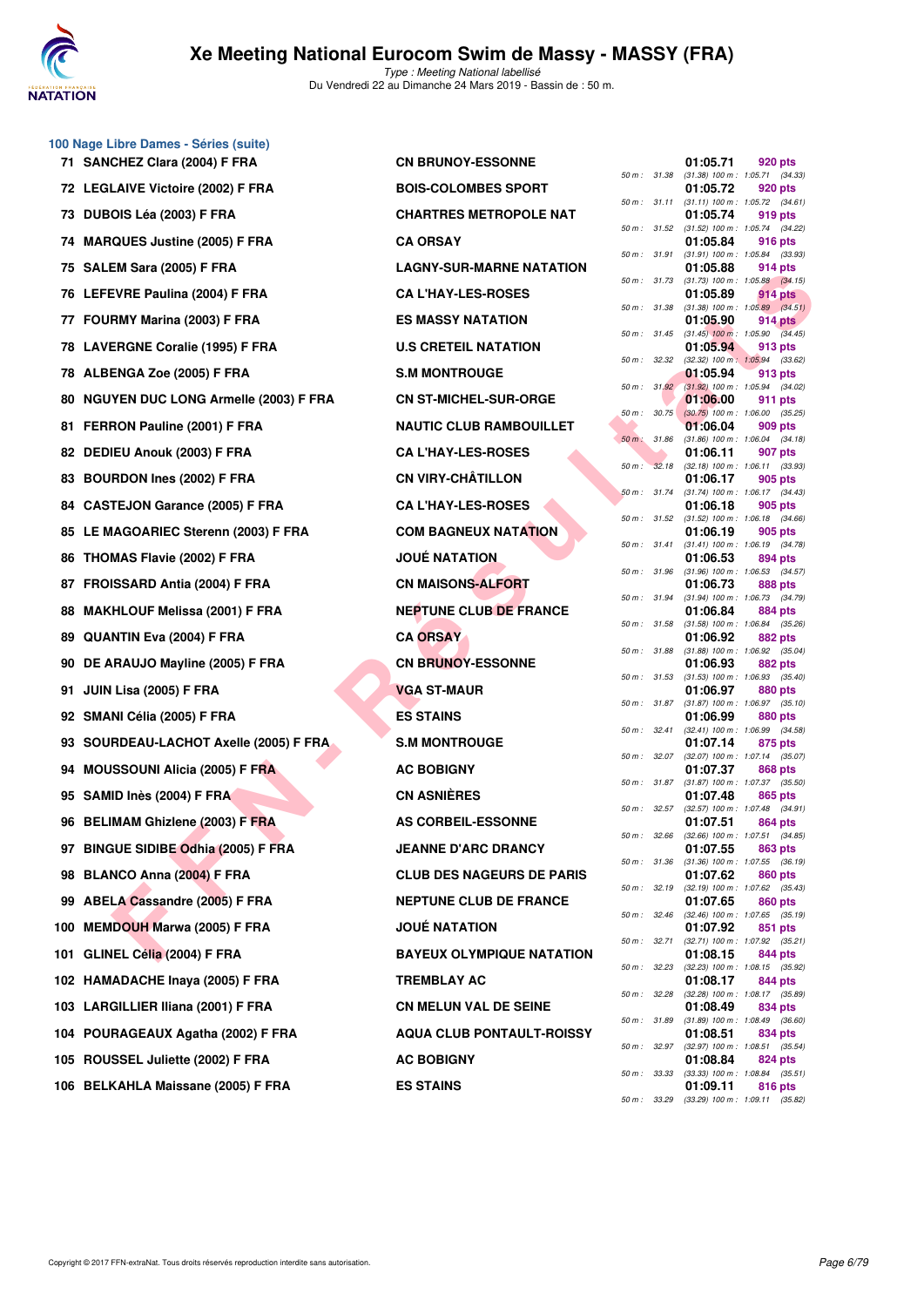

#### **100 Nage Libre Dames - Séries (suite)**

| 107 SCOTTO Alice (2002) F FRA        | <b>BOIS-COLOMBES SPORT</b>       |              |              | 01:09.13                                            | 815 pts        |  |
|--------------------------------------|----------------------------------|--------------|--------------|-----------------------------------------------------|----------------|--|
| 108 ANDRIEUX-DOFFIN Lou (2005) F FRA | <b>CN ASNIÈRES</b>               |              |              | 50 m: 32.71 (32.71) 100 m: 1:09.13 (36.<br>01:09.27 | 811 pts        |  |
|                                      |                                  |              |              | 50 m: 33.40 (33.40) 100 m: 1:09.27 (35.             |                |  |
| 108 LEBOURSIER Tessa (2003) F FRA    | <b>BAYEUX OLYMPIQUE NATATION</b> |              |              | 01:09.27                                            | <b>811 pts</b> |  |
| 110 ALLIONE Clémence (2004) F FRA    | <b>NOGENT NATATION 94</b>        |              |              | 50 m: 32.53 (32.53) 100 m: 1:09.27 (36.<br>01:09.55 | 803 pts        |  |
|                                      |                                  |              |              | 50 m: 33.11 (33.11) 100 m: 1:09.55 (36.             |                |  |
| 111 RENAULT Lilou (2005) F FRA       | <b>C.N OZOIR-LA-FERRIERE</b>     |              |              | 01:09.87                                            | 793 pts        |  |
|                                      |                                  |              |              | 50 m: 33.32 (33.32) 100 m: 1:09.87 (36.             |                |  |
| 112 DELAHOUSSE Lison (2005) F FRA    | <b>CLUB DES NAGEURS DE PARIS</b> |              | 50 m : 33.18 | 01:10.11<br>$(33.18)$ 100 m : 1:10.11 (36.          | <b>786 pts</b> |  |
| 113 ROQUEFORT Capucine (2004) F FRA  | <b>CLUB DES NAGEURS DE PARIS</b> |              |              | 01:10.12                                            | <b>786 pts</b> |  |
|                                      |                                  | 50 m : 32.96 |              | $(32.96)$ 100 m : 1:10.12 $(37)$                    |                |  |
| 114 LFAREH Jihane (2005) F FRA       | <b>AC BOBIGNY</b>                |              |              | 01:10.24                                            | <b>782 pts</b> |  |
|                                      |                                  | 50 m: 32.59  |              | $(32.59)$ 100 m : 1:10.24 (37.                      |                |  |
| 115 OLLITRAUT Morgane (2003) F FRA   | <b>COM BAGNEUX NATATION</b>      |              |              | 01:10.52                                            | 774 pts        |  |
|                                      |                                  |              |              | 50 m: 32.95 (32.95) 100 m: 1:10.52 (37.             |                |  |
| 116 VIATEUR Perrine (2003) F FRA     | <b>NAUTIC CLUB RAMBOUILLET</b>   |              |              | 01:10.61                                            | 772 pts        |  |
|                                      |                                  |              |              | 50 m: 33.88 (33.88) 100 m: 1:10.61 (36.             |                |  |
| 117 BUAT Julie (1999) F FRA          | EN STE-GENEVIÈVE-DES-BOIS        |              |              | 01:11.27                                            | 753 pts        |  |
|                                      |                                  |              |              | 50 m : 33.70 (33.70) 100 m : 1:11.27 (37.           |                |  |
| 118 NIANE Seyna (2005) F FRA         | <b>COM BAGNEUX NATATION</b>      |              |              | 01:11.74                                            | 739 pts        |  |
| 119 BONNET Agathe (2004) F FRA       | <b>LAGNY-SUR-MARNE NATATION</b>  |              |              | 50 m: 34.69 (34.69) 100 m: 1:11.74 (37.<br>01:11.75 | 739 pts        |  |
|                                      |                                  |              |              | 50 m: 34.32 (34.32) 100 m: 1:11.75 (37.             |                |  |
| 120 GODON Marissa (2003) F FRA       | <b>ESPADON GRAND-QUEVILLY</b>    |              |              | 01:11.77                                            | <b>738 pts</b> |  |
|                                      |                                  |              |              | 50 m: 33.67 (33.67) 100 m: 1:11.77 (38.             |                |  |
| 121 HAMAMEL Yasmine (2005) F FRA     | <b>SCM CHÂTILLON NATATION</b>    |              |              | 01:12.26                                            | <b>725 pts</b> |  |
|                                      |                                  |              |              | 50 m: 33.66 (33.66) 100 m: 1:12.26 (38.             |                |  |
| 122 GUILLERMIC Maïwen (2003) F FRA   | <b>COM BAGNEUX NATATION</b>      |              |              | 01:15.74                                            | 630 pts        |  |
|                                      |                                  |              |              | 50 m: 35.87 (35.87) 100 m: 1:15.74 (39.             |                |  |
| 123 CARREL Constance (2004) F FRA    | <b>COM BAGNEUX NATATION</b>      |              |              | 01:17.93                                            | 574 pts        |  |
|                                      |                                  |              |              | 50 m: 36.33 (36.33) 100 m: 1:17.93 (41.             |                |  |
| 124 MOTIR Agathe (2005) F FRA        | <b>BAYEUX OLYMPIQUE NATATION</b> |              |              | 01:18.67                                            | 556 pts        |  |
|                                      |                                  |              |              | 50 m: 36.11 (36.11) 100 m: 1:18.67 (42.             |                |  |

- **125 GRANDMOUGIN Suzie (2004) F FRA**
- --- LECANU Maëlle (1999) F FRA
- **--- DERON Estée (2004) F FRA**

### **[200 Nage Libre Dames - Finale A](http://www.ffnatation.fr/webffn/resultats.php?idact=nat&go=epr&idcpt=57649&idepr=3)** (Samedi 23 Mars 2019)

- 1 DESBORDES Joana (2000) F FRA
- 2 PROUFF Faustine (1988) F FRA
- **3 BONNET Eva (2000) F BEL**
- **4 MAILLE Ilona (2001) F FRA ES MASSY NATATION 02:08.22 1157 pts**
- **5 MARCHESE Julie (2000) F FRA**
- **6 AMBRASS Lilou (2002) F FRA**
- **7 OUALID GIRARD Sarah (2000) F FRA**
- 8 ALMEIDA Léana (2001) F FRA

### **[200 Nage Libre Dames - Finale B](http://www.ffnatation.fr/webffn/resultats.php?idact=nat&go=epr&idcpt=57649&idepr=3) 16-17 ans** (Samedi 23 Mars 2019)

- **1 CEPECK Léa (2002) F FRA**
- 2 DUMAS Salome (2002) **F FRA**
- **3 PROUVOST Mathilde (2002) F FRA**
- **4 PERIGUEUX Elea (2002) F FRA**
- **5 RODRIGUES Chloé (2003) F FRA**

| <b>TTO Alice (2002) F FRA</b>                    | <b>BOIS-COLOMBES SPORT</b>                                                                                               | 01:09.13<br>815 pts                                                        |
|--------------------------------------------------|--------------------------------------------------------------------------------------------------------------------------|----------------------------------------------------------------------------|
| <b>RIEUX-DOFFIN Lou (2005) F FRA</b>             | <b>CN ASNIÈRES</b>                                                                                                       | 50 m: 32.71 (32.71) 100 m: 1:09.13 (36.42)<br>01:09.27<br>811 pts          |
| OURSIER Tessa (2003) F FRA                       | 50 m : 33.40<br><b>BAYEUX OLYMPIQUE NATATION</b>                                                                         | (33.40) 100 m: 1:09.27 (35.87)<br>01:09.27<br>811 pts                      |
| ONE Clémence (2004) F FRA                        | <b>NOGENT NATATION 94</b>                                                                                                | 50 m: 32.53 (32.53) 100 m: 1:09.27 (36.74)<br>01:09.55<br>803 pts          |
|                                                  | 50 m : 33.11                                                                                                             | $(33.11)$ 100 m : 1:09.55 $(36.44)$                                        |
| AULT Lilou (2005) F FRA                          | <b>C.N OZOIR-LA-FERRIERE</b><br>50 m : 33.32                                                                             | 01:09.87<br><b>793 pts</b><br>$(33.32)$ 100 m : 1:09.87 $(36.55)$          |
| <b>AHOUSSE Lison (2005) F FRA</b>                | <b>CLUB DES NAGEURS DE PARIS</b>                                                                                         | 01:10.11<br><b>786 pts</b><br>50 m : 33.18 (33.18) 100 m : 1:10.11 (36.93) |
| UEFORT Capucine (2004) F FRA                     | <b>CLUB DES NAGEURS DE PARIS</b>                                                                                         | 01:10.12<br><b>786 pts</b>                                                 |
| REH Jihane (2005) F FRA                          | 50 m : 32.96<br><b>AC BOBIGNY</b>                                                                                        | $(32.96)$ 100 m : 1:10.12 $(37.16)$<br>01:10.24<br>782 pts                 |
| TRAUT Morgane (2003) F FRA                       | <b>COM BAGNEUX NATATION</b>                                                                                              | 50 m: 32.59 (32.59) 100 m: 1:10.24 (37.65)<br>01:10.52<br>774 pts          |
| EUR Perrine (2003) F FRA                         | $50 m$ : $32.95$<br><b>NAUTIC CLUB RAMBOUILLET</b>                                                                       | $(32.95)$ 100 m : 1:10.52 $(37.57)$<br>01:10.61<br>772 pts                 |
|                                                  | 50 m: 33.88<br><b>EN STE-GENEVIEVE-DES-BOIS</b>                                                                          | $(33.88)$ 100 m : 1:10.61 $(36.73)$                                        |
| T Julie (1999) F FRA                             | $50 m$ :<br>33.70                                                                                                        | 01:11.27<br>753 pts<br>$(33.70)$ 100 m : 1:11.27 $(37.57)$                 |
| IE Seyna (2005) F FRA                            | <b>COM BAGNEUX NATATION</b>                                                                                              | 01:11.74<br>739 pts                                                        |
| NET Agathe (2004) F FRA                          | 50 m :<br>34.69<br><b>LAGNY-SUR-MARNE NATATION</b>                                                                       | $(34.69)$ 100 m : 1:11.74 $(37.05)$<br>01:11.75<br>739 pts                 |
| ON Marissa (2003) F FRA                          | <b>ESPADON GRAND-QUEVILLY</b>                                                                                            | 50 m: 34.32 (34.32) 100 m: 1:11.75 (37.43)<br>01:11.77<br><b>738 pts</b>   |
| <b>AMEL Yasmine (2005) F FRA</b>                 | 50 m : 33.67<br><b>SCM CHATILLON NATATION</b>                                                                            | $(33.67)$ 100 m : 1:11.77 $(38.10)$<br>01:12.26<br><b>725 pts</b>          |
|                                                  | 50 m : 33.66<br><b>COM BAGNEUX NATATION</b>                                                                              | $(33.66)$ 100 m : 1:12.26 $(38.60)$                                        |
| LERMIC Maïwen (2003) F FRA.                      | 50 m : 35.87                                                                                                             | 01:15.74<br>630 pts<br>$(35.87)$ 100 m : 1:15.74 $(39.87)$                 |
| REL Constance (2004) F FRA                       | <b>COM BAGNEUX NATATION</b>                                                                                              | 01:17.93<br>574 pts<br>50 m : 36.33 (36.33) 100 m : 1:17.93 (41.60)        |
| IR Agathe (2005) F FRA                           | <b>BAYEUX OLYMPIQUE NATATION</b>                                                                                         | 01:18.67<br>556 pts                                                        |
| <b>NDMOUGIN Suzie (2004) F FRA</b>               | 50 m : 36.11<br><b>BAYEUX OLYMPIQUE NATATION</b>                                                                         | $(36.11)$ 100 m : 1:18.67 $(42.56)$<br>01:25.18<br>408 pts                 |
| ANU Maëlle (1999) F FRA                          | <b>STADE FRANÇAIS O COURBEVOIE</b>                                                                                       | 50 m : 39.80 (39.80) 100 m : 1:25.18 (45.38)<br><b>DNS</b> dec             |
| ON Estée (2004) F FRA                            | <b>CHARTRES METROPOLE NAT</b>                                                                                            | <b>DNS dec</b>                                                             |
|                                                  |                                                                                                                          |                                                                            |
| age Libre Dames - Finale A (Samedi 23 Mars 2019) |                                                                                                                          |                                                                            |
| <b>BORDES Joana (2000) F FRA</b>                 | <b>STADE FRANCAIS O COURBEVOIE</b>                                                                                       | 02:02.65<br><b>1246 pts</b>                                                |
| UFF Faustine (1988) F FRA                        | 50 m: 29.05 (29.05) 100 m: 1:00.34 (31.29) 150 m: 1:31.64<br><b>STADE DE VANVES</b>                                      | $(31.30)$ 200 m : 2:02.65 $(31.01)$<br>02:03.23<br>1236 pts                |
|                                                  | 50 m: 29.10 (29.10) 100 m: 1:00.70 (31.60) 150 m: 1:32.31 (31.61) 200 m: 2:03.23 (30.92)                                 |                                                                            |
| <b>NET Eva (2000) F BEL</b>                      | DENAIN NAT. PORTE DU HAINAUT<br>50 m: 29.87 (29.87) 100 m: 1:02.17 (32.30) 150 m: 1:34.77 (32.60) 200 m: 2:06.87 (32.10) | 02:06.87<br>1178 pts                                                       |
| LE Ilona (2001) F FRA                            | <b>ES MASSY NATATION</b>                                                                                                 | 02:08.22<br>1157 pts                                                       |
| CHESE Julie (2000) F FRA                         | 50 m: 29.75 (29.75) 100 m: 1:02.34 (32.59) 150 m: 1:35.57<br><b>CA ORSAY</b>                                             | $(33.23)$ 200 m : 2:08.22 $(32.65)$<br>02:08.70<br>1149 pts                |
| RASS Lilou (2002) F FRA                          | 50 m: 30.83 (30.83) 100 m: 1:03.30 (32.47) 150 m: 1:36.22<br><b>ES MASSY NATATION</b>                                    | $(32.92)$ 200 m : $2:08.70$ $(32.48)$<br>02:08.96<br>1145 pts              |
|                                                  | 50 m : 30.24 (30.24) 100 m : 1:02.79<br>(32.55) 150 m : 1:36.50                                                          | $(33.71)$ 200 m : 2:08.96 $(32.46)$                                        |
| LID GIRARD Sarah (2000) F FRA                    | <b>CN MELUN VAL DE SEINE</b><br>50 m: 30.47 (30.47) 100 m: 1:03.19 (32.72) 150 m: 1:36.60                                | 02:09.76<br>1133 pts<br>$(33.41)$ 200 m : 2:09.76 $(33.16)$                |
| EIDA Léana (2001) F FRA                          | <b>ES MASSY NATATION</b>                                                                                                 | 02:10.01<br>1129 $pts$                                                     |
| <b>CONTRACTOR</b><br>___                         | 50 m: 29.84 (29.84) 100 m: 1:03.09 (33.25) 150 m: 1:37.16 (34.07) 200 m: 2:10.01 (32.85)                                 |                                                                            |

|          |       | 01:09.13          | 815 pts            |
|----------|-------|-------------------|--------------------|
| 50 m:    | 32.71 | $(32.71)$ 100 m : | 1:09.13<br>(36.42) |
|          |       | 01:09.27          | 811<br>pts         |
| $50 m$ : | 33.40 | $(33.40)$ 100 m : | 1:09.27<br>(35.87) |
|          |       | 01:09.27          | 811 pts            |
| $50 m$ : | 32.53 | $(32.53)$ 100 m : | 1:09.27<br>(36.74) |
|          |       | 01:09.55          | 803 pts            |
| $50 m$ : | 33.11 | $(33.11)$ 100 m : | (36.44)<br>1:09.55 |
|          |       | 01:09.87          | <b>793 pts</b>     |
| $50 m$ : | 33.32 | $(33.32)$ 100 m : | 1:09.87<br>(36.55) |
|          |       | 01:10.11          | <b>786 pts</b>     |
| $50 m$ : | 33.18 | $(33.18) 100 m$ : | 1:10.11<br>(36.93) |
|          |       | 01:10.12          | <b>786 pts</b>     |
| $50 m$ : | 32.96 | $(32.96)$ 100 m : | 1:10.12<br>(37.16) |
|          |       | 01:10.24          | <b>782 pts</b>     |
| $50 m$ : | 32.59 | $(32.59)$ 100 m : | 1:10.24<br>(37.65) |
|          |       | 01:10.52          | 774 pts            |
| $50 m$ : | 32.95 | $(32.95)$ 100 m : | (37.57)<br>1:10.52 |
|          |       | 01:10.61          | 772 pts            |
| $50 m$ : | 33.88 | $(33.88)$ 100 m : | (36.73)<br>1:10.61 |
|          |       | 01:11.27          | <b>753 pts</b>     |
| $50 m$ : | 33.70 | $(33.70)$ 100 m : | 1:11.27<br>(37.57) |
|          |       | 01:11.74          | 739<br>pts         |
| $50 m$ : | 34.69 | $(34.69)$ 100 m : | 1:11.74<br>(37.05) |
|          |       | 01:11.75          | 739 pts            |
| $50 m$ : | 34.32 | $(34.32)$ 100 m : | 1:11.75<br>(37.43) |
|          |       | 01:11.77          | <b>738 pts</b>     |
| $50 m$ : | 33.67 | $(33.67) 100 m$ : | 1:11.77<br>(38.10) |
|          |       | 01:12.26          | <b>725 pts</b>     |
| $50 m$ : | 33.66 | $(33.66) 100 m$ : | 1:12.26<br>(38.60) |
|          |       | 01:15.74          | 630 pts            |
| $50 m$ : | 35.87 | $(35.87) 100 m$ : | 1:15.74<br>(39.87) |
|          |       | 01:17.93          | 574 pts            |
| $50 m$ : | 36.33 | $(36.33) 100 m$ : | 1:17.93<br>(41.60) |
|          |       | 01:18.67          | 556<br>pts         |
| $50 m$ : | 36.11 | $(36.11)$ 100 m : | 1:18.67<br>(42.56) |
|          |       | 01:25.18          | 408<br>pts         |
| $50 m$ : | 39.80 | $(39.80)$ 100 m : | 1:25.18<br>(45.38) |
|          |       | DNS dec           |                    |
|          |       | DNS dec           |                    |
|          |       |                   |                    |

| <b>STADE FRANÇAIS O COURBEVOIE</b>                                                       | $02:02.65$ 1246 pts                 |
|------------------------------------------------------------------------------------------|-------------------------------------|
| 50 m: 29.05 (29.05) 100 m: 1:00.34 (31.29) 150 m: 1:31.64                                | $(31.30)$ 200 m : 2:02.65 $(31.01)$ |
| <b>STADE DE VANVES</b>                                                                   | 02:03.23 1236 pts                   |
| 50 m: 29.10 (29.10) 100 m: 1:00.70 (31.60) 150 m: 1:32.31 (31.61) 200 m: 2:03.23 (30.92) |                                     |
| <b>DENAIN NAT. PORTE DU HAINAUT</b>                                                      | 02:06.87 1178 pts                   |
| 50 m: 29.87 (29.87) 100 m: 1:02.17 (32.30) 150 m: 1:34.77                                | $(32.60)$ 200 m : 2:06.87 $(32.10)$ |
| <b>ES MASSY NATATION</b>                                                                 | $02:08.22$ 1157 pts                 |
| 50 m: 29.75 (29.75) 100 m: 1:02.34 (32.59) 150 m: 1:35.57                                | $(33.23)$ 200 m : 2:08.22 $(32.65)$ |
| <b>CA ORSAY</b>                                                                          | 02:08.70 1149 pts                   |
| 50 m: 30.83 (30.83) 100 m: 1:03.30 (32.47) 150 m: 1:36.22                                | $(32.92)$ 200 m : 2:08.70 $(32.48)$ |
| <b>ES MASSY NATATION</b>                                                                 | 02:08.96 1145 pts                   |
| 50 m: 30.24 (30.24) 100 m: 1:02.79 (32.55) 150 m: 1:36.50                                | $(33.71)$ 200 m : 2:08.96 $(32.46)$ |
| <b>CN MELUN VAL DE SEINE</b>                                                             | 02:09.76 1133 pts                   |
| 50 m: 30.47 (30.47) 100 m: 1:03.19 (32.72) 150 m: 1:36.60                                | $(33.41)$ 200 m : 2:09.76 $(33.16)$ |
| <b>ES MASSY NATATION</b>                                                                 | 02:10.01 1129 pts                   |
| 50 m: 29.84 (29.84) 100 m: 1:03.09 (33.25) 150 m: 1:37.16 (34.07) 200 m: 2:10.01 (32.85  |                                     |

| <b>EN TOURS</b>          |                               |                                                                                         | 02:11.84 1101 pts                   |
|--------------------------|-------------------------------|-----------------------------------------------------------------------------------------|-------------------------------------|
|                          |                               | 50 m: 30.68 (30.68) 100 m: 1:04.19 (33.51) 150 m: 1:38.25 (34.06) 200 m: 2:11.84 (33.59 |                                     |
| <b>MOUETTES DE PARIS</b> |                               |                                                                                         | 02:12.15 1096 pts                   |
|                          |                               | 50 m: 30.27 (30.27) 100 m: 1:03.62 (33.35) 150 m: 1:37.82 (34.20) 200 m: 2:12.15 (34.33 |                                     |
| <b>AS PORCHEVILLE</b>    |                               |                                                                                         | 02:12.81 1086 pts                   |
|                          |                               | 50 m: 30.63 (30.63) 100 m: 1:03.96 (33.33) 150 m: 1:37.84 (33.88) 200 m: 2:12.81 (34.97 |                                     |
|                          | <b>CHARTRES METROPOLE NAT</b> |                                                                                         | 02:13.98 1068 pts                   |
|                          |                               | 50 m: 30.91 (30.91) 100 m: 1:04.83 (33.92) 150 m: 1:39.98                               | $(35.15)$ 200 m : 2:13.98 $(34.00)$ |
| <b>ES VITRY</b>          |                               |                                                                                         | 02:14.02 1068 pts                   |
|                          |                               | 50 m: 31.28 (31.28) 100 m: 1:05.08 (33.80) 150 m: 1:39.82 (34.74) 200 m: 2:14.02 (34.20 |                                     |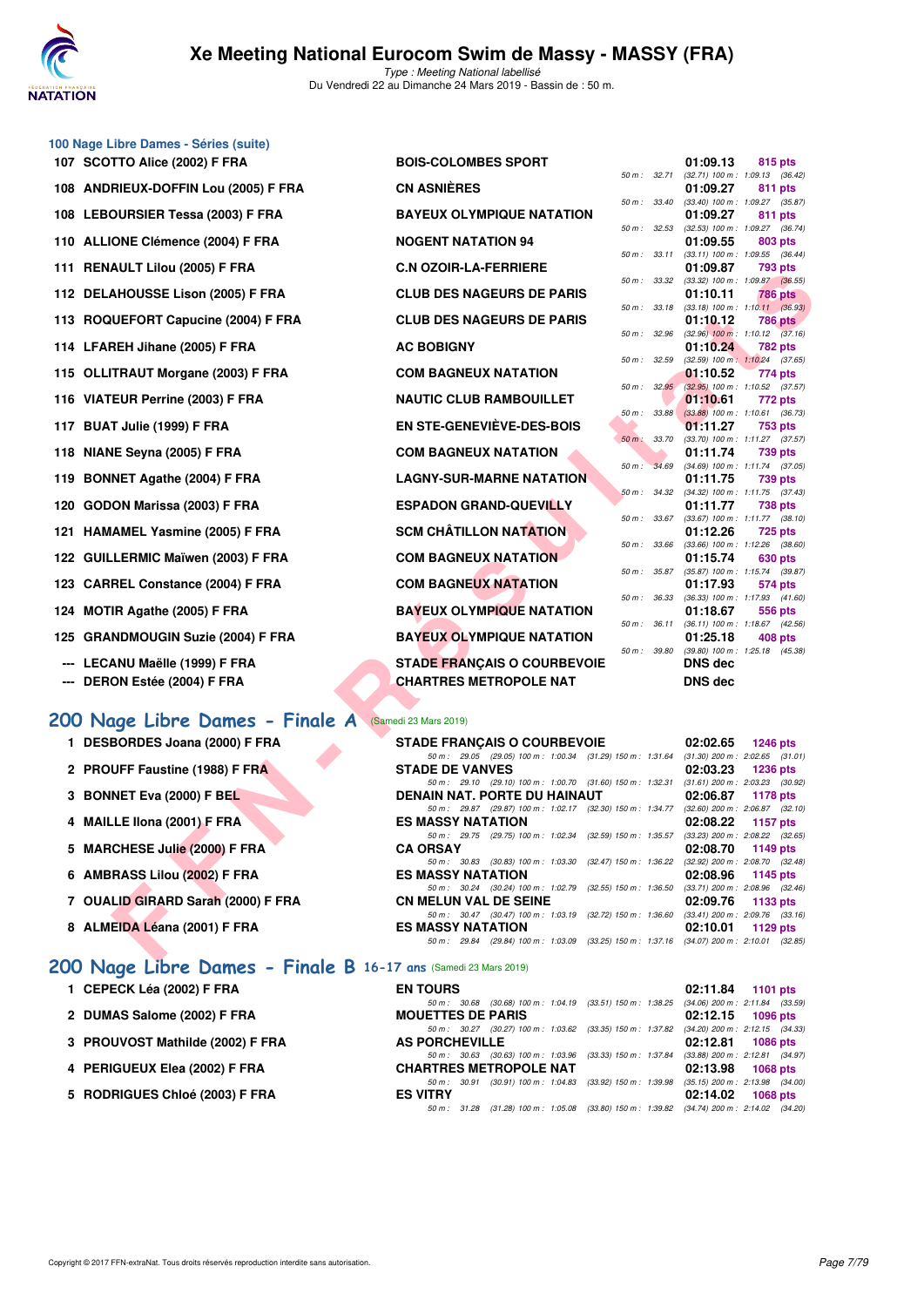

| 200 Nage Libre Dames - Finale B (suite)<br>6 MIALOT Maud (2003) F FRA | <b>CA ORSAY</b>                                                                                                              | 02:16.08<br><b>1037 pts</b>                                        |
|-----------------------------------------------------------------------|------------------------------------------------------------------------------------------------------------------------------|--------------------------------------------------------------------|
| 7 DESBONNES Leha (2002) F FRA                                         | 50 m: 31.43 (31.43) 100 m: 1:06.04 (34.61) 150 m: 1:41.52 (35.48) 200 m: 2:16.08 (34.56)<br><b>ES MASSY NATATION</b>         | 02:18.57<br><b>1000 pts</b>                                        |
| 8 BIGAY Clara (2002) F FRA                                            | 50 m: 30.25 (30.25) 100 m: 1:04.21 (33.96) 150 m: 1:41.02 (36.81) 200 m: 2:18.57 (37.55)<br><b>CSM CLAMART</b>               | 02:19.12<br>992 pts                                                |
|                                                                       | 50 m: 33.10 (33.10) 100 m: 1:07.75 (34.65) 150 m: 1:44.56 (36.81) 200 m: 2:19.12 (34.56)                                     |                                                                    |
| 200 Nage Libre Dames - Finale C 14-15 ans (Samedi 23 Mars 2019)       |                                                                                                                              |                                                                    |
| 1 TROMPETTE Melora (2005) F FRA                                       | <b>C.N OZOIR-LA-FERRIERE</b><br>50 m : 30.52 (30.52) 100 m : 1:04.42 (33.90) 150 m : 1:39.39                                 | 02:12.60<br><b>1089 pts</b><br>$(34.97)$ 200 m : 2:12.60 $(33.21)$ |
| 2 BRIVERT Kate-Lye (2004) F FRA                                       | <b>ES MASSY NATATION</b>                                                                                                     | 02:13.64<br><b>1073 pts</b><br>$(34.04)$ 200 m : 2:13.64 $(34.43)$ |
| 3 SIMOENS Lucille (2005) F FRA                                        | 50 m: 31.25 (31.25) 100 m: 1:05.17 (33.92) 150 m: 1:39.21<br><b>ES MASSY NATATION</b>                                        | 02:13.72<br><b>1072 pts</b>                                        |
| 4 LESOILLE Julie (2005) F FRA                                         | 50 m: 30.71 (30.71) 100 m: 1:04.99 (34.28) 150 m: 1:39.49<br><b>CA L'HAY-LES-ROSES</b>                                       | $(34.50)$ 200 m : 2:13.72 $(34.23)$<br>02:14.44<br>$1061$ pts      |
| 5 GALLANT Apolline (2004) F FRA                                       | 50 m: 31.04 (31.04) 100 m: 1:04.81 (33.77) 150 m: 1:39.37<br><b>SN VERSAILLES</b>                                            | $(34.56)$ 200 m : 2:14.44 $(35.07)$<br>02:14.47<br>1061 pts        |
| 6 GUILBAUD Charlotte (2004) F FRA                                     | 50 m : 30.90 (30.90) 100 m : 1:04.76 (33.86) 150 m : 1:39.44<br><b>CA ORSAY</b>                                              | $(34.68)$ 200 m : 2:14.47 $(35.03)$<br>02:15.44<br><b>1046 pts</b> |
| 7 LERAY Lilou (2005) F FRA                                            | 50 m: 31.45 (31.45) 100 m: 1:05.75 (34.30) 150 m: 1:40.71 (34.96) 200 m: 2:15.44 (34.73)<br><b>CN LE PLESSIS-ROBINSON</b>    | 02:17.93<br><b>1010 pts</b>                                        |
| 8 BANCEL Cassandre (2004) F FRA                                       | 50 m: 32.00 (32.00) 100 m: 1:06.74 (34.74) 150 m: 1:42.85<br><b>VGA ST-MAUR</b>                                              | $(36.11)$ 200 m : 2:17.93 $(35.08)$<br>02:21.11<br>964 pts         |
|                                                                       | 50 m: 31.30 (31.30) 100 m: 1:06.04 (34.74) 150 m: 1:44.23 (38.19) 200 m: 2:21.11 (36.88)                                     |                                                                    |
| 200 Nage Libre Dames - Séries (Samedi 23 Mars 2019)                   |                                                                                                                              |                                                                    |
| 1 DESBORDES Joana (2000) F FRA                                        | <b>STADE FRANÇAIS O COURBEVOIE</b><br>50 m: 28.57 (28.57) 100 m: 59.62 (31.05) 150 m: 1:31.51 (31.89) 200 m: 2:03.34 (31.83) | 02:03.34<br><b>1234 pts</b>                                        |
| 2 PROUFF Faustine (1988) F FRA                                        | <b>STADE DE VANVES</b><br>50 m : 29.28 (29.28) 100 m : 1:01.56 (32.28) 150 m : 1:34.80 (33.24) 200 m : 2:07.62 (32.82)       | 02:07.62<br><b>1166 pts</b>                                        |
| 3 BONNET Eva (2000) F BEL                                             | DENAIN NAT. PORTE DU HAINAUT                                                                                                 | 02:07.72<br>1165 pts                                               |
| 4 MAILLE IIona (2001) F FRA                                           | 50 m: 29.67 (29.67) 100 m: 1:01.83 (32.16) 150 m: 1:34.67<br><b>ES MASSY NATATION</b>                                        | $(32.84)$ 200 m : 2:07.72 $(33.05)$<br>02:08.34<br>1155 pts        |
| 5 MARCHESE Julie (2000) F FRA                                         | 50 m: 29.67 (29.67) 100 m: 1:02.06 (32.39) 150 m: 1:35.36<br><b>CA ORSAY</b>                                                 | $(33.30)$ 200 m : 2:08.34 $(32.98)$<br>02:09.70<br>1134 pts        |
| 6 AMBRASS Lilou (2002) F FRA                                          | 50 m : 30.62 (30.62) 100 m : 1:03.34 (32.72) 150 m : 1:36.97<br><b>ES MASSY NATATION</b>                                     | $(33.63)$ 200 m : 2:09.70 $(32.73)$<br>02:10.05<br>1128 pts        |
| 7 OUALID GIRARD Sarah (2000) F FRA                                    | 50 m : 30.30 (30.30) 100 m : 1:03.15 (32.85) 150 m : 1:36.81<br><b>CN MELUN VAL DE SEINE</b>                                 | $(33.66)$ 200 m : 2:10.05 $(33.24)$<br>02:10.26<br><b>1125 pts</b> |
| 8 ALMEIDA Léana (2001) F FRA                                          | 50 m: 30.76 (30.76) 100 m: 1:03.58 (32.82) 150 m: 1:37.29<br><b>ES MASSY NATATION</b>                                        | (33.71) 200 m : 2:10.26 (32.97)<br>02:10.58<br>1120 pts            |
| 9 GAMER Rose-alexia (1999) F FRA                                      | 50 m: 29.93 (29.93) 100 m: 1:03.51 (33.58) 150 m: 1:37.25<br><b>ES VITRY</b>                                                 | (33.74) 200 m : 2:10.58 (33.33)<br>02:10.60<br>1120 pts            |
| 10 DUMAS Salome (2002) F FRA                                          | 50 m: 30.08 (30.08) 100 m: 1:02.73 (32.65) 150 m: 1:36.69<br><b>MOUETTES DE PARIS</b>                                        | $(33.96)$ 200 m : 2:10.60 $(33.91)$<br>02:12.27<br><b>1094 pts</b> |
| 11 FROUIN Meghan (2001) F FRA                                         | 50 m: 30.75 (30.75) 100 m: 1:04.63 (33.88) 150 m: 1:38.58<br><b>STADE FRANÇAIS O COURBEVOIE</b>                              | $(33.95)$ 200 m : 2:12.27 $(33.69)$<br>02:12.34<br>1093 $pts$      |
| 12 SIMOENS Lucille (2005) F FRA                                       | 50 m: 31.01 (31.01) 100 m: 1:05.06 (34.05) 150 m: 1:38.95 (33.89) 200 m: 2:12.34 (33.39)<br><b>ES MASSY NATATION</b>         | 02:12.55<br>1090 pts                                               |
|                                                                       | 50 m : 30.65 (30.65) 100 m : 1:04.23 (33.58) 150 m : 1:38.61 (34.38) 200 m : 2:12.55 (33.94)<br><b>CN VIRY-CHATILLON</b>     |                                                                    |
| 13 CUNHA-FERREIRA Léonie (2000) F FRA                                 | 50 m : 31.02 (31.02) 100 m : 1:04.36 (33.34) 150 m : 1:38.40                                                                 | 02:12.65<br>1088 pts<br>(34.04) 200 m : 2:12.65 (34.25)            |
| 14 HOULLIER Elise (2000) F FRA                                        | <b>C VIKINGS DE ROUEN</b><br>50 m : 31.14 (31.14) 100 m : 1:04.52 (33.38) 150 m : 1:38.91                                    | 02:12.71<br>1088 pts<br>$(34.39)$ 200 m : 2:12.71 $(33.80)$        |
| 15 DESBONNES Leha (2002) F FRA                                        | <b>ES MASSY NATATION</b><br>50 m : 30.13 (30.13) 100 m : 1:03.23<br>$(33.10)$ 150 m : 1:37.86                                | 02:13.11<br>1081 pts<br>$(34.63)$ 200 m : 2:13.11 $(35.25)$        |
| 16 PERIGUEUX Elea (2002) F FRA                                        | <b>CHARTRES METROPOLE NAT</b><br>50 m : 30.86 (30.86) 100 m : 1:04.53<br>$(33.67)$ 150 m : 1:39.02                           | 02:13.24<br>1079 pts<br>(34.49) 200 m : 2:13.24 (34.22)            |
| 17 PROUVOST Mathilde (2002) F FRA                                     | <b>AS PORCHEVILLE</b><br>50 m : 30.67 (30.67) 100 m : 1:03.91<br>(33.24) 150 m : 1:38.45                                     | 02:13.25<br>1079 pts<br>(34.54) 200 m : 2:13.25 (34.80)            |
| 18 BACHET Lola (1998) F FRA                                           | <b>EN TOURS</b><br>50 m: 31.31 (31.31) 100 m: 1:05.12 (33.81) 150 m: 1:39.86                                                 | 02:13.58<br><b>1074 pts</b><br>(34.74) 200 m : 2:13.58 (33.72)     |
| 19 BRIVERT Kate-Lye (2004) F FRA                                      | <b>ES MASSY NATATION</b><br>50 m: 31.64 (31.64) 100 m: 1:05.78<br>$(34.14)$ 150 m : 1:40.26                                  | 02:13.82<br>1071 pts<br>$(34.48)$ 200 m : 2:13.82 $(33.56)$        |
| 20 RODRIGUES Chloé (2003) F FRA                                       | <b>ES VITRY</b>                                                                                                              | 02:13.90<br><b>1070 pts</b>                                        |
| 21 GALLANT Apolline (2004) F FRA                                      | 50 m : 30.42 (30.42) 100 m : 1:04.10 (33.68) 150 m : 1:39.06<br><b>SN VERSAILLES</b>                                         | (34.96) 200 m : 2:13.90 (34.84)<br>02:14.29<br><b>1064 pts</b>     |
| 22 CASTEL Margaux (2000) F FRA                                        | 50 m : 31.74 (31.74) 100 m : 1:05.54<br>$(33.80)$ 150 m : 1:40.14<br><b>S.M MONTROUGE</b>                                    | $(34.60)$ 200 m : 2:14.29 $(34.15)$<br>02:14.33<br>1063 pts        |
| 23 OUARTI Ilyana (2003) F FRA                                         | 50 m : 31.37 (31.37) 100 m : 1:05.15<br>(33.78) 150 m : 1:39.85<br><b>JEANNE D'ARC DRANCY</b>                                | $(34.70)$ 200 m : 2:14.33 $(34.48)$<br>02:14.86<br>1055 pts        |
|                                                                       | 50 m: 31.19 (31.19) 100 m: 1:05.08 (33.89) 150 m: 1:40.20 (35.12) 200 m: 2:14.86 (34.66)                                     |                                                                    |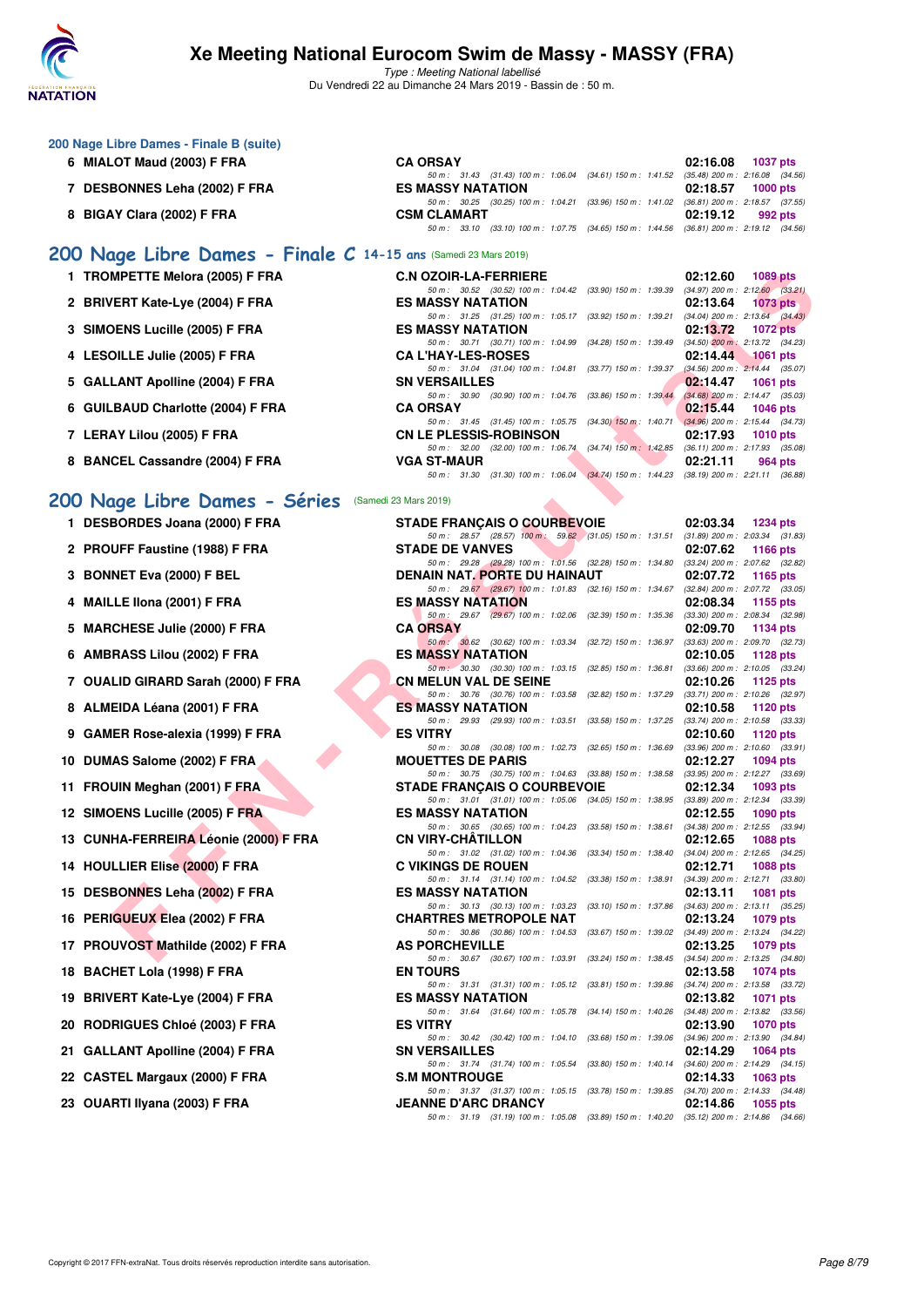

| 200 Nage Libre Dames - Séries (suite) |  |  |  |
|---------------------------------------|--|--|--|
|---------------------------------------|--|--|--|

| 24 | BOUTIN Julie (1998) F FRA              |
|----|----------------------------------------|
| 25 | LE CORGUILLE Ambre (2001) F FRA        |
| 26 | MIALOT Maud (2003) F FRA               |
| 27 | <b>GUILBAUD Charlotte (2004) F FRA</b> |
| 28 | <b>TROMPETTE Melora (2005) F FRA</b>   |
| 29 | <b>LESOILLE Julie (2005) F FRA</b>     |
| 30 | CEPECK Léa (2002) F FRA                |
| 31 | STUTEL Chloé (2001) F FRA              |
| 32 | <b>BANCEL Cassandre (2004) F FRA</b>   |
| 33 | BIGAY Clara (2002) F FRA               |
| 34 | <b>MARTINEZ Myriam (2002) F FRA</b>    |
| 35 | <b>MARTIN Amandine (2003) F FRA</b>    |
| 36 | LERAY Lilou (2005) F FRA               |
| 37 | <b>BERDJI Chahinez (2003) F FRA</b>    |
| 38 | THOMAS Orlane (2003) F FRA             |
| 39 | ZAID KERMORGANT Lise (2003) F F        |
| 40 | BARBOSA Valentina (2004) F FRA         |
| 41 | <b>TABIASCO Gabrielle (2004) F FRA</b> |
| 42 | DERRADJI Oriane (2005) F FRA           |
| 43 | DEBENATH Lorène (2003) F FRA           |
| 44 | <b>BOUKHTOUCHE Sarah (2005) F FRA</b>  |
| 45 | LOHEZIC Célia (2003) F FRA             |
| 46 | PAGO Elodie (2003) F FRA               |
| 47 | DUBOIS Léa (2003) F FRA                |
| 48 | <b>LEGLAIVE Victoire (2002) F FRA</b>  |
| 49 | <b>NEVES Clara (2002) F FRA</b>        |
| 50 | LACOUTURE Alexandra (2005) F FR.       |
| 51 | MICHOT Marine (1996) F FRA             |
| 52 | MANIEY Léa (2004) F FRA                |
| 53 | <b>MAKHLOUF Melissa (2001) F FRA</b>   |
| 54 | <b>ABDELHAFIDH Emma (1999) F FRA</b>   |
| 55 | <b>MARQUES Justine (2005) F FRA</b>    |
| 56 | FERRON Pauline (2001) F FRA            |
| 57 | COLLET Cléo (2005) F FRA               |
|    | 58 SABARD Léa (2004) F FRA             |
|    | 59 TAYSSE Léa (2002) F FRA             |

| <b>U</b> Nage Libre Dames - Series (Suite) |                                                                                                                                                                                                                          |                                                                                        |  |
|--------------------------------------------|--------------------------------------------------------------------------------------------------------------------------------------------------------------------------------------------------------------------------|----------------------------------------------------------------------------------------|--|
| 24 BOUTIN Julie (1998) F FRA               | <b>EN TOURS</b>                                                                                                                                                                                                          | 02:15.20<br>1050 pts                                                                   |  |
| 25 LE CORGUILLE Ambre (2001) F FRA         | 50 m: 30.91 (30.91) 100 m: 1:04.54 (33.63) 150 m: 1:39.67 (35.13) 200 m: 2:15.20 (35.53)<br><b>CA ORSAY</b>                                                                                                              | 02:15.79<br><b>1041 pts</b>                                                            |  |
| 26 MIALOT Maud (2003) F FRA                | 50 m: 31.77 (31.77) 100 m: 1:06.14 (34.37) 150 m: 1:41.69 (35.55) 200 m: 2:15.79 (34.10)<br><b>CA ORSAY</b>                                                                                                              | 02:15.84<br>1041 pts                                                                   |  |
|                                            | 50 m: 32.09 (32.09) 100 m: 1:06.39 (34.30) 150 m: 1:41.37 (34.98) 200 m: 2:15.84 (34.47)                                                                                                                                 |                                                                                        |  |
| 27 GUILBAUD Charlotte (2004) F FRA         | <b>CA ORSAY</b><br>50 m: 31.31 (31.31) 100 m: 1:05.78                                                                                                                                                                    | 02:15.90<br><b>1040 pts</b><br>(34.47) 150 m : 1:41.18 (35.40) 200 m : 2:15.90 (34.72) |  |
| 28   TROMPETTE Melora (2005) F FRA         | <b>C.N OZOIR-LA-FERRIERE</b><br>50 m: 31.32 (31.32) 100 m: 1:05.62 (34.30) 150 m: 1:41.47 (35.85) 200 m: 2:16.15 (34.68)                                                                                                 | 02:16.15<br>1036 pts                                                                   |  |
| 29 LESOILLE Julie (2005) F FRA             | <b>CA L'HAY-LES-ROSES</b><br>50 m: 30.92 (30.92) 100 m: 1:04.75 (33.83) 150 m: 1:40.46 (35.71) 200 m: 2:16.36 (35.90)                                                                                                    | 02:16.36<br>1033 pts                                                                   |  |
| 30   CEPECK Léa (2002) F FRA               | <b>EN TOURS</b>                                                                                                                                                                                                          | 02:16.50<br>$1031$ pts                                                                 |  |
| 31 STUTEL Chloé (2001) F FRA               | 50 m: 31.31 (31.31) 100 m: 1:05.78 (34.47) 150 m: 1:41.52 (35.74) 200 m: 2:16.50 (34.98)<br><b>CN LE PLESSIS-ROBINSON</b><br>50 m: 31.50 (31.50) 100 m: 1:06.12 (34.62) 150 m: 1:41.65 (35.53) 200 m: 2:16.65 (35.00)    | 02:16.65<br>1029 pts                                                                   |  |
| 32 BANCEL Cassandre (2004) F FRA           | <b>VGA ST-MAUR</b>                                                                                                                                                                                                       | 02:16.84<br><b>1026 pts</b>                                                            |  |
| 33 BIGAY Clara (2002) F FRA                | 50 m: 31.33 (31.33) 100 m: 1:06.26 (34.93) 150 m: 1:41.49 (35.23) 200 m: 2:16.84 (35.35)<br><b>CSM CLAMART</b><br>50 m: 32.07 (32.07) 100 m: 1:06.42 (34.35) 150 m: 1:42.37 (35.95) 200 m: 2:16.85 (34.48)               | 02:16.85<br>1026 pts                                                                   |  |
| 34 MARTINEZ Myriam (2002) F FRA            | <b>STADE FRANÇAIS O COURBEVOIE</b>                                                                                                                                                                                       | 02:17.14<br>1021 pts                                                                   |  |
| 35 MARTIN Amandine (2003) F FRA            | 50 m: 31.12 (31.12) 100 m: 1:05.65 (34.53) 150 m: 1:40.81 (35.16) 200 m: 2:17.14 (36.33)<br><b>CHARTRES METROPOLE NAT</b>                                                                                                | 02:17.15<br>1021 pts                                                                   |  |
| 36 LERAY Lilou (2005) F FRA                | 50 m: 32.14 (32.14) 100 m: 1:06.77 (34.63) 150 m: 1:42.10 (35.33) 200 m: 2:17.15 (35.05)<br><b>CN LE PLESSIS-ROBINSON</b>                                                                                                | 02:17.21<br>1020 pts                                                                   |  |
| 37 BERDJI Chahinez (2003) F FRA            | 50 m: 31.91 (31.91) 100 m: 1.06.60 (34.69) 150 m: 1.42.19 (35.59) 200 m: 2:17.21 (35.02)<br><b>JEANNE D'ARC DRANCY</b>                                                                                                   | 02:17.35<br>1018 pts                                                                   |  |
|                                            | 50 m: 31.87 (31.87) 100 m: 1:06.09 (34.22) 150 m: 1:42.10 (36.01) 200 m: 2:17.35 (35.25)                                                                                                                                 |                                                                                        |  |
| 38 THOMAS Orlane (2003) F FRA              | <b>CSM CLAMART</b><br>50 m: 32.64 (32.64) 100 m: 1:07.54 (34.90) 150 m: 1:43.06 (35.52) 200 m: 2:17.54 (34.48)                                                                                                           | 02:17.54<br>1015 pts                                                                   |  |
| 39  ZAID KERMORGANT Lise (2003) F FRA      | <b>CLUB DES NAGEURS DE PARIS</b><br>50 m: 31.53 (31.53) 100 m: 1:06.26 (34.73) 150 m: 1:42.39 (36.13) 200 m: 2:17.99 (35.60)                                                                                             | 02:17.99<br>$1009$ pts                                                                 |  |
| 40   BARBOSA Valentina (2004) F FRA        | <b>CNO ST-GERMAIN-EN-LAYE</b><br>50 m: 32.72 (32.72) 100 m: 1:06.75 (34.03) 150 m: 1:42.62 (35.87) 200 m: 2:18.04 (35.42)                                                                                                | 02:18.04<br>1008 pts                                                                   |  |
| 41 TABIASCO Gabrielle (2004) F FRA         | <b>STADE FRANÇAIS O COURBEVOIE</b><br>50 m: 32.51 (32.51) 100 m: 1:07.32 (34.81) 150 m: 1:42.69 (35.37) 200 m: 2:18.33 (35.64)                                                                                           | 02:18.33<br>1004 pts                                                                   |  |
| 42 DERRADJI Oriane (2005) F FRA            | <b>SN VERSAILLES</b>                                                                                                                                                                                                     | 02:18.55<br>1001 pts                                                                   |  |
| 43 DEBENATH Lorène (2003) F FRA            | 50 m: 32.76 (32.76) 100 m: 1:08.02 (35.26) 150 m: 1:43.53 (35.51) 200 m: 2:18.55 (35.02)<br><b>CLUB DES NAGEURS DE PARIS</b><br>50 m: 32.95 (32.95) 100 m: 1:08.58 (35.63) 150 m: 1:44.78 (36.20) 200 m: 2:18.78 (34.00) | 02:18.78<br>997 pts                                                                    |  |
| 44 BOUKHTOUCHE Sarah (2005) F FRA          | <b>STADE FRANÇAIS O COURBEVOIE</b>                                                                                                                                                                                       | 02:18.96<br>995 pts                                                                    |  |
| 45 LOHEZIC Célia (2003) F FRA              | 50 m: 31.90 (31.90) 100 m: 1:07.25 (35.35) 150 m: 1:42.59 (35.34) 200 m: 2:18.96 (36.37)<br><b>CN MELUN VAL DE SEINE</b>                                                                                                 | 02:19.22<br>991 pts                                                                    |  |
| 46 PAGO Elodie (2003) F FRA                | 50 m: 32.78 (32.78) 100 m: 1:08.08<br><b>SN VERSAILLES</b>                                                                                                                                                               | (35.30) 150 m : 1:44.10 (36.02) 200 m : 2:19.22 (35.12)<br>02:19.42<br>988 pts         |  |
| 47 DUBOIS Léa (2003) F FRA                 | 50 m: 32.12 (32.12) 100 m: 1:07.39 (35.27) 150 m: 1:44.03 (36.64) 200 m: 2:19.42 (35.39)<br><b>CHARTRES METROPOLE NAT</b>                                                                                                | 02:19.73<br>984 pts                                                                    |  |
| 48 LEGLAIVE Victoire (2002) F FRA          | 50 m: 32.64 (32.64) 100 m: 1:08.01 (35.37) 150 m: 1:44.23 (36.22) 200 m: 2:19.73 (35.50)<br><b>BOIS-COLOMBES SPORT</b>                                                                                                   | 02:19.76<br>983 pts                                                                    |  |
| 49 NEVES Clara (2002) F FRA                | 50 m: 32.31 (32.31) 100 m: 1:07.06 (34.75) 150 m: 1:43.50 (36.44) 200 m: 2:19.76 (36.26)<br><b>CA L'HAY-LES-ROSES</b>                                                                                                    | 02:19.97<br>980 pts                                                                    |  |
| 50 LACOUTURE Alexandra (2005) F FRA        | 50 m : 32.10 (32.10) 100 m : 1:06.97 (34.87) 150 m : 1:43.81 (36.84) 200 m : 2:19.97 (36.16)<br><b>US GRIGNY</b>                                                                                                         | 02:20.50<br>972 pts                                                                    |  |
|                                            | 50 m: 31.55 (31.55) 100 m: 1:06.86 (35.31) 150 m: 1:43.97                                                                                                                                                                | $(37.11)$ 200 m : 2:20.50 $(36.53)$                                                    |  |
| 51 MICHOT Marine (1996) F FRA              | JOUE NATATION<br>50 m: 32.27 (32.27) 100 m: 1:08.23<br>$(35.96)$ 150 m : 1:44.96                                                                                                                                         | 02:21.59<br>957 pts<br>(36.73) 200 m : 2:21.59 (36.63)                                 |  |
| 52 MANIEY Léa (2004) F FRA                 | <b>RACING CLUB DE FRANCE</b><br>50 m : 32.66 (32.66) 100 m : 1:08.67<br>(36.01) 150 m : 1:45.11                                                                                                                          | 02:21.63<br>956 pts<br>(36.44) 200 m : 2:21.63 (36.52)                                 |  |
| 53   MAKHLOUF Melissa (2001) F FRA         | <b>NEPTUNE CLUB DE FRANCE</b><br>$(36.32)$ 150 m : 1:45.26<br>50 m : 32.27 (32.27) 100 m : 1:08.59                                                                                                                       | 02:22.20<br>948 pts<br>(36.67) 200 m : 2:22.20 (36.94)                                 |  |
| 54   ABDELHAFIDH Emma (1999) F FRA         | <b>ANTONY NATATION</b>                                                                                                                                                                                                   | 02:22.24<br>948 pts                                                                    |  |
| 55 MARQUES Justine (2005) F FRA            | 50 m: 32.45 (32.45) 100 m: 1:08.21<br>$(35.76)$ 150 m : 1:45.59<br><b>CA ORSAY</b>                                                                                                                                       | (37.38) 200 m : 2:22.24 (36.65)<br>02:22.42<br>945 pts                                 |  |
| 56 FERRON Pauline (2001) F FRA             | 50 m: 33.63 (33.63) 100 m: 1:09.24<br><b>NAUTIC CLUB RAMBOUILLET</b>                                                                                                                                                     | (35.61) 150 m: 1:46.25 (37.01) 200 m: 2:22.42 (36.17)<br>02:22.61<br>942 pts           |  |
| 57 COLLET Cléo (2005) F FRA                | 50 m : 33.45 (33.45) 100 m : 1:09.73<br>$(36.28)$ 150 m : 1:46.87<br><b>CA L'HAY-LES-ROSES</b>                                                                                                                           | $(37.14)$ 200 m : 2:22.61 $(35.74)$<br>02:22.72<br>941 pts                             |  |
| 58 SABARD Léa (2004) F FRA                 | 50 m: 31.03 (31.03) 100 m: 1:06.07<br>$(35.04)$ 150 m : 1:44.38<br><b>EN TOURS</b>                                                                                                                                       | (38.31) 200 m : 2:22.72 (38.34)<br>02:22.75<br>940 pts                                 |  |
| 59   TAYSSE Léa (2002) F FRA               | 50 m: 32.50 (32.50) 100 m: 1:08.42<br><b>CN MELUN VAL DE SEINE</b>                                                                                                                                                       | (35.92) 150 m: 1:45.82 (37.40) 200 m: 2:22.75 (36.93)<br>02:22.81<br>940 pts           |  |
|                                            | 50 m: 32.42 (32.42) 100 m: 1:08.36 (35.94) 150 m: 1:45.97 (37.61) 200 m: 2:22.81 (36.84)                                                                                                                                 |                                                                                        |  |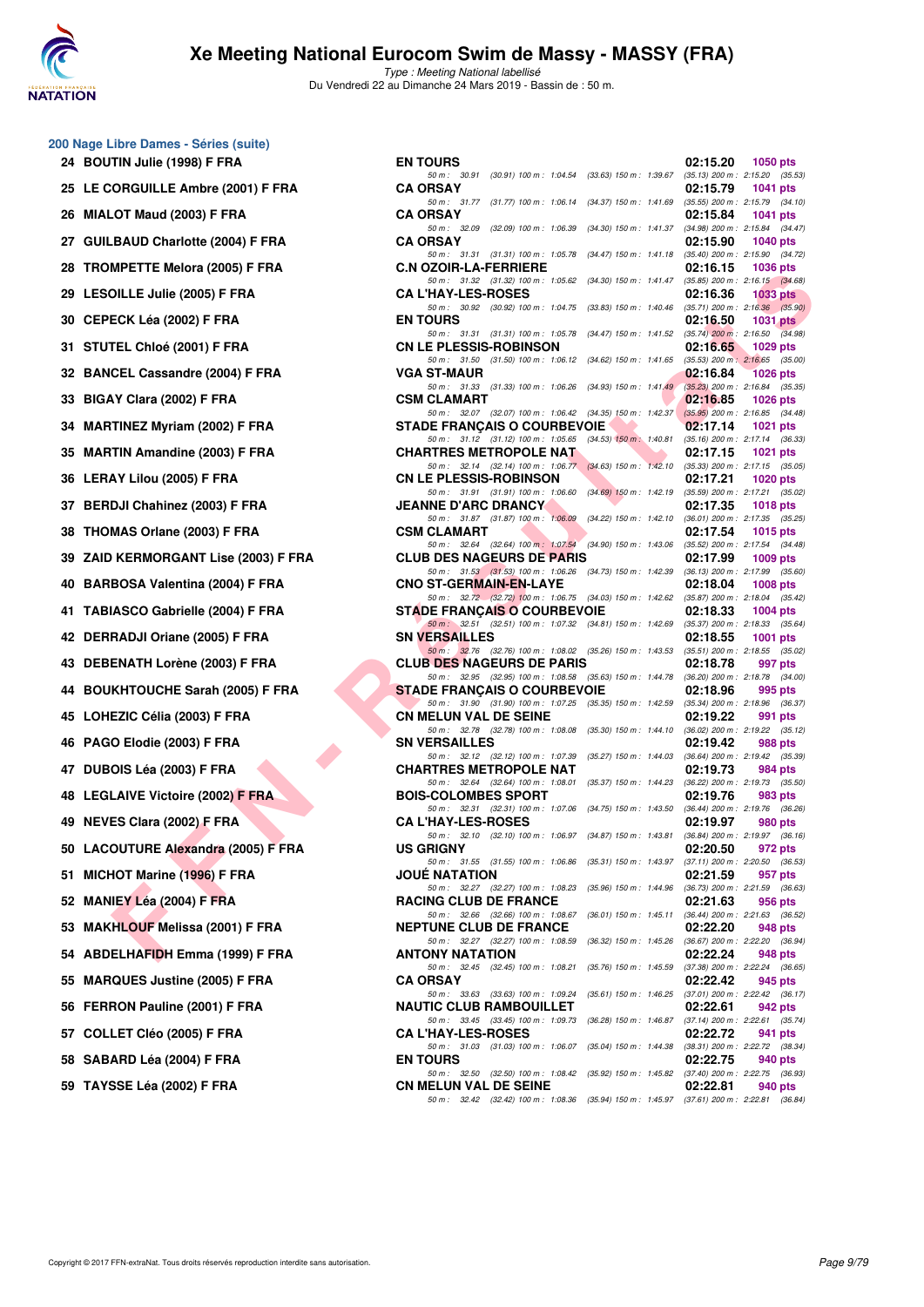

| 60 | 200 Nage Libre Dames - Séries (suite)<br>MOUSSOUNI Syrine (2002) F FRA |
|----|------------------------------------------------------------------------|
| 61 | <b>COGNAC Eglantine (2004) F FRA</b>                                   |
| 62 | SANCHEZ Clara (2004) F FRA                                             |
| 62 | AZZOUZ Safia (2004) F FRA                                              |
| 64 | FOURMY Marina (2003) F FRA                                             |
| 65 | SUMEIRE Alizé (2001) F FRA                                             |
|    | 66 PEITEADO Victoria (2002) F FRA                                      |
| 67 | <b>LAVAUD Marguerite (2005) F FRA</b>                                  |
| 68 | GIBON Elisa (2005) F FRA                                               |
| 69 | DE ARAUJO Mayline (2005) F FRA                                         |
|    | 70 SERGEUR Nora (2004) F FRA                                           |
| 71 | THOLEY Aurelie (2005) F FRA                                            |
| 72 | GREZES BESSET Marianne (2002) F FRA                                    |
| 73 | <b>BEAUDRON Leann (2003) F FRA</b>                                     |
| 74 | <b>BOURDON Ines (2002) F FRA</b>                                       |
| 75 | RAOUST Anna (2001) F FRA                                               |
| 76 | <b>GUEMMOUD Ines (2002) F FRA</b>                                      |
| 76 | <b>HUMBLOT Anaïs (2003) F FRA</b>                                      |
| 78 | <b>THOMAS Flavie (2002) F FRA</b>                                      |
| 79 | <b>MARCHESE Aurelie (2005) F FRA</b>                                   |
| 80 | <b>QUANTIN Eva (2004) F FRA</b>                                        |
| 81 | FIDON Louna (2005) F FRA                                               |
|    | 82 JUIN Lisa (2005) F FRA                                              |
| 83 | <b>MEMDOUH Marwa (2005) F FRA</b>                                      |
|    | 84 SAMID Inès (2004) F FRA                                             |
| 85 | BLANCO Anna (2004) F FRA                                               |
| 86 | <b>BROUILLARD Margaux (2005) F FRA</b>                                 |
| 87 | RENAULT Lilou (2005) F FRA                                             |
| 88 | SCOTTO Alice (2002) F FRA                                              |
| 89 | <b>BORSATO Léonie (2005) F FRA</b>                                     |
| 90 | <b>MOUSSOUNI Alicia (2005) F FRA</b>                                   |
| 91 | <b>LAVERGNE Coralie (1995) F FRA</b>                                   |
| 92 | <b>VIATEUR Perrine (2003) F FRA</b>                                    |
|    | 93 ALLIONE Clémence (2004) F FRA                                       |
|    | 94 ANDRIEUX-DOFFIN Lou (2005) F FRA                                    |
|    | 95 JANIN Mathilda (2005) F FRA                                         |

| $\sigma$ rays Libre Danies - Oches (Suite) |                                                                                                                                |          |                                                |
|--------------------------------------------|--------------------------------------------------------------------------------------------------------------------------------|----------|------------------------------------------------|
| 60 MOUSSOUNI Syrine (2002) F FRA           | <b>AC BOBIGNY</b>                                                                                                              | 02:23.23 | 934 pts                                        |
| 61 COGNAC Eglantine (2004) F FRA           | 50 m: 31.94 (31.94) 100 m: 1:08.36 (36.42) 150 m: 1:46.07 (37.71) 200 m: 2:23.23 (37.16)<br><b>CNO ST-GERMAIN-EN-LAYE</b>      | 02:23.27 | 933 pts                                        |
| 62 SANCHEZ Clara (2004) F FRA              | 50 m: 33.90 (33.90) 100 m: 1:10.81 (36.91) 150 m: 1:48.33 (37.52) 200 m: 2:23.27 (34.94)<br><b>CN BRUNOY-ESSONNE</b>           | 02:23.31 | 933 pts                                        |
| 62 AZZOUZ Safia (2004) F FRA               | 50 m: 33.04 (33.04) 100 m: 1:09.10 (36.06) 150 m: 1:46.25 (37.15) 200 m: 2:23.31 (37.06)<br><b>S.M MONTROUGE</b>               | 02:23.31 | 933 pts                                        |
| 64 FOURMY Marina (2003) F FRA              | 50 m: 32.82 (32.82) 100 m: 1:09.36 (36.54) 150 m: 1:46.86 (37.50) 200 m: 2:23.31 (36.45)<br><b>ES MASSY NATATION</b>           | 02:23.34 | 932 pts                                        |
| 65 SUMEIRE Alizé (2001) F FRA              | 50 m: 32.13 (32.13) 100 m: 1:08.31 (36.18) 150 m: 1:45.99 (37.68) 200 m: 2:23.34 (37.35)<br><b>CA ORSAY</b>                    | 02:23.35 | 932 pts                                        |
| 66 PEITEADO Victoria (2002) F FRA          | 50 m: 31.81 (31.81) 100 m: 1:07.59<br>(35.78) 150 m : 1:45.60 (38.01) 200 m : 2:23.35 (37.75)<br><b>CN MAISONS-ALFORT</b>      | 02:23.37 | 932 pts                                        |
| 67 LAVAUD Marguerite (2005) F FRA          | 50 m: 32.80 (32.80) 100 m: 1:08.92 (36.12) 150 m: 1:46.44 (37.52) 200 m: 2:23.37 (36.93)<br><b>CNO ST-GERMAIN-EN-LAYE</b>      | 02:23.42 | 931 pts                                        |
| 68 GIBON Elisa (2005) F FRA                | 50 m: 32.44 (32.44) 100 m: 1:09.73 (37.29) 150 m: 1:47.47 (37.74) 200 m: 2:23.42 (35.95)<br><b>NOGENT NATATION 94</b>          | 02:23.70 | 927 pts                                        |
| 69 DE ARAUJO Mayline (2005) F FRA          | 50 m: 32.67 (32.67) 100 m: 1:09.34 (36.67) 150 m: 1:47.23 (37.89) 200 m: 2:23.70 (36.47)<br><b>CN BRUNOY-ESSONNE</b>           | 02:23.86 | 925 pts                                        |
| 70 SERGEUR Nora (2004) F FRA               | 50 m: 33.54 (33.54) 100 m: 1:09.90 (36.36) 150 m: 1:46.94 (37.04) 200 m: 2:23.86 (36.92)<br><b>CN LE PLESSIS-ROBINSON</b>      | 02:24.17 | 921 pts                                        |
| 71 THOLEY Aurelie (2005) F FRA             | 50 m: 32.98 (32.98) 100 m: 1:09.20 (36.22) 150 m: 1:46.80 (37.60) 200 m: 2:24.17 (37.37)<br><b>C.N OZOIR-LA-FERRIERE</b>       | 02:24.21 | 920 pts                                        |
| 72 GREZES BESSET Marianne (2002) F FRA     | 50 m: 33.52 (33.52) 100 m: 1:10.43 (36.91) 150 m: 1:48.72 (38.29) 200 m: 2:24.21 (35.49)<br><b>VGA ST-MAUR</b>                 | 02:24.27 | 919 pts                                        |
| 73 BEAUDRON Leann (2003) F FRA             | 50 m: 33.13 (33.13) 100 m: 1:10.11 (36.98) 150 m: 1:47.64 (37.53) 200 m: 2:24.27 (36.63)<br><b>EN LONGJUMEAU</b>               | 02:24.32 | 918 pts                                        |
| 74 BOURDON Ines (2002) F FRA               | 50 m: 33.08 (33.08) 100 m: 1:09.74 (36.66) 150 m: 1:47.34 (37.60) 200 m: 2:24.32 (36.98)<br><b>CN VIRY-CHATILLON</b>           | 02:24.63 | 914 pts                                        |
| 75 RAOUST Anna (2001) F FRA                | 50 m: 32.55 (32.55) 100 m: 1:08.30 (35.75) 150 m: 1:46.36 (38.06) 200 m: 2:24.63 (38.27)<br><b>NEPTUNE CLUB DE FRANCE</b>      | 02:24.78 | 912 pts                                        |
| 76 GUEMMOUD Ines (2002) F FRA              | 50 m: 31.66 (31.66) 100 m: 1:08.47 (36.81) 150 m: 1:46.11 (37.64) 200 m: 2:24.78 (38.67)<br><b>CLUB DES NAGEURS DE PARIS</b>   | 02:25.62 | 900 pts                                        |
| 76 HUMBLOT Anaïs (2003) F FRA              | 50 m: 33.48 (33.48) 100 m: 1:10.33 (36.85) 150 m: 1:47.99 (37.66) 200 m: 2:25.62 (37.63)<br><b>CN LE PLESSIS-ROBINSON</b>      | 02:25.62 | 900 pts                                        |
| 78 THOMAS Flavie (2002) F FRA              | 50 m : 32.40 (32.40) 100 m : 1:08.68 (36.28) 150 m : 1:47.09 (38.41) 200 m : 2:25.62 (38.53)<br><b>JOUE NATATION</b>           | 02:26.02 | 895 pts                                        |
| 79 MARCHESE Aurelie (2005) F FRA           | 50 m: 33.08 (33.08) 100 m: 1:09.72 (36.64) 150 m: 1:47.92 (38.20) 200 m: 2:26.02 (38.10)<br><b>CN MELUN VAL DE SEINE</b>       | 02:26.22 | 892 pts                                        |
| 80 QUANTIN Eva (2004) F FRA                | 50 m: 33.48 (33.48) 100 m: 1:10.11 (36.63) 150 m: 1:47.99 (37.88) 200 m: 2:26.22 (38.23)<br><b>CA ORSAY</b>                    | 02:26.46 | 889 pts                                        |
| 81 FIDON Louna (2005) F FRA                | 50 m: 34.17 (34.17) 100 m: 1:11.32 (37.15) 150 m: 1:49.29 (37.97) 200 m: 2:26.46 (37.17)<br><b>EN LONGJUMEAU</b>               | 02:26.55 | 888 pts                                        |
| 82   JUIN Lisa (2005) F FRA                | 50 m: 33.52 (33.52) 100 m: 1:10.89 (37.37) 150 m: 1:48.94 (38.05) 200 m: 2:26.55 (37.61)<br><b>VGA ST-MAUR</b>                 | 02:26.74 | 885 pts                                        |
| 83 MEMDOUH Marwa (2005) F FRAN             | 50 m: 33.95 (33.95) 100 m: 1:11.03 (37.08) 150 m: 1:49.19 (38.16) 200 m: 2:26.74 (37.55)<br><b>JOUE NATATION</b>               | 02:27.78 | 871 pts                                        |
| 84 SAMID Inès (2004) F FRA                 | 50 m: 33.70 (33.70) 100 m: 1:10.81 (37.11) 150 m: 1:49.43 (38.62) 200 m: 2:27.78 (38.35)<br><b>CN ASNIERES</b>                 | 02:28.76 | 858 pts                                        |
| 85 BLANCO Anna (2004) F FRA                | 50 m: 34.43 (34.43) 100 m: 1:12.27 (37.84) 150 m: 1:51.03 (38.76) 200 m: 2:28.76 (37.73)<br><b>CLUB DES NAGEURS DE PARIS</b>   | 02:28.95 | 855 pts                                        |
| 86 BROUILLARD Margaux (2005) F FRA         | 50 m: 34.78 (34.78) 100 m: 1:12.57 (37.79) 150 m: 1:51.46 (38.89) 200 m: 2:28.95 (37.49)<br><b>AQUA CLUB PONTAULT-ROISSY</b>   | 02:28.99 | 854 pts                                        |
| 87 RENAULT Lilou (2005) F FRA              | 50 m: 35.58 (35.58) 100 m: 1:13.18 (37.60) 150 m: 1:52.15 (38.97) 200 m: 2:28.99 (36.84)<br><b>C.N OZOIR-LA-FERRIERE</b>       | 02:29.65 | 846 pts                                        |
| 88 SCOTTO Alice (2002) F FRA               | 50 m: 34.98 (34.98) 100 m: 1:13.48 (38.50) 150 m: 1:52.12 (38.64) 200 m: 2:29.65 (37.53)<br><b>BOIS-COLOMBES SPORT</b>         | 02:29.76 | 844 pts                                        |
| 89 BORSATO Léonie (2005) F FRA             | 50 m: 34.37 (34.37) 100 m: 1:11.84 (37.47) 150 m: 1:50.44 (38.60) 200 m: 2:29.76 (39.32)<br><b>RACING CLUB DE FRANCE</b>       | 02:30.05 | 840 pts                                        |
| 90 MOUSSOUNI Alicia (2005) F FRA           | 50 m: 35.00 (35.00) 100 m: 1:13.87 (38.87) 150 m: 1:53.27 (39.40) 200 m: 2:30.05 (36.78)<br><b>AC BOBIGNY</b>                  | 02:30.21 | 838 pts                                        |
| 91 LAVERGNE Coralie (1995) F FRA           | 50 m: 34.17 (34.17) 100 m: 1:12.73<br>(38.56) 150 m : 1:52.33<br><b>U.S CRETEIL NATATION</b>                                   | 02:30.51 | $(39.60)$ 200 m : 2:30.21 $(37.88)$<br>834 pts |
| 92 VIATEUR Perrine (2003) F FRA            | 50 m: 34.47 (34.47) 100 m: 1:12.20 (37.73) 150 m: 1:51.10 (38.90) 200 m: 2:30.51 (39.41)<br><b>NAUTIC CLUB RAMBOUILLET</b>     | 02:30.55 | 834 pts                                        |
| 93 ALLIONE Clémence (2004) F FRA           | 50 m : 35.42 (35.42) 100 m : 1:13.67 (38.25) 150 m : 1:52.41<br><b>NOGENT NATATION 94</b>                                      | 02:31.74 | $(38.74)$ 200 m : 2:30.55 $(38.14)$<br>818 pts |
| 94 ANDRIEUX-DOFFIN Lou (2005) F FRA        | 50 m: 33.56 (33.56) 100 m: 1:11.91 (38.35) 150 m: 1:51.87 (39.96) 200 m: 2:31.74 (39.87)<br><b>CN ASNIERES</b>                 | 02:32.51 | 808 pts                                        |
| 95 JANIN Mathilda (2005) F FRA             | 50 m: 35.20 (35.20) 100 m: 1:13.95 (38.75) 150 m: 1:53.71 (39.76) 200 m: 2:32.51 (38.80)<br><b>STADE FRANÇAIS O COURBEVOIE</b> | 02:33.22 | 798 pts                                        |
|                                            | 50 m: 34.08 (34.08) 100 m: 1:12.67 (38.59) 150 m: 1:52.96 (40.29) 200 m: 2:33.22 (40.26)                                       |          |                                                |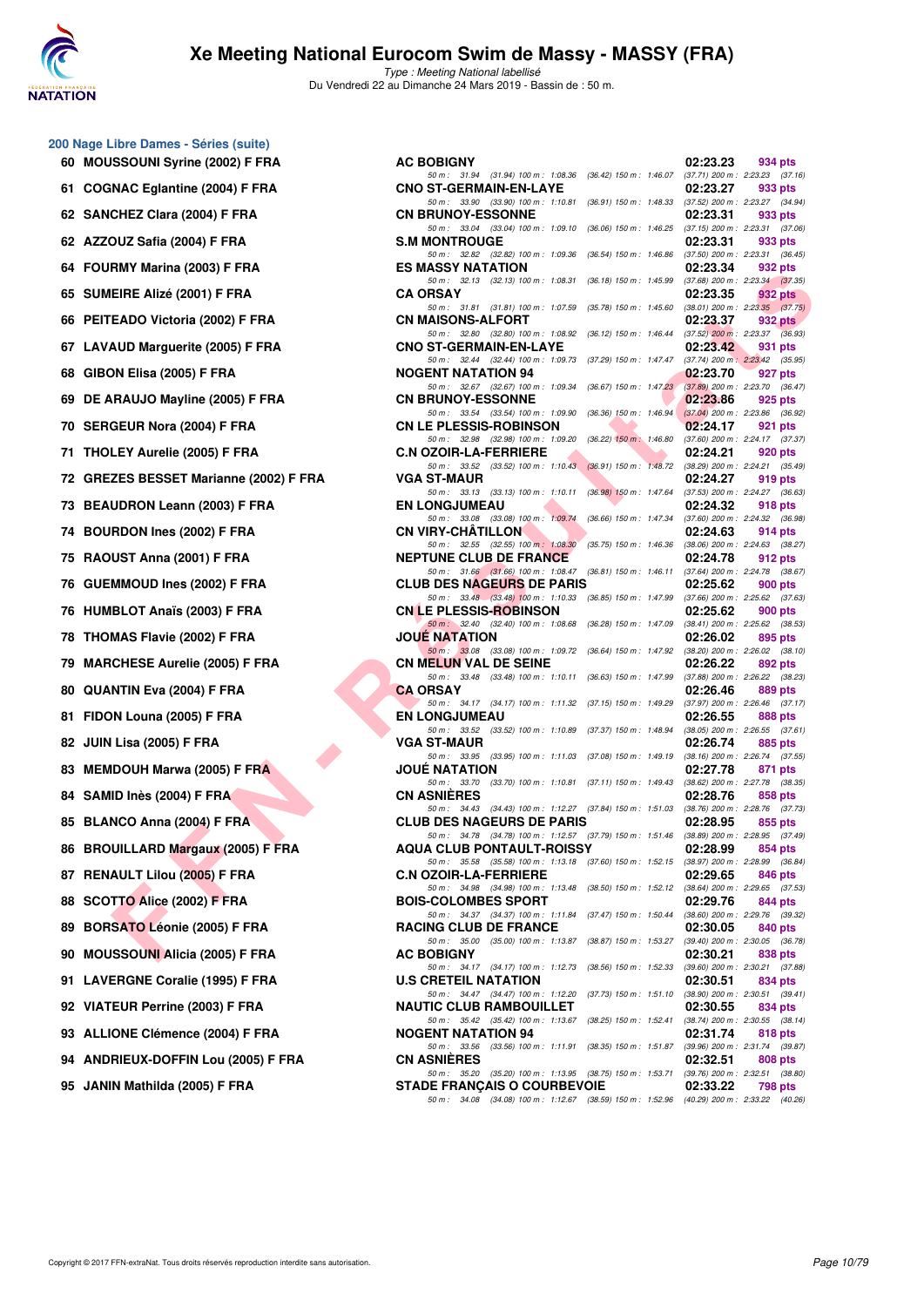

Type : Meeting National labellisé Du Vendredi 22 au Dimanche 24 Mars 2019 - Bassin de : 50 m.

# **200 Nage Libre Dames - Séries (suite)**

| 96 NIANE Seyna (2005) F FRA         | <b>COM BAGNEUX NATATION</b>                                         |                                                     | 02:34.12                            | 787 pts        |
|-------------------------------------|---------------------------------------------------------------------|-----------------------------------------------------|-------------------------------------|----------------|
|                                     | 50 m: 34.47 (34.47) 100 m: 1:12.89 (38.42) 150 m: 1:54.11           |                                                     | $(41.22)$ 200 m : 2:34.12 $(40.01)$ |                |
| 97 BINGUE SIDIBE Odhia (2005) F FRA | <b>JEANNE D'ARC DRANCY</b>                                          |                                                     | 02:34.33                            | 784 pts        |
|                                     | (33.82) 100 m : 1:13.05 (39.23) 150 m : 1:54.40<br>50 m : 33.82     |                                                     | $(41.35)$ 200 m : 2:34.33 (39.93)   |                |
| 98 ROUSSEL Juliette (2002) F FRA    | <b>AC BOBIGNY</b>                                                   |                                                     | 02:34.70                            | 779 pts        |
|                                     | $(35.94)$ 100 m : 1:15.11<br>50 m : 35.94                           | (39.17) 150 m : 1:55.25                             | (40.14) 200 m : 2:34.70 (39.45)     |                |
| 99 ABELA Cassandre (2005) F FRA     | <b>NEPTUNE CLUB DE FRANCE</b>                                       |                                                     | 02:36.71                            | 754 pts        |
|                                     | 50 m: 33.51 (33.51) 100 m: 1:13.11                                  | $(39.60)$ 150 m : 1.55.16                           | $(42.05)$ 200 m : 2:36.71 $(41.55)$ |                |
| 100 SAHEL Ines (2005) F FRA         | <b>RACING CLUB DE FRANCE</b>                                        |                                                     | 02:36.95                            | 751 pts        |
|                                     | $(35.89)$ 100 m : 1:16.11 $(40.22)$ 150 m : 1:57.48<br>50 m : 35.89 |                                                     | $(41.37)$ 200 m : 2:36.95 $(39.47)$ |                |
| 101 BIRONNEAU Clarisse (1999) F FRA | <b>USO BEZONS</b>                                                   |                                                     | 02:40.41                            | <b>708 pts</b> |
|                                     | $50 \text{ m}$ : 35.93                                              | $(35.93)$ 100 m : 1:16.57 $(40.64)$ 150 m : 1:58.40 | $(41.83)$ 200 m : 2:40.41 $(42.01)$ |                |
| 102 ETIENNE Camille (2002) F FRA    | <b>AC BOBIGNY</b>                                                   |                                                     | 02:43.68                            | 668 pts        |
|                                     | (36.18) 100 m : 1:17.31 (41.13) 150 m : 2:01.11<br>50 m : 36.18     |                                                     | $(43.80)$ 200 m : 2:43.68 $(42.57)$ |                |
| --- PARISI Mathilde (1999) F FRA    | <b>NEPTUNE CLUB DE FRANCE</b>                                       |                                                     | <b>DNS</b> dec                      |                |
| --- THIERRY Victoire (2003) F FRA   | <b>CN MELUN VAL DE SEINE</b>                                        |                                                     | <b>DSQ</b>                          |                |
|                                     |                                                                     |                                                     |                                     |                |

## **[400 Nage Libre Dames - Finale A](http://www.ffnatation.fr/webffn/resultats.php?idact=nat&go=epr&idcpt=57649&idepr=4)** (Dimanche 24 Mars 2019)

| 1 AMBRASS Lilou (2002) F FRA LES MASSY NATATION                                                                                                                                             |                                            |                                                                                 | 04:25.04 1190 pts |          |
|---------------------------------------------------------------------------------------------------------------------------------------------------------------------------------------------|--------------------------------------------|---------------------------------------------------------------------------------|-------------------|----------|
| 50 m : 30.37 (30.37) 100 m : 1:03.30 (32.93) 150 m : 1:36.94 (33.64) 200 m : 2:10.74 (33.80) 250 m : 2:44.81 (34.07) 300 m : 3:18.93 (34.12) 350 m : 3:52.70 (33.77) 400 m : 4:25.04 (32.34 |                                            |                                                                                 |                   |          |
| 2 MAILLE IIona (2001) F FRA                                                                                                                                                                 | <b>ES MASSY NATATION</b> 04:25.23 1188 pts |                                                                                 |                   |          |
| 50 m: 30.38 (30.38) 100 m: 1:03.45 (33.07) 150 m: 1:36.91 (33.46) 200 m: 2:10.51 (33.60) 250 m: 2:44.32 (33.81) 300 m: 3:18.20 (33.88) 350 m: 3:52.12 (33.92) 400 m: 4:25.23 (33.11)        |                                            |                                                                                 |                   |          |
|                                                                                                                                                                                             |                                            | the contract of the contract of the contract of the contract of the contract of | 04:29.98 1151 pts |          |
| 50 m: 30.95 (30.95) 100 m: 1:03.98 (33.03) 150 m: 1:37.94 (33.96) 200 m: 2:12.24 (34.30) 250 m: 2:46.87 (34.63) 300 m: 3:21.35 (34.48) 350 m: 3:56.27 (34.92) 400 m: 4:29.98 (33.71         |                                            |                                                                                 |                   |          |
| 4 HOULLIER Elise (2000) F FRA C VIKINGS DE ROUEN 694:34.49                                                                                                                                  |                                            |                                                                                 |                   | 1117 pts |
| 50 m: 31.19 (31.19) 100 m: 1:04.97 (33.78) 150 m: 1:39.68 (34.71) 200 m: 2:14.84 (35.16) 250 m: 2:50.44 (35.60) 300 m: 3:26.05 (35.61) 350 m: 4:00.76 (34.71) 400 m: 4:34.49 (33.73         |                                            |                                                                                 |                   |          |
| 5 VASQUEZ Lucie (2004) F FRA ES MASSY NATATION 6 04:37.52 1094 pts                                                                                                                          |                                            |                                                                                 |                   |          |
| 50 m: 30.90 (30.90) 100 m: 1:04.39 (33.49) 150 m: 1:38.66 (34.27) 200 m: 2:13.66 (35.00) 250 m: 2:48.49 (34.83) 300 m: 3:24.94 (36.45) 350 m: 4:01.58 (36.64) 400 m: 4:37.52 (35.94         |                                            |                                                                                 |                   |          |
| 6 GOMES Célia (2003) F FRA CN MELUN VAL DE SEINE 20138.18                                                                                                                                   |                                            |                                                                                 |                   | 1089 pts |
| 50 m: 31.94 (31.94) 100 m: 1:05.79 (33.85) 150 m: 1:40.95 (35.16) 200 m: 2:16.31 (35.36) 250 m: 2:52.10 (35.79) 300 m: 3:27.90 (35.80) 350 m: 4:03.46 (35.56) 400 m: 4:38.18 (34.72         |                                            |                                                                                 |                   |          |
| 7 BACHET Lola (1998) F FRA EN TOURS                                                                                                                                                         |                                            |                                                                                 | 04:38.98 1083 pts |          |
| 50 m: 32.27 (32.27) 100 m: 1:06.92 (34.65) 150 m: 1:42.33 (35.41) 200 m: 2:18.10 (35.77) 250 m: 2:53.50 (35.40) 300 m: 3:29.21 (35.71) 350 m: 4:04.77 (35.56) 400 m: 4:38.98 (34.21)        |                                            |                                                                                 |                   |          |
| 8 SAIDJ Feryel (2002) F FRA STADE FRANÇAIS O COURBEVOIE 64:41.74                                                                                                                            |                                            |                                                                                 |                   | 1062 pts |
| 50 m : 31.25 (31.25) 100 m : 1:05.81 (34.56) 150 m : 1:42.00 (36.19) 200 m : 2:18.05 (36.05) 250 m : 2:53.93 (35.88) 300 m : 3:30.19 (36.26) 350 m : 4:07.18 (36.99) 400 m : 4:41.74 (34.56 |                                            |                                                                                 |                   |          |
|                                                                                                                                                                                             |                                            |                                                                                 |                   |          |

# **[400 Nage Libre Dames - Finale B](http://www.ffnatation.fr/webffn/resultats.php?idact=nat&go=epr&idcpt=57649&idepr=4) 16-17 ans** (Dimanche 24 Mars 2019)

| U SAIILL IIICS (2003) FT NA                                      | RACING CLUD DE FRANCE<br>UZ.JU.JJ<br>$1.91$ pm                                                                                                                                                                                           |
|------------------------------------------------------------------|------------------------------------------------------------------------------------------------------------------------------------------------------------------------------------------------------------------------------------------|
| 11 BIRONNEAU Clarisse (1999) F FRA                               | 50 m: 35.89 (35.89) 100 m: 1:16.11 (40.22) 150 m: 1:57.48 (41.37) 200 m: 2:36.95 (39.47)<br><b>USO BEZONS</b><br>02:40.41<br><b>708 pts</b>                                                                                              |
|                                                                  | 50 m: 35.93 (35.93) 100 m: 1:16.57 (40.64) 150 m: 1:58.40 (41.83) 200 m: 2:40.41 (42.01)                                                                                                                                                 |
| 2 ETIENNE Camille (2002) F FRA                                   | <b>AC BOBIGNY</b><br>02:43.68<br>668 pts<br>50 m: 36.18 (36.18) 100 m: 1:17.31 (41.13) 150 m: 2:01.11 (43.80) 200 m: 2:43.68 (42.57)                                                                                                     |
| -- PARISI Mathilde (1999) F FRA                                  | <b>NEPTUNE CLUB DE FRANCE</b><br><b>DNS</b> dec                                                                                                                                                                                          |
| -- THIERRY Victoire (2003) F FRA                                 | <b>DSQ</b><br><b>CN MELUN VAL DE SEINE</b>                                                                                                                                                                                               |
|                                                                  |                                                                                                                                                                                                                                          |
| 00 Nage Libre Dames - Finale A (Dimanche 24 Mars 2019)           |                                                                                                                                                                                                                                          |
| 1 AMBRASS Lilou (2002) F FRA                                     | <b>ES MASSY NATATION</b><br>04:25.04<br>1190 pts                                                                                                                                                                                         |
| 50 m: 30.37 (30.37) 100 m: 1:03.30 (32.93) 150 m: 1:36.94        | $(33.64)$ 200 m : 2:10.74 $(33.80)$ 250 m : 2:44.81 $(34.07)$ 300 m : 3:18.93 $(34.12)$ 350 m : 3:52.70 $(33.77)$ 400 m : 4:25.04<br>(32.34)                                                                                             |
| 2 MAILLE IIona (2001) F FRA                                      | 04:25.23<br><b>ES MASSY NATATION</b><br><b>1188 pts</b>                                                                                                                                                                                  |
| 50 m: 30.38 (30.38) 100 m: 1:03.45 (33.07) 150 m: 1:36.91        | (33.46) 200 m : 2:10.51 (33.60) 250 m : 2:44.32 (33.81) 300 m : 3:18.20 (33.88) 350 m : 3:52.12 (33.92) 400 m : 4:25.23 (33.11)<br><b>CA ORSAY</b><br>04:29.98                                                                           |
| 3 MARCHESE Julie (2000) F FRA                                    | 1151 pts<br>50 m : 30.95 (30.95) 100 m : 1:03.98 (33.03) 150 m : 1:37.94 (33.96) 200 m : 2:12.24 (34.30) 250 m : 2:46.87 (34.63) 300 m : 3:21.35 (34.48) 350 m : 3:56.27 (34.92) 400 m : 4:29.98<br>(33.71)                              |
| 4 HOULLIER Elise (2000) F FRA                                    | <b>C VIKINGS DE ROUEN</b><br>04:34.49<br><b>1117 pts</b>                                                                                                                                                                                 |
|                                                                  | 50 m: 31.19 (31.19) 100 m: 1:04.97 (33.78) 150 m: 1:39.68 (34.71) 200 m: 2:14.84 (35.16) 250 m: 2:50.44 (35.60) 300 m: 3:26.05 (35.61) 350 m: 4:00.76 (34.71) 400 m: 4:34.49<br>(33.73)                                                  |
| 5 VASQUEZ Lucie (2004) F FRA                                     | <b>ES MASSY NATATION</b><br>04:37.52<br>1094 pts                                                                                                                                                                                         |
|                                                                  | 50 m : 30.90 (30.90) 100 m : 1:04.39 (33.49) 150 m : 1:38.66 (34.27) 200 m : 2:13.66 (35.00) 250 m : 2:48.49 (34.83) 300 m : 3:24.94 (36.45) 350 m : 4:01.58 (36.64) 400 m : 4:37.52<br>(35.94)                                          |
| 6 GOMES Célia (2003) F FRA                                       | <b>CN MELUN VAL DE SEINE</b><br>04:38.18<br><b>1089 pts</b>                                                                                                                                                                              |
|                                                                  | 50 m : 31.94 (31.94) 100 m : 1:05.79 (33.85) 150 m : 1:40.95 (35.16) 200 m : 2:16.31 (35.36) 250 m : 2:52.10 (35.79) 300 m : 3:27.90 (35.80) 350 m : 4:03.46 (35.56) 400 m : 4:38.18<br>(34.72)                                          |
| 7 BACHET Lola (1998) F FRA                                       | <b>EN TOURS</b><br>04:38.98<br>1083 pts                                                                                                                                                                                                  |
|                                                                  | 50 m: 32.27 (32.27) 100 m: 1:06.92 (34.65) 150 m: 1:42.33 (35.41) 200 m: 2:18.10 (35.77) 250 m: 2:53.50 (35.40) 300 m: 3:29.21 (35.71) 350 m: 4:04.77 (35.56) 400 m: 4:38.98 (34.21)                                                     |
| 8 SAIDJ Fervel (2002) F FRA                                      | <b>STADE FRANCAIS O COURBEVOIE</b><br>04:41.74<br><b>1062 pts</b>                                                                                                                                                                        |
|                                                                  | 50 m: 31.25 (31.25) 100 m: 1:05.81 (34.56) 150 m: 1:42.00 (36.19) 200 m: 2:18.05 (36.05) 250 m: 2:53.93 (35.88) 300 m: 3:30.19 (36.26) 350 m: 4:07.18 (36.99) 400 m: 4:41.74 (34.56)                                                     |
| 00 Nage Libre Dames - Finale B 16-17 ans Dimanche 24 Mars 2019)  |                                                                                                                                                                                                                                          |
| 1 PERIGUEUX Elea (2002) F FRA                                    | <b>CHARTRES METROPOLE NAT</b><br>04:35.52<br>1109 pts                                                                                                                                                                                    |
|                                                                  | 50 m: 31.32 (31.32) 100 m: 1:04.92 (33.60) 150 m: 1:39.35 (34.43) 200 m: 2:14.22 (34.87) 250 m: 2:49.76 (35.54) 300 m: 3:25.41 (35.65) 350 m: 4:00.51 (35.10) 400 m: 4:35.52<br>(35.01)                                                  |
| 2 SERNA Elisa (2002) F FRA                                       | <b>CN MELUN VAL DE SEINE</b><br>1096 pts<br>04:37.22                                                                                                                                                                                     |
|                                                                  | 50 m: 31.35 (31.35) 100 m: 1:05.16 (33.81) 150 m: 1:39.72 (34.56) 200 m: 2:14.92 (35.20) 250 m: 2:50.23 (35.31) 300 m: 3:25.65 (35.42) 350 m: 4:01.83 (36.18) 400 m: 4:37.22<br>(35.39)                                                  |
| 3 RODRIGUES Chloé (2003) F FRA                                   | <b>ES VITRY</b><br>04:40.85<br><b>1069 pts</b>                                                                                                                                                                                           |
|                                                                  | 50 m: 32.16 (32.16) 100 m: 1:06.52 (34.36) 150 m: 1:41.31 (34.79) 200 m: 2:16.64 (35.33) 250 m: 2:52.52 (35.88) 300 m: 3:28.83 (36.31) 350 m: 4:05.31 (36.48) 400 m: 4:40.85<br>(35.54)                                                  |
| 4 CEPECK Léa (2002) F FRA                                        | <b>EN TOURS</b><br>04:40.91<br><b>1069 pts</b>                                                                                                                                                                                           |
|                                                                  | 50 m: 31.76 (31.76) 100 m: 1:06.69 (34.93) 150 m: 1:42.50 (35.81) 200 m: 2:18.86 (36.36) 250 m: 2:55.16 (36.30) 300 m: 3:31.72 (36.56) 350 m: 4:07.61 (35.89) 400 m: 4:40.91<br>(33.30)                                                  |
| 5 PROUVOST Mathilde (2002) F FRA                                 | <b>AS PORCHEVILLE</b><br>04:41.68<br>1063 pts<br>50 m: 31.40 (31.40) 100 m: 1:05.22 (33.82) 150 m: 1:39.95 (34.73) 200 m: 2:15.49 (35.54) 250 m: 2:51.29 (35.80) 300 m: 3:28.49 (37.20) 350 m: 4:05.83 (37.34) 400 m: 4:41.68<br>(35.85) |
| 6 FAURE Lou-Ann (2003) F FRA                                     | 04:42.55<br><b>CSM CLAMART</b><br><b>1056 pts</b>                                                                                                                                                                                        |
|                                                                  | 50 m: 32.01 (32.01) 100 m: 1:06.89 (34.88) 150 m: 1:42.52 (35.63) 200 m: 2:18.59 (36.07) 250 m: 2:54.82 (36.23) 300 m: 3:31.27 (36.45) 350 m: 4:07.50 (36.23) 400 m: 4:42.55 (35.05)                                                     |
| 7 BERDJI Chahinez (2003) F FRA                                   | <b>JEANNE D'ARC DRANCY</b><br>04:44.86<br>1039 pts                                                                                                                                                                                       |
|                                                                  | 50 m: 32.63 (32.63) 100 m: 1:07.18 (34.55) 150 m: 1:42.72 (35.54) 200 m: 2:18.98 (36.26) 250 m: 2:55.40 (36.42) 300 m: 3:32.67 (37.27) 350 m: 4:09.25 (36.58) 400 m: 4:44.86<br>(35.61)                                                  |
| 8 DUMAS Salome (2002) F FRA                                      | <b>MOUETTES DE PARIS</b><br>04:50.97<br>995 pts                                                                                                                                                                                          |
|                                                                  | 50 m: 31.67 (31.67) 100 m: 1.06.87 (35.20) 150 m: 1:43.19 (36.32) 200 m: 2:20.07 (36.88) 250 m: 2:57.65 (37.58) 300 m: 3:35.60 (37.95) 350 m: 4:13.59 (37.99) 400 m: 4:50.97 (37.38)                                                     |
| 00 Nage Libre Dames - Finale C 14-15 ans (Dimanche 24 Mars 2019) |                                                                                                                                                                                                                                          |
| 1 GALLANT Apolline (2004) F FRA                                  | <b>SN VERSAILLES</b><br>04:35.24<br><b>1111 pts</b>                                                                                                                                                                                      |
|                                                                  | 50 m: 31.93 (31.93) 100 m: 1:06.15 (34.22) 150 m: 1:41.46 (35.31) 200 m: 2:16.63 (35.17) 250 m: 2:52.47 (35.84) 300 m: 3:27.80 (35.33) 350 m: 4:02.06 (34.26) 400 m: 4:35.24 (33.18)                                                     |
| 2 BRIVERT Kate-Lye (2004) F FRA                                  | <b>ES MASSY NATATION</b><br>04:42.68<br>1055 pts                                                                                                                                                                                         |
|                                                                  | 50 m : 32.48 (32.48) 100 m : 1:07.07 (34.59) 150 m : 1:43.05 (35.98) 200 m : 2:19.24 (36.19) 250 m : 2:55.33 (36.09) 300 m : 3:31.57 (36.24) 350 m : 4:07.61 (36.04) 400 m : 4:42.68 (35.07)                                             |

## **[400 Nage Libre Dames - Finale C](http://www.ffnatation.fr/webffn/resultats.php?idact=nat&go=epr&idcpt=57649&idepr=4) 14-15 ans** (Dimanche 24 Mars 2019) **1 GALLANT Apolline (2004) F FRA SN VERSAILLES 04:35.24 1111 pts**

| $\sim$ 0. The contract the contract of the contract of the contract of the contract of the contract of the contract of the contract of the contract of the contract of the contract of the contract of the contract of the cont |                                                                                                                                                                                              |                     |
|---------------------------------------------------------------------------------------------------------------------------------------------------------------------------------------------------------------------------------|----------------------------------------------------------------------------------------------------------------------------------------------------------------------------------------------|---------------------|
|                                                                                                                                                                                                                                 | 50 m: 31.93 (31.93) 100 m: 1:06.15 (34.22) 150 m: 1:41.46 (35.31) 200 m: 2:16.63 (35.17) 250 m: 2:52.47 (35.84) 300 m: 3:27.80 (35.33) 350 m: 4:02.06 (34.26) 400 m: 4:35.24 (33.18)         |                     |
| 2 BRIVERT Kate-Lye (2004) F FRA                                                                                                                                                                                                 | <b>ES MASSY NATATION</b>                                                                                                                                                                     | 04:42.68 1055 pts   |
|                                                                                                                                                                                                                                 | 50 m: 32.48 (32.48) 100 m: 1:07.07 (34.59) 150 m: 1:43.05 (35.98) 200 m: 2:19.24 (36.19) 250 m: 2:55.33 (36.09) 300 m: 3:31.57 (36.24) 350 m: 4:07.61 (36.04) 400 m: 4:42.68 (35.07)         |                     |
| 3 GUILBAUD Charlotte (2004) F FRA                                                                                                                                                                                               | <b>CA ORSAY</b>                                                                                                                                                                              | 04:46.62 1027 pts   |
|                                                                                                                                                                                                                                 | 50 m: 32.12 (32.12) 100 m: 1:07.89 (35.77) 150 m: 1:44.56 (36.67) 200 m: 2:20.87 (36.31) 250 m: 2:57.59 (36.72) 300 m: 3:34.40 (36.81) 350 m: 4:11.18 (36.78) 400 m: 4:46.62 (35.44)         |                     |
| 4 BARBOSA Valentina (2004) F FRA                                                                                                                                                                                                | CNO ST-GERMAIN-EN-LAYE 04:50.04 1002 pts                                                                                                                                                     |                     |
|                                                                                                                                                                                                                                 | 50 m : 32.76 (32.76) 100 m : 1:09.03 (36.27) 150 m : 1:45.32 (36.29) 200 m : 2:22.68 (37.36) 250 m : 2:59.92 (37.24) 300 m : 3:37.37 (37.45) 350 m : 4:13.96 (36.59) 400 m : 4:50.04 (36.08) |                     |
| 5 ZIESENISS Milena (2004) F FRA                                                                                                                                                                                                 | S.M MONTROUGE SAME AND THE SAME AND THE SAME ASSESSED.                                                                                                                                       | 04:50.47<br>999 pts |
|                                                                                                                                                                                                                                 | 50 m : 32.82 (32.82) 100 m : 1:08.17 (35.35) 150 m : 1:45.04 (36.87) 200 m : 2:22.10 (37.06) 250 m : 2:59.31 (37.21) 300 m : 3:36.90 (37.59) 350 m : 4:14.56 (37.66) 400 m : 4:50.47 (35.91) |                     |
|                                                                                                                                                                                                                                 |                                                                                                                                                                                              | 996 pts             |
|                                                                                                                                                                                                                                 | 50 m: 33.49 (33.49) 100 m: 1:09.19 (35.70) 150 m: 1:45.89 (36.70) 200 m: 2:23.02 (37.13) 250 m: 3:00.47 (37.45) 300 m: 3:37.91 (37.44) 350 m: 4:15.11 (37.20) 400 m: 4:50.81 (35.70)         |                     |
| 7 SABARD Léa (2004) F FRA                                                                                                                                                                                                       | <b>EN TOURS</b>                                                                                                                                                                              | 04:56.98<br>952 pts |
|                                                                                                                                                                                                                                 | 50 m: 33.41 (33.41) 100 m: 1:10.34 (36.93) 150 m: 1:47.47 (37.13) 200 m: 2:24.82 (37.35) 250 m: 3:03.12 (38.30) 300 m: 3:41.07 (37.95) 350 m: 4:19.76 (38.69) 400 m: 4:56.98 (37.22)         |                     |
| 8 AZZOUZ Safia (2004) F FRA                                                                                                                                                                                                     | S.M MONTROUGE <b>SAMPLE SERVICE</b>                                                                                                                                                          | 04:57.34<br>950 pts |
|                                                                                                                                                                                                                                 | 50 m : 33.20 (33.20) 100 m : 1:10.23 (37.03) 150 m : 1:47.74 (37.51) 200 m : 2:26.03 (38.29) 250 m : 3:04.43 (38.40) 300 m : 3:42.75 (38.32) 350 m : 4:20.88 (38.13) 400 m : 4:57.34 (36.46) |                     |
|                                                                                                                                                                                                                                 |                                                                                                                                                                                              |                     |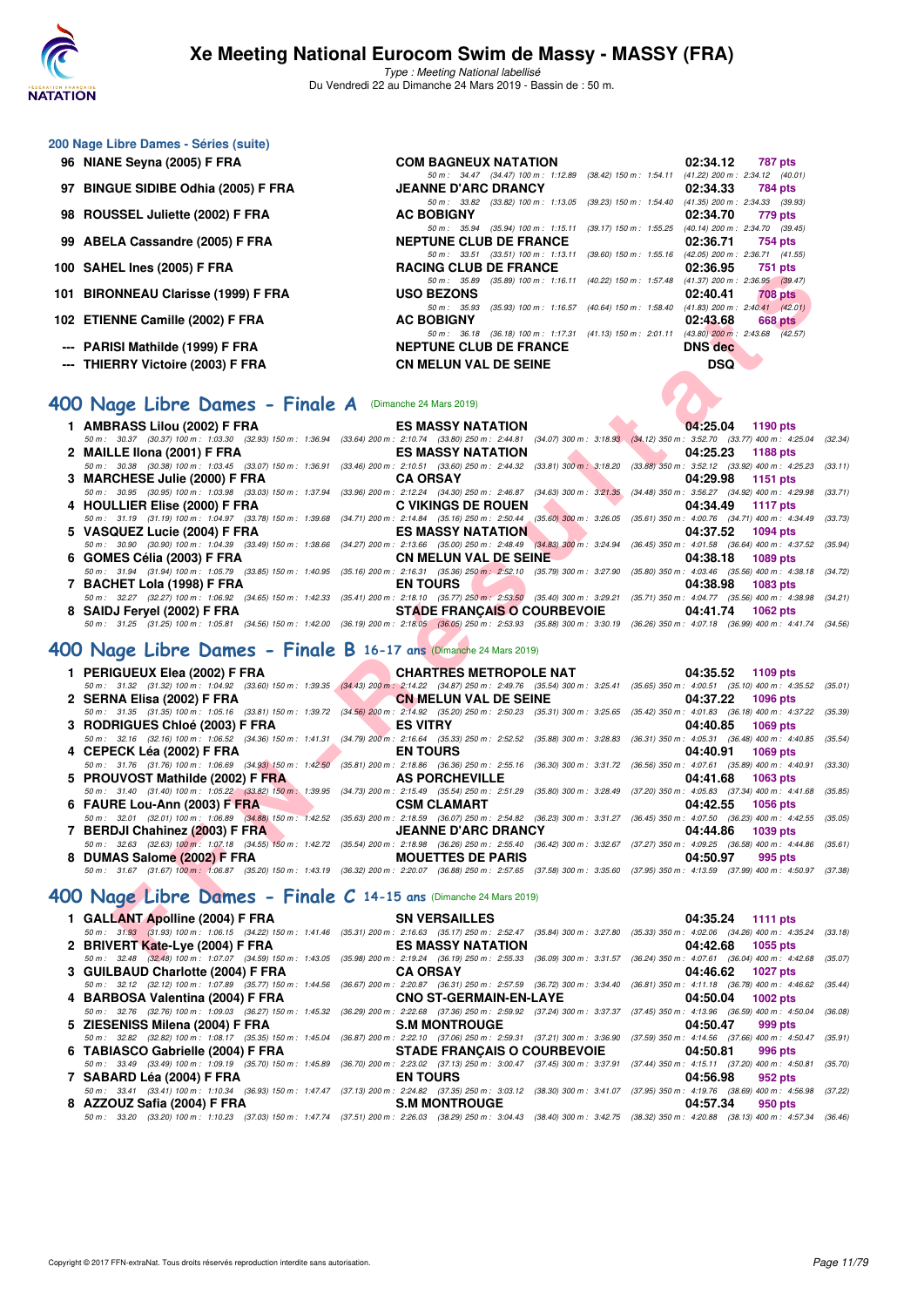

Type : Meeting National labellisé Du Vendredi 22 au Dimanche 24 Mars 2019 - Bassin de : 50 m.

# **[400 Nage Libre Dames - Séries](http://www.ffnatation.fr/webffn/resultats.php?idact=nat&go=epr&idcpt=57649&idepr=4)** (Dimanche 24 Mars 2019)

|    | 1 MAILLE IIona (2001) F FRA<br>50 m: 30.79 (30.79) 100 m: 1:04.16 (33.37) 150 m: 1:38.03                                                                                                                                        | <b>ES MASSY NATATION</b><br>(33.87) 200 m : 2:12.10 (34.07) 250 m : 2:45.59 (33.49) 300 m : 3:19.29 (33.70) 350 m : 3:53.54 (34.25) 400 m : 4:26.96              | 04:26.96<br>1175 pts                                                                 | (33.42) |
|----|---------------------------------------------------------------------------------------------------------------------------------------------------------------------------------------------------------------------------------|------------------------------------------------------------------------------------------------------------------------------------------------------------------|--------------------------------------------------------------------------------------|---------|
|    | 2 AMBRASS Lilou (2002) F FRA                                                                                                                                                                                                    | <b>ES MASSY NATATION</b>                                                                                                                                         | 04:31.77<br>1138 pts                                                                 |         |
|    | 50 m: 31.36 (31.36) 100 m: 1:05.88 (34.52) 150 m: 1:40.81<br>3 VASQUEZ Lucie (2004) F FRA                                                                                                                                       | (34.93) 200 m : 2:15.61 (34.80) 250 m : 2:50.02 (34.41) 300 m : 3:24.00<br><b>ES MASSY NATATION</b>                                                              | (33.98) 350 m : 3:58.33 (34.33) 400 m : 4:31.77<br>04:31.99<br>1136 pts              | (33.44) |
|    | 50 m: 30.93 (30.93) 100 m: 1:05.50 (34.57) 150 m: 1:39.94<br>4 HOULLIER Elise (2000) F FRA                                                                                                                                      | (34.44) 200 m: 2:14.95 (35.01) 250 m: 2:49.17 (34.22) 300 m: 3:24.33<br><b>C VIKINGS DE ROUEN</b>                                                                | (35.16) 350 m : 3:58.24 (33.91) 400 m : 4:31.99<br>04:33.67<br>1123 pts              | (33.75) |
|    | 50 m: 31.19 (31.19) 100 m: 1:04.75 (33.56) 150 m: 1:39.09<br>5 MARCHESE Julie (2000) F FRA                                                                                                                                      | (34.34) 200 m : 2:13.94 (34.85) 250 m : 2:48.86 (34.92) 300 m : 3:23.97<br><b>CA ORSAY</b>                                                                       | (35.11) 350 m: 3:59.36 (35.39) 400 m: 4:33.67 (34.31)<br>04:34.80<br><b>1115 pts</b> |         |
|    | 50 m: 31.93 (31.93) 100 m: 1:06.52 (34.59) 150 m: 1:41.39                                                                                                                                                                       | (34.87) 200 m : 2:16.08 (34.69) 250 m : 2:50.38 (34.30) 300 m : 3:26.18                                                                                          | $(35.80)$ 350 m : 4:00.28 $(34.10)$ 400 m : 4:34.80                                  | (34.52) |
|    | 6 GOMES Célia (2003) F FRA<br>50 m: 32.08 (32.08) 100 m: 1:06.32 (34.24) 150 m: 1:41.30                                                                                                                                         | <b>CN MELUN VAL DE SEINE</b><br>(34.98) 200 m : 2:16.35 (35.05) 250 m : 2:51.48 (35.13) 300 m : 3:26.48 (35.00) 350 m : 4:01.58 (35.10) 400 m : 4:35.69          | 04:35.69<br><b>1108 pts</b>                                                          | (34.11) |
|    | 7 SAIDJ Feryel (2002) F FRA<br>50 m: 31.23 (31.23) 100 m: 1:06.05 (34.82) 150 m: 1:42.26                                                                                                                                        | <b>STADE FRANÇAIS O COURBEVOIE</b><br>(36.21) 200 m : 2:18.69 (36.43) 250 m : 2:54.43 (35.74) 300 m : 3:30.60 (36.17) 350 m : 4:06.66 (36.06) 400 m : 4:40.17    | 04:40.17<br><b>1074 pts</b>                                                          | (33.51) |
|    | 8 BACHET Lola (1998) F FRA<br>50 m: 32.47 (32.47) 100 m: 1:07.11 (34.64) 150 m: 1:42.44                                                                                                                                         | <b>EN TOURS</b><br>(35.33) 200 m : 2:17.98 (35.54) 250 m : 2:53.87 (35.89) 300 m : 3:29.61 (35.74) 350 m : 4:05.82 (36.21) 400 m : 4:40.38                       | 04:40.38<br>1073 pts                                                                 | (34.56) |
|    | 9 BONDOUY Noah (2004) F FRA<br>50 m: 31.23 (31.23) 100 m: 1:05.65 (34.42) 150 m: 1:41.34                                                                                                                                        | <b>ES MASSY NATATION</b><br>(35.69) 200 m : 2:16.85 (35.51) 250 m : 2:53.11 (36.26) 300 m : 3:29.28 (36.17) 350 m : 4:05.73 (36.45) 400 m : 4:42.01              | 04:42.01<br><b>1060 pts</b>                                                          | (36.28) |
|    | 10 GALLANT Apolline (2004) F FRA                                                                                                                                                                                                | <b>SN VERSAILLES</b>                                                                                                                                             | 04:42.30<br><b>1058 pts</b>                                                          |         |
|    | 50 m: 31.79 (31.79) 100 m: 1:05.86 (34.07) 150 m: 1:41.67<br>11 SERNA Elisa (2002) F FRA                                                                                                                                        | (35.81) 200 m : 2:18.03 (36.36) 250 m : 2:54.25 (36.22) 300 m : 3:30.20 (35.95) 350 m : 4:06.43 (36.23) 400 m : 4:42.30<br><b>CN MELUN VAL DE SEINE</b>          | 04:42.31<br><b>1058 pts</b>                                                          | (35.87) |
|    | 50 m: 31.27 (31.27) 100 m: 1:05.43 (34.16) 150 m: 1:40.21<br>12 PROUVOST Mathilde (2002) F FRA                                                                                                                                  | (34.78) 200 m : 2:15.70 (35.49) 250 m : 2:52.27 (36.57) 300 m : 3:29.22<br><b>AS PORCHEVILLE</b>                                                                 | $(36.95)$ 350 m : 4:06.62 $(37.40)$ 400 m : 4:42.31<br>04:43.30<br><b>1051 pts</b>   | (35.69) |
|    | 50 m: 31.63 (31.63) 100 m: 1:06.36 (34.73) 150 m: 1:41.42                                                                                                                                                                       | (35.06) 200 m : 2:16.92 (35.50) 250 m : 2:52.69 (35.77) 300 m : 3:29.43 (36.74) 350 m : 4:06.58 (37.15) 400 m : 4:43.30                                          |                                                                                      | (36.72) |
|    | 13 PERIGUEUX Elea (2002) F FRA<br>50 m: 32.66 (32.66) 100 m: 1:07.43 (34.77) 150 m: 1:43.51                                                                                                                                     | <b>CHARTRES METROPOLE NAT</b><br>(36.08) 200 m : 2:19.64 (36.13) 250 m : 2:55.96 (36.32) 300 m : 3:32.14                                                         | 04:43.33<br>1051 pts<br>$(36.18)$ 350 m : 4:08.04 $(35.90)$ 400 m : 4:43.33          | (35.29) |
|    | 14 FAURE Lou-Ann (2003) F FRA                                                                                                                                                                                                   | <b>CSM CLAMART</b>                                                                                                                                               | 04:44.11<br>1045 pts                                                                 |         |
|    | 50 m: 33.32 (33.32) 100 m: 1:09.15 (35.83) 150 m: 1:45.65<br>15 BRIVERT Kate-Lye (2004) F FRA                                                                                                                                   | (36.50) 200 m : 2:22.17 (36.52) 250 m : 2:58.04 (35.87) 300 m : 3:34.37<br><b>ES MASSY NATATION</b>                                                              | (36.33) 350 m : 4:10.59 (36.22) 400 m : 4:44.11<br>04:44.34<br>1043 pts              | (33.52) |
|    | 50 m: 32.56 (32.56) 100 m: 1:07.55 (34.99) 150 m: 1:43.82                                                                                                                                                                       | (36.27) 200 m : 2:20.38 (36.56) 250 m : 2:57.44 (37.06) 300 m : 3:34.30                                                                                          | (36.86) 350 m : 4:10.25 (35.95) 400 m : 4:44.34                                      | (34.09) |
|    | 16 RODRIGUES Chloé (2003) F FRA<br>50 m: 32.81 (32.81) 100 m: 1:07.15 (34.34) 150 m: 1:42.62                                                                                                                                    | <b>ES VITRY</b><br>$(35.47)$ 200 m : 2:18.97 $(36.35)$ 250 m : 2:55.43 $(36.46)$ 300 m : 3:32.15                                                                 | 04:44.85<br>1039 pts<br>(36.72) 350 m : 4:08.98 (36.83) 400 m : 4:44.85              | (35.87) |
|    | 17 DUMAS Salome (2002) F FRA<br>50 m: 32.04 (32.04) 100 m: 1:06.88 (34.84) 150 m: 1:42.92                                                                                                                                       | <b>MOUETTES DE PARIS</b><br>(36.04) 200 m : 2:19.22 (36.30) 250 m : 2:55.54 (36.32) 300 m : 3:32.07 (36.53) 350 m : 4:09.05 (36.98) 400 m : 4:45.05              | 04:45.05<br><b>1038 pts</b>                                                          | (36.00) |
|    | 18 BERDJI Chahinez (2003) F FRA                                                                                                                                                                                                 | <b>JEANNE D'ARC DRANCY</b>                                                                                                                                       | 04:46.88<br><b>1025 pts</b>                                                          |         |
|    | 50 m: 32.56 (32.56) 100 m: 1:08.16 (35.60) 150 m: 1:44.07<br>19 LE CORGUILLE Ambre (2001) F FRA                                                                                                                                 | $(35.91)$ 200 m : 2:20.83 $(36.76)$ 250 m : 2:57.50<br>(36.67) 300 m : 3:34.60<br><b>CA ORSAY</b>                                                                | (37.10) 350 m : 4:11.22 (36.62) 400 m : 4:46.88<br>04:47.71<br>1019 pts              | (35.66) |
|    | 50 m: 32.64 (32.64) 100 m: 1:07.86 (35.22) 150 m: 1:44.12<br>20 OUARTI Ilyana (2003) F FRA                                                                                                                                      | (36.26) 200 m : 2:20.58 (36.46) 250 m : 2:56.54 (35.96) 300 m : 3:33.26<br><b>JEANNE D'ARC DRANCY</b>                                                            | (36.72) 350 m : 4:10.41 (37.15) 400 m : 4:47.71<br>04:47.97<br><b>1017 pts</b>       | (37.30) |
|    | 50 m: 32.22 (32.22) 100 m: 1:07.36 (35.14) 150 m: 1:43.35<br>21 CEPECK Léa (2002) F FRA                                                                                                                                         | (35.99) 200 m : 2:20.32 (36.97) 250 m : 2:57.21 (36.89) 300 m : 3:34.47 (37.26) 350 m : 4:11.73 (37.26) 400 m : 4:47.97<br><b>EN TOURS</b>                       | 04:48.34<br><b>1014 pts</b>                                                          | (36.24) |
|    | 50 m: 32.22 (32.22) 100 m: 1:08.17 (35.95) 150 m: 1:44.97                                                                                                                                                                       | (36.80) 200 m : 2:22.00 (37.03) 250 m : 2:58.87 (36.87) 300 m : 3:35.69                                                                                          | (36.82) 350 m : 4:12.43 (36.74) 400 m : 4:48.34                                      | (35.91) |
|    | 22 MIALOT Maud (2003) F FRA<br>50 m: 32.76 (32.76) 100 m: 1:08.05 (35.29) 150 m: 1:44.14                                                                                                                                        | <b>CA ORSAY</b><br>(36.09) 200 m : 2:20.58 (36.44) 250 m : 2:57.24 (36.66) 300 m : 3:34.43 (37.19) 350 m : 4:12.04 (37.61) 400 m : 4:48.40                       | 04:48.40<br><b>1014 pts</b>                                                          | (36.36) |
|    | 23 ZIESENISS Milena (2004) F FRA                                                                                                                                                                                                | <b>S.M MONTROUGE</b>                                                                                                                                             | 04:49.04<br><b>1009 pts</b>                                                          |         |
|    | 50 m: 33.46 (33.46) 100 m: 1:09.77 (36.31) 150 m: 1:46.74<br>24 BARBOSA Valentina (2004) F FRA                                                                                                                                  | (36.97) 200 m : 2:23.93 (37.19) 250 m : 3:00.56 (36.63) 300 m : 3:37.88 (37.32) 350 m : 4:14.32 (36.44) 400 m : 4:49.04 (34.72)<br><b>CNO ST-GERMAIN-EN-LAYE</b> | 04:49.11<br><b>1008 pts</b>                                                          |         |
|    | 50 m : 33.38 (33.38) 100 m : 1:09.94 (36.56) 150 m : 1:46.02<br>25 GUILBAUD Charlotte (2004) F FRA                                                                                                                              | (36.08) 200 m : 2:22.73 (36.71) 250 m : 2:59.71 (36.98) 300 m : 3:37.17 (37.46) 350 m : 4:13.72 (36.55) 400 m : 4:49.11<br><b>CA ORSAY</b>                       | 04:51.02<br>995 pts                                                                  | (35.39) |
|    | 50 m : 32.11 (32.11) 100 m : 1:07.92 (35.81) 150 m : 1:45.02 (37.10) 200 m : 2:22.51 (37.49) 250 m : 2:59.77 (37.26) 300 m : 3:37.28 (37.51) 350 m : 4:14.36 (37.08) 400 m : 4:51.02 (36.66)                                    |                                                                                                                                                                  |                                                                                      |         |
|    | 26 DUBOIS Léa (2003) F FRA<br>50 m: 33.25 (33.25) 100 m: 1:09.60 (36.35) 150 m: 1:46.36 (36.76) 200 m: 2:23.54 (37.18) 250 m: 3:00.54 (37.00) 300 m: 3:37.84 (37.30) 350 m: 4:15.25 (37.41) 400 m: 4:51.67 (36.42)              | <b>CHARTRES METROPOLE NAT</b>                                                                                                                                    | 04:51.67<br>990 pts                                                                  |         |
| 27 | THIERRY Victoire (2003) F FRA<br>50 m: 32.04 (32.04) 100 m: 1:07.06 (35.02) 150 m: 1:44.02 (36.96) 200 m: 2:21.30 (37.28) 250 m: 2:55.53 (38.23) 300 m: 3:38.17 (38.64) 350 m: 4:16.36 (38.19) 400 m: 4:51.91 (35.55)           | <b>CN MELUN VAL DE SEINE</b>                                                                                                                                     | 04:51.91<br><b>988 pts</b>                                                           |         |
|    | 28 SUTEAU Soraya (2003) F FRA                                                                                                                                                                                                   | <b>CLUB DES NAGEURS DE PARIS</b>                                                                                                                                 | 04:52.91<br><b>981 pts</b>                                                           |         |
|    | 50 m : 32,80 (32.80) 100 m : 1:08.87 (36.07) 150 m : 1:45.45 (36.58) 200 m : 2:23.33 (37.88) 250 m : 3:00.21 (36.88) 300 m : 3:38.21 (38.00) 350 m : 4:16.02 (37.81) 400 m : 4:52.91<br>29 FOURMY Maëlys (2003) F FRA           | <b>ES MASSY NATATION</b>                                                                                                                                         | 04:53.44<br>977 pts                                                                  | (36.89) |
|    | 50 m: 33.05 (33.05) 100 m: 1:09.18 (36.13) 150 m: 1:46.82 (37.64) 200 m: 2:24.23 (37.41) 250 m: 3:02.09 (37.86) 300 m: 3:39.63 (37.54) 350 m: 4:17.33 (37.70) 400 m: 4:53.44 (36.11)<br>30 TABIASCO Gabrielle (2004) F FRA      | <b>STADE FRANÇAIS O COURBEVOIE</b>                                                                                                                               | 04:53.75<br>975 pts                                                                  |         |
|    | 50 m : 33.80 (33.80) 100 m : 1:09.96 (36.16) 150 m : 1:46.61                                                                                                                                                                    | $(36.65)$ 200 m : 2:24.16 $(37.55)$ 250 m : 3:01.73 $(37.57)$ 300 m : 3:39.09                                                                                    | (37.36) 350 m : 4:16.72 (37.63) 400 m : 4:53.75                                      | (37.03) |
|    | 31 SABARD Léa (2004) F FRA<br>50 m : 33.95 (33.95) 100 m : 1:10.67 (36.72) 150 m : 1:47.95 (37.28) 200 m : 2:25.83 (37.88) 250 m : 3:02.60 (36.77) 300 m : 3:40.30                                                              | <b>EN TOURS</b>                                                                                                                                                  | 04:53.93<br>974 pts<br>(37.70) 350 m : 4:17.52 (37.22) 400 m : 4:53.93               | (36.41) |
|    | 32 MICHOT Marine (1996) F FRA<br>50 m: 32.85 (32.85) 100 m: 1:09.26 (36.41) 150 m: 1:46.74 (37.48) 200 m: 2:24.53 (37.79) 250 m: 3:02.76 (38.23) 300 m: 3:41.21 (38.45) 350 m: 4:19.03 (37.82) 400 m: 4:55.73                   | <b>JOUE NATATION</b>                                                                                                                                             | 04:55.73<br>961 pts                                                                  | (36.70) |
|    | 33 HUMBERT Celia (2005) F FRA<br>50 m: 33.28 (33.28) 100 m: 1:09.70 (36.42) 150 m: 1:46.28                                                                                                                                      | <b>BOIS-COLOMBES SPORT</b><br>(36.58) 200 m : 2:24.42 (38.14) 250 m : 3:01.59 (37.17) 300 m : 3:40.06 (38.47) 350 m : 4:18.57 (38.51) 400 m : 4:55.86            | 04:55.86<br>960 pts                                                                  | (37.29) |
|    | 34 AZZOUZ Safia (2004) F FRA                                                                                                                                                                                                    | <b>S.M MONTROUGE</b>                                                                                                                                             | 04:56.37<br>957 pts                                                                  |         |
|    | 50 m : 33.31 (33.31) 100 m : 1:09.49 (36.18) 150 m : 1:47.73 (38.24) 200 m : 2:26.05 (38.32) 250 m : 3:04.37 (38.32) 300 m : 3:42.69 (38.32) 350 m : 4:20.76 (38.07) 400 m : 4:56.37 (35.61)<br>35 DEBENATH Lorène (2003) F FRA | <b>CLUB DES NAGEURS DE PARIS</b>                                                                                                                                 | 04:56.73<br>954 pts                                                                  |         |
|    | 50 m : 33.75 (33.75) 100 m : 1:11.10 (37.35) 150 m : 1:48.74 (37.64) 200 m : 2:26.84 (38.10) 250 m : 3:04.56 (37.72) 300 m : 3:42.40 (37.84) 350 m : 4:20.74 (38.34) 400 m : 4:56.73 (35.99)<br>36 EUGENE Delphine (2001) F FRA | <b>SN MONTGERON</b>                                                                                                                                              | 04:57.03<br>952 pts                                                                  |         |
|    | 50 m: 32.55 (32.55) 100 m: 1:07.99 (35.44) 150 m: 1:44.67 (36.68) 200 m: 2:22.40 (37.73) 250 m: 3:01.06 (38.66) 300 m: 3:40.08 (39.02) 350 m: 4:19.34 (39.26) 400 m: 4:57.03 (37.69)                                            |                                                                                                                                                                  |                                                                                      |         |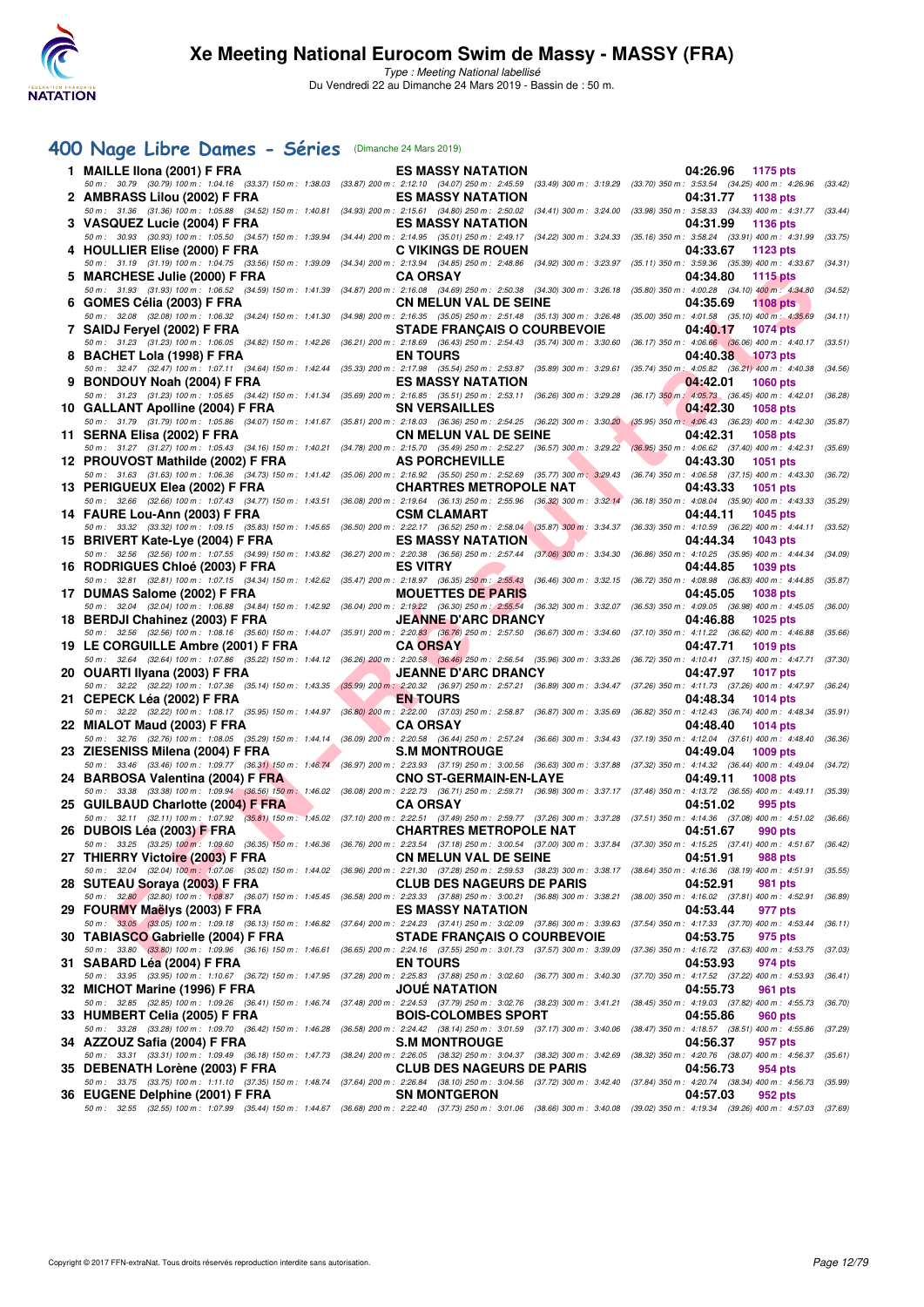

Type : Meeting National labellisé Du Vendredi 22 au Dimanche 24 Mars 2019 - Bassin de : 50 m.

| 400 Nage Libre Dames - Séries (suite)                                                                                                                                                                                     |                                                                                                                                                                                                              |                                                      |                                                                                    |
|---------------------------------------------------------------------------------------------------------------------------------------------------------------------------------------------------------------------------|--------------------------------------------------------------------------------------------------------------------------------------------------------------------------------------------------------------|------------------------------------------------------|------------------------------------------------------------------------------------|
| 37 BELLEGUIC Amaelle (2005) F FRA                                                                                                                                                                                         | <b>CHARTRES METROPOLE NAT</b>                                                                                                                                                                                |                                                      | 04:57.43<br>949 pts                                                                |
| 50 m: 34.57 (34.57) 100 m: 1:12.14 (37.57) 150 m: 1:49.89 (37.75) 200 m: 2:28.03 (38.14) 250 m: 3:05.77 (37.74) 300 m: 3:44.03 (38.26) 350 m: 4:21.32 (37.29) 400 m: 4:57.43                                              | <b>CNO ST-GERMAIN-EN-LAYE</b>                                                                                                                                                                                |                                                      | (36.11)<br>04:58.74                                                                |
| 38 LAVAUD Marguerite (2005) F FRA<br>50 m : 33.45 (33.45) 100 m : 1:11.21 (37.76) 150 m : 1:48.94 (37.73) 200 m : 2:27.25 (38.31) 250 m : 3:05.49 (38.24) 300 m : 3:43.56 (38.07) 350 m : 4:21.87 (38.31) 400 m : 4:58.74 |                                                                                                                                                                                                              |                                                      | 940 pts<br>(36.87)                                                                 |
| 39 BOURDON Ines (2002) F FRA                                                                                                                                                                                              | <b>CN VIRY-CHATILLON</b>                                                                                                                                                                                     |                                                      | 04:58.81<br>939 pts                                                                |
| 50 m : 33.12 (33.12) 100 m : 1:09.25 (36.13) 150 m : 1:46.38 (37.13) 200 m : 2:24.25 (37.87) 250 m : 3:02.67 (38.42) 300 m : 3:41.31 (38.64) 350 m : 4:20.41 (39.10) 400 m : 4:58.81                                      |                                                                                                                                                                                                              |                                                      | (38.40)                                                                            |
| 40 LEGLAIVE Victoire (2002) F FRA<br>50 m: 34.04 (34.04) 100 m: 1:10.27 (36.23) 150 m: 1:47.72 (37.45) 200 m: 2:25.41 (37.69) 250 m: 3:04.34 (38.93) 300 m: 3:43.05 (38.71) 350 m: 4:21.99 (38.94) 400 m: 4:59.33         | <b>BOIS-COLOMBES SPORT</b>                                                                                                                                                                                   |                                                      | 04:59.33<br>936 pts<br>(37.34)                                                     |
| 41 PEITEADO Victoria (2002) F FRA                                                                                                                                                                                         | <b>CN MAISONS-ALFORT</b>                                                                                                                                                                                     |                                                      | 04:59.62<br>934 pts                                                                |
| 50 m: 33.91 (33.91) 100 m: 1:10.69 (36.78) 150 m: 1:48.63 (37.94) 200 m: 2:26.51 (37.88) 250 m: 3:05.50 (38.99) 300 m: 3:44.42 (38.92) 350 m: 4:22.69 (38.27) 400 m: 4:59.62                                              |                                                                                                                                                                                                              |                                                      | (36.93                                                                             |
| 42 MARQUES Justine (2005) F FRA                                                                                                                                                                                           | <b>CA ORSAY</b>                                                                                                                                                                                              |                                                      | 05:00.55<br>927 pts                                                                |
| 50 m: 34.33 (34.33) 100 m: 1:10.62 (36.29) 150 m: 1:48.46 (37.84) 200 m: 2:26.37 (37.91) 250 m: 3:04.75 (38.38) 300 m: 3:43.32 (38.57) 350 m: 4:22.69 (39.37) 400 m: 5:00.55<br>43 LOUWAGIE Pauline (2003) F FRA          | <b>TREMBLAY AC</b>                                                                                                                                                                                           |                                                      | (37.86)<br>05:01.86<br>918 pts                                                     |
| 50 m: 33.68 (33.68) 100 m: 1:10.68 (37.00) 150 m: 1:49.69 (39.01) 200 m: 2:28.57 (38.88) 250 m: 3:07.97 (39.40) 300 m: 3:47.08 (39.11) 350 m: 4:25.90 (38.82) 400 m: 5:01.86                                              |                                                                                                                                                                                                              |                                                      | (35.96)                                                                            |
| 44 BOUTIN-FERNANDEZ Océane (2002) F FRA                                                                                                                                                                                   | <b>LAGNY-SUR-MARNE NATATION</b>                                                                                                                                                                              |                                                      | 05:01.96<br>918 pts                                                                |
| 50 m: 34.50 (34.50) 100 m: 1:11.30 (36.80) 150 m: 1:49.51 (38.21) 200 m: 2:28.07 (38.56) 250 m: 3:07.15 (39.08) 300 m: 3:45.94 (38.79) 350 m: 4:24.85 (38.91) 400 m: 5:01.96                                              |                                                                                                                                                                                                              |                                                      | (37.11)                                                                            |
| 45 DRUART Morgane (2003) F FRA<br>50 m : 32.85 (32.85) 100 m : 1:09.37 (36.52) 150 m : 1:47.00 (37.63) 200 m : 2:24.54 (37.54) 250 m : 3:02.74 (38.20) 300 m : 3:42.73 (39.99) 350 m : 4:22.75 (40.02) 400 m : 5:03.37    | <b>AQUA CLUB PONTAULT-ROISSY</b>                                                                                                                                                                             |                                                      | 05:03.37<br>908 pts<br>(40.62)                                                     |
| 46 GUEMMOUD Ines (2002) F FRA                                                                                                                                                                                             | <b>CLUB DES NAGEURS DE PARIS</b>                                                                                                                                                                             |                                                      | 05:04.09<br>903 pts                                                                |
| 50 m : 33.75 (33.75) 100 m : 1:11.27 (37.52) 150 m : 1:49.15 (37.88) 200 m : 2:27.76 (38.61) 250 m : 3:06.46 (38.70) 300 m : 3:46.76 (40.30) 350 m : 4:26.04 (39.28) 400 m : 5:04.09                                      |                                                                                                                                                                                                              |                                                      | (38.05)                                                                            |
| 47 BOUDISSA Naïla (2001) F FRA                                                                                                                                                                                            | <b>NEPTUNE CLUB DE FRANCE</b>                                                                                                                                                                                |                                                      | 05:04.29<br>902 pts                                                                |
| 50 m: 32.29 (32.29) 100 m: 1:08.71 (36.42) 150 m: 1:46.83 (38.12) 200 m: 2:26.19 (39.36) 250 m: 3:05.30 (39.11) 300 m: 3:45.14 (39.84) 350 m: 4:24.65 (39.51) 400 m: 5:04.29<br>48 BROUILLARD Margaux (2005) F FRA        | <b>AQUA CLUB PONTAULT-ROISSY</b>                                                                                                                                                                             |                                                      | (39.64)<br>05:07.31<br>881 pts                                                     |
| 50 m: 35.61 (35.61) 100 m: 1:13.63 (38.02) 150 m: 1:52.88 (39.25) 200 m: 2:32.42 (39.54) 250 m: 3:11.85 (39.43) 300 m: 3:51.26 (39.41) 350 m: 4:30.60 (39.34) 400 m: 5:07.31                                              |                                                                                                                                                                                                              |                                                      | (36.71)                                                                            |
| 49 FERRON Pauline (2001) F FRA                                                                                                                                                                                            | <b>NAUTIC CLUB RAMBOUILLET</b>                                                                                                                                                                               |                                                      | 05:07.72<br>878 pts                                                                |
| 50 m: 34.98 (34.98) 100 m: 1:13.24 (38.26) 150 m: 1:51.94                                                                                                                                                                 | (38.70) 200 m : 2:30.95 (39.01) 250 m : 3:10.52 (39.57) 300 m : 3:50.45 (39.93) 350 m : 4:29.83 (39.38) 400 m : 5:07.72                                                                                      |                                                      | (37.89)                                                                            |
| 50 FIDON Louna (2005) F FRA<br>50 m : 34.62 (34.62) 100 m : 1:12.47 (37.85) 150 m : 1:51.72 (39.25) 200 m : 2:31.41 (39.69) 250 m : 3:11.35 (39.94) 300 m : 3:51.13 (39.78) 350 m : 4:30.34 (39.21) 400 m : 5:07.83       | <b>EN LONGJUMEAU</b>                                                                                                                                                                                         |                                                      | 05:07.83<br>878 pts<br>(37.49                                                      |
| 51 RENAULT Lilou (2005) F FRA                                                                                                                                                                                             | <b>C.N OZOIR-LA-FERRIERE</b>                                                                                                                                                                                 |                                                      | 05:08.04<br>876 pts                                                                |
| 50 m: 35.32 (35.32) 100 m: 1:13.82 (38.50) 150 m: 1:53.12 (39.30) 200 m: 2:32.60 (39.48) 250 m: 3:12.15 (39.55) 300 m: 3:51.33 (39.18) 350 m: 4:31.20 (39.87) 400 m: 5:08.04                                              |                                                                                                                                                                                                              |                                                      | (36.84)                                                                            |
| 52 RAOUST Anna (2001) F FRA                                                                                                                                                                                               | <b>NEPTUNE CLUB DE FRANCE</b>                                                                                                                                                                                |                                                      | 05:09.68<br>865 pts                                                                |
| 50 m: 33.19 (33.19) 100 m: 1:10.58 (37.39) 150 m: 1:48.92<br>53 SOUCHARD Ariane (2005) F FRA                                                                                                                              | $(38.34) 200 \text{ m}: 2:28.11 \quad (39.19) 250 \text{ m}: 3:08.59 \quad (40.48) 300 \text{ m}: 3:48.59 \quad (40.00) 350 \text{ m}: 4:29.20 \quad (40.61) 400 \text{ m}: 5:09.68$<br><b>SN VERSAILLES</b> |                                                      | (40.48)<br>05:14.12<br>836 pts                                                     |
| 50 m: 34.95 (34.95) 100 m: 1:13.99 (39.04) 150 m: 1:53.87 (39.88) 200 m: 2:33.75 (39.88) 250 m: 3:14.23 (40.48) 300 m: 3:54.23 (40.00) 350 m: 4:35.13 (40.90) 400 m: 5:14.12 (38.99                                       |                                                                                                                                                                                                              |                                                      |                                                                                    |
| 54 ZAID KERMOGANT Florie (2005) F FRA                                                                                                                                                                                     | <b>CLUB DES NAGEURS DE PARIS</b>                                                                                                                                                                             |                                                      | 05:16.12<br>823 pts                                                                |
| 50 m: 35.49 (35.49) 100 m: 1:14.63 (39.14) 150 m: 1:53.89                                                                                                                                                                 | (39.26) 200 m: 2:34.33 (40.44) 250 m: 3:14.70 (40.37) 300 m: 3:56.11 (41.41) 350 m: 4:36.01 (39.90) 400 m: 5:16.12 (40.11                                                                                    |                                                      |                                                                                    |
| 55 WARTH Manon (2003) F SUI<br>50 m: 35.41 (35.41) 100 m: 1:14.31 (38.90) 150 m: 1:54.32                                                                                                                                  | <b>LAUSANNE NATATION (SUI)</b><br>(40.01) 200 m : 2:35.10 (40.78) 250 m : 3:15.70 (40.60) 300 m : 3:56.47 (40.77) 350 m : 4:37.67 (41.20) 400 m : 5:16.92                                                    |                                                      | 05:16.92<br>817 pts<br>(39.25                                                      |
| 56 CLAP Emilie (2003) F FRA                                                                                                                                                                                               | <b>COULOMMIERS NATATION</b>                                                                                                                                                                                  |                                                      | 05:19.34<br>802 pts                                                                |
| 50 m : 30.88 (30.88) 100 m : 1:13.13 (42.25) 150 m : 1:55.98                                                                                                                                                              | (42.85) 200 m; 2:38.29 (42.31) 250 m; 3:19.41 (41.12) 300 m; 4:00.49 (41.08) 350 m; 4:40.33 (39.84) 400 m; 5:19.34                                                                                           |                                                      | (39.01)                                                                            |
| 57 SCOTTO Alice (2002) F FRA                                                                                                                                                                                              | <b>BOIS-COLOMBES SPORT</b>                                                                                                                                                                                   |                                                      | 05:28.67<br>743 pts                                                                |
| 50 m : 35.58 (35.58) 100 m : 1:14.62 (39.04) 150 m : 1:55.62<br>58 BIRONNEAU Clarisse (1999) F FRA                                                                                                                        | (41.00) 200 m : 2:37.89 (42.27) 250 m : 3:19.82 (41.93) 300 m : 4:03.11 (43.29) 350 m : 4:46.07 (42.96) 400 m : 5:28.67<br><b>USO BEZONS</b>                                                                 |                                                      | (42.60)<br>05:35.03<br>704 pts                                                     |
| 50 m: 37.35 (37.35) 100 m: 1:19.18 (41.83) 150 m: 2:02.32 (43.14) 200 m: 2:45.31 (42.99) 250 m: 3:27.74 (42.43) 300 m: 4:10.42 (42.68) 350 m: 4:53.16 (42.74) 400 m: 5:35.03 (41.87)                                      |                                                                                                                                                                                                              |                                                      |                                                                                    |
| 59 ETIENNE Camille (2002) F FRA                                                                                                                                                                                           | <b>AC BOBIGNY</b>                                                                                                                                                                                            |                                                      | 05:41.96<br>662 pts                                                                |
| 50 m: 37.16 (37.16) 100 m: 1:18.55 (41.39) 150 m: 2:02.05 (43.50) 200 m: 2:46.64 (44.59) 250 m: 3:32.12 (45.48) 300 m: 4:16.51 (44.39) 350 m: 5:00.48 (43.97) 400 m: 5:41.96 (41.48)<br>60 BOUZOM Maylis (2005) F FRA     | <b>USO BEZONS</b>                                                                                                                                                                                            |                                                      | 05:42.16<br>661 pts                                                                |
| 50 m: 38.89 (38.89) 100 m: 1:21.68 (42.79) 150 m: 2:05.68 (44.00) 200 m: 2:49.83 (44.15) 250 m: 3:33.83 (44.00) 300 m: 4:17.13 (43.30) 350 m: 5:00.89 (43.76) 400 m: 5:42.16 (41.27                                       |                                                                                                                                                                                                              |                                                      |                                                                                    |
| --- GRANGEON Lara (1991) F FRA                                                                                                                                                                                            | <b>CN CALEDONIENS</b>                                                                                                                                                                                        |                                                      | <b>DNS dec</b>                                                                     |
| <b>OUALID GIRARD Sarah (2000) F FRA</b>                                                                                                                                                                                   | <b>CN MELUN VAL DE SEINE</b>                                                                                                                                                                                 |                                                      | <b>DNS</b> dec                                                                     |
| --- GOSSART Léa (2004) F FRA                                                                                                                                                                                              | <b>MOREUIL NATATION</b>                                                                                                                                                                                      |                                                      | <b>DSQ</b>                                                                         |
|                                                                                                                                                                                                                           |                                                                                                                                                                                                              |                                                      |                                                                                    |
|                                                                                                                                                                                                                           |                                                                                                                                                                                                              |                                                      |                                                                                    |
| 800 Nage Libre Dames - Série rapide (Samedi 23 Mars 2019)                                                                                                                                                                 |                                                                                                                                                                                                              |                                                      |                                                                                    |
| 1 GRANGEON Lara (1991) F FRA                                                                                                                                                                                              | <b>CN CALEDONIENS</b>                                                                                                                                                                                        |                                                      | 08:42.99<br>1269 pts                                                               |
| 100 m: 1:02.75 (1:02.75)<br>$150 m: -$<br>$50 m: -$<br>$450 m : -$<br>500 m: 5:26.14 (1:05.92)<br>$550 m: -$                                                                                                              | 200 m: 2:08.42 (1:05.67)<br>250 m : ---<br>600 m: 6:32.22 (1:06.08)<br>$650 m: -$                                                                                                                            | 300 m: 3:14.35 (1:05.93)<br>700 m: 7:38.16 (1:05.94) | $350 m : -$<br>400 m: 4:20.22 (1:05.87)<br>750 m : ---<br>800 m: 8:42.99 (1:04.83) |
| 2 MAILLE IIona (2001) F FRA                                                                                                                                                                                               | <b>ES MASSY NATATION</b>                                                                                                                                                                                     |                                                      | 09:08.00<br>1170 pts                                                               |
| $50 m : -1$<br>100 m: 1:04.03 (1:04.03)<br>$150 m : -$<br>500 m: 5:39.88 (1:09.49)<br>550 m : ---<br>$450 m : -$                                                                                                          | 200 m: 2:12.34 (1:08.31)<br>250 m : ---<br>600 m: 6:49.31 (1:09.43)<br>$650 m: -$                                                                                                                            | 300 m: 3:21.27 (1:08.93)<br>700 m: 7:59.22 (1:09.91) | $350 m : -$<br>400 m: 4:30.39 (1:09.12)<br>800 m: 9:08.00 (1:08.78)<br>750 m : --- |
| $2.$ HOULLED FRee (2000) F FDA                                                                                                                                                                                            | C VIIVINGS BE BOUEN                                                                                                                                                                                          |                                                      | 00.44.70<br>44.49.54                                                               |

# **[800 Nage Libre Dames - Série rapide](http://www.ffnatation.fr/webffn/resultats.php?idact=nat&go=epr&idcpt=57649&idepr=5)** (Samedi 23 Mars 2019)

| 1 GRANGEON Lara (1991) F FRA                                                       |                              | <b>CN CALEDONIENS</b>                                 |                           |                                                                    | 08:42.99                   | 1269 pts                                             |
|------------------------------------------------------------------------------------|------------------------------|-------------------------------------------------------|---------------------------|--------------------------------------------------------------------|----------------------------|------------------------------------------------------|
| $50 m: -$<br>100 m : 1:02.75 (1:02.75)<br>500 m: 5:26.14 (1:05.92)<br>$450 m : -$  | 150 m : ---<br>$550 m: -$    | 200 m: 2:08.42 (1:05.67)<br>600 m : 6:32.22 (1:06.08) | $250 m : -$<br>$650 m: -$ | 300 m : 3:14.35 (1:05.93)<br>700 m: 7:38.16 (1:05.94)              | $350 m: -$<br>$750 m : -$  | 400 m: 4:20.22 (1:05.87)<br>800 m: 8:42.99 (1:04.83) |
| 2 MAILLE IIona (2001) F FRA                                                        |                              | <b>ES MASSY NATATION</b>                              |                           |                                                                    | 09:08.00                   | 1170 pts                                             |
| $50 m : -$<br>100 m : 1:04.03 (1:04.03)<br>500 m: 5:39.88 (1:09.49)<br>$450 m : -$ | $150 m : -$<br>$550 m: -$    | 200 m: 2:12.34 (1:08.31)<br>600 m: 6:49.31 (1:09.43)  | $250 m : -$<br>$650 m: -$ | 300 m : 3:21.27 (1:08.93)<br>700 m: 7:59.22 (1:09.91)              | $350 m : -$<br>$750 m: -$  | 400 m: 4:30.39 (1:09.12)<br>800 m: 9:08.00 (1:08.78) |
| 3 HOULLIER Elise (2000) F FRA                                                      |                              | <b>C VIKINGS DE ROUEN</b>                             |                           |                                                                    | 09:14.79                   | 1143 pts                                             |
| $50 m : -$<br>100 m: 1:06.34 (1:06.34)<br>500 m: 5:45.59 (1:10.03)<br>$450 m : -$  | $150 m : -$<br>$550 m: -$    | 200 m: 2:15.67 (1:09.33)<br>600 m: 6:55.81 (1:10.22)  | $250 m : -$<br>$650 m: -$ | 300 m: 3:25.67 (1:10.00)<br>700 m: 8:05.84 (1:10.03)               | $350 m : -$<br>$750 m: -$  | 400 m: 4:35.56 (1:09.89)<br>800 m: 9:14.79 (1:08.95) |
| 4 MARCHESE Julie (2000) F FRA                                                      |                              | <b>CA ORSAY</b>                                       |                           |                                                                    | 09:16.94                   | 1135 pts                                             |
| 100 m: 1:06.91 (1:06.91)<br>$50 m : -$<br>500 m: 5:48.14 (1:11.10)<br>$450 m : -$  | $150 m : -$<br>$550 m: -$    | 200 m: 2:16.88 (1:09.97)<br>600 m: 6:58.30 (1:10.16)  | $250 m : -$<br>$650 m: -$ | $300 \text{ m}$ : $3:28.01$ (1:11.13)<br>700 m : 8:08.16 (1:09.86) | $350 m: -$<br>$750 m: -$   | 400 m: 4:37.04 (1:09.03)<br>800 m: 9:16.94 (1:08.78) |
| 5 GOMES Célia (2003) F FRA                                                         |                              | <b>CN MELUN VAL DE SEINE</b>                          |                           |                                                                    | 09:21.88                   | <b>1116 pts</b>                                      |
| 100 m: 1.06.91 (1.06.91)<br>$50 m : -$<br>500 m: 5:49.24 (1:11.18)<br>$450 m : -$  | $150 m : -$<br>$550 m: -$    | 200 m: 2:16.67 (1:09.76)<br>600 m: 7:00.46 (1:11.22)  | $250 m : -$<br>$650 m: -$ | 300 m : 3:27.32 (1:10.65)<br>700 m: 8:11.79 (1:11.33)              | $350 m : -$<br>750 m : --- | 400 m: 4:38.06 (1:10.74)<br>800 m: 9:21.88 (1:10.09) |
| 6 PERIGUEUX Elea (2002) F FRA                                                      |                              | <b>CHARTRES METROPOLE NAT</b>                         |                           |                                                                    | 09:27.33                   | 1096 pts                                             |
| $50 m : -$<br>100 m: 1:06.88 (1:06.88)<br>500 m: 5:49.20 (1:11.48)<br>$450 m : -$  | $150 m : -$<br>$550 m$ : --- | 200 m: 2:16.88 (1:10.00)<br>600 m: 7:01.61 (1:12.41)  | $250 m : -$<br>$650 m: -$ | 300 m : 3:29.13 (1:12.25)<br>700 m: 8:15.26 (1:13.65)              | $350 m: -$<br>$750 m: -$   | 400 m: 4:37.72 (1:08.59)<br>800 m: 9:27.33 (1:12.07) |
| 7 BONDOUY Noah (2004) F FRA                                                        |                              | <b>ES MASSY NATATION</b>                              |                           |                                                                    | 09:35.95                   | 1063 pts                                             |
| 100 m: 1:06.28 (1:06.28)<br>$50 m : -$<br>500 m: 5:54.33 (1:12.81)<br>$450 m : -$  | $150 m : -$<br>$550 m: -$    | 200 m: 2:16.85 (1:10.57)<br>600 m: 7:07.71 (1:13.38)  | 250 m : ---<br>$650 m: -$ | 300 m: 3:28.68 (1:11.83)<br>700 m: 8:21.49 (1:13.78)               | $350 m : -$<br>750 m : --- | 400 m: 4:41.52 (1:12.84)<br>800 m: 9:35.95 (1:14.46) |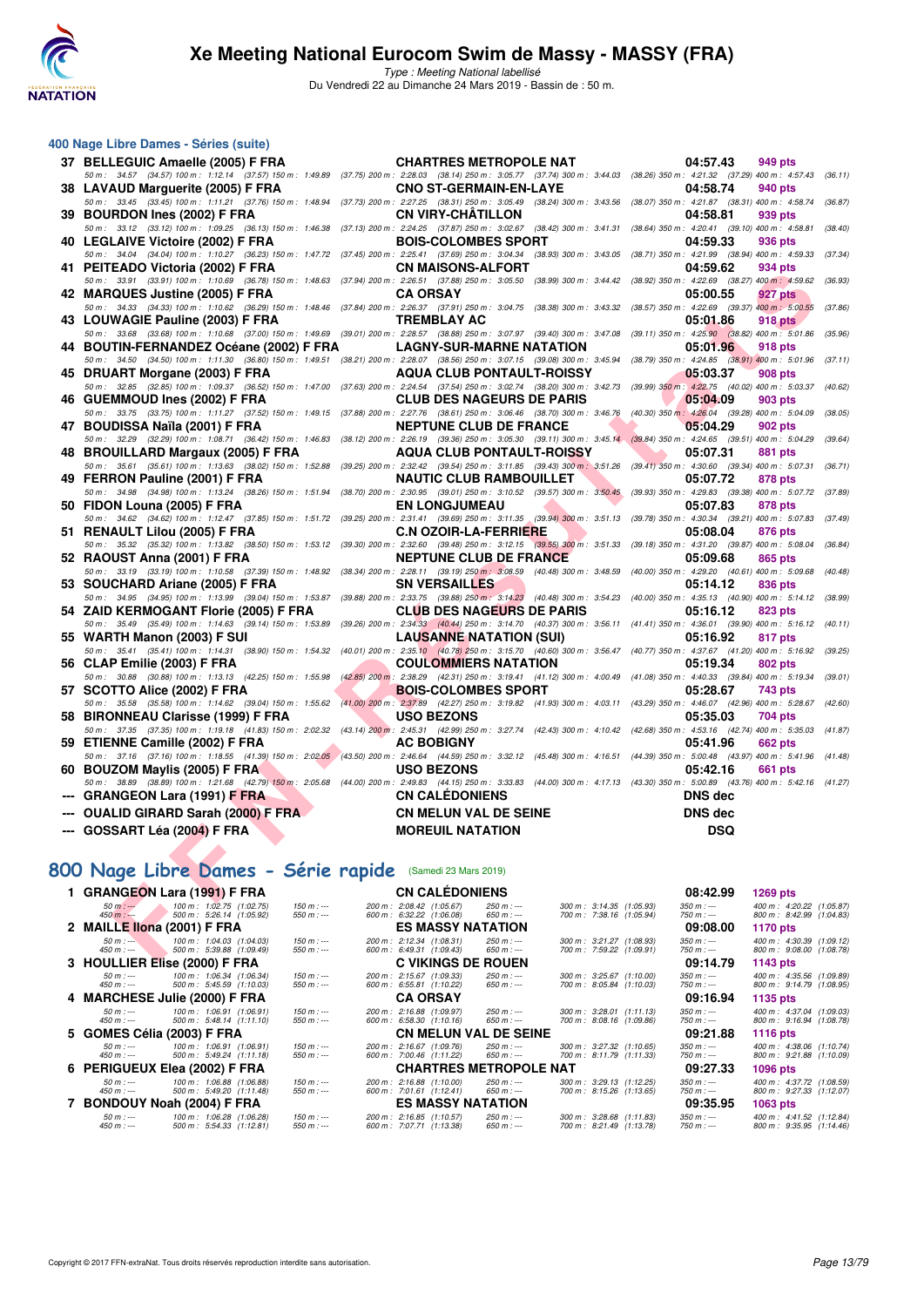

Type : Meeting National labellisé Du Vendredi 22 au Dimanche 24 Mars 2019 - Bassin de : 50 m.

| 800 Nage Libre Dames - Série rapide (suite)                                                                                  |                                                         |                                                      |                                                         |                                                             |                                                      |                      |                                                                                                              |                                                                                                                                                                                                                 |             |                                                         |                                                                                                     |                                                         |                    |
|------------------------------------------------------------------------------------------------------------------------------|---------------------------------------------------------|------------------------------------------------------|---------------------------------------------------------|-------------------------------------------------------------|------------------------------------------------------|----------------------|--------------------------------------------------------------------------------------------------------------|-----------------------------------------------------------------------------------------------------------------------------------------------------------------------------------------------------------------|-------------|---------------------------------------------------------|-----------------------------------------------------------------------------------------------------|---------------------------------------------------------|--------------------|
| 10 MIALOT Maud (2003) F FRA                                                                                                  |                                                         |                                                      |                                                         |                                                             |                                                      | <b>CA ORSAY</b>      |                                                                                                              |                                                                                                                                                                                                                 |             |                                                         | 09:47.75                                                                                            | <b>1020 pts</b>                                         |                    |
| $50 m: -$<br>450 m : ---                                                                                                     |                                                         | 100 m: 1:08.59 (1:08.59)<br>500 m: 6:03.67 (1:14.30) | $150 m: -$<br>$550 m: -$                                |                                                             | 200 m: 2:21.72 (1:13.13)<br>600 m: 7:18.05 (1:14.38) |                      | $250 m: -$<br>$650 m: -$                                                                                     |                                                                                                                                                                                                                 |             | 300 m: 3:34.96 (1:13.24)<br>700 m: 8:33.14 (1:15.09)    | $350 m: -$<br>$750 m: -$                                                                            | 400 m: 4:49.37 (1:14.41)<br>800 m: 9:47.75 (1:14.61)    |                    |
| 800 Nage Libre Dames - Séries lentes (Samedi 23 Mars 2019)                                                                   |                                                         |                                                      |                                                         |                                                             |                                                      |                      |                                                                                                              |                                                                                                                                                                                                                 |             |                                                         |                                                                                                     |                                                         |                    |
| 8 ZIESENISS Milena (2004) F FRA                                                                                              |                                                         |                                                      |                                                         |                                                             |                                                      |                      | <b>S.M MONTROUGE</b>                                                                                         |                                                                                                                                                                                                                 |             |                                                         | 09:42.90                                                                                            | <b>1038 pts</b>                                         |                    |
| 50 m: 33.30 (33.30) 100 m: 1:09.11 (35.81) 150 m: 1:45.28                                                                    |                                                         |                                                      |                                                         |                                                             |                                                      |                      | (36.17) 200 m : 2:22.20 (36.92) 250 m : 2:59.61                                                              | $(37.41)$ 300 m : 3:37.01                                                                                                                                                                                       |             |                                                         | (37.40) 350 m : 4:14.17 (37.16) 400 m : 4:50.72                                                     |                                                         | (36.55)            |
| 450 m : 5:27.08 (36.36) 500 m : 6:03.60 (36.52) 550 m : 6:40.24<br>9 BERDJI Chahinez (2003) F FRA                            |                                                         |                                                      |                                                         |                                                             |                                                      |                      | (36.64) 600 m: 7:17.58 (37.34) 650 m: 7:54.39<br><b>JEANNE D'ARC DRANCY</b>                                  | $(36.81)$ 700 m : 8:31.44                                                                                                                                                                                       |             |                                                         | (37.05) 750 m : 9:08.00 (36.56) 800 m : 9:42.90<br>09:44.60                                         | <b>1031 pts</b>                                         | (34.90)            |
| 50 m: 31.94 (31.94) 100 m: 1:07.08 (35.14) 150 m: 1:43.01                                                                    |                                                         |                                                      |                                                         |                                                             |                                                      |                      | (35.93) 200 m : 2:19.45 (36.44) 250 m : 2:56.34                                                              | $(36.89)$ 300 m : 3:32.87                                                                                                                                                                                       |             |                                                         | (36.53) 350 m : 4:09.97 (37.10) 400 m : 4:46.91                                                     |                                                         | (36.94)            |
| 450 m : 5:24.30 (37.39) 500 m : 6:01.88 (37.58) 550 m : 6:38.87<br>11 FOURMY Maëlys (2003) F FRA                             |                                                         |                                                      |                                                         |                                                             |                                                      |                      | (36.99) 600 m: 7:16.88 (38.01) 650 m: 7:54.31<br><b>ES MASSY NATATION</b>                                    | $(37.43)$ 700 m : 8:31.50                                                                                                                                                                                       |             |                                                         | (37.19) 750 m : 9:08.31 (36.81) 800 m : 9:44.60<br>09:48.19                                         | <b>1018 pts</b>                                         | (36.29)            |
| 50 m: 32.33 (32.33) 100 m: 1:08.42 (36.09) 150 m: 1:45.09                                                                    |                                                         |                                                      |                                                         |                                                             |                                                      |                      | (36.67) 200 m : 2:22.45 (37.36) 250 m : 2:59.30                                                              | $(36.85)$ 300 m : 3:36.74                                                                                                                                                                                       |             |                                                         | (37.44) 350 m: 4:13.76 (37.02) 400 m: 4:51.21                                                       |                                                         | (37.45)            |
| 450 m : 5:27.92 (36.71) 500 m : 6:05.84 (37.92) 550 m : 6:43.63                                                              |                                                         |                                                      |                                                         |                                                             |                                                      |                      | (37.79) 600 m: 7:21.58 (37.95) 650 m: 7:58.64                                                                | $(37.06)$ 700 m : 8:35.90                                                                                                                                                                                       |             |                                                         | (37.26) 750 m : 9:12.44 (36.54) 800 m : 9:48.19                                                     |                                                         | (35.75)            |
| 12 AZZOUZ Safia (2004) F FRA<br>50 m: 34.16 (34.16) 100 m: 1:11.28 (37.12) 150 m: 1:49.83                                    |                                                         |                                                      |                                                         |                                                             |                                                      |                      | <b>S.M MONTROUGE</b><br>(38.55) 200 m : 2:27.85 (38.02) 250 m : 3:06.38                                      | $(38.53)$ 300 m : 3:44.49                                                                                                                                                                                       |             |                                                         | 10:02.30<br>$(38.11)$ 350 m : 4:23.23 $(38.74)$ 400 m : 5:01.00                                     | <b>968 pts</b>                                          | (37.77)            |
| 450 m : 5:39.35 (38.35) 500 m : 6:17.25 (37.90) 550 m : 6:55.36                                                              |                                                         |                                                      |                                                         |                                                             |                                                      |                      | (38.11) 600 m: 7:33.20 (37.84) 650 m: 8:11.27                                                                | $(38.07)$ 700 m : 8:48.59                                                                                                                                                                                       |             |                                                         | (37.32) 750 m : 9:26.55 (37.96) 800 m : 10:02.30                                                    |                                                         | (35.75)            |
| 13 SABARD Léa (2004) F FRA<br>50 m: 34.11 (34.11) 100 m: 1:11.21 (37.10) 150 m: 1:48.67                                      |                                                         |                                                      |                                                         |                                                             | <b>EN TOURS</b>                                      |                      | (37.46) 200 m : 2:26.59 (37.92) 250 m : 3:04.31                                                              | $(37.72)$ 300 m : 3:42.12                                                                                                                                                                                       |             |                                                         | 10:04.09<br>(37.81) 350 m : 4:19.98 (37.86) 400 m : 4:58.07                                         | 961 pts                                                 | (38.09)            |
| 450 m : 5:36.35 (38.28) 500 m : 6:14.78 (38.43) 550 m : 6:52.89                                                              |                                                         |                                                      |                                                         |                                                             |                                                      |                      | (38.11) 600 m: 7:31.42 (38.53) 650 m: 8:10.05                                                                | $(38.63)$ 700 m : 8:48.46                                                                                                                                                                                       |             |                                                         | (38.41) 750 m: 9:26.71 (38.25) 800 m: 10:04.09                                                      |                                                         | (37.38)            |
| 14 MICHOT Marine (1996) F FRA                                                                                                |                                                         |                                                      |                                                         |                                                             |                                                      | <b>JOUE NATATION</b> |                                                                                                              |                                                                                                                                                                                                                 |             |                                                         | 10:05.27                                                                                            | 957 pts                                                 |                    |
| 50 m: 33.78 (33.78) 100 m: 1:10.89 (37.11) 150 m: 1:48.92<br>450 m : 5:39.53 (38.78) 500 m : 6:17.37                         |                                                         |                                                      | $(37.84)$ 550 m : 6:56.27                               |                                                             |                                                      |                      | (38.03) 200 m : 2:27.07 (38.15) 250 m : 3:05.59<br>(38.90) 600 m :   7:34.10      (37.83)  650 m :   8:12.71 | $(38.52)$ 300 m : 3:43.75<br>$(38.61)$ 700 m : $8.50.90$                                                                                                                                                        |             | $(38.16)$ 350 m : 4:22.38<br>$(38.19)$ 750 m : 9:29.76  |                                                                                                     | $(38.63)$ 400 m : 5:00.75<br>$(38.86)$ 800 m : 10:05.27 | (38.37)<br>(35.51) |
| 15 BALMER Romane (2004) F FRA                                                                                                |                                                         |                                                      |                                                         |                                                             |                                                      |                      | <b>CN VIRY-CHATILLON</b>                                                                                     |                                                                                                                                                                                                                 |             |                                                         | 10:10.60                                                                                            | 938 pts                                                 |                    |
| 50 m: 34.12 (34.12) 100 m: 1:11.06 (36.94) 150 m: 1:48.66<br>450 m : 5:38.60 (38.93) 500 m : 6:17.77 (39.17) 550 m : 6:56.96 |                                                         |                                                      |                                                         |                                                             |                                                      |                      | (37.60) 200 m : 2:26.58 (37.92) 250 m : 3:04.52<br>(39.19) 600 m : 7:36.07 (39.11) 650 m : 8:15.37           | $(37.94)$ 300 m : 3:42.37<br>$(39.30)$ 700 m : 8:54.43                                                                                                                                                          |             |                                                         | (37.85) 350 m : 4:20.75 (38.38) 400 m : 4:59.67<br>(39.06) 750 m : 9:33.14 (38.71) 800 m : 10:10.60 |                                                         | (38.92)<br>(37.46) |
| 16 MARQUES Justine (2005) F FRA                                                                                              |                                                         |                                                      |                                                         |                                                             | <b>CA ORSAY</b>                                      |                      |                                                                                                              |                                                                                                                                                                                                                 |             |                                                         | 10:12.83                                                                                            | 931 pts                                                 |                    |
| 50 m: 35.70 (35.70) 100 m: 1:14.79 (39.09) 150 m: 1:52.99<br>450 m : 5:41.70 (38.00) 500 m : 6:20.03 (38.33) 550 m : 6:58.29 |                                                         |                                                      |                                                         |                                                             |                                                      |                      | (38.20) 200 m : 2:31.91 (38.92) 250 m : 3:09.70<br>(38.26) 600 m : 7:38.14 (39.85) 650 m : 8:16.84           | (37.79) 300 m : 3:47.97<br>(38.70) 700 m : 8:55.85                                                                                                                                                              |             |                                                         | (38.27) 350 m: 4:25.41 (37.44) 400 m: 5:03.70<br>(39.01) 750 m : 9:34.95 (39.10) 800 m : 10:12.83   |                                                         | (38.29)<br>(37.88) |
| 17 BOUTIN-FERNANDEZ Oceane (2002) F FRA                                                                                      |                                                         |                                                      |                                                         |                                                             |                                                      |                      |                                                                                                              | <b>LAGNY-SUR-MARNE NATATION</b>                                                                                                                                                                                 |             |                                                         | 10:23.49                                                                                            | 894 pts                                                 |                    |
| 50 m: 34.57 (34.57) 100 m: 1:12.21 (37.64) 150 m: 1:50.70<br>450 m : 5:45.95 (39.54) 500 m : 6:25.71 (39.76) 550 m : 7:05.55 |                                                         |                                                      |                                                         |                                                             |                                                      |                      |                                                                                                              | (38.49) 200 m : 2:29.83 (39.13) 250 m : 3:08.50 (38.67) 300 m : 3:47.73<br>(39.84) 600 m: 7:45.42 (39.87) 650 m: 8:25.34 (39.92) 700 m: 9:05.66                                                                 |             |                                                         | (39.23) 350 m : 4:26.65 (38.92) 400 m : 5:06.41<br>(40.32) 750 m: 9:44.81 (39.15) 800 m: 10:23.49   |                                                         | (39.76)<br>(38.68) |
| 18 ROQUEFORT Capucine (2004) F FRA                                                                                           |                                                         |                                                      |                                                         |                                                             |                                                      |                      |                                                                                                              | <b>CLUB DES NAGEURS DE PARIS</b>                                                                                                                                                                                |             |                                                         | 10:30.81                                                                                            | 869 pts                                                 |                    |
| 50 m: 35.11 (35.11) 100 m: 1:13.34 (38.23) 150 m: 1:52.04                                                                    |                                                         |                                                      |                                                         |                                                             |                                                      |                      |                                                                                                              | (38.70) 200 m : 2:31.46 (39.42) 250 m : 3:10.43 (38.97) 300 m : 3:50.02<br>(40.25) 600 m: 7:51.33 (40.63) 650 m: 8:31.63 (40.30) 700 m: 9:12.53                                                                 |             |                                                         | (39.59) 350 m: 4:29.81 (39.79) 400 m: 5:10.14                                                       |                                                         | (40.33)            |
| 450 m: 5:50.14 (40.00) 500 m: 6:30.45 (40.31) 550 m: 7:10.70<br>19 KLIKAS Laure (2004) F FRA                                 |                                                         |                                                      |                                                         |                                                             |                                                      |                      |                                                                                                              | <b>LAGNY-SUR-MARNE NATATION</b>                                                                                                                                                                                 |             |                                                         | (40.90) 750 m : 9:52.09 (39.56) 800 m : 10:30.81<br>10:40.31                                        | 838 pts                                                 | (38.72)            |
| 50 m: 35.53 (35.53) 100 m: 1:14.11 (38.58) 150 m: 1:53.73                                                                    |                                                         |                                                      |                                                         |                                                             |                                                      |                      |                                                                                                              | (39.62) 200 m : 2:33.00 (39.27) 250 m : 3:13.57 (40.57) 300 m : 3:53.88                                                                                                                                         |             |                                                         | (40.31) 350 m: 4:34.77 (40.89) 400 m: 5:15.40                                                       |                                                         | (40.63)            |
| 450 m : 5:56.27 (40.87) 500 m : 6:36.97 (40.70) 550 m : 7:18.01<br>20 ZAID KERMOGANT Florie (2005) F FRA                     |                                                         |                                                      |                                                         |                                                             |                                                      |                      |                                                                                                              | (41.04) 600 m: 7:58.51 (40.50) 650 m: 8:39.63 (41.12) 700 m: 9:20.09<br><b>CLUB DES NAGEURS DE PARIS</b>                                                                                                        |             |                                                         | (40.46) 750 m: 10:00.81 (40.72) 800 m: 10:40.31<br>10:50.51                                         | 804 pts                                                 | (39.50)            |
| 50 m: 36.18 (36.18) 100 m: 1:15.94 (39.76) 150 m: 1:55.15                                                                    |                                                         |                                                      |                                                         |                                                             |                                                      |                      |                                                                                                              | $(39.21)$ 200 m : 2:35.98 $(40.83)$ 250 m : 3:16.38 $(40.40)$ 300 m : 3:57.57                                                                                                                                   |             |                                                         | (41.19) 350 m: 4:38.68 (41.11) 400 m: 5:20.31                                                       |                                                         | (41.63)            |
| 450 m : 6:00.95 (40.64) 500 m : 6:42.43 (41.48) 550 m : 7:23.66                                                              |                                                         |                                                      |                                                         |                                                             |                                                      |                      | <b>ES MASSY NATATION</b>                                                                                     | $(41.23)$ 600 m : 8:05.86 $(42.20)$ 650 m : 8:46.82 $(40.96)$ 700 m : 9:28.63                                                                                                                                   |             |                                                         | (41.81) 750 m : 10:10.00 (41.37) 800 m : 10:50.51<br><b>DNS</b> dec                                 |                                                         | (40.51)            |
| --- BRIVERT Kate-Lye (2004) F FRA                                                                                            |                                                         |                                                      |                                                         |                                                             |                                                      |                      |                                                                                                              |                                                                                                                                                                                                                 |             |                                                         |                                                                                                     |                                                         |                    |
| 1500 Nage Libre Dames - Série rapide (Vendredi 22 Mars 2019)                                                                 |                                                         |                                                      |                                                         |                                                             |                                                      |                      |                                                                                                              |                                                                                                                                                                                                                 |             |                                                         |                                                                                                     |                                                         |                    |
| 1 GRANGEON Lara (1991) F FRA                                                                                                 |                                                         |                                                      |                                                         |                                                             |                                                      |                      | <b>CN CALEDONIENS</b>                                                                                        |                                                                                                                                                                                                                 |             |                                                         | 16:23.27                                                                                            | <b>1328 pts</b>                                         |                    |
| 50 m : 30.14                                                                                                                 | $(30.14)$ 100 m : 1:02.31                               |                                                      | $(32.17)$ 150 m : 1:35.16                               | $(32.85)$ 200 m : 2:07.83                                   |                                                      |                      | $(32.67)$ 250 m : 2:40.65                                                                                    | $(32.82)$ 300 m : 3:13.31                                                                                                                                                                                       |             | $(32.66)$ 350 m : 3:46.29                               |                                                                                                     | $(32.98)$ 400 m : 4:19.09                               | (32.80)            |
| 450 m : 4:52.10<br>850 m : 9:15.72                                                                                           | $(33.01)$ 500 m : 5:24.91<br>$(33.08)$ 900 m : 9:48.62  |                                                      | $(32.81)$ 550 m : 5:57.96<br>$(32.90)$ 950 m : 10:21.88 | $(33.05)$ 600 m : 6:30.81<br>(33.26) 000 m : 10:54.74       |                                                      |                      | $(32.85)$ 650 m : 7:03.84<br>(32.861050 m: 11:28.21                                                          | $(33.03)$ 700 m : 7:36.63<br>(33.47) 100 m : 12:01.21                                                                                                                                                           |             | $(32.79)$ 750 m : 8:09.67<br>(33.00) 150 m : 12:34.53   |                                                                                                     | $(33.04)$ 800 m : 8:42.64<br>(33.32) 200 m : 13:07.44   | (32.97)<br>(32.91) |
| 1250 m : 13:40.72                                                                                                            | $(33.28)300 \text{ m}$ : 14:13.54                       |                                                      | (32.82)350 m : 14:46.51                                 | $(32.97)400 \text{ m}$ : 15:19.11                           |                                                      |                      | (32.60)450 m : 15.51.81                                                                                      | (32.70) 500 m : 16:23.27                                                                                                                                                                                        |             | (31.46)                                                 |                                                                                                     |                                                         |                    |
| 2 MAILLE IIona (2001) F FRA<br>50 m: 31.13                                                                                   | $(31.13)$ 100 m : 1:04.95                               |                                                      | $(33.82)$ 150 m : 1:39.71                               | (34.76) 200 m : 2:14.33                                     |                                                      |                      | <b>ES MASSY NATATION</b><br>$(34.62)$ 250 m : 2:49.06                                                        | $(34.73)$ 300 m : 3:23.80                                                                                                                                                                                       |             | $(34.74)$ 350 m : 3:58.93                               | 17:24.99                                                                                            | 1200 pts<br>$(35.13)$ 400 m : 4:33.49                   | (34.56)            |
| 450 m : 5:08.15<br>850 m : 9:47.37                                                                                           | $(34.66)$ 500 m : 5:42.69<br>$(35.15)$ 900 m : 10:22.54 |                                                      | $(34.54)$ 550 m : 6:17.30<br>(35.17)950 m : 10.57.72    | (34.61) 600 m : 6:52.32<br>(35.18) 000 m: 11:32.93          |                                                      |                      | $(35.02)$ 650 m : 7:27.25<br>(35.211050 m: 12:08.40                                                          | $(34.93)$ 700 m : $8:02.10$<br>(35.47) 100 m : 12:43.66                                                                                                                                                         |             | $(34.85)$ 750 m : $8:37.17$<br>(35.26) 150 m : 13:19.04 |                                                                                                     | $(35.07)$ 800 m : 9:12.22<br>(35.38) 200 m : 13.53.86   | (35.05)<br>(34.82) |
| 1250 m : 14:29.40                                                                                                            |                                                         |                                                      | (35.54) 300 m : 15:04.74 (35.34) 350 m : 15:40.56       | (35.82) 400 m : 16:15.83                                    |                                                      |                      | (35.27)450 m : 16.51.31                                                                                      | (35.48) 500 m : 17:24.99                                                                                                                                                                                        |             | (33.68)                                                 |                                                                                                     |                                                         |                    |
| 3 HOULLIER Elise (2000) F FRA                                                                                                |                                                         |                                                      |                                                         |                                                             |                                                      |                      | <b>C VIKINGS DE ROUEN</b>                                                                                    |                                                                                                                                                                                                                 |             |                                                         | 17:36.79                                                                                            | 1176 pts                                                |                    |
| 50 m: 32.30<br>450 m : 5:12.83                                                                                               | $(32.30)$ 100 m : 1:06.80<br>$(35.31)$ 500 m : 5:48.72  |                                                      | $(34.50)$ 150 m : 1:41.49<br>$(35.89)$ 550 m : 6:23.82  | $(34.69)$ 200 m : 2:16.83<br>$(35.10)$ 600 m : 6:59.28      |                                                      |                      | (35.34) 250 m : 2:51.87<br>$(35.46)$ 650 m : 7:34.98                                                         | $(35.04)$ 300 m : 3:27.12<br>$(35.70)$ 700 m : 8:10.14                                                                                                                                                          |             | $(35.25)$ 350 m : 4:02.37<br>$(35.16)$ 750 m : 8:45.60  |                                                                                                     | $(35.25)$ 400 m : 4:37.52<br>$(35.46)$ 800 m : 9:20.97  | (35.15)<br>(35.37) |
| 850 m : 9:56.48<br>1250 m: 14:39.91 (35.131300 m: 15:15.61)                                                                  | $(35.51)900 \text{ m}$ : 10:32.16                       |                                                      | $(35.68)$ 950 m : 11:07.73<br>(35.701350 m : 15:51.17   | (35.57) 000 m: 11:43.28<br>(35.56 <b>)</b> 400 m : 16:26.96 |                                                      |                      | (35.55) 050 m : 12:18.74<br>(35.791450 m : 17:02.35                                                          | (35.46) 100 m : 12:54.17<br>(35.391500 m : 17:36.79                                                                                                                                                             |             | $(35.43)150 \text{ m}$ : 13:29.54<br>(34.44)            |                                                                                                     | (35.37) 200 m : 14:04.78                                | (35.24)            |
| 4 GARA Alya (2001) F TUN                                                                                                     |                                                         |                                                      |                                                         |                                                             | <b>ES VITRY</b>                                      |                      |                                                                                                              |                                                                                                                                                                                                                 |             |                                                         | 17:51.58                                                                                            | 1147 pts                                                |                    |
| 50 m: 32.02 (32.02) 100 m: 1:06.19<br>450 m : 5:18.21                                                                        | (36.16) 500 m : 5:54.19                                 |                                                      | $(34.17)$ 150 m : 1:41.59<br>$(35.98)$ 550 m : 6:29.94  | $(35.40)$ 200 m : 2:17.63<br>$(35.75)$ 600 m : 7:05.75      |                                                      |                      | $(36.04)$ 250 m : 2:53.59<br>$(35.81)$ 650 m : 7:41.71                                                       | $(35.96)$ 300 m : 3:29.71<br>$(35.96)$ 700 m : 8:17.35                                                                                                                                                          |             | $(35.64)$ 750 m : 8:53.19                               | (36.12) 350 m : 4:05.82 (36.11) 400 m : 4:42.05                                                     | $(35.84)$ 800 m : 9:28.89                               | (36.23)<br>(35.70) |
| 850 m : 10:04.93<br>1250 m : 14:54.22                                                                                        | (36.04) 900 m : 10:41.01<br>(36.33) 300 m : 15:30.25    |                                                      | (36.08) 950 m: 11:17.32<br>(36.03)350 m : 16:06.57      | (36.311000 m: 11:53.47<br>(36.32) 400 m : 16:42.40          |                                                      |                      | (36.151050 m: 12:29.58<br>(35.83) 450 m : 17:17.31                                                           | (36.11) 100 m : 13:05.56<br>(34.911500 m : 17:51.58                                                                                                                                                             |             | (35.98) 150 m : 13:41.94<br>(34.27)                     |                                                                                                     | (36.38) 200 m : 14:17.89                                | (35.95)            |
| 5   GOMES Célia (2003) F FRA                                                                                                 |                                                         |                                                      |                                                         |                                                             |                                                      |                      | <b>CN MELUN VAL DE SEINE</b>                                                                                 |                                                                                                                                                                                                                 |             |                                                         | 17:55.96                                                                                            | 1138 pts                                                |                    |
| 450 m : 5:16.23                                                                                                              |                                                         |                                                      | ()500 m : 7:03.93 (1:47.70) 550 m : 6:28.16             |                                                             |                                                      |                      | () 600 m : 8:15.91 (1:47.75) 650 m : 7:40.10                                                                 | 50 m : 32.90 (32.90) 100 m : 1:07.60 (34.70) 150 m : 1:42.84 (35.24) 200 m : 2:18.22 (35.38) 250 m : 2:53.78 (35.56) 300 m : 3:29.02 (35.24) 350 m : 4:04.71 (35.69) 400 m : 5:52.34 (1:47.63<br>$\overline{0}$ | 700 m : --- |                                                         | 750 m: 8:51.96 (1:11.86) 800 m: 9:28.03 (36.07                                                      |                                                         |                    |
|                                                                                                                              |                                                         |                                                      |                                                         |                                                             |                                                      |                      |                                                                                                              | 850 m: 10:04.23 (36.20)900 m: 10:40.17 (35.94)950 m: 11:16.62 (36.451000 m: 11:52.67 (36.051050 m: 12:29.04 (36.371100 m: 13:05.34 (36.301150 m: 13:42.21 (36.871200 m: 14:18.66 (36.45)                        |             |                                                         |                                                                                                     |                                                         |                    |

# **[1500 Nage Libre Dames - Série rapide](http://www.ffnatation.fr/webffn/resultats.php?idact=nat&go=epr&idcpt=57649&idepr=6)** (Vendredi 22 Mars 2019)

| <b>GRANGEON Lara (1991) F FRA</b>                                                                                                                                                                                        |                                                                                                                                           |                                                                                                                         | <b>CN CALÉDONIENS</b>                                                                                                                                                                                                                 |                                                                                                               | 16:23.27                                                                                        | <b>1328 pts</b>                                                                                                                                              |                                |
|--------------------------------------------------------------------------------------------------------------------------------------------------------------------------------------------------------------------------|-------------------------------------------------------------------------------------------------------------------------------------------|-------------------------------------------------------------------------------------------------------------------------|---------------------------------------------------------------------------------------------------------------------------------------------------------------------------------------------------------------------------------------|---------------------------------------------------------------------------------------------------------------|-------------------------------------------------------------------------------------------------|--------------------------------------------------------------------------------------------------------------------------------------------------------------|--------------------------------|
| 50 m : 30.14<br>$(30.14)$ 100 m : 1:02.31<br>$(33.01)$ 500 m : 5:24.91<br>450 m : 4:52.10<br>850 m : 9:15.72<br>$(33.08)$ 900 m : 9:48.62<br>1250 m: 13:40.72 (33.281300 m: 14:13.54)                                    | $(32.17)$ 150 m : 1:35.16<br>$(32.81)$ 550 m : 5:57.96<br>$(32.90)$ 950 m : 10:21.88<br>(32.821350 m : 14:46.51                           | $(32.85)$ 200 m : 2:07.83<br>$(33.05)$ 600 m : 6:30.81<br>(33.261000 m : 10:54.74<br>(32.971400 m : 15:19.11            | $(32.67)$ 250 m : 2:40.65<br>$(32.85)$ 650 m : 7:03.84<br>(32.861050 m: 11:28.21<br>(32.601450 m: 15:51.81                                                                                                                            | $(32.82)$ 300 m : 3:13.31<br>$(33.03)$ 700 m : 7:36.63<br>(33.47) 100 m : 12:01.21<br>(32.701500 m : 16:23.27 | $(32.66)$ 350 m : 3:46.29<br>$(32.79)$ 750 m : 8:09.67<br>(33.00) 150 m : 12:34.53<br>(31.46)   | $(32.98)$ 400 m : 4:19.09<br>$(33.04)$ 800 m : 8:42.64<br>(33.321200 m: 13.07.44                                                                             | (32.80)<br>(32.97)<br>(32.91)  |
| 2 MAILLE IIona (2001) F FRA                                                                                                                                                                                              |                                                                                                                                           |                                                                                                                         | <b>ES MASSY NATATION</b>                                                                                                                                                                                                              |                                                                                                               | 17:24.99                                                                                        | <b>1200 pts</b>                                                                                                                                              |                                |
| 50 m: 31.13<br>$(31.13)$ 100 m : 1:04.95<br>$450 \text{ m}$ : 5:08.15<br>$(34.66)$ 500 m : 5:42.69<br>850 m : 9:47.37<br>$(35.15)$ 900 m : 10:22.54<br>1250 m : 14:29.40                                                 | $(33.82)$ 150 m : 1:39.71<br>$(34.54)$ 550 m : 6:17.30<br>$(35.17)$ 950 m : 10:57.72<br>(35.541300 m : 15:04.74 (35.341350 m : 15:40.56)  | $(34.76)$ 200 m : 2:14.33<br>$(34.61)$ 600 m : 6:52.32<br>(35.181000 m: 11:32.93<br>(35.821400 m : 16:15.83             | $(34.62)$ 250 m : 2:49.06<br>$(35.02)$ 650 m : 7:27.25<br>(35.211050 m: 12.08.40<br>(35.271450 m : 16:51.31                                                                                                                           | $(34.73)$ 300 m : 3:23.80<br>$(34.93)$ 700 m : 8:02.10<br>(35.471100 m : 12:43.66<br>(35.481500 m : 17:24.99  | $(34.74)$ 350 m : 3:58.93<br>$(34.85)$ 750 m : 8:37.17<br>(35.26) 150 m : 13:19.04<br>(33.68)   | $(35.13)$ 400 m : 4:33.49<br>$(35.07)$ 800 m : 9:12.22<br>(35.381200 m: 13.53.86)                                                                            | (34.56)<br>(35.05)<br>(34.82)  |
| 3 HOULLIER Elise (2000) F FRA                                                                                                                                                                                            |                                                                                                                                           |                                                                                                                         | <b>C VIKINGS DE ROUEN</b>                                                                                                                                                                                                             |                                                                                                               | 17:36.79                                                                                        | 1176 pts                                                                                                                                                     |                                |
| $50 \text{ m}$ : 32.30<br>$(32.30)$ 100 m : 1:06.80<br>$(35.31)$ 500 m : 5:48.72<br>$450 \text{ m}$ : 5:12.83<br>850 m : 9:56.48<br>$(35.51)$ 900 m : 10:32.16<br>1250 m : 14:39.91<br>$(35.13)300 \text{ m}$ : 15:15.61 | $(34.50)$ 150 m : 1:41.49<br>$(35.89)$ 550 m : 6:23.82<br>$(35.68)$ 950 m : 11:07.73<br>(35.701350 m: 15:51.17                            | $(34.69)$ 200 m : 2:16.83<br>$(35.10)$ 600 m : 6:59.28<br>(35.571000 m: 11:43.28)<br>$(35.561400 \text{ m} : 16.26.96)$ | $(35.34)$ 250 m : 2:51.87<br>$(35.46)$ 650 m : 7:34.98<br>(35.551050 m : 12:18.74<br>(35.791450 m : 17:02.35                                                                                                                          | $(35.04)$ 300 m : 3:27.12<br>$(35.70)$ 700 m : 8:10.14<br>(35.46) 100 m : 12:54.17<br>(35.391500 m: 17:36.79) | $(35.25)$ 350 m : 4:02.37<br>$(35.16)$ 750 m : $8.45.60$<br>(35.43) 150 m : 13:29.54<br>(34.44) | $(35.25)$ 400 m : 4:37.52<br>$(35.46)$ 800 m : 9:20.97<br>(35.371200 m : 14.04.78                                                                            | (35.15)<br>(35.37)<br>(35.24)  |
| 4 GARA Alya (2001) F TUN                                                                                                                                                                                                 |                                                                                                                                           | <b>ES VITRY</b>                                                                                                         |                                                                                                                                                                                                                                       |                                                                                                               | 17:51.58                                                                                        | 1147 pts                                                                                                                                                     |                                |
| 50 m: 32.02 (32.02) 100 m: 1:06.19<br>$(36.16)$ 500 m : 5:54.19<br>450 m : 5:18.21<br>850 m : 10:04.93<br>$(36.04)$ 900 m : 10:41.01<br>1250 m : 14:54.22<br>(36.331300 m : 15:30.25                                     | $(34.17)$ 150 m : 1:41.59<br>$(35.98)$ 550 m : 6:29.94<br>$(36.08)$ 950 m : 11:17.32<br>(36.031350 m : 16:06.57                           | $(35.40)$ 200 m : 2:17.63<br>$(35, 75)$ 600 m : 7:05.75<br>(36.311000 m : 11:53.47)<br>$(36.32)$ 400 m : 16:42.40       | $(36.04)$ 250 m : 2:53.59<br>$(35.81)$ 650 m : 7:41.71<br>(36.151050 m : 12:29.58)<br>(35.831450 m : 17:17.31                                                                                                                         | $(35.96)$ 300 m : 3:29.71<br>$(35.96)$ 700 m : 8:17.35<br>(36.111100 m : 13:05.56<br>(34.911500 m : 17:51.58  | $(36.12)$ 350 m : 4:05.82<br>$(35.64)$ 750 m : $8.53.19$<br>(35.981150 m : 13.41.94<br>(34.27)  | $(36.11)$ 400 m : 4:42.05<br>(35.84) 800 m : 9:28.89<br>(36.381200 m : 14:17.89)                                                                             | (36.23)<br>(35, 70)<br>(35.95) |
|                                                                                                                                                                                                                          |                                                                                                                                           |                                                                                                                         |                                                                                                                                                                                                                                       |                                                                                                               |                                                                                                 |                                                                                                                                                              |                                |
| 5 GOMES Célia (2003) F FRA                                                                                                                                                                                               |                                                                                                                                           |                                                                                                                         | <b>CN MELUN VAL DE SEINE</b>                                                                                                                                                                                                          |                                                                                                               | 17:55.96                                                                                        | 1138 pts                                                                                                                                                     |                                |
| 50 m : 32.90 (32.90) 100 m : 1:07.60<br>450 m : 5:16.23<br>850 m : 10:04.23<br>(36.20) 900 m : 10:40.17<br>1250 m : 14:55.37<br>(36.711300 m : 15:31.76                                                                  | $(34.70)$ 150 m : 1:42.84<br>$(1.47.70)$ 500 m : 7:03.93 (1:47.70) 550 m : 6:28.16<br>(35.94) 950 m : 11:16.62<br>(36.391350 m : 16:08.11 | $(35.24)$ 200 m : 2:18.22                                                                                               | (35.38) 250 m : 2:53.78<br>$(1600 \text{ m} : 8:15.91 \text{ } (1:47.75) \text{ } 650 \text{ m} : 7:40.10$<br>(36.451000 m: 11:52.67 (36.051050 m: 12:29.04)<br>(36.351400 m: 16:44.72 (36.611450 m: 17:20.92 (36.201500 m: 17:55.96) | $(35.56)$ 300 m : 3:29.02<br>$700 m: -$<br>$\theta$<br>(36.371100 m: 13.05.34)                                | (35.04)                                                                                         | $(35.24)$ 350 m : 4:04.71 $(35.69)$ 400 m : 5:52.34 $(1.47.63)$<br>750 m: 8:51.96 (1:11.86) 800 m: 9:28.03<br>(36.301150 m: 13:42.21 (36.871200 m: 14:18.66) | (36.07)<br>(36.45)             |
| 6 PERIGUEUX Elea (2002) F FRA                                                                                                                                                                                            |                                                                                                                                           |                                                                                                                         | <b>CHARTRES METROPOLE NAT</b>                                                                                                                                                                                                         |                                                                                                               | 18:02.31                                                                                        | 1125 pts                                                                                                                                                     |                                |
| 50 m: 31.95<br>(31.95) 100 m : 1:06.92<br>$(35.22)$ 500 m : 5:52.21<br>450 m : 5:16.53<br>850 m : 10:03.53<br>$(35.54)$ 900 m : 10:40.10<br>1250 m : 14:58.49<br>(36.781300 m : 15:35.98                                 | $(34.97)$ 150 m : 1:42.29<br>$(35.68)$ 550 m : 6:27.74<br>$(36.57)$ 950 m : 11:16.42<br>(37.491350 m : 16:11.98                           | (35.37) 200 m : 2:17.92<br>$(35.53)$ 600 m : 7:03.90<br>(36.321000 m: 11:53.61)<br>$(36.001400 \text{ m} : 16.49.16)$   | $(35.63)$ 250 m : 2:53.25<br>$(36.16)$ 650 m : 7:39.87<br>(37.191050 m : 12:30.49<br>(37.181450 m : 17:25.64                                                                                                                          | $(35.33)$ 300 m : 3:29.25<br>(35.97) 700 m : 8:15.91<br>(36.88) 100 m : 13:08.36<br>(36.481500 m : 18:02.31   | $(36.00)$ 350 m : 4:04.68<br>$(36.04)$ 750 m : 8:51.68<br>(37.87) 150 m : 13:44.44<br>(36.67)   | $(35.43)$ 400 m : 4:41.31<br>(35.77) 800 m : 9:27.99<br>(36.081200 m: 14:21.71                                                                               | (36.63)<br>(36.31)<br>(37.27)  |
| 7 MULLER Majda (2002) F FRA                                                                                                                                                                                              |                                                                                                                                           |                                                                                                                         | <b>AS CORBEIL-ESSONNE</b>                                                                                                                                                                                                             |                                                                                                               | 18:27.84                                                                                        | <b>1076 pts</b>                                                                                                                                              |                                |
| $(32.67)$ 100 m : 1:07.91<br>50 m: 32.67<br>450 m : 5:23.72<br>$(36.95)$ 500 m : 6:00.79<br>850 m : 10:19.72<br>$(36.93)$ 900 m : 10:56.66<br>1250 m : 15:19.64<br>(37.821300 m : 15:57.37                               | $(35.24)$ 150 m : 1:43.81<br>$(37.07)$ 550 m : 6:37.75<br>(36.94) 950 m : 11:33.88<br>(37.731350 m : 16:35.47                             | $(35.90)$ 200 m : 2:19.96<br>$(36.96)$ 600 m : 7:14.96<br>(37.221000 m: 12:11.64<br>(38.101400 m : 17:13.84             | $(36.15)$ 250 m : 2:56.20<br>$(37.21)$ 650 m : 7:52.15<br>(37.761050 m : 12:48.73<br>(38.371450 m : 17:51.88                                                                                                                          | $(36.24)$ 300 m : 3:32.78<br>$(37.19)$ 700 m : 8:28.93<br>(37.09) 100 m : 13:26.04<br>(38.041500 m: 18:27.84  | $(36.58)$ 350 m : 4:09.72<br>$(36.78)$ 750 m : $9.05.75$<br>(35.96)                             | (36.94) 400 m : 4:46.77<br>(36.82) 800 m : 9:42.79<br>(37.311150 m: 14:03.85 (37.811200 m: 14:41.82)                                                         | (37.05)<br>(37.04)<br>(37.97)  |
| 8 SERNA Elisa (2002) F FRA<br>(32.58) 100 m : 1:07.83                                                                                                                                                                    |                                                                                                                                           |                                                                                                                         | <b>CN MELUN VAL DE SEINE</b><br>$(36.15)$ 250 m : 2:55.83                                                                                                                                                                             |                                                                                                               | 18:38.69<br>$(36.45)$ 350 m : 4:09.09                                                           | 1055 pts                                                                                                                                                     |                                |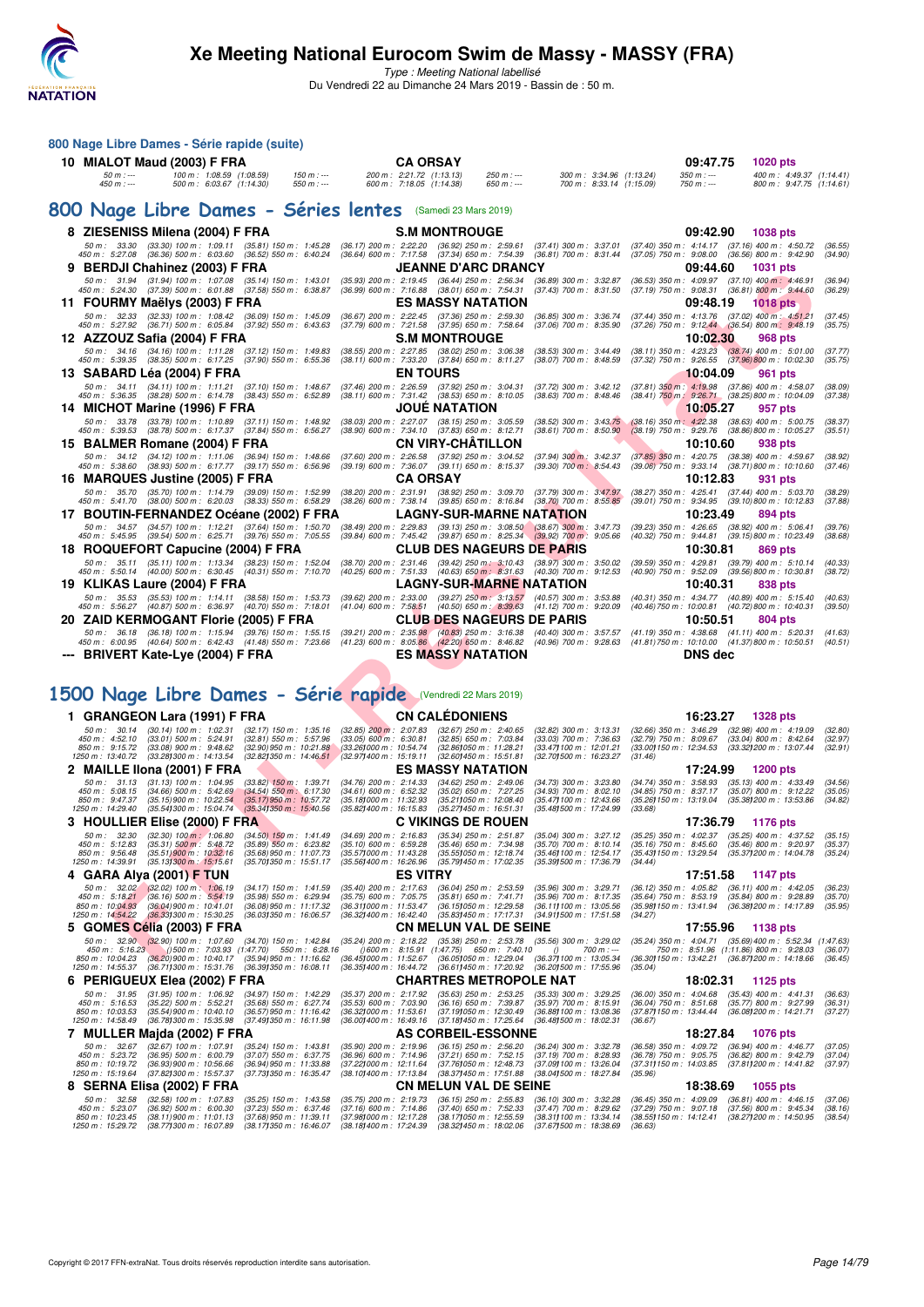

## **[1500 Nage Libre Dames - Séries lentes](http://www.ffnatation.fr/webffn/resultats.php?idact=nat&go=epr&idcpt=57649&idepr=6)** (Vendredi 22 Mars 2019)

| 9 ZIESENISS Milena (2004) F FRA                                                                                                                                                                                                                                                                                           | <b>S.M MONTROUGE</b>                                                                                                                                                                                                                                                                                                                                   | 18:40.31<br><b>1052 pts</b>                                                                                                                                                                                                     |
|---------------------------------------------------------------------------------------------------------------------------------------------------------------------------------------------------------------------------------------------------------------------------------------------------------------------------|--------------------------------------------------------------------------------------------------------------------------------------------------------------------------------------------------------------------------------------------------------------------------------------------------------------------------------------------------------|---------------------------------------------------------------------------------------------------------------------------------------------------------------------------------------------------------------------------------|
| $(34.49)$ 100 m : 1:10.84<br>50 m : 34.49<br>$(36.35)$ 150 m : 1:48.21<br>450 m : 5:33.62<br>$(37.41)$ 500 m : 6:10.69<br>(37.07) 550 m : 6:47.84<br>850 m: 10:31.98<br>$(37.49)900 \text{ m}$ : 11:09.77<br>(37.79) 950 m : 11:48.09<br>1250 m : 15:34.42<br>$(37.71)300 \text{ m}$ : 16:11.96<br>(37.541350 m: 16:50.19 | $(37.37)$ 200 m : 2:25.38<br>$(37.17)$ 250 m : 3:03.16<br>$(37.78)$ 300 m : 3:41.04<br>$(37.15)$ 600 m : 7:25.07<br>$(37.23)$ 650 m : 8:02.45<br>$(37.38)$ 700 m : 8:39.97<br>(38.321000 m: 12:26.13)<br>(38.041050 m: 13.03.40)<br>(37.271100 m: 13:41.57<br>(38.23) 400 m : 17:27.70<br>(37.511450 m : 18:04.23<br>$(36.53)500 \text{ m}$ : 18:40.31 | (37.88) 350 m: 4:18.93 (37.89) 400 m: 4:56.21<br>(37.28)<br>$(37.52)$ 750 m : 9:16.78<br>$(36.81)$ 800 m : 9:54.49<br>(37.71)<br>(38.171150 m: 14:18.74<br>(37.17) 200 m : 14:56.71<br>(37.97)<br>(36.08)                       |
| 10 FOURMY Maëlys (2003) F FRA                                                                                                                                                                                                                                                                                             | <b>ES MASSY NATATION</b>                                                                                                                                                                                                                                                                                                                               | 18:48.60<br><b>1036 pts</b>                                                                                                                                                                                                     |
| $(32.77)$ 100 m : 1:09.42<br>50 m: 32.77<br>$(36.65)$ 150 m : 1:47.15<br>$(37.90)$ 500 m : 6:11.61<br>450 m: 5:34.28<br>$(37.33)$ 550 m : 6:49.33<br>850 m: 10:37.85<br>(38.45) 900 m : 11:16.04<br>(38.19) 950 m: 11:53.84<br>1250 m: 15:42.07<br>$(37.86)300 \text{ m}$ : 16:20.01<br>(37.941350 m: 16:57.39)           | $(37.48)$ 250 m : 3:02.87<br>$(37.73)$ 200 m : 2:24.63<br>$(38.24)$ 300 m : 3:40.97<br>$(37.72)$ 600 m : 7:27.10<br>(38.33) 700 m : 8:43.47<br>$(37.77)$ 650 m : 8:05.43<br>(37.80) 000 m: 12:32.05<br>(38.211050 m: 13:10.48)<br>(38.43) 100 m : 13:48.49<br>(37.381400 m: 17:34.94)<br>(37.551450 m: 18:12.28)<br>(37.341500 m: 18:48.60             | $(38.10)$ 350 m : 4:18.70<br>$(37.73)$ 400 m : 4:56.38<br>(37.68)<br>$(37.83)$ 800 m : 9:59.40<br>$(38.04)$ 750 m : 9:21.30<br>(38.10)<br>(38.01) 150 m : 14:26.49<br>(38.00) 200 m : 15:04.21<br>(37.72)<br>(36.32)            |
| 11 JENVRIN Malia (2004) F FRA                                                                                                                                                                                                                                                                                             | <b>CSN GUYANCOURT</b>                                                                                                                                                                                                                                                                                                                                  | 18:48.77<br><b>1036 pts</b>                                                                                                                                                                                                     |
| $(34.93)$ 100 m : 1:13.04<br>50 m: 34.93<br>$(38.11)$ 150 m : 1:51.38<br>$(37.85)$ 550 m : 6:52.90<br>450 m: 5:37.46<br>$(37.56)$ 500 m : 6:15.31<br>$(37.44)$ 900 m : 11:16.18<br>850 m: 10:38.80<br>(37.38) 950 m : 11:53.70<br>1250 m: 15:40.30<br>(37.83) 300 m : 16:18.53<br>(38.23) 350 m : 16:56.59                | $(38.34)$ 200 m : 2:29.35<br>$(37.97)$ 250 m : 3:06.94<br>$(37.59)$ 300 m : 3:44.91<br>$(37.59)$ 600 m : 7:30.43<br>$(37.53)$ 650 m : 8:08.39<br>$(37.96)$ 700 m : 8:46.11<br>(37.52) 000 m: 12:31.62<br>(37.92) 050 m : 13:08.73<br>(37.111100 m: 13:46.31<br>(38.06) 400 m : 17:34.78<br>(38.19) 450 m : 18:12.40<br>(37.62) 500 m : 18:48.77        | $(37.97)$ 350 m : 4:22.57<br>$(37.66)$ 400 m : 4:59.90<br>(37.33)<br>$(37.72)$ 750 m : 9:23.55<br>$(37.44)800 \text{ m}$ : 10:01.36<br>(37.81)<br>(37.58) 150 m : 14:24.26<br>(37.95) 200 m : 15:02.47<br>(38.21)<br>(36.37)    |
| 12 MICHOT Marine (1996) F FRA                                                                                                                                                                                                                                                                                             | <b>JOUE NATATION</b>                                                                                                                                                                                                                                                                                                                                   | 19:08.48<br>999 pts                                                                                                                                                                                                             |
| $(34.16)$ 100 m : 1:12.02<br>$50 m$ : $34.16$<br>$(37.86)$ 150 m : 1:50.29<br>450 m : 5:39.11<br>$(38.23)$ 500 m : 6:17.38<br>$(38.27)$ 550 m : 6:55.94<br>850 m: 10:47.72<br>(38.76) 900 m : 11:26.16<br>(38.44) 950 m : 12:04.80<br>(38.37) 300 m : 16:35.61<br>(38.79) 350 m : 17:14.30<br>1250 m: 15:56.82            | (38.27) 200 m : 2:28.21<br>$(37.92)$ 250 m : 3:06.40<br>$(38.19)$ 300 m : 3:44.65<br>$(38.56)$ 600 m : 7:34.48<br>$(38.54)$ 650 m : 8:13.20<br>$(38.72)$ 700 m : 8:51.59<br>(38.641000 m: 12:43.77)<br>(38.971050 m: 13.22.55<br>(38.78) 100 m : 14:00.83<br>(38.69) 400 m : 17:53.29<br>(38.99) 450 m : 18:32.10<br>(38.811500 m: 19:08.48)           | $(38.25)$ 350 m : 4:22.52<br>$(37.87)$ 400 m : 5:00.88<br>(38.36)<br>$(38.39)$ 750 m : $9.30.20$<br>$(38.61)800 \text{ m}$ : 10:08.96<br>(38.76)<br>(38.28) 150 m : 14:39.57<br>(38.74) 200 m : 15:18.45<br>(38.88)<br>(36, 38) |
| 13 DUCREUX Constance (2003) F FRA                                                                                                                                                                                                                                                                                         | <b>NEPTUNE CLUB DE FRANCE</b>                                                                                                                                                                                                                                                                                                                          | 19:20.46<br>977 pts                                                                                                                                                                                                             |
| $(34.50)$ 100 m : 1:12.35<br>50 m: 34.50<br>$(37.85)$ 150 m : 1:51.71<br>$(38.93)$ 550 m : 7:02.40<br>450 m : 5:44.74<br>$(39.07)$ 500 m : 6:23.67<br>850 m: 10:57.16<br>(38.92) 900 m : 11:36.27<br>$(39.11)$ 950 m : 12:15.79<br>1250 m: 16:10.97<br>(39.621300 m: 16.49.43)<br>(38.461350 m: 17:27.86                  | $(39.36)$ 200 m : 2:30.65<br>(38.94) 250 m : 3:09.06<br>(38.41) 300 m: 3:47.69<br>(38.73) 600 m : 7:41.94<br>$(39.54)$ 650 m : 8:20.66<br>$(38.72)$ 700 m : 8:59.88<br>(39.52) 000 m : 12:54.95<br>(39.16) 050 m : 13:34.01<br>(39.06) 100 m : 14:13.58<br>(38.431400 m : 18:06.59<br>(38.731450 m : 18:44.61<br>(38.021500 m : 19:20.46)              | (38.63) 350 m: 4:26.65 (38.96) 400 m: 5:05.67<br>(39.02)<br>$(39.22)$ 750 m : $9.38.58$<br>(38.70) 800 m : 10:18.24<br>(39.66)<br>(39.57) 150 m : 14:52.76<br>(39.18) 200 m : 15:31.35<br>(38.59)<br>(35.85)                    |
| 14 BALMER Romane (2004) F FRA                                                                                                                                                                                                                                                                                             | <b>CN VIRY-CHATILLON</b>                                                                                                                                                                                                                                                                                                                               | 19:21.61<br>975 pts                                                                                                                                                                                                             |
| 50 m: 33.68<br>$(33.68)$ 100 m : 1:10.64<br>$(36.96)$ 150 m : 1:48.62<br>450 m: 5:39.55<br>$(38.92)$ 500 m : 6:18.16<br>$(38.61)$ 550 m : 6:57.01<br>850 m: 10:52.48<br>(39.49) 900 m: 11:31.90<br>(39.42) 950 m : 12:11.25<br>1250 m: 16:08.13<br>(39.64) 300 m : 16:47.47<br>(39.341350 m: 17:26.98                     | (37.98) 200 m : 2:26.87<br>$(38.25)$ 250 m : 3:05.62<br>$(38.75)$ 300 m : 3:44.08<br>$(38.85)$ 600 m : 7:36.18<br>$(39.17)$ 650 m : 8:15.31<br>$(39.13)$ 700 m; 8:54.43<br>(39.511050 m: 13:30.30<br>(39.54) 100 m : 14:09.65<br>(39.35) 000 m : 12:50.76<br>(39.511400 m: 18:05.99)<br>(39.011450 m: 18:44.60<br>(38.611500 m: 19:21.61               | $(38.46)$ 350 m : 4:22.43<br>$(38.35)$ 400 m : 5:00.63<br>(38.20)<br>$(39.12)$ 750 m : 9:33.74<br>$(39.31)800 \text{ m}$ : 10:12.99<br>(39.25)<br>(39.35) 150 m : 14:49.09<br>(39.44) 200 m : 15:28.49<br>(39.40)<br>(37.01)    |
| 15 BARBOSA Valentina (2004) F FRA                                                                                                                                                                                                                                                                                         | <b>CNO ST-GERMAIN-EN-LAYE</b>                                                                                                                                                                                                                                                                                                                          | 19:21.64<br>975 pts                                                                                                                                                                                                             |
| $(34.65)$ 100 m : 1:12.51<br>50 m: 34.65<br>$(37.86)$ 150 m : 1:51.03<br>450 m: 5:42.69<br>$(38.87)$ 500 m : 6:21.35<br>$(38.66)$ 550 m : 7:00.04<br>850 m: 10:54.82<br>(39.26) 900 m : 11:34.24<br>(39.42) 950 m : 12:13.63<br>(39.69) 350 m : 17:28.32<br>1250 m: 16:09.64<br>(39.711300 m : 16:49.33                   | (38.52) 200 m : 2:29.49<br>$(38.46)$ 250 m : 3:07.98<br>$(38.49)$ 300 m : 3:46.43<br>$(38.69)$ 600 m : 7:39.08<br>$(39.04)$ 650 m : 8:18.23<br>$(39.15)$ 700 m : 8:57.28<br>(39.39) 000 m : 12:53.08<br>(39.45) 050 m : 13:31.59<br>(38.511100 m: 14:11.02<br>(38.99) 400 m : 18:07.35<br>(39.03) 450 m : 18:45.47<br>(38.12) 500 m : 19:21.64         | $(38.45)$ 350 m : 4:25.22<br>$(38.79)$ 400 m : 5:03.82<br>(38.60)<br>$(39.05)$ 750 m : 9:36.43<br>$(39.15)800 \text{ m}$ : 10:15.56<br>(39.13)<br>(39.43) 150 m : 14:50.50<br>(39.48) 200 m : 15:29.93<br>(39.43)<br>(36.17)    |
| 16 DUBOIS Léa (2003) F FRA                                                                                                                                                                                                                                                                                                | <b>CHARTRES METROPOLE NAT</b>                                                                                                                                                                                                                                                                                                                          | 19:24.35<br>970 pts                                                                                                                                                                                                             |
| $(34.52)$ 100 m : 1:13.12<br>50 m: 34.52<br>(38.60) 150 m: 1:51.37<br>$(39.02)$ 500 m : 6:22.76<br>450 m : 5:43.79<br>(38.97) 550 m : 7:02.02<br>(39.09) 900 m : 11:35.23<br>(39.26) 950 m : 12:14.37<br>850 m: 10:55.97<br>1250 m: 16:09.68<br>(39.271300 m: 16.49.16)<br>(39.48) 350 m : 17:28.29                       | $(38.25)$ 200 m : 2:30.04<br>$(38.67)$ 250 m : 3:08.48<br>(38.44) 300 m : 3:47.28<br>(39.26) 600 m : 7:40.75<br>$(38.73)$ 650 m : 8:19.78<br>$(39.03)$ 700 m : 8:58.76<br>(39.141000 m: 12:53.50<br>(39.37) 100 m: 14:11.86<br>(39.13) 050 m : 13:32.87<br>(39.13) 400 m : 18:07.42<br>(39.13) 450 m : 18:46.23<br>(38.811500 m: 19:24.35)             | $(38.80)$ 350 m : 4:25.98<br>$(38.70)$ 400 m : 5:04.77<br>(38.79)<br>$(39.28)800 \text{ m}$ : 10:16.88<br>(38.98) 750 m : 9:38.04<br>(38.84)<br>(38.99) 150 m : 14:51.12<br>(39.26) 200 m : 15:30.41<br>(39.29)<br>(38.12)      |
| 50 Dos Dames - Finale A                                                                                                                                                                                                                                                                                                   | (Dimanche 24 Mars 2019)                                                                                                                                                                                                                                                                                                                                |                                                                                                                                                                                                                                 |
| 1 DEL'HOMME Laurine (1997) F FRA                                                                                                                                                                                                                                                                                          | <b>ES MASSY NATATION</b>                                                                                                                                                                                                                                                                                                                               | 00:29.17<br>1235 pts                                                                                                                                                                                                            |
| 2 DANET Fanny (1995) F FRA                                                                                                                                                                                                                                                                                                | <b>VGA ST-MAUR</b>                                                                                                                                                                                                                                                                                                                                     | 00:30.34<br>1168 pts                                                                                                                                                                                                            |
| 3 OUENNICHE Rim (1999) F TUN                                                                                                                                                                                                                                                                                              | <b>U.S CRETEIL NATATION</b>                                                                                                                                                                                                                                                                                                                            | 00:30.39<br>1165 pts                                                                                                                                                                                                            |
| FIGUEIREDO Mariana (2000) F FRA<br>4                                                                                                                                                                                                                                                                                      | <b>JEANNE D'ARC DRANCY</b>                                                                                                                                                                                                                                                                                                                             | 00:30.49<br>1160 pts                                                                                                                                                                                                            |
| <b>LAITHIER Eva (2001) F FRA</b>                                                                                                                                                                                                                                                                                          | <b>BLANC-MESNIL S.N</b>                                                                                                                                                                                                                                                                                                                                | 00:30.87<br>1139 pts                                                                                                                                                                                                            |
| ROZE Aziliz (2004) F FRA<br>6                                                                                                                                                                                                                                                                                             | <b>CN BRUNOY-ESSONNE</b>                                                                                                                                                                                                                                                                                                                               | 00:30.95<br><b>1134 pts</b>                                                                                                                                                                                                     |
| 7 BOUTIN Julie (1998) F FRA                                                                                                                                                                                                                                                                                               | <b>EN TOURS</b>                                                                                                                                                                                                                                                                                                                                        | 00:30.98<br>1133 pts                                                                                                                                                                                                            |
| 8 ALMEIDA Léana (2001) F FRA                                                                                                                                                                                                                                                                                              | <b>ES MASSY NATATION</b>                                                                                                                                                                                                                                                                                                                               | 00:31.01<br>1131 pts                                                                                                                                                                                                            |
| 50 Dos Dames - Finale B 16-17 ans (Dimanche 24 Mars 2019)                                                                                                                                                                                                                                                                 |                                                                                                                                                                                                                                                                                                                                                        |                                                                                                                                                                                                                                 |
| 1 HOCQUARD Margaux (2002) F FRA                                                                                                                                                                                                                                                                                           | <b>RED STAR CLUB CHAMPIGNY</b>                                                                                                                                                                                                                                                                                                                         | 00:31.14<br><b>1124 pts</b>                                                                                                                                                                                                     |
| 2 DEDIEU Anouk (2003) F FRA                                                                                                                                                                                                                                                                                               | <b>CA L'HAY-LES-ROSES</b>                                                                                                                                                                                                                                                                                                                              | 00:31.52<br>1103 pts                                                                                                                                                                                                            |
| 3 CORNILLON Amandine (2003) F FRA                                                                                                                                                                                                                                                                                         | <b>SN MONTGERON</b>                                                                                                                                                                                                                                                                                                                                    | 00:32.13<br>1070 pts                                                                                                                                                                                                            |
| <b>BERGER Paoline (2002) F FRA</b><br>3                                                                                                                                                                                                                                                                                   | <b>CN ST-MICHEL-SUR-ORGE</b>                                                                                                                                                                                                                                                                                                                           | 00:32.13<br><b>1070 pts</b>                                                                                                                                                                                                     |
| 5 DGAIMESH Yasmine (2003) F LBA                                                                                                                                                                                                                                                                                           | <b>STADE FRANÇAIS O COURBEVOIE</b>                                                                                                                                                                                                                                                                                                                     | 00:32.35<br>1058 pts                                                                                                                                                                                                            |
| 6 FRESSIER Lola (2002) F FRA                                                                                                                                                                                                                                                                                              | <b>CA L'HAY-LES-ROSES</b>                                                                                                                                                                                                                                                                                                                              | 00:32.52<br>1049 pts                                                                                                                                                                                                            |
| 7 POLLET Solhène (2003) F FRA                                                                                                                                                                                                                                                                                             | <b>ESPADON VÉLIZY-VILLACOUBLAY</b>                                                                                                                                                                                                                                                                                                                     | 00:32.68<br>1041 pts                                                                                                                                                                                                            |
| 8 JOUINOT Jeanne (2003) F FRA                                                                                                                                                                                                                                                                                             | <b>CLUB DES NAGEURS DE PARIS</b>                                                                                                                                                                                                                                                                                                                       | 00:32.97<br>1025 pts                                                                                                                                                                                                            |

| 1 DEL'HOMME Laurine (1997) F FRA  | <b>ES MASSY NATATION</b>    | 00:29.17<br>1235 pts |
|-----------------------------------|-----------------------------|----------------------|
| 2 DANET Fanny (1995) F FRA        | <b>VGA ST-MAUR</b>          | 1168 pts<br>00:30.34 |
| 3 OUENNICHE Rim (1999) F TUN      | <b>U.S CRETEIL NATATION</b> | 00:30.39<br>1165 pts |
| 4 FIGUEIREDO Mariana (2000) F FRA | <b>JEANNE D'ARC DRANCY</b>  | 1160 pts<br>00:30.49 |
| 5 LAITHIER Eva (2001) F FRA       | <b>BLANC-MESNIL S.N</b>     | 1139 pts<br>00:30.87 |
| 6 ROZE Aziliz (2004) F FRA        | <b>CN BRUNOY-ESSONNE</b>    | 00:30.95<br>1134 pts |
| 7 BOUTIN Julie (1998) F FRA       | <b>EN TOURS</b>             | 00:30.98<br>1133 pts |
| 8 ALMEIDA Léana (2001) F FRA      | <b>ES MASSY NATATION</b>    | 1131 pts<br>00:31.01 |

# **[50 Dos Dames - Finale B](http://www.ffnatation.fr/webffn/resultats.php?idact=nat&go=epr&idcpt=57649&idepr=11) 16-17 ans** (Dimanche 24 Mars 2019)

| 1 HOCQUARD Margaux (2002) F FRA   | <b>RED STAR CLUB CHAMPIGNY</b>     | 00:31.14 | 1124 pts |
|-----------------------------------|------------------------------------|----------|----------|
| 2 DEDIEU Anouk (2003) F FRA       | <b>CA L'HAY-LES-ROSES</b>          | 00:31.52 | 1103 pts |
| 3 CORNILLON Amandine (2003) F FRA | <b>SN MONTGERON</b>                | 00:32.13 | 1070 pts |
| 3 BERGER Paoline (2002) F FRA     | <b>CN ST-MICHEL-SUR-ORGE</b>       | 00:32.13 | 1070 pts |
| 5 DGAIMESH Yasmine (2003) F LBA   | <b>STADE FRANCAIS O COURBEVOIE</b> | 00:32.35 | 1058 pts |
| 6 FRESSIER Lola (2002) F FRA      | <b>CA L'HAY-LES-ROSES</b>          | 00:32.52 | 1049 pts |
| 7 POLLET Solhène (2003) F FRA     | ESPADON VÉLIZY-VILLACOUBLAY        | 00:32.68 | 1041 pts |
| 8 JOUINOT Jeanne (2003) F FRA     | <b>CLUB DES NAGEURS DE PARIS</b>   | 00:32.97 | 1025 pts |

## **[50 Dos Dames - Finale C](http://www.ffnatation.fr/webffn/resultats.php?idact=nat&go=epr&idcpt=57649&idepr=11) 14-15 ans** (Dimanche 24 Mars 2019)

| 1 TROMPETTE Melora (2005) F FRA | <b>C.N OZOIR-LA-FERRIERE</b>       | 00:32.47 | 1052 pts |
|---------------------------------|------------------------------------|----------|----------|
| 2 MOUNIER IIona (2004) F FRA    | <b>ES MASSY NATATION</b>           | 00:32.87 | 1031 pts |
| 3 PHAM Thuyanna (2005) F FRA    | <b>STADE FRANCAIS O COURBEVOIE</b> | 00:32.89 | 1030 pts |
| 4 NAINAN Nawelle (2004) F FRA   | <b>ES STAINS</b>                   | 00:33.01 | 1023 pts |
| 5 GOSSART Léa (2004) F FRA      | <b>MOREUIL NATATION</b>            | 00:33.33 | 1007 pts |
| 6 FRANCO Carla (2004) F FRA     | <b>AQUA CLUB PONTAULT-ROISSY</b>   | 00:33.45 | 1000 pts |
| 7 CIMKAUSKAS Shana (2004) F FRA | <b>STADE FRANCAIS O COURBEVOIE</b> | 00:33.67 | 989 pts  |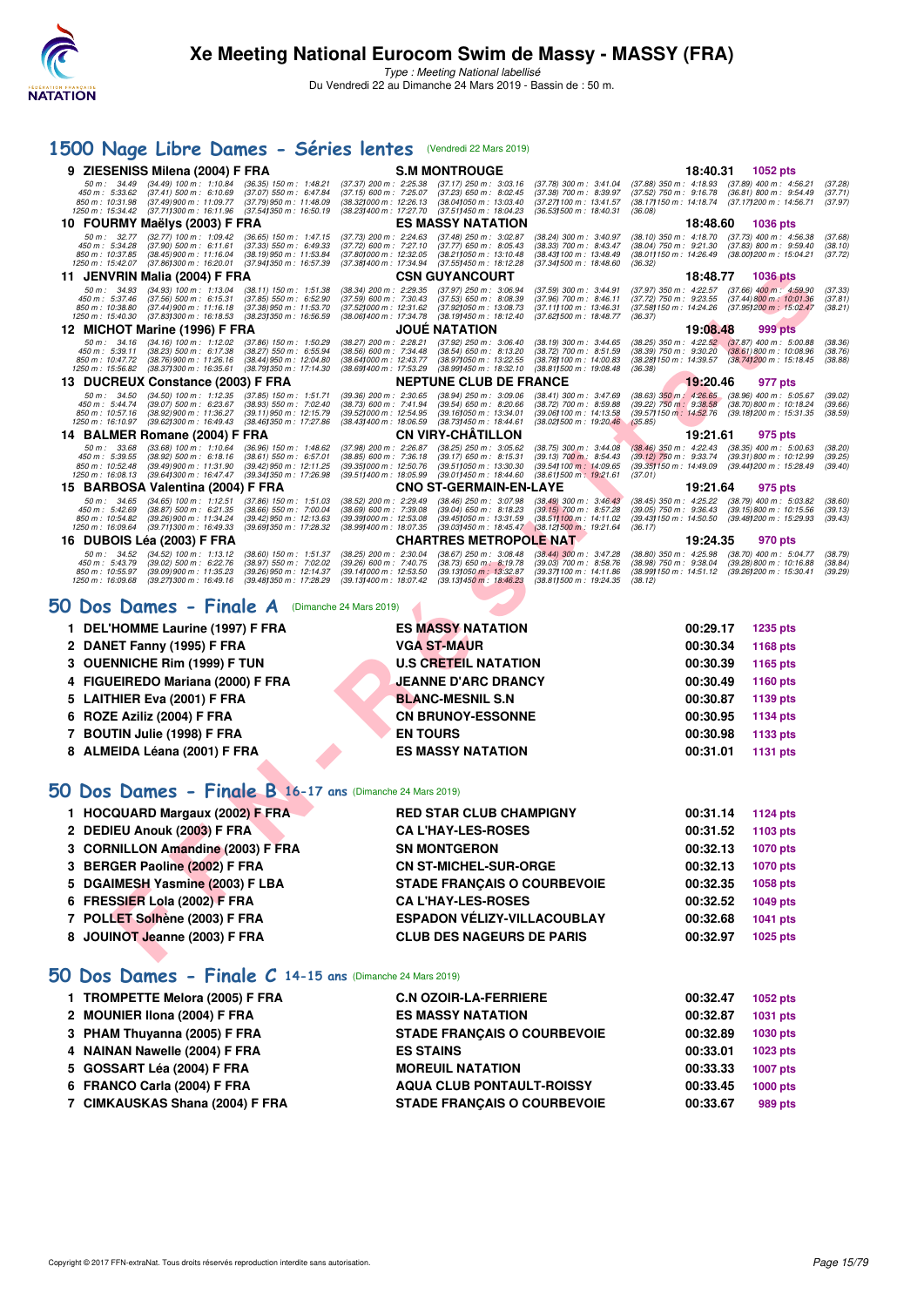

|    | 50 Dos Dames - Finale C (suite)            |                                    |          |                 |
|----|--------------------------------------------|------------------------------------|----------|-----------------|
|    | 8 LACOUTURE Alexandra (2005) F FRA         | <b>US GRIGNY</b>                   | 00:34.01 | 972 pts         |
| 50 | Dos Dames - Séries (Dimanche 24 Mars 2019) |                                    |          |                 |
|    | 1 DEL'HOMME Laurine (1997) F FRA           | <b>ES MASSY NATATION</b>           | 00:29.72 | 1203 pts        |
|    | 2 DANET Fanny (1995) F FRA                 | <b>VGA ST-MAUR</b>                 | 00:30.19 | <b>1177 pts</b> |
|    | 3 OUENNICHE Rim (1999) F TUN               | <b>U.S CRETEIL NATATION</b>        | 00:30.44 | 1163 pts        |
|    | 4 FIGUEIREDO Mariana (2000) F FRA          | <b>JEANNE D'ARC DRANCY</b>         | 00:30.74 | <b>1146 pts</b> |
|    | 5 LAITHIER Eva (2001) F FRA                | <b>BLANC-MESNIL S.N</b>            | 00:30.76 | <b>1145 pts</b> |
|    | 6 ROZE Aziliz (2004) F FRA                 | <b>CN BRUNOY-ESSONNE</b>           | 00:31.04 | <b>1129 pts</b> |
|    | 7 BOUTIN Julie (1998) F FRA                | <b>EN TOURS</b>                    | 00:31.15 | <b>1123 pts</b> |
|    | 8 DAUBA Camille (1997) F FRA               | <b>CN SARREGUEMINES</b>            | 00:31.19 | 1121 pts        |
|    | 9 ALMEIDA Léana (2001) F FRA               | <b>ES MASSY NATATION</b>           | 00:31.21 | <b>1120 pts</b> |
|    | 10 RAZAFY Elodie (1998) F FRA              | <b>CN MELUN VAL DE SEINE</b>       | 00:31.35 | <b>1112 pts</b> |
|    | 11 PACAUD Pauline (1993) F FRA             | <b>SENS NATATION</b>               | 00:31.41 | 1109 pts        |
|    | 12 HOCQUARD Margaux (2002) F FRA           | <b>RED STAR CLUB CHAMPIGNY</b>     | 00:31.45 | <b>1107 pts</b> |
|    | 13 DEDIEU Anouk (2003) F FRA               | <b>CA L'HAY-LES-ROSES</b>          | 00:31.66 | 1095 pts        |
|    | 14 FLORENT Lou (2001) F FRA                | <b>MOREUIL NATATION</b>            | 00:32.14 | <b>1070 pts</b> |
|    | 15 MOHRI COTTI Tara (2001) F FRA           | <b>MOUETTES DE PARIS</b>           | 00:32.22 | 1065 pts        |
|    | 16 DGAIMESH Yasmine (2003) F LBA           | <b>STADE FRANÇAIS O COURBEVOIE</b> | 00:32.25 | 1064 pts        |
|    | 17 CORNILLON Amandine (2003) F FRA         | <b>SN MONTGERON</b>                | 00:32.33 | 1059 pts        |
|    | 18 BERGER Paoline (2002) F FRA             | <b>CN ST-MICHEL-SUR-ORGE</b>       | 00:32.44 | 1053 pts        |
|    | 19 HUANG Lucie (2001) F FRA                | <b>NEPTUNE CLUB DE FRANCE</b>      | 00:32.46 | 1052 pts        |
|    | 20 LE LAY Amandine (1999) F FRA            | US VILLEJUIF NATATION              | 00:32.54 | 1048 pts        |
|    | 21 TROMPETTE Melora (2005) F FRA           | <b>C.N OZOIR-LA-FERRIERE</b>       | 00:32.59 | 1046 pts        |
|    | 22 FRESSIER Lola (2002) F FRA              | <b>CA L'HAY-LES-ROSES</b>          | 00:32.72 | 1039 pts        |
|    | 23 POLLET Solhène (2003) F FRA             | <b>ESPADON VÉLIZY-VILLACOUBLAY</b> | 00:32.91 | 1029 pts        |
|    | 24 JOUINOT Jeanne (2003) F FRA             | <b>CLUB DES NAGEURS DE PARIS</b>   | 00:32.98 | 1025 pts        |
|    | 25 BEN FRIHA Ambre (2001) F FRA            | <b>NEPTUNE CLUB DE FRANCE</b>      | 00:33.40 | 1003 pts        |
|    | 26 MOUNIER IIona (2004) F FRA              | <b>ES MASSY NATATION</b>           | 00:33.46 | 1000 pts        |
|    | 27 CIMKAUSKAS Shana (2004) F FRA           | <b>STADE FRANÇAIS O COURBEVOIE</b> | 00:33.48 | 999 pts         |
|    | 28 PHAM Thuyanna (2005) F FRA              | <b>STADE FRANÇAIS O COURBEVOIE</b> | 00:33.49 | 998 pts         |
|    | 28 EMTIR Taj-Mahal (2000) F FRA            | <b>BLANC-MESNIL S.N</b>            | 00:33.49 | 998 pts         |
|    | 30 NAINAN Nawelle (2004) F FRA             | <b>ES STAINS</b>                   | 00:33.53 | 996 pts         |
|    | 31 MESSE Jade (2005) F FRA                 | <b>ESPADON VÉLIZY-VILLACOUBLAY</b> | 00:33.64 | 991 pts         |
|    | 31 FRANCO Carla (2004) F FRA               | <b>AQUA CLUB PONTAULT-ROISSY</b>   | 00:33.64 | 991 pts         |
|    | 33 SOMMIER Elodie (2001) F FRA             | <b>U.S CRETEIL NATATION</b>        | 00:33.67 | 989 pts         |
|    | 34 GOSSART Léa (2004) F FRA                | <b>MOREUIL NATATION</b>            | 00:33.83 | 981 pts         |
|    | 35 HUMBERT Celia (2005) F FRA              | <b>BOIS-COLOMBES SPORT</b>         | 00:34.01 | 972 pts         |
|    | 36 LACOUTURE Alexandra (2005) F FRA        | <b>US GRIGNY</b>                   | 00:34.03 | 971 pts         |
|    | 37 CASTEJON Garance (2005) F FRA           | <b>CA L'HAY-LES-ROSES</b>          | 00:34.11 | <b>966 pts</b>  |
|    | 37 EUGENE Delphine (2001) F FRA            | <b>SN MONTGERON</b>                | 00:34.11 | 966 pts         |
|    | 39 BANCEL Cassandre (2004) F FRA           | <b>VGA ST-MAUR</b>                 | 00:34.17 | 963 pts         |
|    | 40 BACHET Lola (1998) F FRA                | <b>EN TOURS</b>                    | 00:34.24 | 960 pts         |
|    | 41 MUNOZ Elora (2003) F FRA                | <b>CLUB DES NAGEURS DE PARIS</b>   | 00:34.30 | 957 pts         |
|    | 42 LEMAIRE Irina (2004) F FRA              | <b>NEPTUNE CLUB DE FRANCE</b>      | 00:34.42 | 951 pts         |
|    | 43 OUENNICHE Lilya (1996) F TUN            | <b>CN MAISONS-ALFORT</b>           | 00:34.47 | 948 pts         |
|    | 44 SEIGNEUR Stella (2004) F FRA            | <b>CA L'HAY-LES-ROSES</b>          | 00:34.62 | 941 pts         |
|    | 45 BELLEGUIC Amaelle (2005) F FRA          | <b>CHARTRES METROPOLE NAT</b>      | 00:34.71 | 936 pts         |
|    | 46 THOMAS Orlane (2003) F FRA              | <b>CSM CLAMART</b>                 | 00:34.74 | 935 pts         |
|    | 47 ROUSSEAU Morgane (2000) F FRA           | EN STE-GENEVIÈVE-DES-BOIS          | 00:34.75 | 934 pts         |
|    | 48 LOWRY Maia (2003) F USA                 | <b>CLUB DES NAGEURS DE PARIS</b>   | 00:34.83 | 930 pts         |
|    | 48 AUDOLY Calliope (2004) F FRA            | <b>CA L'HAY-LES-ROSES</b>          | 00:34.83 | 930 pts         |
|    | 50 LE GUERN Elina (2005) F FRA             | <b>S.M MONTROUGE</b>               | 00:34.84 | 930 pts         |
|    | 51 CHARNI Sarah (2005) F FRA               | <b>A.O. TRAPPES NATATION</b>       | 00:34.85 | 929 pts         |
|    |                                            |                                    |          |                 |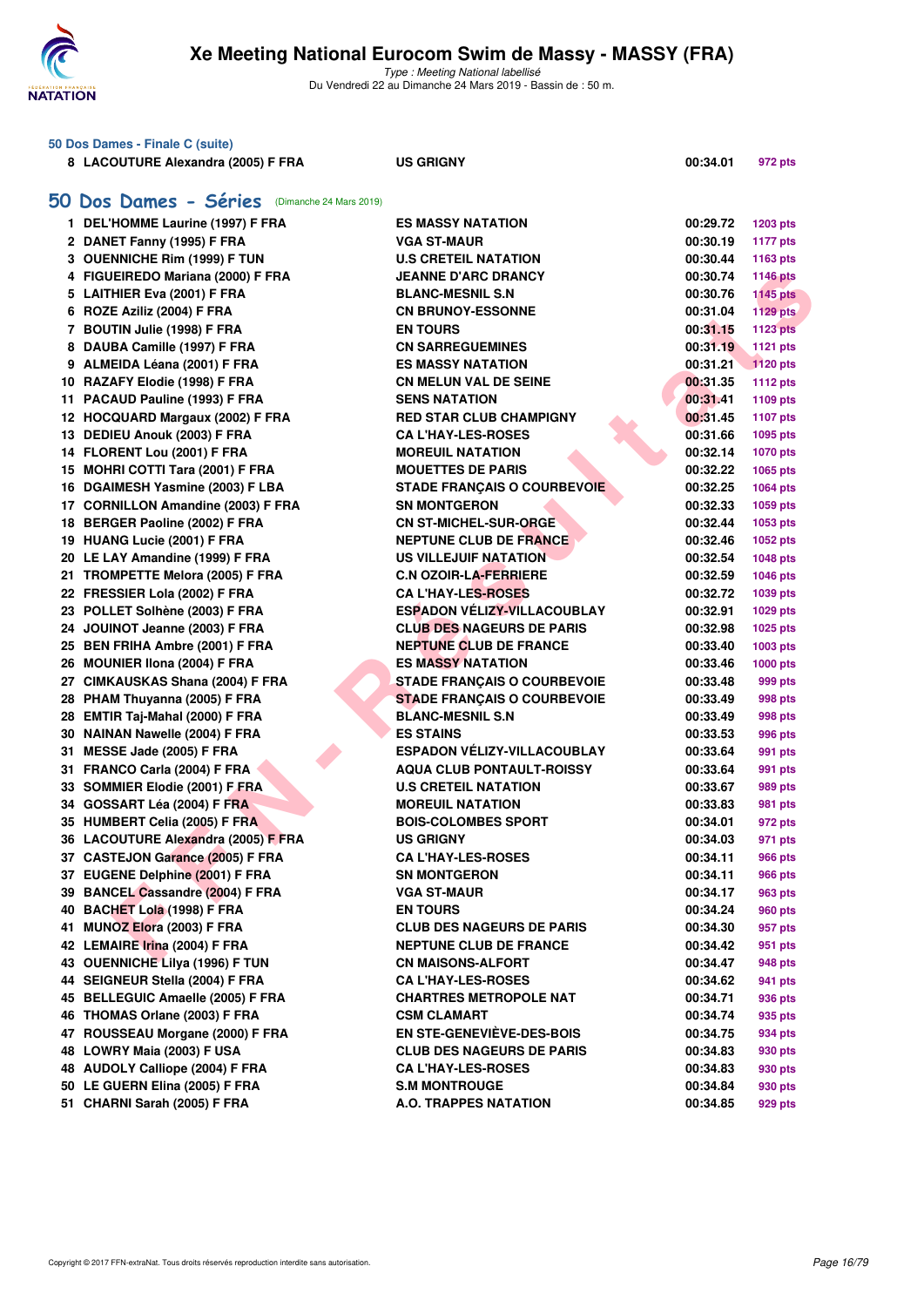

| 50 Dos Dames - Séries (suite)                                             |                                                     |              |                      |                                                        |
|---------------------------------------------------------------------------|-----------------------------------------------------|--------------|----------------------|--------------------------------------------------------|
| 52 CONTE Chiara (2005) F FRA                                              | <b>CA L'HAY-LES-ROSES</b>                           |              | 00:34.90             | 927 pts                                                |
| 53 VERDINO Claudia (2001) F MON                                           | <b>CSM CLAMART</b>                                  |              | 00:34.97             | 923 pts                                                |
| 54 BILLON-PIERRON Lisa (2000) F FRA                                       | <b>RACING CLUB DE FRANCE</b>                        |              | 00:34.98             | 923 pts                                                |
| 55 BUAT Julie (1999) F FRA                                                | <b>EN STE-GENEVIEVE-DES-BOIS</b>                    |              | 00:35.04             | 920 pts                                                |
| 56 LOUWAGIE Pauline (2003) F FRA                                          | <b>TREMBLAY AC</b>                                  |              | 00:35.06             | 919 pts                                                |
| 57 BROSSEAU Lola (2004) F FRA                                             | <b>YERRES NATATION</b>                              |              | 00:35.13             | 915 pts                                                |
| 58 FROISSARD Antia (2004) F FRA                                           | <b>CN MAISONS-ALFORT</b>                            |              | 00:35.14             | 915 pts                                                |
| 59 MERIOT Camille (2001) F FRA                                            | <b>JOUÉ NATATION</b>                                |              | 00:35.16             | 914 pts                                                |
| 60 PACAUD Océane (2002) F FRA                                             | <b>SENS NATATION</b>                                |              | 00:35.44             | <b>900 pts</b>                                         |
| 61 HAMADACHE Inaya (2005) F FRA                                           | <b>TREMBLAY AC</b>                                  |              | 00:35.47             | <b>898 pts</b>                                         |
| 62 SOURDEAU-LACHOT Axelle (2005) F FRA                                    | <b>S.M MONTROUGE</b>                                |              | 00:35.70             | <b>887 pts</b>                                         |
| 63 SMANI Célia (2005) F FRA                                               | <b>ES STAINS</b>                                    |              | 00:35.76             | <b>884 pts</b>                                         |
| 64 BEBOULENE Camille (2002) F FRA                                         | <b>CHARTRES METROPOLE NAT</b>                       |              | 00:35.81             | 882 pts                                                |
| 65 SAMID Inès (2004) F FRA                                                | <b>CN ASNIERES</b>                                  |              | 00:35.99             | 873 pts                                                |
| 66 GIBON Elisa (2005) F FRA                                               | <b>NOGENT NATATION 94</b>                           |              | 00:36.39             | 854 pts                                                |
| 67 MOUSSOUNI Alicia (2005) F FRA                                          | <b>AC BOBIGNY</b>                                   |              | 00:36.41             | 853 pts                                                |
| 67 MOUSSOUNI Syrine (2002) F FRA                                          | <b>AC BOBIGNY</b>                                   |              | 00:36.41             | 853 pts                                                |
| 69 DENDRAEL Justine (1996) F FRA                                          | <b>CO ULIS NATATION</b>                             |              | 00:36.45             | 851 pts                                                |
| 70 BARBOSA Francesca (2005) F FRA                                         | <b>CNO ST-GERMAIN-EN-LAYE</b>                       |              | 00:36.46             | 850 pts                                                |
| 71 BOURGEOIS Océanne (2004) F FRA                                         | <b>CN BRUNOY-ESSONNE</b>                            |              | 00:36.48             | 849 pts                                                |
| 72 SALEM Sara (2005) F FRA                                                | <b>LAGNY-SUR-MARNE NATATION</b>                     |              | 00:36.52             | 847 pts                                                |
| 73 GODON Marissa (2003) F FRA                                             | <b>ESPADON GRAND-QUEVILLY</b>                       |              | 00:36.79             | 835 pts                                                |
| 74 ANDRIEUX-DOFFIN Lou (2005) F FRA                                       | <b>CN ASNIÈRES</b>                                  |              | 00:36.96             | <b>827 pts</b>                                         |
| 75 QUANTIN Eva (2004) F FRA                                               | <b>CA ORSAY</b><br><b>CLUB DES NAGEURS DE PARIS</b> |              | 00:37.12             | 819 pts                                                |
| 76 BLANCO Anna (2004) F FRA                                               |                                                     |              | 00:37.55             | 799 pts                                                |
| 77 ROSE Emilie (2002) F FRA                                               | <b>CN MELUN VAL DE SEINE</b>                        |              | 00:37.95             | <b>780 pts</b>                                         |
| 78 ETIENNE Camille (2002) F FRA                                           | <b>AC BOBIGNY</b><br><b>COM BAGNEUX NATATION</b>    |              | 00:37.99             | 779 pts                                                |
| 79 LABARRE Lucie (2004) F FRA<br>80 RAUTURIER-LASSAK Perrine (2004) F FRA | <b>SN VERSAILLES</b>                                |              | 00:38.46<br>00:38.97 | <b>757 pts</b><br>734 pts                              |
| 81 BOUZOM Maylis (2005) F FRA                                             | <b>USO BEZONS</b>                                   |              | 00:39.08             | <b>730 pts</b>                                         |
| 82 CARREL Constance (2004) F FRA                                          | <b>COM BAGNEUX NATATION</b>                         |              | 00:45.78             | 463 pts                                                |
| --- DERON Estée (2004) F FRA                                              | <b>CHARTRES METROPOLE NAT</b>                       |              | DNS dec              |                                                        |
| --- LECANU Maëlle (1999) F FRA                                            | <b>STADE FRANÇAIS O COURBEVOIE</b>                  |              | <b>DNS dec</b>       |                                                        |
|                                                                           |                                                     |              |                      |                                                        |
| 100 Dos Dames - Finale A<br>(Samedi 23 Mars 2019)                         |                                                     |              |                      |                                                        |
|                                                                           |                                                     |              |                      |                                                        |
| 1 JEAN Mathilde (2000) F FRA                                              | <b>AMIENS METROPOLE NAT.</b>                        | 50 m : 30.69 | 01:03.93             | 1189 pts<br>$(30.69)$ 100 m : 1:03.93 $(33.24)$        |
| 2 HOCQUARD Margaux (2002) F FRA                                           | <b>RED STAR CLUB CHAMPIGNY</b>                      |              | 01:06.41             | 1122 pts                                               |
|                                                                           |                                                     |              |                      | 50 m: 32.25 (32.25) 100 m: 1:06.41 (34.16)             |
| 3 DEL'HOMME Laurine (1997) F FRA                                          | <b>ES MASSY NATATION</b>                            | 50 m : 31.97 | 01:06.66             | 1115 pts<br>$(31.97)$ 100 m : 1:06.66 $(34.69)$        |
| 4 LECANU Maëlle (1999) F FRA                                              | <b>STADE FRANÇAIS O COURBEVOIE</b>                  |              | 01:06.85             | <b>1110 pts</b>                                        |
|                                                                           |                                                     |              |                      | 50 m : 31.75 (31.75) 100 m : 1:06.85 (35.10)           |
| 5 PACAUD Pauline (1993) F FRA                                             | <b>SENS NATATION</b>                                |              | 01:06.92             | 1108 pts<br>50 m: 32.48 (32.48) 100 m: 1:06.92 (34.44) |
| 6 FIGUEIREDO Mariana (2000) F FRA                                         | <b>JEANNE D'ARC DRANCY</b>                          |              | 01:07.50             | 1093 pts                                               |
| 7 CAINAUD Lucie (2003) F FRA                                              |                                                     | 50 m : 32.48 | 01:07.51             | (32.48) 100 m: 1:07.50 (35.02)                         |
|                                                                           | <b>STADE FRANÇAIS O COURBEVOIE</b>                  |              |                      | 1092 pts<br>50 m: 32.78 (32.78) 100 m: 1:07.51 (34.73) |

| 1 JEAN Mathilde (2000) F FRA      | <b>AMIENS METROPOLE NAT.</b>       |                        | 01:03.93                                        | 1189 pts        |  |
|-----------------------------------|------------------------------------|------------------------|-------------------------------------------------|-----------------|--|
| 2 HOCQUARD Margaux (2002) F FRA   | <b>RED STAR CLUB CHAMPIGNY</b>     | 50 m: 30.69            | $(30.69)$ 100 m : 1:03.93 $(33.24)$<br>01:06.41 | 1122 $pts$      |  |
| 3 DEL'HOMME Laurine (1997) F FRA  | <b>ES MASSY NATATION</b>           | 50 m: 32.25            | $(32.25)$ 100 m : 1:06.41 $(34.16)$<br>01:06.66 | 1115 $pts$      |  |
|                                   |                                    | $50 m$ : $31.97$       | $(31.97)$ 100 m : 1:06.66 $(34.69)$             |                 |  |
| 4 LECANU Maëlle (1999) F FRA      | <b>STADE FRANCAIS O COURBEVOIE</b> | $50 m$ : $31.75$       | 01:06.85<br>$(31.75)$ 100 m : 1:06.85 $(35.10)$ | 1110 $pts$      |  |
| 5 PACAUD Pauline (1993) F FRA     | <b>SENS NATATION</b>               | $50 \text{ m}$ : 32.48 | 01:06.92<br>$(32.48)$ 100 m : 1:06.92 $(34.44)$ | 1108 $pts$      |  |
| 6 FIGUEIREDO Mariana (2000) F FRA | <b>JEANNE D'ARC DRANCY</b>         | $50 \text{ m}$ : 32.48 | 01:07.50<br>$(32.48)$ 100 m : 1:07.50 $(35.02)$ | <b>1093 pts</b> |  |
| 7 CAINAUD Lucie (2003) F FRA      | <b>STADE FRANCAIS O COURBEVOIE</b> |                        | 01:07.51                                        | $1092$ pts      |  |
| 8 SAIDJ Fervel (2002) F FRA       | <b>STADE FRANCAIS O COURBEVOIE</b> | 50 m: 32.78            | $(32.78)$ 100 m : 1:07.51 $(34.73)$<br>01:08.77 | <b>1059 pts</b> |  |
|                                   |                                    | 50 m: 33.32            | $(33.32)$ 100 m : 1:08.77 $(35.45)$             |                 |  |

## **[100 Dos Dames - Finale B](http://www.ffnatation.fr/webffn/resultats.php?idact=nat&go=epr&idcpt=57649&idepr=12) 16-17 ans** (Samedi 23 Mars 2019)

| 1 DEDIEU Anouk (2003) F FRA   | <b>CA L'HAY-LES-ROSES</b>    |  | 01:07.66                                                        | 1088 pts |  |
|-------------------------------|------------------------------|--|-----------------------------------------------------------------|----------|--|
| 2 FRESSIER Lola (2002) F FRA  | <b>CA L'HAY-LES-ROSES</b>    |  | 50 m: 32.68 (32.68) 100 m: 1:07.66 (34.98)<br>01:08.01 1079 pts |          |  |
| 3 BERGER Paoline (2002) F FRA | <b>CN ST-MICHEL-SUR-ORGE</b> |  | 50 m: 32.78 (32.78) 100 m: 1:08.01 (35.23)<br>01:09.50 1040 pts |          |  |
|                               |                              |  | 50 m: 33.80 (33.80) 100 m: 1:09.50 (35.70)                      |          |  |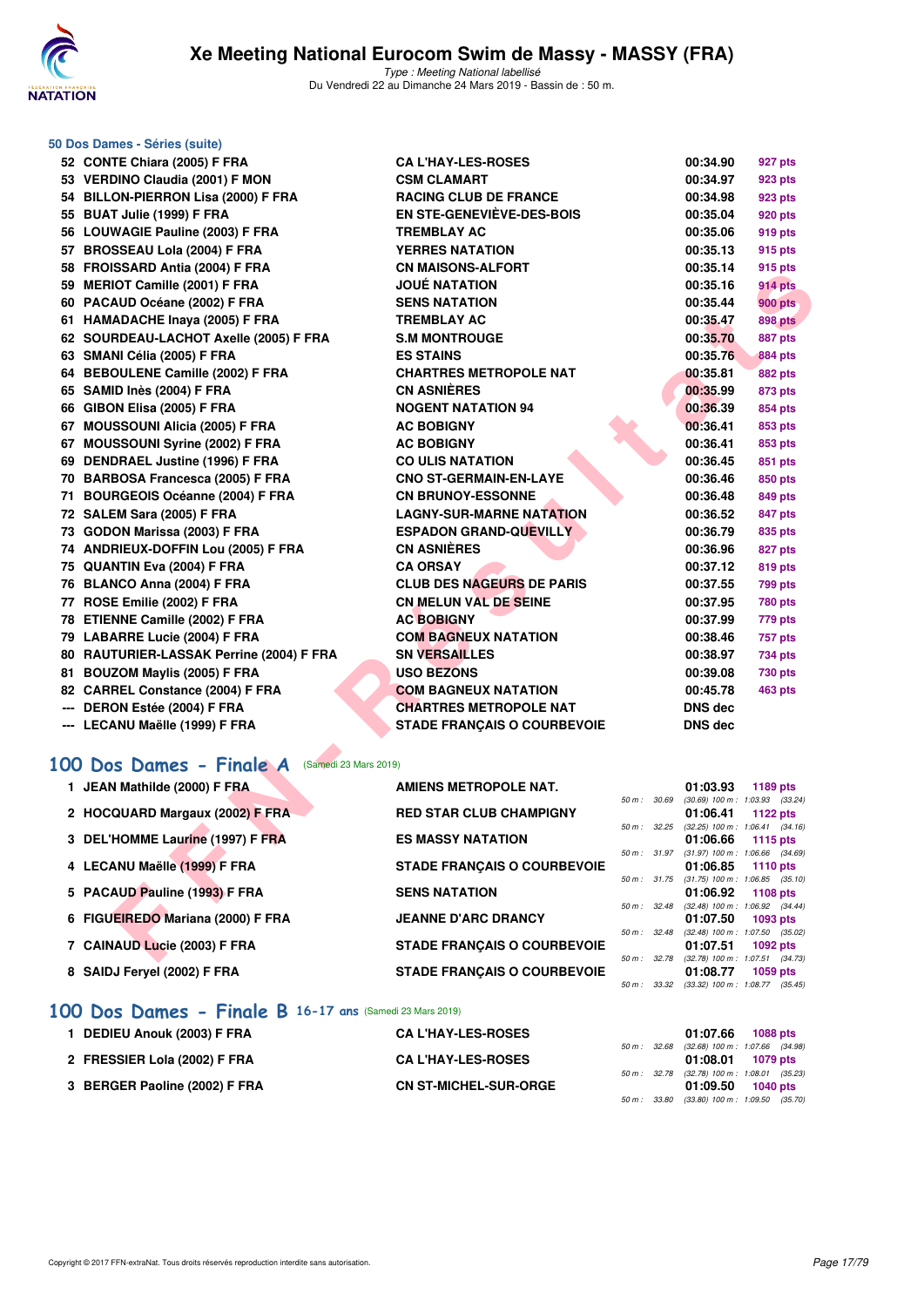

#### **100 Dos Dames - Finale B (suite) 4 DGAIMESH Yasmine (2003) F LBA STADE FRANÇAIS O COURBEVOIE 01:09.80 1033 pts**  $50 m$ : 33.63 (33.63) 100 m : 1:09.80 (36.17)<br>**01:10.23** 1022 pts 5 CORNILLON Amandine (2003) F FRA SN MONTGERON  $50 m$ : 33.94 (33.94) 100 m: 1:10.23 (36.29)<br>**01:10.70** 1010 pts **6 POLLET Solhène (2003) F FRA ESPADON VÉLIZY-VILLACOUBLAY 01:10.70 1010 pts** 50 m : 34.04 (34.04) 100 m : 1:10.70 (36.66)<br>**01:11.58 987 pts** 7 HENRIQUES Maily (2003) F FRA **CN BRUNOY-ESSONNE** 50 m : 34.02 (34.02) 100 m : 1:11.58 (37.56)<br>**01:12.25 971 pts** 8 SALEM Lindsey (2003) F FRA JEANNE D'ARC DRANCY 50 m : 35.25 (35.25) 100 m : 1:12.25 (37.00)

## **[100 Dos Dames - Finale C](http://www.ffnatation.fr/webffn/resultats.php?idact=nat&go=epr&idcpt=57649&idepr=12) 14-15 ans** (Samedi 23 Mars 2019)

| 1 ROZE Aziliz (2004) F FRA      | <b>CN BRUNOY-ESSONNE</b>           |             |                | 01:07.64                                        | 1089 pts   |         |
|---------------------------------|------------------------------------|-------------|----------------|-------------------------------------------------|------------|---------|
|                                 |                                    | 50 m: 32.05 |                | $(32.05)$ 100 m : 1:07.64 $(35.59)$             |            |         |
| 2 TROMPETTE Melora (2005) F FRA | <b>C.N OZOIR-LA-FERRIERE</b>       |             |                | $01:09.20$ 1048 pts                             |            |         |
|                                 |                                    |             | 50 m: 33.65    | $(33.65)$ 100 m : 1:09.20 $(35.55)$             |            |         |
| 3 JOLY Morgane (2004) F FRA     | <b>ES MASSY NATATION</b>           |             |                | 01:10.66                                        | 1011 $pts$ |         |
|                                 |                                    |             | 50 m: 34.37    | $(34.37)$ 100 m : 1:10.66 $(36.29)$<br>01:11.06 |            |         |
| 4 PHAM Thuyanna (2005) F FRA    | <b>STADE FRANÇAIS O COURBEVOIE</b> |             | $50 m$ : 35.17 | $(35.17)$ 100 m : 1:11.06 $(35.89)$             | $1000$ pts |         |
| 5 GOSSART Léa (2004) F FRA      | <b>MOREUIL NATATION</b>            |             |                | 01:11.29                                        |            | 995 pts |
|                                 |                                    |             | 50 m: 34.93    | $(34.93)$ 100 m : 1:11.29 $(36.36)$             |            |         |
| 6 CIMKAUSKAS Shana (2004) F FRA | <b>STADE FRANCAIS O COURBEVOIE</b> |             |                | 01:11.34                                        |            | 993 pts |
|                                 |                                    |             | 50 m : 34.98   | $(34.98)$ 100 m : 1:11.34 $(36.36)$             |            |         |
| 7 SEIGNEUR Stella (2004) F FRA  | <b>CA L'HAY-LES-ROSES</b>          |             |                | 01:11.50                                        |            | 989 pts |
|                                 |                                    |             | 50 m: 34.44    | $(34.44)$ 100 m : 1:11.50 $(37.06)$             |            |         |
| 8 MOUNIER IIona (2004) F FRA    | <b>ES MASSY NATATION</b>           |             |                | 01:11.66                                        |            | 985 pts |
|                                 |                                    |             | 50 m : 35.05   | $(35.05)$ 100 m : 1:11.66 $(36.61)$             |            |         |

## **[100 Dos Dames - Séries](http://www.ffnatation.fr/webffn/resultats.php?idact=nat&go=epr&idcpt=57649&idepr=12)** (Samedi 23 Mars 2019)

| <b>SALEM LINGSEY (2003) F FRA</b>                       | ANNE <i>V</i> ANV VNANV I          |              |                  | U I . I 4.4J                                             | <i><b>JII NIS</b></i> |         |
|---------------------------------------------------------|------------------------------------|--------------|------------------|----------------------------------------------------------|-----------------------|---------|
|                                                         |                                    |              | 50 m : 35.25     | $(35.25)$ 100 m : 1:12.25 $(37.00)$                      |                       |         |
| 00 Dos Dames - Finale C 14-15 ans (Samedi 23 Mars 2019) |                                    |              |                  |                                                          |                       |         |
| 1 ROZE Aziliz (2004) F FRA                              | <b>CN BRUNOY-ESSONNE</b>           | 50 m: 32.05  |                  | 01:07.64<br>$(32.05)$ 100 m : 1:07.64 $(35.59)$          | <b>1089 pts</b>       |         |
| 2 TROMPETTE Melora (2005) F FRA                         | <b>C.N OZOIR-LA-FERRIERE</b>       | 50 m : 33.65 |                  | 01:09.20<br>$(33.65)$ 100 m : 1:09.20 $(35.55)$          | <b>1048</b> pts       |         |
| 3 JOLY Morgane (2004) F FRA                             | <b>ES MASSY NATATION</b>           |              |                  | 01:10.66                                                 | 1011 pts              |         |
| 4 PHAM Thuyanna (2005) F FRA                            | <b>STADE FRANÇAIS O COURBEVOIE</b> | 50 m: 34.37  |                  | $(34.37)$ 100 m : 1:10.66 $(36.29)$<br>01:11.06          | 1000 pts              |         |
| 5 GOSSART Léa (2004) F FRA                              | <b>MOREUIL NATATION</b>            |              | $50 m$ : $35.17$ | $(35.17)$ 100 m : 1:11.06 (35.89)<br>01:11.29            | 995 pts               |         |
| 6 CIMKAUSKAS Shana (2004) F FRA                         | STADE FRANÇAIS O COURBEVOIE        |              | 50 m : 34.93     | (34.93) 100 m: 1:11.29 (36.36)<br>01:11.34               | 993 pts               |         |
| 7 SEIGNEUR Stella (2004) F FRA                          | <b>CA L'HAY-LES-ROSES</b>          | 50 m : 34.98 |                  | (34.98) 100 m: 1:11.34 (36.36)<br>01:11.50               | 989 pts               |         |
| 8 MOUNIER IIona (2004) F FRA                            | <b>ES MASSY NATATION</b>           | 50 m: 34.44  |                  | (34.44) 100 m: 1:11.50 (37.06)<br>01:11.66               | 985 pts               |         |
|                                                         |                                    | 50 m: 35.05  |                  | $(35.05)$ 100 m : 1:11.66 $(36.61)$                      |                       |         |
| 00 Dos Dames - Séries<br>(Samedi 23 Mars 2019)          |                                    |              |                  |                                                          |                       |         |
| 1 JEAN Mathilde (2000) F FRA                            | <b>AMIENS METROPOLE NAT.</b>       |              | 50 m : 31.23     | 01:04.97<br>$(31.23)$ 100 m : 1:04.97 $(33.74)$          | <b>1161 pts</b>       |         |
| 2 DEL'HOMME Laurine (1997) F FRA                        | <b>ES MASSY NATATION</b>           |              |                  | 01:06.06                                                 | 1131 pts              |         |
| 3 HOCQUARD Margaux (2002) F FRA                         | <b>RED STAR CLUB CHAMPIGNY</b>     |              | 50 m : 31.88     | $(31.88)$ 100 m : 1:06.06 $(34.18)$<br>01:06.63          | <b>1116 pts</b>       |         |
| 4 FIGUEIREDO Mariana (2000) F FRA                       | <b>JEANNE D'ARC DRANCY</b>         | 50 m : 32.16 |                  | $(32.16)$ 100 m : 1:06.63 $(34.47)$<br>01:07.07          |                       |         |
|                                                         |                                    | 50 m: 32.33  |                  | (32.33) 100 m: 1:07.07 (34.74)                           | 1104 pts              |         |
| 5 LECANU Maëlle (1999) F FRA                            | <b>STADE FRANÇAIS O COURBEVOIE</b> | 50 m : 32.48 |                  | 01:07.10<br>(32.48) 100 m: 1:07.10 (34.62)               | 1103 pts              |         |
| 6 PACAUD Pauline (1993) F FRA                           | <b>SENS NATATION</b>               |              |                  | 01:07.20                                                 | <b>1101 pts</b>       |         |
| 7 CAINAUD Lucie (2003) F FRA                            | <b>STADE FRANÇAIS O COURBEVOIE</b> |              | 50 m : 32.48     | (32.48) 100 m: 1:07.20 (34.72)<br>01:07.92               | <b>1082 pts</b>       |         |
| 8 SAIDJ Feryel (2002) F FRA                             | <b>STADE FRANÇAIS O COURBEVOIE</b> |              | 50 m : 32.98     | (32.98) 100 m: 1:07.92 (34.94)<br>01:07.98               | <b>1080 pts</b>       |         |
| 9 LAITHIER Eva (2001) F FRA                             | <b>BLANC-MESNIL S.N</b>            |              |                  | 50 m: 33.17 (33.17) 100 m: 1:07.98 (34.81)<br>01:07.99   | 1080 pts              |         |
| 10 BARBOUCH Inès (2001) F TUN                           | <b>ES VITRY</b>                    |              | 50 m: 32.17      | (32.17) 100 m : 1:07.99 (35.82)<br>01:08.05              | <b>1078 pts</b>       |         |
|                                                         |                                    | 50 m: 32.42  |                  | $(32.42)$ 100 m : 1:08.05 $(35.63)$                      |                       |         |
| 10 ROZE Aziliz (2004) F FRA                             | <b>CN BRUNOY-ESSONNE</b>           | 50 m: 32.36  |                  | 01:08.05<br>$(32.36)$ 100 m : 1:08.05 $(35.69)$          | <b>1078 pts</b>       |         |
| 12 DEDIEU Anouk (2003) F FRA                            | <b>CA L'HAY-LES-ROSES</b>          |              |                  | 01:08.59                                                 | 1064 pts              |         |
| 13 FRESSIER Lola (2002) F FRA                           | <b>CA L'HAY-LES-ROSES</b>          | 50 m : 33.25 |                  | $(33.25)$ 100 m : 1:08.59 $(35.34)$<br>01:08.81          | 1058 pts              |         |
| 14 RAZAFY Elodie (1998) F FRA                           | <b>CN MELUN VAL DE SEINE</b>       | 50 m: 32.98  |                  | (32.98) 100 m : 1:08.81<br>01:09.95                      | 1029 pts              | (35.83) |
| 15 MOHRI COTTI Tara (2001) F FRA                        | <b>MOUETTES DE PARIS</b>           |              | 50 m : 33.46     | $(33.46)$ 100 m : 1:09.95 $(36.49)$<br>01:09.96          | 1029 pts              |         |
|                                                         |                                    |              |                  | 50 m: 33.11 (33.11) 100 m: 1:09.96 (36.85)               |                       |         |
| 16 SOMMIER Elodie (2001) F FRA                          | <b>U.S CRETEIL NATATION</b>        | 50 m : 33.89 |                  | 01:10.08<br>$(33.89)$ 100 m : 1:10.08 $(36.19)$          | 1025 pts              |         |
| 17 ALMEIDA Léana (2001) F FRA                           | <b>ES MASSY NATATION</b>           |              |                  | 01:10.12                                                 | <b>1024 pts</b>       |         |
| 18 HUANG Lucie (2001) F FRA                             | <b>NEPTUNE CLUB DE FRANCE</b>      |              | 50 m : 33.15     | $(33.15)$ 100 m : 1:10.12 $(36.97)$<br>01:10.22          | 1022 pts              |         |
| 18 DGAIMESH Yasmine (2003) F LBA                        | <b>STADE FRANÇAIS O COURBEVOIE</b> | 50 m : 33.78 |                  | (33.78) 100 m: 1:10.22 (36.44)<br>01:10.22               | 1022 pts              |         |
| 20 TEULE Mary (1999) F FRA                              | <b>AQUACLUB LE PECQ MARLY</b>      |              | 50 m : 33.68     | $(33.68)$ 100 m : 1:10.22 $(36.54)$<br>01:10.36          | <b>1018 pts</b>       |         |
|                                                         |                                    |              | 50 m : 33.84     | (33.84) 100 m: 1:10.36 (36.52)                           |                       |         |
| 21 FLORENT Lou (2001) F FRA                             | <b>MOREUIL NATATION</b>            |              |                  | 01:10.59<br>50 m : 33.45 (33.45) 100 m : 1:10.59 (37.14) | 1012 pts              |         |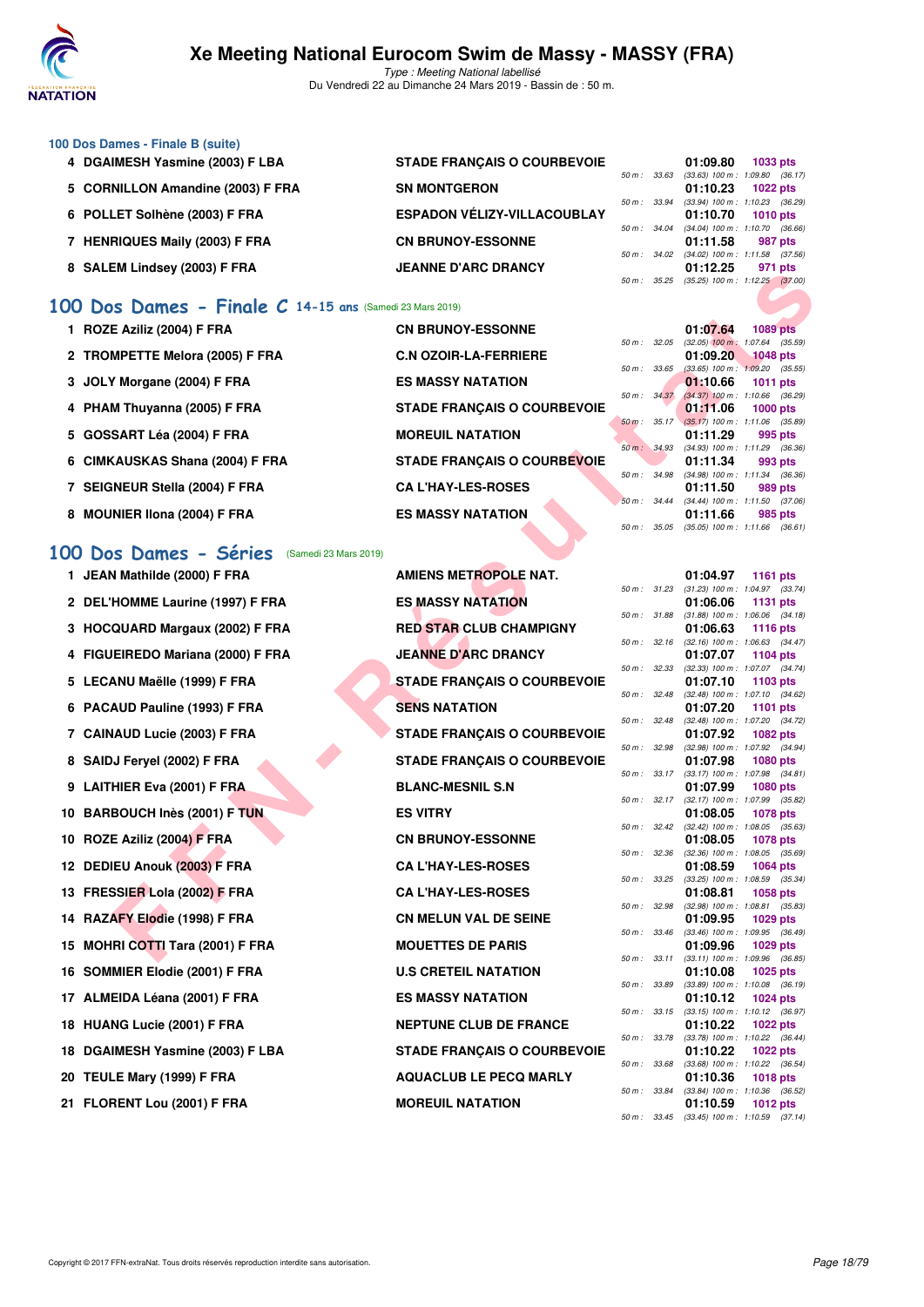

**100 Dos Dames - Séries (suite)**

|     | 22 BERGER Paoline (2002) F FRA       | <b>CN ST-MICHEL-SUR-ORGE</b>          |                  | 01:10.73<br>1009 pts                                                  |
|-----|--------------------------------------|---------------------------------------|------------------|-----------------------------------------------------------------------|
|     | 23 CORNILLON Amandine (2003) F FRA   | <b>SN MONTGERON</b>                   | 50 m: 34.14      | (34.14) 100 m: 1:10.73 (36.59)<br>01:10.79<br><b>1007 pts</b>         |
|     | POLLET Solhène (2003) F FRA          | <b>ESPADON VELIZY-VILLACOUBLAY</b>    | 50 m: 33.51      | (33.51) 100 m: 1:10.79 (37.28)<br>01:10.90<br>1005 pts                |
| 25  | <b>VERDINO Claudia (2001) F MON</b>  | <b>CSM CLAMART</b>                    | 50 m : 34.91     | (34.91) 100 m: 1:10.90 (35.99)<br>01:11.01<br>1002 pts                |
| 26  | <b>TROMPETTE Melora (2005) F FRA</b> | <b>C.N OZOIR-LA-FERRIERE</b>          | 50 m : 34.41     | (34.41) 100 m: 1:11.01 (36.60)<br>01:11.05<br><b>1001 pts</b>         |
| 27  | PHAM Thuyanna (2005) F FRA           | <b>STADE FRANÇAIS O COURBEVOIE</b>    | 50 m : 34.88     | $(34.88)$ 100 m : 1:11.05 $(36.17)$<br>01:11.10<br>999 pts            |
| 28  | SALEM Lindsey (2003) F FRA           | <b>JEANNE D'ARC DRANCY</b>            | 50 m : 34.91     | $(34.91)$ 100 m : 1:11.10 $(36.19)$<br>01:11.14<br>998 pts            |
| 29  | CIMKAUSKAS Shana (2004) F FRA        | <b>STADE FRANÇAIS O COURBEVOIE</b>    | 50 m: 34.22      | $(34.22)$ 100 m : 1:11.14 $(36.92)$<br>01:11.26<br>995 pts            |
|     | JOLY Morgane (2004) F FRA            | <b>ES MASSY NATATION</b>              | 50 m : 34.88     | $(34.88)$ 100 m : 1:11.26 $(36.38)$<br>01:11.41<br>992 pts            |
| 31  | <b>HENRIQUES Maily (2003) F FRA</b>  | <b>CN BRUNOY-ESSONNE</b>              | 50 m: 34.49      | (34.49) 100 m: 1:11.41 (36.92)<br>01:11.45<br>991 pts                 |
| 32  | GOSSART Léa (2004) F FRA             | <b>MOREUIL NATATION</b>               | $50 m$ : $34.34$ | $(34.34)$ 100 m : 1:11.45 $(37.11)$<br>01:11.54<br>988 pts            |
| 33  | <b>EUGENE Delphine (2001) F FRA</b>  | <b>SN MONTGERON</b>                   | 50 m : 34.49     | $(34.49)$ 100 m : 1:11.54 $(37.05)$<br>01:11.70<br>984 pts            |
| 33. | <b>SEIGNEUR Stella (2004) F FRA</b>  | <b>CA L'HAY-LES-ROSES</b>             | 50 m: 34.96      | (34.96) 100 m: 1:11.70 (36.74)<br>01:11.70<br>984 pts                 |
| 35  | <b>MOUNIER IIona (2004) F FRA</b>    | <b>ES MASSY NATATION</b>              | 50 m: 34.77      | $(34.77)$ 100 m : 1:11.70 $(36.93)$<br>01:11.75<br>983 pts            |
| 36. | FOINY Audrenn (2003) F FRA           | <b>CN LE PLESSIS-ROBINSON</b>         | 50 m : 35.05     | $(35.05)$ 100 m : 1:11.75 $(36.70)$<br>01:12.03<br>976 pts            |
| 37  | <b>BEN FRIHA Ambre (2001) F FRA</b>  | <b>NEPTUNE CLUB DE FRANCE</b>         | 50 m: 34.98      | $(34.98)$ 100 m : 1:12.03 $(37.05)$<br>01:12.23<br>971 pts            |
| 38  | KOCEN Emelyne (2002) F FRA           | <b>CLUB NAUTIQUE DE L'ARPAJONNAIS</b> | 50 m : 35.28     | (35.28) 100 m: 1:12.23 (36.95)<br>01:12.31<br>969 pts                 |
|     | 39 LESOILLE Julie (2005) F FRA       | <b>CAL'HAY-LES-ROSES</b>              | 50 m : 34.34     | (34.34) 100 m: 1:12.31 (37.97)<br>01:12.40<br>967 pts                 |
| 40  | <b>HUMBERT Celia (2005) F FRA</b>    | <b>BOIS-COLOMBES SPORT</b>            | 50 m : 35.21     | $(35.21)$ 100 m : 1:12.40 $(37.19)$<br>01:12.51<br>964 pts            |
| 41  | DECHERT Marine (2003) F FRA          | <b>SN VERSAILLES</b>                  | 50 m: 35.55      | $(35.55)$ 100 m : 1:12.51 $(36.96)$<br>01:12.58<br>962 pts            |
| 42  | MESSE Jade (2005) F FRA              | <b>ESPADON VÉLIZY-VILLACOUBLAY</b>    | 50 m : 35.40     | $(35.40)$ 100 m : 1:12.58 $(37.18)$<br>01:12.75<br>958 pts            |
| 43  | <b>CASTEJON Garance (2005) F FRA</b> | <b>CA L'HAY-LES-ROSES</b>             | 50 m: 35.22      | (35.22) 100 m: 1:12.75 (37.53)<br>01:12.91<br>954 pts                 |
| 44  | <b>MUNOZ Elora (2003) F FRA</b>      | <b>CLUB DES NAGEURS DE PARIS</b>      | 50 m : 34.82     | (34.82) 100 m : 1:12.91 (38.09)<br>01:13.02                           |
| 45  | <b>BANCEL Cassandre (2004) F FRA</b> | <b>VGA ST-MAUR</b>                    | 50 m : 35.55     | 951 pts<br>$(35.55)$ 100 m : 1:13.02 $(37.47)$<br>01:13.29<br>945 pts |
|     |                                      | <b>AQUA CLUB PONTAULT-ROISSY</b>      | 50 m : 35.31     | (35.31) 100 m: 1:13.29 (37.98)<br>01:13.75                            |
| 46  | FRANCO Carla (2004) F FRA            |                                       | 50 m : 35.15     | 933 pts<br>$(35.15)$ 100 m : 1:13.75 $(38.60)$                        |
| 47  | <b>EMTIR Taj-Mahal (2000) F FRA</b>  | <b>BLANC-MESNIL S.N</b>               | 50 m : 35.34     | 01:14.07<br><b>926 pts</b><br>(35.34) 100 m: 1:14.07 (38.73)          |
|     | 48 BELLEGUIC Amaelle (2005) F FRA    | <b>CHARTRES METROPOLE NAT</b>         | 50 m : 35.30     | 01:14.60<br>913 pts<br>$(35.30)$ 100 m : 1:14.60 $(39.30)$            |
|     | 49 LEMAIRE Irina (2004) F FRA        | <b>NEPTUNE CLUB DE FRANCE</b>         | 50 m : 35.72     | 01:14.68<br>911 pts<br>$(35.72)$ 100 m : 1:14.68 $(38.96)$            |
|     | 50 BEBOULENE Camille (2002) F FRA    | <b>CHARTRES METROPOLE NAT</b>         | 50 m : 35.99     | 01:14.73<br>910 pts<br>$(35.99)$ 100 m : 1:14.73 $(38.74)$            |
| 51  | <b>BROSSEAU Lola (2004) F FRA</b>    | <b>YERRES NATATION</b>                | 50 m : 36.63     | 01:15.08<br>901 pts<br>$(36.63)$ 100 m : 1:15.08 $(38.45)$            |
|     | 52 LOHEZIC Célia (2003) F FRA        | <b>CN MELUN VAL DE SEINE</b>          | 50 m : 36.03     | 01:15.17<br>899 pts<br>$(36.03)$ 100 m : 1:15.17 $(39.14)$            |
|     | 53 GARIN Héloïse (2005) F FRA        | <b>NEPTUNE CLUB DE FRANCE</b>         |                  | 01:15.27<br>897 pts<br>50 m: 37.16 (37.16) 100 m: 1:15.27 (38.11)     |
|     | 53 BILLON-PIERRON Lisa (2000) F FRA  | <b>RACING CLUB DE FRANCE</b>          | 50 m : 35.71     | 01:15.27<br>897 pts<br>$(35.71)$ 100 m : 1:15.27 $(39.56)$            |
|     | 55 LERAY Lilou (2005) F FRA          | <b>CN LE PLESSIS-ROBINSON</b>         | 50 m : 37.02     | 01:15.58<br>889 pts<br>(37.02) 100 m: 1:15.58 (38.56)                 |
| 56  | <b>COURVOISIER EIIy (2003) F SUI</b> | <b>LAUSANNE NATATION (SUI)</b>        |                  | 01:15.59<br>889 pts<br>50 m : 36.95 (36.95) 100 m : 1:15.59 (38.64)   |
|     | 57 JAUMET Justine (2002) F FRA       | <b>CSM CLAMART</b>                    |                  | 01:15.75<br>885 pts<br>50 m : 37.22 (37.22) 100 m : 1:15.75 (38.53)   |
|     |                                      |                                       |                  |                                                                       |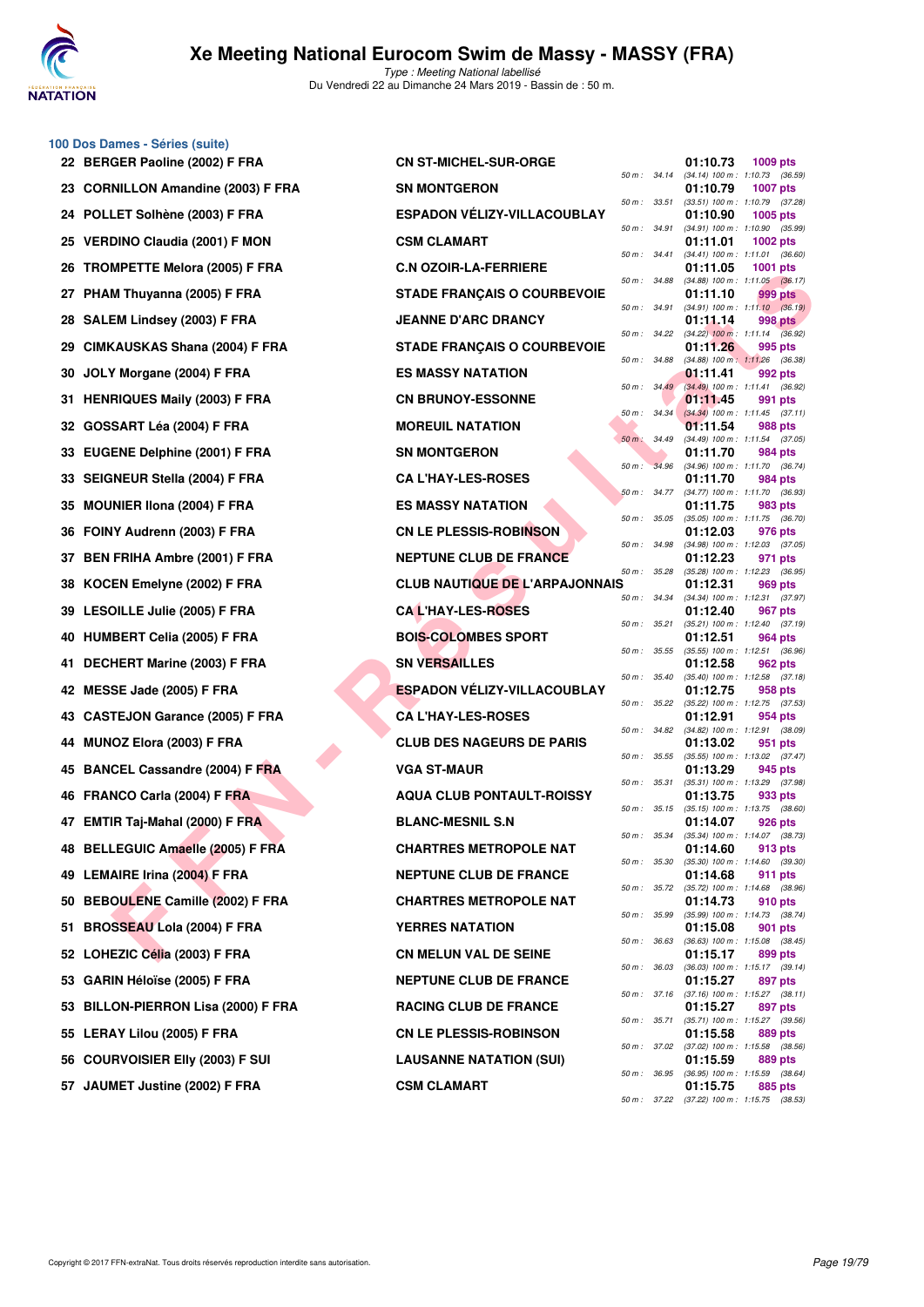

|     | 100 Dos Dames - Séries (suite)                      |                                                                                                                    |              |       |                                                          |                |  |
|-----|-----------------------------------------------------|--------------------------------------------------------------------------------------------------------------------|--------------|-------|----------------------------------------------------------|----------------|--|
|     | 58 AUDOLY Calliope (2004) F FRA                     | <b>CAL'HAY-LES-ROSES</b>                                                                                           |              |       | 01:15.81                                                 | 884 pts        |  |
|     | 59 LOWRY Maia (2003) F USA                          | <b>CLUB DES NAGEURS DE PARIS</b>                                                                                   | 50 m : 35.75 |       | $(35.75)$ 100 m : 1:15.81 $(40.06)$<br>01:15.82          | 883 pts        |  |
| 60  | <b>MENETRIEUX Alexia (2003) F FRA</b>               | <b>STADE DE VANVES</b>                                                                                             | 50 m : 36.99 |       | (36.99) 100 m: 1:15.82 (38.83)<br>01:15.86               | 883 pts        |  |
|     | 61 FROISSARD Antia (2004) F FRA                     | <b>CN MAISONS-ALFORT</b>                                                                                           | 50 m : 37.01 |       | (37.01) 100 m: 1:15.86 (38.85)<br>01:16.00               | 879 pts        |  |
|     | 62 SOURDEAU-LACHOT Axelle (2005) F FRA              | <b>S.M MONTROUGE</b>                                                                                               | 50 m : 36.59 |       | $(36.59)$ 100 m : 1:16.00 $(39.41)$<br>01:16.13          | 876 pts        |  |
|     | 63 CHARNI Sarah (2005) F FRA                        | A.O. TRAPPES NATATION                                                                                              | 50 m: 36.32  |       | $(36.32)$ 100 m : 1:16.13 $(39.81)$<br>01:16.31          | 872 pts        |  |
|     |                                                     | <b>NEPTUNE CLUB DE FRANCE</b>                                                                                      | 50 m: 37.53  |       | $(37.53)$ 100 m : 1:16.31 $(38.78)$<br>01:16.66          |                |  |
| 64  | DASSOT Liza (2004) F FRA                            |                                                                                                                    | 50 m : 36.82 |       | $(36.82)$ 100 m : 1:16.66 $(39.84)$                      | 864 pts        |  |
|     | 65 GRANGE Camille (2005) F FRA                      | <b>RACING CLUB DE FRANCE</b>                                                                                       | 50 m : 37.49 |       | 01:16.67<br>$(37.49)$ 100 m : 1:16.67 $(39.18)$          | 863 pts        |  |
|     | 66 CONTE Chiara (2005) F FRA                        | <b>CA L'HAY-LES-ROSES</b>                                                                                          | 50 m: 36.55  |       | 01:16.79<br>(36.55) 100 m: 1:16.79 (40.24)               | 861 pts        |  |
|     | 67 PACAUD Océane (2002) F FRA                       | <b>SENS NATATION</b>                                                                                               | 50 m :       | 36.50 | 01:16.96<br>(36.50) 100 m: 1:16.96 (40.46)               | 857 pts        |  |
|     | 68 SERGEUR Nora (2004) F FRA                        | <b>CN LE PLESSIS-ROBINSON</b>                                                                                      |              |       | 01:16.97                                                 | 856 pts        |  |
| 69  | LE MAGOARIEC Sterenn (2003) F FRA                   | <b>COM BAGNEUX NATATION</b>                                                                                        | $50 m$ :     | 37.18 | (37.18) 100 m : 1:16.97 (39.79)<br>01:17.11              | 853 pts        |  |
|     | 70 SOUCHARD Ariane (2005) F FRA                     | <b>SN VERSAILLES</b>                                                                                               | 50 m: 37.28  |       | $(37.28)$ 100 m : 1:17.11 $(39.83)$<br>01:17.42          | 846 pts        |  |
| 71  | <b>BARBOSA Francesca (2005) F FRA</b>               | <b>CNO ST-GERMAIN-EN-LAYE</b>                                                                                      | 50 m: 37.25  |       | (37.25) 100 m: 1:17.42 (40.17)<br>01:17.58               | <b>842 pts</b> |  |
|     | 72 GODON Marissa (2003) F FRA                       | <b>ESPADON GRAND-QUEVILLY</b>                                                                                      | 50 m : 37.58 |       | $(37.58)$ 100 m : 1:17.58 $(40.00)$<br>01:17.65          | 840 pts        |  |
| 73  | <b>MOUSSOUNI Syrine (2002) F FRA</b>                | <b>AC BOBIGNY</b>                                                                                                  | 50 m : 37.61 |       | (37.61) 100 m: 1:17.65 (40.04)<br>01:17.74               | 838 pts        |  |
|     |                                                     |                                                                                                                    | 50 m: 37.16  |       | (37.16) 100 m: 1:17.74 (40.58)                           |                |  |
|     | 74 SAMID Inès (2004) F FRA                          | <b>CN ASNIÈRES</b>                                                                                                 | 50 m: 38.22  |       | 01:17.80<br>(38.22) 100 m : 1:17.80 (39.58)              | 837 pts        |  |
|     | 75 LE GUERN Elina (2005) F FRA                      | <b>S.M MONTROUGE</b>                                                                                               | 50 m : 37.01 |       | 01:17.97<br>(37.01) 100 m: 1:17.97 (40.96)               | 833 pts        |  |
| 76  | <b>MOUSSOUNI Alicia (2005) F FRA</b>                | <b>AC BOBIGNY</b>                                                                                                  | 50 m : 37.92 |       | 01:18.09<br>(37.92) 100 m: 1:18.09 (40.17)               | 830 pts        |  |
| 77. | <b>GREZES BESSET Marianne (2002) F FRA</b>          | <b>VGA ST-MAUR</b>                                                                                                 | 50 m : 37.89 |       | 01:18.41<br>(37.89) 100 m: 1:18.41 (40.52)               | 823 pts        |  |
|     | 78 GIBON Elisa (2005) F FRA                         | <b>NOGENT NATATION 94</b>                                                                                          |              |       | 01:18.63                                                 | 818 pts        |  |
|     | 79 LAVAUD Marguerite (2005) F FRA                   | <b>CNO ST-GERMAIN-EN-LAYE</b>                                                                                      | 50 m : 38.97 |       | (38.97) 100 m: 1:18.63 (39.66)<br>01:19.14               | 806 pts        |  |
|     | 80 OLLITRAUT Morgane (2003) F FRA                   | <b>COM BAGNEUX NATATION</b>                                                                                        | 50 m : 37.36 |       | $(37.36)$ 100 m : 1:19.14 $(41.78)$<br>01:19.43          | 800 pts        |  |
| 81. | JANIN Mathilda (2005) F FRA                         | <b>STADE FRANÇAIS O COURBEVOIE</b>                                                                                 | 50 m : 37.91 |       | (37.91) 100 m: 1:19.43 (41.52)<br>01:20.42               | 777 pts        |  |
|     | 82 ANDRIEUX-DOFFIN Lou (2005) F FRA                 | <b>CN ASNIÈRES</b>                                                                                                 | 50 m : 39.34 |       | (39.34) 100 m: 1:20.42 (41.08)<br>01:20.82               | 768 pts        |  |
|     | 83 RAUTURIER-LASSAK Perrine (2004) F FRA            | <b>SN VERSAILLES</b>                                                                                               | 50 m : 38.94 |       | (38.94) 100 m: 1:20.82 (41.88)                           |                |  |
|     |                                                     |                                                                                                                    |              |       | 01:23.43<br>50 m : 41.06 (41.06) 100 m : 1:23.43 (42.37) | 712 pts        |  |
|     | 84 ETIENNE Camille (2002) F FRA                     | <b>AC BOBIGNY</b>                                                                                                  |              |       | 01:24.31<br>50 m: 40.90 (40.90) 100 m: 1:24.31 (43.41)   | 693 pts        |  |
|     | 200 Dos Dames - Finale A<br>(Vendredi 22 Mars 2019) |                                                                                                                    |              |       |                                                          |                |  |
|     | 1 VEROT Marine (1997) F FRA                         | <b>CN VIRY-CHATILLON</b>                                                                                           |              |       | 02:22.72                                                 | 1111 pts       |  |
|     | 2 BESNARD Auriane (2001) F FRA                      | 50 m: 33.32 (33.32) 100 m: 1:09.19 (35.87) 150 m: 1:46.38<br><b>CHARTRES METROPOLE NAT</b>                         |              |       | (37.19) 200 m : 2:22.72 (36.34)<br>02:23.68              | 1098 pts       |  |
|     |                                                     | 50 m: 33.86 (33.86) 100 m: 1:09.59 (35.73) 150 m: 1:46.76 (37.17) 200 m: 2:23.68 (36.92)<br><b>CALUAVIEC DOCEC</b> |              |       | 00.04 EE                                                 | 4007           |  |

## **[200 Dos Dames - Finale A](http://www.ffnatation.fr/webffn/resultats.php?idact=nat&go=epr&idcpt=57649&idepr=13)** (Vendredi 22 Mars 2019)

| 1 VEROT Marine (1997) F FRA     | <b>CN VIRY-CHÂTILLON</b>                                                                 | $02:22.72$ 1111 pts                 |
|---------------------------------|------------------------------------------------------------------------------------------|-------------------------------------|
|                                 | 50 m: 33.32 (33.32) 100 m: 1:09.19 (35.87) 150 m: 1:46.38 (37.19) 200 m: 2:22.72 (36.34) |                                     |
| 2 BESNARD Auriane (2001) F FRA  | <b>CHARTRES METROPOLE NAT</b>                                                            | 02:23.68 1098 pts                   |
|                                 | 50 m: 33.86 (33.86) 100 m: 1:09.59 (35.73) 150 m: 1:46.76 (37.17) 200 m: 2:23.68 (36.92) |                                     |
| 3 FRESSIER Lola (2002) F FRA    | <b>CA L'HAY-LES-ROSES</b>                                                                | $02:24.55$ 1087 pts                 |
|                                 | 50 m : 33.28 (33.28) 100 m : 1:09.53 (36.25) 150 m : 1:46.74                             | $(37.21)$ 200 m : 2:24.55 $(37.81)$ |
| 4 SOMMIER Elodie (2001) F FRA   | <b>U.S CRETEIL NATATION</b>                                                              | $02:27.29$ 1051 pts                 |
|                                 | 50 m: 34.64 (34.64) 100 m: 1:11.66 (37.02) 150 m: 1:49.60 (37.94) 200 m: 2:27.29 (37.69) |                                     |
| 5 LAITHIER Eva (2001) F FRA     | <b>BLANC-MESNIL S.N</b>                                                                  | 02:27.43 1049 pts                   |
|                                 | 50 m: 33.82 (33.82) 100 m: 1:10.84 (37.02) 150 m: 1:48.89                                | $(38.05)$ 200 m : 2:27.43 $(38.54)$ |
| 6 SAIDJ Fervel (2002) F FRA     | <b>STADE FRANÇAIS O COURBEVOIE</b>                                                       | 02:28.09 1040 pts                   |
|                                 | 50 m: 33.76 (33.76) 100 m: 1:11.34 (37.58) 150 m: 1:50.73 (39.39) 200 m: 2:28.09 (37.36) |                                     |
| 7 BERGER Paoline (2002) F FRA   | <b>CN ST-MICHEL-SUR-ORGE</b>                                                             | 02:29.53 1021 pts                   |
|                                 | 50 m : 34.66 (34.66) 100 m : 1:11.81 (37.15) 150 m : 1:50.69                             | $(38.88)$ 200 m : 2:29.53 $(38.84)$ |
| 8 HOCQUARD Margaux (2002) F FRA | <b>RED STAR CLUB CHAMPIGNY</b>                                                           | $02:29.57$ 1021 pts                 |
|                                 | 50 m: 33.17 (33.17) 100 m: 1:10.39 (37.22) 150 m: 1:49.85 (39.46) 200 m: 2:29.57 (39.72) |                                     |
|                                 |                                                                                          |                                     |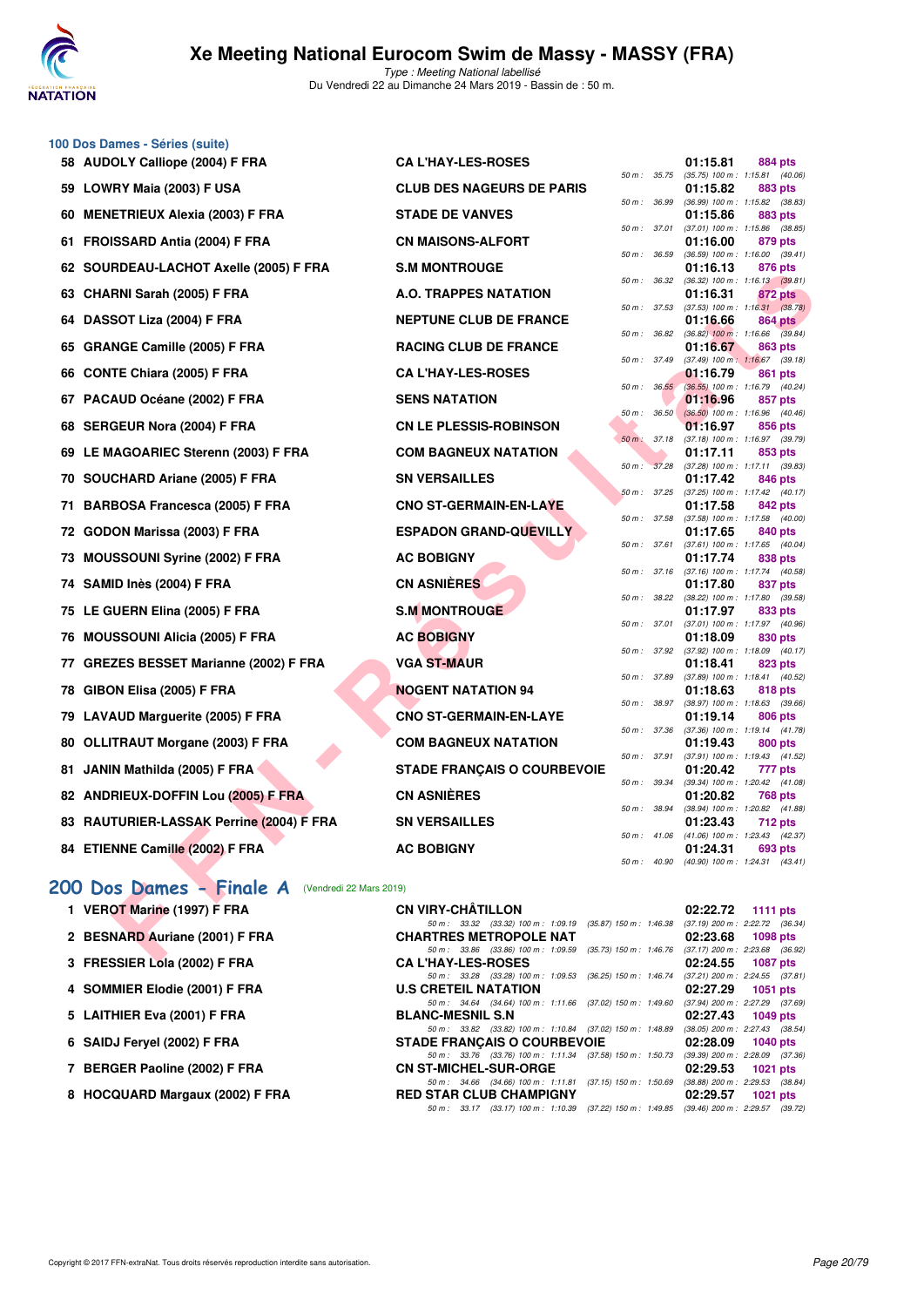

## **[200 Dos Dames - Finale B](http://www.ffnatation.fr/webffn/resultats.php?idact=nat&go=epr&idcpt=57649&idepr=13) 16-17 ans** (Vendredi 22 Mars 2019)

| 1 HENRIQUES Maily (2003) F FRA      | <b>CN BRUNOY-ESSONNE</b>                                                                                                                                 | 02:31.78                                                                             | 993 pts |  |
|-------------------------------------|----------------------------------------------------------------------------------------------------------------------------------------------------------|--------------------------------------------------------------------------------------|---------|--|
| 2 DRUART Morgane (2003) F FRA       | 50 m: 35.20 (35.20) 100 m: 1:13.08 (37.88) 150 m: 1:52.48<br><b>AQUA CLUB PONTAULT-ROISSY</b>                                                            | $(39.40)$ 200 m : 2:31.78 $(39.30)$<br>02:33.71                                      | 968 pts |  |
| 3 KOCEN Emelyne (2002) F FRA        | 50 m: 35.94 (35.94) 100 m: 1:14.41 (38.47) 150 m: 1:53.81<br><b>CLUB NAUTIQUE DE L'ARPAJONNAIS</b>                                                       | $(39.40)$ 200 m : 2:33.71 $(39.90)$<br>02:36.18                                      | 938 pts |  |
| 4 LOHEZIC Célia (2003) F FRA        | 50 m: 35.65 (35.65) 100 m: 1:16.30 (40.65) 150 m: 1:56.88<br><b>CN MELUN VAL DE SEINE</b>                                                                | $(40.58)$ 200 m : 2:36.18 $(39.30)$<br>02:37.37                                      | 923 pts |  |
| 5 MUNOZ Elora (2003) F FRA          | 50 m: 36.24 (36.24) 100 m: 1:15.86 (39.62) 150 m: 1:56.62<br><b>CLUB DES NAGEURS DE PARIS</b>                                                            | (40.76) 200 m : 2:37.37 (40.75)<br>02:38.43                                          | 910 pts |  |
| 6 COURVOISIER EIIv (2003) F SUI     | 50 m: 36.94 (36.94) 100 m: 1:17.77 (40.83) 150 m: 1:59.09<br><b>LAUSANNE NATATION (SUI)</b><br>50 m: 37.45 (37.45) 100 m: 1:18.60 (41.15) 150 m: 1:59.95 | $(41.32)$ 200 m : 2:38.43 (39.34)<br>02:39.58<br>$(41.35)$ 200 m : 2:39.58 $(39.63)$ | 896 pts |  |
| 7 GODON Marissa (2003) F FRA        | <b>ESPADON GRAND-QUEVILLY</b><br>50 m: 37.50 (37.50) 100 m: 1:17.99 (40.49) 150 m: 2:00.18 (42.19) 200 m; 2:41.42 (41.24)                                | 02:41.42 874 pts                                                                     |         |  |
| 8 LE MAGOARIEC Sterenn (2003) F FRA | <b>COM BAGNEUX NATATION</b><br>(39.20) 100 m: 1:21.01 (41.81) 150 m: 2:05.00 (43.99) 200 m: 2:47.27 (42.27)<br>50 m : 39.20                              | 02:47.27 806 pts                                                                     |         |  |
|                                     |                                                                                                                                                          |                                                                                      |         |  |

## **[200 Dos Dames - Finale C](http://www.ffnatation.fr/webffn/resultats.php?idact=nat&go=epr&idcpt=57649&idepr=13) 14-15 ans** (Vendredi 22 Mars 2019)

- 2 SEIGNEUR Stella (2004) F FRA
- **3 MOUNIER IIona (2004) F FRA**
- **4 MESSE Jade (2005) F FRA ESPADON VÉLIZY-VILLACOUBLAY 02:34.26 961 pts**
- 5 HUMBERT Celia (2005) F FRA
- **6 DERRADJI Oriane (2005) F FRA**
- **7 SALEM Sara (2005) F FRA**
- **8 CASTEJON Garance (2005) F FRA**

#### **[200 Dos Dames - Séries](http://www.ffnatation.fr/webffn/resultats.php?idact=nat&go=epr&idcpt=57649&idepr=13)** (Vendredi 22 Mars 2019)

- **1 VEROT Marine (1997) F FRA**
- 2 BESNARD Auriane (2001) F FRA
- 2 FRESSIER Lola (2002) F FRA
- **4 HOCQUARD Margaux (2002) F FRA**
- **5 LAITHIER Eva (2001) F FRA**
- **6 SOMMIER Elodie (2001) F FRA**
- **7 SAIDJ Feryel (2002) F FRA**
- **8 BERGER Paoline (2002) F FRA**
- **9 GOSSART Léa (2004) F FRA**
- 10 HENRIQUES Maily (2003) F FRA
- **11 BOURNONVILLE Laura (2001) F FRA**
- **12 MOUNIER Ilona (2004) F FRA**
- **13 SEIGNEUR Stella (2004) F FRA**
- 14 **MESSE Jade (2005) F FRA**
- **15 MOHRI COTTI Tara (2001) F FRA**
- 16 KOCEN Emelyne (2002) F FRA
- 17 HUMBERT Celia (2005) F FRA

| 1 GOSSART Léa (2004) F FRA      | <b>MOREUIL NATATION</b>   |                                                                                             | 02:30.59 | $1008$ pts                        |
|---------------------------------|---------------------------|---------------------------------------------------------------------------------------------|----------|-----------------------------------|
|                                 |                           | 50 m: 34.48 (34.48) 100 m: 1:11.92 (37.44) 150 m: 1:51.13                                   |          | $(39.21)$ 200 m : 2:30.59 (39.46) |
| 2 SEIGNEUR Stella (2004) F FRA  | <b>CA L'HAY-LES-ROSES</b> |                                                                                             | 02:32.70 | 981 pts                           |
|                                 |                           | 50 m : 34.92 (34.92) 100 m : 1:13.59 (38.67) 150 m : 1:53.44                                |          | (39.85) 200 m : 2:32.70 (39.26    |
| 3 MOUNIER IIona (2004) F FRA    | <b>ES MASSY NATATION</b>  |                                                                                             | 02:33.17 | 975 pts                           |
|                                 |                           | 50 m: 35.50 (35.50) 100 m: 1:14.69 (39.19) 150 m: 1:54.77                                   |          | (40.08) 200 m : 2:33.17 (38.40    |
| 4 MESSE Jade (2005) F FRA       |                           | <b>ESPADON VÉLIZY-VILLACOUBLAY</b>                                                          | 02:34.26 | 961 pts                           |
|                                 |                           | 50 m: 36.95 (36.95) 100 m: 1:15.57 (38.62) 150 m: 1:55.79                                   |          | (40.22) 200 m : 2:34.26 (38.47    |
| 5 HUMBERT Celia (2005) F FRA    |                           | <b>BOIS-COLOMBES SPORT</b>                                                                  | 02:34.52 | 958 pts                           |
|                                 |                           | 50 m : 36.04 (36.04) 100 m : 1:14.93 (38.89) 150 m : 1:54.83                                |          | (39.90) 200 m : 2:34.52 (39.69    |
| 6 DERRADJI Oriane (2005) F FRA  | <b>SN VERSAILLES</b>      |                                                                                             | 02:34.93 | 953 pts                           |
|                                 |                           | 50 m : 36.91 (36.91) 100 m : 1:15.86 (38.95) 150 m : 1:56.02                                |          | (40.16) 200 m : 2:34.93 (38.91    |
| 7 SALEM Sara (2005) F FRA       |                           | <b>LAGNY-SUR-MARNE NATATION</b>                                                             | 02:35.04 | 952 pts                           |
|                                 |                           | 50 m: 36.52 (36.52) 100 m: 1:16.01 (39.49) 150 m: 1:55.85 (39.84) 200 m: 2:35.04 (39.19     |          |                                   |
| 8 CASTEJON Garance (2005) F FRA | <b>CAL'HAY-LES-ROSES</b>  |                                                                                             | 02:37.88 | 917 pts                           |
|                                 |                           | 50 m : 36.04 (36.04) 100 m : 1:15.47 (39.43) 150 m : 1:56.53 (41.06) 200 m : 2:37.88 (41.35 |          |                                   |

| IOZ Elora (2003) F FRA                                 | <b>CLUB DES NAGEURS DE PARIS</b>                                                                                                   | 02:38.43<br><b>910 pts</b>                                 |
|--------------------------------------------------------|------------------------------------------------------------------------------------------------------------------------------------|------------------------------------------------------------|
| <b>RVOISIER EIIV (2003) F SUI</b>                      | 50 m: 36.94 (36.94) 100 m: 1:17.77 (40.83) 150 m: 1:59.09 (41.32) 200 m: 2:38.43 (39.34)<br><b>LAUSANNE NATATION (SUI)</b>         | 02:39.58<br>896 pts                                        |
|                                                        | 50 m: 37.45 (37.45) 100 m: 1:18.60 (41.15) 150 m: 1:59.95 (41.35) 200 m: 2:39.58 (39.63)                                           |                                                            |
| ON Marissa (2003) F FRA                                | <b>ESPADON GRAND-QUEVILLY</b><br>50 m: 37.50 (37.50) 100 m: 1:17.99 (40.49) 150 m: 2:00.18 (42.19) 200 m: 2:41.42 (41.24)          | 02:41.42<br>874 pts                                        |
| <b>IAGOARIEC Sterenn (2003) F FRA</b>                  | <b>COM BAGNEUX NATATION</b>                                                                                                        | 02:47.27<br><b>806 pts</b>                                 |
|                                                        | 50 m: 39.20 (39.20) 100 m: 1:21.01 (41.81) 150 m: 2:05.00 (43.99) 200 m: 2:47.27 (42.27)                                           |                                                            |
| S Dames - Finale $C$ 14-15 ans (Vendredi 22 Mars 2019) |                                                                                                                                    |                                                            |
| SART Léa (2004) F FRA                                  | <b>MOREUIL NATATION</b>                                                                                                            | 02:30.59<br>1008 pts                                       |
|                                                        | 50 m: 34.48 (34.48) 100 m: 1:11.92 (37.44) 150 m: 1:51.13 (39.21) 200 m: 2:30.59 (39.46)                                           |                                                            |
| INEUR Stella (2004) F FRA                              | <b>CA L'HAY-LES-ROSES</b><br>50 m: 34.92 (34.92) 100 m: 1:13.59 (38.67) 150 m: 1:53.44 (39.85) 200 m: 2:32.70 (39.26)              | 02:32.70<br>981 pts                                        |
| NIER IIona (2004) F FRA                                | <b>ES MASSY NATATION</b>                                                                                                           | 02:33.17<br>975 pts                                        |
|                                                        | 50 m: 35.50 (35.50) 100 m: 1:14.69 (39.19) 150 m: 1:54.77 (40.08) 200 m: 2:33.17 (38.40)                                           |                                                            |
| SE Jade (2005) F FRA                                   | <b>ESPADON VELIZY-VILLACOUBLAY</b><br>50 m : 36.95 (36.95) 100 m : 1:15.57 (38.62) 150 m : 1:55.79 (40.22) 200 m : 2:34.26 (38.47) | 02:34.26<br>961 pts                                        |
| BERT Celia (2005) F FRA                                | <b>BOIS-COLOMBES SPORT</b>                                                                                                         | 02:34.52<br>958 pts                                        |
|                                                        | 50 m: 36.04 (36.04) 100 m: 1:14.93 (38.89) 150 m: 1:54.83 (39.90) 200 m: 2:34.52 (39.69)                                           |                                                            |
| RADJI Oriane (2005) F FRA                              | <b>SN VERSAILLES</b>                                                                                                               | 02:34.93<br>953 pts                                        |
| EM Sara (2005) F FRA                                   | 50 m: 36.91 (36.91) 100 m: 1:15.86 (38.95) 150 m: 1:56.02 (40.16) 200 m: 2:34.93 (38.91)<br><b>LAGNY-SUR-MARNE NATATION</b>        | 02:35.04<br>952 pts                                        |
|                                                        | 50 m: 36.52 (36.52) 100 m: 1:16.01 (39.49) 150 m: 1:55.85 (39.84) 200 m: 2:35.04 (39.19)                                           |                                                            |
| TEJON Garance (2005) F FRA                             | <b>CAL'HAY-LES-ROSES</b>                                                                                                           | 02:37.88<br>917 pts                                        |
|                                                        | 50 m: 36.04 (36.04) 100 m: 1:15.47 (39.43) 150 m: 1:56.53 (41.06) 200 m: 2:37.88 (41.35)                                           |                                                            |
| <b>S Dames - Séries</b> (Vendredi 22 Mars 2019)        |                                                                                                                                    |                                                            |
| OT Marine (1997) F FRA                                 | <b>CN VIRY-CHATILLON</b>                                                                                                           | 02:22.45<br>1115 $pts$                                     |
|                                                        | 50 m: 33.31 (33.31) 100 m: 1:09.16 (35.85) 150 m: 1:46.03 (36.87) 200 m: 2:22.45 (36.42)                                           |                                                            |
| NARD Auriane (2001) F FRA                              | <b>CHARTRES METROPOLE NAT</b>                                                                                                      | 02:25.37<br>1076 pts                                       |
|                                                        | 50 m: 34.17 (34.17) 100 m: 1:10.89 (36.72) 150 m: 1:48.49 (37.60) 200 m: 2:25.37 (36.88)<br><b>CA L'HAY-LES-ROSES</b>              | 02:25.37                                                   |
| SSIER Lola (2002) F FRA                                | 50 m: 33.73 (33.73) 100 m: 1:10.22 (36.49) 150 m: 1:47.76 (37.54) 200 m: 2:25.37 (37.61)                                           | <b>1076 pts</b>                                            |
| QUARD Margaux (2002) F FRA                             | <b>RED STAR CLUB CHAMPIGNY</b>                                                                                                     | 02:27.53<br>1047 pts                                       |
|                                                        | 50 m: 32.92 (32.92) 100 m: 1:10.09 (37.17) 150 m: 1:48.49 (38.40) 200 m: 2:27.53 (39.04)                                           |                                                            |
| HIER Eva (2001) F FRA                                  | <b>BLANC-MESNIL S.N</b><br>50 m: 32.62 (32.62) 100 m: 1:08.63 (36.01) 150 m: 1:48.13 (39.50) 200 m: 2:28.14 (40.01)                | 02:28.14<br>1039 pts                                       |
| <b>MIER Elodie (2001) F FRA</b>                        | <b>U.S CRETEIL NATATION</b>                                                                                                        | 02:29.28<br>1025 $p$ ts                                    |
|                                                        | 50 m: 34.00 (34.00) 100 m: 1:11.40 (37.40) 150 m: 1:50.07 (38.67) 200 m: 2:29.28 (39.21)                                           |                                                            |
| JJ Feryel (2002) F FRA                                 | <b>STADE FRANCAIS O COURBEVOIE</b><br>50 m: 33.98 (33.98) 100 m: 1:11.31 (37.33) 150 m: 1:51.30 (39.99) 200 m: 2:29.64 (38.34)     | 02:29.64<br>1020 $pts$                                     |
| GER Paoline (2002) F FRA                               | <b>CN ST-MICHEL-SUR-ORGE</b>                                                                                                       | 02:30.02<br>1015 $pts$                                     |
|                                                        | 50 m: 34.84 (34.84) 100 m: 1:12.58 (37.74) 150 m: 1:51.29 (38.71) 200 m: 2:30.02 (38.73)                                           |                                                            |
| SART Léa (2004) F FRA                                  | <b>MOREUIL NATATION</b>                                                                                                            | 02:31.69<br>994 pts                                        |
| RIQUES Maily (2003) F FRA                              | 50 m: 34.43 (34.43) 100 m: 1:12.07 (37.64) 150 m: 1:51.93 (39.86) 200 m: 2:31.69 (39.76)<br><b>CN BRUNOY-ESSONNE</b>               | 02:31.90<br>991 pts                                        |
|                                                        | 50 m: 35.42 (35.42) 100 m: 1:13.08 (37.66) 150 m: 1:52.42 (39.34) 200 m: 2:31.90 (39.48)                                           |                                                            |
| RNONVILLE Laura (2001) F FRA                           | <b>ES MASSY NATATION</b>                                                                                                           | 02:32.11<br>989 pts                                        |
| <b>INIER Ilona (2004) F FRA</b>                        | 50 m: 34.89 (34.89) 100 m: 1:13.44 (38.55) 150 m: 1:53.28 (39.84) 200 m: 2:32.11 (38.83)<br><b>ES MASSY NATATION</b>               | 02:32.37<br>985 pts                                        |
|                                                        | 50 m: 35.16 (35.16) 100 m: 1:14.02 (38.86) 150 m: 1:53.91 (39.89) 200 m: 2:32.37 (38.46)                                           |                                                            |
| <b>INEUR Stella (2004) F FRA</b>                       | <b>CA L'HAY-LES-ROSES</b>                                                                                                          | 02:34.47<br>959 pts                                        |
| SE Jade (2005) F FRA                                   | 50 m: 35.64 (35.64) 100 m: 1:14.25 (38.61) 150 m: 1:54.61<br><b>ESPADON VELIZY-VILLACOUBLAY</b>                                    | (40.36) 200 m : 2:34.47 (39.86)<br>02:34.66<br>956 pts     |
|                                                        | 50 m: 36.17 (36.17) 100 m: 1:15.17 (39.00) 150 m: 1:55.58                                                                          | $(40.41)$ 200 m : 2:34.66 $(39.08)$                        |
| IRI COTTI Tara (2001) F FRA                            | <b>MOUETTES DE PARIS</b>                                                                                                           | 02:34.67<br>956 pts                                        |
|                                                        | 50 m : 35.29 (35.29) 100 m : 1:14.19 (38.90) 150 m : 1:54.51                                                                       | $(40.32)$ 200 m : 2:34.67 $(40.16)$                        |
| EN Emelyne (2002) F FRA                                | <b>CLUB NAUTIQUE DE L'ARPAJONNAIS</b><br>50 m : 35.93 (35.93) 100 m : 1:16.02 (40.09) 150 m : 1:56.06                              | 02:36.36<br>935 pts<br>$(40.04)$ 200 m : 2:36.36 $(40.30)$ |
| IBERT Celia (2005) F FRA                               | <b>BOIS-COLOMBES SPORT</b>                                                                                                         | 02:36.78<br>930 pts                                        |
|                                                        | 50 m: 37.21 (37.21) 100 m: 1:16.62 (39.41) 150 m: 1:56.48 (39.86) 200 m: 2:36.78 (40.30)                                           |                                                            |
|                                                        |                                                                                                                                    |                                                            |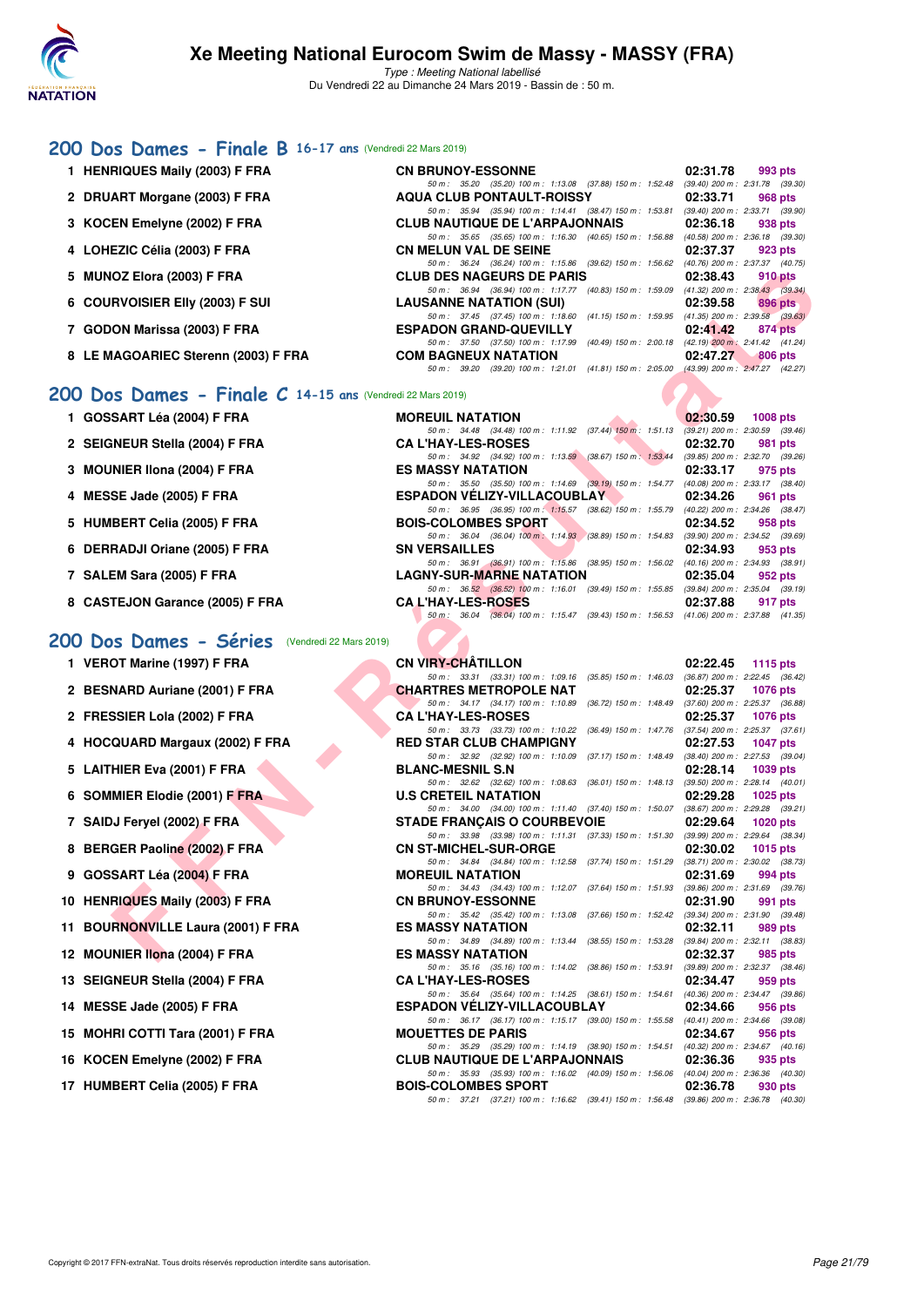

Type : Meeting National labellisé Du Vendredi 22 au Dimanche 24 Mars 2019 - Bassin de : 50 m.

50 m : 36.65 (36.65) 100 m : 1:15.44 (38.79) 150 m : 1:56.34 (40.90) 200 m : 2:36.80 (40.4<br>**NY-SUR-MARNE NATATION** 02:37.54 921 pts

50 m : 35.82 (35.82) 100 m : 1:14.72 (38.90) 150 m : 1:56.48 (41.76) 200 m : 2:38.84 (42.36)

50 m : 35.75 (35.75) 100 m : 1:14.93 (39.18) 150 m : 1:57.46 (42.53) 200 m : 2:39.20 (41.74)<br>**4 CLUB PONTAULT-ROISSY** 02:39.61 896 pts

50 m: 36.98 (36.98) 100 m: 1:16.60 (39.62) 150 m: 1:57.44 (40.84) 200 m: 2:37.54 (40.10) CA L'HAY-LES-ROSES 02:38.84

#### **200 Dos Dames - Séries (suite)**

- **18 DERRADJI Oriane (2005) F FRA** SN VERSAILLES **18.680 02:36.80 930 pts**<br> **SOM:** 36.65 (36.65) 100 m: 1:15.44 (38.79) 150 m: 1:56.34 (40.90) 200 m: 2:36.80 (40.46)
- **19 SALEM Sara (2005) F FRA** LAGNY-SUR-MARNE NATATION 02:37.54 921 pts<br>  $\frac{50 \text{ m}}{50 \text{ m}}$ , 36.98 (36.98) 100 m; 1:16.60 (39.62) 150 m; 1:57.44 (40.84) 200 m; 2:37.54 (40.10)
- 20 CASTEJON Garance (2005) F FRA
- **21 LESOILLE Julie (2005) F FRA CA L'HAY-LES-ROSES 02:39.20 901 pts**
- **22 DRUART Morgane (2003) F FRA AQUA CLUB PONTAULT-ROISSY 02:39.61 896 pts 22:39.61 896 pts 640.42) 22:39.61 896 pts 640.42) 696 pts 640.42 660 pts 640.42 660 pts 640.42 660 pts 640.42 6**
- **23 BROSSEAU Lola (2004) F FRA YERRES NATATION 02:39.74 894 pts**
- **24 LOHEZIC Célia (2003) F FRA** CN MELUN VAL DE SEINE 02:39.99 891 pts<br>  $\frac{50 \text{ m} \times 36.68}{50 \text{ m} \times 36.68}$  (36.68) 100 m i 1:16.34 (39.66) 150 m i 1:57.53 (41.19.200 m i 2:39.99 (42.46)
- **25 COURVOISIER EIIY (2003) F SUI LAUSANNE NATATION (SUI) 02:40.54 884 pts**<br> **25 COURVOISIER EIIY (2003) F SUI 11.625 69 12.30 100m**: 1:18.85 **(41.55)** 150m: 2:00.50 **(41.65)** 200m; 2:40.54 **(40.04)**
- **26 GODON Marissa (2003) F FRA ESPADON GRAND-QUEVILLY 02:40.86 881 pts**
- **27 ROQUEFORT Capucine (2004) F FRA** CLUB DES NAGEURS DE PARIS **150 m** 1:55.24 (41.71) 200 m : 2:40.93 (41.69)
- **28 ROST Emeline (2005) F FRA** CLUB DES NAGEURS DE PARIS **02:41.54 873 pts**<br>50 m : 36.38 (36.38) 100 m : 1:17.07 (40.69) 150 m : 1:59.75 (42.68) 200 m : 2:41.54 (41.
- **29 BELLEGUIC Amaelle (2005) F FRA CHARTRES METROPOLE NAT 02:41.78 870 pts**<br> **29 87.19.19 02:41.78 670 pts**<br> **29 87.19.19 19.19 11.90 150 m**: 201.71 **142.52 200 m: 241.78 44.90**
- **30 MUNOZ Elora (2003) F FRA** CLUB DES NAGEURS DE PARIS 02:43.04 855 pts<br>  $\frac{50 \text{ m} \cdot 36.90 \times 190 \text{ m}}{50 \text{ m} \cdot 36.90 \times 100 \text{ m} \cdot 1:18.03 \times 41.131 \times 150 \text{ m} \cdot 2.00.77}$  (42.74) 200 m; 2:43.04 (42.27)
- **31 FROISSARD Antia (2004) F FRA CN MAISONS-ALFORT 02:44.21 02:44.21 841 pts**<br> **50 m**: 37.81 (37.81) 100 m; 1:19.12 (41.31) 150 m: 201.73 (42.61) 200 m: 2:421 (42.48)
- **32 CONTE Chiara (2005) F FRA CA L'HAY-LES-ROSES 02:44.32 840 pts**
- **33 CHARNI Sarah (2005) F FRA A.O. TRAPPES NATATION 02:45.42 827 pts**<br> **50 m:** 40.00 **40.00 100 m:** 1:22.90 **44.000 100 m:** 1:22.90 **44.000 150 m: 2:06.02 43.12 200 m: 2:45.42 39.40**
- **34 BARBOSA Francesca (2005) F FRA** CNO ST-GERMAIN-EN-LAYE 02:47.30 805 pts<br>  $\frac{50 \text{ m} \cdot 39.00 \times 127.46}{50 \text{ m} \cdot 39.00 \times 127.46 \times 142.46}$  (42.46) 150 m : 2:05.04 (43.58) 200 m : 2:47.30 (42.26)
- **35 LE MAGOARIEC Sterenn (2003) F FRA** COM BAGNEUX NATATION 02:47.77 800 pts<br>50 m = 39.27 (39.27) 100 m = 1:22.22 (42.95) 150 m = 2:06.28 (44.06) 200 m = 2:47.77 (41.49)
- **36 DALLET Chloe (2004) F FRA RACING CLUB DE FRANCE 02:47.94 798 pts**
- **37 MOUSSOUNI Alicia (2005) F FRA AC BOBIGNY 02:50.36 771 pts**
- **38 ZAID KERMOGANT Florie (2005) F FRA CLUB DES NAGEURS DE PARIS 02:51.86 754 pts**
- **39 DUCREUX Constance (2003) F FRA NEPTUNE CLUB DE FRANCE 02:52.04 752 pts**
- **40 OLLITRAUT Morgane (2003) F FRA COM BAGNEUX NATATION 02:53.42 737 pts**<br> **60 m**: 39.87 (39.87) 100 m: 1:23.32 (43.45) 150 m: 2:08.68 (45.36) 200 m: 2:342 (44.74)
- **41 LABARRE Lucie (2004) F FRA COM BAGNEUX NATATION 03:05.11 614 pts**

### **[50 Brasse Dames - Finale A](http://www.ffnatation.fr/webffn/resultats.php?idact=nat&go=epr&idcpt=57649&idepr=21)** (Dimanche 24 Mars 2019)

| ZZ DRUANI MUIYAIIE (ZUUJ) F FRA                   | NGOA CLUB FONTAULT-NOISST                                                                                                    | <b>UZ.JJ.UI</b> | ່ວວບ ນເວ        |
|---------------------------------------------------|------------------------------------------------------------------------------------------------------------------------------|-----------------|-----------------|
| 23 BROSSEAU Lola (2004) F FRA                     | 50 m: 36.65 (36.65) 100 m: 1:17.08 (40.43) 150 m: 1:58.89 (41.81) 200 m: 2:39.61 (40.72)<br><b>YERRES NATATION</b>           | 02:39.74        | 894 pts         |
|                                                   | 50 m: 37.50 (37.50) 100 m: 1:17.42 (39.92) 150 m: 1:58.88 (41.46) 200 m: 2:39.74 (40.86)                                     |                 |                 |
| 24 LOHEZIC Célia (2003) F FRA                     | <b>CN MELUN VAL DE SEINE</b>                                                                                                 | 02:39.99        | 891 pts         |
|                                                   | 50 m: 36.68 (36.68) 100 m: 1:16.34 (39.66) 150 m: 1:57.53 (41.19) 200 m: 2:39.99 (42.46)                                     |                 |                 |
| 25 COURVOISIER EIIy (2003) F SUI                  | <b>LAUSANNE NATATION (SUI)</b><br>50 m: 37.30 (37.30) 100 m: 1:18.85 (41.55) 150 m: 2:00.50 (41.65) 200 m: 2:40.54 (40.04)   | 02:40.54        | 884 pts         |
| 26 GODON Marissa (2003) F FRA                     | <b>ESPADON GRAND-QUEVILLY</b>                                                                                                | 02:40.86        | 881 pts         |
|                                                   | 50 m: 37.47 (37.47) 100 m: 1:17.85 (40.38) 150 m: 1:59.86 (42.01) 200 m: 2:40.86 (41.00)                                     |                 |                 |
| 27 ROQUEFORT Capucine (2004) F FRA                | <b>CLUB DES NAGEURS DE PARIS</b>                                                                                             | 02:40.93        | 880 pts         |
|                                                   | 50 m: 36.99 (36.99) 100 m: 1:17.53 (40.54) 150 m: 1:59.24 (41.71) 200 m: 2:40.93 (41.69)                                     |                 |                 |
| 28 ROST Emeline (2005) F FRA                      | <b>CLUB DES NAGEURS DE PARIS</b><br>50 m: 36.38 (36.38) 100 m: 1:17.07 (40.69) 150 m: 1:59.75 (42.68) 200 m: 2:41.54 (41.79) | 02:41.54        | 873 pts         |
| 29 BELLEGUIC Amaelle (2005) F FRA                 | <b>CHARTRES METROPOLE NAT</b>                                                                                                | 02:41.78        | 870 pts         |
|                                                   | 50 m: 37.29 (37.29) 100 m: 1:19.19 (41.90) 150 m: 2:01.71 (42.52) 200 m: 2:41.78 (40.07)                                     |                 |                 |
| 30 MUNOZ Elora (2003) F FRA                       | <b>CLUB DES NAGEURS DE PARIS</b>                                                                                             | 02:43.04        | 855 pts         |
|                                                   | 50 m: 36.90 (36.90) 100 m: 1:18.03 (41.13) 150 m: 2:00.77 (42.74) 200 m: 2:43.04 (42.27)                                     |                 |                 |
| 31 FROISSARD Antia (2004) F FRA                   | <b>CN MAISONS-ALFORT</b>                                                                                                     | 02:44.21        | 841 pts         |
| 32 CONTE Chiara (2005) F FRA                      | 50 m: 37.81 (37.81) 100 m: 1:19.12 (41.31) 150 m: 2:01.73 (42.61) 200 m: 2:44.21 (42.48)<br><b>CA L'HAY-LES-ROSES</b>        | 02:44.32        | 840 pts         |
|                                                   | 50 m: 38.69 (38.69) 100 m: 1:19.79 (41.10) 150 m: 2:02.88 (43.09) 200 m: 2:44.32 (41.44)                                     |                 |                 |
| 33 CHARNI Sarah (2005) F FRA                      | <b>A.O. TRAPPES NATATION</b>                                                                                                 | 02:45.42        | 827 pts         |
|                                                   | 50 m: 40.00 (40.00) 100 m: 1:22.90 (42.90) 150 m: 2:06.02 (43.12) 200 m: 2:45.42 (39.40)                                     |                 |                 |
| 34 BARBOSA Francesca (2005) F FRA                 | <b>CNO ST-GERMAIN-EN-LAYE</b><br>50 m: 39.00 (39.00) 100 m: 1:21.46 (42.46) 150 m: 2:05.04 (43.58) 200 m: 2:47.30 (42.26)    | 02:47.30        | 805 pts         |
| 35 LE MAGOARIEC Sterenn (2003) F FRA              | <b>COM BAGNEUX NATATION</b>                                                                                                  | 02:47.77        | 800 pts         |
|                                                   | 50 m: 39.27 (39.27) 100 m: 1:22.22 (42.95) 150 m: 2:06.28 (44.06) 200 m: 2:47.77 (41.49)                                     |                 |                 |
| 36 DALLET Chloe (2004) F FRA                      | RACING CLUB DE FRANCE                                                                                                        | 02:47.94        | <b>798 pts</b>  |
|                                                   | 50 m: 39.37 (39.37) 100 m: 1:21.58 (42.21) 150 m: 2:04.91 (43.33) 200 m: 2:47.94 (43.03)                                     |                 |                 |
| 37 MOUSSOUNI Alicia (2005) F FRA                  | <b>AC BOBIGNY</b>                                                                                                            | 02:50.36        | 771 pts         |
| 38 ZAID KERMOGANT Florie (2005) F FRA             | 50 m: 38.26 (38.26) 100 m: 1:21.77 (43.51) 150 m: 2:06.79 (45.02) 200 m: 2:50.36 (43.57)<br><b>CLUB DES NAGEURS DE PARIS</b> | 02:51.86        | 754 pts         |
|                                                   | 50 m: 40.60 (40.60) 100 m: 1:23.87 (43.27) 150 m: 2:08.21 (44.34) 200 m: 2:51.86 (43.65)                                     |                 |                 |
| 39 DUCREUX Constance (2003) F FRA                 | <b>NEPTUNE CLUB DE FRANCE</b>                                                                                                | 02:52.04        | 752 pts         |
|                                                   | 50 m: 39.35 (39.35) 100 m: 1:23.85 (44.50) 150 m: 2:09.01 (45.16) 200 m: 2:52.04 (43.03)                                     |                 |                 |
| 40 OLLITRAUT Morgane (2003) F FRA                 | <b>COM BAGNEUX NATATION</b>                                                                                                  | 02:53.42        | 737 pts         |
|                                                   | 50 m: 39.87 (39.87) 100 m: 1:23.32 (43.45) 150 m: 2:08.68 (45.36) 200 m: 2:53.42 (44.74)                                     |                 |                 |
| 41 LABARRE Lucie (2004) F FRA                     | <b>COM BAGNEUX NATATION</b><br>50 m: 43.14 (43.14) 100 m: 1:29.84 (46.70) 150 m: 2:18.65 (48.81) 200 m: 3:05.11 (46.46)      | 03:05.11        | 614 pts         |
| O Brasse Dames - Finale A (Dimanche 24 Mars 2019) |                                                                                                                              |                 |                 |
| 1 BLANCHETIERE Adèle (1999) F FRA                 | <b>MARSOUINS HÉROUVILLE</b>                                                                                                  | 00:33.01        | $1205$ pts      |
|                                                   | <b>ES VITRY</b>                                                                                                              |                 |                 |
| 2 CHARRO Anaïs (1998) F FRA                       |                                                                                                                              | 00:33.24        | 1192 pts        |
| 3 MUTTI Anna (1999) F FRA                         | <b>MOUETTES DE PARIS</b>                                                                                                     | 00:34.23        | 1139 pts        |
| 4 DESNOYERS Chloé (2001) F FRA                    | <b>JEANNE D'ARC DRANCY</b>                                                                                                   | 00:34.58        | 1120 pts        |
| 5 FIEF Mathilde (2001) F FRA                      | <b>CSM CLAMART</b>                                                                                                           | 00:34.68        | <b>1115 pts</b> |
| 6 RAYNERT Maud (1998) F FRA                       | <b>ES MASSY NATATION</b>                                                                                                     | 00:34.84        | <b>1106 pts</b> |
| 7 CHAVANNE Audrie (1997) F FRA                    | <b>CN ST-MICHEL-SUR-ORGE</b>                                                                                                 | 00:35.26        | <b>1084 pts</b> |
| 8 GAILLARD Clémence (1998) F FRA                  | <b>CN MELUN VAL DE SEINE</b>                                                                                                 | 00:36.10        | <b>1041 pts</b> |
|                                                   |                                                                                                                              |                 |                 |

#### **[50 Brasse Dames - Finale B](http://www.ffnatation.fr/webffn/resultats.php?idact=nat&go=epr&idcpt=57649&idepr=21) 16-17 ans** (Dimanche 24 Mars 2019)

| 1 GOSNET Manon (2003) F FRA            | <b>USO BEZONS</b>                | 00:35.88 | 1052 pts |
|----------------------------------------|----------------------------------|----------|----------|
| 2 HERVAULT Estelle (2003) F FRA        | <b>CNO ST-GERMAIN-EN-LAYE</b>    | 00:36.37 | 1027 pts |
| 3 PASQUIER Agathe (2002) F FRA         | <b>CSM CLAMART</b>               | 00:36.75 | 1008 pts |
| 4 GYSEMBERG Manon (2002) F FRA         | <b>CLUB DES NAGEURS DE PARIS</b> | 00:36.80 | 1005 pts |
| 5 NGUYEN DUC LONG Armelle (2003) F FRA | <b>CN ST-MICHEL-SUR-ORGE</b>     | 00:37.07 | 992 pts  |
| 5 CATAYEE-BELINY Britany (2002) F FRA  | <b>SCA 2000 EVRY</b>             | 00:37.07 | 992 pts  |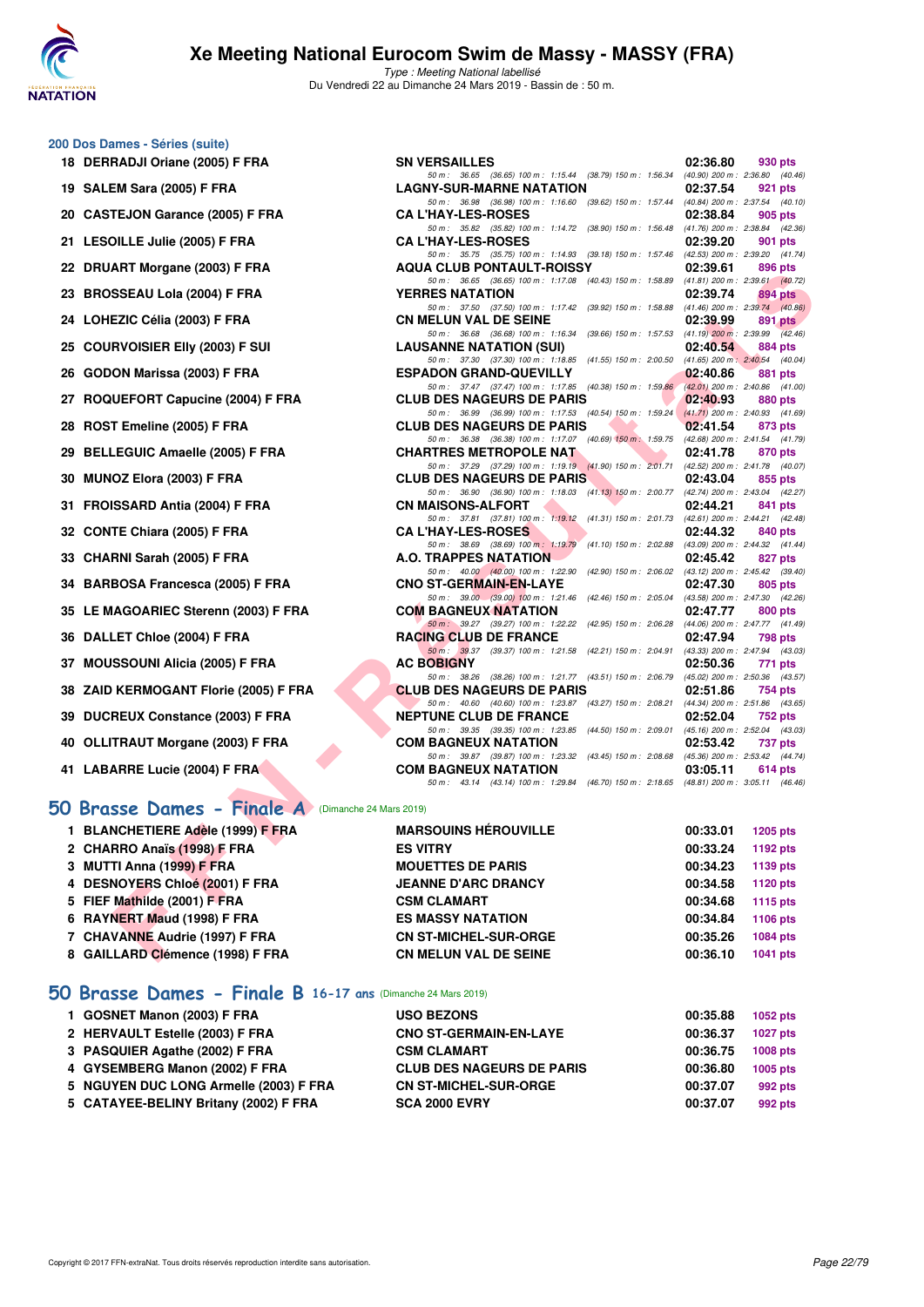

Type : Meeting National labellisé Du Vendredi 22 au Dimanche 24 Mars 2019 - Bassin de : 50 m.

|    | 50 Brasse Dames - Finale B (suite)                        |                                    |          |                 |
|----|-----------------------------------------------------------|------------------------------------|----------|-----------------|
|    | 7 BRUNEAU Leonie (2002) F FRA                             | <b>AC BOBIGNY</b>                  | 00:38.11 | 941 pts         |
|    | 8 BILLABERT Mathilde (2003) F FRA                         | <b>CLUB DES NAGEURS DE PARIS</b>   | 00:39.63 | <b>868 pts</b>  |
| 50 | Brasse Dames - Finale C 14-15 ans (Dimanche 24 Mars 2019) |                                    |          |                 |
|    | 1 VASQUEZ Lucie (2004) F FRA                              | <b>ES MASSY NATATION</b>           | 00:35.03 | 1096 pts        |
|    | 2 LEFEVRE Paulina (2004) F FRA                            | <b>CA L'HAY-LES-ROSES</b>          | 00:35.31 | 1082 pts        |
|    | 3 VALENTIN Maéva (2004) F FRA                             | <b>CN BRUNOY-ESSONNE</b>           | 00:36.27 | <b>1032 pts</b> |
|    | 4 MESSE Jade (2005) F FRA                                 | <b>ESPADON VÉLIZY-VILLACOUBLAY</b> | 00:36.73 | $1009$ pts      |
|    | 5 SALGUES LAUVERJON Louise (2005) F FRA                   | <b>CLUB DES NAGEURS DE PARIS</b>   | 00:37.12 | 989 pts         |
|    | 6 CIMKAUSKAS Shana (2004) F FRA                           | <b>STADE FRANCAIS O COURBEVOIE</b> | 00:37.25 | 983 pts         |
|    | 7 GLINEL Célia (2004) F FRA                               | <b>BAYEUX OLYMPIQUE NATATION</b>   | 00:37.34 | 978 pts         |
|    | 8 ROUDI Selma (2004) F FRA                                | <b>CN VIRY-CHÂTILLON</b>           | 00:37.58 | 967 pts         |
|    | 50 Brasse Dames - Séries (Dimanche 24 Mars 2019)          |                                    |          |                 |
|    |                                                           |                                    |          |                 |
|    | 1 BLANCHETIERE Adèle (1999) F FRA                         | <b>MARSOUINS HÉROUVILLE</b>        | 00:32.67 | <b>1224 pts</b> |
|    | 2 CHARRO Anaïs (1998) F FRA                               | <b>ES VITRY</b>                    | 00:33.57 | <b>1174 pts</b> |
|    | 3 MUTTI Anna (1999) F FRA                                 | <b>MOUETTES DE PARIS</b>           | 00:33.89 | <b>1157 pts</b> |
|    | 4 DESNOYERS Chloé (2001) F FRA                            | <b>JEANNE D'ARC DRANCY</b>         | 00:34.26 | <b>1137 pts</b> |
|    | 5 RAYNERT Maud (1998) F FRA                               | <b>ES MASSY NATATION</b>           | 00:34.33 | 1133 pts        |
|    | 6 FIEF Mathilde (2001) F FRA                              | <b>CSM CLAMART</b>                 | 00:34.52 | 1123 pts        |
|    | 7 CHAVANNE Audrie (1997) F FRA                            | <b>CN ST-MICHEL-SUR-ORGE</b>       | 00:34.80 | 1108 pts        |
|    | 8 GAILLARD Clémence (1998) F FRA                          | <b>CN MELUN VAL DE SEINE</b>       | 00:35.20 | <b>1087 pts</b> |
|    | 9 HUANG Lucie (2001) F FRA                                | <b>NEPTUNE CLUB DE FRANCE</b>      | 00:35.37 | 1079 pts        |
|    | 10 PORTAL Elea (2000) F FRA                               | <b>CNO ST-GERMAIN-EN-LAYE</b>      | 00:35.54 | <b>1070 pts</b> |
|    | 11 LEFEVRE Paulina (2004) F FRA                           | <b>CAL'HAY-LES-ROSES</b>           | 00:35.65 | 1064 pts        |
|    | 12 VASQUEZ Lucie (2004) F FRA                             | <b>ES MASSY NATATION</b>           | 00:35.72 | 1060 pts        |
|    | 13 VALENTIN Maéva (2004) F FRA                            | <b>CN BRUNOY-ESSONNE</b>           | 00:35.93 | 1050 pts        |
|    | 14 CREMAS Claire (2001) F FRA                             | <b>CERGY PONTOISE NATATION</b>     | 00:36.15 | 1038 pts        |
|    | 15 BARRIER Clara (2001) F FRA                             | <b>BOIS-COLOMBES SPORT</b>         | 00:36.31 | 1030 pts        |
|    | 16 HERVAULT Estelle (2003) F FRA                          | <b>CNO ST-GERMAIN-EN-LAYE</b>      | 00:36.32 | 1030 pts        |
|    | 17 POTIER Coline (2001) F FRA                             | <b>COULOMMIERS NATATION</b>        | 00:36.39 | 1026 pts        |
|    | 18 MESSE Jade (2005) F FRA                                | <b>ESPADON VÉLIZY-VILLACOUBLAY</b> | 00:36.70 | <b>1010 pts</b> |
|    | 19 GOSNET Manon (2003) F FRA                              | <b>USO BEZONS</b>                  | 00:36.76 | <b>1007 pts</b> |
|    | 20 GYSEMBERG Manon (2002) F FRA                           | <b>CLUB DES NAGEURS DE PARIS</b>   | 00:36.78 | 1006 pts        |
|    | 21 GLINEL Célia (2004) F FRA                              | <b>BAYEUX OLYMPIQUE NATATION</b>   | 00:36.82 | 1004 pts        |
|    | 22 ROUDI Selma (2004) F FRA                               | <b>CN VIRY-CHÂTILLON</b>           | 00:36.83 | 1004 pts        |
|    | 23 RAZAFY Elodie (1998) F FRA                             | <b>CN MELUN VAL DE SEINE</b>       | 00:36.87 | 1002 pts        |
|    | 24 SALGUES LAUVERJON Louise (2005) F FRA                  | <b>CLUB DES NAGEURS DE PARIS</b>   | 00:37.04 | 993 pts         |
|    | 25 PASQUIER Agathe (2002) F FRA                           | <b>CSM CLAMART</b>                 | 00:37.27 | 982 pts         |
|    | 26 NGUYEN DUC LONG Armelle (2003) F FRA                   | <b>CN ST-MICHEL-SUR-ORGE</b>       | 00:37.37 | 977 pts         |
|    | 27 CATAYEE-BELINY Britany (2002) F FRA                    | SCA 2000 EVRY                      | 00:37.51 | 970 pts         |
|    | 28 CIMKAUSKAS Shana (2004) F FRA                          | STADE FRANÇAIS O COURBEVOIE        | 00:37.66 | 963 pts         |
|    | 29 BILLABERT Mathilde (2003) F FRA                        | <b>CLUB DES NAGEURS DE PARIS</b>   | 00:37.95 | 948 pts         |
|    | 30 KLIKAS Laure (2004) F FRA                              | <b>LAGNY-SUR-MARNE NATATION</b>    | 00:38.02 | 945 pts         |
|    | 31 BRUNEAU Leonie (2002) F FRA                            | <b>AC BOBIGNY</b>                  | 00:38.12 | 940 pts         |

**28 CIMKAUSKAS Shana (2004) F FRA STADE FRANÇAIS O COURBEVOIE 00:37.66 963 pts 29 BILLABERT Mathilde (2003) F FRA CLUB DES NAGEURS DE PARIS 00:37.95 948 pts 30 KLIKAS Laure (2004) F FRA LAGNY-SUR-MARNE NATATION 00:38.02 945 pts 31 BRUNEAU Leonie (2002) F FRA AC BOBIGNY 00:38.12 940 pts 32 AUBRY Aurélia (1998) F FRA U.S CRETEIL NATATION 00:38.19 937 pts 33 BENARABA Sarah (2005) F ALG CN ST-MICHEL-SUR-ORGE 00:38.22 935 pts 34 ABDELHAFIDH Sara (2004) F FRA ANTONY NATATION 00:38.25 934 pts 35 DUHOT Camille (2003) F FRA S.M MONTROUGE 1993 PTS** 8.00:38.27 933 pts **36 WERNER Mila (2003) F FRA NEPTUNE CLUB DE FRANCE 00:38.48 923 pts 37 BOST Manon (2002) F FRA CA L'HAY-LES-ROSES 00:38.50 922 pts 38 MARTINS Daphnee (2004) F FRA CNO ST-GERMAIN-EN-LAYE 00:38.65 915 pts 39 LAVERGNE Coralie (1995) F FRA U.S CRETEIL NATATION 00:38.67 914 pts**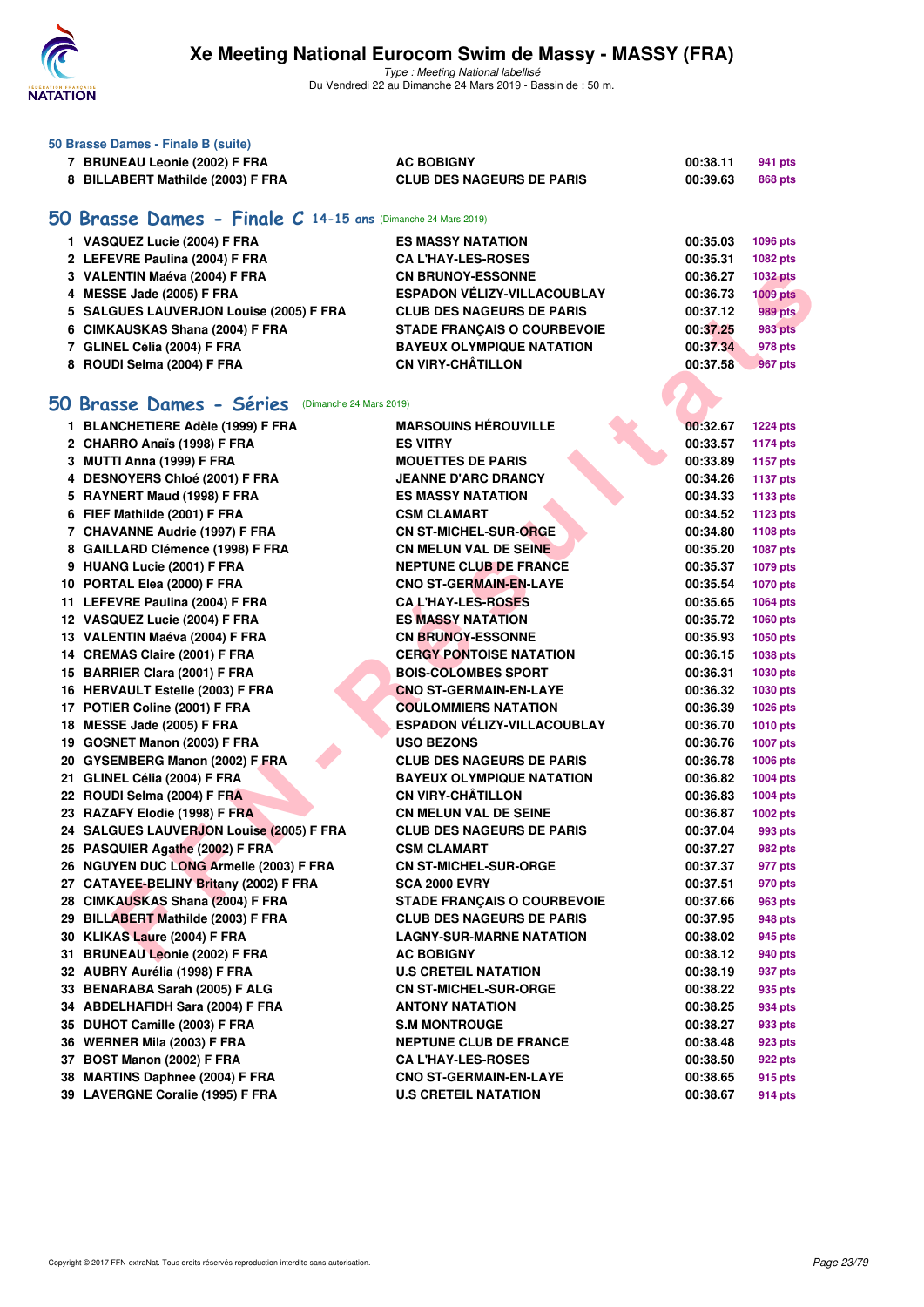

|     | 50 Brasse Dames - Séries (suite)                                   |                                                   |              |                                                        |                                                        |
|-----|--------------------------------------------------------------------|---------------------------------------------------|--------------|--------------------------------------------------------|--------------------------------------------------------|
|     | 40 ROUSSEAU Morgane (2000) F FRA                                   | EN STE-GENEVIÈVE-DES-BOIS                         |              | 00:38.96                                               | <b>900 pts</b>                                         |
|     | 41 MOUSSOUNI Syrine (2002) F FRA                                   | <b>AC BOBIGNY</b>                                 |              | 00:39.09                                               | 894 pts                                                |
|     | 42 MOUNIER IIona (2004) F FRA                                      | <b>ES MASSY NATATION</b>                          |              | 00:39.27                                               | 885 pts                                                |
|     | 43 SITAYEB Iris (2005) F FRA                                       | <b>ES STAINS</b>                                  |              | 00:39.36                                               | 881 pts                                                |
|     | 44 NEVES Alicia (2005) F FRA                                       | <b>CA L'HAY-LES-ROSES</b>                         |              | 00:39.49                                               | 875 pts                                                |
|     | 45 LEMAIRE Irina (2004) F FRA                                      | <b>NEPTUNE CLUB DE FRANCE</b>                     |              | 00:39.50                                               | 874 pts                                                |
|     | 45 POURAGEAUX Agatha (2002) F FRA                                  | <b>AQUA CLUB PONTAULT-ROISSY</b>                  |              | 00:39.50                                               | 874 pts                                                |
|     | 47 DELAHOUSSE Lison (2005) F FRA                                   | <b>CLUB DES NAGEURS DE PARIS</b>                  |              | 00:39.54                                               | 872 pts                                                |
|     | 48 WARTH Manon (2003) F SUI                                        | <b>LAUSANNE NATATION (SUI)</b>                    |              | 00:39.89                                               | <b>856 pts</b>                                         |
|     | 49 BOUAKAZ Alya (2005) F FRA                                       | <b>ES STAINS</b>                                  |              | 00:40.14                                               | <b>844 pts</b>                                         |
|     | 50 CUSSY Eva (2002) F FRA                                          | <b>CN MELUN VAL DE SEINE</b>                      |              | 00:40.16                                               | 844 pts                                                |
|     | 51 ROSE Emilie (2002) F FRA                                        | <b>CN MELUN VAL DE SEINE</b>                      |              | 00:40.28                                               | 838 pts                                                |
|     | 52 ZERROUK Eva (2001) F FRA                                        | <b>NEPTUNE CLUB DE FRANCE</b>                     |              | 00:40.37                                               | 834 pts                                                |
|     | 53 MAKHLOUF Melissa (2001) F FRA                                   | <b>NEPTUNE CLUB DE FRANCE</b>                     |              | 00:40.59                                               | 824 pts                                                |
|     | 54 GISOTTI Justine (2005) F FRA                                    | <b>CN VIRY-CHÂTILLON</b>                          |              | 00:40.67                                               | 820 pts                                                |
|     | 55 ROUSSEL Juliette (2002) F FRA                                   | <b>AC BOBIGNY</b>                                 |              | 00:41.22                                               | <b>795 pts</b>                                         |
|     | 56 CHEDRI Melissa (2001) F FRA                                     | <b>CN MELUN VAL DE SEINE</b><br><b>AC BOBIGNY</b> |              | 00:41.52                                               | <b>782 pts</b>                                         |
|     | 57 LFAREH Jihane (2005) F FRA                                      | <b>SN VERSAILLES</b>                              |              | 00:43.25                                               | 707 pts                                                |
|     | 58 DERRADJI Oriane (2005) F FRA<br>59 HAMAMEL Yasmine (2005) F FRA | <b>SCM CHÂTILLON NATATION</b>                     |              | 00:43.43<br>00:45.28                                   | <b>700 pts</b><br><b>624 pts</b>                       |
|     | 59 BOUZOM Maylis (2005) F FRA                                      | <b>USO BEZONS</b>                                 |              | 00:45.28                                               | <b>624 pts</b>                                         |
| 61  | <b>MOTIR Agathe (2005) F FRA</b>                                   | <b>BAYEUX OLYMPIQUE NATATION</b>                  |              | 00:46.56                                               | 575 pts                                                |
| --- | FROUIN Meghan (2001) F FRA                                         | <b>STADE FRANÇAIS O COURBEVOIE</b>                |              | DNS dec                                                |                                                        |
|     | TALLON Hermine (2003) F FRA                                        | <b>CNO ST-GERMAIN-EN-LAYE</b>                     |              | <b>DNS dec</b>                                         |                                                        |
| --- | <b>MAILLE Salomé (2004) F FRA</b>                                  | <b>ES MASSY NATATION</b>                          |              | <b>DSQ</b>                                             |                                                        |
|     |                                                                    |                                                   |              |                                                        |                                                        |
|     | 100 Brasse Dames - Finale A (Vendredi 22 Mars 2019)                |                                                   |              |                                                        |                                                        |
|     | 1 DAUBA Camille (1997) F FRA                                       | <b>CN SARREGUEMINES</b>                           |              | 01:10.52                                               | <b>1240 pts</b>                                        |
|     | 2 BLANCHETIERE Adèle (1999) F FRA                                  | <b>MARSOUINS HÉROUVILLE</b>                       | 50 m : 33.54 | 01:12.48                                               | $(33.54)$ 100 m : 1:10.52 $(36.98)$<br>1192 pts        |
|     |                                                                    |                                                   |              | 50 m: 34.32 (34.32) 100 m: 1:12.48 (38.16)             |                                                        |
|     | 3 FROUIN Meghan (2001) F FRA                                       | <b>STADE FRANÇAIS O COURBEVOIE</b>                |              | 01:13.89                                               | 1159 pts                                               |
|     | 4 CHARRO Anaïs (1998) F FRA                                        | <b>ES VITRY</b>                                   | 50 m : 35.34 | 01:13.96                                               | $(35.34)$ 100 m : 1:13.89 $(38.55)$<br><b>1157 pts</b> |
|     |                                                                    |                                                   |              | 50 m: 34.79 (34.79) 100 m: 1:13.96 (39.17)             |                                                        |
|     | 5 RAYNERT Maud (1998) F FRA                                        | <b>ES MASSY NATATION</b>                          |              | 01:14.19<br>50 m: 34.47 (34.47) 100 m: 1:14.19 (39.72) | 1152 pts                                               |
|     | 6 MUTTI Anna (1999) F FRA                                          | <b>MOUETTES DE PARIS</b>                          |              | 01:14.28                                               | 1150 pts                                               |
|     |                                                                    |                                                   | 50 m : 34.93 |                                                        | $(34.93)$ 100 m : 1:14.28 $(39.35)$                    |
|     | 7 CHAVANNE Audrie (1997) F FRA                                     | <b>CN ST-MICHEL-SUR-ORGE</b>                      | 50 m: 35.66  | 01:16.22                                               | 1105 pts<br>$(35.66)$ 100 m : 1:16.22 $(40.56)$        |
|     | 8 VEROT Marine (1997) F FRA                                        | <b>CN VIRY-CHÂTILLON</b>                          |              | 01:17.06 1085 pts                                      |                                                        |
|     |                                                                    |                                                   |              | 50 m: 36.01 (36.01) 100 m: 1:17.06 (41.05)             |                                                        |
|     | 100 Brasse Dames - Finale B 16-17 ans (Vendredi 22 Mars 2019)      |                                                   |              |                                                        |                                                        |
|     | 1 SEVERYNS Alix (2003) F FRA                                       | <b>CLUB DES NAGEURS DE PARIS</b>                  |              | 01:16.80                                               | 1091 pts                                               |
|     |                                                                    |                                                   |              | 50 m: 36.53 (36.53) 100 m: 1:16.80 (40.27)             |                                                        |
|     | 2 GYSEMBERG Manon (2002) F FRA                                     | <b>CLUB DES NAGEURS DE PARIS</b>                  |              | 01:19.87                                               | 1022 pts                                               |
|     | 3 HERVAULT Estelle (2003) F FRA                                    | <b>CNO ST-GERMAIN-EN-LAYE</b>                     |              | 50 m: 37.52 (37.52) 100 m: 1:19.87 (42.35)<br>01:20.54 | <b>1007 pts</b>                                        |
|     |                                                                    |                                                   |              | 50 m: 37.34 (37.34) 100 m: 1:20.54 (43.20)             |                                                        |

## **[100 Brasse Dames - Finale A](http://www.ffnatation.fr/webffn/resultats.php?idact=nat&go=epr&idcpt=57649&idepr=22)** (Vendredi 22 Mars 2019)

- 1 DAUBA Camille (1997) F FRA CN SARREGUEMINES
- 2 BLANCHETIERE Adèle (1999) F FRA MARSOUINS HÉROUVILLE
- **3 FROUIN Meghan (2001) F FRA STADE FRANÇAIS O COURBEVOIE**
- **4 CHARRO Anaïs (1998) F FRA ES VITRY**
- **5 RAYNERT Maud (1998) F FRA ES MASSY NATATION**
- **6 MUTTI Anna (1999) F FRA MOUETTES DE PARIS**
- 7 CHAVANNE Audrie (1997) F FRA CN ST-MICHEL-SUR-ORGE
- 8 VEROT Marine (1997) F FRA CN VIRY-CHÂTILLON

#### **[100 Brasse Dames - Finale B](http://www.ffnatation.fr/webffn/resultats.php?idact=nat&go=epr&idcpt=57649&idepr=22) 16-17 ans** (Vendredi 22 Mars 2019)

- 1 SEVERYNS Alix (2003) F FRA **CLUB DES NAGEURS DE PARIS**
- 2 GYSEMBERG Manon (2002) F FRA **CLUB DES NAGEURS DE PARIS**
- **3 HERVAULT Estelle (2003) F FRA CNO ST-GERMAIN-EN-LAYE 01:20.54 1007 pts**
- 4 CATAYEE-BELINY Britany (2002) F FRA SCA 2000 EVRY
- 5 COURVOISIER EIIy (2003) F SUI LAUSANNE NATATION (SUI)
- 6 BOST Manon (2002) F FRA CA L'HAY-LES-ROSES
- **7 NGUYEN DUC LONG Armelle (2003) F FRA CN ST-MICHEL-SUR-ORGE 01:23.53 942 pts**
- 8 DUHOT Camille (2003) F FRA S.M MONTROUGE

#### **[100 Brasse Dames - Finale C](http://www.ffnatation.fr/webffn/resultats.php?idact=nat&go=epr&idcpt=57649&idepr=22) 14-15 ans** (Vendredi 22 Mars 2019)

1 VALENTIN Maéva (2004) F FRA CN BRUNOY-ESSONNE

| EN STE-GENEVIÈVE-DES-BOIS          | 00:38.96       | <b>900 pts</b> |
|------------------------------------|----------------|----------------|
| <b>AC BOBIGNY</b>                  | 00:39.09       | <b>894 pts</b> |
| <b>ES MASSY NATATION</b>           | 00:39.27       | 885 pts        |
| <b>ES STAINS</b>                   | 00:39.36       | <b>881 pts</b> |
| <b>CAL'HAY-LES-ROSES</b>           | 00:39.49       | 875 pts        |
| <b>NEPTUNE CLUB DE FRANCE</b>      | 00:39.50       | 874 pts        |
| <b>AQUA CLUB PONTAULT-ROISSY</b>   | 00:39.50       | 874 pts        |
| <b>CLUB DES NAGEURS DE PARIS</b>   | 00:39.54       | 872 pts        |
| <b>LAUSANNE NATATION (SUI)</b>     | 00:39.89       | <b>856 pts</b> |
| <b>ES STAINS</b>                   | 00:40.14       | <b>844 pts</b> |
| <b>CN MELUN VAL DE SEINE</b>       | 00:40.16       | 844 pts        |
| <b>CN MELUN VAL DE SEINE</b>       | 00:40.28       | <b>838 pts</b> |
| <b>NEPTUNE CLUB DE FRANCE</b>      | 00:40.37       | <b>834 pts</b> |
| <b>NEPTUNE CLUB DE FRANCE</b>      | 00:40.59       | 824 pts        |
| <b>CN VIRY-CHÂTILLON</b>           | 00:40.67       | <b>820 pts</b> |
| <b>AC BOBIGNY</b>                  | 00:41.22       | <b>795 pts</b> |
| <b>CN MELUN VAL DE SEINE</b>       | 00:41.52       | <b>782 pts</b> |
| <b>AC BOBIGNY</b>                  | 00:43.25       | <b>707 pts</b> |
| <b>SN VERSAILLES</b>               | 00:43.43       | <b>700 pts</b> |
| <b>SCM CHÂTILLON NATATION</b>      | 00:45.28       | <b>624 pts</b> |
| <b>USO BEZONS</b>                  | 00:45.28       | 624 pts        |
| <b>BAYEUX OLYMPIQUE NATATION</b>   | 00:46.56       | 575 pts        |
| <b>STADE FRANÇAIS O COURBEVOIE</b> | <b>DNS</b> dec |                |
| <b>CNO ST-GERMAIN-EN-LAYE</b>      | <b>DNS</b> dec |                |
| <b>ES MASSY NATATION</b>           | <b>DSQ</b>     |                |
|                                    |                |                |

|          |       | 01:10.52          | <b>1240 pts</b>     |
|----------|-------|-------------------|---------------------|
| $50 m$ : | 33.54 | $(33.54) 100 m$ : | 1:10.52 (36.98)     |
|          |       | 01:12.48          | 1192 pts            |
| $50 m$ : | 34.32 | $(34.32)$ 100 m : | $1:12.48$ $(38.16)$ |
|          |       | 01:13.89          | 1159 pts            |
| $50 m$ : | 35.34 | $(35.34) 100 m$ : | 1:13.89 (38.55)     |
|          |       | 01:13.96          | <b>1157 pts</b>     |
| $50 m$ : | 34.79 | $(34.79)$ 100 m : | $1:13.96$ $(39.17)$ |
|          |       |                   |                     |
|          |       | 01:14.19          | 1152 pts            |
| $50 m$ : | 34.47 | $(34.47)$ 100 m : | $1:14.19$ (39.72)   |
|          |       | 01:14.28          | 1150 pts            |
| $50 m$ : | 34.93 | $(34.93)$ 100 m : | $1:14.28$ (39.35)   |
|          |       | 01:16.22          | 1105 pts            |
| $50 m$ : | 35.66 | $(35.66) 100 m$ : | $1:16.22$ $(40.56)$ |
|          |       | 01:17.06          | 1085 pts            |

|             |       | 01:16.80          | <b>1091 pts</b>     |
|-------------|-------|-------------------|---------------------|
| $50 m$ :    | 36.53 | $(36.53)$ 100 m : | $1:16.80$ $(40.27)$ |
|             |       | 01:19.87 1022 pts |                     |
| $50 m$ :    | 37.52 | $(37.52)$ 100 m : | 1:19.87 (42.35)     |
|             |       | 01:20.54          | 1007 pts            |
| $50 m$ :    | 37.34 | $(37.34) 100 m$ : | 1:20.54 (43.20)     |
|             |       | 01:22.27 969 pts  |                     |
| $50 m$ :    | 38.94 | $(38.94) 100 m$ : | 1:22.27 (43.33)     |
|             |       |                   |                     |
|             |       | 01:22.47          | 965 pts             |
| $50 m$ :    | 38.98 | $(38.98) 100 m$ : | 1:22.47 (43.49)     |
|             |       | 01:22.74          | 959 pts             |
| $50 m$ :    | 38.26 | $(38.26)$ 100 m : | 1:22.74 (44.48)     |
|             |       | 01:23.53          | 942 pts             |
| 50 m: 38.37 |       | $(38.37)$ 100 m : | $1:23.53$ $(45.16)$ |
|             |       | 01:24.48 922 pts  |                     |

|        | 01:19.01                              | <b>1041 pts</b> |  |
|--------|---------------------------------------|-----------------|--|
| 50 m : | 36.46 (36.46) 100 m : 1:19.01 (42.55) |                 |  |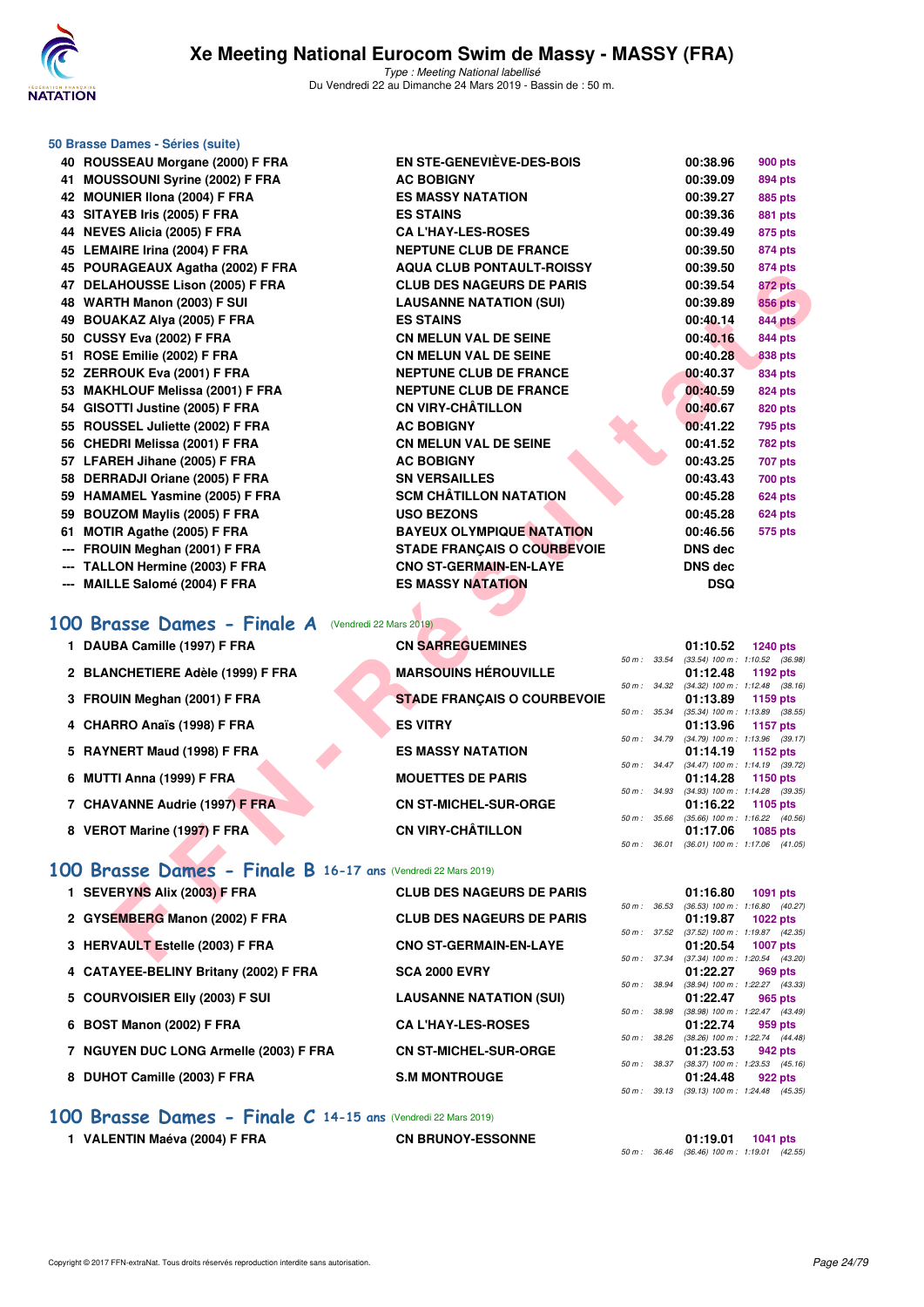

Type : Meeting National labellisé Du Vendredi 22 au Dimanche 24 Mars 2019 - Bassin de : 50 m.

| 100 Brasse Dames - Finale C (suite)                  |                                    |                  |                                     |                 |                |
|------------------------------------------------------|------------------------------------|------------------|-------------------------------------|-----------------|----------------|
| 2 LEFEVRE Paulina (2004) F FRA                       | <b>CAL'HAY-LES-ROSES</b>           |                  | 01:19.05                            | <b>1040 pts</b> |                |
|                                                      |                                    | 50 m: 37.15      | $(37.15)$ 100 m : 1:19.05 $(41.90)$ |                 |                |
| 3 ROUDI Selma (2004) F FRA                           | <b>CN VIRY-CHÂTILLON</b>           |                  | 01:20.46                            | $1009$ pts      |                |
|                                                      |                                    | 50 m: 37.25      | $(37.25)$ 100 m : 1:20.46 $(43.21)$ |                 |                |
| 4 SALGUES LAUVERJON Louise (2005) F FRA              | <b>CLUB DES NAGEURS DE PARIS</b>   |                  | 01:21.46                            |                 | 987 pts        |
|                                                      |                                    | 50 m : 38.75     | $(38.75)$ 100 m : 1:21.46 $(42.71)$ |                 |                |
| 5 ABDELHAFIDH Sara (2004) F FRA                      | <b>ANTONY NATATION</b>             |                  | 01:22.87                            |                 | 957 pts        |
|                                                      |                                    | $50 m$ : $38.76$ | $(38.76)$ 100 m : 1:22.87 $(44.11)$ |                 |                |
| 6 DJEMAOUI Lahna (2004) F FRA                        | <b>CA ORSAY</b>                    |                  | 01:24.03                            |                 | 932 pts        |
|                                                      |                                    | 50 m : 39.58     | $(39.58)$ 100 m : 1:24.03 $(44.45)$ |                 |                |
| MESSE Jade (2005) F FRA                              | <b>ESPADON VÉLIZY-VILLACOUBLAY</b> |                  | 01:24.33                            |                 | 925 pts        |
|                                                      |                                    | 50 m: 40.02      | $(40.02)$ 100 m : 1:24.33 $(44.31)$ |                 |                |
| <b>NEVES Alicia (2005) F FRA</b><br>8                | <b>CAL'HAY-LES-ROSES</b>           |                  | 01:25.22                            |                 | <b>907 pts</b> |
|                                                      |                                    | 50 m: 40.06      | $(40.06)$ 100 m : 1:25.22 $(45.16)$ |                 |                |
|                                                      |                                    |                  |                                     |                 |                |
| 100 Brasse Dames - Séries<br>(Vendredi 22 Mars 2019) |                                    |                  |                                     |                 |                |
|                                                      |                                    |                  |                                     |                 |                |

## **[100 Brasse Dames - Séries](http://www.ffnatation.fr/webffn/resultats.php?idact=nat&go=epr&idcpt=57649&idepr=22)** (Vendredi 22 Mars 2019)

|     | <b>DULIVAVUI LAIIIIA (ZUU+) F FRA</b>             |                                    |                  |              | 01. <del>41</del> .03 | อง4 pเจ                                                 |
|-----|---------------------------------------------------|------------------------------------|------------------|--------------|-----------------------|---------------------------------------------------------|
|     | 7 MESSE Jade (2005) F FRA                         | <b>ESPADON VELIZY-VILLACOUBLAY</b> |                  | 50 m : 39.58 | 01:24.33              | (39.58) 100 m: 1:24.03 (44.45)<br>925 pts               |
|     | 8 NEVES Alicia (2005) F FRA                       | <b>CA L'HAY-LES-ROSES</b>          |                  | 50 m: 40.02  | 01:25.22              | (40.02) 100 m : 1:24.33 (44.31)<br>907 pts              |
|     |                                                   |                                    |                  | 50 m : 40.06 |                       | $(40.06)$ 100 m : 1:25.22 $(45.16)$                     |
|     | 100 Brasse Dames - Séries (Vendredi 22 Mars 2019) |                                    |                  |              |                       |                                                         |
|     | 1 DAUBA Camille (1997) F FRA                      | <b>CN SARREGUEMINES</b>            |                  |              | 01:10.74              | <b>1235 pts</b>                                         |
|     | 2 BLANCHETIERE Adèle (1999) F FRA                 | <b>MARSOUINS HEROUVILLE</b>        | $50 m$ : $33.55$ |              | 01:13.40              | $(33.55)$ 100 m : 1:10.74 $(37.19)$<br>1171 pts         |
|     |                                                   |                                    |                  | 50 m: 34.34  |                       | $(34.34)$ 100 m : 1:13.40 $(39.06)$                     |
|     | 3 CHARRO Anaïs (1998) F FRA                       | <b>ES VITRY</b>                    | 50 m : 35.38     |              | 01:14.01              | <b>1156 pts</b><br>$(35.38)$ 100 m : 1:14.01 $(38.63)$  |
|     | 4 MUTTI Anna (1999) F FRA                         | <b>MOUETTES DE PARIS</b>           | 50 m : 34.83     |              | 01:14.02              | <b>1156 pts</b><br>(34.83) 100 m: 1:14.02 (39.19)       |
|     | 5 FROUIN Meghan (2001) F FRA                      | <b>STADE FRANÇAIS O COURBEVOIE</b> |                  |              | 01:14.15              | 1153 pts                                                |
|     | 6 RAYNERT Maud (1998) F FRA                       | <b>ES MASSY NATATION</b>           |                  | 50 m: 35.27  | 01:14.76              | (35.27) 100 m: 1:14.15 (38.88)<br>1138 pts              |
|     |                                                   | <b>CN ST-MICHEL-SUR-ORGE</b>       | 50 m : 35.09     |              |                       | (35.09) 100 m: 1:14.76 (39.67)                          |
|     | 7 CHAVANNE Audrie (1997) F FRA                    |                                    | 50 m: 35.52      |              | 01:16.38              | <b>1101 pts</b><br>(35.52) 100 m: 1:16.38 (40.86)       |
|     | 8 VEROT Marine (1997) F FRA                       | <b>CN VIRY-CHÂTILLON</b>           |                  | 50 m : 35.70 | 01:16.95              | 1088 pts<br>$(35.70)$ 100 m : 1:16.95 $(41.25)$         |
|     | 9 SEVERYNS Alix (2003) F FRA                      | <b>CLUB DES NAGEURS DE PARIS</b>   |                  |              | 01:17.15              | <b>1083 pts</b>                                         |
|     | 10 HERVAULT Estelle (2003) F FRA                  | <b>CNO ST-GERMAIN-EN-LAYE</b>      | 50 m : 36.39     |              | 01:18.64              | (36.39) 100 m: 1:17.15 (40.76)<br>1049 pts              |
|     |                                                   | <b>CLUB DES NAGEURS DE PARIS</b>   | 50 m : 36.56     |              |                       | (36.56) 100 m: 1:18.64 (42.08)                          |
|     | 11 GYSEMBERG Manon (2002) F FRA                   |                                    | 50 m : 36.71     |              | 01:19.40              | 1032 pts<br>(36.71) 100 m: 1:19.40 (42.69)              |
|     | 12 BARRIER Clara (2001) F FRA                     | <b>BOIS-COLOMBES SPORT</b>         | 50 m : 37.28     |              | 01:19.46              | 1031 pts<br>$(37.28)$ 100 m : 1:19.46 $(42.18)$         |
|     | 13 LEFEVRE Paulina (2004) F FRA                   | <b>CAL'HAY-LES-ROSES</b>           |                  |              | 01:20.52              | <b>1008 pts</b>                                         |
|     | 14 LANGLAIS Lila (2000) F FRA                     | <b>ES MASSY NATATION</b>           |                  | 50 m: 37.47  | 01:20.59              | (37.47) 100 m: 1:20.52 (43.05)<br><b>1006 pts</b>       |
| 15. | ROUDI Selma (2004) F FRA                          | <b>CN VIRY-CHÂTILLON</b>           |                  | 50 m : 38.12 | 01:20.61              | $(38.12)$ 100 m : 1:20.59 $(42.47)$<br><b>1006 pts</b>  |
|     |                                                   |                                    |                  | 50 m: 38.62  |                       | (38.62) 100 m: 1:20.61 (41.99)                          |
| 16. | <b>TOURILLON Floriane (1999) F FRA</b>            | <b>PROVINS NATATION</b>            |                  | 50 m : 37.85 | 01:20.91              | 999 pts<br>(37.85) 100 m : 1:20.91 (43.06)              |
|     | 17 VALENTIN Maéva (2004) F FRA                    | <b>CN BRUNOY-ESSONNE</b>           |                  | 50 m : 38.17 | 01:21.12              | 994 pts<br>(38.17) 100 m: 1:21.12 (42.95)               |
|     | 18 MESSE Jade (2005) F FRA                        | <b>ESPADON VELIZY-VILLACOUBLAY</b> |                  |              | 01:21.63              | 983 pts                                                 |
|     | 19 NGUYEN DUC LONG Armelle (2003) F FRA           | <b>CN ST-MICHEL-SUR-ORGE</b>       |                  | 50 m : 37.87 | 01:22.23              | $(37.87)$ 100 m : 1:21.63 $(43.76)$<br>970 pts          |
|     | <b>HUANG Lucie (2001) F FRA</b>                   | <b>NEPTUNE CLUB DE FRANCE</b>      |                  | 50 m : 38.91 |                       | (38.91) 100 m : 1:22.23 (43.32)                         |
| 20  |                                                   |                                    |                  | 50 m : 39.01 | 01:22.28              | 969 pts<br>(39.01) 100 m: 1:22.28 (43.27)               |
| 21  | <b>SALGUES LAUVERJON Louise (2005) F FRA</b>      | <b>CLUB DES NAGEURS DE PARIS</b>   |                  | 50 m: 39.42  | 01:22.89              | 956 pts<br>(39.42) 100 m: 1:22.89 (43.47)               |
|     | 22 DUHOT Camille (2003) F FRA                     | <b>S.M MONTROUGE</b>               |                  |              | 01:22.91              | 956 pts                                                 |
|     | 23 COURVOISIER EIIy (2003) F SUI                  | <b>LAUSANNE NATATION (SUI)</b>     | 50 m : 38.51     |              | 01:23.02              | (38.51) 100 m: 1:22.91 (44.40)<br>953 pts               |
|     | 24 BOST Manon (2002) F FRA                        | <b>CA L'HAY-LES-ROSES</b>          |                  |              | 01:23.12              | 50 m : 38.73 (38.73) 100 m : 1:23.02 (44.29)<br>951 pts |
|     |                                                   |                                    |                  | 50 m : 38.47 |                       | (38.47) 100 m : 1:23.12 (44.65)                         |
|     | 25 DJEMAOUI Lahna (2004) F FRA                    | <b>CA ORSAY</b>                    |                  | 50 m : 39.58 | 01:23.81              | 936 pts<br>(39.58) 100 m: 1:23.81 (44.23)               |
|     | 26 CATAYEE-BELINY Britany (2002) F FRA            | <b>SCA 2000 EVRY</b>               |                  |              | 01:24.42              | 924 pts                                                 |
|     | 27 WARTH Manon (2003) F SUI                       | <b>LAUSANNE NATATION (SUI)</b>     |                  | 50 m : 39.60 | 01:24.76              | (39.60) 100 m: 1:24.42 (44.82)<br>916 pts               |
|     | 28 NEVES Alicia (2005) F FRA                      | <b>CA L'HAY-LES-ROSES</b>          |                  | 50 m : 39.99 | 01:24.79              | (39.99) 100 m : 1:24.76 (44.77)<br>916 pts              |
|     |                                                   |                                    |                  |              |                       | 50 m: 40.22 (40.22) 100 m: 1:24.79 (44.57)              |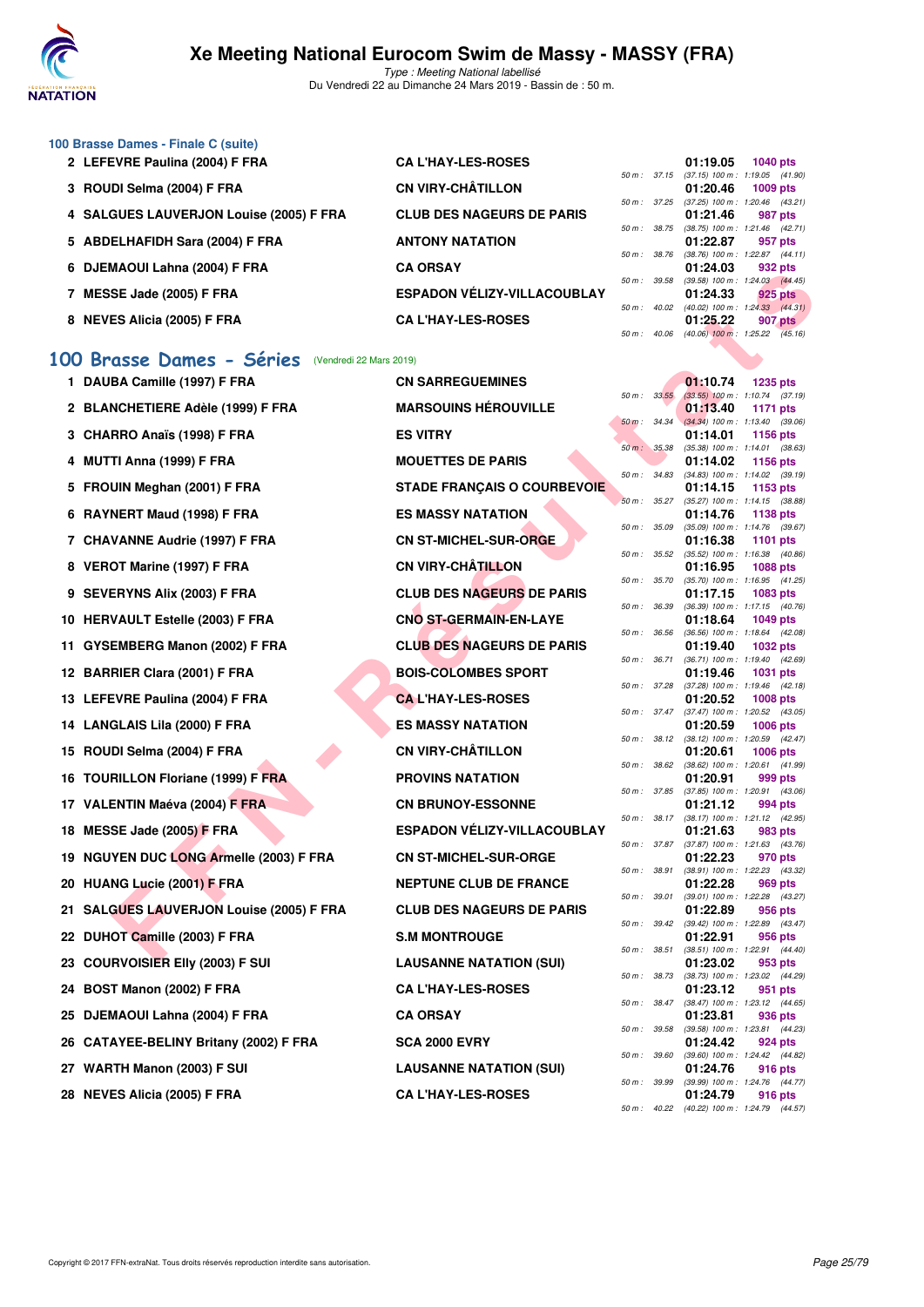

|    | 100 Brasse Dames - Séries (suite)                           |                                                                                                                              |                                                                     |
|----|-------------------------------------------------------------|------------------------------------------------------------------------------------------------------------------------------|---------------------------------------------------------------------|
|    | 29 ABDELHAFIDH Sara (2004) F FRA                            | <b>ANTONY NATATION</b>                                                                                                       | 01:24.93<br>913 pts                                                 |
|    | 30 TABIASCO Gabrielle (2004) F FRA                          | 50 m : 39.26<br><b>STADE FRANÇAIS O COURBEVOIE</b>                                                                           | (39.26) 100 m: 1:24.93 (45.67)<br>01:25.30<br>905 pts               |
| 31 | <b>BUISSON Clara (2000) F FRA</b>                           | 50 m : 39.78<br><b><i>SN FRANCONVILLE</i></b>                                                                                | (39.78) 100 m : 1:25.30 (45.52)<br>01:25.91<br>892 pts              |
|    | 32 WERNER Mila (2003) F FRA                                 | 50 m: 39.55<br><b>NEPTUNE CLUB DE FRANCE</b>                                                                                 | (39.55) 100 m: 1:25.91 (46.36)<br>01:26.56<br>879 pts               |
| 33 | <b>BENARABA Sarah (2005) F ALG</b>                          | 50 m: 41.58<br><b>CN ST-MICHEL-SUR-ORGE</b>                                                                                  | (41.58) 100 m: 1:26.56 (44.98)<br>01:27.00<br>870 pts               |
| 34 | <b>MOUSSOUNI Syrine (2002) F FRA</b>                        | 50 m : 39.90<br><b>AC BOBIGNY</b>                                                                                            | $(39.90)$ 100 m : 1:27.00 $(47.10)$<br>01:27.31<br>864 pts          |
| 35 | DANIEL Jeanne (2005) F FRA                                  | 50 m : 40.54<br><b>C.N DE VALLEE DE SEINE</b>                                                                                | (40.54) 100 m: 1:27.31 (46.77)<br>01:27.60<br>858 pts               |
| 36 | DAUGE-DUJARDIN Héléna (2005) F FRA                          | A.O. TRAPPES NATATION                                                                                                        | 50 m : 41.07 (41.07) 100 m : 1:27.60 (46.53)<br>01:27.64<br>857 pts |
| 37 | KLIKAS Laure (2004) F FRA                                   | 50 m : 41.33<br><b>LAGNY-SUR-MARNE NATATION</b>                                                                              | $(41.33)$ 100 m : 1:27.64 $(46.31)$<br>01:27.74<br>855 pts          |
|    |                                                             | $50 m$ : $40.65$<br><b>CN VIRY-CHÂTILLON</b>                                                                                 | (40.65) 100 m: 1:27.74 (47.09)                                      |
| 38 | GISOTTI Justine (2005) F FRA                                | $50 m$ : 42.56                                                                                                               | 01:27.91<br>851 pts<br>(42.56) 100 m: 1:27.91 (45.35)               |
| 39 | PERNOT Ophélie (2000) F FRA                                 | <b>AQUA CLUB PONTAULT-ROISSY</b><br>$50 m$ : 42.92                                                                           | 01:29.01<br>829 pts<br>(42.92) 100 m: 1:29.01 (46.09)               |
| 40 | CUSSY Eva (2002) F FRA                                      | <b>CN MELUN VAL DE SEINE</b>                                                                                                 | 01:29.07<br>828 pts<br>50 m: 41.58 (41.58) 100 m: 1:29.07 (47.49)   |
|    | 41 RAUTURIER-LASSAK Perrine (2004) F FRA                    | <b>SN VERSAILLES</b>                                                                                                         | 01:31.64<br>778 pts                                                 |
|    | 42 CHERIFI Emma (2001) F FRA                                | $50 m$ : 42.54<br><b>CN MELUN VAL DE SEINE</b>                                                                               | (42.54) 100 m : 1:31.64 (49.10)<br>01:33.16<br>748 pts              |
|    |                                                             | 50 m : 43.03                                                                                                                 | $(43.03)$ 100 m : 1:33.16 $(50.13)$                                 |
|    | 200 Brasse Dames - Finale A (Samedi 23 Mars 2019)           |                                                                                                                              |                                                                     |
|    | 1 DAUBA Camille (1997) F FRA                                | <b>CN SARREGUEMINES</b>                                                                                                      | 02:30.47<br><b>1248 pts</b>                                         |
|    | 2 CUCUMEL Romy (2001) F FRA                                 | 50 m: 34.67 (34.67) 100 m: 1:12.58 (37.91) 150 m: 1:51.40<br><b>CSM CLAMART</b>                                              | (38.82) 200 m : 2:30.47 (39.07)<br>02:36.16<br>1179 pts             |
|    | 3 MUTTI Anna (1999) F FRA                                   | 50 m: 36.10 (36.10) 100 m: 1:16.09 (39.99) 150 m: 1:56.08<br><b>MOUETTES DE PARIS</b>                                        | (39.99) 200 m : 2:36.16 (40.08)<br>02:37.59<br>1162 pts             |
|    | 4 BLANCHETIERE Adèle (1999) F FRA                           | 50 m: 36.03 (36.03) 100 m: 1:16.19 (40.16) 150 m: 1:56.45<br><b>MARSOUINS HEROUVILLE</b>                                     | (40.26) 200 m : 2:37.59 (41.14)<br>02:39.56<br>1138 pts             |
|    | 5 CHARRO Anaïs (1998) F FRA                                 | 50 m: 36.48 (36.48) 100 m: 1:17.67 (41.19) 150 m: 1:58.86 (41.19) 200 m: 2:39.56 (40.70)<br><b>ES VITRY</b>                  | 02:41.84<br>1111 pts                                                |
|    | 6 RAYNERT Maud (1998) F FRA                                 | 50 m: 37.35 (37.35) 100 m: 1:17.40 (40.05) 150 m: 2:00.52 (43.12) 200 m: 2:41.84 (41.32)<br><b>ES MASSY NATATION</b>         | 02:44.14<br><b>1085 pts</b>                                         |
|    | 7 VASQUEZ Lucie (2004) F FRA                                | 50 m : 36.44 (36.44) 100 m : 1:17.54 (41.10) 150 m : 2:00.96<br><b>ES MASSY NATATION</b>                                     | $(43.42)$ 200 m : 2:44.14 $(43.18)$<br>02:44.66<br>1079 pts         |
|    | 8 SEVERYNS Alix (2003) F FRA                                | 50 m: 36.05 (36.05) 100 m: 1:17.63 (41.58) 150 m: 2:00.92 (43.29) 200 m: 2:44.66 (43.74)<br><b>CLUB DES NAGEURS DE PARIS</b> | 02:45.82<br>1065 pts                                                |
|    |                                                             | 50 m: 38.30 (38.30) 100 m: 1:20.65 (42.35) 150 m: 2:03.59 (42.94) 200 m: 2:45.82 (42.23)                                     |                                                                     |
|    | 200 Brasse Dames - Finale B 16-17 ans (Samedi 23 Mars 2019) |                                                                                                                              |                                                                     |
|    | 1 FOHRER Marie (2002) F FRA                                 | <b>CERGY PONTOISE NATATION</b>                                                                                               | 02:49.81<br><b>1020 pts</b>                                         |
|    | 2 HERVAULT Estelle (2003) F FRA                             | 50 m: 38.05 (38.05) 100 m: 1:20.80 (42.75) 150 m: 2:04.70 (43.90) 200 m: 2:49.81 (45.11)<br><b>CNO ST-GERMAIN-EN-LAYE</b>    | 02:52.60<br>989 pts                                                 |
|    | 3 GYSEMBERG Manon (2002) F FRA                              | 50 m: 38.02 (38.02) 100 m: 1:22.19 (44.17) 150 m: 2:08.20<br><b>CLUB DES NAGEURS DE PARIS</b>                                | $(46.01)$ 200 m : 2:52.60 $(44.40)$<br>02:52.73<br>988 pts          |
|    | 4 BOST Manon (2002) F FRA                                   | 50 m :     38.31     (38.31)  100 m :   1:22.32     (44.01)  150 m :   2:07.02<br><b>CA L'HAY-LES-ROSES</b>                  | (44.70) 200 m : 2:52.73 (45.71)<br>02:54.88<br>964 pts              |
|    | 5 DUHOT Camille (2003) F FRA                                | 50 m: 39.06 (39.06) 100 m: 1:23.39 (44.33) 150 m: 2:08.96<br><b>S.M MONTROUGE</b>                                            | (45.57) 200 m : 2:54.88 (45.92)<br>02:57.41<br>937 pts              |
|    |                                                             | 50 m: 39.65 (39.65) 100 m: 1:24.78 (45.13) 150 m: 2:11.29                                                                    | (46.51) 200 m : 2:57.41 (46.12)                                     |
|    | 6 WARTH Manon (2003) F SUI                                  | <b>LAUSANNE NATATION (SUI)</b><br>50 m: 40.59 (40.59) 100 m: 1:26.16 (45.57) 150 m: 2:12.90 (46.74) 200 m: 2:59.95 (47.05)   | 02:59.95<br>910 pts                                                 |

## **[200 Brasse Dames - Finale A](http://www.ffnatation.fr/webffn/resultats.php?idact=nat&go=epr&idcpt=57649&idepr=23)** (Samedi 23 Mars 2019)

| 1 DAUBA Camille (1997) F FRA      | <b>CN SARREGUEMINES</b>                                                                      | 02:30.47<br>$1248$ pts              |
|-----------------------------------|----------------------------------------------------------------------------------------------|-------------------------------------|
|                                   | 50 m: 34.67 (34.67) 100 m: 1:12.58 (37.91) 150 m: 1:51.40                                    | (38.82) 200 m : 2:30.47 (39.07)     |
| 2 CUCUMEL Romy (2001) F FRA       | <b>CSM CLAMART</b>                                                                           | 02:36.16<br>1179 pts                |
|                                   | 50 m: 36.10 (36.10) 100 m: 1:16.09 (39.99) 150 m: 1:56.08                                    | (39.99) 200 m: 2:36.16 (40.08)      |
| 3 MUTTI Anna (1999) F FRA         | <b>MOUETTES DE PARIS</b>                                                                     | 02:37.59<br>1162 $pts$              |
|                                   | 50 m: 36.03 (36.03) 100 m: 1:16.19 (40.16) 150 m: 1:56.45                                    | (40.26) 200 m : 2:37.59 (41.14)     |
| 4 BLANCHETIERE Adèle (1999) F FRA | <b>MARSOUINS HÉROUVILLE</b>                                                                  | 02:39.56<br>1138 pts                |
|                                   | 50 m: 36.48 (36.48) 100 m: 1:17.67 (41.19) 150 m: 1:58.86                                    | $(41.19)$ 200 m : 2:39.56 $(40.70)$ |
| 5 CHARRO Anaïs (1998) F FRA       | <b>ES VITRY</b>                                                                              | 02:41.84<br>1111 pts                |
|                                   | 50 m: 37.35 (37.35) 100 m: 1:17.40 (40.05) 150 m: 2:00.52                                    | (43.12) 200 m : 2:41.84 (41.32)     |
| 6 RAYNERT Maud (1998) F FRA       | <b>ES MASSY NATATION</b>                                                                     | 02:44.14<br>1085 pts                |
|                                   | 50 m: 36.44 (36.44) 100 m: 1:17.54 (41.10) 150 m: 2:00.96                                    | (43.42) 200 m : 2:44.14 (43.18)     |
| 7 VASQUEZ Lucie (2004) F FRA      | <b>ES MASSY NATATION</b>                                                                     | 02:44.66<br>1079 pts                |
|                                   | 50 m: 36.05 (36.05) 100 m: 1:17.63 (41.58) 150 m: 2:00.92                                    | (43.29) 200 m : 2:44.66 (43.74)     |
| 8 SEVERYNS Alix (2003) F FRA      | <b>CLUB DES NAGEURS DE PARIS</b>                                                             | 02:45.82<br>$1065$ pts              |
|                                   | (38.30) 100 m: 1:20.65 (42.35) 150 m: 2:03.59 (42.94) 200 m: 2:45.82 (42.23)<br>50 m : 38.30 |                                     |

### **[200 Brasse Dames - Finale B](http://www.ffnatation.fr/webffn/resultats.php?idact=nat&go=epr&idcpt=57649&idepr=23) 16-17 ans** (Samedi 23 Mars 2019)

| 1 FOHRER Marie (2002) F FRA     | <b>CERGY PONTOISE NATATION</b>                                                                | 02:49.81 | <b>1020 pts</b>                                |
|---------------------------------|-----------------------------------------------------------------------------------------------|----------|------------------------------------------------|
| 2 HERVAULT Estelle (2003) F FRA | 50 m: 38.05 (38.05) 100 m: 1:20.80 (42.75) 150 m: 2:04.70<br><b>CNO ST-GERMAIN-EN-LAYE</b>    | 02:52.60 | $(43.90)$ 200 m : 2:49.81 $(45.11)$<br>989 pts |
| 3 GYSEMBERG Manon (2002) F FRA  | 50 m: 38.02 (38.02) 100 m: 1:22.19 (44.17) 150 m: 2:08.20<br><b>CLUB DES NAGEURS DE PARIS</b> | 02:52.73 | $(46.01)$ 200 m : 2:52.60 $(44.40)$<br>988 pts |
| 4 BOST Manon (2002) F FRA       | 50 m: 38.31 (38.31) 100 m: 1:22.32 (44.01) 150 m: 2:07.02<br><b>CA L'HAY-LES-ROSES</b>        | 02:54.88 | $(44.70)$ 200 m : 2:52.73 $(45.71)$<br>964 pts |
| 5 DUHOT Camille (2003) F FRA    | 50 m: 39.06 (39.06) 100 m: 1:23.39 (44.33) 150 m: 2:08.96<br><b>S.M MONTROUGE</b>             | 02:57.41 | $(45.57)$ 200 m : 2:54.88 $(45.92)$<br>937 pts |
| 6 WARTH Manon (2003) F SUI      | 50 m: 39.65 (39.65) 100 m: 1:24.78 (45.13) 150 m: 2:11.29<br><b>LAUSANNE NATATION (SUI)</b>   | 02:59.95 | $(46.51)$ 200 m : 2:57.41 $(46.12)$<br>910 pts |
| 7 PASQUIER Agathe (2002) F FRA  | 50 m: 40.59 (40.59) 100 m: 1:26.16 (45.57) 150 m: 2:12.90<br><b>CSM CLAMART</b>               | 03:00.63 | $(46.74)$ 200 m : 2:59.95 $(47.05)$<br>903 pts |
| 8 TALLON Hermine (2003) F FRA   | 50 m : 40.89 (40.89) 100 m : 1:26.66 (45.77) 150 m : 2:13.52<br><b>CNO ST-GERMAIN-EN-LAYE</b> | 03:03.11 | $(46.86)$ 200 m : 3:00.63 $(47.11)$<br>877 pts |
|                                 | 50 m: 41.67 (41.67) 100 m: 1:28.11 (46.44) 150 m: 2:16.08                                     |          | $(47.97)$ 200 m : 3:03.11 $(47.03)$            |

## **[200 Brasse Dames - Finale C](http://www.ffnatation.fr/webffn/resultats.php?idact=nat&go=epr&idcpt=57649&idepr=23) 14-15 ans** (Samedi 23 Mars 2019)

| I LEFEVRE Paulina (2004) F FRA | <b>CA L'HAY-LES-ROSES</b>                                                                   |                                | 02:47.56 1046 pts |
|--------------------------------|---------------------------------------------------------------------------------------------|--------------------------------|-------------------|
|                                | 50 m : 38.29 (38.29) 100 m : 1:20.98 (42.69) 150 m : 2:03.67                                | (42.69) 200 m : 2:47.56 (43.89 |                   |
| 2 ROUDI Selma (2004) F FRA     | CN VIRY-CHÂTILLON                                                                           |                                | 02:48.30 1037 pts |
|                                | 50 m : 38.35 (38.35) 100 m : 1:21.14 (42.79) 150 m : 2:04.07 (42.93) 200 m : 2:48.30 (44.23 |                                |                   |
|                                |                                                                                             |                                |                   |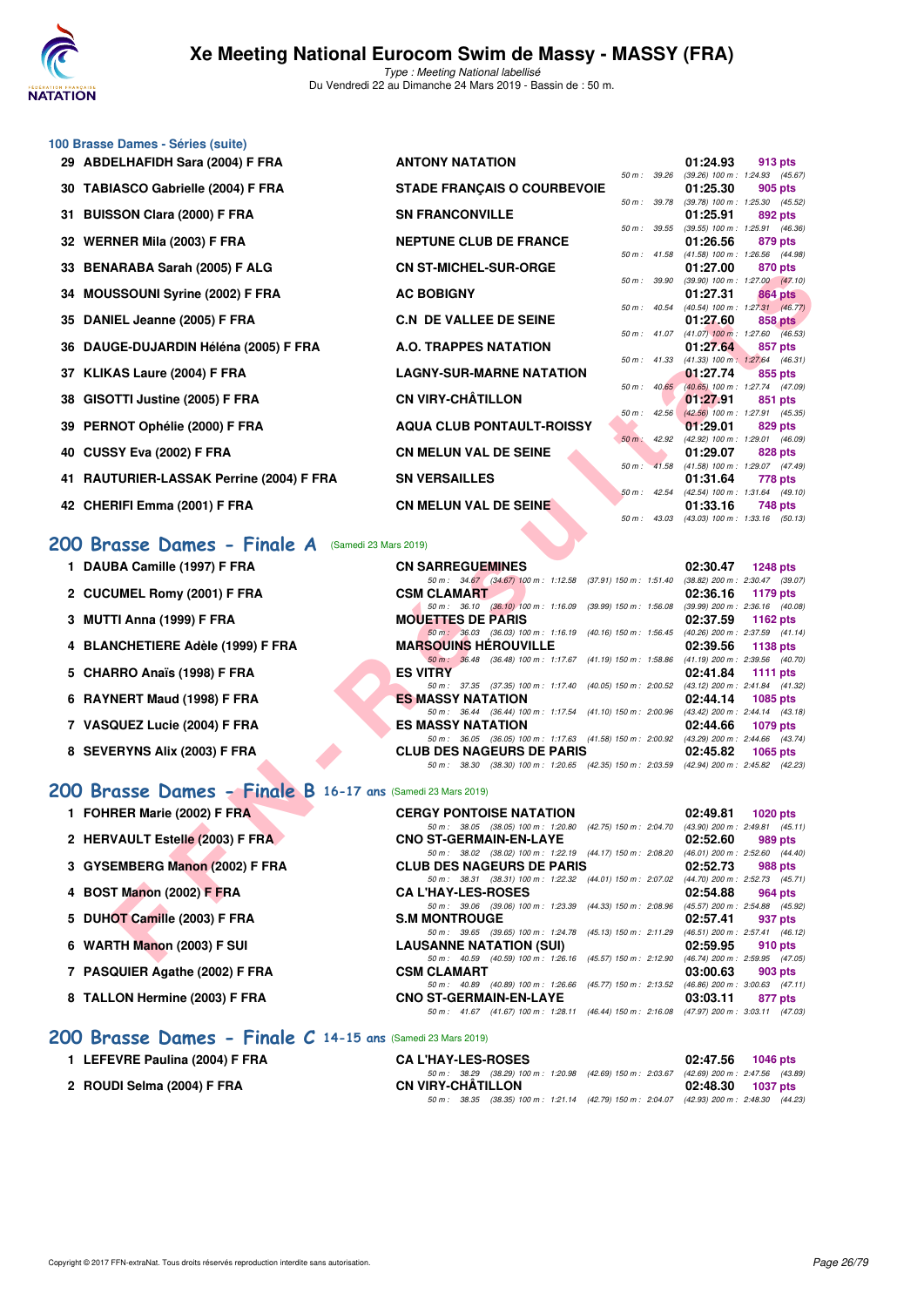

Type : Meeting National labellisé Du Vendredi 22 au Dimanche 24 Mars 2019 - Bassin de : 50 m.

| 200 Brasse Dames - Finale C (suite) |                                                                 |                                     |         |
|-------------------------------------|-----------------------------------------------------------------|-------------------------------------|---------|
| 3 MESSE Jade (2005) F FRA           | ESPADON VÉLIZY-VILLACOUBLAY                                     | 02:54.28                            | 971 pts |
|                                     | (39.83) 100 m: 1:24.16 (44.33) 150 m: 2:09.12<br>50 m : 39.83   | $(44.96)$ 200 m : 2:54.28 $(45.16)$ |         |
| 4 CIMPER Madiana (2004) F FRA       | <b>CN LE PLESSIS-ROBINSON</b>                                   | 02:56.10                            | 951 pts |
|                                     | (39.13) 100 m: 1:23.81 (44.68) 150 m: 2:09.43<br>50 m: 39.13    | $(45.62)$ 200 m : 2:56.10 $(46.67)$ |         |
| 5 DJEMAOUI Lahna (2004) F FRA       | <b>CA ORSAY</b>                                                 | 02:57.56                            | 935 pts |
|                                     | (39.68) 100 m: 1:24.49 (44.81) 150 m: 2:10.70<br>50 m : 39.68   | $(46.21)$ 200 m : 2:57.56 $(46.86)$ |         |
| 6 MARTINS Daphnee (2004) F FRA      | <b>CNO ST-GERMAIN-EN-LAYE</b>                                   | 03:01.88                            | 890 pts |
|                                     | 50 m: 41.75 (41.75) 100 m: 1:29.11 (47.36) 150 m: 2:16.02       | $(46.91)$ 200 m : 3:01.88 $(45.86)$ |         |
| <b>NEVES Alicia (2005) F FRA</b>    | <b>CA L'HAY-LES-ROSES</b>                                       | 03:02.64                            | 882 pts |
|                                     | 50 m: 41.67 (41.67) 100 m: 1:28.03 (46.36) 150 m: 2:15.97       | $(47.94)$ 200 m : 3:02.64 $(46.67)$ |         |
| 8 DELAHOUSSE Lison (2005) F FRA     | <b>CLUB DES NAGEURS DE PARIS</b>                                | 03:04.37                            | 864 pts |
|                                     | (42.17) 100 m : 1:29.51 (47.34) 150 m : 2:17.70<br>50 m : 42.17 | (48.19) 200 m : 3:04.37 (46.67)     |         |
|                                     |                                                                 | <b>Contract Contract</b>            |         |

## **[200 Brasse Dames - Séries](http://www.ffnatation.fr/webffn/resultats.php?idact=nat&go=epr&idcpt=57649&idepr=23)** (Samedi 23 Mars 2019)

| 1  | DAUBA Camille (1997) F FRA             |
|----|----------------------------------------|
| 2  | <b>CUCUMEL Romy (2001) F FRA</b>       |
| 3  | MUTTI Anna (1999) F FRA                |
| 4  | <b>BLANCHETIERE Adèle (1999) F FRA</b> |
| 5  | CHARRO Anaïs (1998) F FRA              |
| 6  | RAYNERT Maud (1998) F FRA              |
| 7  | <b>VASQUEZ Lucie (2004) F FRA</b>      |
| 8  | <b>SEVERYNS Alix (2003) F FRA</b>      |
| 9  | <b>CHAVANNE Audrie (1997) F FRA</b>    |
| 10 | ROUDI Selma (2004) F FRA               |
| 11 | FOHRER Marie (2002) F FRA              |
| 12 | GAILLARD Clémence (1998) F FRA         |
|    | 13 BARRIER Clara (2001) F FRA          |
|    | 14 HERVAULT Estelle (2003) F FRA       |
|    | 15 LANGLAIS Lila (2000) F FRA          |
| 16 | LEFEVRE Paulina (2004) F FRA           |
| 17 | GYSEMBERG Manon (2002) F FRA           |
|    | 18 MAILLE Salomé (2004) F FRA          |
|    | 19 MESSE Jade (2005) F FRA             |
| 20 | <b>TOURILLON Floriane (1999) F FRA</b> |
| 21 | <b>BOST Manon (2002) F FRA</b>         |
|    | 22 CIMPER Madiana (2004) F FRA         |
| 23 | <b>TALLON Hermine (2003) F FRA</b>     |
|    | 24 DUHOT Camille (2003) F FRA          |
|    | 25 WARTH Manon (2003) F SUI            |
|    | 26 PASQUIER Agathe (2002) F FRA        |
|    | 27 DJEMAOUI Lahna (2004) F FRA         |
|    | 28 MARTINS Daphnee (2004) F FRA        |
| 29 | SOUBIES Beatrice (2005) F FRA          |

| $\overline{I}$ NEVES AllGR (2003) F FRA        | UA LIIAI-LEJ-NUJEJ                                                                                                           | ∪J.∪∠.∪+ | <b>OUZ PIS</b> |
|------------------------------------------------|------------------------------------------------------------------------------------------------------------------------------|----------|----------------|
| 8 DELAHOUSSE Lison (2005) F FRA                | 50 m: 41.67 (41.67) 100 m: 1:28.03 (46.36) 150 m: 2:15.97 (47.94) 200 m: 3:02.64 (46.67)<br><b>CLUB DES NAGEURS DE PARIS</b> | 03:04.37 | 864 pts        |
|                                                | 50 m: 42.17 (42.17) 100 m: 1:29.51 (47.34) 150 m: 2:17.70 (48.19) 200 m: 3:04.37 (46.67)                                     |          |                |
| 00 Brasse Dames - Séries (Samedi 23 Mars 2019) |                                                                                                                              |          |                |
| 1 DAUBA Camille (1997) F FRA                   | <b>CN SARREGUEMINES</b>                                                                                                      | 02:32.51 | $1223$ pts     |
|                                                | 50 m: 34.99 (34.99) 100 m: 1:13.24 (38.25) 150 m: 1:52.45 (39.21) 200 m: 2:32.51 (40.06)                                     |          |                |
| 2 CUCUMEL Romy (2001) F FRA                    | <b>CSM CLAMART</b><br>50 m: 35.75 (35.75) 100 m: 1:16.06 (40.31) 150 m: 1:56.43 (40.37) 200 m: 2:37.82 (41.39)               | 02:37.82 | 1159 pts       |
| 3 MUTTI Anna (1999) F FRA                      | <b>MOUETTES DE PARIS</b>                                                                                                     | 02:39.13 | 1143 pts       |
| 4 BLANCHETIERE Adèle (1999) F FRA              | 50 m: 36.53 (36.53) 100 m: 1:16.53 (40.00) 150 m: 1:57.02 (40.49) 200 m: 2:39.13 (42.11)<br><b>MARSOUINS HEROUVILLE</b>      | 02:40.88 | 1123 pts       |
| 5 CHARRO Anaïs (1998) F FRA                    | 50 m: 35.96 (35.96) 100 m: 1:17.19 (41.23) 150 m: 1:59.27 (42.08) 200 m: 2:40.88 (41.61)<br><b>ES VITRY</b>                  | 02:41.96 | 1110 pts       |
|                                                | 50 m: 36.32 (36.32) 100 m: 1:17.45 (41.13) 150 m: 1:59.64 (42.19) 200 m: 2:41.96 (42.32)<br><b>ES MASSY NATATION</b>         |          | 1104 pts       |
| 6 RAYNERT Maud (1998) F FRA                    | 50 m: 36.82 (36.82) 100 m: 1:17.53 (40.71) 150 m: 1:59.48 (41.95) 200 m: 2:42.45 (42.97)                                     | 02:42.45 |                |
| 7 VASQUEZ Lucie (2004) F FRA                   | <b>ES MASSY NATATION</b>                                                                                                     | 02:44.62 | 1079 pts       |
| 8 SEVERYNS Alix (2003) F FRA                   | 50 m: 36.67 (36.67) 100 m: 1:18.10 (41.43) 150 m: 2:00.70 (42.60) 200 m: 2:44.62 (43.92)<br><b>CLUB DES NAGEURS DE PARIS</b> | 02:44.72 | 1078 pts       |
|                                                | 50 m: 37.77 (37.77) 100 m: 1:20.31 (42.54) 150 m: 2:02.74 (42.43) 200 m: 2:44.72 (41.98)                                     |          |                |
| 9 CHAVANNE Audrie (1997) F FRA                 | <b>CN ST-MICHEL-SUR-ORGE</b>                                                                                                 | 02:45.03 | 1074 pts       |
| 10 ROUDI Selma (2004) F FRA                    | 50 m: 36.91 (36.91) 100 m: 1:18.75 (41.84) 150 m: 2:01.73 (42.98) 200 m: 2:45.03 (43.30)<br><b>CN VIRY-CHATILLON</b>         | 02:48.83 | 1031 pts       |
|                                                | 50 m: 38.57 (38.57) 100 m: 1:21.38 (42.81) 150 m: 2:04.87 (43.49) 200 m: 2:48.83 (43.96)                                     |          |                |
| 11 FOHRER Marie (2002) F FRA                   | <b>CERGY PONTOISE NATATION</b>                                                                                               | 02:49.79 | 1020 pts       |
|                                                | 50 m: 38.10 (38.10) 100 m: 1:21.38 (43.28) 150 m: 2:05.06 (43.68) 200 m: 2:49.79 (44.73)<br><b>CN MELUN VAL DE SEINE</b>     |          |                |
| 12 GAILLARD Clémence (1998) F FRA              | 50 m: 37.96 (37.96) 100 m: 1:21.06 (43.10) 150 m: 2:05.09 (44.03) 200 m: 2:49.83 (44.74)                                     | 02:49.83 | 1020 pts       |
| 13 BARRIER Clara (2001) F FRA                  | <b>BOIS-COLOMBES SPORT</b>                                                                                                   | 02:49.85 | 1020 pts       |
|                                                | 50 m: 37.89 (37.89) 100 m: 1:21.01 (43.12) 150 m: 2:05.55 (44.54) 200 m: 2:49.85 (44.30)                                     |          |                |
| 14 HERVAULT Estelle (2003) F FRA               | <b>CNO ST-GERMAIN-EN-LAYE</b><br>50 m: 37.90 (37.90) 100 m: 1:21.73 (43.83) 150 m: 2:05.73 (44.00) 200 m: 2:50.24 (44.51)    | 02:50.24 | 1015 $pts$     |
| 15 LANGLAIS Lila (2000) F FRA                  | <b>ES MASSY NATATION</b>                                                                                                     | 02:51.86 | 997 pts        |
| 16 LEFEVRE Paulina (2004) F FRA                | 50 m: 39.65 (39.65) 100 m: 1:23.04 (43.39) 150 m: 2:07.10 (44.06) 200 m: 2:51.86 (44.76)<br><b>CA L'HAY-LES-ROSES</b>        | 02:53.34 | 981 pts        |
| 17 GYSEMBERG Manon (2002) F FRA                | 50 m: 38.57 (38.57) 100 m: 1:22.86 (44.29) 150 m: 2:07.76 (44.90) 200 m: 2:53.34 (45.58)<br><b>CLUB DES NAGEURS DE PARIS</b> | 02:55.39 | 959 pts        |
|                                                | 50 m: 38.36 (38.36) 100 m: 1:23.19 (44.83) 150 m: 2:09.32 (46.13) 200 m: 2:55.39 (46.07)                                     |          |                |
| 18 MAILLE Salomé (2004) F FRA                  | <b>ES MASSY NATATION</b>                                                                                                     | 02:56.25 | 949 pts        |
| 19 MESSE Jade (2005) F FRA                     | 50 m: 39.40 (39.40) 100 m: 1:24.11 (44.71) 150 m: 2:10.39 (46.28) 200 m: 2:56.25 (45.86)<br>ESPADON VÉLIZY-VILLACOUBLAY      | 02:56.48 | 947 pts        |
|                                                | 50 m: 40.24 (40.24) 100 m: 1:25.21 (44.97) 150 m: 2:10.78 (45.57) 200 m: 2:56.48 (45.70)                                     |          |                |
| 20 TOURILLON Floriane (1999) F FRA             | <b>PROVINS NATATION</b>                                                                                                      | 02:58.07 | 930 pts        |
| 21 BOST Manon (2002) F FRA                     | 50 m: 39.84 (39.84) 100 m: 1:24.92 (45.08) 150 m: 2:11.14 (46.22) 200 m: 2:58.07 (46.93)<br><b>CA L'HAY-LES-ROSES</b>        | 02:58.15 | 929 pts        |
|                                                | 50 m: 39.00 (39.00) 100 m: 1:23.60 (44.60) 150 m: 2:10.45 (46.85) 200 m: 2:58.15 (47.70)                                     |          |                |
| 22 CIMPER Madiana (2004) F FRA                 | <b>CN LE PLESSIS-ROBINSON</b>                                                                                                | 02:59.11 | 919 pts        |
| 23   TALLON Hermine (2003) F FRA               | 50 m: 38.57 (38.57) 100 m: 1:24.16 (45.59) 150 m: 2:11.20 (47.04) 200 m: 2:59.11 (47.91)<br><b>CNO ST-GERMAIN-EN-LAYE</b>    | 02:59.64 | 913 pts        |
|                                                | 50 m: 39.34 (39.34) 100 m: 1:25.77 (46.43) 150 m: 2:12.94 (47.17) 200 m: 2:59.64 (46.70)                                     |          |                |
| 24 DUHOT Camille (2003) F FRA                  | <b>S.M MONTROUGE</b><br>50 m: 39.87 (39.87) 100 m: 1:26.11 (46.24) 150 m: 2:13.32 (47.21) 200 m: 2:59.89 (46.57)             | 02:59.89 | 910 pts        |
| 25 WARTH Manon (2003) F SUI                    | <b>LAUSANNE NATATION (SUI)</b>                                                                                               | 03:00.07 | 909 pts        |
| 26 PASQUIER Agathe (2002) F FRA                | 50 m: 41.38 (41.38) 100 m: 1:26.71 (45.33) 150 m: 2:13.37 (46.66) 200 m: 3:00.07 (46.70)<br><b>CSM CLAMART</b>               | 03:00.13 | 908 pts        |
| 27 DJEMAOUI Lahna (2004) F FRA                 | 50 m: 41.65 (41.65) 100 m: 1:27.02 (45.37) 150 m: 2:13.45 (46.43) 200 m: 3:00.13 (46.68)<br><b>CA ORSAY</b>                  | 03:00.51 | 904 pts        |
|                                                | 50 m: 39.63 (39.63) 100 m: 1:25.14 (45.51) 150 m: 2:12.19 (47.05) 200 m: 3:00.51 (48.32)                                     |          |                |
| 28 MARTINS Daphnee (2004) F FRA                | <b>CNO ST-GERMAIN-EN-LAYE</b>                                                                                                | 03:01.39 | 895 pts        |
| 29 SOUBIES Beatrice (2005) F FRA               | 50 m: 41.77 (41.77) 100 m: 1:28.69 (46.92) 150 m: 2:15.77 (47.08) 200 m: 3:01.39 (45.62)<br><b>RACING CLUB DE FRANCE</b>     | 03:01.85 | 890 pts        |
|                                                | 50 m: 41.55 (41.55) 100 m: 1:28.80 (47.25) 150 m: 2:15.01 (46.21) 200 m: 3:01.85 (46.84)                                     |          |                |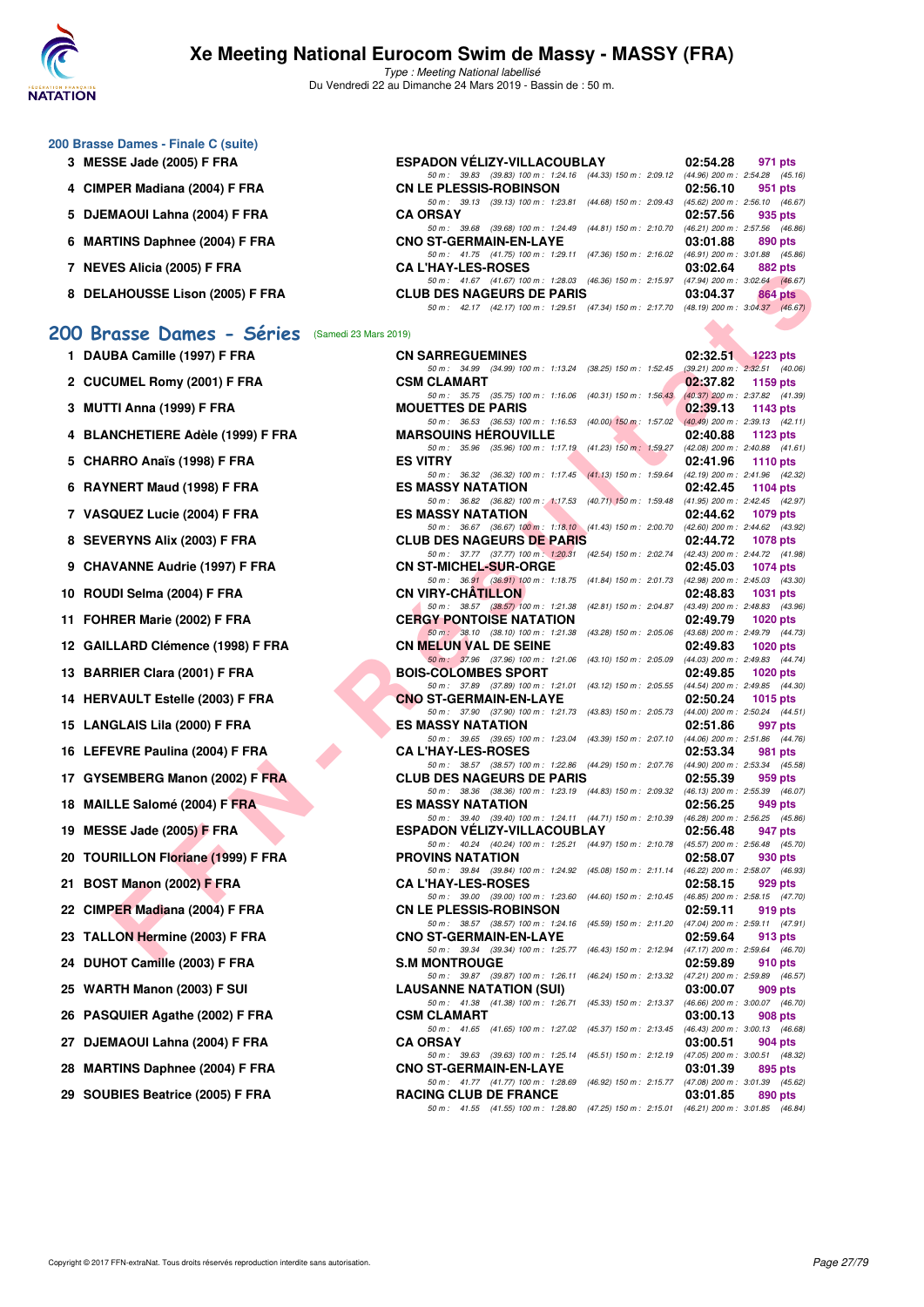

Type : Meeting National labellisé Du Vendredi 22 au Dimanche 24 Mars 2019 - Bassin de : 50 m.

50 m : 41.53 (41.53) 100 m : 1:29.10 (47.57) 150 m : 2:17.44 (48.34) 200 m : 3:03.76 (46.32)

50 m : 41.86 (41.86) 100 m : 1:30.86 (49.00) 150 m : 2:20.60 (49.74) 200 m : 3:07.70 (47.10)

50 m: 41.35 (41.35) 100 m: 1:28.65 (47.30) 150 m: 2:16.84 (48.19) 200 m: 3:04.73 (47.89)<br>COM BAGNEUX NATATION 03:05.60 851 pts

50 m: 42.51 (42.51) 100 m: 1:29.18 (46.67) 150 m: 2:17.18 (48.00) 200 m: 3:05.60 (48.42)<br>**LAUSANNE NATATION (SUI)** 03:07.70 830 pts

### **200 Brasse Dames - Séries (suite)**

- **30 NEVES Alicia (2005) F FRA CA L'HAY-LES-ROSES 03:03.76 870 pts**
- **31 DELAHOUSSE Lison (2005) F FRA CLUB DES NAGEURS DE PARIS 03:04.73 860 pts**<br> **50 m**: 41.35 (41.35) 100 m; 128.65 (47.30) 150 m; 2:16.84 (48.19) 200 m; 3:04.73 (47.89)
- **32 LE MAGOARIEC Sterenn (2003) F FRA**
- **33 COURVOISIER Elly (2003) F SUI LAUSANNE NATATION (SUI) 03:07.70 830 pts**
- **34 LAVERGNE Coralie (1995) F FRA U.S CRETEIL NATATION 03:08.70 820 pts**
- **35 GISOTTI Justine (2005) F FRA CN VIRY-CHÂTILLON 03:10.12 805 pts**
- **36 CUSSY Eva (2002) F FRA CN MELUN VAL DE SEINE 03:11.16 795 pts**
- **37 BOURDON Ines (2002) F FRA CN VIRY-CHÂTILLON 03:12.50 782 pts**
- **38 THOLEY Aurelie (2005) F FRA C.N OZOIR-LA-FERRIERE 03:12.51 782 pts**<br>
50 m: 42.63 (49.75) 100 m: 1:32.38 (49.75) 150 m: 2:22.56 (50.18) 200 m: 3:12.51 (49.95)
- **39 DAUGE-DUJARDIN Héléna (2005) F FRA A.O. TRAPPES NATATION 4.0 A.O. TRAPPES NATATION**
- **40 HAMAMEL Yasmine (2005) F FRA SCM CHÂTILLON NATATION 03:27.78 639 pts**
- **41 BOUZOM Maylis (2005) F FRA USO BEZONS 03:28.86 630 pts**
- **--- WERNER Mila (2003) F FRA NEPTUNE CLUB DE FRANCE DNS dec**
- **--- GOSNET Manon (2003) F FRA USO BEZONS DSQ**

#### **[50 Papillon Dames - Finale A](http://www.ffnatation.fr/webffn/resultats.php?idact=nat&go=epr&idcpt=57649&idepr=31)** (Samedi 23 Mars 2019)

| <b>DESCAMPS Mathilde (2001) F FRA</b> | <b>MOREUIL NATATION</b>            | 00:27.53 | <b>1243 pts</b> |
|---------------------------------------|------------------------------------|----------|-----------------|
| 2 LETANG Maria-elena (1993) F FRA     | <b>CLUB DES NAGEURS DE PARIS</b>   | 00:27.61 | <b>1237 pts</b> |
| 3 BOUTIN Julie (1998) F FRA           | <b>EN TOURS</b>                    | 00:28.44 | 1183 pts        |
| 4 PROUFF Faustine (1988) F FRA        | <b>STADE DE VANVES</b>             | 00:28.47 | 1181 pts        |
| 4 BOUQUEREL Blandine (2001) F FRA     | <b>C VIKINGS DE ROUEN</b>          | 00:28.47 | 1181 pts        |
| 6 PACAUD Pauline (1993) F FRA         | <b>SENS NATATION</b>               | 00:28.68 | 1167 pts        |
| 7 LECANU Maëlle (1999) F FRA          | <b>STADE FRANÇAIS O COURBEVOIE</b> | 00:28.92 | 1152 pts        |
| 8 JEAN Mathilde (2000) F FRA          | AMIENS METROPOLE NAT.              | 00:29.06 | 1143 pts        |
|                                       |                                    |          |                 |

### **[50 Papillon Dames - Finale B](http://www.ffnatation.fr/webffn/resultats.php?idact=nat&go=epr&idcpt=57649&idepr=31) 16-17 ans** (Samedi 23 Mars 2019)

| 34 LAVERGIVE COTAILE (1999) F FRA                           | U.J UNETEIL IVATATIUM                                                                                                         | 03.00.70              | <b>UZU PIS</b>  |
|-------------------------------------------------------------|-------------------------------------------------------------------------------------------------------------------------------|-----------------------|-----------------|
| 35 GISOTTI Justine (2005) F FRA                             | 50 m: 42.64 (42.64) 100 m: 1:30.79 (48.15) 150 m: 2:20.26 (49.47) 200 m: 3:08.70 (48.44)<br><b>CN VIRY-CHATILLON</b>          | 03:10.12              | 805 pts         |
|                                                             | 50 m: 43.37 (43.37) 100 m: 1:31.83 (48.46) 150 m: 2:21.19 (49.36) 200 m: 3:10.12 (48.93)                                      |                       |                 |
| 36 CUSSY Eva (2002) F FRA                                   | <b>CN MELUN VAL DE SEINE</b>                                                                                                  | 03:11.16              | 795 pts         |
| 37 BOURDON Ines (2002) F FRA                                | 50 m: 42.36 (42.36) 100 m: 1:29.92 (47.56) 150 m: 2:19.88 (49.96) 200 m: 3:11.16 (51.28)<br><b>CN VIRY-CHATILLON</b>          | 03:12.50              | 782 pts         |
|                                                             | 50 m: 42.13 (42.13) 100 m: 1:31.10 (48.97) 150 m: 2:22.41 (51.31) 200 m: 3:12.50 (50.09)                                      |                       |                 |
| 38 THOLEY Aurelie (2005) F FRA                              | <b>C.N OZOIR-LA-FERRIERE</b>                                                                                                  | 03:12.51              | 782 pts         |
| 39 DAUGE-DUJARDIN Héléna (2005) F FRA                       | 50 m: 42.63 (42.63) 100 m: 1:32.38<br>(49.75) 150 m : 2:22.56 (50.18) 200 m : 3:12.51 (49.95)<br><b>A.O. TRAPPES NATATION</b> | 03:12.80              | 779 pts         |
| 40 HAMAMEL Yasmine (2005) F FRA                             | 50 m: 42.93 (42.93) 100 m: 1:32.68 (49.75) 150 m: 2:23.93 (51.25) 200 m: 3:12.80 (48.87)<br><b>SCM CHATILLON NATATION</b>     | 03:27.78              | 639 pts         |
|                                                             | 50 m: 46.06 (46.06) 100 m: 1:38.69 (52.63) 150 m: 2:32.80 (54.11) 200 m: 3:27.78 (54.98)                                      |                       |                 |
| 41 BOUZOM Maylis (2005) F FRA                               | <b>USO BEZONS</b>                                                                                                             | 03:28.86              | 630 pts         |
|                                                             | 50 m: 46.87 (46.87) 100 m: 1:39.97 (53.10) 150 m: 2:34.62 (54.65) 200 m: 3:28.86 (54.24)                                      |                       |                 |
| --- WERNER Mila (2003) F FRA                                | <b>NEPTUNE CLUB DE FRANCE</b>                                                                                                 | <b>DNS dec</b>        |                 |
| --- GOSNET Manon (2003) F FRA                               | <b>USO BEZONS</b>                                                                                                             | <b>DSQ</b>            |                 |
|                                                             |                                                                                                                               |                       |                 |
| <b>0 Papillon Dames - Finale A</b> (Samedi 23 Mars 2019)    |                                                                                                                               |                       |                 |
| 1 DESCAMPS Mathilde (2001) F FRA                            | <b>MOREUIL NATATION</b>                                                                                                       | 00:27.53              | <b>1243 pts</b> |
| 2 LETANG Maria-elena (1993) F FRA                           | <b>CLUB DES NAGEURS DE PARIS</b>                                                                                              | 00:27.61              | <b>1237 pts</b> |
| 3 BOUTIN Julie (1998) F FRA                                 | <b>EN TOURS</b>                                                                                                               | 00:28.44              | 1183 pts        |
| 4 PROUFF Faustine (1988) F FRA                              | <b>STADE DE VANVES</b>                                                                                                        | 00:28.47              | 1181 pts        |
| 4 BOUQUEREL Blandine (2001) F FRA                           | <b>C VIKINGS DE ROUEN</b>                                                                                                     | 00:28.47              | 1181 pts        |
| 6 PACAUD Pauline (1993) F FRA                               | <b>SENS NATATION</b>                                                                                                          | 00:28.68              | 1167 pts        |
| 7 LECANU Maëlle (1999) F FRA                                | <b>STADE FRANÇAIS O COURBEVOIE</b>                                                                                            | 00:28.92              | 1152 pts        |
| 8 JEAN Mathilde (2000) F FRA                                | <b>AMIENS METROPOLE NAT.</b>                                                                                                  | 00:29.06              | 1143 pts        |
|                                                             |                                                                                                                               |                       |                 |
| O Papillon Dames - Finale B 16-17 ans (Samedi 23 Mars 2019) |                                                                                                                               |                       |                 |
| 1 DESBONNES Leha (2002) F FRA                               | <b>ES MASSY NATATION</b>                                                                                                      | 00:29.34              | 1125 pts        |
| 2 DANGER Clara (2002) F FRA                                 | <b>EN LONGJUMEAU</b>                                                                                                          | 00:29.72              | 1101 pts        |
| 3 BILLABERT Mathilde (2003) F FRA                           | <b>CLUB DES NAGEURS DE PARIS</b>                                                                                              | 00:29.94              | <b>1087 pts</b> |
| 4 MARTIN Amandine (2003) F FRA                              | <b>CHARTRES METROPOLE NAT</b>                                                                                                 | 00:30.31              | <b>1064 pts</b> |
| 5 CORNILLON Amandine (2003) F FRA                           | <b>SN MONTGERON</b>                                                                                                           | 00:30.43              | <b>1057 pts</b> |
| 6 NEVES Clara (2002) F FRA                                  | <b>CA L'HAY-LES-ROSES</b>                                                                                                     | 00:30.69              | 1041 pts        |
| 7 MARCHAND Sofia (2002) F FRA                               | <b>PROVINS NATATION</b>                                                                                                       | 00:30.79              | 1035 pts        |
| 8 BIGAY Clara (2002) F FRA                                  | <b>CSM CLAMART</b>                                                                                                            | 00:30.96              | <b>1024 pts</b> |
|                                                             |                                                                                                                               |                       |                 |
| O Papillon Dames - Finale C 14-15 ans (Samedi 23 Mars 2019) |                                                                                                                               |                       |                 |
| 1 MAILLE Salomé (2004) F FRA                                | <b>ES MASSY NATATION</b>                                                                                                      | 00:29.41              | <b>1120 pts</b> |
| 2 BOUKHTOUCHE Sarah (2005) F FRA                            | <b>STADE FRANÇAIS O COURBEVOIE</b>                                                                                            | 00:29.52              | 1113 pts        |
| $2.501100$ $C_{21}$ $(2001)$ $E$ $EDA$                      | <b>AOUA OLUB BONTAULT BOICCV</b>                                                                                              | $0.00000 - 1000 + 10$ |                 |

## **[50 Papillon Dames - Finale C](http://www.ffnatation.fr/webffn/resultats.php?idact=nat&go=epr&idcpt=57649&idepr=31) 14-15 ans** (Samedi 23 Mars 2019)

| 1 MAILLE Salomé (2004) F FRA     | <b>ES MASSY NATATION</b>           | 00:29.41 | 1120 pts |
|----------------------------------|------------------------------------|----------|----------|
| 2 BOUKHTOUCHE Sarah (2005) F FRA | <b>STADE FRANCAIS O COURBEVOIE</b> | 00:29.52 | 1113 pts |
| 3 FRANCO Carla (2004) F FRA      | <b>AQUA CLUB PONTAULT-ROISSY</b>   | 00:29.80 | 1096 pts |
| 4 JOLY Morgane (2004) F FRA      | <b>ES MASSY NATATION</b>           | 00:30.22 | 1070 pts |
| 5 ALLEMAN Manon (2005) F FRA     | <b>CNO ST-GERMAIN-EN-LAYE</b>      | 00:30.23 | 1069 pts |
| 6 SIMOENS Lucille (2005) F FRA   | <b>ES MASSY NATATION</b>           | 00:30.58 | 1047 pts |
| 7 GALLANT Apolline (2004) F FRA  | <b>SN VERSAILLES</b>               | 00:30.62 | 1045 pts |
| 8 COLLET Cléo (2005) F FRA       | <b>CA L'HAY-LES-ROSES</b>          | 00:31.00 | 1022 pts |
|                                  |                                    |          |          |

### **[50 Papillon Dames - Séries](http://www.ffnatation.fr/webffn/resultats.php?idact=nat&go=epr&idcpt=57649&idepr=31)** (Samedi 23 Mars 2019)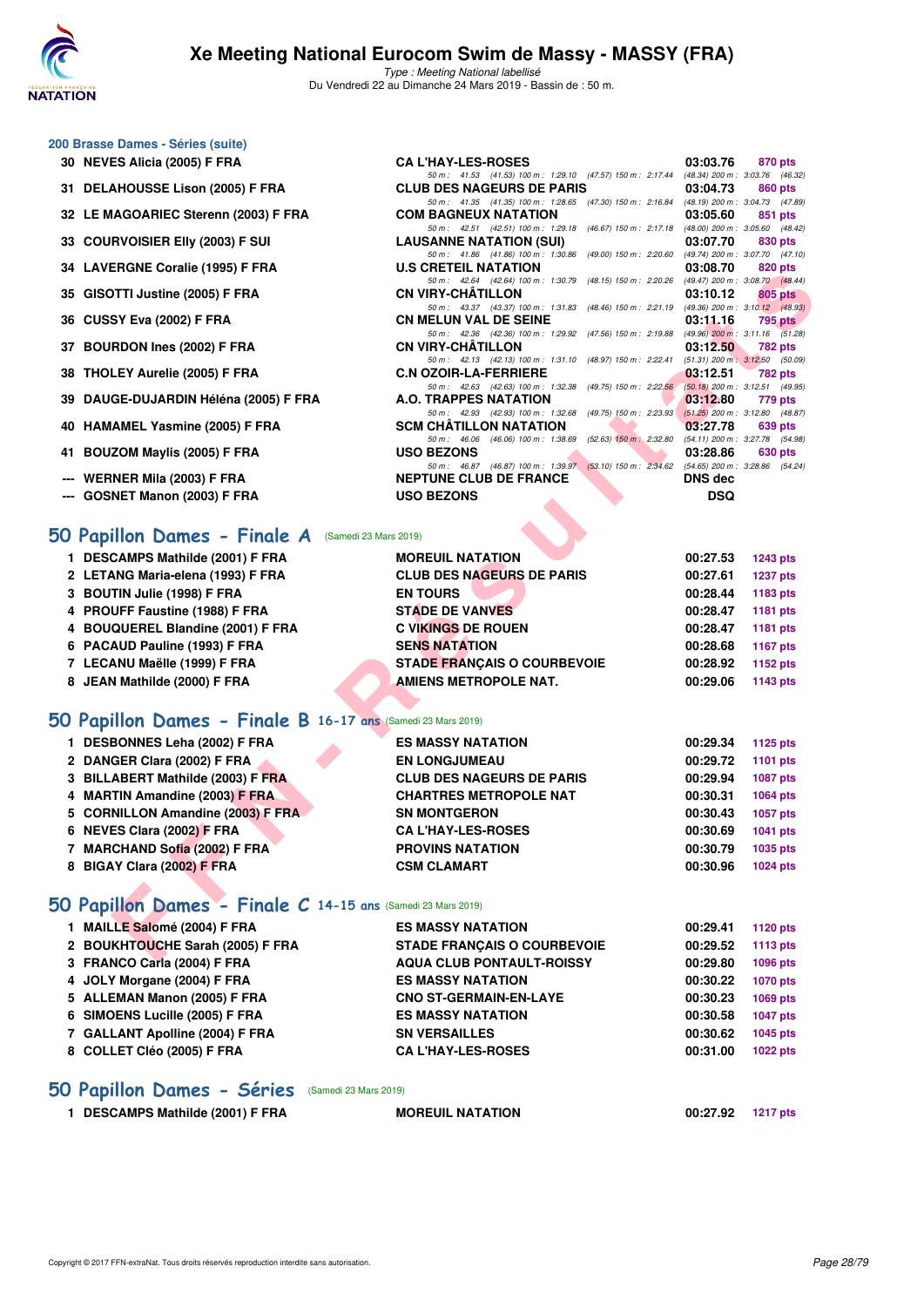

|      | 50 Papillon Dames - Séries (suite)      |
|------|-----------------------------------------|
| 2    | LETANG Maria-elena (1993) F FRA         |
| 3    | PROUFF Faustine (1988) F FRA            |
| 4    | <b>BOUQUEREL Blandine (2001) F FRA</b>  |
| 5    | <b>BOUTIN Julie (1998) F FRA</b>        |
| 6    | JEAN Mathilde (2000) F FRA              |
| 6    | PACAUD Pauline (1993) F FRA             |
| 8    | LECANU Maëlle (1999) F FRA              |
| 9    | <b>CUCUMEL Romy (2001) F FRA</b>        |
| 10   | <b>DESBONNES Leha (2002) F FRA</b>      |
| 11   | FLORENT Lou (2001) F FRA                |
|      | 12 BARBOUCH Inès (2001) F TUN           |
| 13   | <b>OUALID GIRARD Sarah (2000) F FRA</b> |
|      | 14 GAMER Rose-alexia (1999) F FRA       |
|      | 15 COSTES Aurore (1997) F FRA           |
|      | 16 FROUIN Meghan (2001) F FRA           |
|      | 17 DANGER Clara (2002) F FRA            |
| 18   | <b>BOUKHTOUCHE Sarah (2005) F FRA</b>   |
| 19   | DESNOYERS Chloé (2001) F FRA            |
|      | 20 BLANCHETIERE Adèle (1999) F FRA      |
| 21   | OUARTI Ilyana (2003) F FRA              |
| 22   | <b>CASTEL Margaux (2000) F FRA</b>      |
| 23   | MAILLE Salomé (2004) F FRA              |
|      | 24 RAOUST Anna (2001) F FRA             |
|      | 25 SIMOËNS Celia (1999) F FRA           |
|      | 26 DEL'HOMME Laurine (1997) F FRA       |
|      | 27 MARTIN Amandine (2003) F FRA         |
| 28   | <b>CORNILLON Amandine (2003) F FRA</b>  |
| 29   | <b>ALLEMAN Manon (2005) F FRA</b>       |
|      |                                         |
| 29   | BILLABERT Mathilde (2003) F FRA         |
| 31   | JOLY Morgane (2004) F FRA               |
| 32   | BIGAY Clara (2002) F FRA                |
| 33   | NEVES Clara (2002) F FRA                |
| 33   | FRANCO Carla (2004) F FRA               |
|      | 35 MARCHAND Sofia (2002) F FRA          |
| 36   | <b>SEVERYNS Alix (2003) F FRA</b>       |
| 37   | <b>BOUDISSA Naïla (2001) F FRA</b>      |
| 38   | <b>MOHRI COTTI Tara (2001) F FRA</b>    |
| 39   | BERGER Paoline (2002) F FRA             |
| 40 - | <b>GALLANT Apolline (2004) F FRA</b>    |
| 41   | DGAIMESH Yasmine (2003) F LBA           |
|      | 42 CEPECK Léa (2002) F FRA              |
|      | 43 SIMOENS Lucille (2005) F FRA         |
|      | 44 DUMAS Salome (2002) F FRA            |
|      | 45 COLLET Cléo (2005) F FRA             |
|      | 46 LE CORGUILLE Ambre (2001) F FRA      |
|      | 47 CASTEJON Garance (2005) F FRA        |
|      | 48 SALEM Lindsey (2003) F FRA           |
|      | 49 FRESSIER Lola (2002) F FRA           |
|      | 50 NGUYEN DUC LONG Armelle (2003) F FF  |
|      | 51 BALMER Romane (2004) F FRA           |
|      | 52 PACAUD Océane (2002) F FRA           |
|      | 52 DALLE Aliénor (2002) F FRA           |
|      | 54 REMY Cassiopee (2001) F FRA          |
|      | 55 LACOUTURE Alexandra (2005) F FRA     |

| Papilion Dames - Series (suite)         |                                                         |          |                 |
|-----------------------------------------|---------------------------------------------------------|----------|-----------------|
| 2 LETANG Maria-elena (1993) F FRA       | <b>CLUB DES NAGEURS DE PARIS</b>                        | 00:28.19 | 1199 pts        |
| 3 PROUFF Faustine (1988) F FRA          | <b>STADE DE VANVES</b>                                  | 00:28.35 | 1188 pts        |
| 4 BOUQUEREL Blandine (2001) F FRA       | <b>C VIKINGS DE ROUEN</b>                               | 00:28.38 | <b>1187 pts</b> |
| 5 BOUTIN Julie (1998) F FRA             | <b>EN TOURS</b>                                         | 00:28.67 | 1168 pts        |
| 6 JEAN Mathilde (2000) F FRA            | <b>AMIENS METROPOLE NAT.</b>                            | 00:28.85 | 1156 pts        |
| 6 PACAUD Pauline (1993) F FRA           | <b>SENS NATATION</b>                                    | 00:28.85 | 1156 pts        |
| 8 LECANU Maëlle (1999) F FRA            | <b>STADE FRANÇAIS O COURBEVOIE</b>                      | 00:28.88 | <b>1154 pts</b> |
| 9 CUCUMEL Romy (2001) F FRA             | <b>CSM CLAMART</b>                                      | 00:29.00 | <b>1146 pts</b> |
| 10 DESBONNES Leha (2002) F FRA          | <b>ES MASSY NATATION</b>                                | 00:29.29 | <b>1128 pts</b> |
| 11 FLORENT Lou (2001) F FRA             | <b>MOREUIL NATATION</b>                                 | 00:29.37 | <b>1123 pts</b> |
| 12 BARBOUCH Inès (2001) F TUN           | <b>ES VITRY</b>                                         | 00:29.41 | 1120 pts        |
| 13 OUALID GIRARD Sarah (2000) F FRA     | <b>CN MELUN VAL DE SEINE</b>                            | 00:29.47 | <b>1116 pts</b> |
| 14 GAMER Rose-alexia (1999) F FRA       | <b>ES VITRY</b>                                         | 00:29.50 | <b>1115 pts</b> |
| 15 COSTES Aurore (1997) F FRA           | <b>NOGENT NATATION 94</b>                               | 00:29.57 | <b>1110 pts</b> |
| 16 FROUIN Meghan (2001) F FRA           | <b>STADE FRANÇAIS O COURBEVOIE</b>                      | 00:29.71 | 1101 pts        |
| 17 DANGER Clara (2002) F FRA            | <b>EN LONGJUMEAU</b>                                    | 00:29.72 | <b>1101 pts</b> |
| 18 BOUKHTOUCHE Sarah (2005) F FRA       | <b>STADE FRANÇAIS O COURBEVOIE</b>                      | 00:29.76 | 1098 pts        |
| 19 DESNOYERS Chloé (2001) F FRA         | <b>JEANNE D'ARC DRANCY</b>                              | 00:29.82 | 1094 pts        |
| 20 BLANCHETIERE Adèle (1999) F FRA      | <b>MARSOUINS HÉROUVILLE</b>                             | 00:29.97 | 1085 pts        |
| 21 OUARTI Ilyana (2003) F FRA           | <b>JEANNE D'ARC DRANCY</b>                              | 00:29.99 | 1084 pts        |
| 22 CASTEL Margaux (2000) F FRA          | <b>S.M MONTROUGE</b>                                    | 00:30.03 | 1081 pts        |
| 23 MAILLE Salomé (2004) F FRA           | <b>ES MASSY NATATION</b>                                | 00:30.15 | <b>1074 pts</b> |
| 24 RAOUST Anna (2001) F FRA             | <b>NEPTUNE CLUB DE FRANCE.</b>                          | 00:30.34 | 1062 pts        |
| 25 SIMOËNS Celia (1999) F FRA           | <b>NEPTUNE CLUB DE FRANCE</b>                           | 00:30.40 | 1058 pts        |
| 26 DEL'HOMME Laurine (1997) F FRA       | <b>ES MASSY NATATION</b>                                | 00:30.41 | 1058 pts        |
| 27 MARTIN Amandine (2003) F FRA         | <b>CHARTRES METROPOLE NAT</b>                           | 00:30.42 | 1057 pts        |
| 28 CORNILLON Amandine (2003) F FRA      | <b>SN MONTGERON</b>                                     | 00:30.45 | 1055 pts        |
| 29 ALLEMAN Manon (2005) F FRA           | <b>CNO ST-GERMAIN-EN-LAYE</b>                           | 00:30.51 | 1052 pts        |
| 29 BILLABERT Mathilde (2003) F FRA      | <b>CLUB DES NAGEURS DE PARIS</b>                        | 00:30.51 | 1052 pts        |
| 31 JOLY Morgane (2004) F FRA            | <b>ES MASSY NATATION</b>                                | 00:30.53 | <b>1050 pts</b> |
| 32 BIGAY Clara (2002) F FRA             | <b>CSM CLAMART</b>                                      | 00:30.61 | <b>1046 pts</b> |
| 33 NEVES Clara (2002) F FRA             | <b>CAL'HAY-LES-ROSES</b>                                | 00:30.63 | <b>1044 pts</b> |
| 33 FRANCO Carla (2004) F FRA            | <b>AQUA CLUB PONTAULT-ROISSY</b>                        | 00:30.63 | <b>1044 pts</b> |
| 35 MARCHAND Sofia (2002) F FRA          | <b>PROVINS NATATION</b>                                 | 00:30.68 | 1041 pts        |
| 36 SEVERYNS Alix (2003) F FRA           | <b>CLUB DES NAGEURS DE PARIS</b>                        | 00:30.69 | 1041 pts        |
| 37 BOUDISSA Naïla (2001) F FRA          | <b>NEPTUNE CLUB DE FRANCE</b>                           | 00:30.73 | 1038 pts        |
| 38 MOHRI COTTI Tara (2001) F FRA        | <b>MOUETTES DE PARIS</b>                                | 00:30.79 | 1035 pts        |
| 39 BERGER Paoline (2002) F FRA          | <b>CN ST-MICHEL-SUR-ORGE</b>                            | 00:30.90 | 1028 pts        |
| 40 GALLANT Apolline (2004) F FRA        | <b>SN VERSAILLES</b>                                    | 00:30.93 | 1026 pts        |
| 41 DGAIMESH Yasmine (2003) F LBA        | STADE FRANÇAIS O COURBEVOIE                             | 00:30.95 | 1025 pts        |
| 42 CEPECK Léa (2002) F FRA              | <b>EN TOURS</b>                                         | 00:31.05 | 1019 pts        |
| 43 SIMOENS Lucille (2005) F FRA         | <b>ES MASSY NATATION</b>                                | 00:31.08 | 1017 pts        |
| 44 DUMAS Salome (2002) F FRA            | <b>MOUETTES DE PARIS</b>                                | 00:31.11 | 1015 pts        |
| 45 COLLET Cléo (2005) F FRA             | <b>CA L'HAY-LES-ROSES</b>                               | 00:31.14 | 1013 pts        |
| 46 LE CORGUILLE Ambre (2001) F FRA      | <b>CA ORSAY</b>                                         | 00:31.19 | <b>1010 pts</b> |
| 47 CASTEJON Garance (2005) F FRA        | <b>CA L'HAY-LES-ROSES</b>                               | 00:31.20 |                 |
| 48 SALEM Lindsey (2003) F FRA           |                                                         |          | <b>1010 pts</b> |
| 49 FRESSIER Lola (2002) F FRA           | <b>JEANNE D'ARC DRANCY</b><br><b>CA L'HAY-LES-ROSES</b> | 00:31.25 | <b>1007 pts</b> |
|                                         |                                                         | 00:31.26 | 1006 pts        |
| 50 NGUYEN DUC LONG Armelle (2003) F FRA | <b>CN ST-MICHEL-SUR-ORGE</b>                            | 00:31.29 | <b>1004 pts</b> |
| 51 BALMER Romane (2004) F FRA           | <b>CN VIRY-CHATILLON</b>                                | 00:31.33 | 1002 pts        |
| 52 PACAUD Océane (2002) F FRA           | <b>SENS NATATION</b>                                    | 00:31.37 | 999 pts         |
| 52 DALLE Aliénor (2002) F FRA           | <b>S.M MONTROUGE</b>                                    | 00:31.37 | 999 pts         |
| 54 REMY Cassiopee (2001) F FRA          | <b>ESPADON GRAND-QUEVILLY</b>                           | 00:31.39 | 998 pts         |
| 55 LACOUTURE Alexandra (2005) F FRA     | <b>US GRIGNY</b>                                        | 00:31.43 | 996 pts         |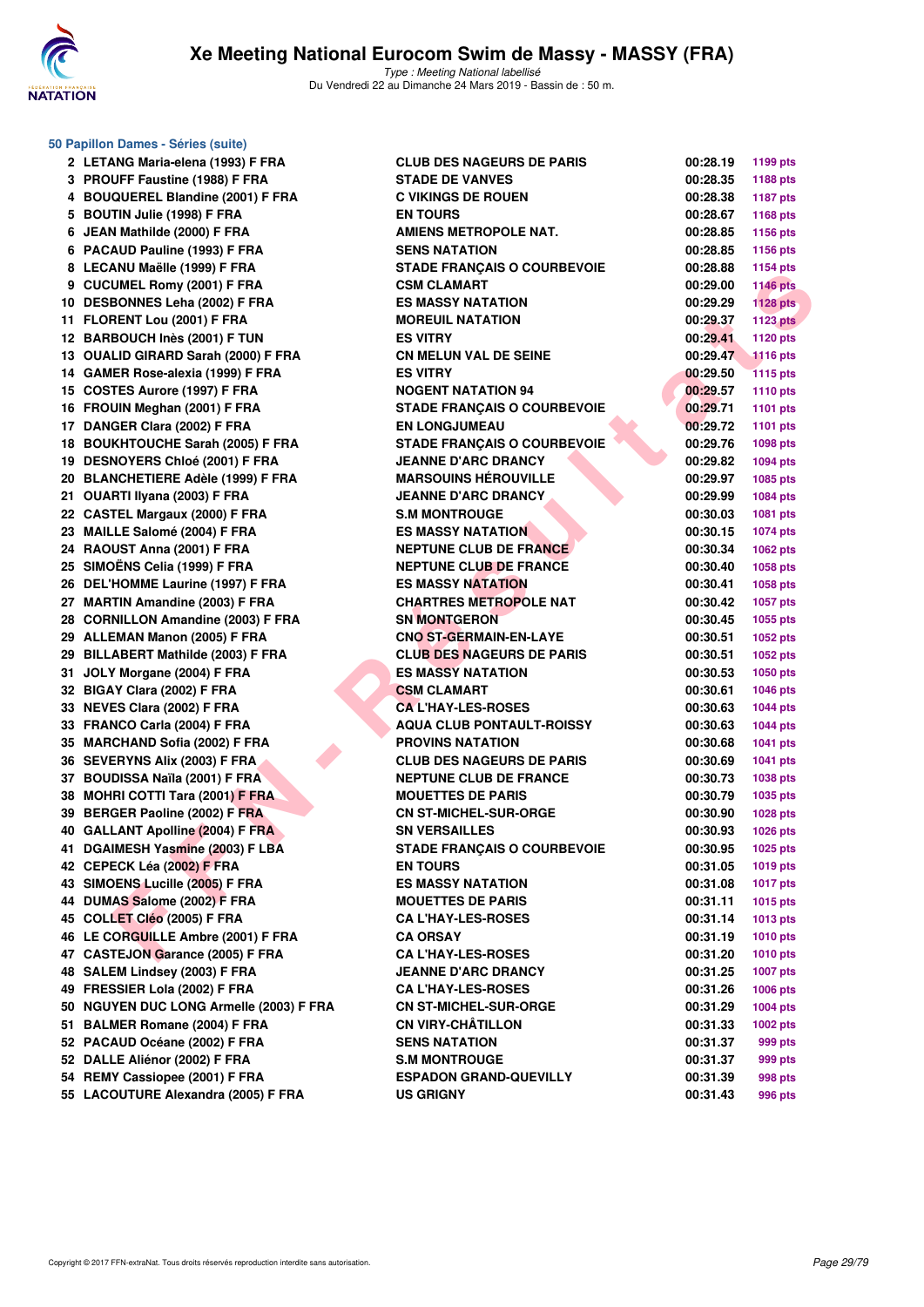

**50 Papillon Dames - Séries (suite)**

| 56  | PARISI Mathilde (1999) F FRA            | Ņ |
|-----|-----------------------------------------|---|
| 57  | DEDIEU Anouk (2003) F FRA               | C |
| 58  | PUSSET Léna (2003) F FRA                | Υ |
| 59  | JAUMET Justine (2002) F FRA             | C |
| 60  | STUTEL Chloé (2001) F FRA               | C |
| 61  | FOURMY Marina (2003) F FRA              | Е |
| 62  | SIMONUTTI Salome (2005) F FRA           | C |
| 63  | TEULE Mary (1999) F FRA                 | Α |
| 64  | AUBRY Aurélia (1998) F FRA              | ι |
| 64  | <b>COGNAC Eglantine (2004) F FRA</b>    | C |
| 66  | GARIN Héloïse (2005) F FRA              | Ν |
| 67  | <b>AUDOLY Calliope (2004) F FRA</b>     | C |
| 68  | FIEF Mathilde (2001) F FRA              | C |
| 69  | ZERROUK Eva (2001) F FRA                | Ν |
| 70  | <b>CIMKAUSKAS Shana (2004) F FRA</b>    | s |
| 71  | <b>BENARABA Sarah (2005) F ALG</b>      | C |
| 71  | <b>BEBOULENE Camille (2002) F FRA</b>   | C |
| 73  | SEIGNEUR Stella (2004) F FRA            | C |
| 74  | LAZIER Oceane (2003) F FRA              | C |
| 75  | <b>LANGLAIS Lila (2000) F FRA</b>       | Е |
| 76  | RAGEL Maelys (2000) F FRA               | Е |
| 77  | RAZAFY Elodie (1998) F FRA              | C |
| 78  | <b>ABDELHAFIDH Emma (1999) F FRA</b>    | Α |
| 79  | <b>BORSATO Léonie (2005) F FRA</b>      | F |
| 80  | POLLET Solhène (2003) F FRA             | Е |
| 81  | <b>BINGUE SIDIBE Odhia (2005) F FRA</b> | J |
| 81  | PHAM Thuyanna (2005) F FRA              | s |
| 83  | GOSSART Léa (2004) F FRA                | N |
| 84  | PEITEADO Victoria (2002) F FRA          | C |
| 85  | <b>BRUNET Estelle (2001) F FRA</b>      | V |
| 86  | <b>BENAKCHA Médina (2004) F FRA</b>     | E |
| 86  | DASSOT Liza (2004) F FRA                | N |
| 88  | <b>BEAUDRON Leann (2003) F FRA</b>      | Е |
| 89  | <b>MOUSSOUNI Syrine (2002) F FRA</b>    | Α |
| 90  | BEDU Manon (2003) F FRA                 | C |
| 91  | PAVY Lena (2005) F FRA                  | C |
| 92  | <b>MARTINEZ Myriam (2002) F FRA</b>     | s |
| 93  | <b>DENDRAEL Justine (1996) F FRA</b>    | C |
| 94  | THOMAS Flavie (2002) F FRA              | J |
| 95  | PEREZ-MATEUS Clara (2003) F FRA         | s |
| 95  | <b>OLLITRAUT Morgane (2003) F FRA</b>   | C |
| 97  | <b>GUEMMOUD Ines (2002) F FRA</b>       | C |
| 98  | <b>LAVERGNE Coralie (1995) F FRA</b>    | ι |
| 99  | JENVRIN Malia (2004) F FRA              | C |
| 100 | GISOTTI Justine (2005) F FRA            | C |
| 101 | ALBENGA Zoe (2005) F FRA                | s |
| 102 | <b>MERIOT Camille (2001) F FRA</b>      | J |
| 103 | <b>HUMBLOT Anaïs (2003) F FRA</b>       | C |
| 104 | <b>BELLEGUIC Amaelle (2005) F FRA</b>   | C |
| 105 | SERNA Elisa (2002) F FRA                | C |
| 106 | JUIN Lisa (2005) F FRA                  | ٧ |
|     | 107 SERGEUR Nora (2004) F FRA           | C |
| 108 | <b>GAILLARD Clémence (1998) F FRA</b>   | C |
| 109 | <b>HAMAMEL Yasmine (2005) F FRA</b>     | s |

| 56 PARISI Mathilde (1999) F FRA     | <b>NEPTUNE CLUB DE FRANCE</b>      | 00:31.44 | 995 pts        |
|-------------------------------------|------------------------------------|----------|----------------|
| 57 DEDIEU Anouk (2003) F FRA        | <b>CA L'HAY-LES-ROSES</b>          | 00:31.46 | 994 pts        |
| 58 PUSSET Léna (2003) F FRA         | <b>YERRES NATATION</b>             | 00:31.49 | 992 pts        |
| 59 JAUMET Justine (2002) F FRA      | <b>CSM CLAMART</b>                 | 00:31.52 | 991 pts        |
| 60 STUTEL Chloé (2001) F FRA        | <b>CN LE PLESSIS-ROBINSON</b>      | 00:31.54 | 989 pts        |
| 61 FOURMY Marina (2003) F FRA       | <b>ES MASSY NATATION</b>           | 00:31.59 | 986 pts        |
| 62 SIMONUTTI Salome (2005) F FRA    | <b>CLUB DES NAGEURS DE PARIS</b>   | 00:31.63 | 984 pts        |
| 63 TEULE Mary (1999) F FRA          | <b>AQUACLUB LE PECQ MARLY</b>      | 00:31.67 | 982 pts        |
| 64 AUBRY Aurélia (1998) F FRA       | <b>U.S CRETEIL NATATION</b>        | 00:31.69 | <b>980 pts</b> |
| 64 COGNAC Eglantine (2004) F FRA    | <b>CNO ST-GERMAIN-EN-LAYE</b>      | 00:31.69 | <b>980 pts</b> |
| 66 GARIN Héloïse (2005) F FRA       | <b>NEPTUNE CLUB DE FRANCE</b>      | 00:31.72 | 979 pts        |
| 67 AUDOLY Calliope (2004) F FRA     | <b>CAL'HAY-LES-ROSES</b>           | 00:31.73 | 978 pts        |
| 68 FIEF Mathilde (2001) F FRA       | <b>CSM CLAMART</b>                 | 00:31.74 | 977 pts        |
| 69 ZERROUK Eva (2001) F FRA         | <b>NEPTUNE CLUB DE FRANCE</b>      | 00:31.78 | 975 pts        |
| 70 CIMKAUSKAS Shana (2004) F FRA    | <b>STADE FRANÇAIS O COURBEVOIE</b> | 00:31.81 | 973 pts        |
| 71 BENARABA Sarah (2005) F ALG      | <b>CN ST-MICHEL-SUR-ORGE</b>       | 00:31.85 | 971 pts        |
| 71 BEBOULENE Camille (2002) F FRA   | <b>CHARTRES METROPOLE NAT</b>      | 00:31.85 | 971 pts        |
| 73 SEIGNEUR Stella (2004) F FRA     | <b>CA L'HAY-LES-ROSES</b>          | 00:31.86 | 970 pts        |
| 74 LAZIER Oceane (2003) F FRA       | <b>CLUB DES NAGEURS DE PARIS</b>   | 00:31.87 | 970 pts        |
| 75 LANGLAIS Lila (2000) F FRA       | <b>ES MASSY NATATION</b>           | 00:31.96 | 964 pts        |
| 76 RAGEL Maelys (2000) F FRA        | <b>ESPADON GRAND-QUEVILLY</b>      | 00:31.97 | 964 pts        |
| 77 RAZAFY Elodie (1998) F FRA       | <b>CN MELUN VAL DE SEINE</b>       | 00:32.05 | 959 pts        |
| 78 ABDELHAFIDH Emma (1999) F FRA    | <b>ANTONY NATATION</b>             | 00:32.06 | 959 pts        |
| 79 BORSATO Léonie (2005) F FRA      | <b>RACING CLUB DE FRANCE</b>       | 00:32.10 | 956 pts        |
| 80 POLLET Solhène (2003) F FRA      | <b>ESPADON VÉLIZY-VILLACOUBLAY</b> | 00:32.13 | 955 pts        |
| 81 BINGUE SIDIBE Odhia (2005) F FRA | <b>JEANNE D'ARC DRANCY</b>         | 00:32.23 | 949 pts        |
| 81 PHAM Thuyanna (2005) F FRA       | <b>STADE FRANÇAIS O COURBEVOIE</b> | 00:32.23 | 949 pts        |
| 83 GOSSART Léa (2004) F FRA         | <b>MOREUIL NATATION</b>            | 00:32.28 | 946 pts        |
| 84 PEITEADO Victoria (2002) F FRA   | <b>CN MAISONS-ALFORT</b>           | 00:32.37 | 941 pts        |
| 85 BRUNET Estelle (2001) F FRA      | <b>VGA ST-MAUR</b>                 | 00:32.50 | 933 pts        |
| 86 BENAKCHA Médina (2004) F FRA     | <b>ESPADON GRAND-QUEVILLY</b>      | 00:32.51 | 932 pts        |
| 86 DASSOT Liza (2004) F FRA         | <b>NEPTUNE CLUB DE FRANCE</b>      | 00:32.51 | 932 pts        |
| 88 BEAUDRON Leann (2003) F FRA      | <b>EN LONGJUMEAU</b>               | 00:32.58 | 928 pts        |
| 89 MOUSSOUNI Syrine (2002) F FRA    | <b>AC BOBIGNY</b>                  | 00:32.73 | 920 pts        |
| 90 BEDU Manon (2003) F FRA          | <b>CN VIRY-CHÂTILLON</b>           | 00:32.75 | 919 pts        |
| 91 PAVY Lena (2005) F FRA           | <b>CA L'HAY-LES-ROSES</b>          | 00:32.80 | 916 pts        |
| 92 MARTINEZ Myriam (2002) F FRA     | <b>STADE FRANÇAIS O COURBEVOIE</b> | 00:33.03 | 903 pts        |
| 93 DENDRAEL Justine (1996) F FRA    | <b>CO ULIS NATATION</b>            | 00:33.21 | 892 pts        |
| 94 THOMAS Flavie (2002) F FRA       | <b>JOUÉ NATATION</b>               | 00:33.39 | <b>882 pts</b> |
| 95 PEREZ-MATEUS Clara (2003) F FRA  | <b>S.M MONTROUGE</b>               | 00:33.52 | 875 pts        |
| 95 OLLITRAUT Morgane (2003) F FRA   | <b>COM BAGNEUX NATATION</b>        | 00:33.52 | 875 pts        |
| 97 GUEMMOUD Ines (2002) F FRA       | <b>CLUB DES NAGEURS DE PARIS</b>   | 00:33.55 | 873 pts        |
| 98 LAVERGNE Coralie (1995) F FRA    | <b>U.S CRETEIL NATATION</b>        | 00:33.64 | 868 pts        |
| 99 JENVRIN Malia (2004) F FRA       | <b>CSN GUYANCOURT</b>              | 00:33.70 | 865 pts        |
| 100 GISOTTI Justine (2005) F FRA    | <b>CN VIRY-CHÂTILLON</b>           | 00:33.79 | 860 pts        |
| 101 ALBENGA Zoe (2005) F FRA        | <b>S.M MONTROUGE</b>               | 00:33.87 | 855 pts        |
| 102 MERIOT Camille (2001) F FRA     | <b>JOUÉ NATATION</b>               | 00:33.92 | 853 pts        |
| 103 HUMBLOT Anaïs (2003) F FRA      | <b>CN LE PLESSIS-ROBINSON</b>      | 00:34.12 | 842 pts        |
| 104 BELLEGUIC Amaelle (2005) F FRA  | <b>CHARTRES METROPOLE NAT</b>      | 00:34.19 | 838 pts        |
| 105 SERNA Elisa (2002) F FRA        | <b>CN MELUN VAL DE SEINE</b>       | 00:34.26 | 834 pts        |
| 106 JUIN Lisa (2005) F FRA          | <b>VGA ST-MAUR</b>                 | 00:34.28 | 833 pts        |
| 107 SERGEUR Nora (2004) F FRA       | <b>CN LE PLESSIS-ROBINSON</b>      | 00:34.32 | 831 pts        |
| 108 GAILLARD Clémence (1998) F FRA  | <b>CN MELUN VAL DE SEINE</b>       | 00:34.34 | 830 pts        |
| 109 HAMAMEL Yasmine (2005) F FRA    | <b>SCM CHÂTILLON NATATION</b>      | 00:34.55 | 818 pts        |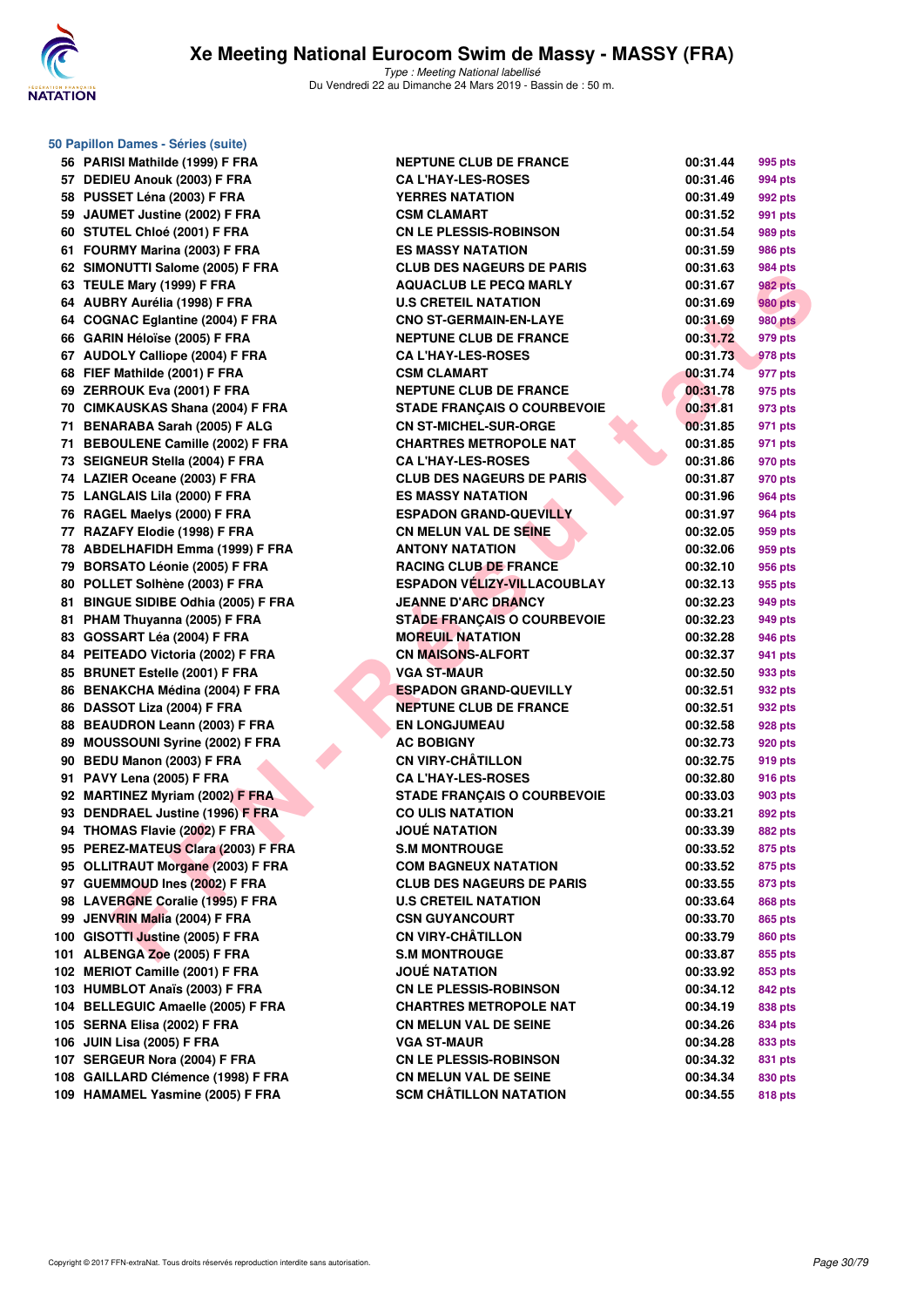

#### **50 Papillon Dames - Séries (suite)**

**109 BIRONNEAU Clarisse (1999) F FRA 111 MARCHESE Aurelie (2005) F FRA** 112 SOUBIES Beatrice (2005) F FRA **112 POURAGEAUX Agatha (2002) F FRA** 114 DAVI Clémence (1997) F FRA 115 LARGILLIER Iliana (2001) F FRA 116 KOCEN Emelyne (2002) F FRA 117 BELIMAM Ghizlene (2003) F FRA **118 MEMDOUH Marwa (2005) F FRA** 119 ROUSSEL Juliette (2002) F FRA **120 LFAREH Jihane (2005) F FRA** 121 JANIN Mathilda (2005) F FRA **122 NIANE Seyna (2005) F FRA** 123 GUILLERMIC Maïwen (2003) F FRA **124 LABARRE Lucie (2004) F FRA** 125 CARREL Constance (2004) F FRA **--- MUTTI Anna (1999) F FRA --- WERNER Mila (2003) F FRA** 

| <b>USO BEZONS</b>                     | 00:34.55       | 818 pts        |
|---------------------------------------|----------------|----------------|
| <b>CN MELUN VAL DE SEINE</b>          | 00:34.62       | 814 pts        |
| <b>RACING CLUB DE FRANCE</b>          | 00:34.74       | <b>808 pts</b> |
| <b>AQUA CLUB PONTAULT-ROISSY</b>      | 00:34.74       | <b>808 pts</b> |
| <b>COM BAGNEUX NATATION</b>           | 00:34.87       | 801 pts        |
| <b>CN MELUN VAL DE SEINE</b>          | 00:34.97       | 796 pts        |
| <b>CLUB NAUTIQUE DE L'ARPAJONNAIS</b> | 00:35.18       | 784 pts        |
| <b>AS CORBEIL-ESSONNE</b>             | 00:35.26       | <b>780 pts</b> |
| <b>JOUÉ NATATION</b>                  | 00:35.27       | <b>780 pts</b> |
| <b>AC BOBIGNY</b>                     | 00:35.69       | <b>758 pts</b> |
| <b>AC BOBIGNY</b>                     | 00:36.02       | 740 pts        |
| <b>STADE FRANÇAIS O COURBEVOIE</b>    | 00:36.18       | <b>732 pts</b> |
| <b>COM BAGNEUX NATATION</b>           | 00:36.33       | <b>725 pts</b> |
| <b>COM BAGNEUX NATATION</b>           | 00:37.20       | 681 pts        |
| <b>COM BAGNEUX NATATION</b>           | 00:37.43       | 670 pts        |
| <b>COM BAGNEUX NATATION</b>           | 00:37.84       | 650 pts        |
| <b>MOUETTES DE PARIS</b>              | <b>DNS</b> dec |                |
| <b>NEPTUNE CLUB DE FRANCE</b>         | <b>DNS</b>     |                |
|                                       |                |                |

## [100 Papillon Dames - Finale A](http://www.ffnatation.fr/webffn/resultats.php?idact=nat&go=epr&idcpt=57649&idepr=32) (Vendredi 22 Mars 2019)

| <b>110 NOCEN EMERGIE (2002) F FRA</b>                                                     | UD INAUTIQUE DE L'ARFAJOINNAIS      |              | 00.JJ.IO                                               | <b>104 pm</b>                                          |
|-------------------------------------------------------------------------------------------|-------------------------------------|--------------|--------------------------------------------------------|--------------------------------------------------------|
| 117 BELIMAM Ghizlene (2003) F FRA                                                         | <b>AS CORBEIL-ESSONNE</b>           |              | 00:35.26                                               | <b>780 pts</b>                                         |
| 118 MEMDOUH Marwa (2005) F FRA                                                            | <b>JOUÉ NATATION</b>                |              | 00:35.27                                               | <b>780 pts</b>                                         |
| 119 ROUSSEL Juliette (2002) F FRA                                                         | <b>AC BOBIGNY</b>                   |              | 00:35.69                                               | <b>758 pts</b>                                         |
| 120 LFAREH Jihane (2005) F FRA                                                            | <b>AC BOBIGNY</b>                   |              | 00:36.02                                               | 740 pts                                                |
| 121 JANIN Mathilda (2005) F FRA                                                           | <b>STADE FRANÇAIS O COURBEVOIE</b>  |              | 00:36.18                                               | 732 pts                                                |
| 122 NIANE Seyna (2005) F FRA                                                              | <b>COM BAGNEUX NATATION</b>         |              | 00:36.33                                               | 725 pts                                                |
| 123 GUILLERMIC Maïwen (2003) F FRA                                                        | <b>COM BAGNEUX NATATION</b>         |              | 00:37.20                                               | 681 pts                                                |
| 124 LABARRE Lucie (2004) F FRA                                                            | <b>COM BAGNEUX NATATION</b>         |              | 00:37.43                                               | 670 pts                                                |
| 125 CARREL Constance (2004) F FRA                                                         | <b>COM BAGNEUX NATATION</b>         |              | 00:37.84                                               | 650 pts                                                |
| --- MUTTI Anna (1999) F FRA                                                               | <b>MOUETTES DE PARIS</b>            |              | <b>DNS dec</b>                                         |                                                        |
| --- WERNER Mila (2003) F FRA                                                              | <b>NEPTUNE CLUB DE FRANCE</b>       |              | <b>DNS</b>                                             |                                                        |
| 100 Papillon Dames - Finale A (Vendredi 22 Mars 2019)<br>1 DESCAMPS Mathilde (2001) F FRA | <b>MOREUIL NATATION</b>             | 50 m: 28.92  | 01:01.84                                               | <b>1231 pts</b><br>(28.92) 100 m: 1:01.84 (32.92)      |
| 2 BOUQUEREL Blandine (2001) F FRA                                                         | <b>C VIKINGS DE ROUEN</b>           |              | 01:03.35                                               | <b>1187 pts</b>                                        |
| 3 OUALID GIRARD Sarah (2000) F FRA                                                        | <b>CN MELUN VAL DE SEINE</b>        | 50 m: 29.54  | 01:03.41                                               | $(29.54)$ 100 m : 1:03.35 $(33.81)$<br>1185 pts        |
|                                                                                           |                                     | 50 m : 30.55 |                                                        | $(30.55)$ 100 m : 1:03.41 $(32.86)$                    |
| 4 DEL'HOMME Laurine (1997) F FRA                                                          | <b>ES MASSY NATATION</b>            |              | 01:03.59                                               | 1180 pts                                               |
| 5 BONNET Eva (2000) F BEL                                                                 | <b>DENAIN NAT. PORTE DU HAINAUT</b> | 50 m: 28.96  | 01:04.16                                               | $(28.96)$ 100 m : 1:03.59 $(34.63)$<br>1164 pts        |
|                                                                                           |                                     | 50 m : 29.55 |                                                        | $(29.55)$ 100 m : 1:04.16 $(34.61)$                    |
| 6 DESNOYERS Chloé (2001) F FRA                                                            | <b>JEANNE D'ARC DRANCY</b>          |              | 01:04.27                                               | <b>1161 pts</b>                                        |
|                                                                                           |                                     | 50 m : 30.00 |                                                        | (30.00) 100 m: 1:04.27 (34.27)                         |
| 7 GAMER Rose-alexia (1999) F FRA                                                          | <b>ES VITRY</b>                     | 50 m: 29.97  | 01:04.88                                               | 1143 pts<br>(29.97) 100 m: 1:04.88 (34.91)             |
| 8 BOURNONVILLE Laura (2001) F FRA                                                         | <b>ES MASSY NATATION</b>            |              | 01:06.19                                               | 1107 pts                                               |
|                                                                                           |                                     | 50 m : 30.84 |                                                        | $(30.84)$ 100 m : 1:06.19 $(35.35)$                    |
| 100 Papillon Dames - Finale B 16-17 ans (Vendredi 22 Mars 2019)                           |                                     |              |                                                        |                                                        |
|                                                                                           |                                     |              |                                                        |                                                        |
| 1 BILLABERT Mathilde (2003) F FRA                                                         | <b>CLUB DES NAGEURS DE PARIS</b>    | 50 m : 31.33 | 01:06.30                                               | 1104 pts<br>$(31.33)$ 100 m : 1:06.30 $(34.97)$        |
| 2 OUARTI Ilyana (2003) F FRA                                                              | <b>JEANNE D'ARC DRANCY</b>          |              | 01:06.53                                               | <b>1097 pts</b>                                        |
|                                                                                           |                                     | 50 m : 30.92 |                                                        | $(30.92)$ 100 m : 1:06.53 $(35.61)$                    |
| 3 NEVES Clara (2002) F FRA                                                                | <b>CA L'HAY-LES-ROSES</b>           |              | 01:07.27                                               | <b>1077 pts</b>                                        |
| 4 SALEM Lindsey (2003) F FRA                                                              | <b>JEANNE D'ARC DRANCY</b>          |              | 50 m: 31.55 (31.55) 100 m: 1:07.27 (35.72)<br>01:08.02 | <b>1057 pts</b>                                        |
|                                                                                           |                                     | 50 m : 31.70 |                                                        | $(31.70)$ 100 m : 1:08.02 $(36.32)$                    |
| 5 DALLE Aliénor (2002) F FRA                                                              | <b>S.M MONTROUGE</b>                |              | 01:08.16                                               | 1053 pts                                               |
| 6 DANGER Clara (2002) F FRA                                                               | <b>EN LONGJUMEAU</b>                | 50 m : 31.10 | 01:08.50                                               | $(31.10)$ 100 m : 1:08.16 $(37.06)$<br><b>1044 pts</b> |
|                                                                                           |                                     | 50 m: 31.14  |                                                        | $(31.14)$ 100 m : 1:08.50 $(37.36)$                    |
| 7 BERGER Paoline (2002) F FRA                                                             | <b>CN ST-MICHEL-SUR-ORGE</b>        |              | 01:08.83                                               | 1035 pts                                               |
| 8 BEBOULENE Camille (2002) F FRA                                                          | <b>CHARTRES METROPOLE NAT</b>       | 50 m : 32.35 | 01:09.12                                               | $(32.35)$ 100 m : 1:08.83 $(36.48)$                    |
|                                                                                           |                                     |              |                                                        | <b>1027 pts</b>                                        |

## **[100 Papillon Dames - Finale B](http://www.ffnatation.fr/webffn/resultats.php?idact=nat&go=epr&idcpt=57649&idepr=32) 16-17 ans** (Vendredi 22 Mars 2019)

| 1 BILLABERT Mathilde (2003) FFRA | <b>CLUB DES NAGEURS DE PARIS</b> |                        | 01:06.30                                              | 1104 pts |  |
|----------------------------------|----------------------------------|------------------------|-------------------------------------------------------|----------|--|
| 2 OUARTI Ilyana (2003) F FRA     | <b>JEANNE D'ARC DRANCY</b>       | 50 m: 31.33            | $(31.33)$ 100 m : 1:06.30 $(34.$<br>01:06.53          | 1097 pts |  |
| 3 NEVES Clara (2002) F FRA       | <b>CA L'HAY-LES-ROSES</b>        | 50 m : 30.92           | $(30.92)$ 100 m : 1:06.53 (35.<br>01:07.27            | 1077 pts |  |
|                                  |                                  |                        | 50 m: 31.55 (31.55) 100 m: 1:07.27 (35.               |          |  |
| 4 SALEM Lindsey (2003) F FRA     | <b>JEANNE D'ARC DRANCY</b>       | 50 m : 31.70           | 01:08.02 1057 pts<br>$(31.70)$ 100 m : 1:08.02 $(36.$ |          |  |
| 5 DALLE Aliénor (2002) F FRA     | <b>S.M MONTROUGE</b>             |                        | 01:08.16                                              | 1053 pts |  |
| 6 DANGER Clara (2002) F FRA      | <b>EN LONGJUMEAU</b>             | 50 m: 31.10            | $(31.10)$ 100 m : 1:08.16 (37.<br>01:08.50 1044 pts   |          |  |
| 7 BERGER Paoline (2002) F FRA    | <b>CN ST-MICHEL-SUR-ORGE</b>     |                        | 50 m: 31.14 (31.14) 100 m: 1:08.50 (37.<br>01:08.83   | 1035 pts |  |
| 8 BEBOULENE Camille (2002) F FRA | <b>CHARTRES METROPOLE NAT</b>    | 50 m : 32.35           | $(32.35)$ 100 m : 1:08.83 (36.<br>01:09.12            | 1027 pts |  |
|                                  |                                  | $50 \text{ m}$ : 32.06 | $(32.06)$ 100 m : 1:09.12 (37.                        |          |  |
|                                  |                                  |                        |                                                       |          |  |

#### **[100 Papillon Dames - Finale C](http://www.ffnatation.fr/webffn/resultats.php?idact=nat&go=epr&idcpt=57649&idepr=32) 14-15 ans** (Vendredi 22 Mars 2019)

| 1 JOLY Morgane (2004) F FRA     | <b>ES MASSY NATATION</b>      |  | 01:05.31                                                     | 1131 pts |  |
|---------------------------------|-------------------------------|--|--------------------------------------------------------------|----------|--|
| 2 MAILLE Salomé (2004) F FRA    | <b>ES MASSY NATATION</b>      |  | 50 m: 30.50 (30.50) 100 m: 1:05.31 (34.<br>01:07.39 1074 pts |          |  |
| 3 ALLEMAN Manon (2005) F FRA    | <b>CNO ST-GERMAIN-EN-LAYE</b> |  | 50 m: 31.28 (31.28) 100 m: 1:07.39 (36.<br>01:08.85 1034 pts |          |  |
| 4 GALLANT Apolline (2004) F FRA | <b>SN VERSAILLES</b>          |  | 50 m: 31.65 (31.65) 100 m: 1:08.85 (37.<br>01:09.02          | 1030 pts |  |
|                                 |                               |  | $50 m \cdot 3222 (3222) 100 m \cdot 10902 (36)$              |          |  |

| 50 m: 28.92      |              | $(28.92)$ 100 m :                   | $1:01.84$ $(32.92)$ |  |
|------------------|--------------|-------------------------------------|---------------------|--|
|                  |              | 01:03.35                            | 1187 pts            |  |
| $50 m$ : 29.54   |              | $(29.54)$ 100 m :                   | $1:03.35$ $(33.81)$ |  |
|                  |              | 01:03.41                            | 1185 pts            |  |
| $50 m$ : $30.55$ |              | $(30.55)$ 100 m :                   | $1:03.41$ $(32.86)$ |  |
|                  |              | 01:03.59                            | 1180 pts            |  |
| 50 m: 28.96      |              | $(28.96)$ 100 m :                   | 1:03.59 (34.63)     |  |
|                  |              | 01:04.16                            | 1164 pts            |  |
| $50 m$ : 29.55   |              | $(29.55)$ 100 m :                   | $1:04.16$ $(34.61)$ |  |
|                  |              | 01:04.27                            | 1161 pts            |  |
| 50 m: 30.00      |              | $(30.00)$ 100 m :                   | 1:04.27 (34.27)     |  |
|                  |              | 01:04.88                            | 1143 pts            |  |
|                  | 50 m : 29.97 | $(29.97)$ 100 m :                   | $1:04.88$ $(34.91)$ |  |
|                  |              | 01:06.19 1107 pts                   |                     |  |
| 50 m: 30.84      |              | $(30.84)$ 100 m : 1.06.19 $(35.35)$ |                     |  |
|                  |              |                                     |                     |  |

|             |       | 01:06.30          | 1104 $pts$          |  |
|-------------|-------|-------------------|---------------------|--|
| $50 m$ :    | 31.33 | $(31.33) 100 m$ : | 1:06.30 (34.97)     |  |
|             |       | 01:06.53          | 1097 pts            |  |
| $50 m$ :    | 30.92 | $(30.92)$ 100 m : | $1:06.53$ $(35.61)$ |  |
|             |       | 01:07.27          | 1077 pts            |  |
| 50 m: 31.55 |       | $(31.55)$ 100 m : | 1:07.27 (35.72)     |  |
|             |       | 01:08.02          | 1057 pts            |  |
| 50 m: 31.70 |       | $(31.70)$ 100 m : | 1:08.02 (36.32)     |  |
|             |       |                   |                     |  |
|             |       | 01:08.16          | 1053 pts            |  |
| 50 m: 31.10 |       | $(31.10)$ 100 m : | 1:08.16 (37.06)     |  |
|             |       | 01:08.50          | 1044 pts            |  |
| 50 m: 31.14 |       | $(31.14) 100 m$ : | 1:08.50 (37.36)     |  |
|             |       | 01:08.83          | 1035 pts            |  |
| 50 m: 32.35 |       | $(32.35)$ 100 m : | 1:08.83 (36.48)     |  |
|             |       | 01:09.12          | 1027 pts            |  |
| $50 m$ :    | 32.06 | (32.06) 100 m :   | 1:09.12 (37.06)     |  |

|  | $01:05.31$ 1131 pts                        |
|--|--------------------------------------------|
|  | 50 m: 30.50 (30.50) 100 m: 1:05.31 (34.81) |
|  | 01:07.39 1074 pts                          |
|  | 50 m: 31.28 (31.28) 100 m: 1:07.39 (36.11) |
|  | 01:08.85 1034 pts                          |
|  | 50 m: 31.65 (31.65) 100 m: 1:08.85 (37.20) |
|  | 01:09.02 1030 pts                          |
|  | 50 m: 32.22 (32.22) 100 m: 1:09.02 (36.80) |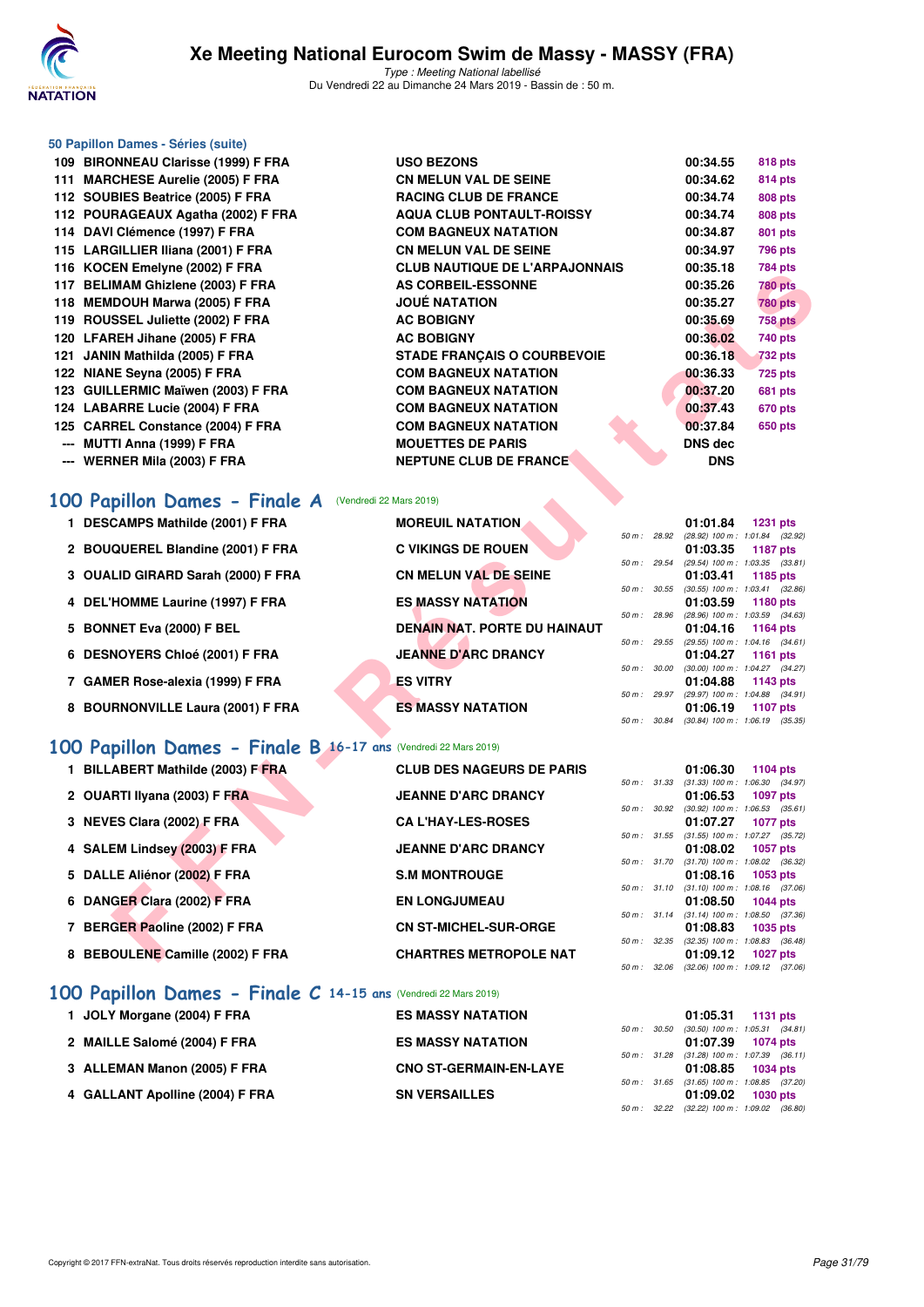

Type : Meeting National labellisé Du Vendredi 22 au Dimanche 24 Mars 2019 - Bassin de : 50 m.

| 100 Papillon Dames - Finale C (suite) |                                  |                          |                                     |         |  |
|---------------------------------------|----------------------------------|--------------------------|-------------------------------------|---------|--|
| 5 BALMER Romane (2004) F FRA          | <b>CN VIRY-CHÂTILLON</b>         |                          | 01:10.67                            | 986 pts |  |
|                                       |                                  | $50 \text{ m}$ : 32.95   | $(32.95)$ 100 m : 1:10.67 $(37.72)$ |         |  |
| 6 COLLET Cléo (2005) F FRA            | <b>CAL'HAY-LES-ROSES</b>         |                          | 01:10.87                            | 981 pts |  |
|                                       |                                  | $50 \text{ m}$ : $32.46$ | $(32.46)$ 100 m : 1:10.87 $(38.41)$ |         |  |
| SIMONUTTI Salome (2005) F FRA         | <b>CLUB DES NAGEURS DE PARIS</b> |                          | 01:11.68                            | 960 pts |  |
|                                       |                                  | $50 \text{ m}$ : 32.43   | $(32.43)$ 100 m : 1:11.68 $(39.25)$ |         |  |
| 8 BENAKCHA Médina (2004) F FRA        | <b>ESPADON GRAND-QUEVILLY</b>    |                          | 01:14.42                            | 890 pts |  |
|                                       |                                  | 50 m : 34.51             | $(34.51)$ 100 m : 1:14.42 $(39.91)$ |         |  |

## **[100 Papillon Dames - Séries](http://www.ffnatation.fr/webffn/resultats.php?idact=nat&go=epr&idcpt=57649&idepr=32)** (Vendredi 22 Mars 2019)

|     | 00 Papillon Dames - Séries (Vendredi 22 Mars 2019) |                                  |              |                   |          |                                                          |
|-----|----------------------------------------------------|----------------------------------|--------------|-------------------|----------|----------------------------------------------------------|
|     | 1 DESCAMPS Mathilde (2001) F FRA                   | <b>MOREUIL NATATION</b>          |              |                   | 01:02.09 | 1223 pts                                                 |
|     | 2 DEL'HOMME Laurine (1997) F FRA                   | <b>ES MASSY NATATION</b>         |              | 50 m : 28.97      | 01:03.72 | $(28.97)$ 100 m : 1:02.09 $(33.12)$<br><b>1176 pts</b>   |
|     | 3 BOUQUEREL Blandine (2001) F FRA                  | <b>C VIKINGS DE ROUEN</b>        | 50 m : 29.20 |                   | 01:04.36 | (29.20) 100 m: 1:03.72 (34.52)<br>1158 pts               |
|     | 4 OUALID GIRARD Sarah (2000) F FRA                 | <b>CN MELUN VAL DE SEINE</b>     |              | 50 m : 30.37      |          | $(30.37)$ 100 m : 1:04.36 $(33.99)$                      |
|     |                                                    |                                  |              | 50 m: 30.46       | 01:04.41 | <b>1157 pts</b><br>$(30.46)$ 100 m : 1:04.41 $(33.95)$   |
|     | 5 BONNET Eva (2000) F BEL                          | DENAIN NAT. PORTE DU HAINAUT     |              | 50 m: 29.79       | 01:04.64 | 1150 pts<br>$(29.79)$ 100 m : 1:04.64 $(34.85)$          |
|     | 6 DESNOYERS Chloé (2001) F FRA                     | <b>JEANNE D'ARC DRANCY</b>       |              |                   | 01:04.86 | 1144 pts                                                 |
|     | 7 GAMER Rose-alexia (1999) F FRA                   | <b>ES VITRY</b>                  |              | 50 m: 29.34       | 01:05.06 | (29.34) 100 m: 1:04.86 (35.52)<br>1138 pts               |
|     | 8 MAILLE IIona (2001) F FRA                        | <b>ES MASSY NATATION</b>         | 50 m : 29.71 |                   | 01:05.41 | (29.71) 100 m: 1:05.06 (35.35)<br>1129 pts               |
|     | 9 BOURNONVILLE Laura (2001) F FRA                  | <b>ES MASSY NATATION</b>         |              | 50 m: 30.22       | 01:05.79 | (30.22) 100 m: 1:05.41 (35.19)<br>1118 pts               |
|     |                                                    |                                  |              | 50 m : 31.01      |          | $(31.01)$ 100 m : 1:05.79 $(34.78)$                      |
|     | 10 GARA Alya (2001) F TUN                          | <b>ES VITRY</b>                  |              | 50 m : 30.62      | 01:05.81 | <b>1117 pts</b><br>(30.62) 100 m: 1:05.81 (35.19)        |
| 11  | JOLY Morgane (2004) F FRA                          | <b>ES MASSY NATATION</b>         |              |                   | 01:06.28 | 1104 pts                                                 |
|     | 12 BARBOUCH Inès (2001) F TUN                      | <b>ES VITRY</b>                  |              | 50 m : 30.97      | 01:06.59 | $(30.97)$ 100 m : 1:06.28 $(35.31)$<br>1096 pts          |
|     |                                                    |                                  |              | 50 m : 30.70      |          | $(30.70)$ 100 m : 1:06.59 $(35.89)$                      |
|     | 13 CASTEL Margaux (2000) F FRA                     | <b>S.M MONTROUGE</b>             |              | 50 m : 31.04      | 01:06.65 | <b>1094 pts</b><br>$(31.04)$ 100 m : 1:06.65 $(35.61)$   |
|     | 14 POIROT Kamie (1999) F FRA                       | <b>ESPADON GRAND-QUEVILLY</b>    |              |                   | 01:07.38 | <b>1074 pts</b>                                          |
|     | 15 BILLABERT Mathilde (2003) F FRA                 | <b>CLUB DES NAGEURS DE PARIS</b> | 50 m : 31.23 |                   | 01:07.52 | $(31.23)$ 100 m : 1:07.38 $(36.15)$<br>1070 pts          |
|     | 16 OUARTI Ilyana (2003) F FRA                      | <b>JEANNE D'ARC DRANCY</b>       | 50 m : 32.29 |                   | 01:07.54 | (32.29) 100 m: 1:07.52 (35.23)<br><b>1070 pts</b>        |
|     |                                                    |                                  | 50 m : 31.31 |                   |          | $(31.31)$ 100 m : 1:07.54 $(36.23)$                      |
|     | 17 NEVES Clara (2002) F FRA                        | <b>CA L'HAY-LES-ROSES</b>        |              | 50 m : 31.39      | 01:07.58 | 1069 pts<br>$(31.39)$ 100 m : 1:07.58 $(36.19)$          |
|     | 18 DALLE Aliénor (2002) F FRA                      | <b>S.M MONTROUGE</b>             |              |                   | 01:07.74 | 1064 pts                                                 |
| 19. | <b>REMY Cassiopee (2001) F FRA</b>                 | <b>ESPADON GRAND-QUEVILLY</b>    |              | 50 m : 31.27      | 01:07.81 | $(31.27)$ 100 m : 1:07.74 $(36.47)$<br>1062 pts          |
|     | 20 DANGER Clara (2002) F FRA                       | <b>EN LONGJUMEAU</b>             |              | 50 m : 31.48      | 01:07.85 | $(31.48)$ 100 m : 1:07.81 $(36.33)$<br>1061 pts          |
|     |                                                    |                                  |              | 50 m : 30.98      |          | $(30.98)$ 100 m : 1:07.85 $(36.87)$                      |
|     | 21 SALEM Lindsey (2003) F FRA                      | <b>JEANNE D'ARC DRANCY</b>       |              | 50 m : 32.15      | 01:07.89 | <b>1060 pts</b><br>$(32.15)$ 100 m : 1:07.89 $(35.74)$   |
|     | 22 SIMOËNS Celia (1999) F FRA                      | <b>NEPTUNE CLUB DE FRANCE</b>    |              |                   | 01:08.02 | <b>1057 pts</b>                                          |
|     | 23 ALLEMAN Manon (2005) F FRA                      | <b>CNO ST-GERMAIN-EN-LAYE</b>    |              | 50 m : 31.84      | 01:08.32 | $(31.84)$ 100 m : 1:08.02 $(36.18)$<br><b>1049 pts</b>   |
|     |                                                    |                                  |              | 50 m : 31.81      |          | $(31.81)$ 100 m : 1:08.32 $(36.51)$                      |
|     | 24 MAILLE Salomé (2004) F FRA                      | <b>ES MASSY NATATION</b>         |              | 50 m : 31.66      | 01:08.42 | <b>1046 pts</b><br>$(31.66)$ 100 m : 1:08.42 $(36.76)$   |
|     | 25 GALLANT Apolline (2004) F FRA                   | <b>SN VERSAILLES</b>             | 50 m : 32.50 |                   | 01:08.61 | 1041 pts                                                 |
|     | 26 PARISI Mathilde (1999) F FRA                    | <b>NEPTUNE CLUB DE FRANCE</b>    |              |                   | 01:08.72 | $(32.50)$ 100 m : 1:08.61 $(36.11)$<br><b>1038 pts</b>   |
|     | 27 BEBOULENE Camille (2002) F FRA                  | <b>CHARTRES METROPOLE NAT</b>    |              |                   | 01:08.99 | 50 m : 32.30 (32.30) 100 m : 1:08.72 (36.42)<br>1031 pts |
|     |                                                    |                                  |              |                   |          | 50 m: 31.97 (31.97) 100 m: 1:08.99 (37.02)               |
|     | 28 BERGER Paoline (2002) F FRA                     | <b>CN ST-MICHEL-SUR-ORGE</b>     |              | 50 m : 32.41      | 01:09.21 | 1025 pts<br>$(32.41)$ 100 m : 1:09.21 $(36.80)$          |
|     | 29 SEVERYNS Alix (2003) F FRA                      | <b>CLUB DES NAGEURS DE PARIS</b> |              |                   | 01:09.29 | <b>1023 pts</b>                                          |
|     | 30 LENGLET Nolwenn (2002) F FRA                    | <b>ES MASSY NATATION</b>         |              | 50 m : 32.01      | 01:09.55 | $(32.01)$ 100 m : 1:09.29 $(37.28)$<br><b>1016 pts</b>   |
|     | 31 NGUYEN DUC LONG Armelle (2003) F FRA            | <b>CN ST-MICHEL-SUR-ORGE</b>     |              | 50 m : 32.09      | 01:09.80 | $(32.09)$ 100 m : 1:09.55 $(37.46)$<br><b>1009 pts</b>   |
|     |                                                    |                                  |              | $50 m \cdot 3230$ |          | $(22.20)$ 100 m · 1:00 80 $(27.50)$                      |

| MOREUIL NATATION                   |
|------------------------------------|
| <b>ES MASSY NATATION</b>           |
| C VIKINGS DE ROUEN                 |
| <b>CN MELUN VAL DE SEINE</b>       |
| <b>DENAIN NAT. PORTE DU HAINAU</b> |
| <b>JEANNE D'ARC DRANCY</b>         |
| <b>ES VITRY</b>                    |
| <b>ES MASSY NATATION</b>           |
| <b>ES MASSY NATATION</b>           |
| <b>ES VITRY</b>                    |
| <b>ES MASSY NATATION</b>           |
| <b>ES VITRY</b>                    |
| <b>S.M MONTROUGE</b>               |
| <b>ESPADON GRAND-QUEVILLY</b>      |
| <b>CLUB DES NAGEURS DE PARIS</b>   |
| <b>JEANNE D'ARC DRANCY</b>         |
| <b>CA L'HAY-LES-ROSES</b>          |
| <b>S.M MONTROUGE</b>               |
| <b>ESPADON GRAND-QUEVILLY</b>      |
| <b>EN LONGJUMEAU</b>               |
| <b>JEANNE D'ARC DRANCY</b>         |
| <b>NEPTUNE CLUB DE FRANCE</b>      |
| <b>CNO ST-GERMAIN-EN-LAYE</b>      |
| <b>ES MASSY NATATION</b>           |
| <b>SN VERSAILLES</b>               |
| <b>NEPTUNE CLUB DE FRANCE</b>      |
| <b>CHARTRES METROPOLE NAT</b>      |
| <b>CN ST-MICHEL-SUR-ORGE</b>       |
| <b>CLUB DES NAGEURS DE PARIS</b>   |
| <b>ES MASSY NATATION</b>           |
| <b>CN ST-MICHEL-SUR-ORGE</b>       |

|          |       | 01:02.09          | 1223 pts                            |
|----------|-------|-------------------|-------------------------------------|
| $50 m$ : | 28.97 | (28.97) 100 m :   | 1:02.09<br>(33.12)                  |
|          |       | 01:03.72          | 1176                                |
| $50 m$ : | 29.20 | $(29.20)$ 100 m : | pts<br>1:03.72                      |
|          |       | 01:04.36          | (34.52)<br>1158 pts                 |
| 50 m :   | 30.37 |                   |                                     |
|          |       | $(30.37) 100 m$ : | 1:04.36<br>(33.99)                  |
|          |       | 01:04.41          | 1157 pts                            |
| $50 m$ : | 30.46 | $(30.46)$ 100 m : | 1:04.41<br>(33.95)                  |
|          |       | 01:04.64          | 1150 pts                            |
| $50 m$ : | 29.79 | $(29.79) 100 m$ : | 1:04.64<br>(34.85)                  |
|          |       | 01:04.86          | 1144 pts                            |
| $50 m$ : | 29.34 | (29.34) 100 m :   | (35.52)<br>1:04.86                  |
|          |       | 01:05.06          | 1138 pts                            |
| $50 m$ : | 29.71 | (29.71) 100 m :   | 1:05.06<br>(35.35)                  |
|          |       | 01:05.41          | 1129 pts                            |
| $50 m$ : | 30.22 | $(30.22)$ 100 m : | 1:05.41<br>(35.19)                  |
|          |       | 01:05.79          | 1118 pts                            |
| $50 m$ : | 31.01 | $(31.01) 100 m$ : | 1:05.79<br>(34.78)                  |
|          |       | 01:05.81          | <b>1117 pts</b>                     |
| $50 m$ : | 30.62 | $(30.62)$ 100 m : | 1:05.81<br>(35.19)                  |
|          |       | 01:06.28          | 1104 pts                            |
| $50 m$ : | 30.97 | $(30.97)$ 100 m : | 1:06.28<br>(35.31)                  |
|          |       | 01:06.59          | 1096 pts                            |
| 50 m :   | 30.70 | $(30.70)$ 100 m : | 1:06.59<br>(35.89)                  |
|          |       | 01:06.65          | 1094 pts                            |
| $50 m$ : | 31.04 | $(31.04) 100 m$ : | 1:06.65<br>(35.61)                  |
|          |       | 01:07.38          | 1074 pts                            |
| $50 m$ : | 31.23 | $(31.23) 100 m$ : | 1:07.38<br>(36.15)                  |
|          |       | 01:07.52          | 1070 pts                            |
| $50 m$ : | 32.29 | $(32.29)$ 100 m : | 1:07.52<br>(35.23)                  |
|          |       | 01:07.54          | 1070 pts                            |
| $50 m$ : | 31.31 | $(31.31)$ 100 m : |                                     |
|          |       |                   | 1:07.54<br>(36.23)                  |
|          | 31.39 | 01:07.58          | 1069 pts                            |
| $50 m$ : |       | $(31.39) 100 m$ : | 1:07.58<br>(36.19)                  |
|          |       | 01:07.74          | 1064 pts                            |
| $50 m$ : | 31.27 | $(31.27) 100 m$ : | 1:07.74<br>(36.47)                  |
|          |       | 01:07.81          | 1062 pts                            |
| $50 m$ : | 31.48 | $(31.48) 100 m$ : | 1:07.81<br>(36.33)                  |
|          |       | 01:07.85          | 1061<br>pts                         |
| 50 m :   | 30.98 | $(30.98)$ 100 m : | 1:07.85<br>(36.87)                  |
|          |       | 01:07.89          | 1060 pts                            |
| $50 m$ : | 32.15 | $(32.15)$ 100 m : | 1:07.89<br>(35.74)                  |
|          |       | 01:08.02          | 1057 pts                            |
| $50 m$ : | 31.84 | $(31.84) 100 m$ : | 1:08.02<br>(36.18)                  |
|          |       | 01:08.32          | 1049<br>pts                         |
| 50 m :   | 31.81 | $(31.81) 100 m$ : | 1:08.32<br>(36.51)                  |
|          |       | 01:08.42          | 1046 pts                            |
| $50 m$ : | 31.66 | $(31.66) 100 m$ : | 1:08.42<br>(36.76)                  |
|          |       | 01:08.61          | 1041<br>pts                         |
| $50 m$ : | 32.50 | $(32.50)$ 100 m : | 1:08.61<br>(36.11)                  |
|          |       | 01:08.72          | 1038 pts                            |
| 50 m :   | 32.30 | $(32.30)$ 100 m : | 1:08.72<br>(36.42)                  |
|          |       | 01:08.99          | 1031 pts                            |
| 50 m :   | 31.97 | $(31.97) 100 m$ : | 1:08.99<br>(37.02)                  |
|          |       | 01:09.21          | 1025 pts                            |
| $50 m$ : | 32.41 | $(32.41)$ 100 m : | 1:09.21<br>(36.80)                  |
|          |       | 01:09.29          | 1023 pts                            |
| $50 m$ : | 32.01 | $(32.01)$ 100 m : | 1:09.29<br>(37.28)                  |
|          |       | 01:09.55          | <b>1016 pts</b>                     |
| $50 m$ : | 32.09 | $(32.09)$ 100 m : | 1:09.55<br>(37.46)                  |
|          |       | 01:09.80          | 1009 pts                            |
|          | 32.30 |                   |                                     |
| 50 m :   |       |                   | $(32.30)$ 100 m : 1:09.80 $(37.50)$ |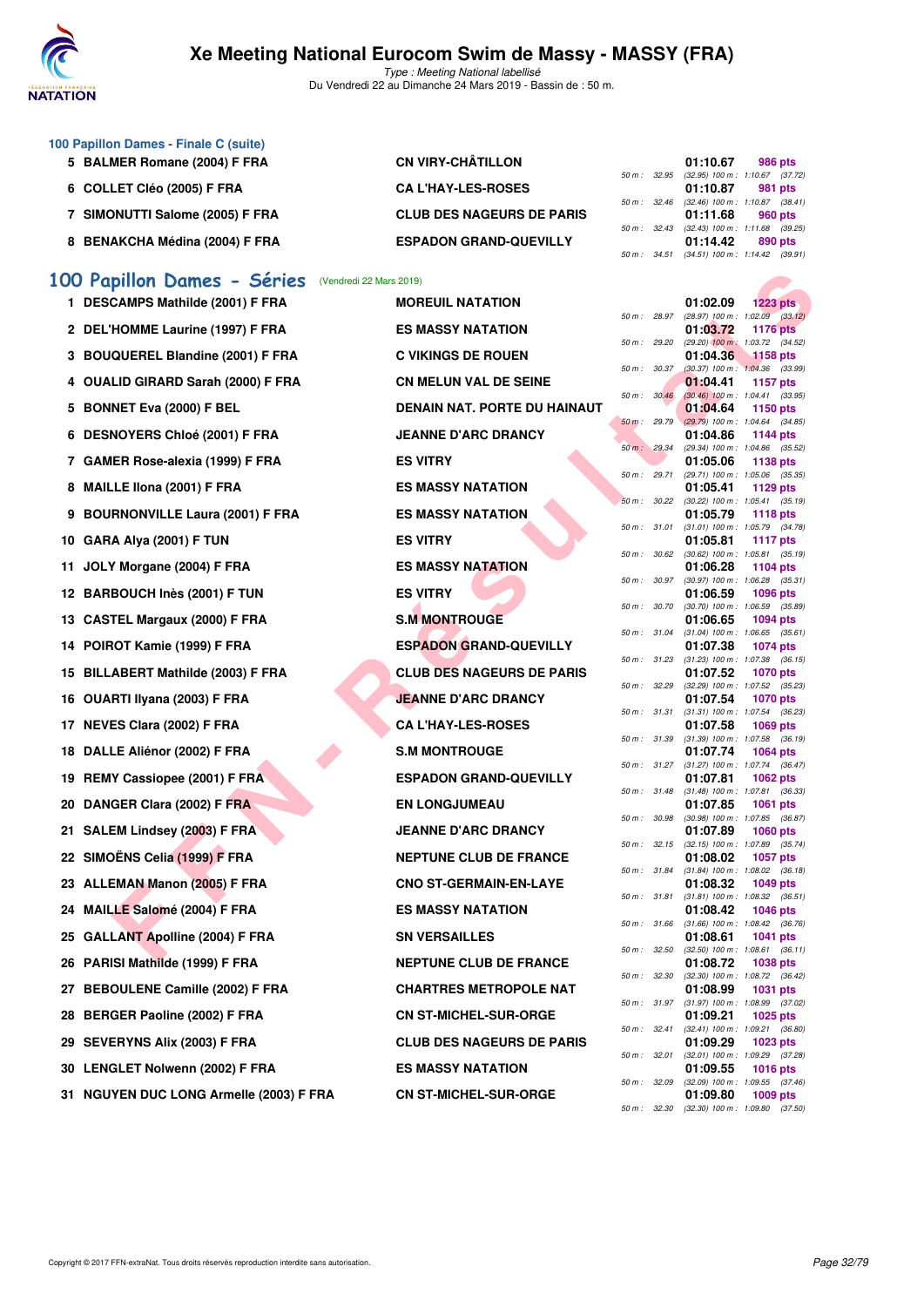

Type : Meeting National labellisé Du Vendredi 22 au Dimanche 24 Mars 2019 - Bassin de : 50 m.

| 100 Papillon Dames - Séries (suite)     |                                  |          |                  |                                                       |          |                |
|-----------------------------------------|----------------------------------|----------|------------------|-------------------------------------------------------|----------|----------------|
| 32 DECHERT Marine (2003) F FRA          | <b>SN VERSAILLES</b>             |          | 50 m : 33.01     | 01:10.01<br>$(33.01)$ 100 m : 1:10.01 (37.            | 1003 pts |                |
| 33 RAGEL Maelys (2000) F FRA            | <b>ESPADON GRAND-QUEVILLY</b>    |          |                  | 01:10.09                                              | 1001 pts |                |
| 34 FLEURY Carla (2001) F FRA            | <b>SN FRANCONVILLE</b>           |          | 50 m : 32.31     | $(32.31)$ 100 m : 1:10.09 (37.<br>01:10.11            | 1001 pts |                |
| 35 PUSSET Léna (2003) F FRA             | <b>YERRES NATATION</b>           |          | 50 m: 31.90      | $(31.90)$ 100 m : 1:10.11 (38.<br>01:10.22            |          | 998 pts        |
| 36 COLLET Cléo (2005) F FRA             | <b>CA L'HAY-LES-ROSES</b>        |          | 50 m: 32.52      | (32.52) 100 m: 1:10.22 (37.<br>01:10.50               |          | 991 pts        |
| 37 BALMER Romane (2004) F FRA           | <b>CN VIRY-CHÂTILLON</b>         |          | 50 m : 31.43     | $(31.43)$ 100 m : 1:10.50 (39.<br>01:11.03            |          | 977 pts        |
| 38 BERDJI Chahinez (2003) F FRA         | <b>JEANNE D'ARC DRANCY</b>       |          | 50 m : 33.28     | $(33.28)$ 100 m : 1:11.03 $(37.$<br>01:11.24          |          | 971 pts        |
|                                         |                                  |          | 50 m : 33.09     | $(33.09)$ 100 m : 1:11.24 $(38.$                      |          |                |
| 39 GARIN Héloïse (2005) F FRA           | <b>NEPTUNE CLUB DE FRANCE</b>    |          | 50 m: 32.44      | 01:11.26<br>(32.44) 100 m: 1:11.26 (38.               |          | 971 pts        |
| 40 ABDELHAFIDH Emma (1999) F FRA        | <b>ANTONY NATATION</b>           |          | 50 m: 32.89      | 01:11.42<br>(32.89) 100 m : 1:11.42 (38.              |          | 967 pts        |
| 41 PELLIER Claire (2000) F FRA          | <b>CN MELUN VAL DE SEINE</b>     |          | $50 m$ : $33.16$ | 01:11.65<br>$(33.16)$ 100 m : 1:11.65 (38.            |          | 961 pts        |
| 42 SIMONUTTI Salome (2005) F FRA        | <b>CLUB DES NAGEURS DE PARIS</b> | $50 m$ : | 33.47            | 01:11.88<br>(33.47) 100 m: 1:11.88 (38.               |          | 955 pts        |
| 43 ZERROUK Eva (2001) F FRA             | <b>NEPTUNE CLUB DE FRANCE</b>    |          |                  | 01:11.89                                              |          | 954 pts        |
| 44 VISGUEIRO Julia (2005) F FRA         | <b>MOUETTES DE PARIS</b>         | $50 m$ : | 33.16            | $(33.16)$ 100 m : 1:11.89 (38.<br>01:12.10            |          | 949 pts        |
| 45 NIN Colombe (2000) F FRA             | <b>NEPTUNE CLUB DE FRANCE</b>    |          | 50 m: 33.79      | (33.79) 100 m : 1:12.10 (38.<br>01:12.28              |          | 944 pts        |
| 46 BENAKCHA Médina (2004) F FRA         | <b>ESPADON GRAND-QUEVILLY</b>    |          | 50 m : 32.84     | (32.84) 100 m: 1:12.28 (39.<br>01:12.93               |          | 928 pts        |
| 46 THIERRY Victoire (2003) F FRA        | <b>CN MELUN VAL DE SEINE</b>     |          | 50 m : 34.01     | $(34.01)$ 100 m : 1:12.93 (38.<br>01:12.93            |          | 928 pts        |
| 48 PEREZ-MATEUS Clara (2003) F FRA      | <b>S.M MONTROUGE</b>             |          | 50 m : 33.73     | (33.73) 100 m : 1:12.93 (39.<br>01:13.38              |          | <b>916 pts</b> |
| 49 PROUVOST Mathilde (2002) F FRA       | <b>AS PORCHEVILLE</b>            |          | 50 m : 34.05     | (34.05) 100 m: 1:13.38 (39.                           |          |                |
|                                         |                                  |          | 50 m : 33.70     | 01:13.64<br>(33.70) 100 m : 1:13.64 (39.              |          | 910 pts        |
| 50 SALEM Sara (2005) F FRA              | <b>LAGNY-SUR-MARNE NATATION</b>  |          | 50 m : 33.93     | 01:13.99<br>(33.93) 100 m: 1:13.99 (40.               |          | 901 pts        |
| 51 BOUTIN-FERNANDEZ Océane (2002) F FRA | <b>LAGNY-SUR-MARNE NATATION</b>  |          | 50 m : 33.30     | 01:14.06<br>(33.30) 100 m: 1:14.06 (40.               |          | 899 pts        |
| 52 BEAUDRON Leann (2003) F FRA          | <b>EN LONGJUMEAU</b>             |          | 50 m : 33.50     | 01:14.21<br>(33.50) 100 m: 1:14.21 (40.               |          | 896 pts        |
| 52 BENARABA Sarah (2005) F ALG          | <b>CN ST-MICHEL-SUR-ORGE</b>     |          | 50 m : 33.36     | 01:14.21<br>(33.36) 100 m: 1:14.21 (40.               |          | 896 pts        |
| 54 MARCHESE Aurelie (2005) F FRA        | <b>CN MELUN VAL DE SEINE</b>     |          |                  | 01:14.59                                              |          | <b>886 pts</b> |
| 55 PAVY Lena (2005) F FRA               | <b>CA L'HAY-LES-ROSES</b>        |          | 50 m : 34.50     | (34.50) 100 m: 1:14.59 (40.<br>01:14.62               |          | 885 pts        |
| 56 DASSOT Liza (2004) F FRA             | <b>NEPTUNE CLUB DE FRANCE</b>    |          | 50 m : 33.74     | (33.74) 100 m: 1:14.62 (40.<br>01:15.18               |          | 872 pts        |
| 57 BINGUE SIDIBE Odhia (2005) F FRA     | <b>JEANNE D'ARC DRANCY</b>       |          | 50 m : 34.86     | $(34.86)$ 100 m : 1:15.18 (40.<br>01:15.30            |          | 869 pts        |
| 58 AUBRY Aurélia (1998) F FRA           | <b>U.S CRETEIL NATATION</b>      |          |                  | 50 m : 34.66 (34.66) 100 m : 1:15.30 (40.<br>01:16.16 |          | 848 pts        |
| 59 ROMAN Perrine (2002) F FRA           | <b>CA L'HAY-LES-ROSES</b>        |          | 50 m : 33.60     | $(33.60)$ 100 m : 1:16.16 $(42.$<br>01:17.49          |          | 816 pts        |
|                                         |                                  | 50 m :   | 35.51            | (35.51) 100 m: 1:17.49 (41.                           |          |                |
| 60 LE MAGOARIEC Sterenn (2003) F FRA    | <b>COM BAGNEUX NATATION</b>      | 50 m :   | 35.28            | 01:19.37<br>(35.28) 100 m: 1:19.37 (44.               |          | 772 pts        |
| 61 NIANE Seyna (2005) F FRA             | <b>COM BAGNEUX NATATION</b>      |          | 50 m : 38.22     | 01:20.58<br>(38.22) 100 m : 1:20.58 (42.              |          | 744 pts        |
| 62 DAVI Clémence (1997) F FRA           | <b>COM BAGNEUX NATATION</b>      |          | 50 m : 38.12     | 01:22.83<br>(38.12) 100 m: 1:22.83 (44.               |          | 693 pts        |
| 63 GUILLERMIC Maïwen (2003) F FRA       | <b>COM BAGNEUX NATATION</b>      |          | 50 m : 40.78     | 01:26.68<br>(40.78) 100 m: 1:26.68 (45.               |          | <b>612 pts</b> |
|                                         |                                  |          |                  |                                                       |          |                |

## **[200 Papillon Dames - Finale A](http://www.ffnatation.fr/webffn/resultats.php?idact=nat&go=epr&idcpt=57649&idepr=33)** (Dimanche 24 Mars 2019)

- 
- 
- 

| $m$ Danies - Ochics (Suite)          |                                  |              |                                                          |            |  |
|--------------------------------------|----------------------------------|--------------|----------------------------------------------------------|------------|--|
| HERT Marine (2003) F FRA             | <b>SN VERSAILLES</b>             |              | 01:10.01                                                 | 1003 pts   |  |
| EL Maelys (2000) F FRA               | <b>ESPADON GRAND-QUEVILLY</b>    |              | 50 m: 33.01 (33.01) 100 m: 1:10.01 (37.00)<br>01:10.09   | 1001 $pts$ |  |
| JRY Carla (2001) F FRA               | <b>SN FRANCONVILLE</b>           | 50 m: 32.31  | $(32.31)$ 100 m : 1:10.09 $(37.78)$<br>01:10.11          | 1001 pts   |  |
|                                      |                                  |              | 50 m: 31.90 (31.90) 100 m: 1:10.11 (38.21)               |            |  |
| SET Léna (2003) F FRA                | <b>YERRES NATATION</b>           |              | 01:10.22<br>50 m: 32.52 (32.52) 100 m: 1:10.22 (37.70)   | 998 pts    |  |
| LET Cléo (2005) F FRA                | <b>CA L'HAY-LES-ROSES</b>        |              | 01:10.50<br>50 m: 31.43 (31.43) 100 m: 1:10.50 (39.07)   | 991 pts    |  |
| MER Romane (2004) F FRA              | <b>CN VIRY-CHÂTILLON</b>         |              | 01:11.03                                                 | 977 pts    |  |
| DJI Chahinez (2003) F FRA            | <b>JEANNE D'ARC DRANCY</b>       |              | 50 m : 33.28 (33.28) 100 m : 1:11.03 (37.75)<br>01:11.24 | 971 pts    |  |
| IN Héloïse (2005) F FRA              | <b>NEPTUNE CLUB DE FRANCE</b>    | 50 m : 33.09 | $(33.09)$ 100 m : 1:11.24 $(38.15)$<br>01:11.26          | 971 pts    |  |
| ELHAFIDH Emma (1999) F FRA           | <b>ANTONY NATATION</b>           | 50 m : 32.44 | $(32.44)$ 100 m : 1:11.26 $(38.82)$<br>01:11.42          | 967 pts    |  |
| LIER Claire (2000) F FRA             | <b>CN MELUN VAL DE SEINE</b>     | 50 m: 32.89  | $(32.89)$ 100 m : 1:11.42 $(38.53)$<br>01:11.65          | 961 pts    |  |
| )NUTTI Salome (2005) F FRA           | <b>CLUB DES NAGEURS DE PARIS</b> |              | 50 m : 33.16 (33.16) 100 m : 1:11.65 (38.49)<br>01:11.88 | 955 pts    |  |
| ROUK Eva (2001) F FRA                | <b>NEPTUNE CLUB DE FRANCE</b>    |              | 50 m : 33.47 (33.47) 100 m : 1:11.88 (38.41)<br>01:11.89 | 954 pts    |  |
|                                      |                                  |              | 50 m: 33.16 (33.16) 100 m: 1:11.89 (38.73)               |            |  |
| UEIRO Julia (2005) F FRA             | <b>MOUETTES DE PARIS</b>         |              | 01:12.10<br>50 m : 33.79 (33.79) 100 m : 1:12.10 (38.31) | 949 pts    |  |
| Colombe (2000) F FRA                 | <b>NEPTUNE CLUB DE FRANCE</b>    |              | 01:12.28                                                 | 944 pts    |  |
| AKCHA Médina (2004) F FRA            | <b>ESPADON GRAND-QUEVILLY</b>    | 50 m : 32.84 | $(32.84)$ 100 m : 1:12.28 $(39.44)$<br>01:12.93          | 928 pts    |  |
| RRY Victoire (2003) F FRA            | <b>CN MELUN VAL DE SEINE</b>     | 50 m : 34.01 | $(34.01)$ 100 m : 1:12.93 $(38.92)$<br>01:12.93          | 928 pts    |  |
| EZ-MATEUS Clara (2003) F FRA         | <b>S.M MONTROUGE</b>             | 50 m : 33.73 | $(33.73)$ 100 m : 1:12.93 $(39.20)$<br>01:13.38          | 916 pts    |  |
| UVOST Mathilde (2002) F FRA          | <b>AS PORCHEVILLE</b>            |              | 50 m: 34.05 (34.05) 100 m: 1:13.38 (39.33)<br>01:13.64   | 910 pts    |  |
| EM Sara (2005) F FRA                 | <b>LAGNY-SUR-MARNE NATATION</b>  |              | 50 m : 33.70 (33.70) 100 m : 1:13.64 (39.94)<br>01:13.99 | 901 pts    |  |
| TIN-FERNANDEZ Océane (2002) F FRA    | <b>LAGNY-SUR-MARNE NATATION</b>  | 50 m :       | 33.93 (33.93) 100 m : 1:13.99 (40.06)<br>01:14.06        | 899 pts    |  |
| UDRON Leann (2003) F FRA             | <b>EN LONGJUMEAU</b>             |              | 50 m: 33.30 (33.30) 100 m: 1:14.06 (40.76)<br>01:14.21   | 896 pts    |  |
|                                      |                                  | 50 m : 33.50 | $(33.50)$ 100 m : 1:14.21 $(40.71)$                      |            |  |
| ARABA Sarah (2005) F ALG             | <b>CN ST-MICHEL-SUR-ORGE</b>     | 50 m : 33.36 | 01:14.21<br>$(33.36)$ 100 m : 1:14.21 $(40.85)$          | 896 pts    |  |
| <b>CHESE Aurelie (2005) F FRA</b>    | <b>CN MELUN VAL DE SEINE</b>     |              | 01:14.59<br>50 m: 34.50 (34.50) 100 m: 1:14.59 (40.09)   | 886 pts    |  |
| Y Lena (2005) F FRA                  | <b>CA L'HAY-LES-ROSES</b>        |              | 01:14.62                                                 | 885 pts    |  |
| SOT Liza (2004) F FRA                | <b>NEPTUNE CLUB DE FRANCE</b>    |              | 50 m: 33.74 (33.74) 100 m: 1:14.62 (40.88)<br>01:15.18   | 872 pts    |  |
| <b>SUE SIDIBE Odhia (2005) F FRA</b> | <b>JEANNE D'ARC DRANCY</b>       |              | 50 m: 34.86 (34.86) 100 m: 1:15.18 (40.32)<br>01:15.30   | 869 pts    |  |
| RY Aurélia (1998) F FRA              | <b>U.S CRETEIL NATATION</b>      |              | 50 m: 34.66 (34.66) 100 m: 1:15.30 (40.64)<br>01:16.16   | 848 pts    |  |
| IAN Perrine (2002) F FRA             | <b>CA L'HAY-LES-ROSES</b>        | 50 m : 33.60 | $(33.60)$ 100 m : 1:16.16 $(42.56)$<br>01:17.49          | 816 pts    |  |
| IAGOARIEC Sterenn (2003) F FRA       | <b>COM BAGNEUX NATATION</b>      | 50 m : 35.51 | (35.51) 100 m: 1:17.49 (41.98)<br>01:19.37               | 772 pts    |  |
| IE Seyna (2005) F FRA                | <b>COM BAGNEUX NATATION</b>      |              | 50 m: 35.28 (35.28) 100 m: 1:19.37 (44.09)<br>01:20.58   | 744 pts    |  |
| l Clémence (1997) F FRA              | <b>COM BAGNEUX NATATION</b>      |              | 50 m: 38.22 (38.22) 100 m: 1:20.58 (42.36)<br>01:22.83   | 693 pts    |  |
| LERMIC Maïwen (2003) F FRA           | COM BAGNELIX NATATION            |              | 50 m: 38.12 (38.12) 100 m: 1:22.83 (44.71)<br>01:26.68   | $612$ nts  |  |
|                                      |                                  |              |                                                          |            |  |

|              |       | 01:10.01                  | <b>1003 pts</b> |         |
|--------------|-------|---------------------------|-----------------|---------|
| $50 m$ :     | 33.01 | $(33.01)$ 100 m :         | 1:10.01         | (37.00) |
|              |       | 01:10.09                  | 1001            | pts     |
| 50 m :       | 32.31 | $(32.31)$ 100 m :         | 1:10.09         | (37.78) |
|              |       | 01:10.11                  | 1001            | pts     |
| $50 m$ :     | 31.90 | $(31.90)$ 100 m :         | 1:10.11         | (38.21) |
|              |       | 01:10.22                  | 998 pts         |         |
| $50 m$ :     | 32.52 | $(32.52)$ 100 m :         | 1:10.22         | (37.70) |
|              |       | 01:10.50                  | 991             | pts     |
| 50 m :       | 31.43 | $(31.43) 100 m$ :         | 1:10.50         | (39.07) |
|              |       |                           |                 |         |
|              |       | 01:11.03                  | 977             | pts     |
| $50 m$ :     | 33.28 | $(33.28)$ 100 m :         | 1:11.03         | (37.75) |
|              |       | 01:11.24                  | 971             | pts     |
| $50 m$ :     | 33.09 | $(33.09)$ 100 m :         | 1:11.24         | (38.15) |
|              |       | 01:11.26                  | 971             | pts     |
| 50 m :       | 32.44 | $(32.44)$ 100 m:          | 1:11.26         | (38.82) |
|              |       | 01:11.42                  | 967             | pts     |
| $50 m$ :     | 32.89 | $(32.89)$ 100 m :         | 1:11.42         | (38.53) |
|              |       | 01:11.65                  | 961             | pts     |
| $50 m$ :     | 33.16 | $(33.16) 100 m$ :         | 1:11.65         | (38.49) |
|              |       | 01:11.88                  | 955 pts         |         |
| $50 m$ :     | 33.47 | $(33.47) 100 m$ :         | 1:11.88         | (38.41) |
|              |       | 01:11.89                  | 954 pts         |         |
| $50 m$ :     | 33.16 | $(33.16) 100 m$ :         | 1:11.89         | (38.73) |
|              |       | 01:12.10                  | 949             | pts     |
|              | 33.79 | $(33.79)$ 100 m :         | 1:12.10         | (38.31) |
| $50 m$ :     |       | 01:12.28                  |                 |         |
|              |       |                           | 944 pts         |         |
| 50 m :       | 32.84 | $(32.84)$ 100 m :         | 1:12.28         | (39.44) |
|              |       | 01:12.93                  | 928 pts         |         |
| $50 m$ :     | 34.01 | $(34.01)$ 100 m :         | 1:12.93         | (38.92) |
|              |       | 01:12.93                  | 928 pts         |         |
| $50 m$ :     | 33.73 | $(33.73) 100 m$ :         | 1:12.93         | (39.20) |
|              |       | 01:13.38                  | 916 pts         |         |
| 50 m :       | 34.05 | $(34.05)$ 100 m :         | 1:13.38         | (39.33) |
|              |       | 01:13.64                  | 910 pts         |         |
| $50 m$ :     | 33.70 | $(33.70)$ 100 m :         | 1:13.64         | (39.94) |
|              |       | 01:13.99                  | 901             | pts     |
| 50 m :       | 33.93 | $(33.93) 100 m$ :         | 1:13.99         | (40.06) |
|              |       | 01:14.06                  | 899             | pts     |
| 50 m :       | 33.30 | $(33.30)$ 100 m :         | 1:14.06         | (40.76) |
|              |       | 01:14.21                  | 896 pts         |         |
| $50 m$ :     | 33.50 | $(33.50)$ 100 m :         | 1:14.21         | (40.71) |
|              |       | 01:14.21                  | 896 pts         |         |
| $50 m$ :     | 33.36 | $(33.36)$ 100 m :         | 1:14.21         | (40.85) |
|              |       |                           |                 |         |
|              |       | 01:14.59                  | <b>886 pts</b>  |         |
| $50 m$ :     | 34.50 | $(34.50)$ 100 m :         | 1:14.59         | (40.09) |
|              |       | 01:14.62                  | 885             | pts     |
| $50 m$ :     | 33.74 | $(33.74) 100 m$ :         | 1:14.62         | (40.88) |
|              |       | 01:15.18                  | 872             | pts     |
| $50 m$ :     | 34.86 | $(34.86) 100 m$ :         | 1:15.18         | (40.32) |
|              |       | 01:15.30                  | <b>869 pts</b>  |         |
| 50 m :       | 34.66 | $(34.66)$ 100 m :         | 1:15.30         | (40.64) |
|              |       | 01:16.16                  | <b>848 pts</b>  |         |
| $50 m$ :     | 33.60 | $(33.60)$ 100 m :         | 1:16.16         | (42.56) |
|              |       | 01:17.49                  | 816 pts         |         |
| $50 m$ :     | 35.51 | $(35.51)$ 100 m :         | 1:17.49         | (41.98) |
|              |       | 01:19.37                  | 772 pts         |         |
| 50 m:        | 35.28 | $(35.28) 100 m$ :         | 1:19.37         | (44.09) |
|              |       | 01:20.58                  | 744 pts         |         |
| $50 m$ :     | 38.22 | $(38.22)$ 100 m :         | 1:20.58         | (42.36) |
|              |       | 01:22.83                  |                 |         |
|              |       |                           | 693 pts         |         |
| $50 m$ :     | 38.12 | $(38.12)$ 100 m :         | 1:22.83         | (44.71) |
|              |       | 01:26.68                  | <b>612 pts</b>  |         |
| 50 m : 40.78 |       | $(40.78)$ 100 m : 1:26.68 |                 | (45.90) |

| 1 OUALID GIRARD Sarah (2000) F FRA |                          | <b>CN MELUN VAL DE SEINE</b> |                                                                                          | 02:21.62 1134 pts |  |
|------------------------------------|--------------------------|------------------------------|------------------------------------------------------------------------------------------|-------------------|--|
|                                    |                          |                              | 50 m: 31.61 (31.61) 100 m: 1:07.46 (35.85) 150 m: 1:44.33 (36.87) 200 m: 2:21.62 (37.29) |                   |  |
| 2 BOURNONVILLE Laura (2001) F FRA  | <b>ES MASSY NATATION</b> |                              |                                                                                          | 02:22.23 1126 pts |  |
|                                    |                          |                              | 50 m: 31.33 (31.33) 100 m: 1:07.40 (36.07) 150 m: 1:44.64 (37.24) 200 m: 2:22.23 (37.59) |                   |  |
| 3 DESNOYERS Chloé (2001) F FRA     |                          | <b>JEANNE D'ARC DRANCY</b>   |                                                                                          | 02:24.49 1094 pts |  |
|                                    |                          |                              | 50 m: 30.85 (30.85) 100 m: 1:06.42 (35.57) 150 m: 1:43.77 (37.35) 200 m: 2:24.49 (40.72) |                   |  |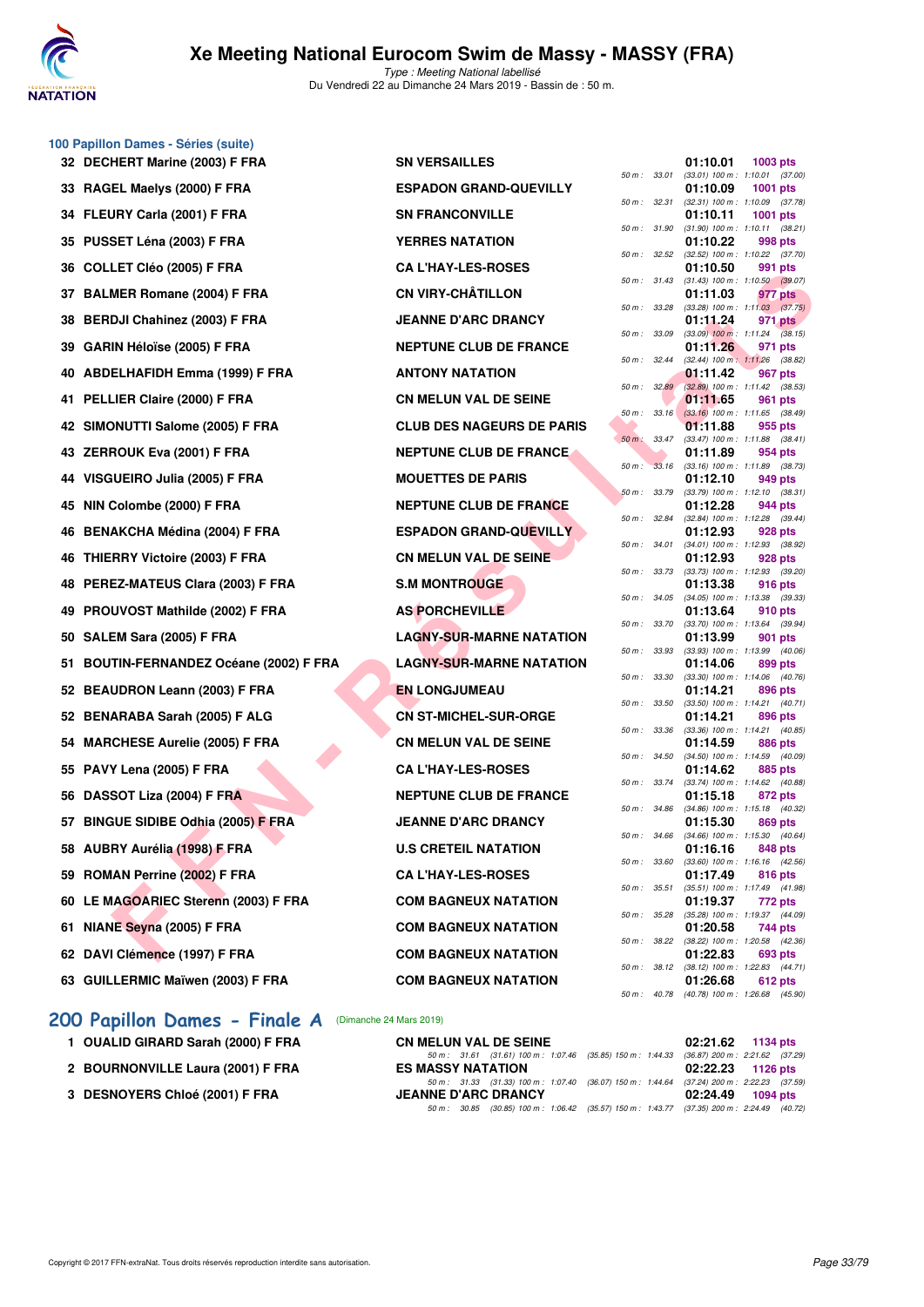

Type : Meeting National labellisé Du Vendredi 22 au Dimanche 24 Mars 2019 - Bassin de : 50 m.

| 200 Papillon Dames - Finale A (suite) |  |  |  |
|---------------------------------------|--|--|--|
|---------------------------------------|--|--|--|

- **4 ROUSSEAU Elsa (2003) F FRA**
- 5 LANGLAIS Lila (2000) F FRA
- **6 REMY Cassiopee (2001) F FRA**
- **7 NEVES Clara (2002) F FRA**
- **8 BOUQUEREL Blandine (2001) F FRA**

## **[200 Papillon Dames - Finale B](http://www.ffnatation.fr/webffn/resultats.php?idact=nat&go=epr&idcpt=57649&idepr=33) 16-17 ans** (Dimanche 24 Mars 2019)

- **1 BIGAY Clara (2002) F FRA**
- **2 PUSSET Léna (2003) F FRA YERRES NATATION 02:30.67 1009 pts**
- **3 DESBORDES Mila (2003) F FRA**
- **4 JAUMET Justine (2002) F FRA**
- **5 BILLABERT Mathilde (2003) F FRA**
- **6 BEDU Manon (2003) F FRA**
- 7 PEREZ-MATEUS Clara (2003) F FRA
- **8 LEBOURSIER Tessa (2003) F FRA**

### **[200 Papillon Dames - Finale C](http://www.ffnatation.fr/webffn/resultats.php?idact=nat&go=epr&idcpt=57649&idepr=33) 14-15 ans** (Dimanche 24 Mars 2019)

- 
- 
- 
- 
- 
- 
- 
- --- JENVRIN Malia (2004) F FRA

#### **[200 Papillon Dames - Séries](http://www.ffnatation.fr/webffn/resultats.php?idact=nat&go=epr&idcpt=57649&idepr=33)** (Dimanche 24 Mars 2019)

- **1 OUALID GIRARD Sarah (2000) F FRA CN MELUN VAL DE SEINE 02:23.80 1103 pts**
- **2 BOURNONVILLE Laura (2001) F FRA** ES MASSY NATATION **02:24.79 02:24.79 1089 pts**<br> **2 BOURNONVILLE Laura (2001) F FRA** ESS MASSY NATATION **50m:** 1:08.53 (36.89) 150 m: 1:46.39 (37.86) 200 m: 2:24.79 (38.40)
- **3 DESNOYERS Chloé (2001) F FRA JEANNE D'ARC DRANCY 02:25.68 1077 pts**<br>
50 m: 31.30 (31.30) 100 m: 1:08.84 (37.54) 150 m: 1:47.05 (38.21) 200 m: 2:25.68 (38.63)
- **4 LANGLAIS Lila (2000) F FRA ES MASSY NATATION 02:25.83 1075 pts**
- **5 REMY Cassiopee (2001) F FRA** ESPADON GRAND-QUEVILLY 02:26.35 1068 pts<br>
50 m: 32.51 (32.51) 100 m: 1:09.13 (36.62) 150 m: 1:47.20 (38.07) 200 m: 2:26.35 (39.15)
- **6 ROUSSEAU Elsa (2003) F FRA** ES MASSY NATATION **02:26.74 1062 pts**<br>
50 m: 32.45 (32.45) 100 m: 1:09.15 (36.70) 150 m: 1:47.68 (38.53) 200 m: 2:26.74 (39.06)
- **7 BOUQUEREL Blandine (2001) F FRA C VIKINGS DE ROUEN 02:28.08 1044 pts**
- **8 NEVES Clara (2002) F FRA CA L'HAY-LES-ROSES 02:28.18 1042 pts**
- **9 CASTEL Margaux (2000) F FRA** S.M MONTROUGE 02:28.41 1039 pts 02:28.41 **1039 pts**<br>
50 m: 33.30 (33.30) 100 m: 1:09.85 (36.55) 150 m: 1:50.22 (40.37) 200 m: 2:28.41 (38.19)
- **10 JOLY Morgane (2004) F FRA**
- **11 BIGAY Clara (2002) F FRA**

| <b>ES MASSY NATATION</b>                                                                 |  | 02:25.57 1079 pts |
|------------------------------------------------------------------------------------------|--|-------------------|
| 50 m: 32.64 (32.64) 100 m: 1:09.72 (37.08) 150 m: 1:47.55 (37.83) 200 m: 2:25.57 (38.02) |  |                   |
| <b>ES MASSY NATATION</b>                                                                 |  | 02:25.72 1076 pts |
| 50 m: 32.02 (32.02) 100 m: 1:08.29 (36.27) 150 m: 1:46.76 (38.47) 200 m: 2:25.72 (38.96) |  |                   |
| <b>ESPADON GRAND-QUEVILLY</b>                                                            |  | 02:26.27 1069 pts |
| 50 m: 32.71 (32.71) 100 m: 1:08.78 (36.07) 150 m: 1:47.39 (38.61) 200 m: 2:26.27 (38.88) |  |                   |
| <b>CAL'HAY-LES-ROSES</b>                                                                 |  | 02:26.75 1062 pts |
| 50 m: 32.16 (32.16) 100 m: 1:09.22 (37.06) 150 m: 1:48.19 (38.97) 200 m: 2:26.75 (38.56) |  |                   |
| <b>C VIKINGS DE ROUEN</b>                                                                |  | 02:29.31 1027 pts |
| 50 m: 31.55 (31.55) 100 m: 1:07.72 (36.17) 150 m: 1:46.71 (38.99) 200 m: 2:29.31 (42.60) |  |                   |
|                                                                                          |  |                   |

| <b>WULNEL DIAIRMING (ZUVI) F FRA</b>                        | U VININGJ DE NUUEN.                                                                                                          | <b>UZ.ZJ.JI IVZI UIS</b>    |
|-------------------------------------------------------------|------------------------------------------------------------------------------------------------------------------------------|-----------------------------|
|                                                             | 50 m: 31.55 (31.55) 100 m: 1:07.72 (36.17) 150 m: 1:46.71 (38.99) 200 m: 2:29.31 (42.60)                                     |                             |
| pillon Dames - Finale B 16-17 ans (Dimanche 24 Mars 2019)   |                                                                                                                              |                             |
|                                                             |                                                                                                                              |                             |
| <b>IY Clara (2002) F FRA</b>                                | <b>CSM CLAMART</b><br>50 m: 32.55 (32.55) 100 m: 1:10.08 (37.53) 150 m: 1:48.69 (38.61) 200 m: 2:26.48 (37.79)               | 02:26.48<br><b>1066 pts</b> |
| SET Léna (2003) F FRA                                       | <b>YERRES NATATION</b>                                                                                                       | 02:30.67<br>$1009$ pts      |
|                                                             | 50 m: 33.64 (33.64) 100 m: 1:12.49 (38.85) 150 m: 1:51.95 (39.46) 200 m: 2:30.67 (38.72)                                     |                             |
| BORDES Mila (2003) F FRA                                    | <b>STADE FRANCAIS O COURBEVOIE</b>                                                                                           | 02:31.35<br>999 pts         |
|                                                             | 50 m: 33.38 (33.38) 100 m: 1:11.76 (38.38) 150 m: 1:51.67 (39.91) 200 m: 2:31.35 (39.68)                                     |                             |
| <b>MET Justine (2002) F FRA</b>                             | <b>CSM CLAMART</b>                                                                                                           | 02:36.68<br>929 pts         |
| ABERT Mathilde (2003) F FRA                                 | 50 m: 35.08 (35.08) 100 m: 1:14.99 (39.91) 150 m: 1:55.81 (40.82) 200 m: 2:36.68 (40.87)<br><b>CLUB DES NAGEURS DE PARIS</b> | 02:37.07<br>924 pts         |
|                                                             | 50 m: 35.12 (35.12) 100 m: 1:16.60 (41.48) 150 m: 1:57.35 (40.75) 200 m: 2:37.07 (39.72)                                     |                             |
| <b>U Manon (2003) F FRA</b>                                 | <b>CN VIRY-CHATILLON</b>                                                                                                     | 02:40.01<br><b>886 pts</b>  |
|                                                             | 50 m: 34.26 (34.26) 100 m: 1:14.88 (40.62) 150 m: 1:57.27 (42.39) 200 m: 2:40.01 (42.74)                                     |                             |
| EZ-MATEUS Clara (2003) F FRA                                | <b>S.M MONTROUGE</b>                                                                                                         | 02:48.13<br>786 pts         |
|                                                             | 50 m: 35.52 (35.52) 100 m: 1:17.47 (41.95) 150 m: 2:02.86 (45.39) 200 m: 2:48.13 (45.27)                                     |                             |
| OURSIER Tessa (2003) F FRA                                  | <b>BAYEUX OLYMPIQUE NATATION</b>                                                                                             | 02:55.35<br><b>703 pts</b>  |
|                                                             | 50 m: 35.87 (35.87) 100 m: 1:19.37 (43.50) 150 m: 2:05.96 (46.59) 200 m: 2:55.35 (49.39)                                     |                             |
| pillon Dames - Finale $C$ 14-15 ans (Dimanche 24 Mars 2019) |                                                                                                                              |                             |
|                                                             |                                                                                                                              |                             |
| Y Morgane (2004) F FRA                                      | <b>ES MASSY NATATION</b>                                                                                                     | 02:24.04<br>1100 pts        |
| NCO Carla (2004) F FRA                                      | 50 m: 31.28 (31.28) 100 m: 1:07.12 (35.84) 150 m: 1:45.34 (38.22) 200 m: 2:24.04 (38.70)<br><b>AQUA CLUB PONTAULT-ROISSY</b> | 02:28.29<br>1041 pts        |
|                                                             | 50 m: 31.64 (31.64) 100 m: 1:08.21 (36.57) 150 m: 1:47.72 (39.51) 200 m: 2:28.29 (40.57)                                     |                             |
| NAC Eglantine (2004) F FRA                                  | <b>CNO ST-GERMAIN-EN-LAYE</b>                                                                                                | 02:31.66<br>995 pts         |
|                                                             | 50 m: 34.18 (34.18) 100 m: 1:13.20 (39.02) 150 m: 1:52.54 (39.34) 200 m: 2:31.66 (39.12)                                     |                             |
| CHESE Aurelie (2005) F FRA                                  | <b>CN MELUN VAL DE SEINE</b>                                                                                                 | 02:32.05<br>990 pts         |
|                                                             | 50 m: 34.71 (34.71) 100 m: 1:13.19 (38.48) 150 m: 1:52.38 (39.19) 200 m: 2:32.05 (39.67)                                     |                             |
| iUEIRO Julia (2005) F FRA                                   | <b>MOUETTES DE PARIS</b><br>50 m: 35.01 (35.01) 100 m: 1:14.86 (39.85) 150 m: 1:56.49 (41.63) 200 m: 2:39.19 (42.70)         | 02:39.19<br>897 pts         |
| MER Romane (2004) F FRA                                     | <b>CN VIRY-CHATILLON</b>                                                                                                     | 02:40.47<br>880 pts         |
|                                                             | 50 m: 34.67 (34.67) 100 m: 1:14.45 (39.78) 150 m: 1:56.33 (41.88) 200 m: 2:40.47 (44.14)                                     |                             |
| <b>ROCHA--ALIN Margot (2005) F FRA</b>                      | <b>CLUB DES NAGEURS DE PARIS</b>                                                                                             | 02:45.72<br>815 pts         |
|                                                             | 50 m: 35.07 (35.07) 100 m: 1:16.78 (41.71) 150 m: 2:01.04 (44.26) 200 m: 2:45.72 (44.68)                                     |                             |
| /RIN Malia (2004) F FRA                                     | <b>CSN GUYANCOURT</b>                                                                                                        | <b>DNS</b>                  |
|                                                             |                                                                                                                              |                             |
| pillon Dames - Séries (Dimanche 24 Mars 2019)               |                                                                                                                              |                             |
|                                                             |                                                                                                                              |                             |
| LID GIRARD Sarah (2000) F FRA                               | <b>CN MELUN VAL DE SEINE</b><br>50 m: 31.82 (31.82) 100 m: 1:08.07 (36.25) 150 m: 1:45.82 (37.75) 200 m: 2:23.80 (37.98)     | 02:23.80 1103 pts           |
| RNONVILLE Laura (2001) F FRA                                | <b>ES MASSY NATATION</b>                                                                                                     | 02:24.79<br>1089 pts        |
|                                                             | 50 m: 31.64 (31.64) 100 m: 1:08.53 (36.89) 150 m: 1:46.39 (37.86) 200 m: 2:24.79 (38.40)                                     |                             |
| NOYERS Chloé (2001) F FRA                                   | <b>JEANNE D'ARC DRANCY</b>                                                                                                   | 02:25.68<br>1077 pts        |
|                                                             | 50 m: 31.30 (31.30) 100 m: 1:08.84 (37.54) 150 m: 1:47.05 (38.21) 200 m: 2:25.68 (38.63)                                     |                             |
| GLAIS Lila (2000) F FRA                                     | <b>ES MASSY NATATION</b>                                                                                                     | 02:25.83<br>1075 pts        |
| Y Cassiopee (2001) F FRA                                    | 50 m: 32.32 (32.32) 100 m: 1:08.74 (36.42) 150 m: 1:46.07 (37.33) 200 m: 2:25.83 (39.76)<br><b>ESPADON GRAND-QUEVILLY</b>    | 02:26.35                    |
|                                                             | 50 m: 32.51 (32.51) 100 m: 1:09.13 (36.62) 150 m: 1:47.20 (38.07) 200 m: 2:26.35 (39.15)                                     | 1068 pts                    |
| SSEAU Elsa (2003) F FRA                                     | <b>ES MASSY NATATION</b>                                                                                                     | 02:26.74 1062 pts           |
|                                                             |                                                                                                                              |                             |

| 1 JOLY Morgane (2004) F FRA          | <b>ES MASSY NATATION</b>                                                                                          | 02:24.04   | 1100 $pts$                                        |
|--------------------------------------|-------------------------------------------------------------------------------------------------------------------|------------|---------------------------------------------------|
| 2 FRANCO Carla (2004) F FRA          | 50 m: 31.28 (31.28) 100 m: 1:07.12 (35.84) 150 m: 1:45.34<br><b>AQUA CLUB PONTAULT-ROISSY</b>                     | 02:28.29   | $(38.22)$ 200 m : 2:24.04 $(38.70)$<br>1041 $pts$ |
| 3 COGNAC Eglantine (2004) F FRA      | 50 m: 31.64 (31.64) 100 m: 1:08.21 (36.57) 150 m: 1:47.72<br>CNO ST-GERMAIN-EN-LAYE                               | 02:31.66   | (39.51) 200 m : 2:28.29 (40.57)<br>995 pts        |
| 4 MARCHESE Aurelie (2005) F FRA      | 50 m : 34.18 (34.18) 100 m : 1:13.20 (39.02) 150 m : 1:52.54<br><b>CN MELUN VAL DE SEINE</b>                      | 02:32.05   | (39.34) 200 m : 2:31.66 (39.12)<br>990 pts        |
| 5 VISGUEIRO Julia (2005) F FRA       | 50 m: 34.71 (34.71) 100 m: 1:13.19 (38.48) 150 m: 1:52.38<br><b>MOUETTES DE PARIS</b>                             | 02:39.19   | $(39.19)$ 200 m : 2:32.05 $(39.67)$<br>897 pts    |
| 6 BALMER Romane (2004) F FRA         | 50 m: 35.01 (35.01) 100 m: 1:14.86 (39.85) 150 m: 1:56.49<br><b>CN VIRY-CHÂTILLON</b>                             | 02:40.47   | $(41.63)$ 200 m : 2:39.19 $(42.70)$<br>880 pts    |
| 7 DA ROCHA--ALIN Margot (2005) F FRA | 50 m: 34.67 (34.67) 100 m: 1:14.45 (39.78) 150 m: 1:56.33<br><b>CLUB DES NAGEURS DE PARIS</b>                     | 02:45.72   | $(41.88)$ 200 m : 2:40.47 $(44.14)$<br>815 pts    |
| -- JENVRIN Malia (2004) F FRA        | 50 m: 35.07 (35.07) 100 m: 1:16.78 (41.71) 150 m: 2:01.04 (44.26) 200 m: 2:45.72 (44.68)<br><b>CSN GUYANCOURT</b> | <b>DNS</b> |                                                   |

50 m : 32.17 (32.17) 100 m : 1:09.86 (37.69) 150 m : 1:49.06 (39.20) 200 m : 2:28.08 (39.02)<br>**CA L'HAY-LES-ROSES** 02:28.18 1042 pts

50 m : 33.30 (33.30) 100 m : 1:09.85 (36.55) 150 m : 1:50.22 (40.37) 200 m : 2:28.41 (38.19)<br>ES MASSY NATATION 02:28.57 1037 pts

50 m : 32.02 (32.02) 100 m : 1:08.66 (36.64) 150 m : 1:48.01 (39.35) 200 m : 2:28.57 (40.56)<br>**CSM CLAMART** 02:28.65 1036 pts

50 m : 32.96 (32.96) 100 m : 1:10.38 (37.42) 150 m : 1:49.23 (38.85) 200 m : 2:28.65 (39.42)

(33.06) 100 m : 1:09.46 (36.40) 150 m : 1:49.01

 $50 \text{ m}$ : 32.45 (32.45) 100 m: 1:09.15 (36.70) 150 m: 1:47.68<br>**C VIKINGS DE ROUEN**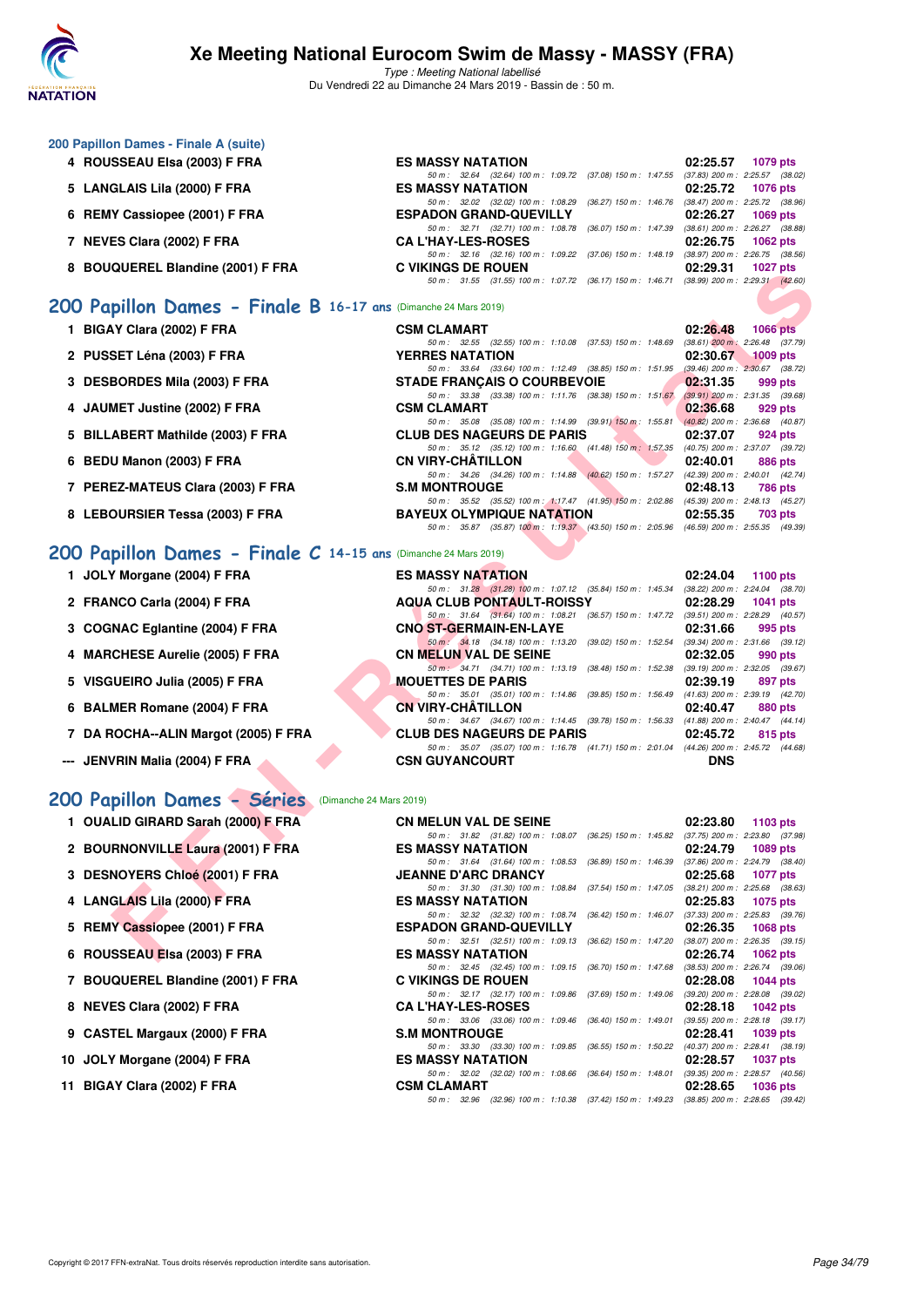

Type : Meeting National labellisé Du Vendredi 22 au Dimanche 24 Mars 2019 - Bassin de : 50 m.

| 200 Papillon Dames - Séries (suite) |  |  |
|-------------------------------------|--|--|
|                                     |  |  |

- 
- 
- 
- 
- 
- 
- 
- 
- 
- 
- 
- 
- 
- 
- 
- 
- 
- 
- 
- 
- 
- 
- 
- 
- **--- DEL'HOMME Laurine (1997) F FRA ES MASSY NATATION DES DISPOSE AND REG.**
- **[200 4 Nages Dames Finale A](http://www.ffnatation.fr/webffn/resultats.php?idact=nat&go=epr&idcpt=57649&idepr=41)** (Dimanche 24 Mars 2019)
	- **1 DUHAMEL Cyrielle (2000) F FRA**
	- 2 DAUBA Camille (1997) F FRA
	- **3 VEROT Marine (1997) F FRA**
	- **4 CUCUMEL Romy (2001) F FRA**
	- **5 CHARRO Anaïs (1998) F FRA**
	- **6 RAYNERT Maud (1998) F FRA**
	- **7 GARA Alya (2001) F TUN ES VITRY 02:26.37 1092 pts**
	- 8 OUALID GIRARD Sarah (2000) F FRA

| 12 DESBORDES Mila (2003) F FRA                      | <b>STADE FRANÇAIS O COURBEVOIE</b>                                                                                                                                                                                       | 02:29.66                            | 1022 pts        |
|-----------------------------------------------------|--------------------------------------------------------------------------------------------------------------------------------------------------------------------------------------------------------------------------|-------------------------------------|-----------------|
| 13 FRANCO Carla (2004) F FRA                        | 50 m: 33.23 (33.23) 100 m: 1:11.14 (37.91) 150 m: 1:50.60 (39.46) 200 m: 2:29.66 (39.06)<br><b>AQUA CLUB PONTAULT-ROISSY</b><br>50 m: 34.80 (34.80) 100 m: 1:11.94 (37.14) 150 m: 1:51.50 (39.56) 200 m: 2:30.07 (38.57) | 02:30.07                            | <b>1017 pts</b> |
| 14 PORTAL Elea (2000) F FRA                         | <b>CNO ST-GERMAIN-EN-LAYE</b>                                                                                                                                                                                            | 02:30.31                            | 1013 pts        |
| 15 RAGEL Maelys (2000) F FRA                        | 50 m: 33.30 (33.30) 100 m: 1:10.49<br>$(37.19)$ 150 m : 1:49.69 $(39.20)$ 200 m : 2:30.31 $(40.62)$<br><b>ESPADON GRAND-QUEVILLY</b>                                                                                     | 02:32.46                            | 984 pts         |
| 16 COGNAC Eglantine (2004) F FRA                    | 50 m: 34.16 (34.16) 100 m: 1:11.12 (36.96) 150 m: 1:51.95 (40.83) 200 m: 2:32.46 (40.51)<br><b>CNO ST-GERMAIN-EN-LAYE</b>                                                                                                | 02:32.98                            | 978 pts         |
|                                                     | 50 m: 33.96 (33.96) 100 m: 1:13.09<br>(39.13) 150 m : 1:53.07                                                                                                                                                            | $(39.98)$ 200 m : 2:32.98 $(39.91)$ |                 |
| 17 PUSSET Léna (2003) F FRA                         | <b>YERRES NATATION</b><br>(39.45) 150 m: 1:54.23 (40.85) 200 m: 2:35.77 (41.54)<br>50 m: 33.93 (33.93) 100 m: 1:13.38                                                                                                    | 02:35.77                            | 941 pts         |
| 18 JENVRIN Malia (2004) F FRA                       | <b>CSN GUYANCOURT</b><br>50 m: 35.14 (35.14) 100 m: 1:14.03 (38.89) 150 m: 1:54.47 (40.44) 200 m: 2:35.79 (41.32)                                                                                                        | 02:35.79                            | 941 pts         |
| 19 ABDELHAFIDH Emma (1999) F FRA                    | <b>ANTONY NATATION</b>                                                                                                                                                                                                   | 02:37.42                            | 919 pts         |
| 20 MARCHESE Aurelie (2005) F FRA                    | 50 m: 33.73 (33.73) 100 m: 1:13.09<br>(39.36) 150 m : 1:54.79 (41.70) 200 m : 2:37.42 (42.63)<br><b>CN MELUN VAL DE SEINE</b>                                                                                            | 02:38.55                            | 905 pts         |
| 21 PELLIER Claire (2000) F FRA                      | 50 m: 35.10 (35.10) 100 m: 1:14.41 (39.31) 150 m: 1:56.04 (41.63) 200 m: 2:38.55 (42.51)<br><b>CN MELUN VAL DE SEINE</b>                                                                                                 | 02:38.71                            | 903 pts         |
|                                                     | 50 m: 34.48 (34.48) 100 m: 1:13.88 (39.40) 150 m: 1:55.03 (41.15) 200 m: 2:38.71 (43.68)                                                                                                                                 |                                     |                 |
| 22 BILLABERT Mathilde (2003) F FRA                  | M.<br><b>CLUB DES NAGEURS DE PARIS</b>                                                                                                                                                                                   | 02:39.37                            | 894 pts         |
| 23 BALMER Romane (2004) F FRA                       | 50 m: 35.02 (35.02) 100 m: 1:16.51 (41.49) 150 m: 1:59.58 (43.07) 200 m: 2:39.37 (39.79)<br><b>CN VIRY-CHATILLON</b>                                                                                                     | 02:41.10                            | 873 pts         |
|                                                     | 50 m: 34.87 (34.87) 100 m: 1:15.81 (40.94) 150 m: 1:57.79                                                                                                                                                                | $(41.98)$ 200 m : 2:41.10 $(43.31)$ |                 |
| 24 JAUMET Justine (2002) F FRA                      | <b>CSM CLAMART</b>                                                                                                                                                                                                       | 02:41.84                            | 863 pts         |
| 25 VISGUEIRO Julia (2005) F FRA                     | 50 m: 35.30 (35.30) 100 m: 1:15.84 (40.54) 150 m: 1:57.49 (41.65) 200 m: 2:41.84 (44.35)<br><b>MOUETTES DE PARIS</b>                                                                                                     | 02:42.93                            | 850 pts         |
|                                                     | (40.75) 150 m: 1:59.08 (43.48) 200 m: 2:42.93 (43.85)<br>50 m: 34.85 (34.85) 100 m: 1:15.60                                                                                                                              |                                     |                 |
| 26 ZERROUK Eva (2001) F FRA                         | <b>NEPTUNE CLUB DE FRANCE</b>                                                                                                                                                                                            | 02:43.26                            | 846 pts         |
| 27 BEDU Manon (2003) F FRA                          | 50 m: 35.66 (35.66) 100 m: 1:17.58 (41.92) 150 m: 2:01.49 (43.91) 200 m: 2:43.26 (41.77)<br><b>CN VIRY-CHATILLON</b>                                                                                                     | 02:44.20                            | 834 pts         |
|                                                     | 50 m: 36.62 (36.62) 100 m: 1:16.85 (40.23) 150 m: 2:01.43 (44.58) 200 m: 2:44.20 (42.77)                                                                                                                                 |                                     |                 |
| 28 ROMAN Perrine (2002) F FRA                       | <b>CA L'HAY-LES-ROSES</b>                                                                                                                                                                                                | 02:49.09                            | 775 pts         |
| 29 DA ROCHA--ALIN Margot (2005) F FRA               | 50 m: 35.80 (35.80) 100 m: 1:17.73 (41.93) 150 m: 2:02.74 (45.01) 200 m: 2:49.09 (46.35)<br><b>CLUB DES NAGEURS DE PARIS</b>                                                                                             | 02:49.39                            | 772 pts         |
|                                                     | 50 m : 36.26 (36.26) 100 m : 1:18.68 (42.42) 150 m : 2:03.63 (44.95) 200 m : 2:49.39 (45.76)                                                                                                                             |                                     |                 |
| 30 PEREZ-MATEUS Clara (2003) F FRA                  | <b>S.M MONTROUGE</b>                                                                                                                                                                                                     | 02:49.70                            | 768 pts         |
| 31 LEBOURSIER Tessa (2003) F FRA                    | 50 m: 36.27 (36.27) 100 m: 1.19.90 (43.63) 150 m: 2.04.75 (44.85) 200 m: 2.49.70 (44.95)<br><b>BAYEUX OLYMPIQUE NATATION</b>                                                                                             | 02:54.47                            | 713 pts         |
|                                                     | 50 m: 34.81 (34.81) 100 m: 1:17.38 (42.57) 150 m: 2:04.83 (47.45) 200 m: 2:54.47 (49.64)                                                                                                                                 |                                     |                 |
| 32 NIANE Seyna (2005) F FRA                         | <b>COM BAGNEUX NATATION</b>                                                                                                                                                                                              | 02:57.22                            | 682 pts         |
| 33 BENAKCHA Médina (2004) F FRA                     | 50 m: 37.43 (37.43) 100 m: 1:22.16 (44.73) 150 m: 2:09.39 (47.23) 200 m: 2:57.22 (47.83)<br><b>ESPADON GRAND-QUEVILLY</b>                                                                                                | 02:58.67                            | 666 pts         |
|                                                     | 50 m: 38.55 (38.55) 100 m: 1:22.24 (43.69) 150 m: 2:11.14 (48.90) 200 m: 2:58.67 (47.53)                                                                                                                                 |                                     |                 |
| 34 BIRONNEAU Clarisse (1999) F FRA                  | <b>USO BEZONS</b>                                                                                                                                                                                                        | 02:59.61                            | 656 pts         |
| 35 ZOUGHEBI Maya (2004) F FRA                       | 50 m: 36.86 (36.86) 100 m: 1:23.00 (46.14) 150 m: 2:10.08 (47.08) 200 m: 2:59.61 (49.53)<br><b>CLUB DES NAGEURS DE PARIS</b>                                                                                             | 03:00.73                            | 643 pts         |
|                                                     | 50 m: 38.23 (38.23) 100 m: 1:21.71 (43.48) 150 m: 2:08.63 (46.92) 200 m: 3:00.73 (52.10)                                                                                                                                 |                                     |                 |
| --- DEL'HOMME Laurine (1997) F FRA                  | <b>ES MASSY NATATION</b>                                                                                                                                                                                                 | <b>DNS dec</b>                      |                 |
|                                                     |                                                                                                                                                                                                                          |                                     |                 |
| 00 4 Nages Dames - Finale A (Dimanche 24 Mars 2019) |                                                                                                                                                                                                                          |                                     |                 |
| 1 DUHAMEL Cyrielle (2000) F FRA                     | <b>STADE BETHUNE PELICAN CLUB</b>                                                                                                                                                                                        | 02:14.46                            | 1263 pts        |
|                                                     | 50 m: 28.82 (28.82) 100 m: 1:03.07 (34.25) 150 m: 1:42.38 (39.31) 200 m: 2:14.46 (32.08)                                                                                                                                 |                                     |                 |
| 2 DAUBA Camille (1997) F FRA                        | <b>CN SARREGUEMINES</b>                                                                                                                                                                                                  | 02:18.30                            | <b>1207 pts</b> |
|                                                     | 50 m: 29.45 (29.45) 100 m: 1:05.52 (36.07) 150 m: 1:44.78 (39.26) 200 m: 2:18.30 (33.52)                                                                                                                                 |                                     |                 |
| 3 VEROT Marine (1997) F FRA                         | <b>CN VIRY-CHATILLON</b><br>50 m: 30.74 (30.74) 100 m: 1:07.07 (36.33) 150 m: 1:50.08 (43.01) 200 m: 2:22.40 (32.32)                                                                                                     | 02:22.40                            | 1148 pts        |
| 4 CUCUMEL Romy (2001) F FRA                         | <b>CSM CLAMART</b>                                                                                                                                                                                                       | 02:22.85                            | 1141 pts        |
| $E = 0.114 BBA + 4.0001 FFA$                        | 50 m: 30.59 (30.59) 100 m: 1:07.78 (37.19) 150 m: 1:48.63 (40.85) 200 m: 2:22.85 (34.22)<br><b>COMPOV</b>                                                                                                                | 0.0100                              |                 |
|                                                     |                                                                                                                                                                                                                          |                                     |                 |

|                          | <b>STADE BÉTHUNE PÉLICAN CLUB</b>                                                        |  | $02:14.46$ 1263 pts                 |  |
|--------------------------|------------------------------------------------------------------------------------------|--|-------------------------------------|--|
|                          | 50 m: 28.82 (28.82) 100 m: 1:03.07 (34.25) 150 m: 1:42.38                                |  | $(39.31)$ 200 m : 2:14.46 $(32.08)$ |  |
| <b>CN SARREGUEMINES</b>  |                                                                                          |  | 02:18.30 1207 pts                   |  |
|                          | 50 m: 29.45 (29.45) 100 m: 1:05.52 (36.07) 150 m: 1:44.78                                |  | $(39.26)$ 200 m : 2:18.30 $(33.52)$ |  |
| <b>CN VIRY-CHÄTILLON</b> |                                                                                          |  | 02:22.40 1148 pts                   |  |
|                          | 50 m: 30.74 (30.74) 100 m: 1:07.07 (36.33) 150 m: 1:50.08                                |  | $(43.01)$ 200 m : 2:22.40 $(32.32)$ |  |
| <b>CSM CLAMART</b>       |                                                                                          |  | 02:22.85 1141 pts                   |  |
|                          | 50 m : 30.59 (30.59) 100 m : 1:07.78 (37.19) 150 m : 1:48.63                             |  | $(40.85)$ 200 m : 2:22.85 $(34.22)$ |  |
| <b>ES VITRY</b>          |                                                                                          |  | 02:24.83 1114 pts                   |  |
|                          | 50 m: 31.52 (31.52) 100 m: 1:09.67 (38.15) 150 m: 1:50.73 (41.06) 200 m: 2:24.83 (34.10) |  |                                     |  |
| <b>ES MASSY NATATION</b> |                                                                                          |  | 02:24.95 1112 pts                   |  |
|                          | 50 m: 30.94 (30.94) 100 m: 1:08.64 (37.70) 150 m: 1:51.95 (43.31) 200 m: 2:24.95 (33.00) |  |                                     |  |
| <b>ES VITRY</b>          |                                                                                          |  | 02:26.37 1092 pts                   |  |
|                          | 50 m: 30.51 (30.51) 100 m: 1:07.14 (36.63) 150 m: 1:52.17                                |  | $(45.03)$ 200 m : 2:26.37 $(34.20)$ |  |
|                          | <b>CN MELUN VAL DE SEINE</b>                                                             |  | 02:28.22 1067 pts                   |  |
|                          | 50 m: 31.12 (31.12) 100 m: 1:08.92 (37.80) 150 m: 1:53.76 (44.84) 200 m: 2:28.22 (34.46) |  |                                     |  |

#### **[200 4 Nages Dames - Finale B](http://www.ffnatation.fr/webffn/resultats.php?idact=nat&go=epr&idcpt=57649&idepr=41) 16-17 ans** (Dimanche 24 Mars 2019)

## **1 DESBORDES Mila (2003) F FRA STADE FRANÇAIS O COURBEVOIE 02:27.95 1070 pts**

50 m : 31.83 (31.83) 100 m : 1:10.63 (38.80) 150 m : 1:53.83 (43.20) 200 m : 2:27.95 (34.12)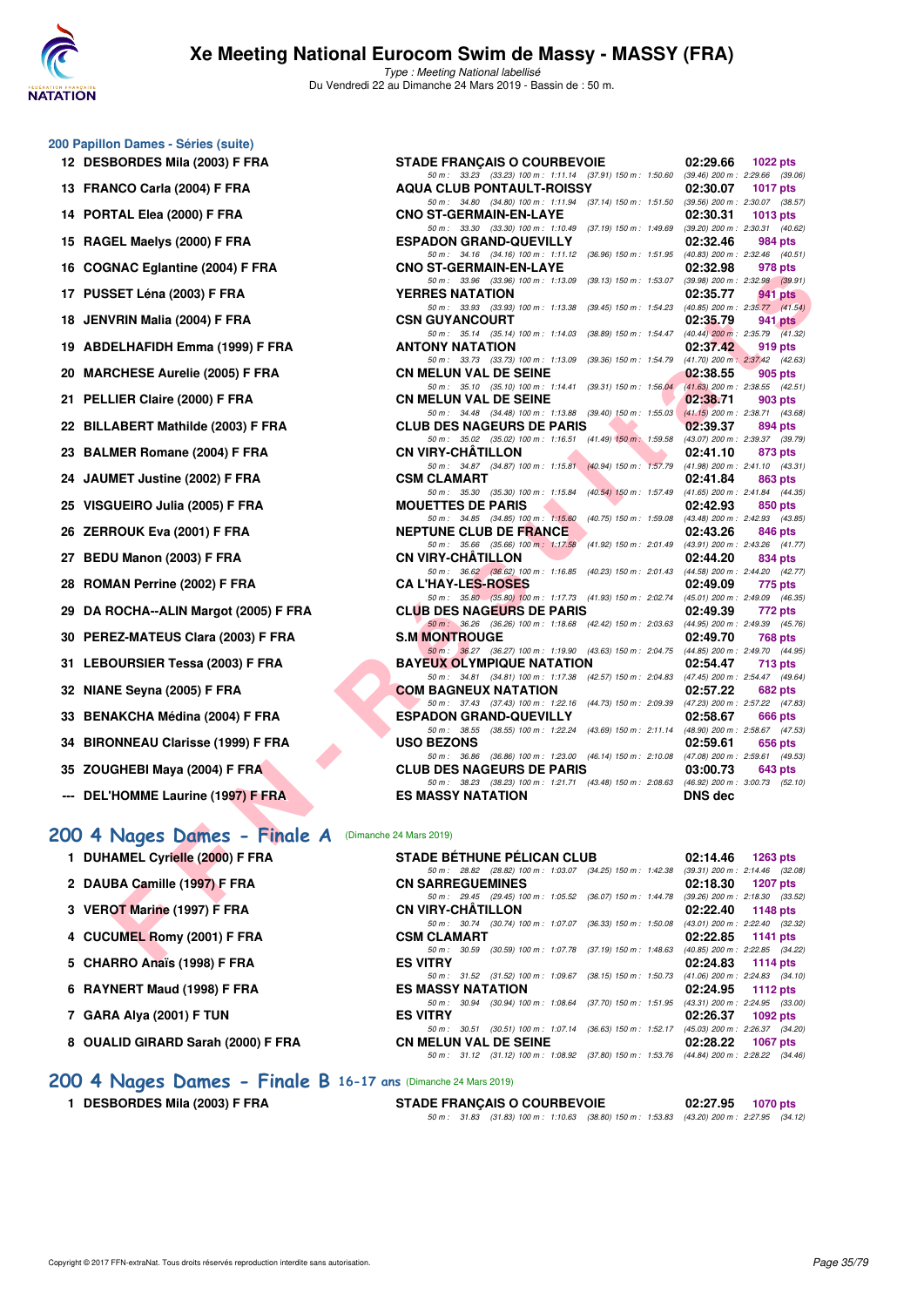

Type : Meeting National labellisé Du Vendredi 22 au Dimanche 24 Mars 2019 - Bassin de : 50 m.

| 200 4 Nages Dames - Finale B (suite) |                                                                     |                                     |
|--------------------------------------|---------------------------------------------------------------------|-------------------------------------|
| 2 RODRIGUES Chloé (2003) F FRA       | <b>ES VITRY</b>                                                     | 02:29.90<br>$1044$ pts              |
|                                      | $(37.87)$ 150 m : 1:56.13<br>50 m: 32.07<br>(32.07) 100 m : 1:09.94 | (46.19) 200 m : 2:29.90 (33.77)     |
| 3 OUARTI Ilyana (2003) F FRA         | <b>JEANNE D'ARC DRANCY</b>                                          | 02:30.32<br><b>1038 pts</b>         |
|                                      | 50 m: 31.24 (31.24) 100 m: 1:10.79 (39.55) 150 m: 1:56.62           | $(45.83)$ 200 m : 2:30.32 $(33.70)$ |
| 4 SALEM Lindsey (2003) F FRA         | <b>JEANNE D'ARC DRANCY</b>                                          | 02:30.91<br><b>1030 pts</b>         |
|                                      | 50 m: 31.49 (31.49) 100 m: 1:10.76<br>(39.27) 150 m : 1:56.38       | $(45.62)$ 200 m : 2:30.91 $(34.53)$ |
| 5 DECHERT Marine (2003) F FRA        | <b>SN VERSAILLES</b>                                                | 02:31.47<br>$1023$ pts              |
|                                      | 50 m: 32.23 (32.23) 100 m: 1:11.31 (39.08) 150 m: 1:55.96           | $(44.65)$ 200 m : 2:31.47 $(35.51)$ |
| 6 PERIGUEUX Elea (2002) F FRA        | <b>CHARTRES METROPOLE NAT</b>                                       | 02:32.88<br>$1004$ pts              |
|                                      | 50 m: 33.00 (33.00) 100 m: 1:12.98<br>$(39.98)$ 150 m : 1:58.88     | $(45.90)$ 200 m : 2:32.88 $(34.00)$ |
| 7 LENGLET Nolwenn (2002) F FRA       | <b>ES MASSY NATATION</b>                                            | 02:35.94<br><b>964 pts</b>          |
|                                      | 50 m: 32.27 (32.27) 100 m: 1:13.77 (41.50) 150 m: 1:59.59           | (45.82) 200 m : 2:35.94 (36.35)     |
| 8 GOMES Célia (2003) F FRA           | <b>CN MELUN VAL DE SEINE</b>                                        | 02:36.13<br>961 pts                 |
|                                      | (32.78) 100 m: 1:14.17 (41.39) 150 m: 2:01.88<br>50 m : 32.78       | $(47.71)$ 200 m : 2:36.13 $(34.25)$ |
|                                      |                                                                     |                                     |

### **[200 4 Nages Dames - Finale C](http://www.ffnatation.fr/webffn/resultats.php?idact=nat&go=epr&idcpt=57649&idepr=41) 14-15 ans** (Dimanche 24 Mars 2019)

| 1 JENVRIN Malia (2004) F FRA         | <b>CSN GUYANCOURT</b>              |                                                              |  | 02:30.58                                                                                | 1035 pts   |
|--------------------------------------|------------------------------------|--------------------------------------------------------------|--|-----------------------------------------------------------------------------------------|------------|
| 2 LESOILLE Julie (2005) F FRA        | <b>CA L'HAY-LES-ROSES</b>          | 50 m: 33.62 (33.62) 100 m: 1:11.78 (38.16) 150 m: 1:55.76    |  | (43.98) 200 m : 2:30.58 (34.82)<br>02:32.31                                             | 1011 $pts$ |
| 3 MAILLE Salomé (2004) F FRA         | <b>ES MASSY NATATION</b>           | 50 m: 32.97 (32.97) 100 m: 1:10.40 (37.43) 150 m: 1:56.24    |  | $(45.84)$ 200 m : 2:32.31 (36.07)<br>02:32.36                                           | 1011 $pts$ |
| 4 SIMOENS Lucille (2005) F FRA       | <b>ES MASSY NATATION</b>           | 50 m: 30.88 (30.88) 100 m: 1:11.01 (40.13) 150 m: 1:56.14    |  | (45.13) 200 m : 2:32.36 (36.22)<br>02:34.39                                             | 984 pts    |
| 5 TROMPETTE Melora (2005) F FRA      | <b>C.N OZOIR-LA-FERRIERE</b>       | 50 m: 31.87 (31.87) 100 m: 1:11.59 (39.72) 150 m: 1:59.01    |  | (47.42) 200 m : 2:34.39 (35.38<br>02:35.53                                              | 969 pts    |
| 6 CIMKAUSKAS Shana (2004) F FRA      | <b>STADE FRANÇAIS O COURBEVOIE</b> | 50 m: 33.71 (33.71) 100 m: 1:12.10 (38.39) 150 m: 2:01.81    |  | (49.71) 200 m : 2:35.53 (33.72<br>02:37.78                                              | 940 pts    |
| 7 DERRADJI Oriane (2005) F FRA       | <b>SN VERSAILLES</b>               | 50 m : 32.93 (32.93) 100 m : 1:13.35 (40.42) 150 m : 2:00.11 |  | (46.76) 200 m : 2:37.78 (37.67<br>02:38.89                                              | 925 pts    |
| 8 DA ROCHA--ALIN Margot (2005) F FRA | <b>CLUB DES NAGEURS DE PARIS</b>   | 50 m : 32.84 (32.84) 100 m : 1:11.19 (38.35) 150 m : 2:02.89 |  | (51.70) 200 m : 2:38.89 (36.00<br>02:41.42                                              | 894 pts    |
|                                      |                                    |                                                              |  | 50 m: 35.96 (35.96) 100 m: 1:16.62 (40.66) 150 m: 2:03.12 (46.50) 200 m: 2:41.42 (38.30 |            |

### **[200 4 Nages Dames - Séries](http://www.ffnatation.fr/webffn/resultats.php?idact=nat&go=epr&idcpt=57649&idepr=41)** (Dimanche 24 Mars 2019)

| 1 DUHAMEL Cyrielle (2000) F FRA |  |
|---------------------------------|--|
|---------------------------------|--|

2 DAUBA Camille (1997) F FRA

- **3 CUCUMEL Romy (2001) F FRA**
- **4 VEROT Marine (1997) F FRA**
- **5 CHARRO Anaïs (1998) F FRA**
- **6 RAYNERT Maud (1998) F FRA**
- **7 GARA Alya (2001) F TUN ES VITRY 02:26.01 1097 pts**
- **8 OUALID GIRARD Sarah (2000) F FRA**
- **9 AMBRASS Lilou (2002) F FRA**
- **10 DESBORDES Mila (2003) F FRA**
- **11 BOURNONVILLE Laura (2001) F FRA**
- **12 SALEM Lindsey (2003) F FRA**
- **13 OUARTI Ilyana (2003) F FRA**
- 14 BLANCHETIERE Adèle (1999) F FRA
- **15 VERDINO Claudia (2001) F MON**
- 16 JENVRIN Malia (2004) F FRA
- **17 SIMOENS Lucille (2005) F FRA**
- 18 DECHERT Marine (2003) F FRA
- **19 RODRIGUES Chloé (2003) F FRA**

| IGULUA LIGA (2002) F FRA                                   | CHARTINES METHOPOLE NAT                                                                                                        | $02.32.00$ $100 + \text{pis}$                               |
|------------------------------------------------------------|--------------------------------------------------------------------------------------------------------------------------------|-------------------------------------------------------------|
| <b>GLET Nolwenn (2002) F FRA</b>                           | 50 m: 33.00 (33.00) 100 m: 1:12.98 (39.98) 150 m: 1:58.88 (45.90) 200 m: 2:32.88 (34.00)<br><b>ES MASSY NATATION</b>           | 02:35.94<br>964 pts                                         |
|                                                            | 50 m: 32.27 (32.27) 100 m: 1:13.77 (41.50) 150 m: 1:59.59 (45.82) 200 m: 2:35.94 (36.35)                                       |                                                             |
| IES Célia (2003) F FRA                                     | <b>CN MELUN VAL DE SEINE</b><br>50 m: 32.78 (32.78) 100 m: 1:14.17 (41.39) 150 m: 2:01.88 (47.71) 200 m: 2:36.13 (34.25)       | 02:36.13<br>961 pts                                         |
|                                                            |                                                                                                                                |                                                             |
| Nages Dames - Finale $C$ 14-15 ans (Dimanche 24 Mars 2019) |                                                                                                                                |                                                             |
| /RIN Malia (2004) F FRA                                    | <b>CSN GUYANCOURT</b><br>50 m: 33.62 (33.62) 100 m: 1:11.78 (38.16) 150 m: 1:55.76 (43.98) 200 m: 2:30.58 (34.82)              | 02:30.58<br>1035 pts                                        |
| <b>OILLE Julie (2005) F FRA</b>                            | <b>CA L'HAY-LES-ROSES</b>                                                                                                      | 02:32.31<br>1011 $pts$                                      |
| LE Salomé (2004) F FRA                                     | 50 m: 32.97 (32.97) 100 m: 1:10.40 (37.43) 150 m: 1:56.24 (45.84) 200 m: 2:32.31 (36.07)<br><b>ES MASSY NATATION</b>           | 02:32.36<br>1011 pts                                        |
|                                                            | 50 m: 30.88 (30.88) 100 m: 1:11.01 (40.13) 150 m: 1:56.14 (45.13) 200 m: 2:32.36 (36.22)                                       |                                                             |
| <b>DENS Lucille (2005) F FRA</b>                           | <b>ES MASSY NATATION</b><br>50 m: 31.87 (31.87) 100 m: 1:11.59 (39.72) 150 m: 1:59.01 (47.42) 200 m: 2:34.39 (35.38)           | 02:34.39<br>984 pts                                         |
| MPETTE Melora (2005) F FRA                                 | <b>C.N OZOIR-LA-FERRIERE</b>                                                                                                   | 02:35.53<br>969 pts                                         |
| (AUSKAS Shana (2004) F FRA                                 | 50 m: 33.71 (33.71) 100 m: 1:12.10 (38.39) 150 m: 2:01.81 (49.71) 200 m: 2:35.53 (33.72)<br><b>STADE FRANÇAIS O COURBEVOIE</b> | 02:37.78<br>940 pts                                         |
|                                                            | 50 m: 32.93 (32.93) 100 m: 1:13.35 (40.42) 150 m: 2:00.11 (46.76) 200 m: 2:37.78 (37.67)                                       |                                                             |
| RADJI Oriane (2005) F FRA                                  | <b>SN VERSAILLES</b>                                                                                                           | 02:38.89<br>925 pts                                         |
| የOCHA--ALIN Margot (2005) F FRA                            | 50 m: 32.84 (32.84) 100 m: 1:11.19 (38.35) 150 m: 2:02.89 (51.70) 200 m: 2:38.89 (36.00)<br><b>CLUB DES NAGEURS DE PARIS</b>   | 02:41.42<br>894 pts                                         |
|                                                            | 50 m: 35.96 (35.96) 100 m: 1:16.62 (40.66) 150 m: 2:03.12 (46.50) 200 m: 2:41.42 (38.30)                                       |                                                             |
| Nages Dames - Séries<br>(Dimanche 24 Mars 2019)            |                                                                                                                                |                                                             |
| AMEL Cyrielle (2000) F FRA                                 | <b>STADE BÉTHUNE PÉLICAN CLUB</b>                                                                                              | $02:16.41$ 1234 pts                                         |
|                                                            | 50 m: 28.88 (28.88) 100 m: 1:04.01 (35.13) 150 m: 1:44.22 (40.21) 200 m: 2:16.41 (32.19)                                       |                                                             |
| BA Camille (1997) F FRA                                    | <b>CN SARREGUEMINES</b>                                                                                                        | 02:19.53<br>1189 pts                                        |
| UMEL Romy (2001) F FRA                                     | 50 m : 29.86 (29.86) 100 m : 1:06.60 (36.74) 150 m : 1:45.73 (39.13) 200 m : 2:19.53 (33.80)<br><b>CSM CLAMART</b>             | 02:22.69<br>1144 pts                                        |
|                                                            | 50 m: 30.30 (30.30) 100 m: 1:08.15 (37.85) 150 m: 1:49.76 (41.61) 200 m: 2:22.69 (32.93)                                       |                                                             |
| OT Marine (1997) F FRA                                     | <b>CN VIRY-CHATILLON</b><br>50 m: 30.99 (30.99) 100 m: 1:07.43 (36.44) 150 m: 1:51.17 (43.74) 200 m: 2:25.07 (33.90)           | 02:25.07 1110 pts                                           |
| RRO Anaïs (1998) F FRA                                     | <b>ES VITRY</b>                                                                                                                | $02:25.14$ 1109 pts                                         |
| NERT Maud (1998) F FRA                                     | 50 m: 30.93 (30.93) 100 m: 1:09.76 (38.83) 150 m: 1:50.67 (40.91) 200 m: 2:25.14 (34.47)<br><b>ES MASSY NATATION</b>           | 02:25.99<br>1097 pts                                        |
|                                                            | 50 m: 31.28 (31.28) 100 m: 1:10.50 (39.22) 150 m: 1:52.98 (42.48) 200 m: 2:25.99 (33.01)                                       |                                                             |
| A Alya (2001) F TUN                                        | <b>ES VITRY</b><br>50 m: 30.28 (30.28) 100 m: 1:07.13 (36.85) 150 m: 1:51.93 (44.80) 200 m: 2:26.01 (34.08)                    | 02:26.01<br>1097 pts                                        |
| LID GIRARD Sarah (2000) F FRA                              | <b>CN MELUN VAL DE SEINE</b>                                                                                                   | 02:27.00<br>1083 pts                                        |
| RASS Lilou (2002) F FRA                                    | 50 m: 30.48 (30.48) 100 m: 1:08.39 (37.91) 150 m: 1:52.80 (44.41) 200 m: 2:27.00 (34.20)<br><b>ES MASSY NATATION</b>           | 02:27.75<br>1073 pts                                        |
|                                                            | 50 m: 30.76 (30.76) 100 m: 1:09.37 (38.61) 150 m: 1:53.63 (44.26) 200 m: 2:27.75 (34.12)                                       |                                                             |
| BORDES Mila (2003) F FRA                                   | <b>STADE FRANÇAIS O COURBEVOIE</b><br>50 m: 31.98 (31.98) 100 m: 1:10.58 (38.60) 150 m: 1:53.93 (43.35) 200 m: 2:28.39 (34.46) | 02:28.39<br>1064 pts                                        |
| RNONVILLE Laura (2001) F FRA                               | <b>ES MASSY NATATION</b>                                                                                                       | 02:28.49<br>1063 pts                                        |
| EM Lindsey (2003) F FRA                                    | 50 m: 31.33 (31.33) 100 m: 1:10.20 (38.87) 150 m: 1:53.90 (43.70) 200 m: 2:28.49 (34.59)<br><b>JEANNE D'ARC DRANCY</b>         | 02:28.98<br>1056 pts                                        |
|                                                            | 50 m: 31.38 (31.38) 100 m: 1:09.08 (37.70) 150 m: 1:53.91 (44.83) 200 m: 2:28.98 (35.07)                                       |                                                             |
| RTI Ilyana (2003) F FRA                                    | <b>JEANNE D'ARC DRANCY</b><br>50 m: 30.91 (30.91) 100 m: 1:08.97 (38.06) 150 m: 1:55.92 (46.95) 200 m: 2:30.88 (34.96)         | 02:30.88<br>1030 pts                                        |
| NCHETIERE Adèle (1999) F FRA                               | <b>MARSOUINS HEROUVILLE</b>                                                                                                    | 02:31.86<br><b>1017 pts</b>                                 |
|                                                            | 50 m: 31.08 (31.08) 100 m: 1:14.26 (43.18) 150 m: 1:56.13                                                                      | (41.87) 200 m : 2:31.86 (35.73)                             |
| DINO Claudia (2001) F MON                                  | <b>CSM CLAMART</b><br>50 m: 32.98 (32.98) 100 m: 1:11.39 (38.41) 150 m: 1:56.97                                                | 02:32.01<br>1015 pts<br>$(45.58)$ 200 m : 2:32.01 (35.04)   |
| /RIN Malia (2004) F FRA                                    | <b>CSN GUYANCOURT</b>                                                                                                          | 02:32.04<br>1015 pts                                        |
| <b>DENS Lucille (2005) F FRA</b>                           | 50 m : 33.83 (33.83) 100 m : 1:12.41<br>(38.58) 150 m : 1:56.71<br><b>ES MASSY NATATION</b>                                    | $(44.30)$ 200 m : 2:32.04 $(35.33)$<br>02:32.05<br>1015 pts |
|                                                            | 50 m: 31.83 (31.83) 100 m: 1:10.25 (38.42) 150 m: 1:56.67                                                                      | (46.42) 200 m : 2:32.05 (35.38)                             |
| HERT Marine (2003) F FRA                                   | <b>SN VERSAILLES</b><br>50 m: 32.48 (32.48) 100 m: 1:12.13 (39.65) 150 m: 1:57.06 (44.93) 200 m: 2:32.44 (35.38)               | 02:32.44<br><b>1010 pts</b>                                 |
| RIGUES Chloé (2003) F FRA                                  | <b>ES VITRY</b>                                                                                                                | 02:32.91<br>1003 pts                                        |
|                                                            | 50 m · 32.38 (32.38) 100 m · 1:11 10 (38.72) 150 m · 1:58.29 (47.19) 200 m · 2:32.91 (34.62)                                   |                                                             |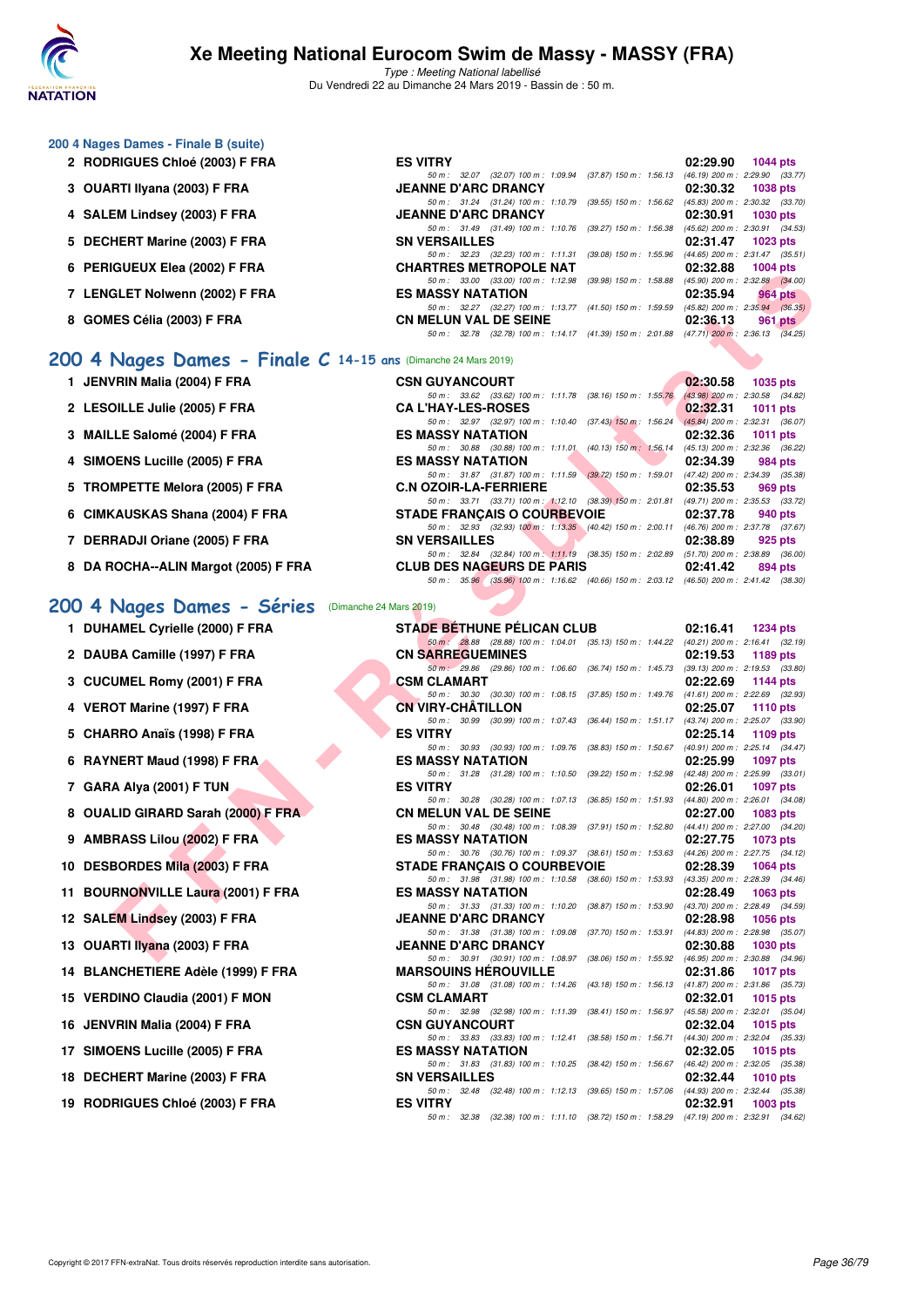

| 20   | 200 4 Nages Dames - Séries (suite)<br>GOMES Célia (2003) F FRA |
|------|----------------------------------------------------------------|
| 21   | LE LAY Amandine (1999) F FRA                                   |
| 22   | <b>LENGLET Nolwenn (2002) F FRA</b>                            |
| 23   | <b>MARTIN Amandine (2003) F FRA</b>                            |
| 24   | <b>BARRIER Clara (2001) F FRA</b>                              |
| 25   | <b>TROMPETTE Melora (2005) F FRA</b>                           |
| 26   | SIMOËNS Celia (1999) F FRA                                     |
| 27   | <b>LESOILLE Julie (2005) F FRA</b>                             |
| 28   | PERIGUEUX Elea (2002) F FRA                                    |
| 29   | <b>CORNILLON Amandine (2003) F FRA</b>                         |
| 30 - | CEPECK Léa (2002) F FRA                                        |
| 31   | <b>MAILLE Salomé (2004) F FRA</b>                              |
| 32   | PELLIER Claire (2000) F FRA                                    |
| 33   | CIMKAUSKAS Shana (2004) F FRA                                  |
| 34   | FOHRER Marie (2002) F FRA                                      |
| 35   | DANGER Clara (2002) F FRA                                      |
| 36.  | <b>LANGLAIS Lila (2000) F FRA</b>                              |
| 37   | LOHEZIC Célia (2003) F FRA                                     |
| 38   | FLORENT Lou (2001) F FRA                                       |
| 39   | <b>DERRADJI Oriane (2005) F FRA</b>                            |
| 40   | DA ROCHA--ALIN Margot (2005) F FRA                             |
| 41   | DGAIMESH Yasmine (2003) F LBA                                  |
| 42   | DANET Fanny (1995) F FRA                                       |
| 43   | <b>NGUYEN DUC LONG Armelle (2003) F FF</b>                     |
| 44   | <b>LEBLANC Ines (2004) F FRA</b>                               |
| 45   | ROUDI Selma (2004) F FRA                                       |
| 46   | <b>TABIASCO Gabrielle (2004) F FRA</b>                         |
| 47   | GARIN Héloïse (2005) F FRA                                     |
| 48   | <b>BOUTIN-FERNANDEZ Océane (2002) F F</b>                      |
| 49   | COLLET Cléo (2005) F FRA                                       |
| 50   | <b>ABDELHAFIDH Sara (2004) F FRA</b>                           |
| 51   | <b>BELIMAM Ghizlene (2003) F FRA</b>                           |
| 52   | GIBON Elisa (2005) F FRA                                       |
| 53   | SOUCHARD Ariane (2005) F FRA                                   |
| 54   | PEITEADO Victoria (2002) F FRA                                 |
| 55   | POLLET Solhène (2003) F FRA                                    |
|      |                                                                |

| 20 GOMES Célia (2003) F FRA             | <b>CN MELUN VAL DE SEINE</b>                                                                                                   | 02:34.01 | 989 pts |
|-----------------------------------------|--------------------------------------------------------------------------------------------------------------------------------|----------|---------|
| 21 LE LAY Amandine (1999) F FRA         | 50 m: 32.07 (32.07) 100 m: 1:14.15 (42.08) 150 m: 2:00.39 (46.24) 200 m: 2:34.01 (33.62)<br>US VILLEJUIF NATATION              | 02:34.49 | 982 pts |
| 22 LENGLET Nolwenn (2002) F FRA         | 50 m: 31.90 (31.90) 100 m: 1:10.73 (38.83) 150 m: 1:58.66 (47.93) 200 m: 2:34.49 (35.83)<br><b>ES MASSY NATATION</b>           | 02:35.10 | 974 pts |
| 23 MARTIN Amandine (2003) F FRA         | 50 m: 31.95 (31.95) 100 m: 1:12.94 (40.99) 150 m: 1:58.86 (45.92) 200 m: 2:35.10 (36.24)<br><b>CHARTRES METROPOLE NAT</b>      | 02:35.24 | 973 pts |
| 24 BARRIER Clara (2001) F FRA           | 50 m: 32.56 (32.56) 100 m: 1:12.65 (40.09) 150 m: 1:59.84 (47.19) 200 m: 2:35.24 (35.40)<br><b>BOIS-COLOMBES SPORT</b>         | 02:35.63 | 968 pts |
| 25   TROMPETTE Melora (2005) F FRA      | 50 m: 31.83 (31.83) 100 m: 1:13.79 (41.96) 150 m: 1:57.88 (44.09) 200 m: 2:35.63 (37.75)<br><b>C.N OZOIR-LA-FERRIERE</b>       | 02:35.82 | 965 pts |
| 26   SIMOËNS Celia (1999) F FRA         | 50 m: 33.46 (33.46) 100 m: 1:13.01 (39.55) 150 m: 2:01.68 (48.67) 200 m: 2:35.82 (34.14)<br><b>NEPTUNE CLUB DE FRANCE</b>      | 02:35.83 | 965 pts |
| 27 LESOILLE Julie (2005) F FRA          | 50 m: 32.33 (32.33) 100 m: 1:11.27 (38.94) 150 m: 1:59.65 (48.38) 200 m: 2:35.83 (36.18)<br><b>CA L'HAY-LES-ROSES</b>          | 02:35.89 | 964 pts |
| 28 PERIGUEUX Elea (2002) F FRA          | 50 m: 34.59 (34.59) 100 m: 1:13.40 (38.81) 150 m: 2:01.13 (47.73) 200 m: 2:35.89 (34.76)<br><b>CHARTRES METROPOLE NAT</b>      | 02:36.22 | 960 pts |
| 29 CORNILLON Amandine (2003) F FRA      | 50 m: 33.20 (33.20) 100 m: 1:14.78 (41.58) 150 m: 2:00.61 (45.83) 200 m: 2:36.22 (35.61)<br><b>SN MONTGERON</b>                | 02:36.27 | 959 pts |
| 30   CEPECK Léa (2002) F FRA            | 50 m: 33.17 (33.17) 100 m: 1:13.87 (40.70) 150 m: 2:00.32 (46.45) 200 m: 2:36.27 (35.95)<br><b>EN TOURS</b>                    | 02:36.47 | 957 pts |
| 31 MAILLE Salomé (2004) F FRA           | 50 m: 31.12 (31.12) 100 m: 1:11.63 (40.51) 150 m: 2:01.57 (49.94) 200 m: 2:36.47 (34.90)<br><b>ES MASSY NATATION</b>           | 02:36.85 | 952 pts |
| 32 PELLIER Claire (2000) F FRA          | 50 m: 31.51 (31.51) 100 m: 1:14.03 (42.52) 150 m: 1:59.86 (45.83) 200 m: 2:36.85 (36.99)<br><b>CN MELUN VAL DE SEINE</b>       | 02:37.13 | 948 pts |
| 33   CIMKAUSKAS Shana (2004) F FRA      | 50 m: 31.90 (31.90) 100 m: 1:14.83 (42.93) 150 m: 2:03.07 (48.24) 200 m: 2:37.13 (34.06)<br>STADE FRANÇAIS O COURBEVOIE        | 02:37.15 | 948 pts |
| 34 FOHRER Marie (2002) F FRA            | 50 m: 32.74 (32.74) 100 m: 1:13.53 (40.79) 150 m: 2:00.14 (46.61) 200 m: 2:37.15 (37.01)<br><b>CERGY PONTOISE NATATION</b>     | 02:37.56 | 943 pts |
| 35 DANGER Clara (2002) F FRA            | 50 m: 33.39 (33.39) 100 m: 1:16.36 (42.97) 150 m: 2:02.04 (45.68) 200 m: 2:37.56 (35.52)<br><b>EN LONGJUMEAU</b>               | 02:37.58 | 942 pts |
| 36 LANGLAIS Lila (2000) F FRA           | 50 m: 31.73 (31.73) 100 m: 1:12.92 (41.19) 150 m: 2:00.03 (47.11) 200 m: 2:37.58 (37.55)<br><b>ES MASSY NATATION</b>           | 02:38.06 | 936 pts |
| 37 LOHEZIC Célia (2003) F FRA           | 50 m: 32.60 (32.60) 100 m: 1:15.22 (42.62) 150 m: 2:00.66 (45.44) 200 m: 2:38.06 (37.40)<br><b>CN MELUN VAL DE SEINE</b>       | 02:38.14 | 935 pts |
| 38 FLORENT Lou (2001) F FRA             | 50 m : 33.32 (33.32) 100 m : 1:13.40 (40.08) 150 m : 2:01.53 (48.13) 200 m : 2:38.14 (36.61)<br><b>MOREUIL NATATION</b>        | 02:38.27 | 933 pts |
| 39 DERRADJI Oriane (2005) F FRA         | 50 m: 30.83 (30.83) 100 m: 1.13.00 (42.17) 150 m: 2.01.60 (48.60) 200 m: 2.38.27 (36.67)<br><b>SN VERSAILLES</b>               | 02:38.75 | 927 pts |
| 40 DA ROCHA--ALIN Margot (2005) F FRA   | 50 m: 32.75 (32.75) 100 m: 1:12.51 (39.76) 150 m: 2:03.36 (50.85) 200 m: 2:38.75 (35.39)<br><b>CLUB DES NAGEURS DE PARIS</b>   | 02:39.39 | 919 pts |
| 41 DGAIMESH Yasmine (2003) F LBA        | 50 m: 33.30 (33.30) 100 m: 1:14.31 (41.01) 150 m: 2:01.53 (47.22) 200 m: 2:39.39 (37.86)<br><b>STADE FRANÇAIS O COURBEVOIE</b> | 02:39.41 | 919 pts |
| 42 DANET Fanny (1995) F FRA             | 50 m: 31.93 (31.93) 100 m: 1:11.89 (39.96) 150 m: 2:03.66 (51.77) 200 m: 2:39.41 (35.75)<br><b>VGA ST-MAUR</b>                 | 02:39.89 | 913 pts |
| 43 NGUYEN DUC LONG Armelle (2003) F FRA | 50 m: 32.99 (32.99) 100 m: 1:12.54 (39.55) 150 m: 2:00.91 (48.37) 200 m: 2:39.89 (38.98)<br><b>CN ST-MICHEL-SUR-ORGE</b>       | 02:40.27 | 908 pts |
| 44 LEBLANC Ines (2004) F FRA            | 50 m: 32.24 (32.24) 100 m: 1:13.00 (40.76) 150 m: 2:01.85 (48.85) 200 m: 2:40.27 (38.42)<br><b>ES STAINS</b>                   | 02:40.64 | 903 pts |
| 45 ROUDI Selma (2004) F FRA             | 50 m : 34.04 (34.04) 100 m : 1:16.59 (42.55) 150 m : 2:04.46 (47.87) 200 m : 2:40.64 (36.18)<br><b>CN VIRY-CHATILLON</b>       | 02:40.71 | 902 pts |
| 46 TABIASCO Gabrielle (2004) F FRA      | 50 m: 36.36 (36.36) 100 m: 1:18.98 (42.62) 150 m: 2:02.81 (43.83) 200 m: 2:40.71 (37.90)<br><b>STADE FRANÇAIS O COURBEVOIE</b> | 02:41.01 | 899 pts |
| 47   GARIN Héloïse (2005) F FRA         | 50 m: 35.41 (35.41) 100 m: 1:15.12 (39.71) 150 m: 2:04.13 (49.01) 200 m: 2:41.01 (36.88)<br><b>NEPTUNE CLUB DE FRANCE</b>      | 02:41.39 | 894 pts |
| 48 BOUTIN-FERNANDEZ Océane (2002) F FRA | 50 m: 32.61 (32.61) 100 m: 1:14.29 (41.68) 150 m: 2:03.62 (49.33) 200 m: 2:41.39 (37.77)<br><b>LAGNY-SUR-MARNE NATATION</b>    | 02:41.73 | 890 pts |
| 49   COLLET Cléo (2005) F FRA           | 50 m: 33.14 (33.14) 100 m: 1:14.92 (41.78) 150 m: 2:04.06 (49.14) 200 m: 2:41.73 (37.67)<br><b>CA L'HAY-LES-ROSES</b>          | 02:41.86 | 888 pts |
| 50   ABDELHAFIDH Sara (2004) F FRA      | 50 m: 32.16 (32.16) 100 m: 1:13.27 (41.11) 150 m: 2:03.90 (50.63) 200 m: 2:41.86 (37.96)<br><b>ANTONY NATATION</b>             | 02:42.37 | 882 pts |
| 51 BELIMAM Ghizlene (2003) F FRA        | 50 m: 33.49 (33.49) 100 m: 1:16.94 (43.45) 150 m: 2:03.98 (47.04) 200 m: 2:42.37 (38.39)<br><b>AS CORBEIL-ESSONNE</b>          | 02:42.49 | 880 pts |
| 52 GIBON Elisa (2005) F FRA             | 50 m: 34.50 (34.50) 100 m: 1:16.93 (42.43) 150 m: 2:05.68 (48.75) 200 m: 2:42.49 (36.81)<br><b>NOGENT NATATION 94</b>          | 02:43.40 | 869 pts |
| 53 SOUCHARD Ariane (2005) F FRA         | 50 m: 37.95 (37.95) 100 m: 1:18.15 (40.20) 150 m: 2:06.23 (48.08) 200 m: 2:43.40 (37.17)<br><b>SN VERSAILLES</b>               | 02:44.29 | 858 pts |
| 54 PEITEADO Victoria (2002) F FRA       | 50 m: 35.74 (35.74) 100 m: 1:17.61 (41.87) 150 m: 2:05.98 (48.37) 200 m: 2:44.29 (38.31)<br><b>CN MAISONS-ALFORT</b>           | 02:44.44 | 856 pts |
| 55 POLLET Solhène (2003) F FRA          | 50 m: 34.01 (34.01) 100 m: 1.17.80 (43.79) 150 m: 2:07.71 (49.91) 200 m: 2:44.44 (36.73)<br><b>ESPADON VELIZY-VILLACOUBLAY</b> | 02:44.88 | 851 pts |
|                                         | 50 m: 35.77 (35.77) 100 m: 1:15.75 (39.98) 150 m: 2:08.57 (52.82) 200 m: 2:44.88 (36.31)                                       |          |         |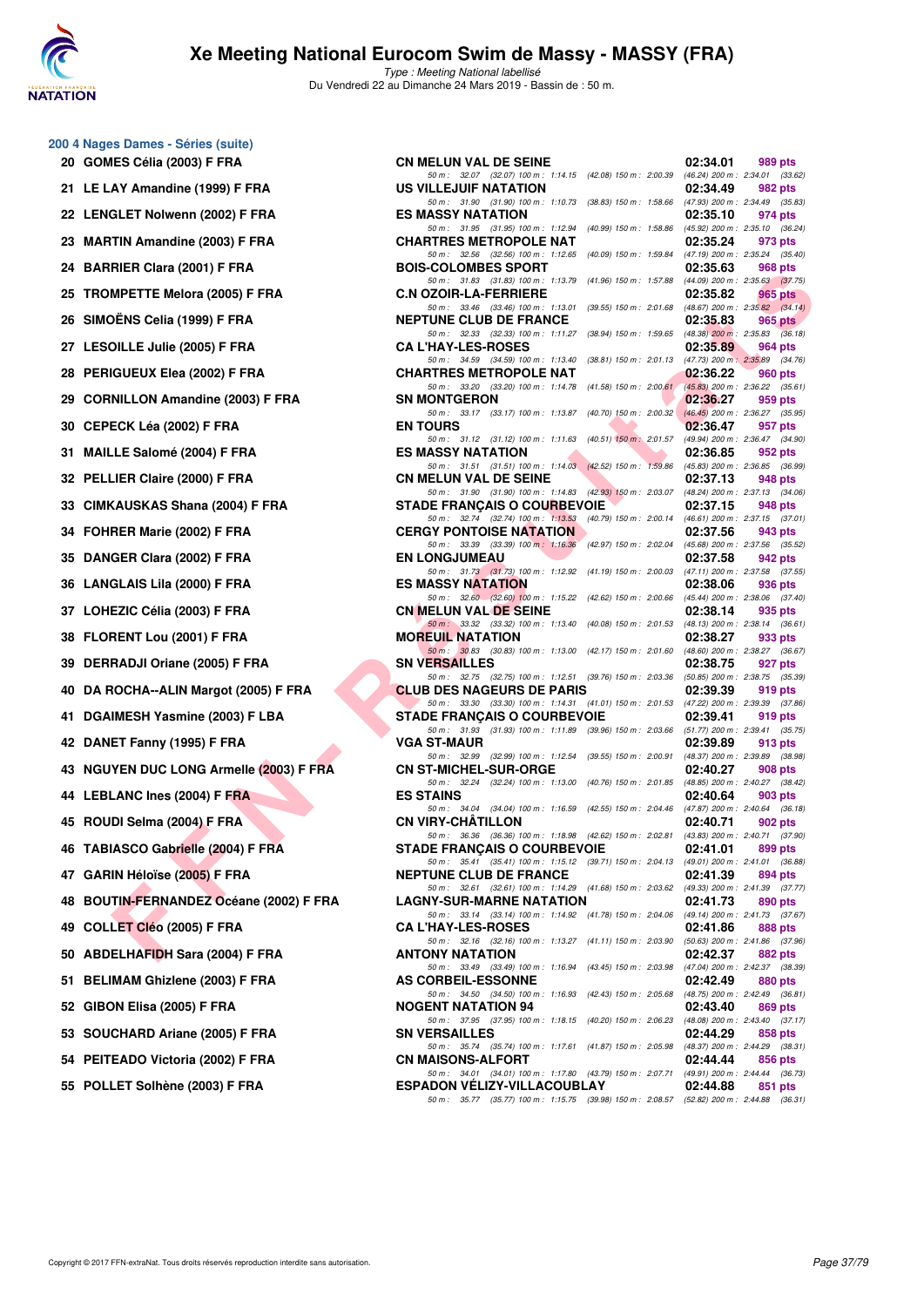

Type : Meeting National labellisé Du Vendredi 22 au Dimanche 24 Mars 2019 - Bassin de : 50 m.

#### **200 4 Nages Dames - Séries (suite)**

- 56 BENARABA Sarah (2005) F ALG 57 LE MAGOARIEC Sterenn (2003) F FRA **58 PASQUIER Agathe (2002) F FRA 59 KLIKAS Laure (2004) F FRA 60 VIATEUR Perrine (2003) F FRA 61 WARTH Manon (2003) F SUI 62 SABARD Léa (2004) F FRA 63 FOURMY Marina (2003) F FRA 64 BRUNET Estelle (2001) F FRA 65 THOLEY Aurelie (2005) F FRA 66 ROST Emeline (2005) F FRA** 67 MARTINS Daphnee (2004) F FRA **68 DENDRAEL Justine (1996) F FRA** 69 DAUGE-DUJARDIN Héléna (2005) F FRA 70 CUSSY Eva (2002) F FRA **71 FIDON Louna (2005) F FRA** 72 BONNET Agathe (2004) F FRA **73 RAUTURIER-LASSAK Perrine (2004) F FRA** 74 GISOTTI Justine (2005) F FRA **75 SAMID Inès (2004) F FRA CN ASNIÈRES 02:52.78 757 pts 76 DELAHOUSSE Lison (2005) F FRA** 77 OLLITRAUT Morgane (2003) F FRA 78 ALLIONE Clémence (2004) F FRA 79 HAMAMEL Yasmine (2005) F FRA
- 80 DAVI Clémence (1997) F FRA
- 81 GUILLERMIC Maïwen (2003) F FRA
- --- FROUIN Meghan (2001) F FRA
- --- ABDELHAFIDH Emma (1999) F FRA
- 

# **--- MESSE Jade (2005) F FRA ESPADON VÉLIZY-VILLACOUBLAY DSQ**

| 400 4 Nages Dames - Finale A (Samedi 23 Mars 2019) |                                                                                                                                                                                             |                   |
|----------------------------------------------------|---------------------------------------------------------------------------------------------------------------------------------------------------------------------------------------------|-------------------|
|                                                    | 1 DUHAMEL Cyrielle (2000) F FRA STADE BÉTHUNE PÉLICAN CLUB 04:46.03 1244 pts                                                                                                                |                   |
|                                                    | 50 m : 30.08 (30.08) 100 m : 1:04.50 (34.42) 150 m : 1:42.25 (37.75) 200 m : 2:18.80 (36.55) 250 m : 2:59.23 (40.43) 300 m : 3:40.26 (41.03) 350 m : 4:13.72 (33.46) 400 m : 4:46.03 (32.31 |                   |
| 2 VEROT Marine (1997) F FRA                        | <b>CN VIRY-CHÄTILLON</b>                                                                                                                                                                    | 05:05.15 1107 pts |
|                                                    | 50 m: 32.02 (32.02) 100 m: 1:08.86 (36.84) 150 m: 1:48.07 (39.21) 200 m: 2:26.70 (38.63) 250 m: 3:11.61 (44.91) 300 m: 3:55.24 (43.63) 350 m: 4:30.78 (35.54) 400 m: 5:05.15 (34.37         |                   |
|                                                    |                                                                                                                                                                                             | 05:07.65 1090 pts |
|                                                    | 50 m: 31.84 (31.84) 100 m: 1:08.74 (36.90) 150 m: 1:49.68 (40.94) 200 m: 2:29.67 (39.99) 250 m: 3:14.40 (44.73) 300 m: 3:58.24 (43.84) 350 m: 4:33.33 (35.09) 400 m: 5:07.65 (34.32         |                   |
| 4 GARA Alya (2001) F TUN                           | <b>ES VITRY</b>                                                                                                                                                                             | 05:08.95 1081 pts |
|                                                    | 50 m : 32.18 (32.18) 100 m : 1:07.96 (35.78) 150 m : 1:47.80 (39.84) 200 m : 2:27.22 (39.42) 250 m : 3:13.10 (45.88) 300 m : 4:00.65 (47.55) 350 m : 4:35.35 (34.70) 400 m : 5:08.95 (33.60 |                   |
| 5 BOURNONVILLE Laura (2001) F FRA                  | ES MASSY NATATION ESTIMATES                                                                                                                                                                 | 05:11.42 1064 pts |
|                                                    | 50 m: 31.87 (31.87) 100 m: 1:08.41 (36.54) 150 m: 1:49.92 (41.51) 200 m: 2:30.17 (40.25) 250 m: 3:14.91 (44.74) 300 m: 4:00.16 (45.25) 350 m: 4:36.36 (36.20) 400 m: 5:11.42 (35.06         |                   |
|                                                    |                                                                                                                                                                                             | 05:14.82 1041 pts |
|                                                    | 50 m: 34.46 (34.46) 100 m: 1:13.37 (38.91) 150 m: 1:53.45 (40.08) 200 m: 2:32.64 (39.19) 250 m: 3:18.27 (45.63) 300 m: 4:03.29 (45.02) 350 m: 4:39.48 (36.19) 400 m: 5:14.82 (35.34         |                   |
| 7 RODRIGUES Chloé (2003) F FRA                     | <b>ES VITRY</b>                                                                                                                                                                             | 05:16.19 1031 pts |
|                                                    | 50 m: 32.50 (32.50) 100 m: 1:09.85 (37.35) 150 m: 1:50.70 (40.85) 200 m: 2:30.30 (39.60) 250 m: 3:17.45 (47.15) 300 m: 4:04.52 (47.07) 350 m: 4:40.68 (36.16) 400 m: 5:16.19 (35.51         |                   |
|                                                    |                                                                                                                                                                                             |                   |

| ARABA Sarah (2005) F ALG                  | <b>CN ST-MICHEL-SUR-ORGE</b>                                                                                                   | 02:44.89<br>851 pts        |
|-------------------------------------------|--------------------------------------------------------------------------------------------------------------------------------|----------------------------|
| IAGOARIEC Sterenn (2003) F FRA            | 50 m: 32.15 (32.15) 100 m: 1:14.75 (42.60) 150 m: 2:03.48 (48.73) 200 m: 2:44.89 (41.41)<br><b>COM BAGNEUX NATATION</b>        | 02:44.92<br>850 pts        |
|                                           | 50 m: 35.38 (35.38) 100 m: 1:17.37 (41.99) 150 m: 2:05.46 (48.09) 200 m: 2:44.92 (39.46)                                       |                            |
| QUIER Agathe (2002) F FRA                 | <b>CSM CLAMART</b>                                                                                                             | 02:44.94<br>850 pts        |
| (AS Laure (2004) F FRA                    | 50 m: 36.92 (36.92) 100 m: 1:20.33 (43.41) 150 m: 2:06.82 (46.49) 200 m: 2:44.94 (38.12)<br><b>LAGNY-SUR-MARNE NATATION</b>    | 02:44.96                   |
|                                           | 50 m: 36.56 (36.56) 100 m: 1:18.79 (42.23) 150 m: 2:06.65 (47.86) 200 m: 2:44.96 (38.31)                                       | 850 pts                    |
| EUR Perrine (2003) F FRA                  | <b>NAUTIC CLUB RAMBOUILLET</b>                                                                                                 | 02:45.23<br>846 pts        |
| ITH Manon (2003) F SUI                    | 50 m: 34.92 (34.92) 100 m: 1:18.97 (44.05) 150 m: 2:06.52 (47.55) 200 m: 2:45.23 (38.71)<br><b>LAUSANNE NATATION (SUI)</b>     | 02:45.35<br>845 pts        |
|                                           | 50 m: 35.22 (35.22) 100 m: 1:20.36 (45.14) 150 m: 2:07.30 (46.94) 200 m: 2:45.35 (38.05)                                       |                            |
| ARD Léa (2004) F FRA                      | <b>EN TOURS</b>                                                                                                                | 02:45.45<br>844 pts        |
| RMY Marina (2003) F FRA                   | 50 m: 34.40 (34.40) 100 m: 1:18.53 (44.13) 150 m: 2:09.29 (50.76) 200 m: 2:45.45 (36.16)<br><b>ES MASSY NATATION</b>           | 02:46.35<br>833 pts        |
|                                           | 50 m: 33.09 (33.09) 100 m: 1:15.58 (42.49) 150 m: 2:09.45 (53.87) 200 m: 2:46.35 (36.90)                                       |                            |
| NET Estelle (2001) F FRA                  | <b>VGA ST-MAUR</b>                                                                                                             | 02:46.50<br>831 pts        |
|                                           | 50 m: 35.17 (35.17) 100 m: 1:19.29 (44.12) 150 m: 2:10.31 (51.02) 200 m: 2:46.50 (36.19)                                       | 02:46.97                   |
| LEY Aurelie (2005) F FRA                  | <b>C.N OZOIR-LA-FERRIERE</b><br>50 m: 36.29 (36.29) 100 m: 1:19.58 (43.29) 150 m: 2:11.17 (51.59) 200 m: 2:46.97 (35.80)       | 825 pts                    |
| T Emeline (2005) F FRA                    | <b>CLUB DES NAGEURS DE PARIS</b>                                                                                               | 02:47.38<br>820 pts        |
|                                           | 50 m: 36.06 (36.06) 100 m: 1:17.14 (41.08) 150 m: 2:07.96 (50.82) 200 m: 2:47.38 (39.42)                                       |                            |
| TINS Daphnee (2004) F FRA                 | <b>CNO ST-GERMAIN-EN-LAYE</b><br>50 m: 37.19 (37.19) 100 m: 1:23.66 (46.47) 150 m: 2:09.54 (45.88) 200 m: 2:48.12 (38.58)      | 02:48.12<br>812 pts        |
| <b>DRAEL Justine (1996) F FRA</b>         | <b>CO ULIS NATATION</b>                                                                                                        | 02:48.17<br>811 pts        |
|                                           | 50 m: 35.80 (35.80) 100 m: 1:18.23 (42.43) 150 m: 2:08.36 (50.13) 200 m: 2:48.17 (39.81)                                       |                            |
| GE-DUJARDIN Héléna (2005) F FRA           | A.O. TRAPPES NATATION<br>50 m: 37.23 (37.23) 100 m: 1:19.65 (42.42) 150 m: 2:10.53 (50.88) 200 m: 2:49.38 (38.85)              | 02:49.38<br>797 pts        |
| SY Eva (2002) F FRA                       | <b>CN MELUN VAL DE SEINE</b>                                                                                                   | 02:49.49<br>795 pts        |
|                                           | 50 m: 37.40 (37.40) 100 m: 1:21.33 (43.93) 150 m: 2:08.66 (47.33) 200 m: 2:49.49 (40.83)                                       |                            |
| N Louna (2005) F FRA                      | <b>EN LONGJUMEAU</b><br>50 m: 38.87 (38.87) 100 m: 1:22.23 (43.36) 150 m: 2:11.38 (49.15) 200 m: 2:49.65 (38.27)               | 02:49.65<br>793 pts        |
| NET Agathe (2004) F FRA                   | <b>LAGNY-SUR-MARNE NATATION</b>                                                                                                | 02:50.57<br>783 pts        |
|                                           | 50 m: 37.51 (37.51) 100 m: 1:21.27 (43.76) 150 m: 2:11.92 (50.65) 200 m: 2:50.57 (38.65)                                       |                            |
| <b>TURIER-LASSAK Perrine (2004) F FRA</b> | <b>SN VERSAILLES</b><br>50 m: 38.76 (38.76) 100 m: 1:25.68 (46.92) 150 m: 2:12.56 (46.88) 200 m: 2:51.41 (38.85)               | 02:51.41<br>773 pts        |
| )TTI Justine (2005) F FRA                 | <b>CN VIRY-CHATILLON</b>                                                                                                       | 02:52.33<br>762 pts        |
|                                           | 50 m: 36.23 (36.23) 100 m: 1:24.17 (47.94) 150 m: 2:13.20 (49.03) 200 m: 2:52.33 (39.13)                                       |                            |
| ID Inès (2004) F FRA                      | <b>CN ASNIERES</b>                                                                                                             | 02:52.78<br>757 pts        |
| <b>AHOUSSE Lison (2005) F FRA</b>         | 50 m: 37.51 (37.51) 100 m: 1:21.64 (44.13) 150 m: 2:12.80 (51.16) 200 m: 2:52.78 (39.98)<br><b>CLUB DES NAGEURS DE PARIS</b>   | 02:52.83<br>756 pts        |
|                                           | 50 m: 41.30 (41.30) 100 m: 1:24.86 (43.56) 150 m: 2:12.96 (48.10) 200 m: 2:52.83 (39.87)                                       |                            |
| TRAUT Morgane (2003) F FRA                | <b>COM BAGNEUX NATATION</b>                                                                                                    | 02:55.09<br>730 pts        |
| ONE Clémence (2004) F FRA                 | 50 m: 34.70 (34.70) 100 m: 1:19.79 (45.09) 150 m: 2:13.67 (53.88) 200 m: 2:55.09 (41.42)<br><b>NOGENT NATATION 94</b>          | 02:56.91<br><b>710 pts</b> |
|                                           | 50 m: 37.72 (37.72) 100 m: 1:24.31 (46.59) 150 m: 2:15.55 (51.24) 200 m: 2:56.91 (41.36)                                       |                            |
| <b>AMEL Yasmine (2005) F FRA</b>          | <b>SCM CHATILLON NATATION</b>                                                                                                  | 03:00.34<br>672 pts        |
| I Clémence (1997) F FRA                   | 50 m: 37.74 (37.74) 100 m: 1:22.93 (45.19) 150 m: 2:17.89 (54.96) 200 m: 3:00.34 (42.45)<br><b>COM BAGNEUX NATATION</b>        | 03:08.69<br>584 pts        |
|                                           | 50 m: 36.19 (36.19) 100 m: 1:26.03 (49.84) 150 m: 2:23.03 (57.00) 200 m: 3:08.69 (45.66)                                       |                            |
| LERMIC Maïwen (2003) F FRA                | <b>COM BAGNEUX NATATION</b>                                                                                                    | 03:16.17<br><b>511 pts</b> |
| UIN Meghan (2001) F FRA                   | 50 m: 38.60 (38.60) 100 m: 1:33.92 (55.32) 150 m: 2:32.48 (58.56) 200 m: 3:16.17 (43.69)<br><b>STADE FRANÇAIS O COURBEVOIE</b> | <b>DNS</b> dec             |
| ELHAFIDH Emma (1999) F FRA                | <b>ANTONY NATATION</b>                                                                                                         | <b>DSQ</b>                 |
| SE J <u>ad</u> e (2005) F FRA             | <b>ESPADON VELIZY-VILLACOUBLAY</b>                                                                                             | <b>DSQ</b>                 |
|                                           |                                                                                                                                |                            |
|                                           |                                                                                                                                |                            |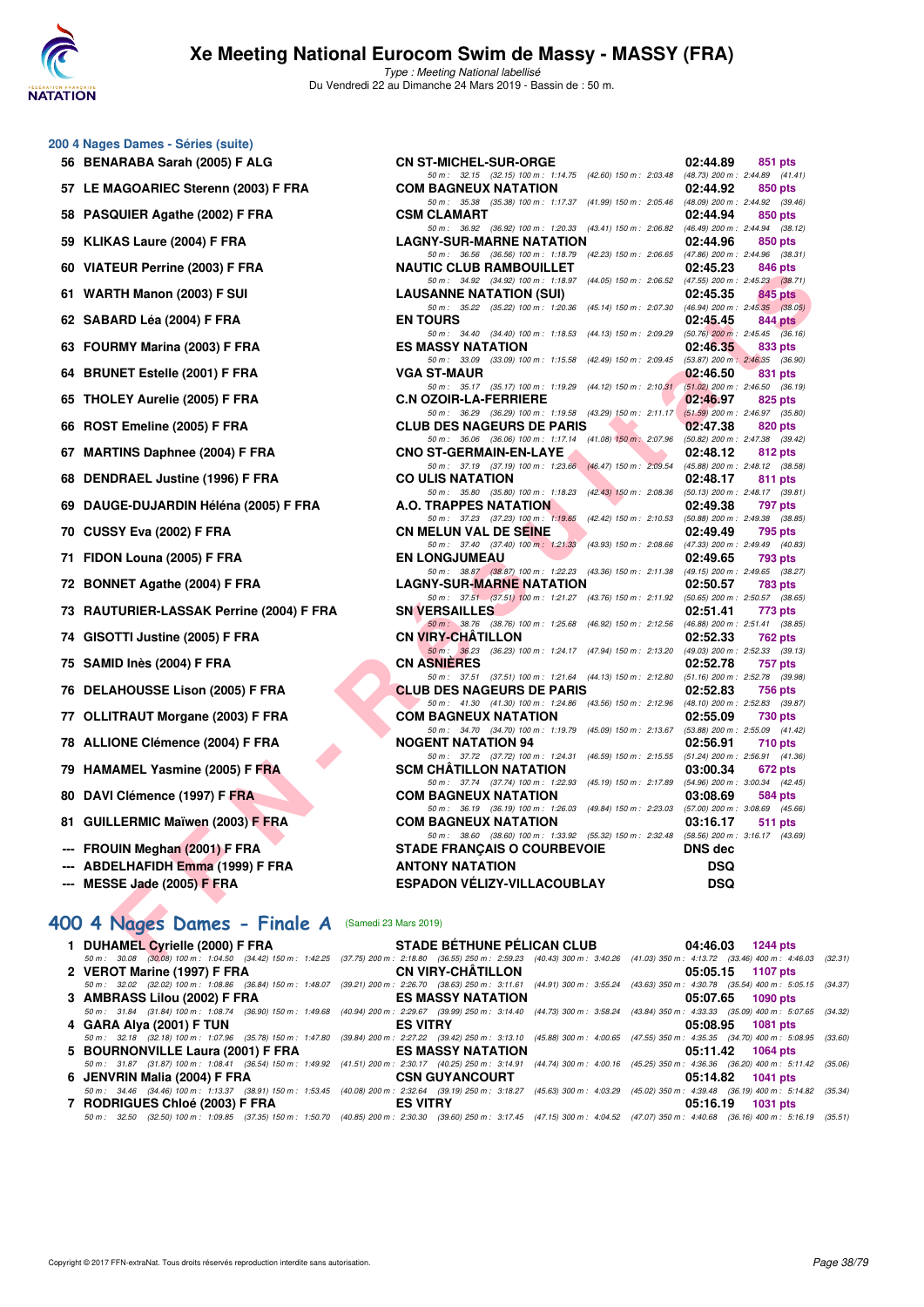

Type : Meeting National labellisé

Du Vendredi 22 au Dimanche 24 Mars 2019 - Bassin de : 50 m.

| 400 4 Nages Dames - Finale A (suite) |                                                                                                                                                                                      |                   |
|--------------------------------------|--------------------------------------------------------------------------------------------------------------------------------------------------------------------------------------|-------------------|
| 8 ROUSSEAU Elsa (2003) F FRA         | <b>ES MASSY NATATION</b>                                                                                                                                                             | 05:16.41 1030 pts |
|                                      | 50 50 50 50 50 50 64 7 7 32.51 7 350 7 44.58 7 332.05 (40.85) 200 m : 2:32.05 (40.85) 250 m : 3:18.62 (46.57) 300 m : 4:04.55 (45.93) 350 m : 4:41.26 (36.71) 400 m : 5:16.41 (35.15 |                   |

#### **[400 4 Nages Dames - Finale B](http://www.ffnatation.fr/webffn/resultats.php?idact=nat&go=epr&idcpt=57649&idepr=42) 16-17 ans** (Samedi 23 Mars 2019)

|  | 05:18.99 1013 pts                                                                                                                                                                                                                                                                                                                                                                                                                                                                                                                                                                                                                                                                                                                                                                                                                                                                                                                                                                                                                                                                                                                                                                                                                                                                                                                                                                                                                       |
|--|-----------------------------------------------------------------------------------------------------------------------------------------------------------------------------------------------------------------------------------------------------------------------------------------------------------------------------------------------------------------------------------------------------------------------------------------------------------------------------------------------------------------------------------------------------------------------------------------------------------------------------------------------------------------------------------------------------------------------------------------------------------------------------------------------------------------------------------------------------------------------------------------------------------------------------------------------------------------------------------------------------------------------------------------------------------------------------------------------------------------------------------------------------------------------------------------------------------------------------------------------------------------------------------------------------------------------------------------------------------------------------------------------------------------------------------------|
|  |                                                                                                                                                                                                                                                                                                                                                                                                                                                                                                                                                                                                                                                                                                                                                                                                                                                                                                                                                                                                                                                                                                                                                                                                                                                                                                                                                                                                                                         |
|  | $05:20.48$ 1003 pts                                                                                                                                                                                                                                                                                                                                                                                                                                                                                                                                                                                                                                                                                                                                                                                                                                                                                                                                                                                                                                                                                                                                                                                                                                                                                                                                                                                                                     |
|  |                                                                                                                                                                                                                                                                                                                                                                                                                                                                                                                                                                                                                                                                                                                                                                                                                                                                                                                                                                                                                                                                                                                                                                                                                                                                                                                                                                                                                                         |
|  | 05:31.89<br>929 pts                                                                                                                                                                                                                                                                                                                                                                                                                                                                                                                                                                                                                                                                                                                                                                                                                                                                                                                                                                                                                                                                                                                                                                                                                                                                                                                                                                                                                     |
|  |                                                                                                                                                                                                                                                                                                                                                                                                                                                                                                                                                                                                                                                                                                                                                                                                                                                                                                                                                                                                                                                                                                                                                                                                                                                                                                                                                                                                                                         |
|  | 923 pts                                                                                                                                                                                                                                                                                                                                                                                                                                                                                                                                                                                                                                                                                                                                                                                                                                                                                                                                                                                                                                                                                                                                                                                                                                                                                                                                                                                                                                 |
|  |                                                                                                                                                                                                                                                                                                                                                                                                                                                                                                                                                                                                                                                                                                                                                                                                                                                                                                                                                                                                                                                                                                                                                                                                                                                                                                                                                                                                                                         |
|  | 05:33.70<br>917 pts                                                                                                                                                                                                                                                                                                                                                                                                                                                                                                                                                                                                                                                                                                                                                                                                                                                                                                                                                                                                                                                                                                                                                                                                                                                                                                                                                                                                                     |
|  |                                                                                                                                                                                                                                                                                                                                                                                                                                                                                                                                                                                                                                                                                                                                                                                                                                                                                                                                                                                                                                                                                                                                                                                                                                                                                                                                                                                                                                         |
|  |                                                                                                                                                                                                                                                                                                                                                                                                                                                                                                                                                                                                                                                                                                                                                                                                                                                                                                                                                                                                                                                                                                                                                                                                                                                                                                                                                                                                                                         |
|  |                                                                                                                                                                                                                                                                                                                                                                                                                                                                                                                                                                                                                                                                                                                                                                                                                                                                                                                                                                                                                                                                                                                                                                                                                                                                                                                                                                                                                                         |
|  |                                                                                                                                                                                                                                                                                                                                                                                                                                                                                                                                                                                                                                                                                                                                                                                                                                                                                                                                                                                                                                                                                                                                                                                                                                                                                                                                                                                                                                         |
|  | 50 m: 35.16 (35.16) 100 m: 1:17.55 (42.39) 150 m: 1:58.34 (40.79) 200 m: 2:37.59 (39.25) 250 m: 3:23.96 (46.37) 300 m: 4:10.12 (46.16) 350 m: 4:45.71 (35.59) 400 m: 5:18.99 (33.28)<br>2 LENGLET Nolwenn (2002) F FRA<br><b>ES MASSY NATATION</b><br>50 m: 32.55 (32.55) 100 m: 1:10.69 (38.14) 150 m: 1:53.18 (42.49) 200 m: 2:34.69 (41.51) 250 m: 3:20.15 (45.46) 300 m: 4:05.82 (45.67) 350 m: 4:43.40 (37.58) 400 m: 5:20.48 (37.08)<br>3 MENETRIEUX Alexia (2003) F FRA STADE DE VANVES<br>50 m: 35.05 (35.05) 100 m: 1:16.77 (41.72) 150 m: 2:01.12 (44.35) 200 m: 2:44.22 (43.10) 250 m: 3:31.33 (47.11) 300 m: 4:17.76 (46.43) 350 m: 4:55.73 (37.97) 400 m: 5:31.89 (36.16)<br>50 m: 34.56 (34.56) 100 m: 1:15.41 (40.85) 150 m: 2:00.41 (45.00) 200 m: 2:43.35 (42.94) 250 m: 3:32.73 (49.38) 300 m: 4:21.75 (49.02) 350 m: 4:57.77 (36.02) 400 m: 5:32.88 (35.11)<br>50 m: 35.18 (35.18) 100 m: 1:16.93 (41.75) 150 m: 1:58.53 (41.60) 200 m: 2:38.74 (40.21) 250 m: 3:29.73 (50.99) 300 m: 4:22.00 (52.27) 350 m: 4:58.86 (36.86) 400 m: 5:33.70 (34.84)<br>6 WARTH Manon (2003) F SUI <b>EXECUTE:</b> LAUSANNE NATATION (SUI) 6 WARTH Manon (2003) F SUI<br>50 m: 38.38 (38.38) 100 m: 1:25.33 (46.95) 150 m: 2:15.03 (49.70) 200 m: 3:02.09 (47.06) 250 m: 3:51.00 (48.91) 300 m: 4:40.41 (49.41) 350 m: 5:22.27 (41.86) 400 m: 6:01.01 (38.74)<br>$\Omega$ A Neger Democ - Finale $C$ 14.15 and (sangel) 23 Marc 2019) |

#### **[400 4 Nages Dames - Finale C](http://www.ffnatation.fr/webffn/resultats.php?idact=nat&go=epr&idcpt=57649&idepr=42) 14-15 ans** (Samedi 23 Mars 2019)

| 1 SALGUES LAUVERJON Louise (2005) F FRA CLUB DES NAGEURS DE PARIS                                                                                                                    |  |                                  | 05:27.90   | 954 pts                               |  |
|--------------------------------------------------------------------------------------------------------------------------------------------------------------------------------------|--|----------------------------------|------------|---------------------------------------|--|
| 50 m: 33.26 (33.26) 100 m: 1:11.94 (38.68) 150 m: 1:55.46 (43.52) 200 m: 2:37.32 (41.86) 250 m: 3:25.46 (48.14) 300 m: 4:13.23 (47.77) 350 m: 4:51.52 (38.29) 400 m: 5:27.90 (36.38) |  |                                  |            |                                       |  |
| 2 LERAY Lilou (2005) F FRA                                                                                                                                                           |  | <b>CN LE PLESSIS-ROBINSON</b>    | 05:28.44   | 951 pts                               |  |
| 50 m: 33.81 (33.81) 100 m: 1:13.51 (39.70) 150 m: 1:56.33 (42.82) 200 m: 2:37.76 (41.43) 250 m: 3:27.15 (49.39) 300 m: 4:16.01 (48.86) 350 m: 4:53.72 (37.71) 400 m: 5:28.44 (34.72) |  |                                  |            |                                       |  |
| 3 DA ROCHA--ALIN Margot (2005) F FRA                                                                                                                                                 |  | <b>CLUB DES NAGEURS DE PARIS</b> | 05:31.28   | 933 pts                               |  |
| 50 m: 35.19 (35.19) 100 m: 1:14.72 (39.53) 150 m: 1:57.89 (43.17) 200 m: 2:39.62 (41.73) 250 m: 3:25.51 (45.89) 300 m: 4:12.48 (46.97) 350 m: 4:52.55 (40.07) 400 m: 5:31.28 (38.73) |  |                                  |            |                                       |  |
| 4 NIANE Seyna (2005) F FRA                                                                                                                                                           |  | <b>COM BAGNEUX NATATION</b>      | 06:01.38   | 751 pts                               |  |
| 50 m : 2:12.59 (2:12.59) 100 m : 1:23.19 () 150 m : 3:50.04 (2:26.85) 200 m : 2:59.35 () 250 m : 5:22.25 (2:22.90) 300 m : 4:40.99 ()                                                |  |                                  |            | 350 m : --- 400 m : 6:01.38 (1:20.39) |  |
| 5 ALLIONE Clémence (2004) F FRA                                                                                                                                                      |  | <b>NOGENT NATATION 94</b>        | 06:07.25   | 718 pts                               |  |
| 50 m: 38.46 (38.46) 100 m: 1:26.24 (47.78) 150 m: 2:14.18 (47.94) 200 m: 3:00.94 (46.76) 250 m: 3:53.98 (53.04) 300 m: 4:47.08 (53.10) 350 m: 5:28.18 (41.10) 400 m: 6:07.25 (39.07) |  |                                  |            |                                       |  |
| --- GUY Alexandrine (2004) F FRA                                                                                                                                                     |  | <b>RACING CLUB DE FRANCE</b>     | <b>DNS</b> |                                       |  |
|                                                                                                                                                                                      |  |                                  |            |                                       |  |

# **[400 4 Nages Dames - Séries](http://www.ffnatation.fr/webffn/resultats.php?idact=nat&go=epr&idcpt=57649&idepr=42)** (Samedi 23 Mars 2019)

#### **1 DUHAMEL Cyrielle (2000) F FRA STADE BÉTHUNE PÉLICAN CLUB 04:47.44 1233 pts**

| 3 MENETRIEUX Alexia (2003) F FRA                                                                                                                                                                                              |                       | <b>STADE DE VANVES</b>                                                                                                                              |                                                             | 05:31.89                            | 929 pts                                    |         |
|-------------------------------------------------------------------------------------------------------------------------------------------------------------------------------------------------------------------------------|-----------------------|-----------------------------------------------------------------------------------------------------------------------------------------------------|-------------------------------------------------------------|-------------------------------------|--------------------------------------------|---------|
| 50 m: 35.05 (35.05) 100 m: 1:16.77 (41.72) 150 m: 2:01.12 (44.35) 200 m: 2:44.22 (43.10) 250 m: 3:31.33 (47.11) 300 m: 4:17.76 (46.43) 350 m: 4:55.73 (37.97) 400 m: 5:31.89<br>4 SERNA Elisa (2002) F FRA                    |                       | <b>CN MELUN VAL DE SEINE</b>                                                                                                                        |                                                             | 05:32.88                            | 923 pts                                    | (36.16) |
| 50 m: 34.56 (34.56) 100 m: 1:15.41 (40.85) 150 m: 2:00.41 (45.00) 200 m: 2:43.35 (42.94) 250 m: 3:32.73 (49.38) 300 m: 4:21.75 (49.02) 350 m: 4:57.77 (36.02) 400 m: 5:32.88<br>5 FOINY Audrenn (2003) F FRA                  |                       | <b>CN LE PLESSIS-ROBINSON</b>                                                                                                                       |                                                             | 05:33.70                            | 917 pts                                    | (35.11) |
| 50 m: 35.18 (35.18) 100 m: 1:16.93 (41.75) 150 m: 1:58.53 (41.60) 200 m: 2:38.74 (40.21) 250 m: 3:29.73 (50.99) 300 m: 4:22.00 (52.27) 350 m: 4:58.86 (36.86) 400 m: 5:33.70<br>6 WARTH Manon (2003) F SUI                    |                       | <b>LAUSANNE NATATION (SUI)</b>                                                                                                                      |                                                             | 06:01.01                            | 753 pts                                    | (34.84) |
| 50 m : 38.38 (38.38) 100 m : 1:25.33 (46.95) 150 m : 2:15.03 (49.70) 200 m : 3:02.09 (47.06) 250 m : 3:51.00 (48.91) 300 m : 4:40.41 (49.41) 350 m : 5:22.27 (41.86) 400 m : 6:01.01 (38.74                                   |                       |                                                                                                                                                     |                                                             |                                     |                                            |         |
| 00 4 Nages Dames - Finale $C$ 14-15 ans (Samedi 23 Mars 2019)                                                                                                                                                                 |                       |                                                                                                                                                     |                                                             |                                     |                                            |         |
| 1 SALGUES LAUVERJON Louise (2005) F FRA                                                                                                                                                                                       |                       | <b>CLUB DES NAGEURS DE PARIS</b>                                                                                                                    |                                                             | 05:27.90                            | 954 pts                                    |         |
| 50 m: 33.26 (33.26) 100 m: 1:11.94 (38.68) 150 m: 1:55.46 (43.52) 200 m: 2:37.32 (41.86) 250 m: 3:25.46 (48.14) 300 m: 4:13.23 (47.77) 350 m: 4:51.52 (38.29) 400 m: 5:27.90<br>2 LERAY Lilou (2005) F FRA                    |                       | <b>CN LE PLESSIS-ROBINSON</b>                                                                                                                       |                                                             | 05:28.44                            | 951 pts                                    | (36.38) |
| 50 m : 33.81 (33.81) 100 m : 1:13.51 (39.70) 150 m : 1:56.33 (42.82) 200 m : 2:37.76 (41.43) 250 m : 3:27.15 (49.89) 300 m : 4:16.01 (48.86) 350 m : 4:53.72 (37.71) 400 m : 5:28.44<br>3 DA ROCHA--ALIN Margot (2005) F FRA  |                       | <b>CLUB DES NAGEURS DE PARIS</b>                                                                                                                    |                                                             | 05:31.28                            | 933 pts                                    | (34.72) |
| 50 m : 35.19 (35.19) 100 m : 1:14.72 (39.53) 150 m : 1:57.89 (43.17) 200 m : 2:39.62 (41.73) 250 m : 3:25.51 (45.89) 300 m : $4:12.48$ (46.97) 350 m : 4:52.55 (40.07) 400 m : 5:31.28 (38.73)                                |                       |                                                                                                                                                     |                                                             |                                     |                                            |         |
| 4 NIANE Seyna (2005) F FRA                                                                                                                                                                                                    |                       | <b>COM BAGNEUX NATATION</b>                                                                                                                         |                                                             | 06:01.38                            | 751 pts                                    |         |
| 50 m: 2:12.59 (2:12.59) 100 m: 1:23.19<br>() 150 m : 3:50.04 (2:26.85) 200 m : 2:59.35<br>5 ALLIONE Clémence (2004) F FRA                                                                                                     |                       | <b>NOGENT NATATION 94</b>                                                                                                                           | $(250 \text{ m}: 5:22.25 (2:22.90) 300 \text{ m}: 4:40.99)$ | $350 m : -$<br>$\theta$<br>06:07.25 | 400 m: 6:01.38 (1:20.39)<br><b>718 pts</b> |         |
| 50 m : 38.46 (38.46) 100 m : 1:26.24 (47.78) 150 m : 2:14.18 (47.94) 200 m : 3:00.94 (46.76) 250 m : 3:53.98 (53.04) 300 m : 4:47.08 (53.10) 350 m : 5:28.18 (41.10) 400 m : 6:07.25 (39.07)                                  |                       |                                                                                                                                                     |                                                             |                                     |                                            |         |
| --- GUY Alexandrine (2004) F FRA                                                                                                                                                                                              |                       | RACING CLUB DE FRANCE                                                                                                                               |                                                             | <b>DNS</b>                          |                                            |         |
|                                                                                                                                                                                                                               |                       |                                                                                                                                                     |                                                             |                                     |                                            |         |
| 00 4 Nages Dames - Séries                                                                                                                                                                                                     | (Samedi 23 Mars 2019) |                                                                                                                                                     |                                                             |                                     |                                            |         |
| 1 DUHAMEL Cyrielle (2000) F FRA                                                                                                                                                                                               |                       | <b>STADE BÉTHUNE PÉLICAN CLUB</b>                                                                                                                   |                                                             | 04:47.44                            | 1233 pts                                   |         |
| 50 m: 30.01 (30.01) 100 m: 1:04.16 (34.15) 150 m: 1:41.90 (37.74) 200 m: 2:18.15 (36.25) 250 m: 2:58.65 (40.50) 300 m: 3:39.88 (41.23) 350 m: 4:14.48 (34.60) 400 m: 4:47.44<br>2 AMBRASS Lilou (2002) F FRA                  |                       | <b>ES MASSY NATATION</b>                                                                                                                            |                                                             | 05:09.28                            | <b>1078 pts</b>                            | (32.96) |
| 50 m: 31.85 (31.85) 100 m: 1:08.48 (36.63) 150 m: 1:49.67 (41.19) 200 m: 2:29.46 (39.79) 250 m: 3:13.72 (44.26) 300 m: 3:59.50 (45.78) 350 m: 4:34.19 (34.69) 400 m: 5:09.28 (35.09                                           |                       |                                                                                                                                                     |                                                             |                                     |                                            |         |
| 3 BOURNONVILLE Laura (2001) F FRA                                                                                                                                                                                             |                       | <b>ES MASSY NATATION</b>                                                                                                                            |                                                             | 05:10.44                            | <b>1070 pts</b>                            |         |
| 50 m: 31.36 (31.36) 100 m: 1:07.66 (36.30) 150 m: 1:48.36<br>4 VEROT Marine (1997) F FRA                                                                                                                                      |                       | (40.70) 200 m : 2:28.50 (40.14) 250 m : 3:13.62 (45.12) 300 m : 3:59.03 (45.41) 350 m : 4:35.71 (36.68) 400 m : 5:10.44<br><b>CN VIRY-CHATILLON</b> |                                                             | 05:11.53                            | 1063 pts                                   | (34.73) |
| 50 m : 31.98 (31.98) 100 m : 1:09.61 (37.63) 150 m : 1:49.43                                                                                                                                                                  |                       | (39.82) 200 m : 2:28.77 (39.34) 250 m : 3:14.37 (45.60) 300 m : 4:00.39 (46.02) 350 m : 4:36.61 (36.22) 400 m : 5:11.53                             |                                                             |                                     |                                            | (34.92) |
| 5 GARA Alya (2001) F TUN<br>50 m: 31.93 (31.93) 100 m: 1:08.50 (36.57) 150 m: 1:49.22 (40.72) 200 m: 2:29.13 (39.91) 250 m: 3:15.46 (46.33) 300 m: 4:02.57 (47.11) 350 m: 4:38.14 (35.57) 400 m: 5:12.34                      |                       | <b>ES VITRY</b>                                                                                                                                     |                                                             | 05:12.34                            | <b>1057 pts</b>                            | (34.20) |
| 6 RODRIGUES Chloé (2003) F FRA                                                                                                                                                                                                |                       | <b>ES VITRY</b>                                                                                                                                     |                                                             | 05:17.62                            | <b>1022 pts</b>                            |         |
| 50 m: 32.40 (32.40) 100 m: 1:09.59 (37.19) 150 m: 1:51.51 (41.92) 200 m: 2:31.39 (39.88) 250 m: 3:19.30 (47.91) 300 m: 4:06.24 (46.94) 350 m: 4:42.39 (36.15) 400 m: 5:17.62                                                  |                       |                                                                                                                                                     |                                                             |                                     |                                            | (35.23) |
| 7 ROUSSEAU Elsa (2003) F FRA<br>50 m: 32.74 (32.74) 100 m: 1:10.01 (37.27) 150 m: 1:52.26 (42.25) 200 m: 2:32.99 (40.73) 250 m: 3:20.34 (47.35) 300 m: 4:06.94 (46.60) 350 m: 4:43.47 (36.53) 400 m: 5:19.29                  |                       | <b>ES MASSY NATATION</b>                                                                                                                            |                                                             | 05:19.29                            | <b>1011 pts</b>                            | (35.82) |
| 8 JENVRIN Malia (2004) F FRA                                                                                                                                                                                                  |                       | <b>CSN GUYANCOURT</b>                                                                                                                               |                                                             | 05:22.68                            | <b>988 pts</b>                             |         |
| 50 m: 35.04 (35.04) 100 m: 1:15.91 (40.87) 150 m: 1:57.01 (41.10) 200 m: 2:36.90 (39.89) 250 m: 3:22.28 (45.38) 300 m: 4:08.45 (46.17) 350 m: 4:45.86 (37.41) 400 m: 5:22.68                                                  |                       | <b>CSM CLAMART</b>                                                                                                                                  |                                                             | 05:23.36                            | 984 pts                                    | (36.82) |
| 9 FAURE Lou-Ann (2003) F FRA<br>50 m: 33.56 (33.56) 100 m: 1:15.41 (41.85) 150 m: 1:56.96 (41.55) 200 m: 2:37.44 (40.48) 250 m: 3:23.74 (46.30) 300 m: 4:11.33 (47.59) 350 m: 4:48.05 (36.72) 400 m: 5:23.36                  |                       |                                                                                                                                                     |                                                             |                                     |                                            | (35.31) |
| 10 LENGLET Nolwenn (2002) F FRA                                                                                                                                                                                               |                       | <b>ES MASSY NATATION</b>                                                                                                                            |                                                             | 05:25.07                            | 973 pts                                    |         |
| 50 m : 32.72 (32.72) 100 m : 1:10.93 (38.21) 150 m : 1:54.55 (43.62) 200 m : 2:36.91 (42.36) 250 m : 3:23.28 (46.37) 300 m : 4:10.10 (46.82) 350 m : 4:47.60 (37.50) 400 m : 5:25.07<br>11 STUTEL Chloé (2001) F FRA          |                       | <b>CN LE PLESSIS-ROBINSON</b>                                                                                                                       |                                                             | 05:27.59                            | 956 pts                                    | (37.47) |
| 50 m: 33.06 (33.06) 100 m: 1:12.46 (39.40) 150 m: 1:56.95 (44.49) 200 m: 2:38.75 (41.80) 250 m: 3:26.66 (47.91) 300 m: 4:15.89 (49.23) 350 m: 4:52.17 (36.28) 400 m: 5:27.59                                                  |                       |                                                                                                                                                     |                                                             |                                     |                                            | (35.42) |
| 12 BACHET Lola (1998) F FRA                                                                                                                                                                                                   |                       | <b>EN TOURS</b>                                                                                                                                     |                                                             | 05:27.60                            | 956 pts                                    |         |
| 50 m: 33.99 (33.99) 100 m: 1:12.02 (38.03) 150 m: 1:55.77 (43.75) 200 m: 2:36.79 (41.02) 250 m: 3:27.43 (50.64) 300 m: 4:16.24 (48.81) 350 m: 4:53.61 (37.37) 400 m: 5:27.60<br>13 SALGUES LAUVERJON Louise (2005) F FRA      |                       | <b>CLUB DES NAGEURS DE PARIS</b>                                                                                                                    |                                                             | 05:28.88                            | 948 pts                                    | (33.99) |
| 50 m: 33.40 (33.40) 100 m: 1:11.80 (38.40) 150 m: 1:55.54 (43.74) 200 m: 2:37.63 (42.09) 250 m: 3:25.61 (47.98) 300 m: 4:12.69 (47.08) 350 m: 4:51.66 (38.97) 400 m: 5:28.88 (37.22)                                          |                       |                                                                                                                                                     |                                                             |                                     |                                            |         |
| 14 MENETRIEUX Alexia (2003) F FRA                                                                                                                                                                                             |                       | <b>STADE DE VANVES</b>                                                                                                                              |                                                             | 05:31.09                            | 934 pts                                    |         |
| 50 m: 35.54 (35.54) 100 m: 1:16.63 (41.09) 150 m: 2:01.02 (44.39) 200 m: 2:43.44 (42.42) 250 m: 3:30.35 (46.91) 300 m: 4:17.18 (46.83) 350 m: 4:55.04 (37.86) 400 m: 5:31.09 (36.05)<br>15 LERAY Lilou (2005) F FRA           |                       | <b>CN LE PLESSIS-ROBINSON</b>                                                                                                                       |                                                             | 05:31.49                            | 931 pts                                    |         |
| 50 m : 34.45 (34.45) 100 m : 1:14.89 (40.44) 150 m : 1:58.48 (43.59) 200 m : 2:41.04 (42.56) 250 m : 3:31.14 (50.10) 300 m : 4:17.90 (46.76) 350 m : 4:54.67 (36.77) 400 m : 5:31.49                                          |                       |                                                                                                                                                     |                                                             |                                     |                                            | (36.82) |
| 16 PELLIER Claire (2000) F FRA                                                                                                                                                                                                |                       | <b>CN MELUN VAL DE SEINE</b>                                                                                                                        |                                                             | 05:31.89                            | 929 pts                                    |         |
| 50 m : 33.38 (33.38) 100 m : 1:12.88 (39.50) 150 m : 1:57.37 (44.49) 200 m : 2:40.02 (42.65) 250 m : 3:29.89 (49.87) 300 m : 4:19.42 (49.53) 350 m : 4:55.72 (36.30) 400 m : 5:31.89<br>16 SERNA Elisa (2002) F FRA           |                       | <b>CN MELUN VAL DE SEINE</b>                                                                                                                        |                                                             | 05:31.89                            | 929 pts                                    | (36.17) |
| 50 m: 33.77 (33.77) 100 m: 1:13.99 (40.22) 150 m: 1:58.55 (44.56) 200 m: 2:41.98 (43.43) 250 m: 3:30.62 (48.64) 300 m: 4:19.93 (49.31) 350 m: 4:56.89 (36.96) 400 m: 5:31.89                                                  |                       |                                                                                                                                                     |                                                             |                                     |                                            | (35.00) |
| 18 FOINY Audrenn (2003) F FRA<br>50 m : 35.18 (35.18) 100 m : 1:17.30 (42.12) 150 m : 1:59.09 (41.79) 200 m : 2:39.81 (40.72) 250 m : 3:30.38 (50.57) 300 m : 4:22.80 (52.42) 350 m : 4:59.95 (37.15) 400 m : 5:35.13 (35.18) |                       | <b>CN LE PLESSIS-ROBINSON</b>                                                                                                                       |                                                             | 05:35.13                            | 908 pts                                    |         |
| 19 DA ROCHA--ALIN Margot (2005) F FRA                                                                                                                                                                                         |                       | <b>CLUB DES NAGEURS DE PARIS</b>                                                                                                                    |                                                             | 05:35.21                            | 908 pts                                    |         |
| 50 m : 34.97 (34.97) 100 m : 1:15.33 (40.36) 150 m : 1:58.52 (43.19) 200 m : 2:40.45 (41.93) 250 m : 3:27.57 (47.12) 300 m : 4:15.71 (48.14) 350 m : 4:56.82 (41.11) 400 m : 5:35.21 (38.39,                                  |                       |                                                                                                                                                     |                                                             |                                     |                                            |         |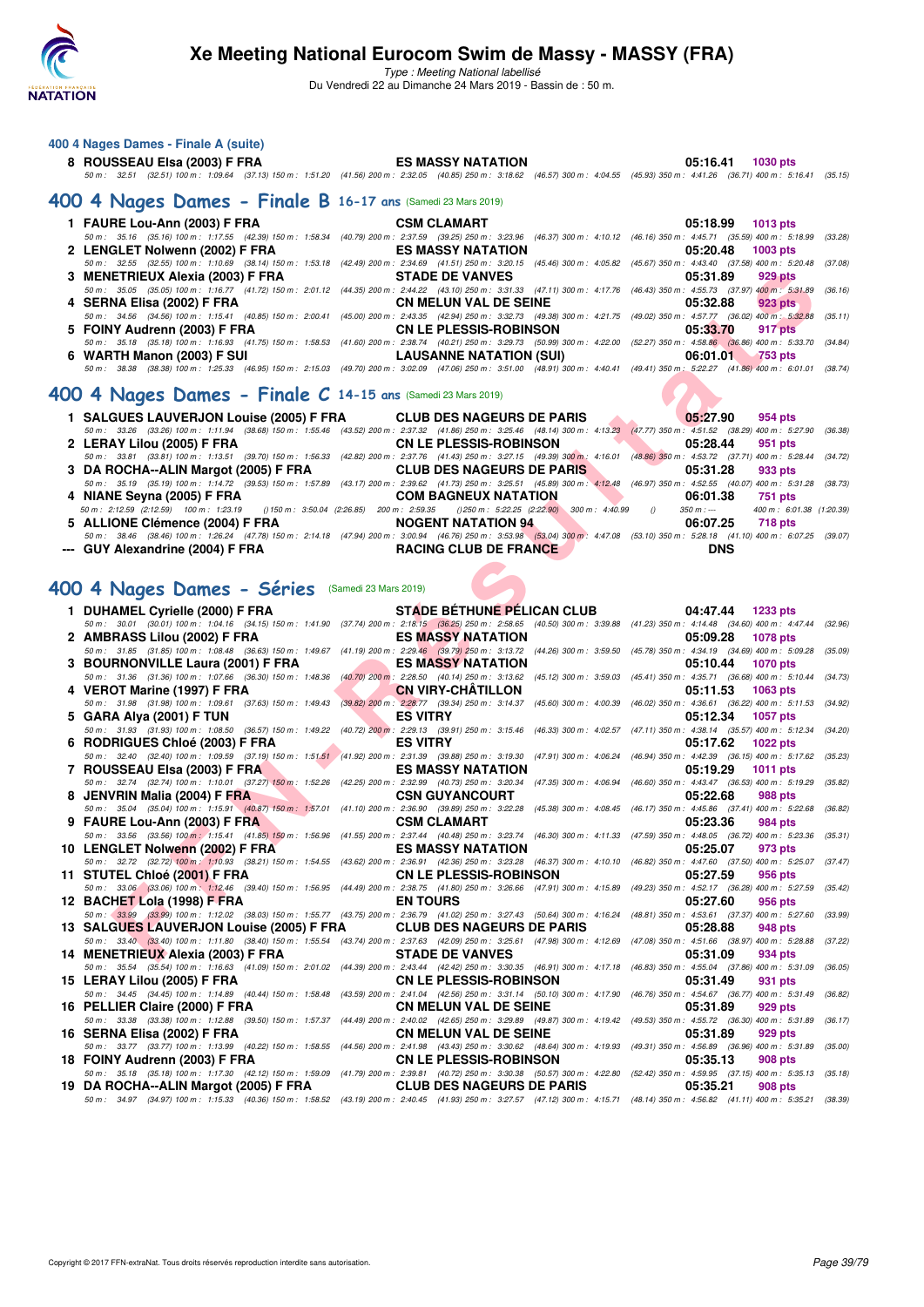

Type : Meeting National labellisé Du Vendredi 22 au Dimanche 24 Mars 2019 - Bassin de : 50 m.

| 400 4 Nages Dames - Séries (suite) |                                                                                                                                                                                      |                            |
|------------------------------------|--------------------------------------------------------------------------------------------------------------------------------------------------------------------------------------|----------------------------|
|                                    | 20 GUY Alexandrine (2004) F FRA <b>RACING CLUB DE FRANCE</b> 65:38.25 889 pts                                                                                                        |                            |
|                                    | 50 m: 33.46 (33.46) 100 m: 1:14.89 (41.43) 150 m: 1:57.00 (42.11) 200 m: 2:38.63 (41.63) 250 m: 3:28.07 (49.44) 300 m: 4:17.71 (49.64) 350 m: 4:58.67 (40.96) 400 m: 5:38.25 (39.58  |                            |
|                                    | 21 BELIMAM Ghizlene (2003) F FRA AS CORBEIL-ESSONNE 65:39.46                                                                                                                         | 881 pts                    |
|                                    | 50 m: 35.47 (35.47) 100 m: 1:18.01 (42.54) 150 m: 2:03.09 (45.08) 200 m: 2:47.37 (44.28) 250 m: 3:35.49 (48.12) 300 m: 4:24.71 (49.22) 350 m: 5:02.83 (38.12) 400 m: 5:39.46 (36.63, |                            |
|                                    |                                                                                                                                                                                      | 807 pts                    |
|                                    | 50 m: 37.28 (37.28) 100 m: 1:21.15 (43.87) 150 m: 2:08.76 (47.61) 200 m: 2:55.14 (46.38) 250 m: 3:43.09 (47.95) 300 m: 4:31.30 (48.21) 350 m: 5:12.53 (41.23) 400 m: 5:51.80 (39.27  |                            |
|                                    |                                                                                                                                                                                      |                            |
|                                    | 50 m: 36.87 (36.87) 100 m: 1:20.66 (43.79) 150 m: 2:09.64 (48.98) 200 m: 2:56.81 (47.17) 250 m: 3:48.43 (51.62) 300 m: 4:39.50 (51.07) 350 m: 5:21.04 (41.54) 400 m: 5:59.99 (38.95  |                            |
|                                    | 24 ALLIONE Clémence (2004) F FRA NOGENT NATATION 94 06:14.03                                                                                                                         | 680 pts                    |
|                                    | 50 m: 39.14 (39.14) 100 m: 1:28.09 (48.95) 150 m: 2:17.83 (49.74) 200 m: 3:05.90 (48.07) 250 m: 3:58.91 (53.01) 300 m: 4:52.80 (53.89) 350 m: 5:34.15 (41.35) 400 m: 6:14.03 (39.88) |                            |
|                                    |                                                                                                                                                                                      | 06:29.73<br><b>597 pts</b> |
|                                    | 50 m: 38.46 (38.46) 100 m: 1:26.17 (47.71) 150 m: 2:20.30 (54.13) 200 m: 3:12.58 (52.28) 250 m: 4:09.26 (56.68) 300 m: 5:05.70 (56.44) 350 m: 5:50.02 (44.32) 400 m: 6:29.73 (39.71) |                            |
|                                    |                                                                                                                                                                                      | 06:30.37<br>594 pts        |
|                                    | 50 m: 43.05 (43.05) 100 m: 1:36.19 (53.14) 150 m: 2:25.76 (49.57) 200 m: 3:13.33 (47.57) 250 m: 4:08.78 (55.45) 300 m: 5:04.94 (56.16) 350 m: 5:49.58 (44.64) 400 m: 6:30.37 (40.79, |                            |
|                                    |                                                                                                                                                                                      | <b>DSQ</b>                 |

| 24 ALLIONE CIENTENCE (2004) F FRA                                                                                                                                                                                     | <b>NUGENI NATATIVN 34</b>            | 00. I <del>I</del> .UJ<br><b>UUU DIS</b> |  |
|-----------------------------------------------------------------------------------------------------------------------------------------------------------------------------------------------------------------------|--------------------------------------|------------------------------------------|--|
| 50 m: 39.14 (39.14) 100 m: 1:28.09 (48.95) 150 m: 2:17.83 (49.74) 200 m: 3:05.90 (48.07) 250 m: 3:58.91 (53.01) 300 m: 4:52.80 (53.89) 350 m: 5:34.15 (41.35) 400 m: 6:14.03 (3<br>25 BIRONNEAU Clarisse (1999) F FRA | <b>USO BEZONS</b>                    | 06:29.73<br><b>597 pts</b>               |  |
| 50 m: 38.46 (38.46) 100 m: 1:26.17 (47.71) 150 m: 2:20.30 (54.13) 200 m: 3:12.58 (52.28) 250 m: 4:09.26 (56.68) 300 m: 5:05.70 (56.44) 350 m: 5:50.02 (44.32) 400 m: 6:29.73 (3                                       |                                      |                                          |  |
| 26 BOUZOM Maylis (2005) F FRA                                                                                                                                                                                         | <b>USO BEZONS</b>                    | 06:30.37<br><b>594 pts</b>               |  |
| 50 m: 43.05 (43.05) 100 m: 1:36.19 (53.14) 150 m: 2:25.76 (49.57) 200 m: 3:13.33 (47.57) 250 m: 4:08.78 (55.45) 300 m: 5:04.94 (56.16) 350 m: 5:49.58 (44.64) 400 m: 6:30.37 (4<br>--- ROST Emeline (2005) F FRA      | <b>CLUB DES NAGEURS DE PARIS</b>     | DSQ                                      |  |
|                                                                                                                                                                                                                       |                                      |                                          |  |
|                                                                                                                                                                                                                       |                                      |                                          |  |
| 50 Nage Libre Messieurs - Finale A                                                                                                                                                                                    | (Vendredi 22 Mars 2019)              |                                          |  |
| 1 CLARK Anthony (1991) H FRA                                                                                                                                                                                          | <b>STADE FRANCAIS O COURBEVOIE</b>   | 00:23.41<br>1215 pts                     |  |
| 2 SETIM Quentin (2000) H FRA                                                                                                                                                                                          | <b>PROVINS NATATION</b>              | 00:23.48<br>1210 pts                     |  |
| 3 BELKHODJA Nazim (1990) H ALG                                                                                                                                                                                        | <b>ASSO NATATION DE SARTROUVILLE</b> | 00:23.53<br><b>1206 pts</b>              |  |
| 4 DERACHE Alexandre (1998) H FRA                                                                                                                                                                                      | AMIENS METROPOLE NAT.                | 00:23.62<br><b>1200 pts</b>              |  |
| 5 AUBRY Flavien (1994) H FRA                                                                                                                                                                                          | <b>U.S CRETEIL NATATION</b>          | 00:23.66<br><b>1197 pts</b>              |  |
| 6 MUSART Adrien (2002) H FRA                                                                                                                                                                                          | AMIENS METROPOLE NAT.                | 00:23.90<br>1180 pts                     |  |
| 7 TURPIN Fabrice (1995) H FRA                                                                                                                                                                                         | <b>CSM CLAMART</b>                   | 00:23.94<br><b>1177 pts</b>              |  |
| 8 MONNET Jean-Etienne (1994) H FRA                                                                                                                                                                                    | <b>U.S CRETEIL NATATION</b>          | 00:24.06<br>1169 pts                     |  |
|                                                                                                                                                                                                                       |                                      |                                          |  |
| 50 Nage Libre Messieurs - Finale B 17-18 ans (Vendredi 22 Mars 2019)                                                                                                                                                  |                                      |                                          |  |
| 1 IVIC Yoni (2001) H FRA                                                                                                                                                                                              | <b>CLUB DES NAGEURS DE PARIS</b>     | 00:24.18<br>1160 pts                     |  |
| 2 BUGLER Enzo (2001) H FRA                                                                                                                                                                                            | <b>CN MELUN VAL DE SEINE</b>         | 00:24.37<br><b>1147 pts</b>              |  |
| 3 MARMION Antoine (2001) H FRA                                                                                                                                                                                        | <b>ETAMPES NATATION</b>              | 00:24.73<br><b>1121 pts</b>              |  |
| 4 DENJEAN Constantin (2002) H FRA                                                                                                                                                                                     | <b>MOUETTES DE PARIS</b>             | 00:24.97<br>1105 pts                     |  |
| 5 LE GALL Théophile (2001) H FRA                                                                                                                                                                                      | <b>S.M MONTROUGE</b>                 | 00:25.07<br>1098 pts                     |  |
| 6 SAADANI Saber (2002) H FRA                                                                                                                                                                                          | <b>BLANC-MESNIL S.N</b>              | 00:25.11<br>1095 pts                     |  |
| 7 GRANDIN MARTIN Numa (2002) H FRA                                                                                                                                                                                    | <b>ES MASSY NATATION</b>             | 00:25.13<br>1094 pts                     |  |
| 8 SIMEANT Léo (2001) H FRA                                                                                                                                                                                            | <b>BLANC-MESNIL S.N</b>              | 00:25.29<br>1083 pts                     |  |
|                                                                                                                                                                                                                       |                                      |                                          |  |
| 50 Nage Libre Messieurs - Finale C 15-16 ans (Vendredi 22 Mars 2019)                                                                                                                                                  |                                      |                                          |  |
| 1 CADROT Yoan (2003) H FRA                                                                                                                                                                                            | <b>CN MELUN VAL DE SEINE</b>         | 00:25.14<br>1093 pts                     |  |
| 2 CRETET Dorian (2003) H FRA                                                                                                                                                                                          | <b>ES MASSY NATATION</b>             | 00:25.35<br>1079 pts                     |  |
| 3 ROGER Elwan (2003) H FRA                                                                                                                                                                                            | <b>AQUA CLUB PONTAULT-ROISSY</b>     | 00:25.40<br>1075 pts                     |  |
| 4 POULIQUEN Mael (2003) H FRA                                                                                                                                                                                         | <b>AQUA CLUB PONTAULT-ROISSY</b>     | 00:26.14<br>1026 pts                     |  |
| 5 HERNANDEZ Dorian (2003) H FRA                                                                                                                                                                                       | <b>CN BRUNOY-ESSONNE</b>             | 00:26.24<br>1019 pts                     |  |
| 6 SEGUIN Thomas (2004) H FRA                                                                                                                                                                                          | <b>AUXERRE AQUATIC CLUB</b>          | 00:26.27<br><b>1017 pts</b>              |  |
| 7 ASSOUVIE André (2003) H FRA                                                                                                                                                                                         | <b>RED STAR CLUB CHAMPIGNY</b>       | 00:26.35<br>1012 pts                     |  |
| --- BOUTRY Théo (2003) H FRA                                                                                                                                                                                          | <b>PROVINS NATATION</b>              | <b>DSQ</b>                               |  |
|                                                                                                                                                                                                                       |                                      |                                          |  |
|                                                                                                                                                                                                                       |                                      |                                          |  |
| 50 Nage Libre Messieurs - Séries (Vendredi 22 Mars 2019)                                                                                                                                                              |                                      |                                          |  |
| $\overline{1}$ DEI KUOD IA Ne=im (1000) U ALC                                                                                                                                                                         | ACCO NATATION BE CABTBOUND LE        | $0.000000$ $0.0100000$                   |  |

| 1 IVIC Yoni (2001) H FRA           |  |                          | <b>CLUB DES NAGEURS DE PARIS</b> | 00:24.18 | 1160 pts |
|------------------------------------|--|--------------------------|----------------------------------|----------|----------|
| 2 BUGLER Enzo (2001) H FRA         |  |                          | <b>CN MELUN VAL DE SEINE</b>     | 00:24.37 | 1147 pts |
| 3 MARMION Antoine (2001) H FRA     |  | <b>ETAMPES NATATION</b>  |                                  | 00:24.73 | 1121 pts |
| 4 DENJEAN Constantin (2002) H FRA  |  | <b>MOUETTES DE PARIS</b> |                                  | 00:24.97 | 1105 pts |
| 5 LE GALL Théophile (2001) H FRA   |  | <b>S.M MONTROUGE</b>     |                                  | 00:25.07 | 1098 pts |
| 6 SAADANI Saber (2002) H FRA       |  | <b>BLANC-MESNIL S.N</b>  |                                  | 00:25.11 | 1095 pts |
| 7 GRANDIN MARTIN Numa (2002) H FRA |  | <b>ES MASSY NATATION</b> |                                  | 00:25.13 | 1094 pts |
| 8 SIMEANT Léo (2001) H FRA         |  | <b>BLANC-MESNIL S.N</b>  |                                  | 00:25.29 | 1083 pts |
|                                    |  |                          |                                  |          |          |

#### **[50 Nage Libre Messieurs - Finale C](http://www.ffnatation.fr/webffn/resultats.php?idact=nat&go=epr&idcpt=57649&idepr=51) 15-16 ans** (Vendredi 22 Mars 2019)

| 1 CADROT Yoan (2003) H FRA<br><b>CN MELUN VAL DE SEINE</b>        | 00:25.14<br>00:25.35 | 1093 pts<br>1079 pts |
|-------------------------------------------------------------------|----------------------|----------------------|
|                                                                   |                      |                      |
| 2 CRETET Dorian (2003) H FRA<br><b>ES MASSY NATATION</b>          |                      |                      |
| 3 ROGER Elwan (2003) H FRA<br><b>AQUA CLUB PONTAULT-ROISSY</b>    | 00:25.40             | 1075 pts             |
| 4 POULIQUEN Mael (2003) H FRA<br><b>AQUA CLUB PONTAULT-ROISSY</b> | 00:26.14             | 1026 pts             |
| 5 HERNANDEZ Dorian (2003) H FRA<br><b>CN BRUNOY-ESSONNE</b>       | 00:26.24             | 1019 pts             |
| 6 SEGUIN Thomas (2004) H FRA<br><b>AUXERRE AQUATIC CLUB</b>       | 00:26.27             | 1017 pts             |
| 7 ASSOUVIE André (2003) H FRA<br><b>RED STAR CLUB CHAMPIGNY</b>   | 00:26.35             | 1012 pts             |
| --- BOUTRY Théo (2003) H FRA<br><b>PROVINS NATATION</b>           | <b>DSQ</b>           |                      |

| 1 BELKHODJA Nazim (1990) H ALG     | <b>ASSO NATATION DE SARTROUVILLE</b> | 00:23.43 | <b>1214 pts</b> |
|------------------------------------|--------------------------------------|----------|-----------------|
| 2 AUBRY Flavien (1994) H FRA       | <b>U.S CRETEIL NATATION</b>          | 00:23.47 | 1211 pts        |
| 3 CLARK Anthony (1991) H FRA       | <b>STADE FRANCAIS O COURBEVOIE</b>   | 00:23.51 | <b>1208 pts</b> |
| 4 SETIM Quentin (2000) H FRA       | <b>PROVINS NATATION</b>              | 00:23.69 | 1195 pts        |
| 5 DERACHE Alexandre (1998) H FRA   | AMIENS METROPOLE NAT.                | 00:23.78 | <b>1188 pts</b> |
| 6 MONNET Jean-Etienne (1994) H FRA | <b>U.S CRETEIL NATATION</b>          | 00:23.80 | 1187 pts        |
| 7 TURPIN Fabrice (1995) H FRA      | <b>CSM CLAMART</b>                   | 00:23.97 | 1175 pts        |
| 8 MUSART Adrien (2002) H FRA       | <b>AMIENS METROPOLE NAT.</b>         | 00:24.03 | 1171 pts        |
| 9 IVIC Yoni (2001) H FRA           | <b>CLUB DES NAGEURS DE PARIS</b>     | 00:24.08 | <b>1167 pts</b> |
|                                    |                                      |          |                 |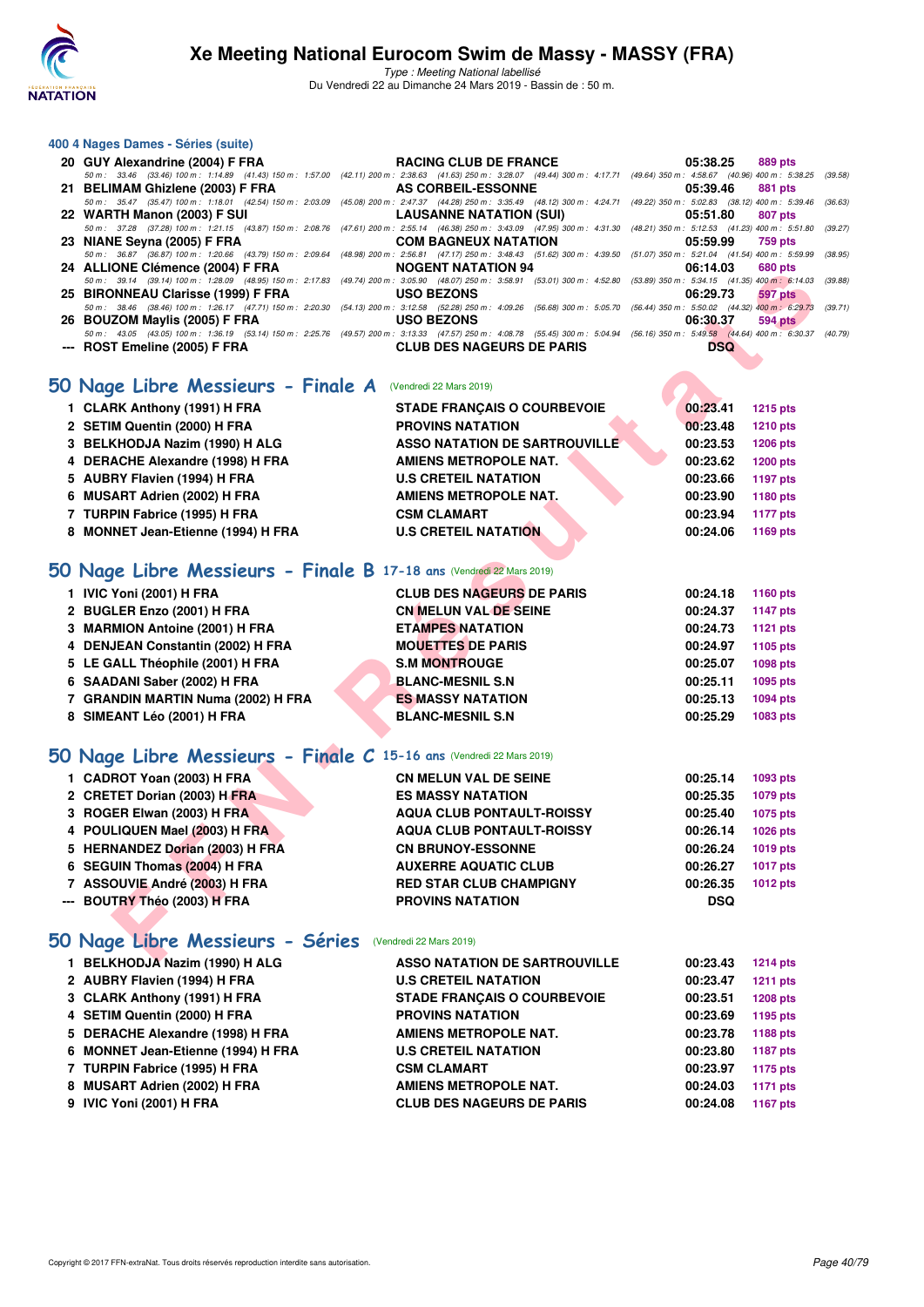

| 50 Nage Libre Messieurs - Séries (suite) |                                    |          |                 |
|------------------------------------------|------------------------------------|----------|-----------------|
| 10 CLOSIER Cyril (2000) H FRA            | <b>CN VAL MAUBUEE</b>              | 00:24.17 | <b>1161 pts</b> |
| 11 JACQUIN Mathieu (1988) H FRA          | <b>CN VIRY-CHATILLON</b>           | 00:24.24 | 1156 pts        |
| 12 LEGRAND Simon (1999) H FRA            | <b>ESPADON GRAND-QUEVILLY</b>      | 00:24.27 | 1154 pts        |
| 13 PHANTSULAYA George (2000) H FRA       | <b>U.S CRETEIL NATATION</b>        | 00:24.30 | <b>1152 pts</b> |
| 14 BUGLER Enzo (2001) H FRA              | <b>CN MELUN VAL DE SEINE</b>       | 00:24.37 | <b>1147 pts</b> |
| 15 GRANDIN MARTIN Numa (2002) H FRA      | <b>ES MASSY NATATION</b>           | 00:24.66 | <b>1126 pts</b> |
| 16 BELLAHCEN Mohamed (1998) H FRA        | <b>AUXERRE AQUATIC CLUB</b>        | 00:24.75 | 1120 pts        |
| 17 LE GALL Théophile (2001) H FRA        | <b>S.M MONTROUGE</b>               | 00:24.81 | <b>1116 pts</b> |
| 18 HENRY Clément (2000) H FRA            | <b>ES VITRY</b>                    | 00:24.84 | $1114$ pts      |
| 19 SIMEANT Léo (2001) H FRA              | <b>BLANC-MESNIL S.N</b>            | 00:24.85 | <b>1113 pts</b> |
| 20 BOUTRY Théo (2003) H FRA              | <b>PROVINS NATATION</b>            | 00:24.86 | <b>1112 pts</b> |
| 21 MARMION Antoine (2001) H FRA          | <b>ETAMPES NATATION</b>            | 00:24.91 | <b>1109 pts</b> |
| 22 TESIC Enzo (2000) H FRA               | <b>AMIENS METROPOLE NAT.</b>       | 00:24.92 | <b>1108 pts</b> |
| 23 RENOUVIN Lorenzo (1998) H FRA         | <b>STADE FRANÇAIS O COURBEVOIE</b> | 00:24.93 | <b>1108 pts</b> |
| 23 MARINETTE Samuel (1999) H FRA         | <b>ES MASSY NATATION</b>           | 00:24.93 | 1108 pts        |
| 25 CADROT Yoan (2003) H FRA              | <b>CN MELUN VAL DE SEINE</b>       | 00:24.94 | <b>1107 pts</b> |
| 26 DENJEAN Constantin (2002) H FRA       | <b>MOUETTES DE PARIS</b>           | 00:25.01 | 1102 pts        |
| 27 SAADANI Saber (2002) H FRA            | <b>BLANC-MESNIL S.N</b>            | 00:25.07 | 1098 pts        |
| 28 HOUOT Jeremy (1999) H FRA             | <b>C VIKINGS DE ROUEN</b>          | 00:25.08 | 1097 pts        |
| 29 SUMEIRE Eliott (1999) H FRA           | <b>CA ORSAY</b>                    | 00:25.18 | 1090 pts        |
| 30 HENDERSON Jules (2001) H FRA          | <b>CLUB DES NAGEURS DE PARIS</b>   | 00:25.24 | <b>1086 pts</b> |
| 31 GRONDIN William (2002) H FRA          | <b>ANTONY NATATION</b>             | 00:25.35 | 1079 pts        |
| 32 GEOFFROY Axel (2002) H FRA            | <b>CN MELUN VAL DE SEINE</b>       | 00:25.39 | <b>1076 pts</b> |
| 32 GRANIER Alexandre (2000) H FRA        | <b>VGA ST-MAUR</b>                 | 00:25.39 | <b>1076 pts</b> |
| 34 BERTHELIER Axel (2000) H FRA          | <b>CLUB DES NAGEURS DE PARIS</b>   | 00:25.42 | <b>1074 pts</b> |
| 35 LEFORT-LOUET Gaspard (2000) H FRA     | <b>STADE FRANÇAIS O COURBEVOIE</b> | 00:25.45 | <b>1072 pts</b> |
| 36 GAUT Tristan (1999) H FRA             | <b>ES MASSY NATATION</b>           | 00:25.46 | <b>1071 pts</b> |
| 37 KORNELUK IIya (2001) H BLR            | <b>US GRIGNY</b>                   | 00:25.48 | <b>1070 pts</b> |
| 38 LECHEVALLIER Lucas (1998) H FRA       | <b>ESPADON GRAND-QUEVILLY</b>      | 00:25.52 | 1067 pts        |
| 39 PAUPARDIN Guillaume (2001) H FRA      | <b>CN MELUN VAL DE SEINE</b>       | 00:25.65 | 1058 pts        |
| 39 FERRADJ Samy (2000) H FRA             | <b>AC BOBIGNY</b>                  | 00:25.65 | <b>1058 pts</b> |
| 39 BEGASSE Clement (1999) H FRA          | <b>JEANNE D'ARC DRANCY</b>         | 00:25.65 | <b>1058 pts</b> |
| 42 REUILLON Paul (1997) H FRA            | <b>MOUETTES DE PARIS</b>           | 00:25.77 | <b>1050 pts</b> |
| 43 ROGER Elwan (2003) H FRA              | <b>AQUA CLUB PONTAULT-ROISSY</b>   | 00:25.86 | <b>1044 pts</b> |
| 44 AERNOUT Louis (2002) H FRA            | <b>CA L'HAY-LES-ROSES</b>          | 00:25.93 | 1040 pts        |
| 45 COUDRAIS Yvon (2000) H FRA            | <b>RED STAR CLUB CHAMPIGNY</b>     | 00:26.00 | 1035 pts        |
| 46 LALLA Adel (1996) H FRA               | <b>CLUB DES NAGEURS DE PARIS</b>   | 00:26.04 | <b>1032 pts</b> |
| 47 CRETET Dorian (2003) H FRA            | <b>ES MASSY NATATION</b>           | 00:26.06 | 1031 pts        |
| 47 CATINEL-ARAMINTHE Keran (2001) H FRA  | <b>U.S CRETEIL NATATION</b>        | 00:26.06 | 1031 pts        |
| 49 DOURLEN Maxime (2000) H FRA           | <b>ESPADON GRAND-QUEVILLY</b>      | 00:26.07 | 1030 pts        |
| 50 TONNEAU Guillaume (1998) H FRA        | <b>CN ST-MICHEL-SUR-ORGE</b>       | 00:26.08 | 1030 pts        |
| 51 COUTURIER Valentin (2001) H FRA       | <b>PROVINS NATATION</b>            | 00:26.12 | <b>1027 pts</b> |
| 51 SEGUIN Thomas (2004) H FRA            | <b>AUXERRE AQUATIC CLUB</b>        | 00:26.12 | <b>1027 pts</b> |
| 53 POULIQUEN Mael (2003) H FRA           | <b>AQUA CLUB PONTAULT-ROISSY</b>   | 00:26.13 | 1026 pts        |
| 54 HERNANDEZ Dorian (2003) H FRA         | <b>CN BRUNOY-ESSONNE</b>           | 00:26.18 | 1023 pts        |
| 54 LEFEVRE Maxime (1990) H FRA           | <b>RACING CLUB DE FRANCE</b>       | 00:26.18 | 1023 pts        |
| 56 QUILLAUX Gwendal (2002) H FRA         | <b>CN VIRY-CHÂTILLON</b>           | 00:26.23 | <b>1020 pts</b> |
| 57 ASSOUVIE André (2003) H FRA           | <b>RED STAR CLUB CHAMPIGNY</b>     | 00:26.30 | 1015 pts        |
| 58 HAMELIN Nicolas (1998) H FRA          | <b>JOUÉ NATATION</b>               | 00:26.35 | <b>1012 pts</b> |
| 59 SCHILOVITZ Jules (2000) H FRA         | <b>CLUB DES NAGEURS DE PARIS</b>   | 00:26.37 | <b>1010 pts</b> |
| 59 RUBINELLI Maxime (2001) H FRA         | <b>CN FONTAINEBLEAU-AVON</b>       | 00:26.37 | <b>1010 pts</b> |
| 61 PILLER Mathis (2003) H FRA            | <b>CA L'HAY-LES-ROSES</b>          | 00:26.42 | <b>1007 pts</b> |
| 62 DJURIC Dario (1998) H FRA             | <b>CLUB DES NAGEURS DE PARIS</b>   | 00:26.45 | 1005 pts        |
| 63 DUPUIS Remi (2002) H FRA              | <b>ANTONY NATATION</b>             | 00:26.49 | 1003 pts        |
|                                          |                                    |          |                 |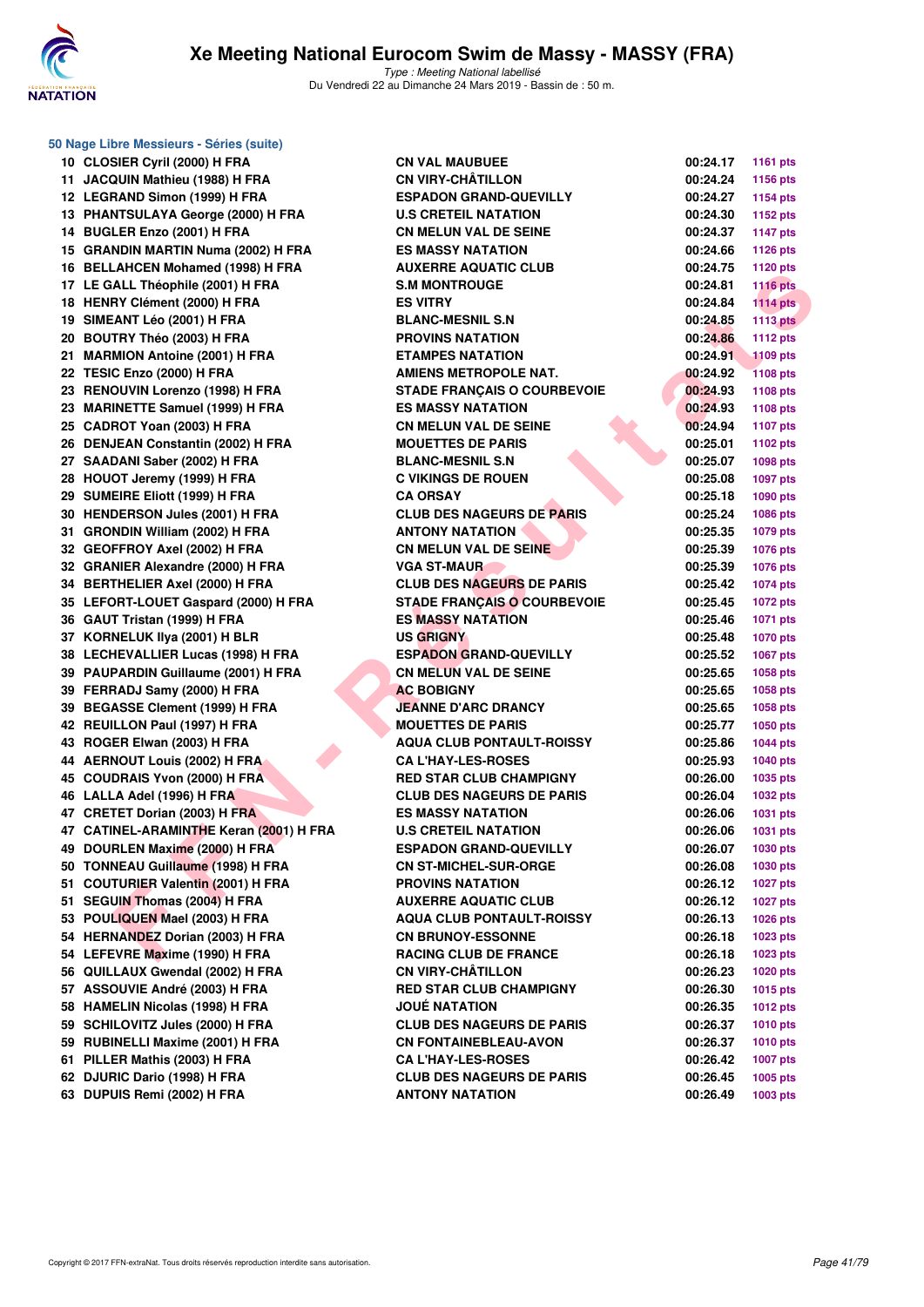

|       | 50 Nage Libre Messieurs - Séries (suite) |
|-------|------------------------------------------|
| 64    | SCHMITT Teddy (2002) H FRA               |
|       | 65 MASBAHI Orens (2002) H FRA            |
| 66    | MORELOS Bryan (2002) H FRA               |
|       | 67 GIRARD Thomas (2000) H FRA            |
|       | 68 HARDOUIN Romin (2001) H FRA           |
| 69    | RATEL Esteban (2003) H FRA               |
| 70    | LAJIC Anthony (2002) H FRA               |
| 71    | VISSE Pierre-Zineddine (2004) H FRA      |
| 72    | MARZOUK Rayhan (2004) H FRA              |
| 73    | CATAYEE-BELINY Dimitri (2001) H FRA      |
|       | 74 BENOUZIO Florian (1999) H FRA         |
|       | 75 TRIOMPHE Achille (2003) H FRA         |
|       | 76 FOENIX BLONDEL Thomas (1999) H FRA    |
|       | 77 KAMALEU GUIAMBA Bernar (2003) H FRA   |
| 77    | GAVARD Ethan (2002) H FRA                |
| 79    | MIJON Louis (1999) H FRA                 |
|       | 80 TROTIGNON Marius (2004) H FRA         |
| 80    | SIMON Antoine (2002) H FRA               |
| 82    | ANDRIAMPARANY RALIBERA Toky (2001) H     |
|       | 83 ENCAOUA Gad (2002) H FRA              |
| 84    | SOUBRIER Théodore (2002) H FRA           |
| 84    | ZAKA Nathanael (2002) H FRA              |
|       |                                          |
| 86    | CHEVRON Armand (2002) H FRA              |
| 86    | <b>CHAPUIS Barthelemy (2002) H FRA</b>   |
| 88    | <b>BOURON Damien (2003) H FRA</b>        |
| 89    | CHELLIA Sami (2003) H FRA                |
| 90    | <b>DELANNOY Antoine (2002) H FRA</b>     |
| 90    | TALEB Yacine (2001) H FRA                |
| 92    | <b>BONNET Louis (2002) H FRA</b>         |
| 93    | LOTENBERG Rayane (2003) H FRA            |
| 93    | LE BOHEC Gurvan (2004) H FRA             |
| 95    | POIRIER Maxime (2002) H FRA              |
| 96    | <b>LYFOUNG Lucas (2002) H FRA</b>        |
| 97    | PAILLET Yohann (2004) H FRA              |
| 98    | <b>NOUVEL Bastien (2004) H FRA</b>       |
| 98    | ROMDHANE Dayen (2004) H FRA              |
| 100 - | KHELIFI Reda (2001) H FRA                |
| 101   | <b>MUNIER Tristan (1997) H FRA</b>       |
| 102   | <b>BADALYAN Samson (2003) H FRA</b>      |
| 103   | FLEURY Benjamin (1994) H FRA             |
| 104   | <b>LEBAS Alexandre (2002) H FRA</b>      |
|       | 105 DUHAMEL Jules (2003) H FRA           |
| 106   | SILVA Jason (2002) H FRA                 |
| 107   | <b>DUPONT Maxence (2004) H FRA</b>       |
| 108   | DIJOUX Nathan (2002) H FRA               |
| 109   | GORJAO MOREIRA Bastien (2001) H FRA      |
| 110   | <b>HOSTEAUX Thomas (2004) H FRA</b>      |
| 111   | SEGURA Mateo (2004) H FRA                |
|       | 112 CARNIATO Enzo (2004) H FRA           |
|       | 113 XIA Victore (2002) H FRA             |
|       | --- SEYE Matthieu (2002) H FRA           |
|       | --- BEGHDADI Iliès (2004) H FRA          |
|       | --- ICHOU Yassine (2002) H FRA           |
|       | --- OBERTAN Maxime (2003) H FRA          |

| 64 SCHMITT Teddy (2002) H FRA               | <b>AQUA CLUB PONTAULT-ROISSY</b>      | 00:26.51       | 1001 pts       |
|---------------------------------------------|---------------------------------------|----------------|----------------|
| 65 MASBAHI Orens (2002) H FRA               | <b>MOUETTES DE PARIS</b>              | 00:26.56       | 998 pts        |
| 66 MORELOS Bryan (2002) H FRA               | <b>MOUETTES DE PARIS</b>              | 00:26.58       | 997 pts        |
| 67 GIRARD Thomas (2000) H FRA               | <b>SN MONTGERON</b>                   | 00:26.59       | 996 pts        |
| 68 HARDOUIN Romin (2001) H FRA              | <b>RED STAR CLUB CHAMPIGNY</b>        | 00:26.70       | 989 pts        |
| 69 RATEL Esteban (2003) H FRA               | <b>CERGY PONTOISE NATATION</b>        | 00:26.74       | 986 pts        |
| 70 LAJIC Anthony (2002) H FRA               | <b>EN LONGJUMEAU</b>                  | 00:26.77       | 984 pts        |
| 71 VISSE Pierre-Zineddine (2004) H FRA      | <b>SN VERSAILLES</b>                  | 00:26.79       | 983 pts        |
| 72 MARZOUK Rayhan (2004) H FRA              | <b>CN MELUN VAL DE SEINE</b>          | 00:26.81       | <b>982 pts</b> |
| 73 CATAYEE-BELINY Dimitri (2001) H FRA      | <b>SCA 2000 EVRY</b>                  | 00:26.84       | <b>980 pts</b> |
| 74 BENOUZIO Florian (1999) H FRA            | <b>CN MELUN VAL DE SEINE</b>          | 00:26.88       | 977 pts        |
| 75 TRIOMPHE Achille (2003) H FRA            | <b>RACING CLUB DE FRANCE</b>          | 00:26.95       | 973 pts        |
| 76 FOENIX BLONDEL Thomas (1999) H FRA       | <b>CN MELUN VAL DE SEINE</b>          | 00:27.03       | 967 pts        |
| 77 KAMALEU GUIAMBA Bernar (2003) H FRA      | <b>U.S CRETEIL NATATION</b>           | 00:27.04       | 967 pts        |
| 77 GAVARD Ethan (2002) H FRA                | <b>CN MELUN VAL DE SEINE</b>          | 00:27.04       | 967 pts        |
| 79 MIJON Louis (1999) H FRA                 | <b>CN MELUN VAL DE SEINE</b>          | 00:27.15       | 960 pts        |
| 80 TROTIGNON Marius (2004) H FRA            | <b>VGA ST-MAUR</b>                    | 00:27.17       | 958 pts        |
| 80 SIMON Antoine (2002) H FRA               | <b>JOUÉ NATATION</b>                  | 00:27.17       | 958 pts        |
| 82 ANDRIAMPARANY RALIBERA Toky (2001) H MAD | <b>C.N DU VAL D'EUROPE</b>            | 00:27.18       | 958 pts        |
| 83 ENCAOUA Gad (2002) H FRA                 | <b>RACING CLUB DE FRANCE</b>          | 00:27.19       | 957 pts        |
| 84 SOUBRIER Théodore (2002) H FRA           | <b>NEPTUNE CLUB DE FRANCE</b>         | 00:27.21       | 956 pts        |
| 84 ZAKA Nathanael (2002) H FRA              | <b>SN VERSAILLES</b>                  | 00:27.21       | 956 pts        |
| 86 CHEVRON Armand (2002) H FRA              | <b>PROVINS NATATION</b>               | 00:27.23       | 955 pts        |
| 86 CHAPUIS Barthelemy (2002) H FRA          | <b>RACING CLUB DE FRANCE</b>          | 00:27.23       | 955 pts        |
| 88 BOURON Damien (2003) H FRA               | <b>PROVINS NATATION</b>               | 00:27.24       | 954 pts        |
| 89 CHELLIA Sami (2003) H FRA                | <b>U.S CRETEIL NATATION</b>           | 00:27.26       | 953 pts        |
| 90 DELANNOY Antoine (2002) H FRA            | <b>CN MELUN VAL DE SEINE</b>          | 00:27.28       | 951 pts        |
| 90 TALEB Yacine (2001) H FRA                | <b>BLANC-MESNIL S.N</b>               | 00:27.28       | 951 pts        |
| 92 BONNET Louis (2002) H FRA                | <b>LAGNY-SUR-MARNE NATATION</b>       | 00:27.31       | 949 pts        |
| 93 LOTENBERG Rayane (2003) H FRA            | <b>STADE FRANÇAIS O COURBEVOIE</b>    | 00:27.37       | 946 pts        |
| 93 LE BOHEC Gurvan (2004) H FRA             | <b>RED STAR CLUB CHAMPIGNY</b>        | 00:27.37       | 946 pts        |
| 95 POIRIER Maxime (2002) H FRA              | <b>CN MAISONS-ALFORT</b>              | 00:27.40       | 944 pts        |
| 96 LYFOUNG Lucas (2002) H FRA               | <b>RACING CLUB DE FRANCE</b>          | 00:27.49       | 938 pts        |
| 97 PAILLET Yohann (2004) H FRA              | <b>CN MELUN VAL DE SEINE</b>          | 00:27.59       | 932 pts        |
| 98 NOUVEL Bastien (2004) H FRA              | <b>A.O. TRAPPES NATATION</b>          | 00:27.61       | 930 pts        |
| 98 ROMDHANE Dayen (2004) H FRA              | <b>U.S CRETEIL NATATION</b>           | 00:27.61       | 930 pts        |
| 100 KHELIFI Reda (2001) H FRA               | AS ARGENTEUIL NATATION                | 00:27.66       | 927 pts        |
| 101 MUNIER Tristan (1997) H FRA             | <b>CO ULIS NATATION</b>               | 00:27.82       | 917 pts        |
| 102 BADALYAN Samson (2003) H FRA            | <b>CN VIRY-CHÂTILLON</b>              | 00:27.83       | <b>916 pts</b> |
| 103 FLEURY Benjamin (1994) H FRA            | <b>COM BAGNEUX NATATION</b>           | 00:27.86       | 915 pts        |
| 104 LEBAS Alexandre (2002) H FRA            | <b>AC BOBIGNY</b>                     | 00:27.88       | 913 pts        |
| 105 DUHAMEL Jules (2003) H FRA              | <b>ESPADON GRAND-QUEVILLY</b>         | 00:27.98       | 907 pts        |
| 106 SILVA Jason (2002) H FRA                | <b>CN MELUN VAL DE SEINE</b>          | 00:28.11       | 899 pts        |
| 107 DUPONT Maxence (2004) H FRA             | <b>CN VAL MAUBUEE</b>                 | 00:28.31       | 887 pts        |
| 108 DIJOUX Nathan (2002) H FRA              | <b>CLUB NAUTIQUE DE L'ARPAJONNAIS</b> | 00:28.67       | 864 pts        |
| 109 GORJAO MOREIRA Bastien (2001) H FRA     | <b>NOGENT NATATION 94</b>             | 00:29.03       | 843 pts        |
| 110 HOSTEAUX Thomas (2004) H FRA            | <b>CLUB NAUTIQUE DE L'ARPAJONNAIS</b> | 00:29.59       | 809 pts        |
| 111 SEGURA Mateo (2004) H FRA               | <b>CHARTRES METROPOLE NAT</b>         | 00:30.45       | 759 pts        |
| 112 CARNIATO Enzo (2004) H FRA              | <b>CHARTRES METROPOLE NAT</b>         | 00:30.93       | 732 pts        |
| 113 XIA Victore (2002) H FRA                | <b>AC BOBIGNY</b>                     | 00:33.33       | 604 pts        |
| --- SEYE Matthieu (2002) H FRA              | <b>CN LE PLESSIS-ROBINSON</b>         | <b>DNS dec</b> |                |
| --- BEGHDADI Iliès (2004) H FRA             | <b>CERGY PONTOISE NATATION</b>        | <b>DNS dec</b> |                |
| --- ICHOU Yassine (2002) H FRA              | <b>BLANC-MESNIL S.N</b>               | DNS            |                |
| --- OBERTAN Maxime (2003) H FRA             | <b>RED STAR CLUB CHAMPIGNY</b>        | <b>DNS</b>     |                |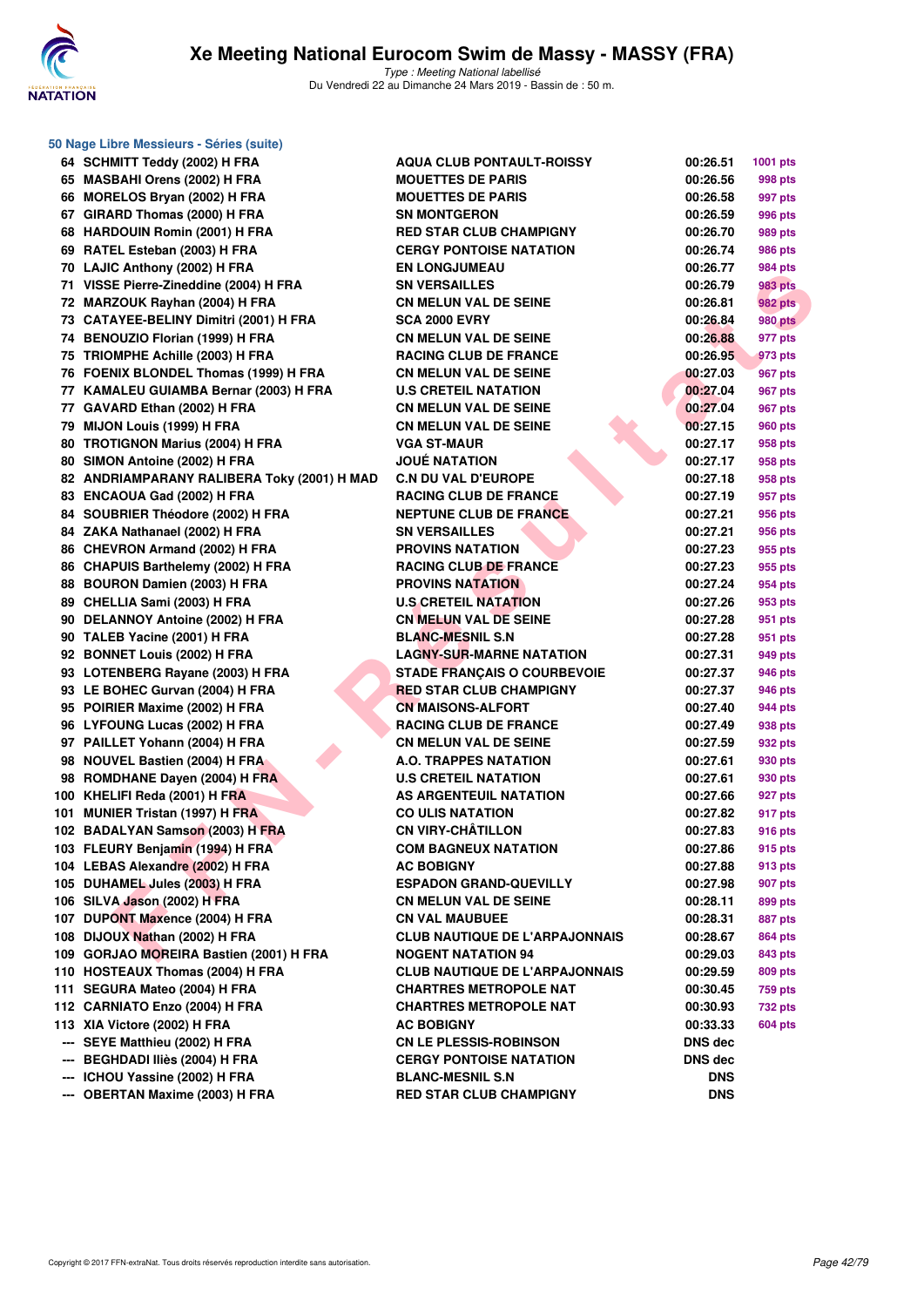

Type : Meeting National labellisé Du Vendredi 22 au Dimanche 24 Mars 2019 - Bassin de : 50 m.

#### **[100 Nage Libre Messieurs - Finale A](http://www.ffnatation.fr/webffn/resultats.php?idact=nat&go=epr&idcpt=57649&idepr=52)** (Dimanche 24 Mars 2019)

| 1 SALVAN Hadrien (1997) H FRA                                        | <b>STADE DE VANVES</b>               |              |              | 00:51.39                                             | <b>1211 pts</b>                  |  |
|----------------------------------------------------------------------|--------------------------------------|--------------|--------------|------------------------------------------------------|----------------------------------|--|
| 2 AUBRY Flavien (1994) H FRA                                         | <b>U.S CRETEIL NATATION</b>          |              |              | 50 m: 24.95 (24.95) 100 m: 51.39 (26.44)<br>00:51.88 | 1194 pts                         |  |
| 3 BOUTOUIL Samy (2000) H MAR                                         | <b>CSM CLAMART</b>                   |              | 50 m: 24.74  | $(24.74)$ 100 m : 51.88 $(27.14)$<br>00:51.93        | 1192 pts                         |  |
| 4 GHAFFARI Mohamed-Aziz (2000) H TUN                                 | <b>CSM CLAMART</b>                   | 50 m: 25.04  |              | $(25.04)$ 100 m : 51.93 (26.89)<br>00:51.99          | 1190 pts                         |  |
| 5 IVIC Yoni (2001) H FRA                                             | <b>CLUB DES NAGEURS DE PARIS</b>     |              | 50 m: 25.51  | $(25.51)$ 100 m : 51.99 (26.48)<br>00:52.73          | <b>1164 pts</b>                  |  |
| 6 MONNET Jean-Etienne (1994) H FRA                                   | <b>U.S CRETEIL NATATION</b>          |              | 50 m : 25.18 | $(25.18)$ 100 m : $52.73$ $(27.55)$<br>00:52.85      | <b>1160 pts</b>                  |  |
| 7 JACQUIN Mathieu (1988) H FRA                                       | <b>CN VIRY-CHÂTILLON</b>             |              | 50 m : 25.41 | $(25.41)$ 100 m : 52.85 $(27.44)$<br>00:52.91        | <b>1158 pts</b>                  |  |
| 8 PHANTSULAYA George (2000) H FRA                                    | <b>U.S CRETEIL NATATION</b>          |              | 50 m: 25.52  | $(25.52)$ 100 m :<br>00:53.03                        | 52.91 (27.39)<br>$1154$ pts      |  |
|                                                                      |                                      | 50 m: 25.31  |              | $(25.31)$ 100 m : 53.03 $(27.72)$                    |                                  |  |
| 00 Nage Libre Messieurs - Finale B 17-18 ans (Dimanche 24 Mars 2019) |                                      |              |              |                                                      |                                  |  |
| 1 ROCHER Romain (2002) H FRA                                         | <b>STADE FRANÇAIS O COURBEVOIE</b>   |              | 50 m: 25.95  | 00:53.71                                             | <b>1131 pts</b>                  |  |
| 2 BUGLER Enzo (2001) H FRA                                           | <b>CN MELUN VAL DE SEINE</b>         |              |              | $(25.95)$ 100 m : 53.71 (27.76)<br>00:54.31          | <b>1111 pts</b>                  |  |
|                                                                      |                                      | 50 m: 25.50  |              | $(25.50)$ 100 m : 54.31 $(28.81)$                    |                                  |  |
| 3 GRANDIN MARTIN Numa (2002) H FRA                                   | <b>ES MASSY NATATION</b>             |              | 50 m : 25.72 | 00:54.33<br>$(25.72)$ 100 m : 54.33 $(28.61)$        | <b>1111 pts</b>                  |  |
| 4 WATTEZ Pacôme (2002) H FRA                                         | <b>C.N OZOIR-LA-FERRIERE</b>         |              |              | 00:54.34                                             | <b>1110 pts</b>                  |  |
| 5 NEUVILLE Malo (2001) H FRA                                         | <b>CA ORSAY</b>                      |              | 50 m : 26.23 | $(26.23)$ 100 m : 54.34 $(28.11)$<br>00:54.51        | 1105 pts                         |  |
|                                                                      |                                      | 50 m : 26.34 |              | (26.34) 100 m: 54.51 (28.17)                         |                                  |  |
| 6 LE GALL Théophile (2001) H FRA                                     | <b>S.M MONTROUGE</b>                 |              | 50 m : 26.89 | 00:54.92<br>$(26.89)$ 100 m : 54.92 $(28.03)$        | 1091 pts                         |  |
| 7 DA SILVA UMMENHOVER Thibault (2001) H FRA                          | <b>CN MELUN VAL DE SEINE</b>         |              |              | 00:55.15                                             | 1083 pts                         |  |
|                                                                      |                                      | 50 m : 26.79 |              | (26.79) 100 m: 55.15 (28.36)                         |                                  |  |
| 8 ZACHELIN Anaïque (2001) H FRA                                      | <b>ES MASSY NATATION</b>             |              |              | 00:55.82<br>50 m: 27.17 (27.17) 100 m: 55.82 (28.65) | <b>1061 pts</b>                  |  |
|                                                                      |                                      |              |              |                                                      |                                  |  |
| 00 Nage Libre Messieurs - Finale C 15-16 ans (Dimanche 24 Mars 2019) |                                      |              |              |                                                      |                                  |  |
| 1 CADROT Yoan (2003) H FRA                                           | <b>CN MELUN VAL DE SEINE</b>         |              | 50 m : 26.36 | 00:55.02<br>$(26.36)$ 100 m : 55.02 $(28.66)$        | 1088 pts                         |  |
| 2 LETOCART Enzo (2004) H FRA                                         | <b>AQUA CLUB PONTAULT-ROISSY</b>     |              |              | 00:55.49                                             | <b>1072 pts</b>                  |  |
|                                                                      | <b>AS PORCHEVILLE</b>                |              | 50 m : 26.97 | $(26.97)$ 100 m :                                    | 55.49 (28.52)                    |  |
| 3 HENRY Theo (2003) H FRA                                            |                                      |              | 50 m : 27.79 | 00:56.37<br>$(27.79)$ 100 m :                        | <b>1044 pts</b><br>56.37 (28.58) |  |
| 4 HERNANDEZ Dorian (2003) H FRA                                      | <b>CN BRUNOY-ESSONNE</b>             |              |              | 00:56.55                                             | <b>1038 pts</b>                  |  |
| 5 ROGER Elwan (2003) H FRA                                           | <b>AQUA CLUB PONTAULT-ROISSY</b>     |              | 50 m : 27.73 | $(27.73)$ 100 m :<br>00:56.74                        | 56.55 (28.82)<br><b>1032 pts</b> |  |
|                                                                      |                                      |              | 50 m : 27.40 | $(27.40)$ 100 m :                                    | 56.74 (29.34)                    |  |
| 6 RENE CORAIL Yann (2003) H FRA                                      | <b>CSN GUYANCOURT</b>                |              |              | 00:56.88<br>50 m: 27.32 (27.32) 100 m: 56.88 (29.56) | <b>1027 pts</b>                  |  |
| 7 PILLER Mathis (2003) H FRA                                         | <b>CA L'HAY-LES-ROSES</b>            |              |              | 00:57.02                                             | 1023 pts                         |  |
|                                                                      |                                      |              | 50 m: 27.41  | $(27.41)$ 100 m : 57.02 $(29.61)$                    |                                  |  |
| 8 PICHOT Arthur (2003) H FRA                                         | <b>EN TOURS</b>                      |              |              | 00:58.29<br>50 m: 28.43 (28.43) 100 m: 58.29 (29.86) | 983 pts                          |  |
|                                                                      |                                      |              |              |                                                      |                                  |  |
| 00 Nage Libre Messieurs - Séries                                     | (Dimanche 24 Mars 2019)              |              |              |                                                      |                                  |  |
| 1 AUBRY Flavien (1994) H FRA                                         | <b>U.S CRETEIL NATATION</b>          |              | 50 m : 24.38 | 00:51.21<br>(24.38) 100 m: 51.21 (26.83)             | <b>1217 pts</b>                  |  |
| 2 BELKHODJA Nazim (1990) H ALG                                       | <b>ASSO NATATION DE SARTROUVILLE</b> |              |              | 00:51.83                                             | 1195 pts                         |  |
| 0.011148111444444407111708                                           | CTABE BE VANUES                      |              |              | 50 m: 25.08 (25.08) 100 m: 51.83 (26.75)<br>00.50.05 | $1100 -$                         |  |

# **[100 Nage Libre Messieurs - Finale B](http://www.ffnatation.fr/webffn/resultats.php?idact=nat&go=epr&idcpt=57649&idepr=52) 17-18 ans** (Dimanche 24 Mars 2019)

- 1 ROCHER Romain (2002) H FRA<br>
STADE F 2 BUGLER Enzo (2001) H FRA **CN MELU** 3 GRANDIN MARTIN Numa (2002) H FRA **ES MASS**
- 4 WATTEZ Pacôme (2002) H FRA **C.N OZO**
- **5 NEUVILLE Malo (2001) H FRA CA ORS**
- **6 LE GALL Théophile (2001) H FRA S.M MON**
- **7 DA SILVA UMMENHOVER Thibault (2001) H FRA CN MELU**
- 8 ZACHELIN Anaïque (2001) H FRA ES MASS

# **[100 Nage Libre Messieurs - Finale C](http://www.ffnatation.fr/webffn/resultats.php?idact=nat&go=epr&idcpt=57649&idepr=52) 15-16**

- **1 CADROT Yoan (2003) H FRA**
- 2 LETOCART Enzo (2004) H FRA
- **3 HENRY Theo (2003) H FRA**
- **4 HERNANDEZ Dorian (2003) H FRA**
- **5 ROGER Elwan (2003) H FRA**
- **6 RENE CORAIL Yann (2003) H FRA**
- **7 PILLER Mathis (2003) H FRA**
- **8 PICHOT Arthur (2003) H FRA**

### **[100 Nage Libre Messieurs - Séries](http://www.ffnatation.fr/webffn/resultats.php?idact=nat&go=epr&idcpt=57649&idepr=52)** (Dimanche 24 Mars 2019)

|  | I AUDRI FIAVIEII (1994) FIFRA        |
|--|--------------------------------------|
|  | 2 BELKHODJA Nazim (1990) H ALG       |
|  | 3 SALVAN Hadrien (1997) H FRA        |
|  | 4 GHAFFARI Mohamed-Aziz (2000) H TUN |
|  | 5 BOUTOUIL Samy (2000) H MAR         |
|  | 6 PHANTSULAYA George (2000) H FRA    |
|  | 7 MONNET Jean-Etienne (1994) H FRA   |

| <b>FRANCAIS O COURBEVOIE</b> |          |                | 00:53.71 1131 pts                 |       |         |
|------------------------------|----------|----------------|-----------------------------------|-------|---------|
|                              | $50 m$ : | 25.95          | $(25.95)$ 100 m : 53.71 $(27.76)$ |       |         |
| UN VAL DE SEINE              |          |                | 00:54.31 1111 pts                 |       |         |
|                              | $50 m$ : | 25.50          | $(25.50)$ 100 m : 54.31 $(28.81)$ |       |         |
| <b>SY NATATION</b>           |          |                | 00:54.33 1111 pts                 |       |         |
|                              |          | $50 m$ : 25.72 | $(25.72)$ 100 m : 54.33 $(28.61)$ |       |         |
| <b>IR-LA-FERRIERE</b>        |          |                | 00:54.34 1110 pts                 |       |         |
|                              |          | 50 m : 26.23   | $(26.23)$ 100 m : 54.34 $(28.11)$ |       |         |
| ΔΥ                           |          |                | 00:54.51 1105 pts                 |       |         |
|                              |          | $50 m$ : 26.34 | (26.34) 100 m: 54.51 (28.17)      |       |         |
| <b>ITROUGE</b>               |          |                | 00:54.92 1091 pts                 |       |         |
|                              |          | 50 m : 26.89   | $(26.89)$ 100 m : 54.92 $(28.03)$ |       |         |
| UN VAL DE SEINE              |          |                | 00:55.15 1083 pts                 |       |         |
|                              | $50 m$ : | 26.79          | $(26.79)$ 100 m : 55.15 $(28.36)$ |       |         |
| <b>SY NATATION</b>           |          |                | 00:55.82 1061 pts                 |       |         |
|                              |          | 50 m: 27.17    | $(27.17)$ 100 m :                 | 55.82 | (28.65) |

| <b>15-16 ans (Dimanche 24 Mars 2019)</b> |
|------------------------------------------|
| <b>CN MELUN VAL DE SEINE</b>             |
| <b>AQUA CLUB PONTAULT-ROISSY</b>         |
| <b>AS PORCHEVILLE</b>                    |
| <b>CN BRUNOY-ESSONNE</b>                 |
| <b>AQUA CLUB PONTAULT-ROISSY</b>         |
| <b>CSN GUYANCOURT</b>                    |
| <b>CAL'HAY-LES-ROSES</b>                 |
| <b>EN TOURS</b>                          |

|                |                        | 00:53.71          | <b>1131 pts</b> |
|----------------|------------------------|-------------------|-----------------|
|                | $50 \text{ m}$ : 25.95 | $(25.95)$ 100 m : | 53.71 (27.76)   |
|                |                        | 00:54.31          | 1111 $pts$      |
| 50 m: 25.50    |                        | $(25.50)$ 100 m : | 54.31 (28.81)   |
|                |                        | 00:54.33          | 1111 $pts$      |
| $50 m$ : 25.72 |                        | $(25.72)$ 100 m : | 54.33 (28.61)   |
|                |                        | 00:54.34          | 1110 $pts$      |
|                | 50 m : 26.23           | $(26.23)$ 100 m : | 54.34 (28.11)   |
|                |                        | 00:54.51          | 1105 pts        |
| $50 m$ : 26.34 |                        | $(26.34)$ 100 m : | 54.51 (28.17)   |
|                |                        | 00:54.92          | <b>1091 pts</b> |
| 50 m : 26.89   |                        | $(26.89)$ 100 m : | 54.92 (28.03)   |
|                |                        | 00:55.15          | 1083 pts        |
|                | 50 m : 26.79           | $(26.79)$ 100 m : | 55.15 (28.36)   |
|                |                        | 00:55.82          | 1061 nts        |

|              |       | 00:55.02          | 1088 pts        |
|--------------|-------|-------------------|-----------------|
| $50 m$ :     | 26.36 | $(26.36)$ 100 m : | 55.02 (28.66)   |
|              |       | 00:55.49          | <b>1072 pts</b> |
| $50 m$ :     | 26.97 | $(26.97)$ 100 m : | 55.49 (28.52)   |
|              |       | 00:56.37          | <b>1044 pts</b> |
| 50 m : 27.79 |       | $(27.79)$ 100 m : | 56.37 (28.58)   |
|              |       | 00:56.55          | <b>1038 pts</b> |
| 50 m: 27.73  |       | $(27.73)$ 100 m : | 56.55 (28.82)   |
|              |       | 00:56.74          | <b>1032 pts</b> |
| 50 m: 27.40  |       | $(27.40)$ 100 m : | 56.74 (29.34)   |
|              |       | 00:56.88          | <b>1027 pts</b> |
| 50 m : 27.32 |       | $(27.32)$ 100 m : | 56.88 (29.56)   |
|              |       | 00:57.02          | 1023 pts        |
| 50 m: 27.41  |       | $(27.41)$ 100 m : | 57.02 (29.61)   |
|              |       | 00:58.29          | 983 pts         |
| 50 m :       | 28.43 | $(28.43)$ 100 m : | 58.29 (29.86)   |

50 m : 25.68 (25.68) 100 m : 52.92 (27.24)

| 1 AUBRY Flavien (1994) H FRA         | <b>U.S CRETEIL NATATION</b>          |                        | 00:51.21                      | <b>1217 pts</b>                  |  |
|--------------------------------------|--------------------------------------|------------------------|-------------------------------|----------------------------------|--|
| 2 BELKHODJA Nazim (1990) H ALG       | <b>ASSO NATATION DE SARTROUVILLE</b> | $50 \text{ m}$ : 24.38 | $(24.38)$ 100 m :<br>00:51.83 | 51.21 (26.83)<br>1195 pts        |  |
| 3 SALVAN Hadrien (1997) H FRA        | <b>STADE DE VANVES</b>               | 50 m: 25.08            | $(25.08)$ 100 m :<br>00:52.05 | 51.83 (26.75)<br>1188 pts        |  |
| 4 GHAFFARI Mohamed-Aziz (2000) H TUN | <b>CSM CLAMART</b>                   | 50 m: 25.21            | $(25.21)$ 100 m :<br>00:52.21 | 52.05 (26.84)<br>1182 pts        |  |
| 5 BOUTOUIL Samy (2000) H MAR         | <b>CSM CLAMART</b>                   | 50 m : 25.36           | $(25.36)$ 100 m :<br>00:52.22 | 52.21 (26.85)<br>1182 pts        |  |
| 6 PHANTSULAYA George (2000) H FRA    | <b>U.S CRETEIL NATATION</b>          | 50 m: 25.34            | $(25.34)$ 100 m :<br>00:52.68 | 52.22 (26.88)<br><b>1166 pts</b> |  |
| 7 MONNET Jean-Etienne (1994) H FRA   | <b>U.S CRETEIL NATATION</b>          | 50 m: 25.20            | $(25.20)$ 100 m :<br>00:52.87 | 52.68 (27.48)<br>1160 $pts$      |  |
| 8 JACQUIN Mathieu (1988) H FRA       | <b>CN VIRY-CHÂTILLON</b>             | 50 m: 25.16            | $(25.16)$ 100 m :<br>00:52.92 | 52.87 (27.71)<br>1158 pts        |  |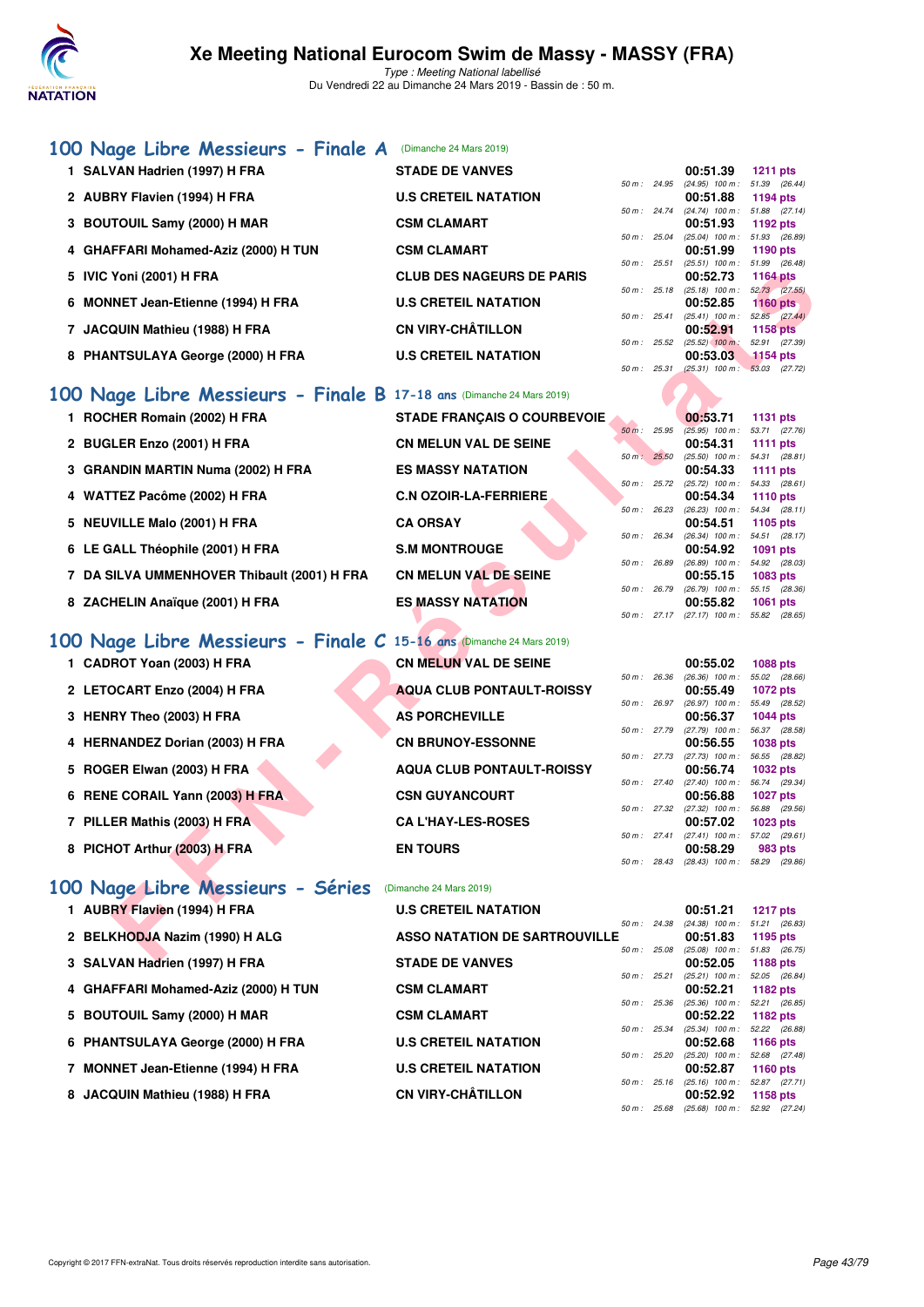

**100 Nage Libre Messieurs - Séries (suite)**

|     | 9 IVIC Yoni (2001) H FRA                     | <b>CLUB DES NAGEURS DE PARIS</b>   |                            |                | 00:52.93                                                                 | 1158 pts                                          |
|-----|----------------------------------------------|------------------------------------|----------------------------|----------------|--------------------------------------------------------------------------|---------------------------------------------------|
|     | 10 MARINETTE Samuel (1999) H FRA             | <b>ES MASSY NATATION</b>           | 50 m: 25.25                |                | (25.25) 100 m: 52.93 (27.68)<br>00:53.21                                 | <b>1148 pts</b>                                   |
|     | 11 ROCHER Romain (2002) H FRA                | <b>STADE FRANÇAIS O COURBEVOIE</b> |                            | 50 m : 25.79   | (25.79) 100 m: 53.21 (27.42)<br>00:53.22                                 | 1148 pts                                          |
|     | 12 SUMEIRE Eliott (1999) H FRA               | <b>CA ORSAY</b>                    | 50 m: 25.68                |                | (25.68) 100 m: 53.22 (27.54)<br>00:53.26                                 | 1146 pts                                          |
|     | 13 CLARK Anthony (1991) H FRA                | <b>STADE FRANÇAIS O COURBEVOIE</b> |                            | 50 m: 25.97    | $(25.97)$ 100 m :<br>00:53.52                                            | 53.26 (27.29)<br>1138 pts                         |
|     | 13 LEGRAND Simon (1999) H FRA                | <b>ESPADON GRAND-QUEVILLY</b>      | 50 m: 25.77                |                | $(25.77)$ 100 m :<br>00:53.52                                            | 53.52 (27.75)<br><b>1138 pts</b>                  |
|     | 15 KIEFFER Victor (1998) H FRA               | <b>EN TOURS</b>                    | 50 m: 25.31                |                | $(25.31)$ 100 m : 53.52 $(28.21)$<br>00:53.55                            | <b>1137 pts</b>                                   |
|     | 16 ZITOUNI Fares (1999) H FRA                | <b>C VIKINGS DE ROUEN</b>          | 50 m: 25.80                |                | $(25.80)$ 100 m :<br>00:53.64                                            | 53.55 (27.75)<br>1134 pts                         |
| 17  | LE GALL Théophile (2001) H FRA               | <b>S.M MONTROUGE</b>               | 50 m: 26.21                | $50 m$ : 26.11 | $(26.21)$ 100 m; 53.64 $(27.43)$<br>00:53.83                             | <b>1127 pts</b>                                   |
|     | 18 STEPHAN William (2000) H FRA              | <b>CN SARREGUEMINES</b>            |                            |                | $(26.11)$ 100 m : 53.83 $(27.72)$<br>00:54.07                            | 1119 pts                                          |
|     | 18 LESPRIT Paul (1999) H FRA                 | <b>CLUB DES NAGEURS DE PARIS</b>   | 50 m: 25.94<br>50 m: 25.73 |                | $(25.94)$ 100 m :<br>00:54.07                                            | 54.07 (28.13)<br>1119 pts                         |
|     | 20 WATTEZ Pacôme (2002) H FRA                | <b>C.N OZOIR-LA-FERRIERE</b>       |                            |                | (25.73) 100 m: 54.07 (28.34)<br>00:54.35                                 | 1110 pts                                          |
| 21. | <b>BUGLER Enzo (2001) H FRA</b>              | <b>CN MELUN VAL DE SEINE</b>       | $50 m$ :                   | 26.35          | (26.35) 100 m: 54.35 (28.00)<br>00:54.46                                 | <b>1106 pts</b>                                   |
|     | 22 DA SILVA UMMENHOVER Thibault (2001) H FRA | <b>CN MELUN VAL DE SEINE</b>       | 50 m: 26.14                | 50 m : 26.47   | $(26.14)$ 100 m :<br>00:54.49<br>(26.47) 100 m: 54.49 (28.02)            | 54.46 (28.32)<br>1105 pts                         |
| 23  | <b>GRANDIN MARTIN Numa (2002) H FRA</b>      | <b>ES MASSY NATATION</b>           |                            |                | 00:54.52<br>$(25.70)$ 100 m : 54.52 $(28.82)$                            | 1104 pts                                          |
| 24  | <b>CABIOCH Clément (2000) H FRA</b>          | <b>C VIKINGS DE ROUEN</b>          | 50 m : 25.70               | 50 m : 26.24   | 00:54.57<br>$(26.24)$ 100 m : 54.57 (28.33)                              | 1103 $pts$                                        |
|     | 24 LECHEVALLIER Lucas (1998) H FRA           | <b>ESPADON GRAND-QUEVILLY</b>      | 50 m: 26.26                |                | 00:54.57<br>(26.26) 100 m: 54.57 (28.31)                                 | 1103 $pts$                                        |
|     | 26 ZACHELIN Anaïque (2001) H FRA             | <b>ES MASSY NATATION</b>           | 50 m : 26.86               |                | 00:54.58<br>(26.86) 100 m: 54.58 (27.72)                                 | 1102 pts                                          |
| 27  | LE COZ Cédric (2002) H FRA                   | AS CORBEIL-ESSONNE                 | 50 m: 26.37                |                | 00:54.63                                                                 | 1101 pts                                          |
| 28  | <b>NEUVILLE Malo (2001) H FRA</b>            | <b>CA ORSAY</b>                    | 50 m : 26.28               |                | (26.37) 100 m : 54.63 (28.26)<br>00:54.73                                | <b>1097 pts</b>                                   |
| 29  | <b>DENJEAN Constantin (2002) H FRA</b>       | <b>MOUETTES DE PARIS</b>           |                            | 50 m : 26.37   | (26.28) 100 m: 54.73 (28.45)<br>00:54.74<br>(26.37) 100 m: 54.74 (28.37) | 1097 pts                                          |
| 30  | <b>GEOFFROY Axel (2002) H FRA</b>            | <b>CN MELUN VAL DE SEINE</b>       | 50 m: 26.30                |                | 00:54.87<br>$(26.30)$ 100 m :                                            | 1093 pts<br>54.87 (28.57)                         |
| 31. | NDIAYE Amadou (2001) H SEN                   | <b>S.M MONTROUGE</b>               | 50 m : 26.76               |                | 00:54.95<br>$(26.76)$ 100 m : 54.95 $(28.19)$                            | <b>1090 pts</b>                                   |
|     | 32 SIMEANT Léo (2001) H FRA                  | <b>BLANC-MESNIL S.N</b>            | 50 m: 26.30                |                | 00:55.01<br>$(26.30)$ 100 m :                                            | <b>1088 pts</b><br>55.01 (28.71)                  |
|     | 33 FRANCOIS Flavien (2001) H FRA             | <b>STADE FRANÇAIS O COURBEVOIE</b> | 50 m : 26.39               |                | 00:55.22<br>(26.39) 100 m: 55.22 (28.83)                                 | 1081 pts                                          |
| 34  | <b>MELIDOR FUXIS Jordan (1995) H FRA</b>     | <b>CLUB DES NAGEURS DE PARIS</b>   | $50 m$ : 26.33             |                | 00:55.26<br>(26.33) 100 m: 55.26 (28.93)                                 | 1080 pts                                          |
|     | 35 LEROY Théo (2001) H FRA                   | <b>CN VIRY-CHÂTILLON</b>           |                            | 50 m : 26.49   | 00:55.32<br>$(26.49)$ 100 m : 55.32 $(28.83)$                            | 1078 pts                                          |
|     | 36 CADROT Yoan (2003) H FRA                  | <b>CN MELUN VAL DE SEINE</b>       |                            | 50 m : 26.21   | 00:55.35<br>(26.21) 100 m :                                              | <b>1077 pts</b><br>55.35 (29.14)                  |
|     | 37 SAADANI Saber (2002) H FRA                | <b>BLANC-MESNIL S.N</b>            |                            | 50 m : 26.67   | 00:55.61<br>(26.67) 100 m: 55.61 (28.94)                                 | 1068 pts                                          |
|     | 37 AZRA Alexandre (2000) H FRA               | <b>ES VITRY</b>                    |                            | 50 m : 26.81   | 00:55.61<br>$(26.81)$ 100 m :                                            | 1068 pts<br>55.61 (28.80)                         |
| 39  | <b>MASBAHI Orens (2002) H FRA</b>            | <b>MOUETTES DE PARIS</b>           |                            | 50 m : 27.01   | 00:55.63<br>(27.01) 100 m :                                              | 1068 pts<br>55.63 (28.62)                         |
| 40  | KORNELUK IIya (2001) H BLR                   | <b>US GRIGNY</b>                   |                            | 50 m : 26.49   | 00:55.65<br>$(26.49)$ 100 m : 55.65 $(29.16)$                            | <b>1067 pts</b>                                   |
| 41. | <b>HENDERSON Jules (2001) H FRA</b>          | <b>CLUB DES NAGEURS DE PARIS</b>   |                            | 50 m : 27.43   | 00:55.74<br>(27.43) 100 m : 55.74 (28.31)                                | <b>1064 pts</b>                                   |
|     |                                              |                                    |                            |                |                                                                          |                                                   |
| 42  | LETOCART Enzo (2004) H FRA                   | <b>AQUA CLUB PONTAULT-ROISSY</b>   |                            |                | 00:55.85                                                                 | <b>1060 pts</b>                                   |
|     | 43 AERNOUT Louis (2002) H FRA                | <b>CA L'HAY-LES-ROSES</b>          |                            | 50 m : 26.92   | 50 m : 27.13 (27.13) 100 m :<br>00:55.86<br>(26.92) 100 m :              | 55.85 (28.72)<br><b>1060 pts</b><br>55.86 (28.94) |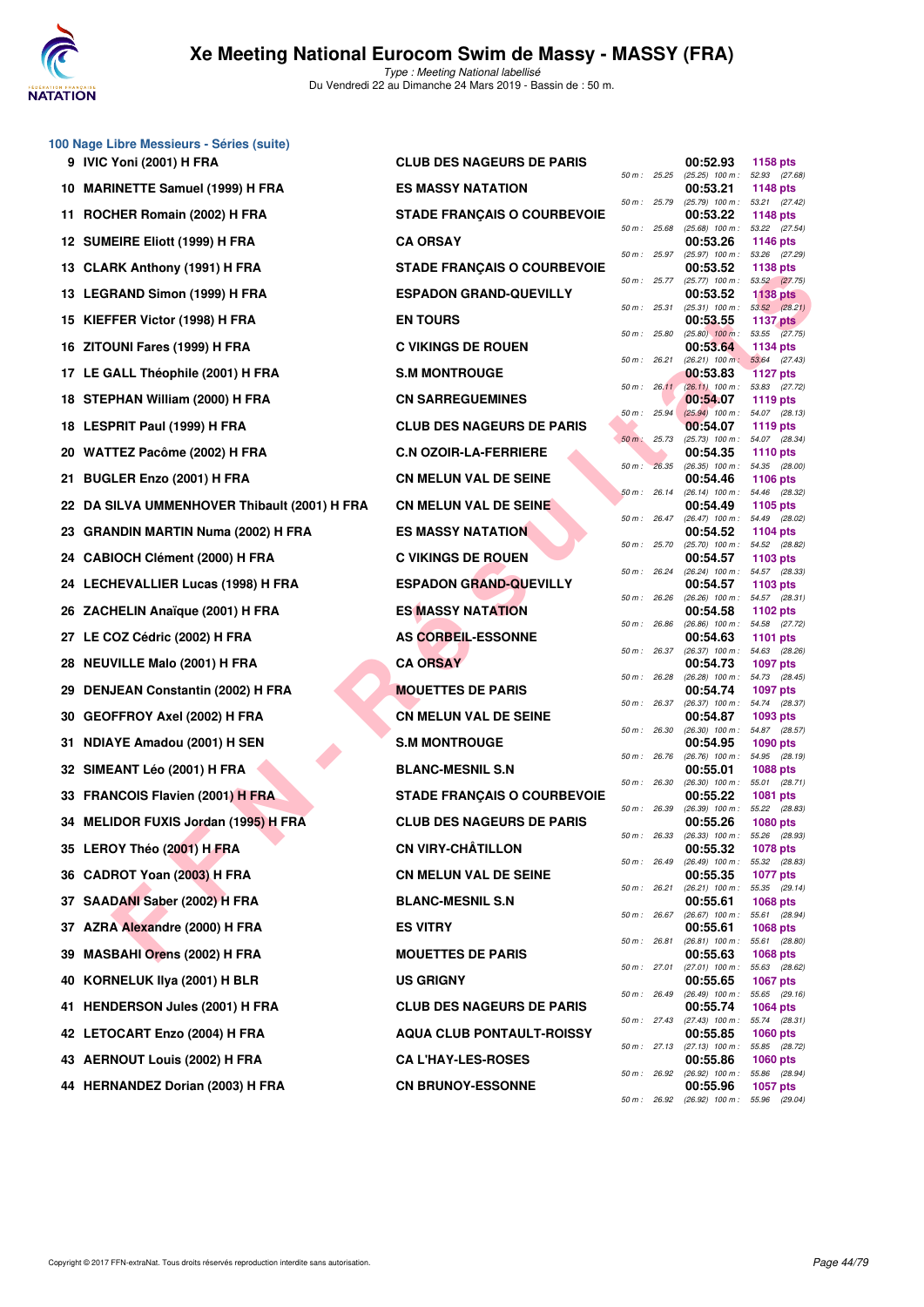

|    | 100 Nage Libre Messieurs - Séries (suite) |                                       |                |              |                                          |                        |
|----|-------------------------------------------|---------------------------------------|----------------|--------------|------------------------------------------|------------------------|
|    | 45 MAILLOT Antoine (2002) H FRA           | <b>EN TOURS</b>                       |                | 50 m : 26.73 | 00:55.98<br>$(26.73)$ 100 m :            | 1056 pts<br>55.98 (29. |
|    | 46 COUDRAIS Yvon (2000) H FRA             | <b>RED STAR CLUB CHAMPIGNY</b>        |                |              | 00:56.04                                 | 1054 pts               |
|    | 47 HENRY Theo (2003) H FRA                | <b>AS PORCHEVILLE</b>                 |                | 50 m : 26.91 | (26.91) 100 m :<br>00:56.19              | 56.04 (29.<br>1049 pts |
|    | 48 LERNO Tom (2003) H FRA                 | <b>CN SARREGUEMINES</b>               | 50 m: 27.67    |              | (27.67) 100 m: 56.19 (28.<br>00:56.42    | 1042 pts               |
|    | 49 PILLER Mathis (2003) H FRA             | <b>CA L'HAY-LES-ROSES</b>             |                | 50 m: 27.10  | (27.10) 100 m: 56.42 (29.<br>00:56.44    | 1041 pts               |
|    | 50 PAUPARDIN Guillaume (2001) H FRA       | <b>CN MELUN VAL DE SEINE</b>          |                | 50 m: 27.14  | (27.14) 100 m: 56.44 (29.<br>00:56.45    | <b>1041 pts</b>        |
|    | 51 ZAKA Nathanael (2002) H FRA            | <b>SN VERSAILLES</b>                  |                | 50 m: 26.68  | (26.68) 100 m : 56.45 (29.<br>00:56.59   | <b>1037 pts</b>        |
|    | 52 EL HASSANI Adam (2001) H FRA           | <b>NEPTUNE CLUB DE FRANCE</b>         |                | 50 m : 27.27 | $(27.27)$ 100 m :<br>00:56.63            | 56.59 (29.<br>1035 pts |
|    | 53 BARLIER Tony (2002) H FRA              | <b>CA ORSAY</b>                       | 50 m : 26.98   |              | (26.98) 100 m : 56.63 (29.<br>00:56.64   | <b>1035 pts</b>        |
|    | 54 ROGER Elwan (2003) H FRA               | <b>AQUA CLUB PONTAULT-ROISSY</b>      |                | 50 m: 27.40  | (27.40) 100 m: 56.64 (29.<br>00:56.72    | 1032 pts               |
|    | 55 BERTHELIER Axel (2000) H FRA           | <b>CLUB DES NAGEURS DE PARIS</b>      |                | 50 m: 27.33  | $(27.33)$ 100 m : 56.72 (29.<br>00:56.96 | 1025 pts               |
|    | 56 RENE CORAIL Yann (2003) H FRA          | <b>CSN GUYANCOURT</b>                 | $50 m$ : 27.71 |              | (27.71) 100 m: 56.96 (29.<br>00:57.06    | 1021 pts               |
|    | 56 FOURRE Anthony (1999) H FRA            | <b>CN MELUN VAL DE SEINE</b>          |                | 50 m: 27.15  | $(27.15)$ 100 m : 57.06 (29.<br>00:57.06 | 1021 pts               |
| 58 | <b>BONGERS Nils (2002) H FRA</b>          | <b>CNO ST-GERMAIN-EN-LAYE</b>         |                | 50 m: 27.23  | (27.23) 100 m: 57.06 (29.<br>00:57.19    | <b>1017 pts</b>        |
|    | 59 PICHOT Arthur (2003) H FRA             |                                       |                | 50 m : 27.52 | (27.52) 100 m: 57.19 (29.                |                        |
|    |                                           | <b>EN TOURS</b>                       | 50 m : 28.24   |              | 00:57.22<br>(28.24) 100 m: 57.22 (28.    | <b>1016 pts</b>        |
|    | 60 HENRY Etienne (2001) H FRA             | <b>AS CORBEIL-ESSONNE</b>             | 50 m: 28.20    |              | 00:57.23<br>(28.20) 100 m: 57.23 (29.    | <b>1016</b> pts        |
|    | 61 COLOMAR Kyllian (2003) H FRA           | <b>SN VERSAILLES</b>                  | 50 m: 27.96    |              | 00:57.32<br>(27.96) 100 m : 57.32 (29.   | <b>1013 pts</b>        |
|    | 62 CATINEL-ARAMINTHE Keran (2001) H FRA   | <b>U.S CRETEIL NATATION</b>           |                | 50 m: 27.50  | 00:57.33<br>(27.50) 100 m: 57.33 (29.    | 1013 pts               |
|    | 62 HAMELIN Nicolas (1998) H FRA           | <b>JOUÉ NATATION</b>                  |                | 50 m : 26.88 | 00:57.33<br>(26.88) 100 m: 57.33 (30.    | 1013 pts               |
|    | 64 FERRADJ Samy (2000) H FRA              | <b>AC BOBIGNY</b>                     | 50 m: 27.39    |              | 00:57.35<br>(27.39) 100 m: 57.35 (29.    | <b>1012 pts</b>        |
|    | 65 DJURIC Dario (1998) H FRA              | <b>CLUB DES NAGEURS DE PARIS</b>      | 50 m: 27.33    |              | 00:57.39<br>(27.33) 100 m: 57.39 (30.    | 1011 pts               |
|    | 66 FRANCOIS Bastien (2000) H FRA          | <b>C.N OZOIR-LA-FERRIERE</b>          | 50 m: 27.22    |              | 00:57.60<br>(27.22) 100 m: 57.60 (30.    | 1004 pts               |
|    | 67 GIRARD Thomas (2000) H FRA             | <b>SN MONTGERON</b>                   | 50 m: 27.63    |              | 00:57.63<br>(27.63) 100 m: 57.63 (30.    | 1003 pts               |
|    | 67 ASSOUVIE André (2003) H FRA            | <b>RED STAR CLUB CHAMPIGNY</b>        |                |              | 00:57.63                                 | 1003 pts               |
|    | 69 RUBINELLI Maxime (2001) H FRA          | <b>CN FONTAINEBLEAU-AVON</b>          |                | 50 m: 27.41  | $(27.41)$ 100 m : 57.63 (30.<br>00:57.75 | <b>1000 pts</b>        |
|    | 70 BARSANTI Flavio (1999) H FRA           | <b>CN MELUN VAL DE SEINE</b>          |                | 50 m: 27.92  | (27.92) 100 m : 57.75 (29.<br>00:57.81   | 998 pts                |
|    | 71 ZAWADSKI Paul (2002) H FRA             | <b>CA ORSAY</b>                       |                |              | 50 m : 27.80 (27.80) 100 m :<br>00:57.94 | 57.81 (30.<br>994 pts  |
|    | 71 HANCARD Loris (2004) H FRA             | <b>RED STAR CLUB CHAMPIGNY</b>        |                | 50 m : 28.25 | (28.25) 100 m: 57.94 (29.<br>00:57.94    | 994 pts                |
|    | 73 MELIN Tobias (2003) H FRA              | <b>CLUB NAUTIQUE DE L'ARPAJONNAIS</b> |                | 50 m: 27.41  | $(27.41)$ 100 m : 57.94 (30.<br>00:58.05 | 990 pts                |
|    | 74 QUANTIN Hugo (2001) H FRA              | <b>CA ORSAY</b>                       |                | 50 m : 28.75 | (28.75) 100 m: 58.05 (29.<br>00:58.08    | 989 pts                |
|    | 75 BOYER-VIDAL Corentin (2002) H FRA      | <b>CO ULIS NATATION</b>               |                | 50 m : 27.78 | $(27.78)$ 100 m : 58.08 (30.<br>00:58.26 | 983 pts                |
|    | 76 BENOUZIO Florian (1999) H FRA          | <b>CN MELUN VAL DE SEINE</b>          |                | 50 m: 27.69  | $(27.69)$ 100 m : 58.26 (30.<br>00:58.34 | 981 pts                |
|    | 77 OBERTAN Maxime (2003) H FRA            | <b>RED STAR CLUB CHAMPIGNY</b>        |                | 50 m : 27.82 | (27.82) 100 m: 58.34 (30.<br>00:58.43    | 978 pts                |
|    | 78 BENNOUR DIT SAHLI Slaiem (2003) H FRA  | <b>NOGENT NATATION 94</b>             |                | 50 m: 27.31  | (27.31) 100 m: 58.43 (31.<br>00:58.66    | 971 pts                |
|    | 78 FOENIX BLONDEL Thomas (1999) H FRA     | <b>CN MELUN VAL DE SEINE</b>          | 50 m: 28.00    |              | $(28.00)$ 100 m : 58.66 (30.<br>00:58.66 | 971 pts                |
|    | 80 BOUETE Paul (2003) H LUX               | <b>RACING CLUB DE FRANCE</b>          |                | 50 m: 28.19  | (28.19) 100 m: 58.66 (30.                |                        |
|    |                                           |                                       |                |              | 00:58.68                                 | 970 pts                |

| .ibre Messieurs - Séries (suite)<br>LOT Antoine (2002) H FRA | <b>EN TOURS</b>                       |                | 00:55.98                                               | 1056 pts                                         |
|--------------------------------------------------------------|---------------------------------------|----------------|--------------------------------------------------------|--------------------------------------------------|
|                                                              |                                       | 50 m : 26.73   | $(26.73)$ 100 m :                                      | 55.98 (29.25)                                    |
| DRAIS Yvon (2000) H FRA                                      | <b>RED STAR CLUB CHAMPIGNY</b>        | 50 m : 26.91   | 00:56.04                                               | 1054 pts<br>$(26.91)$ 100 m : 56.04 $(29.13)$    |
| RY Theo (2003) H FRA                                         | <b>AS PORCHEVILLE</b>                 |                | 00:56.19<br>50 m: 27.67 (27.67) 100 m: 56.19 (28.52)   | 1049 pts                                         |
| NO Tom (2003) H FRA                                          | <b>CN SARREGUEMINES</b>               |                | 00:56.42<br>50 m : 27.10 (27.10) 100 m :               | <b>1042 pts</b><br>56.42 (29.32)                 |
| ER Mathis (2003) H FRA                                       | <b>CA L'HAY-LES-ROSES</b>             |                | 00:56.44                                               | <b>1041 pts</b>                                  |
| PARDIN Guillaume (2001) H FRA                                | <b>CN MELUN VAL DE SEINE</b>          |                | 50 m : 27.14 (27.14) 100 m :<br>00:56.45               | 56.44 (29.30)<br><b>1041 pts</b>                 |
| A Nathanael (2002) H FRA                                     | <b>SN VERSAILLES</b>                  | 50 m: 26.68    | $(26.68)$ 100 m :<br>00:56.59                          | 56.45 (29.77)<br>1037 $p$ ts                     |
| IASSANI Adam (2001) H FRA                                    | <b>NEPTUNE CLUB DE FRANCE</b>         | 50 m : 27.27   | $(27.27)$ 100 m :<br>00:56.63                          | 56.59 (29.32)<br><b>1035 pts</b>                 |
| LIER Tony (2002) H FRA                                       | <b>CA ORSAY</b>                       | 50 m : 26.98   | $(26.98)$ 100 m :<br>00:56.64                          | 56.63 (29.65)<br><b>1035 pts</b>                 |
| ER Elwan (2003) H FRA                                        | <b>AQUA CLUB PONTAULT-ROISSY</b>      |                | 50 m : 27.40 (27.40) 100 m : 56.64 (29.24)<br>00:56.72 | <b>1032 pts</b>                                  |
| THELIER Axel (2000) H FRA                                    | <b>CLUB DES NAGEURS DE PARIS</b>      |                | 50 m : 27.33 (27.33) 100 m :<br>00:56.96               | 56.72 (29.39)<br><b>1025 pts</b>                 |
| E CORAIL Yann (2003) H FRA                                   | <b>CSN GUYANCOURT</b>                 | $50 m$ : 27.71 | (27.71) 100 m :<br>00:57.06                            | 56.96 (29.25)<br>1021 $pts$                      |
| RRE Anthony (1999) H FRA                                     | <b>CN MELUN VAL DE SEINE</b>          |                | 50 m: 27.15 (27.15) 100 m: 57.06 (29.91)<br>00:57.06   | 1021 $pts$                                       |
|                                                              |                                       | 50 m : 27.23   | $(27.23)$ 100 m :                                      | 57.06 (29.83)                                    |
| <b>GERS Nils (2002) H FRA</b>                                | <b>CNO ST-GERMAIN-EN-LAYE</b>         | 50 m : 27.52   | 00:57.19                                               | <b>1017 pts</b><br>(27.52) 100 m: 57.19 (29.67)  |
| IOT Arthur (2003) H FRA                                      | <b>EN TOURS</b>                       | 50 m : 28.24   | 00:57.22                                               | <b>1016 pts</b><br>(28.24) 100 m : 57.22 (28.98) |
| RY Etienne (2001) H FRA                                      | <b>AS CORBEIL-ESSONNE</b>             | 50 m : 28.20   | 00:57.23                                               | <b>1016 pts</b><br>(28.20) 100 m: 57.23 (29.03)  |
| OMAR Kyllian (2003) H FRA                                    | <b>SN VERSAILLES</b>                  |                | 00:57.32                                               | 1013 pts                                         |
| INEL-ARAMINTHE Keran (2001) H FRA                            | <b>U.S CRETEIL NATATION</b>           |                | 50 m : 27.96 (27.96) 100 m :<br>00:57.33               | 57.32 (29.36)<br>$1013$ pts                      |
| IELIN Nicolas (1998) H FRA                                   | <b>JOUÉ NATATION</b>                  | 50 m: 27.50    | 00:57.33                                               | (27.50) 100 m: 57.33 (29.83)<br>1013 $pts$       |
| RADJ Samy (2000) H FRA                                       | <b>AC BOBIGNY</b>                     | 50 m : 26.88   | 00:57.35                                               | $(26.88)$ 100 m : 57.33 $(30.45)$<br>1012 $pts$  |
| RIC Dario (1998) H FRA                                       | <b>CLUB DES NAGEURS DE PARIS</b>      | 50 m : 27.39   | $(27.39)$ 100 m :<br>00:57.39                          | 57.35 (29.96)<br>1011 pts                        |
| NCOIS Bastien (2000) H FRA                                   | <b>C.N OZOIR-LA-FERRIERE</b>          |                | 50 m : 27.33 (27.33) 100 m : 57.39 (30.06)<br>00:57.60 | 1004 $pts$                                       |
| <b>ARD Thomas (2000) H FRA</b>                               | <b>SN MONTGERON</b>                   |                | 50 m : 27.22 (27.22) 100 m :<br>00:57.63               | 57.60 (30.38)<br>$1003$ pts                      |
| <b>OUVIE André (2003) H FRA</b>                              | <b>RED STAR CLUB CHAMPIGNY</b>        | 50 m : 27.63   | $(27.63)$ 100 m :<br>00:57.63                          | 57.63 (30.00)<br>$1003$ pts                      |
| <b>INELLI Maxime (2001) H FRA</b>                            | <b>CN FONTAINEBLEAU-AVON</b>          |                | 50 m : 27.41 (27.41) 100 m :<br>00:57.75               | 57.63 (30.22)<br>$1000$ pts                      |
|                                                              |                                       | 50 m : 27.92   | (27.92) 100 m :                                        | 57.75 (29.83)                                    |
| <b>SANTI Flavio (1999) H FRA</b>                             | <b>CN MELUN VAL DE SEINE</b>          |                | 00:57.81<br>50 m : 27.80 (27.80) 100 m : 57.81 (30.01) | 998 pts                                          |
| 'ADSKI Paul (2002) H FRA                                     | <b>CA ORSAY</b>                       |                | 00:57.94<br>50 m: 28.25 (28.25) 100 m: 57.94 (29.69)   | 994 pts                                          |
| <b>CARD Loris (2004) H FRA</b>                               | <b>RED STAR CLUB CHAMPIGNY</b>        |                | 00:57.94<br>50 m : 27.41 (27.41) 100 m : 57.94 (30.53) | 994 pts                                          |
| IN Tobias (2003) H FRA                                       | <b>CLUB NAUTIQUE DE L'ARPAJONNAIS</b> |                | 00:58.05<br>50 m : 28.75 (28.75) 100 m : 58.05 (29.30) | 990 pts                                          |
| NTIN Hugo (2001) H FRA                                       | <b>CA ORSAY</b>                       |                | 00:58.08                                               | 989 pts                                          |
| ER-VIDAL Corentin (2002) H FRA                               | <b>CO ULIS NATATION</b>               |                | 50 m: 27.78 (27.78) 100 m: 58.08 (30.30)<br>00:58.26   | 983 pts                                          |
| OUZIO Florian (1999) H FRA                                   | <b>CN MELUN VAL DE SEINE</b>          | 50 m : 27.69   | 00:58.34                                               | $(27.69)$ 100 m : 58.26 $(30.57)$<br>981 pts     |
| RTAN Maxime (2003) H FRA                                     | <b>RED STAR CLUB CHAMPIGNY</b>        |                | 50 m : 27.82 (27.82) 100 m : 58.34 (30.52)<br>00:58.43 | 978 pts                                          |
| NOUR DIT SAHLI Slaiem (2003) H FRA                           | <b>NOGENT NATATION 94</b>             |                | 50 m: 27.31 (27.31) 100 m: 58.43 (31.12)<br>00:58.66   | 971 pts                                          |
| NIX BLONDEL Thomas (1999) H FRA                              | <b>CN MELUN VAL DE SEINE</b>          | 50 m : 28.00   | 00:58.66                                               | $(28.00)$ 100 m : 58.66 $(30.66)$<br>971 pts     |
| ETE Paul (2003) H LUX                                        | <b>RACING CLUB DE FRANCE</b>          |                | 50 m : 28.19 (28.19) 100 m : 58.66 (30.47)<br>00:58.68 | 970 pts                                          |
|                                                              |                                       | no no          | $(20.201 + 100 - m)$                                   |                                                  |

|          |       | 00:55.98          | 1056 pts         |
|----------|-------|-------------------|------------------|
| $50 m$ : | 26.73 | $(26.73)$ 100 m : | 55.98<br>(29.25) |
|          |       | 00:56.04          | 1054 pts         |
| 50 m :   | 26.91 | $(26.91)$ 100 m : | 56.04<br>(29.13) |
|          |       | 00:56.19          | 1049 pts         |
| 50 m :   | 27.67 | $(27.67)$ 100 m : | 56.19<br>(28.52) |
|          |       | 00:56.42          | 1042 pts         |
| $50 m$ : | 27.10 |                   |                  |
|          |       | $(27.10)$ 100 m : | 56.42<br>(29.32) |
|          |       | 00:56.44          | 1041<br>pts      |
| 50 m :   | 27.14 | $(27.14)$ 100 m : | 56.44<br>(29.30) |
|          |       | 00:56.45          | 1041<br>pts      |
| 50 m :   | 26.68 | $(26.68)$ 100 m : | (29.77)<br>56.45 |
|          |       | 00:56.59          | 1037<br>pts      |
| $50 m$ : | 27.27 | $(27.27)$ 100 m : | 56.59<br>(29.32) |
|          |       | 00:56.63          | 1035 pts         |
| 50 m :   | 26.98 | $(26.98)$ 100 m;  | 56.63<br>(29.65) |
|          |       | 00:56.64          | 1035 pts         |
| 50 m :   | 27.40 | $(27.40)$ 100 m : | 56.64<br>(29.24) |
|          |       | 00:56.72          | 1032 pts         |
| 50 m :   | 27.33 | $(27.33)$ 100 m : | (29.39)<br>56.72 |
|          |       | 00:56.96          | 1025 pts         |
| $50 m$ : | 27.71 | $(27.71)$ 100 m : | (29.25)<br>56.96 |
|          |       |                   |                  |
|          |       | 00:57.06          | 1021 pts         |
| 50 m :   | 27.15 | $(27.15)$ 100 m : | 57.06<br>(29.91) |
|          |       | 00:57.06          | 1021<br>pts      |
| $50 m$ : | 27.23 | $(27.23)$ 100 m : | 57.06<br>(29.83) |
|          |       | 00:57.19          | 1017 pts         |
| 50 m :   | 27.52 | $(27.52)$ 100 m : | (29.67)<br>57.19 |
|          |       | 00:57.22          | 1016 pts         |
| $50 m$ : | 28.24 | $(28.24)$ 100 m : | 57.22<br>(28.98) |
|          |       | 00:57.23          | 1016 pts         |
| $50 m$ : | 28.20 | $(28.20)$ 100 m : | (29.03)<br>57.23 |
|          |       | 00:57.32          | 1013 pts         |
| 50 m :   | 27.96 | $(27.96)$ 100 m : | (29.36)<br>57.32 |
|          |       | 00:57.33          |                  |
|          |       |                   | 1013 pts         |
| $50 m$ : | 27.50 | $(27.50)$ 100 m : | 57.33<br>(29.83) |
|          |       | 00:57.33          | 1013 pts         |
| $50 m$ : | 26.88 | $(26.88)$ 100 m : | 57.33<br>(30.45) |
|          |       | 00:57.35          | 1012 pts         |
| 50 m :   | 27.39 | $(27.39)$ 100 m : | 57.35<br>(29.96) |
|          |       | 00:57.39          | 1011<br>pts      |
| $50 m$ : | 27.33 | $(27.33)$ 100 m : | (30.06)<br>57.39 |
|          |       | 00:57.60          | 1004 pts         |
| 50 m :   | 27.22 | $(27.22)$ 100 m : | (30.38)<br>57.60 |
|          |       | 00:57.63          | 1003 pts         |
| $50 m$ : | 27.63 | $(27.63)$ 100 m : | (30.00)<br>57.63 |
|          |       | 00:57.63          | 1003 pts         |
| 50 m :   | 27.41 | $(27.41)$ 100 m : | (30.22)<br>57.63 |
|          |       | 00:57.75          | 1000 pts         |
| $50 m$ : | 27.92 | $(27.92)$ 100 m : | 57.75<br>(29.83) |
|          |       | 00:57.81          |                  |
|          |       |                   | 998 pts          |
| 50 m :   | 27.80 | $(27.80)$ 100 m : | 57.81<br>(30.01) |
|          |       | 00:57.94          | 994 pts          |
| 50 m :   | 28.25 | $(28.25)$ 100 m : | 57.94<br>(29.69) |
|          |       | 00:57.94          | 994 pts          |
| $50 m$ : | 27.41 | $(27.41)$ 100 m : | 57.94<br>(30.53) |
| IS       |       | 00:58.05          | 990 pts          |
| $50 m$ : | 28.75 | $(28.75)$ 100 m : | 58.05<br>(29.30) |
|          |       | 00:58.08          | 989 pts          |
| $50 m$ : | 27.78 | $(27.78)$ 100 m : | 58.08<br>(30.30) |
|          |       | 00:58.26          | 983<br>pts       |
| $50 m$ : | 27.69 | $(27.69)$ 100 m : | 58.26<br>(30.57) |
|          |       | 00:58.34          | 981<br>pts       |
| 50 m:    | 27.82 | $(27.82)$ 100 m : | 58.34<br>(30.52) |
|          |       | 00:58.43          | 978 pts          |
|          | 27.31 |                   |                  |
| $50 m$ : |       | $(27.31)$ 100 m : | 58.43<br>(31.12) |
|          |       | 00:58.66          | 971<br>pts       |
| $50 m$ : | 28.00 | $(28.00)$ 100 m : | (30.66)<br>58.66 |
|          |       | 00:58.66          | 971<br>pts       |
| $50 m$ : | 28.19 | $(28.19)$ 100 m : | 58.66<br>(30.47) |
|          |       | 00:58.68          | 970 pts          |
| $50 m$ : | 28.26 | $(28.26)$ 100 m : | 58.68<br>(30.42) |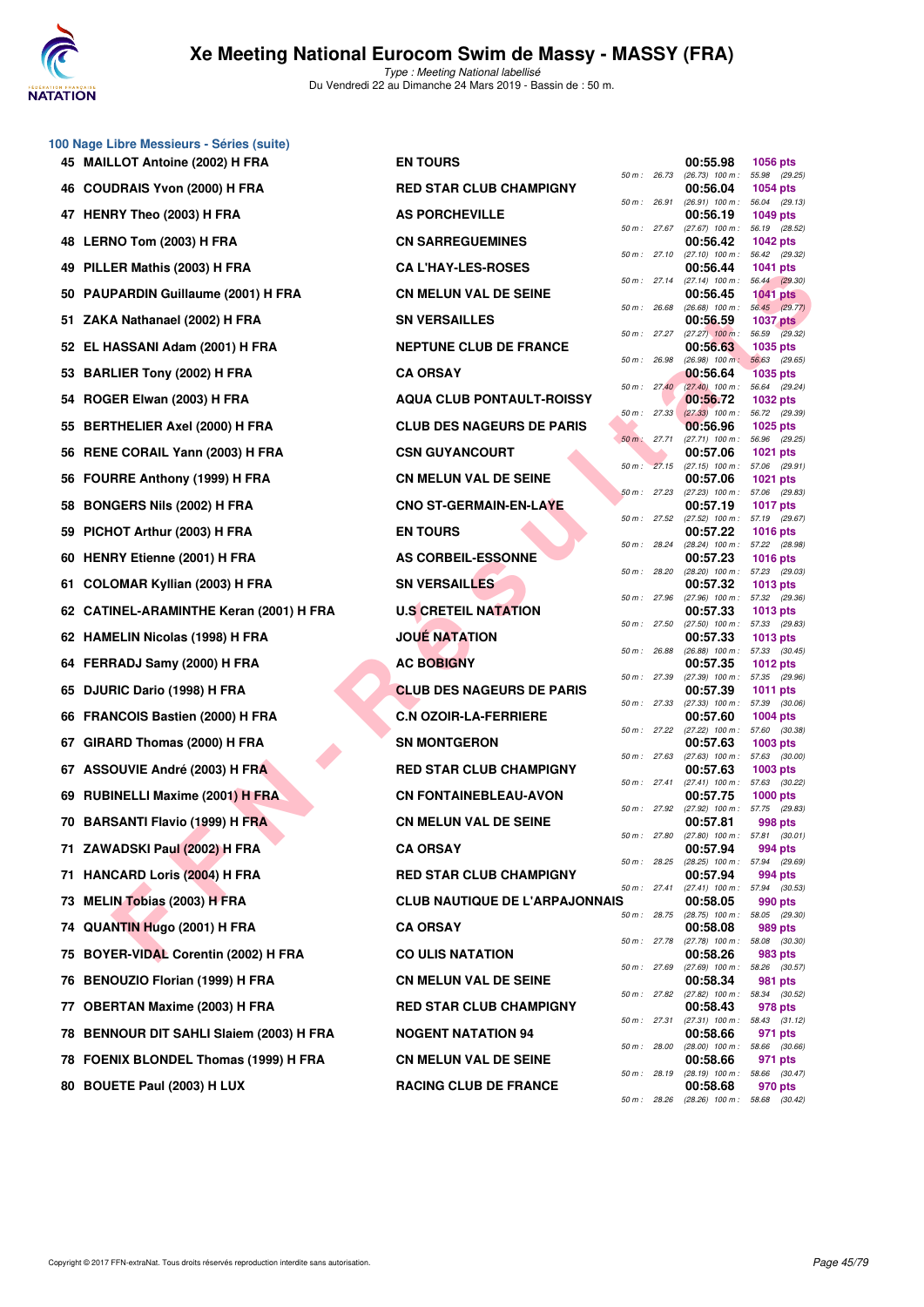

|    | 100 Nage Libre Messieurs - Séries (suite) |                                       |              |       |                                                 |                          |  |
|----|-------------------------------------------|---------------------------------------|--------------|-------|-------------------------------------------------|--------------------------|--|
|    | 80 CAUSSE Adam (2003) H FRA               | <b>ESPADON VELIZY-VILLACOUBLAY</b>    | 50 m: 28.01  |       | 00:58.68<br>$(28.01)$ 100 m : 58.68 $(30.67)$   | 970 pts                  |  |
|    | 82 MOUGIN Jules (2001) H FRA              | <b>MOUETTES DE PARIS</b>              | 50 m : 27.89 |       | 00:58.75<br>$(27.89)$ 100 m : 58.75 $(30.86)$   | 968 pts                  |  |
|    | 82 FABREGOULE Antoine (2003) H FRA        | <b>LAGNY-SUR-MARNE NATATION</b>       | 50 m : 28.38 |       | 00:58.75<br>$(28.38)$ 100 m : 58.75 $(30.37)$   | 968 pts                  |  |
|    | 84 CATAYEE-BELINY Dimitri (2001) H FRA    | <b>SCA 2000 EVRY</b>                  |              |       | 00:58.86                                        | 965 pts                  |  |
|    | 85 COUBLE Tom (2001) H FRA                | <b>ES MASSY NATATION</b>              | 50 m: 28.56  |       | $(28.56)$ 100 m :<br>00:58.87                   | 58.86 (30.30)<br>964 pts |  |
|    | 86 LEFEVRE Maxime (1990) H FRA            | <b>RACING CLUB DE FRANCE</b>          | 50 m: 26.58  |       | $(26.58)$ 100 m :<br>00:58.90                   | 58.87 (32.29)<br>964 pts |  |
|    | 87 JULIEN Noé (2002) H FRA                | <b>CA ORSAY</b>                       | 50 m : 27.32 |       | $(27.32)$ 100 m : 58.90 $(31.58)$<br>00:58.97   | 961 pts                  |  |
|    | 88 MARZOUK Rayhan (2004) H FRA            | <b>CN MELUN VAL DE SEINE</b>          | 50 m : 28.39 |       | $(28.39)$ 100 m : 58.97 $(30.58)$<br>00:59.03   | 959 pts                  |  |
|    | 89 CHELLIA Sami (2003) H FRA              | <b>U.S CRETEIL NATATION</b>           | 50 m : 28.30 |       | $(28.30)$ 100 m : 59.03 $(30.73)$<br>00:59.12   | 957 pts                  |  |
|    | 90 NICAUDIE Thieman (2002) H FRA          | <b>NAUTIC CLUB RAMBOUILLET</b>        | 50 m: 29.00  |       | $(29.00)$ 100 m : 59.12 $(30.12)$<br>00:59.13   | 956 pts                  |  |
| 91 | <b>CHARBONNEL Dorian (2003) H FRA</b>     | <b>CN BRUNOY-ESSONNE</b>              | 50 m: 28.35  |       | $(28.35)$ 100 m : 59.13 $(30.78)$<br>00:59.21   | 954 pts                  |  |
|    | 92 ROUSSE Julien (2000) H FRA             | <b>CLUB NAUTIQUE DE L'ARPAJONNAIS</b> | $50 m$ :     | 28.55 | (28.55) 100 m : 59.21 (30.66)<br>00:59.26       | 952 pts                  |  |
| 93 | SIMON Antoine (2002) H FRA                | <b>JOUÉ NATATION</b>                  | 50 m: 28.77  |       | (28.77) 100 m: 59.26 (30.49)<br>00:59.31        | 951 pts                  |  |
|    | 94 VALIN-FIXOT Antonin (2002) H FRA       | <b>CN ST-MICHEL-SUR-ORGE</b>          | 50 m: 28.56  |       | (28.56) 100 m : 59.31 (30.75)<br>00:59.47       | 946 pts                  |  |
|    | 95 SAUTEREAU Vincent (2000) H FRA         | <b>CA ORSAY</b>                       | 50 m: 28.46  |       | $(28.46)$ 100 m : 59.47 $(31.01)$<br>00:59.51   | 945 pts                  |  |
|    | 96 JUIN Samuel (2002) H FRA               | <b>VGA ST-MAUR</b>                    | 50 m : 28.80 |       | $(28.80)$ 100 m : 59.51 $(30.71)$<br>00:59.58   | 943 pts                  |  |
|    | 97 KRAIEM Adam (2003) H FRA               | <b>AS CORBEIL-ESSONNE</b>             | 50 m: 28.33  |       | (28.33) 100 m: 59.58 (31.25)<br>00:59.59        | 942 pts                  |  |
|    | 98 RATEL Esteban (2003) H FRA             | <b>CERGY PONTOISE NATATION</b>        | 50 m: 28.97  |       | (28.97) 100 m :<br>00:59.64                     | 59.59 (30.62)<br>941 pts |  |
| 99 | <b>MIJON Louis (1999) H FRA</b>           | <b>CN MELUN VAL DE SEINE</b>          | 50 m: 28.06  |       | $(28.06)$ 100 m : 59.64 $(31.58)$<br>00:59.70   | 939 pts                  |  |
|    | 100 LEBON Alexandre (2002) H FRA          | <b>BAYEUX OLYMPIQUE NATATION</b>      | 50 m : 28.54 |       | $(28.54)$ 100 m : 59.70 $(31.16)$<br>00:59.71   | 939 pts                  |  |
|    | 101 ROMDHANE Dayen (2004) H FRA           | <b>U.S CRETEIL NATATION</b>           | 50 m: 28.41  |       | $(28.41)$ 100 m : 59.71 $(31.30)$<br>00:59.76   | 937 pts                  |  |
|    | 102 LOTENBERG Rayane (2003) H FRA         | <b>STADE FRANÇAIS O COURBEVOIE</b>    | 50 m: 29.10  |       | $(29.10)$ 100 m : 59.76 $(30.66)$<br>00:59.86   | 934 pts                  |  |
|    | 102 ROCHER Quentin (2003) H FRA           | <b>SCM CHÂTILLON NATATION</b>         | 50 m: 29.00  |       | $(29.00)$ 100 m :<br>00:59.86                   | 59.86 (30.86)<br>934 pts |  |
|    | 104 NOUVEL Bastien (2004) H FRA           | A.O. TRAPPES NATATION                 | 50 m : 27.88 |       | (27.88) 100 m: 59.86 (31.98)<br>00:59.97        | 931 pts                  |  |
|    | 105 HOSTEAUX Laurent (2001) H FRA         | <b>CLUB NAUTIQUE DE L'ARPAJONNAIS</b> | 50 m : 28.70 |       | (28.70) 100 m: 59.97 (31.27)<br>01:00.02        | 929 pts                  |  |
|    | 106 DELOUVÉE Bastian (2002) H FRA         | <b>CERGY PONTOISE NATATION</b>        | 50 m: 28.46  |       | $(28.46)$ 100 m : 1:00.02 $(31.56)$<br>01:00.04 | 928 pts                  |  |
|    | 107 BELLUNE Kewan (2004) H FRA            | <b>ES MASSY NATATION</b>              | 50 m : 28.88 |       | $(28.88)$ 100 m : 1:00.04 $(31.16)$<br>01:00.05 | 928 pts                  |  |
|    | 108 VINCENT Quentin (2003) H FRA          | <b>AS CORBEIL-ESSONNE</b>             | 50 m: 28.13  |       | (28.13) 100 m: 1:00.05 (31.92)<br>01:00.07      | 928 pts                  |  |
|    | 109 TROTIGNON Marius (2004) H FRA         | <b>VGA ST-MAUR</b>                    | 50 m : 28.68 |       | (28.68) 100 m : 1:00.07 (31.39)<br>01:00.09     | 927 pts                  |  |
|    | 110 BENGHERIB Soufiane (2003) H FRA       | <b>US GRIGNY</b>                      | 50 m: 28.46  |       | (28.46) 100 m: 1:00.09 (31.63)<br>01:00.17      | 925 pts                  |  |
|    | 111 RAMOND Loic (2002) H FRA              | <b>AC BOBIGNY</b>                     | 50 m : 28.82 |       | (28.82) 100 m: 1:00.17 (31.35)<br>01:00.26      | 922 pts                  |  |
|    | 112 GAVIRA-BOTTARI Antoine (2002) H FRA   | <b>COULOMMIERS NATATION</b>           | 50 m : 28.44 |       | (28.44) 100 m: 1:00.26 (31.82)<br>01:00.28      | 921 pts                  |  |
|    | 113 PAILLET Yohann (2004) H FRA           | <b>CN MELUN VAL DE SEINE</b>          | 50 m : 28.81 |       | $(28.81)$ 100 m : 1:00.28 $(31.47)$<br>01:00.45 | 916 pts                  |  |
|    | 114 DUHAMEL Jules (2003) H FRA            | <b>ESPADON GRAND-QUEVILLY</b>         | 50 m : 28.73 |       | (28.73) 100 m : 1:00.45 (31.72)<br>01:00.47     | 915 pts                  |  |
|    | 115 POUPON Valentin (1999) H FRA          | <b>COM BAGNEUX NATATION</b>           | 50 m : 28.35 |       | (28.35) 100 m : 1:00.47 (32.12)<br>01:00.53     | 914 pts                  |  |
|    | 115 TALEB Yacine (2001) H FRA             | <b>BLANC-MESNIL S.N</b>               | 50 m : 28.83 |       | $(28.83)$ 100 m : 1:00.53 $(31.70)$<br>01:00.53 | 914 pts                  |  |
|    |                                           |                                       | 50 m : 28.87 |       | $(28.87)$ 100 m : 1:00.53 $(31.66)$             |                          |  |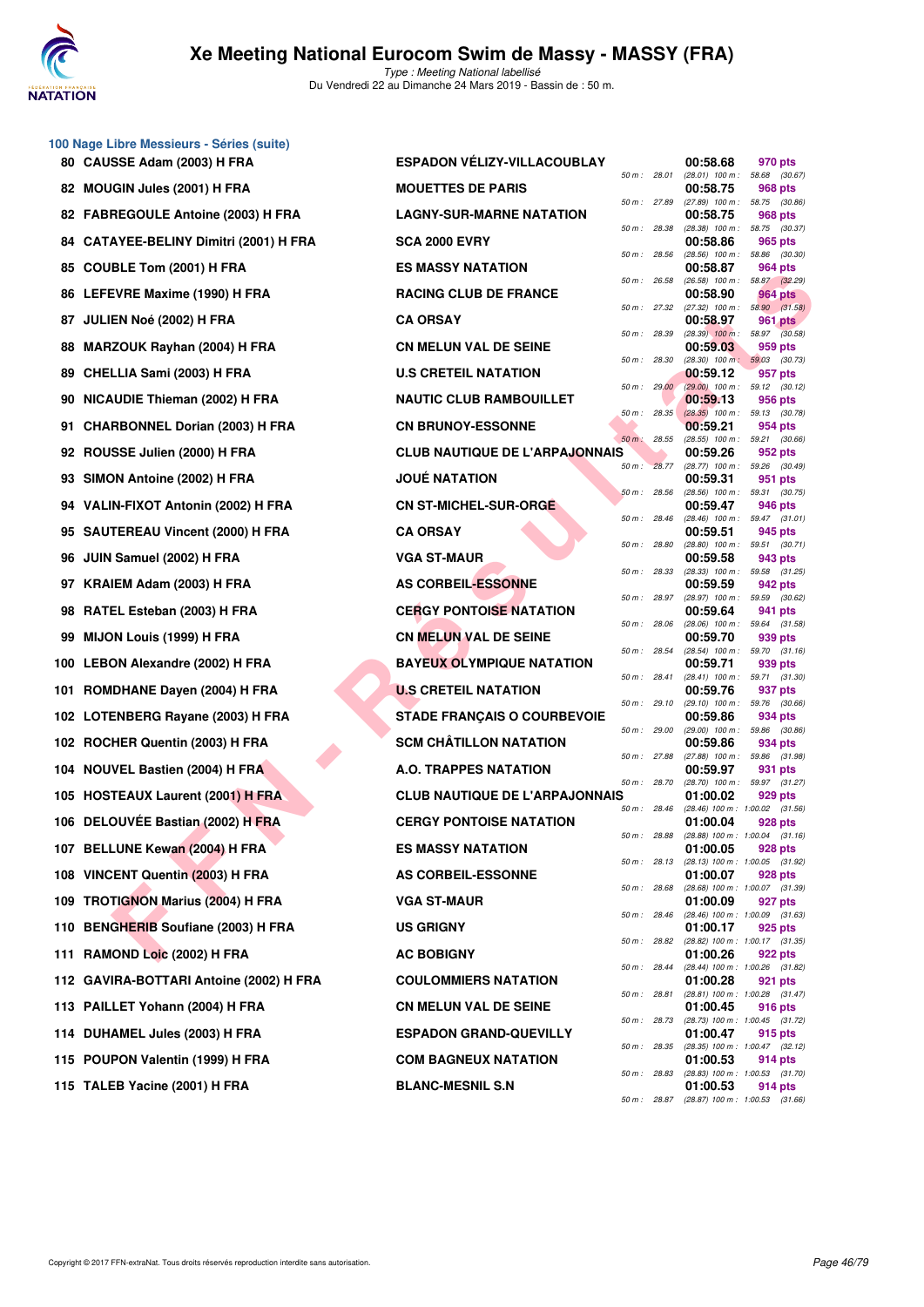

**100 Nage Libre Messieurs - Séries (suite)**

Type : Meeting National labellisé Du Vendredi 22 au Dimanche 24 Mars 2019 - Bassin de : 50 m.

**11.8 CRETEIL NATATION 11.00.65 910 pts 10.65 910 pts 60** *som: 88.82 eg.82 i00 m: i0.0.65 g1.8***</del>** 

|     | 117 KAMALEU GUIAMBA Bernar (2003) H FRA | <b>U.S CRETEIL NATATION</b>           |              |              | 01:00.65   | 910 pts                                        |  |
|-----|-----------------------------------------|---------------------------------------|--------------|--------------|------------|------------------------------------------------|--|
|     | 118 TAGHI Oussama (2002) H ESP          | <b>ES STAINS</b>                      | 50 m : 28.82 |              | 01:00.74   | $(28.82)$ 100 m : 1:00.65 $(31.83)$<br>907 pts |  |
|     | 119 KHELIFI Reda (2001) H FRA           | AS ARGENTEUIL NATATION                |              | 50 m : 29.11 | 01:00.81   | (29.11) 100 m: 1:00.74 (31.63)<br>905 pts      |  |
|     | 120 DUPAS Honorin (2003) H FRA          | <b>CLUB DES NAGEURS DE PARIS</b>      |              | 50 m : 28.69 | 01:00.98   | (28.69) 100 m: 1:00.81 (32.12)<br>900 pts      |  |
| 121 | DOKIC Nael (2003) H FRA                 | <b>CN ASNIÈRES</b>                    |              | 50 m : 29.14 | 01:00.99   | (29.14) 100 m: 1:00.98 (31.84)<br>900 pts      |  |
|     | 122 MUNIER Tristan (1997) H FRA         | <b>CO ULIS NATATION</b>               |              | 50 m : 29.51 | 01:01.07   | $(29.51)$ 100 m : 1:00.99 $(31.48)$<br>897 pts |  |
|     | 123 SOBH Rayan (2001) H FRA             | <b>NOGENT NATATION 94</b>             | 50 m : 28.94 |              | 01:01.09   | $(28.94)$ 100 m : 1:01.07 $(32.13)$<br>897 pts |  |
|     | 124 PARIS Bilal (2002) H FRA            | <b>CO ULIS NATATION</b>               |              | 50 m : 28.62 | 01:01.15   | $(28.62)$ 100 m : 1:01.09 $(32.47)$<br>895 pts |  |
|     | 125 MORELOS Bryan (2002) H FRA          | <b>MOUETTES DE PARIS</b>              | 50 m: 29.20  |              | 01:01.22   | (29.20) 100 m: 1:01.15 (31.95)<br>893 pts      |  |
|     |                                         |                                       |              | 50 m: 28.67  |            | (28.67) 100 m : 1:01.22 (32.55)                |  |
|     | 126 ZEINATY Thomas (2003) H FRA         | <b>STADE FRANÇAIS O COURBEVOIE</b>    |              | 50 m: 29.44  | 01:01.33   | 890 pts<br>$(29.44)$ 100 m : 1:01.33 $(31.89)$ |  |
|     | 127 LEBAS Alexandre (2002) H FRA        | <b>AC BOBIGNY</b>                     | 50 m: 27.95  |              | 01:01.48   | 885 pts<br>(27.95) 100 m : 1:01.48 (33.53)     |  |
|     | 128 DATIN Tristan (2002) H FRA          | <b>LAGNY-SUR-MARNE NATATION</b>       | 50 m : 29.64 |              | 01:01.56   | 883 pts<br>(29.64) 100 m: 1:01.56 (31.92)      |  |
|     | 129 LEMAIRE Benjamin (2002) H FRA       | <b>C.N OZOIR-LA-FERRIERE</b>          |              | 50 m : 29.11 | 01:01.60   | 882 pts<br>(29.11) 100 m : 1:01.60 (32.49)     |  |
|     | 130 CUMONT Romain (1995) H FRA          | <b>CO ULIS NATATION</b>               |              | 50 m : 29.34 | 01:01.62   | 881 pts<br>(29.34) 100 m: 1:01.62 (32.28)      |  |
|     | 131 DUPONT Maxence (2004) H FRA         | <b>CN VAL MAUBUEE</b>                 | 50 m : 29.36 |              | 01:02.16   | 865 pts<br>(29.36) 100 m: 1:02.16 (32.80)      |  |
|     | 132 BOUNAB Abderrahmane (2004) H FRA    | <b>AC BOBIGNY</b>                     |              |              | 01:02.27   | 862 pts                                        |  |
|     | 133 LELIEPVRE Maxence (2003) H FRA      | <b>BAYEUX OLYMPIQUE NATATION</b>      |              | 50 m : 29.05 | 01:02.59   | (29.05) 100 m : 1:02.27 (33.22)<br>852 pts     |  |
|     | 134 BOHLER Louis (2003) H FRA           | <b>S.M MONTROUGE</b>                  |              | 50 m : 29.81 | 01:02.60   | (29.81) 100 m: 1:02.59 (32.78)<br>852 pts      |  |
|     | 135 DE MIRANDA Paul (2004) H FRA        | <b>JOUE NATATION</b>                  | 50 m : 29.96 |              | 01:02.82   | (29.96) 100 m: 1:02.60 (32.64)<br>846 pts      |  |
|     | 136 NEVOT Romain (2004) H FRA           | <b>A.O. TRAPPES NATATION</b>          | 50 m : 30.18 |              | 01:03.03   | $(30.18)$ 100 m : 1:02.82 $(32.64)$<br>840 pts |  |
|     | 137 COCHARD Mathieu (2004) H FRA        | <b>ES MASSY NATATION</b>              | 50 m : 30.19 |              | 01:03.27   | $(30.19)$ 100 m : 1:03.03 $(32.84)$<br>833 pts |  |
|     | 138 CRESTIA Théo (1989) H FRA           | <b>COM BAGNEUX NATATION</b>           |              | 50 m : 30.34 | 01:03.28   | (30.34) 100 m: 1:03.27 (32.93)<br>832 pts      |  |
|     | 139 HOUDENOT Thibault (2003) H FRA      | <b>RED STAR CLUB CHAMPIGNY</b>        | 50 m : 29.38 |              | 01:03.39   | (29.38) 100 m : 1:03.28 (33.90)<br>829 pts     |  |
|     | 140 FOUNAS liyes (2003) H FRA           | <b>AC BOBIGNY</b>                     | 50 m : 30.53 |              | 01:03.57   | $(30.53)$ 100 m : 1:03.39 $(32.86)$<br>824 pts |  |
|     |                                         | <b>AC BOBIGNY</b>                     | 50 m : 30.39 |              | 01:03.81   | $(30.39)$ 100 m : 1:03.57 $(33.18)$<br>817 pts |  |
|     | 141 COUDRAY Wesley (2003) H FRA         |                                       | 50 m : 30.35 |              |            | $(30.35)$ 100 m : 1:03.81 $(33.46)$            |  |
|     | 142 REMY Maxime (2003) H FRA            | <b>NOGENT NATATION 94</b>             | 50 m : 30.34 |              | 01:03.84   | 816 pts<br>$(30.34)$ 100 m : 1:03.84 $(33.50)$ |  |
|     | 142 THIERRY Gaspard (2004) H FRA        | <b>CN MELUN VAL DE SEINE</b>          |              | 50 m : 30.59 | 01:03.84   | 816 pts<br>$(30.59)$ 100 m : 1:03.84 $(33.25)$ |  |
|     | 144 HOSTEAUX Thomas (2004) H FRA        | <b>CLUB NAUTIQUE DE L'ARPAJONNAIS</b> |              | 50 m : 30.68 | 01:04.11   | 809 pts<br>$(30.68)$ 100 m : 1:04.11 $(33.43)$ |  |
|     | 145 FOUNAS Soulayman (2003) H FRA       | <b>AC BOBIGNY</b>                     |              | 50 m : 30.30 | 01:04.30   | 803 pts<br>$(30.30)$ 100 m : 1:04.30 $(34.00)$ |  |
| 146 | <b>CROSNIER Julien (2004) H FRA</b>     | <b>NOGENT NATATION 94</b>             | 50 m : 31.16 |              | 01:04.77   | 790 pts<br>$(31.16)$ 100 m : 1:04.77 $(33.61)$ |  |
|     | 147 LATOUCHE Paul (2004) H FRA          | <b>BAYEUX OLYMPIQUE NATATION</b>      |              | 50 m : 31.06 | 01:06.58   | 740 pts<br>$(31.06)$ 100 m : 1:06.58 $(35.52)$ |  |
|     | 148 TANGUY Robin (2004) H FRA           | <b>ESPADON GRAND-QUEVILLY</b>         |              |              | 01:08.24   | 696 pts                                        |  |
| 149 | LALLA Adel (1996) H FRA                 | <b>CLUB DES NAGEURS DE PARIS</b>      |              | 50 m : 32.36 | 01:14.37   | (32.36) 100 m: 1:08.24 (35.88)<br>543 pts      |  |
| --- | ICHOU Yassine (2002) H FRA              | <b>BLANC-MESNIL S.N</b>               |              | 50 m : 26.74 | <b>DNS</b> | (26.74) 100 m: 1:14.37 (47.63)                 |  |
| --- | DIJOUX Nathan (2002) H FRA              | <b>CLUB NAUTIQUE DE L'ARPAJONNAIS</b> |              |              | <b>DNS</b> |                                                |  |
|     | <b>MARMION Antoine (2001) H FRA</b>     | <b>ETAMPES NATATION</b>               |              |              | DSQ        |                                                |  |

- **[200 Nage Libre Messieurs Finale A](http://www.ffnatation.fr/webffn/resultats.php?idact=nat&go=epr&idcpt=57649&idepr=53)** (Samedi 23 Mars 2019)
	- **1 DERACHE Alexandre (1998) H FRA**

| <b>A.O. TRAPPES NATATION</b>          |        |                  | 01:03.03 840 pts                                             |                |  |
|---------------------------------------|--------|------------------|--------------------------------------------------------------|----------------|--|
|                                       |        |                  | 50 m: 30.19 (30.19) 100 m: 1:03.03 (32.8                     |                |  |
| <b>ES MASSY NATATION</b>              |        | 50 m: 30.34      | 01:03.27 833 pts<br>(30.34) 100 m: 1:03.27 (32.9             |                |  |
| <b>COM BAGNEUX NATATION</b>           |        |                  | 01:03.28                                                     | <b>832 pts</b> |  |
|                                       |        | 50 m : 29.38     | (29.38) 100 m: 1:03.28 (33.9                                 |                |  |
| <b>RED STAR CLUB CHAMPIGNY</b>        |        |                  | 01:03.39                                                     | 829 pts        |  |
|                                       |        | 50 m : 30.53     | (30.53) 100 m: 1:03.39 (32.8                                 |                |  |
| <b>AC BOBIGNY</b>                     |        |                  | 01:03.57                                                     | 824 pts        |  |
|                                       | 50 m : | 30.39            | (30.39) 100 m: 1:03.57 (33.1                                 |                |  |
| <b>AC BOBIGNY</b>                     |        |                  | 01:03.81                                                     | 817 pts        |  |
| <b>NOGENT NATATION 94</b>             |        |                  | 50 m: 30.35 (30.35) 100 m: 1:03.81 (33.4<br>01:03.84 816 pts |                |  |
|                                       |        | 50 m : 30.34     | (30.34) 100 m : 1:03.84 (33.5                                |                |  |
| <b>CN MELUN VAL DE SEINE</b>          |        |                  | 01:03.84 816 pts                                             |                |  |
|                                       |        | $50 m$ : $30.59$ | (30.59) 100 m: 1:03.84 (33.2                                 |                |  |
| <b>CLUB NAUTIQUE DE L'ARPAJONNAIS</b> |        |                  | 01:04.11                                                     | 809 pts        |  |
|                                       |        |                  | 50 m: 30.68 (30.68) 100 m: 1:04.11 (33.4                     |                |  |
| <b>AC BOBIGNY</b>                     |        |                  | 01:04.30                                                     | 803 pts        |  |
| <b>NOGENT NATATION 94</b>             | 50 m : | 30.30            | $(30.30)$ 100 m : 1:04.30 $(34.0)$                           |                |  |
|                                       |        |                  | 01:04.77<br>50 m: 31.16 (31.16) 100 m: 1:04.77 (33.6         | 790 pts        |  |
| <b>BAYEUX OLYMPIQUE NATATION</b>      |        |                  | 01:06.58 740 pts                                             |                |  |
|                                       |        | 50 m: 31.06      | $(31.06)$ 100 m : 1:06.58 $(35.5)$                           |                |  |
| <b>ESPADON GRAND-QUEVILLY</b>         |        |                  | 01:08.24                                                     | <b>696 pts</b> |  |
|                                       |        | 50 m: 32.36      | (32.36) 100 m : 1:08.24 (35.8                                |                |  |
| <b>CLUB DES NAGEURS DE PARIS</b>      |        |                  | 01:14.37 543 pts                                             |                |  |
|                                       |        |                  | 50 m: 26.74 (26.74) 100 m: 1:14.37 (47.6                     |                |  |
| <b>BLANC-MESNIL S.N</b>               |        |                  | <b>DNS</b>                                                   |                |  |
| <b>CLUB NAUTIQUE DE L'ARPAJONNAIS</b> |        |                  | <b>DNS</b>                                                   |                |  |
| <b>ETAMPES NATATION</b>               |        |                  | <b>DSQ</b>                                                   |                |  |
|                                       |        |                  |                                                              |                |  |
|                                       |        |                  |                                                              |                |  |

|  |  | AMIENS METROPOLE NAT. |                                                                                           | 01:49.87 1261 pts |  |
|--|--|-----------------------|-------------------------------------------------------------------------------------------|-------------------|--|
|  |  |                       | 50 m : 25.38 (25.38) 100 m : 53.29 (27.91) 150 m : 1:21.99 (28.70) 200 m : 1:49.87 (27.88 |                   |  |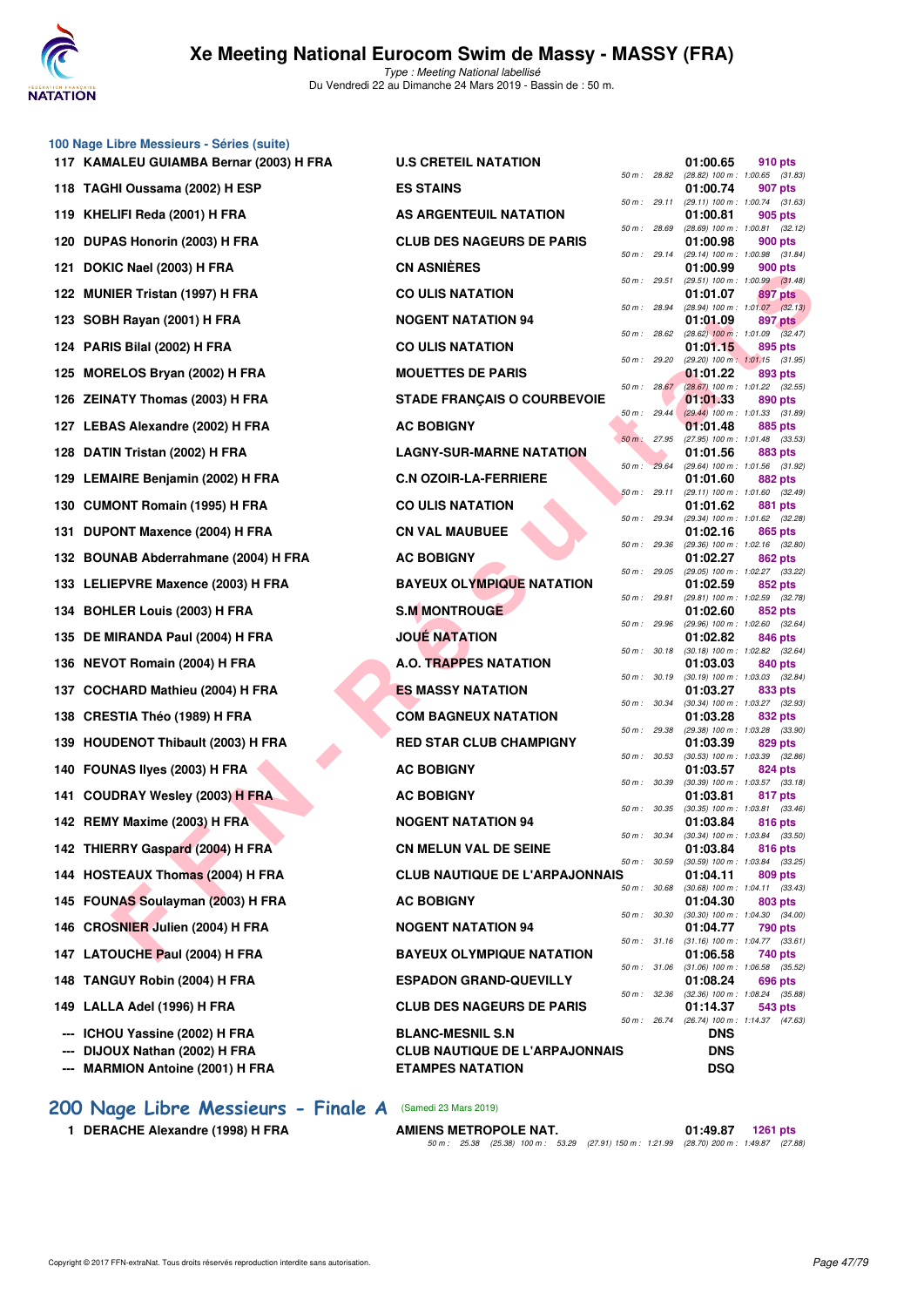

| 200 Nage Libre Messieurs - Finale A (suite)                         |                                                                                                                           |                                                                    |
|---------------------------------------------------------------------|---------------------------------------------------------------------------------------------------------------------------|--------------------------------------------------------------------|
| 2 GHAFFARI Mohamed-Aziz (2000) H TUN                                | <b>CSM CLAMART</b>                                                                                                        | 01:51.13<br><b>1238 pts</b>                                        |
| 3 SALVAN Hadrien (1997) H FRA                                       | 50 m: 26.13 (26.13) 100 m: 54.06 (27.93) 150 m: 1:22.68<br><b>STADE DE VANVES</b>                                         | $(28.62)$ 200 m : 1:51.13 $(28.45)$<br>01:51.47<br><b>1232 pts</b> |
| 4 TESIC Enzo (2000) H FRA                                           | 50 m : 26.17 (26.17) 100 m : 54.34 (28.17) 150 m : 1:23.27 (28.93) 200 m : 1:51.47 (28.20)<br>AMIENS METROPOLE NAT.       | 01:52.95<br><b>1207 pts</b>                                        |
| 5 ZITOUNI Fares (1999) H FRA                                        | 50 m : 26.55 (26.55) 100 m : 55.05 (28.50) 150 m : 1:24.35 (29.30) 200 m : 1:52.95 (28.60)<br><b>C VIKINGS DE ROUEN</b>   | 01:53.47<br>1198 pts                                               |
| 6 MARINETTE Samuel (1999) H FRA                                     | 50 m : 27.10 (27.10) 100 m : 55.66 (28.56) 150 m : 1:24.74<br><b>ES MASSY NATATION</b>                                    | (29.08) 200 m : 1:53.47 (28.73)<br>01:55.55<br>1162 pts            |
| 7 AUBRY Flavien (1994) H FRA                                        | 50 m : 27.06 (27.06) 100 m : 56.24 (29.18) 150 m : 1:25.76 (29.52) 200 m : 1:55.55 (29.79)<br><b>U.S CRETEIL NATATION</b> | 01:55.73<br>1159 pts                                               |
|                                                                     | 50 m: 26.94 (26.94) 100 m: 56.85 (29.91) 150 m: 1:26.73 (29.88) 200 m: 1:55.73 (29.00)                                    |                                                                    |
| 8 LE GALL Théophile (2001) H FRA                                    | <b>S.M MONTROUGE</b><br>50 m: 26.69 (26.69) 100 m: 56.16 (29.47) 150 m: 1:27.33 (31.17) 200 m: 1:57.49 (30.16)            | 01:57.49<br>1129 pts                                               |
| 200 Nage Libre Messieurs - Finale B 17-18 ans (Samedi 23 Mars 2019) |                                                                                                                           |                                                                    |
| 1 ROCHER Romain (2002) H FRA                                        | <b>STADE FRANÇAIS O COURBEVOIE</b>                                                                                        | 01:56.62<br>1144 pts                                               |
| 2 MERCURY Anthony (2001) H FRA                                      | 50 m: 27.44 (27.44) 100 m: 56.96 (29.52) 150 m: 1:26.94<br>LILLE METROPOLE NATATION                                       | $(29.98)$ 200 m : 1:56.62 $(29.68)$<br>01:57.47<br>1129 pts        |
| 3 KORNELUK IIya (2001) H BLR                                        | 50 m : 27.08 (27.08) 100 m : 56.44 (29.36) 150 m : 1:27.04 (30.60) 200 m : 1:57.47 (30.43)<br><b>US GRIGNY</b>            | 01:57.54<br>1128 pts                                               |
| 4 ZACHELIN Anaïque (2001) H FRA                                     | 50 m: 26.88 (26.88) 100 m: 56.50 (29.62) 150 m: 1:26.79<br><b>ES MASSY NATATION</b>                                       | $(30.29)$ 200 m : 1:57.54 $(30.75)$<br>01:57.78<br>1124 pts        |
| 5 NDIAYE Amadou (2001) H SEN                                        | 50 m: 27.70 (27.70) 100 m: 57.35 (29.65) 150 m: 1:27.42 (30.07) 200 m: 1:57.78 (30.36)<br><b>S.M MONTROUGE</b>            | 01:58.43<br>1113 $pts$                                             |
| 6 NEUVILLE Malo (2001) H FRA                                        | 50 m : 27.60 (27.60) 100 m : 57.58 (29.98) 150 m : 1:28.81<br><b>CA ORSAY</b>                                             | $(31.23)$ 200 m : 1:58.43 $(29.62)$<br>01:58.59<br>1111 pts        |
| 7 LEROY Théo (2001) H FRA                                           | 50 m: 27.89 (27.89) 100 m: 57.70 (29.81) 150 m: 1.28.38 (30.68) 200 m: 1.58.59 (30.21)<br><b>CN VIRY-CHATILLON</b>        | 01:59.86<br>1090 pts                                               |
|                                                                     | 50 m : 27.31 (27.31) 100 m : 57.45 (30.14) 150 m : 1:28.56 (31.11) 200 m : 1:59.86 (31.30)                                |                                                                    |
| 8 BUGLER Enzo (2001) H FRA                                          | <b>CN MELUN VAL DE SEINE</b><br>50 m: 28.39 (28.39) 100 m: 58.37 (29.98) 150 m: 1.30.36 (31.99) 200 m: 2:02.39 (32.03)    | 02:02.39<br>1048 pts                                               |
| 200 Nage Libre Messieurs - Finale C 15-16 ans (Samedi 23 Mars 2019) |                                                                                                                           |                                                                    |
| 1 LERNO Tom (2003) H FRA                                            | <b>CN SARREGUEMINES</b>                                                                                                   | 01:58.63<br><b>1110 pts</b>                                        |
| 2 CLAIMAND Adrien (2003) H FRA                                      | 50 m : 27.88 (27.88) 100 m : 57.66 (29.78) 150 m : 1:28.39<br><b>CSN GUYANCOURT</b>                                       | $(30.73)$ 200 m : 1:58.63 $(30.24)$<br>01:59.62<br>1094 pts        |
| 3 CRETET Dorian (2003) H FRA                                        | 50 m : 27.85 (27.85) 100 m : 58.02 (30.17) 150 m : 1:28.87<br><b>ES MASSY NATATION</b>                                    | $(30.85)$ 200 m : 1:59.62 $(30.75)$<br>01:59.84<br>1090 pts        |
| 4 TANTER Colin (2003) H FRA                                         | 50 m: 27.15 (27.15) 100 m: 57.32 (30.17) 150 m: 1:28.60<br>S.M MONTROUGE                                                  | $(31.28)$ 200 m : 1:59.84 $(31.24)$<br>02:01.47<br>1063 pts        |
| 5 VISSE Pierre-Zineddine (2004) H FRA                               | 50 m : 28.32 (28.32) 100 m : 58.91<br>(30.59) 150 m : 1:30.18<br><b>SN VERSAILLES</b>                                     | $(31.27)$ 200 m : 2:01.47 $(31.29)$<br>02:04.47<br>1015 $pts$      |
| 6 HANCARD Loris (2004) H FRA                                        | 50 m : 29.10 (29.10) 100 m : 1:00.17 (31.07) 150 m : 1:32.60<br><b>RED STAR CLUB CHAMPIGNY</b>                            | $(32.43)$ 200 m : 2:04.47 $(31.87)$<br>02:06.49<br>983 pts         |
|                                                                     | 50 m: 28.75 (28.75) 100 m: 1:01.10 (32.35) 150 m: 1:33.95 (32.85) 200 m: 2:06.49 (32.54)                                  |                                                                    |
| 7 PICHOT Arthur (2003) H FRA                                        | <b>EN TOURS</b><br>50 m : 29.34 (29.34) 100 m : 1:00.53 (31.19) 150 m : 1:34.06 (33.53) 200 m : 2:06.73 (32.67)           | 02:06.73<br>979 pts                                                |
| 8 RENE CORAIL Yann (2003) H FRA                                     | <b>CSN GUYANCOURT</b><br>50 m: 28.53 (28.53) 100 m: 1:00.46 (31.93) 150 m: 1:34.91 (34.45) 200 m: 2:08.85 (33.94)         | 02:08.85<br>946 pts                                                |
| 200 Nage Libre Messieurs - Séries                                   | (Samedi 23 Mars 2019)                                                                                                     |                                                                    |
| 1 DERACHE Alexandre (1998) H FRA                                    | AMIENS METROPOLE NAT.                                                                                                     | 01:51.26<br><b>1236 pts</b>                                        |
| 2 FUCHS Roman (1998) H FRA                                          | 50 m: 25.94 (25.94) 100 m: 54.46 (28.52) 150 m: 1:23.07<br>AMIENS METROPOLE NAT.                                          | (28.61) 200 m: 1:51.26 (28.19)<br>01:51.53<br><b>1231 pts</b>      |
| 3 GHAFFARI Mohamed-Aziz (2000) H TUN                                | 50 m: 26.02 (26.02) 100 m: 53.86 (27.84) 150 m: 1:22.54<br><b>CSM CLAMART</b>                                             | (28.68) 200 m: 1:51.53 (28.99)<br>01:52.37<br><b>1217 pts</b>      |
| 4 SALVAN Hadrien (1997) H FRA                                       | 50 m: 26.36 (26.36) 100 m: 55.06<br>(28.70) 150 m : 1:24.25<br><b>STADE DE VANVES</b>                                     | (29.19) 200 m: 1:52.37 (28.12)<br>01:52.73<br><b>1210 pts</b>      |
|                                                                     | 50 m: 26.60 (26.60) 100 m: 55.59<br>(28.99) 150 m : 1:24.68                                                               | (29.09) 200 m: 1:52.73 (28.05)                                     |
| 5 TESIC Enzo (2000) H FRA                                           | AMIENS METROPOLE NAT.<br>50 m: 26.45 (26.45) 100 m: 54.60<br>$(28.15)$ 150 m : 1:23.30                                    | 01:52.85<br><b>1208 pts</b><br>(28.70) 200 m: 1:52.85 (29.55)      |
| 6 GROUSSET Maxime (1999) H FRA                                      | AMIENS METROPOLE NAT.<br>50 m: 26.57 (26.57) 100 m: 56.06 (29.49) 150 m: 1:25.42                                          | 01:53.43<br>1198 pts<br>(29.36) 200 m: 1:53.43 (28.01)             |
| 7 SAGNES Hugo (2001) H FRA                                          | AMIENS METROPOLE NAT.<br>50 m : 26.92 (26.92) 100 m : 55.88 (28.96) 150 m : 1:25.26                                       | 01:54.29<br>1183 pts<br>(29.38) 200 m : 1:54.29 (29.03)            |
| 8 LE GALL Théophile (2001) H FRA                                    | <b>S.M MONTROUGE</b>                                                                                                      | 01:54.51<br>1180 pts                                               |

**8 LE GALL Théophile (2001) H FRA S.M MONTROUGE 01:54.51 1180 pts** 50 m : 26.82 (26.82) 100 m : 55.60 (28.78) 150 m : 1:25.16 (29.56) 200 m : 1:54.51 (29.35) **9 AUBRY Flavien (1994) H FRA U.S CRETEIL NATATION 01:55.24 1167 pts**

50 m : 26.20 (26.20) 100 m : 55.33 (29.13) 150 m : 1:25.06 (29.73) 200 m : 1:55.24 (30.18)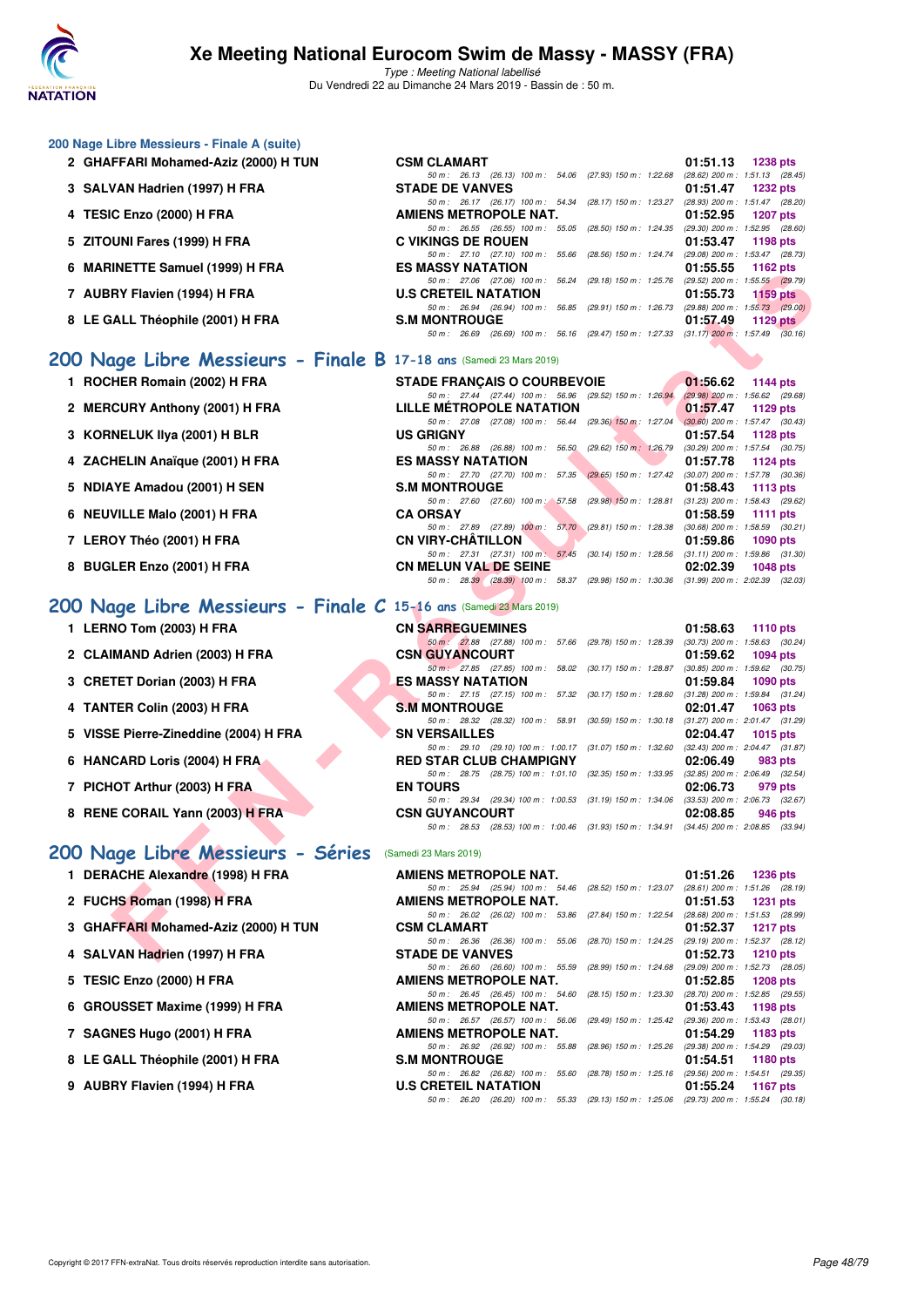

|    | 200 Nage Libre Messieurs - Séries (suite)    |   |
|----|----------------------------------------------|---|
|    | 10 ZITOUNI Fares (1999) H FRA                | C |
| 11 | <b>MARINETTE Samuel (1999) H FRA</b>         | E |
| 12 | ROCHER Romain (2002) H FRA                   | s |
|    | 13 BOUTOUIL Samy (2000) H MAR                | C |
|    | 14 MERCURY Anthony (2001) H FRA              | ı |
|    | 15 ZACHELIN Anaïque (2001) H FRA             | E |
|    | 16 SUMEIRE Eliott (1999) H FRA               | C |
|    | 17 LESPRIT Paul (1999) H FRA                 | C |
|    | 17 CABIOCH Clément (2000) H FRA              | C |
| 19 | <b>BOURDON Rayane (2001) H FRA</b>           | C |
|    | 20 NDIAYE Amadou (2001) H SEN                | s |
| 21 | <b>HENRY ARRENOUS Pierre (1998) H FRA</b>    | ı |
|    | 22 HOUOT Jeremy (1999) H FRA                 | C |
|    | 23 NEUVILLE Malo (2001) H FRA                | C |
| 24 | KORNELUK IIya (2001) H BLR                   | ι |
|    | 25 PLATAUX Robin (1997) H FRA                | ι |
| 26 | LE COZ Cédric (2002) H FRA                   | I |
|    | 27 BUGLER Enzo (2001) H FRA                  | C |
|    | 28 MOKHFI Naim (2000) H FRA                  | E |
|    | 29 GRANIER Alexandre (2000) H FRA            |   |
|    | 30 LEROY Théo (2001) H FRA                   | C |
| 31 | KIEFFER Victor (1998) H FRA                  | E |
|    | 32 LERNO Tom (2003) H FRA                    | C |
|    | 33 CLAIMAND Adrien (2003) H FRA              | C |
|    | 34 DA SILVA UMMENHOVER Thibault (2001) H FRA | C |
|    | 35 PASSANI Henri-Dominique (2002) H FRA      | s |
|    | 36 CRETET Dorian (2003) H FRA                | E |
| 37 | <b>BONGERS Nils (2002) H FRA</b>             | C |
|    | 37 GAY SEMENKOFF Ewen (2002) H FRA           | C |
|    | 39 BARLIER Tony (2002) H FRA                 | C |
|    | 40 FRANCOIS Flavien (2001) H FRA             |   |
| 41 | BERRY Théo (1997) H FRA                      |   |
|    | 42 TANTER Colin (2003) H FRA                 | ξ |
|    | 43 LEMARCHAND Antonn (2004) H FRA            | C |
|    | 44 RENE CORAIL Yann (2003) H FRA             | ς |
|    | 45 GRONDIN William (2002) H FRA              | I |

| $\sigma$ may Libro mession s conce (suite)   |                                                                                                                                                                                                              |                                                 |                 |
|----------------------------------------------|--------------------------------------------------------------------------------------------------------------------------------------------------------------------------------------------------------------|-------------------------------------------------|-----------------|
| 10 ZITOUNI Fares (1999) H FRA                | <b>C VIKINGS DE ROUEN</b>                                                                                                                                                                                    | 01:55.82                                        | 1157 pts        |
| 11 MARINETTE Samuel (1999) H FRA             | 50 m: 27.63 (27.63) 100 m: 56.93 (29.30) 150 m: 1:26.62 (29.69) 200 m: 1:55.82 (29.20)<br><b>ES MASSY NATATION</b><br>50 m: 26.62 (26.62) 100 m: 55.37 (28.75) 150 m: 1:25.51 (30.14) 200 m: 1:56.58 (31.07) | 01:56.58                                        | 1144 pts        |
| 12 ROCHER Romain (2002) H FRA                | <b>STADE FRANÇAIS O COURBEVOIE</b>                                                                                                                                                                           | 01:57.05                                        | 1136 pts        |
| 13 BOUTOUIL Samy (2000) H MAR                | 50 m: 27.20 (27.20) 100 m: 56.45 (29.25) 150 m: 1:27.25 (30.80) 200 m: 1:57.05 (29.80)<br><b>CSM CLAMART</b>                                                                                                 | 01:57.27                                        | 1133 pts        |
| 14 MERCURY Anthony (2001) H FRA              | 50 m: 27.07 (27.07) 100 m: 56.45 (29.38) 150 m: 1:26.72 (30.27) 200 m: 1:57.27 (30.55)<br>LILLE METROPOLE NATATION                                                                                           | 01:57.58                                        | 1128 $pts$      |
| 15 ZACHELIN Anaïque (2001) H FRA             | 50 m: 27.42 (27.42) 100 m: 57.00 (29.58) 150 m: 1:27.56 (30.56) 200 m: 1:57.58 (30.02)<br><b>ES MASSY NATATION</b>                                                                                           | 01:57.83                                        | 1123 pts        |
| 16 SUMEIRE Eliott (1999) H FRA               | 50 m: 27.95 (27.95) 100 m: 57.45 (29.50) 150 m: 1:28.00 (30.55) 200 m: 1:57.83 (29.83)<br><b>CA ORSAY</b>                                                                                                    | 01:57.86                                        | 1123 $pts$      |
| 17 LESPRIT Paul (1999) H FRA                 | 50 m: 27.21 (27.21) 100 m: 56.37 (29.16) 150 m: 1:27.06 (30.69) 200 m: 1:57.86 (30.80)<br><b>CLUB DES NAGEURS DE PARIS</b>                                                                                   | 01:58.12                                        | 1119 pts        |
| 17 CABIOCH Clément (2000) H FRA              | 50 m: 27.33 (27.33) 100 m: 57.03 (29.70) 150 m: 1:26.84 (29.81) 200 m: 1:58.12 (31.28)<br><b>C VIKINGS DE ROUEN</b>                                                                                          | 01:58.12                                        | 1119 pts        |
| 19 BOURDON Rayane (2001) H FRA               | 50 m: 27.33 (27.33) 100 m: 56.58 (29.25) 150 m: 1:26.97 (30.39) 200 m: 1:58.12 (31.15)<br><b>CN VIRY-CHATILLON</b>                                                                                           | 01:58.30                                        | 1115 pts        |
| 20 NDIAYE Amadou (2001) H SEN                | 50 m: 27.26 (27.26) 100 m: 57.16 (29.90) 150 m: 1:27.86 (30.70) 200 m: 1:58.30 (30.44)<br><b>S.M MONTROUGE</b>                                                                                               | 01:58.46                                        | 1113 pts        |
| 21 HENRY ARRENOUS Pierre (1998) H FRA        | 50 m: 27.44 (27.44) 100 m: 57.35 (29.91) 150 m: 1:27.96 (30.61) 200 m: 1:58.46 (30.50)<br><b>ASPTT POITIERS</b>                                                                                              | 01:58.51                                        | 1112 $pts$      |
|                                              | 50 m: 27.16 (27.16) 100 m: 56.99 (29.83) 150 m: 1:27.97 (30.98) 200 m: 1:58.51 (30.54)                                                                                                                       |                                                 |                 |
| 22 HOUOT Jeremy (1999) H FRA                 | <b>C VIKINGS DE ROUEN</b><br>50 m: 27.59 (27.59) 100 m: 57.43 (29.84) 150 m: 1:28.42 (30.99) 200 m: 1:58.56 (30.14)                                                                                          | 01:58.56                                        | 1111 $pts$      |
| 23 NEUVILLE Malo (2001) H FRA                | <b>CA ORSAY</b><br>50 m: 27.95 (27.95) 100 m: 58.17 (30.22) 150 m: 1:28.73 (30.56) 200 m: 1:58.71 (29.98)                                                                                                    | 01:58.71                                        | 1109 $pts$      |
| 24 KORNELUK IIya (2001) H BLR                | <b>US GRIGNY</b>                                                                                                                                                                                             | 01:58.93                                        | 1105 pts        |
| 25 PLATAUX Robin (1997) H FRA                | $(29.91)\ 150\ m:\ 1.27.95\quad \  (30.84)\ 200\ m:\ 1.58.93\quad \  (30.98)$<br>50 m: 27.20 (27.20) 100 m: 57.11<br><b>U.S CRETEIL NATATION</b>                                                             | 01:59.41                                        | 1097 pts        |
| 26 LE COZ Cédric (2002) H FRA                | 50 m : 27.30 (27.30) 100 m : 57.81<br>$(30.51)$ 150 m : 1:28.26 $(30.45)$ 200 m : 1:59.41 $(31.15)$<br><b>AS CORBEIL-ESSONNE</b>                                                                             | 01:59.54                                        | 1095 pts        |
| 27 BUGLER Enzo (2001) H FRA                  | 50 m: 28.24 (28.24) 100 m: 58.87 (30.63) 150 m: 1:29.12 (30.25) 200 m: 1:59.54 (30.42)<br><b>CN MELUN VAL DE SEINE</b>                                                                                       | 01:59.73                                        | 1092 pts        |
| 28 MOKHFI Naim (2000) H FRA                  | 50 m: 27.40 (27.40) 100 m: 57.20 (29.80) 150 m: 1:29.06 (31.86) 200 m: 1:59.73 (30.67)<br><b>ES MASSY NATATION</b>                                                                                           | 01:59.89                                        | 1089 pts        |
| 29 GRANIER Alexandre (2000) H FRA            | 50 m: 28.07 (28.07) 100 m: 58.35 (30.28) 150 m: 1:29.78 (31.43) 200 m: 1:59.89 (30.11)<br><b>VGA ST-MAUR</b>                                                                                                 | 02:00.49                                        | 1079 pts        |
| 30 LEROY Théo (2001) H FRA                   | 50 m: 27.04 (27.04) 100 m: 57.38<br>(30.34) 150 m : 1:29.33<br><b>CN VIRY-CHATILLON</b>                                                                                                                      | $(31.95)$ 200 m : 2:00.49 $(31.16)$<br>02:00.57 | 1078 pts        |
| 31 KIEFFER Victor (1998) H FRA               | 50 m: 27.28 (27.28) 100 m: 57.66<br>(30.38) 150 m : 1:28.75 (31.09) 200 m : 2:00.57 (31.82)<br><b>EN TOURS</b>                                                                                               | 02:00.77                                        | 1075 pts        |
| 32 LERNO Tom (2003) H FRA                    | (29.69) 150 m : 1:28.12 (31.69) 200 m : 2:00.77 (32.65)<br>50 m : 26.74 (26.74) 100 m : 56.43<br><b>CN SARREGUEMINES</b>                                                                                     | 02:00.78                                        | 1075 pts        |
| 33 CLAIMAND Adrien (2003) H FRA              | 50 m: 28.51 (28.51) 100 m: 59.25 (30.74) 150 m: 1:30.65 (31.40) 200 m: 2:00.78 (30.13)<br><b>CSN GUYANCOURT</b>                                                                                              | 02:00.88                                        | 1073 pts        |
| 34 DA SILVA UMMENHOVER Thibault (2001) H FRA | 50 m: 27.86 (27.86) 100 m: 57.97 (30.11) 150 m: 1:29.45 (31.48) 200 m: 2:00.88 (31.43)<br><b>CN MELUN VAL DE SEINE</b>                                                                                       | 02:01.24                                        | 1067 pts        |
| 35 PASSANI Henri-Dominique (2002) H FRA      | 50 m: 27.80 (27.80) 100 m: 57.89 (30.09) 150 m: 1:29.44 (31.55) 200 m: 2:01.24 (31.80)<br><b>STADE DE VANVES</b>                                                                                             | 02:01.60                                        | 1061 pts        |
|                                              | 50 m: 28.83 (28.83) 100 m: 59.92 (31.09) 150 m: 1:30.78 (30.86) 200 m: 2:01.60 (30.82)                                                                                                                       |                                                 |                 |
| 36 CRETET Dorian (2003) H FRA                | <b>ES MASSY NATATION</b><br>50 m: 27.89 (27.89) 100 m: 58.32 (30.43) 150 m: 1:30.15 (31.83) 200 m: 2:01.66 (31.51)                                                                                           | 02:01.66                                        | 1060 pts        |
| 37 BONGERS Nils (2002) H FRA                 | <b>CNO ST-GERMAIN-EN-LAYE</b><br>50 m: 28.13 (28.13) 100 m: 58.58 (30.45) 150 m: 1:30.30 (31.72) 200 m: 2:01.85 (31.55)                                                                                      | 02:01.85                                        | <b>1057 pts</b> |
| 37 GAY SEMENKOFF Ewen (2002) H FRA           | <b>CN MELUN VAL DE SEINE</b><br>50 m : 28.19 (28.19) 100 m : 58.90<br>(30.71) 150 m : 1:30.53 (31.63) 200 m : 2:01.85 (31.32)                                                                                | 02:01.85                                        | 1057 pts        |
| 39 BARLIER Tony (2002) H FRA                 | <b>CA ORSAY</b><br>50 m: 28.72 (28.72) 100 m: 1:00.01 (31.29) 150 m: 1:32.29 (32.28) 200 m: 2:03.25 (30.96)                                                                                                  | 02:03.25                                        | <b>1034 pts</b> |
| 40 FRANCOIS Flavien (2001) H FRA             | <b>STADE FRANÇAIS O COURBEVOIE</b><br>50 m: 28.43 (28.43) 100 m: 59.94 (31.51) 150 m: 1:31.96 (32.02) 200 m: 2:03.33 (31.37)                                                                                 | 02:03.33                                        | 1033 pts        |
| 41 BERRY Théo (1997) H FRA                   | <b>ANGERS NATATION</b><br>50 m: 27.57 (27.57) 100 m: 59.08 (31.51) 150 m: 1:35.35 (36.27) 200 m: 2:03.68 (28.33)                                                                                             | 02:03.68                                        | <b>1028 pts</b> |
| 42 TANTER Colin (2003) H FRA                 | <b>S.M MONTROUGE</b>                                                                                                                                                                                         | 02:04.16                                        | 1020 pts        |
| 43 LEMARCHAND Antonn (2004) H FRA            | 50 m: 29.18 (29.18) 100 m: 1:00.34 (31.16) 150 m: 1:32.19 (31.85) 200 m: 2:04.16 (31.97)<br><b>CN LE PLESSIS-ROBINSON</b>                                                                                    | 02:04.38                                        | <b>1016 pts</b> |
| 44 RENE CORAIL Yann (2003) H FRA             | 50 m: 28.74 (28.74) 100 m: 1:00.33 (31.59) 150 m: 1:32.31 (31.98) 200 m: 2:04.38 (32.07)<br><b>CSN GUYANCOURT</b>                                                                                            | 02:04.74                                        | 1011 pts        |
| 45 GRONDIN William (2002) H FRA              | 50 m: 27.96 (27.96) 100 m: 59.17 (31.21) 150 m: 1:32.01 (32.84) 200 m: 2:04.74 (32.73)<br><b>ANTONY NATATION</b>                                                                                             | 02:04.75                                        | 1010 pts        |
|                                              | 50 m: 29.01 (29.01) 100 m: 1:00.27 (31.26) 150 m: 1:32.40 (32.13) 200 m: 2:04.75 (32.35)                                                                                                                     |                                                 |                 |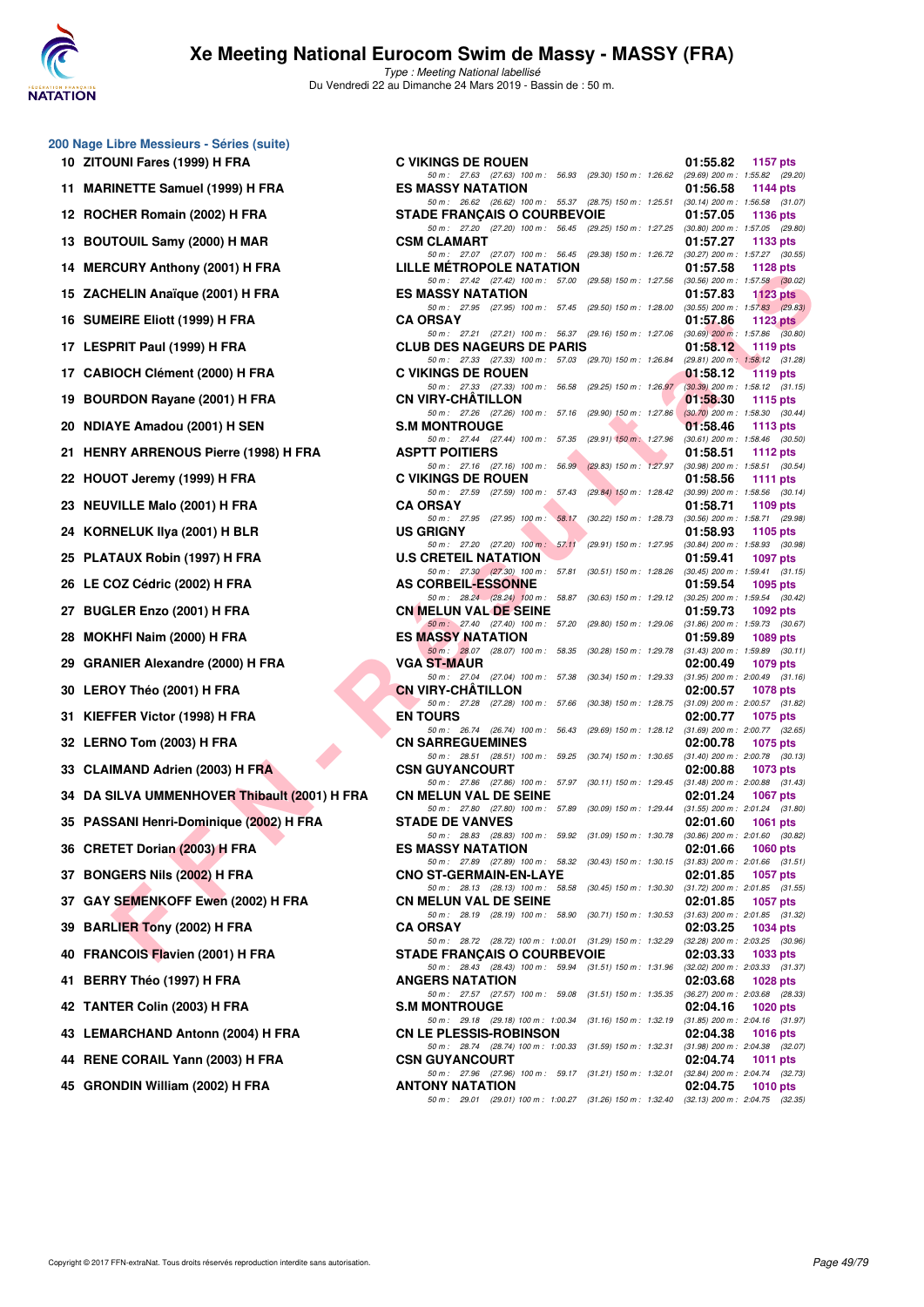

Type : Meeting National labellisé Du Vendredi 22 au Dimanche 24 Mars 2019 - Bassin de : 50 m.

| 46 | 200 Nage Libre Messieurs - Séries (suite)<br><b>GEOFFROY Axel (2002) H FRA</b> |
|----|--------------------------------------------------------------------------------|
| 47 | <b>BARSANTI Flavio (1999) H FRA</b>                                            |
| 48 | VISSE Pierre-Zineddine (2004) H FRA                                            |
| 49 | ZAWADSKI Paul (2002) H FRA                                                     |
| 50 | WILHELM Hugo (2002) H FRA                                                      |
| 51 | LEFORT-LOUET Gaspard (2000) H FRA                                              |
| 52 | <b>MARMION Antoine (2001) H FRA</b>                                            |
| 53 | <b>LEMARCHAND Kyllian (2002) H FRA</b>                                         |
| 54 | QUANTIN Hugo (2001) H FRA                                                      |
| 55 | GAVARD Ethan (2002) H FRA                                                      |
| 55 | TOUAK Enzo (2002) H FRA                                                        |
| 57 | PICHOT Arthur (2003) H FRA                                                     |
| 58 | <b>MASBAHI Orens (2002) H FRA</b>                                              |
| 59 | <b>BONNET Louis (2002) H FRA</b>                                               |
| 60 | <b>HANCARD Loris (2004) H FRA</b>                                              |
| 61 | <b>TANJEVIC Konstantin (2003) H FRA</b>                                        |
| 62 | <b>MAILLOT Antoine (2002) H FRA</b>                                            |
| 63 | LAJIC Anthony (2002) H FRA                                                     |
| 64 | <b>ANDRIAMPARANY RALIBERA Toky (2001)</b>                                      |
| 65 | EL HASSANI Adam (2001) H FRA                                                   |
| 66 | LE BOHEC Gurvan (2004) H FRA                                                   |
| 67 | <b>TRAMIER Gaspard (2003) H FRA</b>                                            |
| 68 | CAUSSE Adam (2003) H FRA                                                       |
| 69 | <b>HAMELIN Nicolas (1998) H FRA</b>                                            |
| 70 | <b>NOUVEL Bastien (2004) H FRA</b>                                             |
| 71 | DJURIC Dario (1998) H FRA                                                      |
| 72 | CADROT Yoan (2003) H FRA                                                       |
| 73 | MARZOUK Rayhan (2004) H FRA                                                    |
| 74 | <b>SAUTEREAU Vincent (2000) H FRA</b>                                          |
| 75 | FABREGOULE Antoine (2003) H FRA                                                |
| 76 | <b>HENRY Etienne (2001) H FRA</b>                                              |
| 77 | <b>DUPONT Maxence (2004) H FRA</b>                                             |
| 78 | ROMDHANE Dayen (2004) H FRA                                                    |
| 79 | LETOCART Enzo (2004) H FRA                                                     |
| 80 | DOKIC Nael (2003) H FRA                                                        |

| 0 Nage Libre Messieurs - Séries (suite)       |                                                                                                                                |                                                                                      |
|-----------------------------------------------|--------------------------------------------------------------------------------------------------------------------------------|--------------------------------------------------------------------------------------|
| 46 GEOFFROY Axel (2002) H FRA                 | <b>CN MELUN VAL DE SEINE</b>                                                                                                   | $1008$ pts<br>02:04.88                                                               |
| 47 BARSANTI Flavio (1999) H FRA               | 50 m: 27.79 (27.79) 100 m: 58.51 (30.72) 150 m: 1:31.94 (33.43) 200 m: 2:04.88 (32.94)<br><b>CN MELUN VAL DE SEINE</b>         | 02:05.62<br>997 pts                                                                  |
| 48 VISSE Pierre-Zineddine (2004) H FRA        | 50 m: 28.86 (28.86) 100 m: 1:00.59 (31.73) 150 m: 1:33.20 (32.61) 200 m: 2:05.62 (32.42)<br><b>SN VERSAILLES</b>               | 02:05.68<br>996 pts                                                                  |
| 49 ZAWADSKI Paul (2002) H FRA                 | 50 m: 29.36 (29.36) 100 m: 1:00.50<br><b>CA ORSAY</b>                                                                          | $(31.14)$ 150 m : 1:32.99 $(32.49)$ 200 m : 2:05.68 $(32.69)$<br>02:05.72<br>995 pts |
| 50 WILHELM Hugo (2002) H FRA                  | 50 m: 29.23 (29.23) 100 m: 1:00.90 (31.67) 150 m: 1:33.33 (32.43) 200 m: 2:05.72 (32.39)<br><b>CHARTRES METROPOLE NAT</b>      | 02:05.95<br>992 pts                                                                  |
| 51 LEFORT-LOUET Gaspard (2000) H FRA          | 50 m: 28.78 (28.78) 100 m: 1:00.25 (31.47) 150 m: 1:33.29 (33.04) 200 m: 2:05.95 (32.66)<br><b>STADE FRANÇAIS O COURBEVOIE</b> | 02:05.96<br>991 pts                                                                  |
|                                               | 50 m: 28.04 (28.04) 100 m: 58.30 (30.26) 150 m: 1:31.32 (33.02) 200 m: 2:05.96 (34.64)                                         |                                                                                      |
| 52 MARMION Antoine (2001) H FRA               | <b>ETAMPES NATATION</b><br>50 m: 26.81 (26.81) 100 m: 57.37 (30.56) 150 m: 1:31.22 (33.85) 200 m: 2:06.43 (35.21)              | 02:06.43<br>984 pts                                                                  |
| 53 LEMARCHAND Kyllian (2002) H FRA            | <b>CN LE PLESSIS-ROBINSON</b><br>50 m: 28.38 (28.38) 100 m: 1:00.11 (31.73) 150 m: 1:33.38 (33.27) 200 m: 2:06.64 (33.26)      | 02:06.64<br>981 pts                                                                  |
| 54 QUANTIN Hugo (2001) H FRA                  | <b>CA ORSAY</b><br>50 m: 29.49 (29.49) 100 m: 1:01.03 (31.54) 150 m: 1:33.97 (32.94) 200 m: 2:06.67 (32.70)                    | 02:06.67<br>980 pts                                                                  |
| 55 GAVARD Ethan (2002) H FRA                  | <b>CN MELUN VAL DE SEINE</b><br>50 m: 29.27 (29.27) 100 m: 1:00.95 (31.68) 150 m: 1:34.27 (33.32) 200 m: 2:06.76 (32.49)       | 02:06.76<br>979 pts                                                                  |
| 55 TOUAK Enzo (2002) H FRA                    | <b>STADE DE VANVES</b>                                                                                                         | 02:06.76<br>979 pts                                                                  |
| 57 PICHOT Arthur (2003) H FRA                 | 50 m: 28.13 (28.13) 100 m: 1:00.51 (32.38) 150 m: 1:33.88 (33.37) 200 m: 2:06.76 (32.88)<br><b>EN TOURS</b>                    | 02:06.81<br>978 pts                                                                  |
| 58 MASBAHI Orens (2002) H FRA                 | 50 m: 28.95 (28.95) 100 m: 1:00.80 (31.85) 150 m: 1:34.02 (33.22) 200 m: 2:06.81 (32.79)<br><b>MOUETTES DE PARIS</b>           | 02:06.85<br>977 pts                                                                  |
| 59 BONNET Louis (2002) H FRA                  | 50 m: 28.70 (28.70) 100 m: 1:01.16 (32.46) 150 m: 1:34.36 (33.20) 200 m: 2:06.85 (32.49)<br><b>LAGNY-SUR-MARNE NATATION</b>    | 02:06.86<br>977 pts                                                                  |
| 60 HANCARD Loris (2004) H FRA                 | 50 m: 29.54 (29.54) 100 m: 1:01.42 (31.88) 150 m: 1:34.52 (33.10) 200 m: 2:06.86 (32.34)<br><b>RED STAR CLUB CHAMPIGNY</b>     | 02:07.47<br>968 pts                                                                  |
| 61 TANJEVIC Konstantin (2003) H FRA           | 50 m: 29.04 (29.04) 100 m: 1:01.34 (32.30) 150 m: 1:34.82 (33.48) 200 m: 2:07.47 (32.65)<br>RACING CLUB DE FRANCE              | 02:07.89<br>961 pts                                                                  |
| 62 MAILLOT Antoine (2002) H FRA               | 50 m: 30.01 (30.01) 100 m: 1:02.09<br><b>EN TOURS</b>                                                                          | (32.08) 150 m : 1:35.28 (33.19) 200 m : 2:07.89 (32.61)<br>02:08.01                  |
|                                               | 50 m : 28.52 (28.52) 100 m : 1:00.30                                                                                           | 959 pts<br>(31.78) 150 m : 1:33.82 (33.52) 200 m : 2:08.01 (34.19)                   |
| 63 LAJIC Anthony (2002) H FRA                 | <b>EN LONGJUMEAU</b><br>50 m: 28.21 (28.21) 100 m: 1:00.86                                                                     | 02:08.06<br>959 pts<br>(32.65) 150 m : 1:34.92 (34.06) 200 m : 2:08.06 (33.14)       |
| 64   ANDRIAMPARANY RALIBERA Toky (2001) H MAD | <b>C.N DU VAL D'EUROPE</b><br>50 m : 30.19 (30.19) 100 m : 1:02.85 (32.66) 150 m : 1:35.90                                     | 02:08.07<br>958 pts<br>$(33.05)$ 200 m : 2:08.07 $(32.17)$                           |
| 65 EL HASSANI Adam (2001) H FRA               | <b>NEPTUNE CLUB DE FRANCE</b><br>50 m: 28.73 (28.73) 100 m: 1:00.86 (32.13) 150 m: 1:34.29 (33.43) 200 m: 2:08.16 (33.87)      | 02:08.16<br>957 pts                                                                  |
| 66 LE BOHEC Gurvan (2004) H FRA               | <b>RED STAR CLUB CHAMPIGNY</b><br>50 m: 29.08 (29.08) 100 m: 1:01.21 (32.13) 150 m: 1:34.87 (33.66) 200 m: 2:09.07 (34.20)     | 02:09.07<br>943 pts                                                                  |
| 67 TRAMIER Gaspard (2003) H FRA               | <b>RACING CLUB DE FRANCE</b>                                                                                                   | 02:09.36<br>939 pts                                                                  |
| 68 CAUSSE Adam (2003) H FRA                   | 50 m: 29.90 (29.90) 100 m: 1:02.74 (32.84) 150 m: 1:36.61 (33.87) 200 m: 2:09.36 (32.75)<br><b>ESPADON VELIZY-VILLACOUBLAY</b> | 02:09.41<br>938 pts                                                                  |
| 69 HAMELIN Nicolas (1998) H FRA               | 50 m: 29.90 (29.90) 100 m: 1:02.32 (32.42) 150 m: 1:35.76 (33.44) 200 m: 2:09.41 (33.65)<br><b>JOUE NATATION</b>               | 02:10.01<br>929 pts                                                                  |
| 70 NOUVEL Bastien (2004) H FRA                | 50 m: 29.05 (29.05) 100 m: 1:01.62 (32.57) 150 m: 1:36.22 (34.60) 200 m: 2:10.01 (33.79)<br>A.O. TRAPPES NATATION              | 02:10.26<br>925 pts                                                                  |
| 71 DJURIC Dario (1998) H FRA                  | 50 m: 30.51 (30.51) 100 m: 1:03.67 (33.16) 150 m: 1:37.33 (33.66) 200 m: 2:10.26 (32.93)<br><b>CLUB DES NAGEURS DE PARIS</b>   | 02:10.32<br>924 pts                                                                  |
| 72 CADROT Yoan (2003) H FRA                   | 50 m: 28.65 (28.65) 100 m: 1:01.02 (32.37) 150 m: 1:35.57 (34.55) 200 m: 2:10.32 (34.75)<br><b>CN MELUN VAL DE SEINE</b>       | 02:10.43<br>922 pts                                                                  |
| 73 MARZOUK Rayhan (2004) H FRA                | 50 m: 27.64 (27.64) 100 m: 59.24 (31.60) 150 m: 1:32.64 (33.40) 200 m: 2:10.43 (37.79)<br><b>CN MELUN VAL DE SEINE</b>         | 02:11.02<br>913 pts                                                                  |
|                                               | 50 m: 31.15 (31.15) 100 m: 1:03.64 (32.49) 150 m: 1:38.78 (35.14) 200 m: 2:11.02 (32.24)                                       |                                                                                      |
| 74 SAUTEREAU Vincent (2000) H FRA             | <b>CA ORSAY</b><br>50 m: 29.88 (29.88) 100 m: 1:02.87 (32.99) 150 m: 1:36.78 (33.91) 200 m: 2:11.14 (34.36)                    | 02:11.14<br>912 pts                                                                  |
| 75 FABREGOULE Antoine (2003) H FRA            | <b>LAGNY-SUR-MARNE NATATION</b><br>50 m: 30.77 (30.77) 100 m: 1:04.10 (33.33) 150 m: 1:37.13 (33.03) 200 m: 2:11.19 (34.06)    | 02:11.19<br>911 pts                                                                  |
| 76 HENRY Etienne (2001) H FRA                 | <b>AS CORBEIL-ESSONNE</b><br>50 m: 29.91 (29.91) 100 m: 1:03.12 (33.21) 150 m: 1:37.79 (34.67) 200 m: 2:11.24 (33.45)          | 02:11.24<br>910 pts                                                                  |
| 77 DUPONT Maxence (2004) H FRA                | <b>CN VAL MAUBUEE</b><br>50 m: 30.57 (30.57) 100 m: 1:04.44 (33.87) 150 m: 1:38.66 (34.22) 200 m: 2:11.27 (32.61)              | 02:11.27<br>910 pts                                                                  |
| 78 ROMDHANE Dayen (2004) H FRA                | <b>U.S CRETEIL NATATION</b><br>50 m: 30.11 (30.11) 100 m: 1:02.73 (32.62) 150 m: 1:37.15 (34.42) 200 m: 2:12.15 (35.00)        | 02:12.15<br>896 pts                                                                  |
| 79 LETOCART Enzo (2004) H FRA                 | <b>AQUA CLUB PONTAULT-ROISSY</b>                                                                                               | 02:12.47<br>892 pts                                                                  |
| 80 DOKIC Nael (2003) H FRA                    | 50 m: 30.42 (30.42) 100 m: 1:03.27 (32.85) 150 m: 1:39.88 (36.61) 200 m: 2:12.47 (32.59)<br><b>CN ASNIERES</b>                 | 02:12.54<br>891 pts                                                                  |
| 81 PARIS Bilal (2002) H FRA                   | 50 m: 30.62 (30.62) 100 m: 1:04.55 (33.93) 150 m: 1:39.13 (34.58) 200 m: 2:12.54 (33.41)<br><b>CO ULIS NATATION</b>            | 02:12.61<br>890 pts                                                                  |
|                                               | 50 m: 30.16 (30.16) 100 m: 1:03.89 (33.73) 150 m: 1:38.29 (34.40) 200 m: 2:12.61 (34.32)                                       |                                                                                      |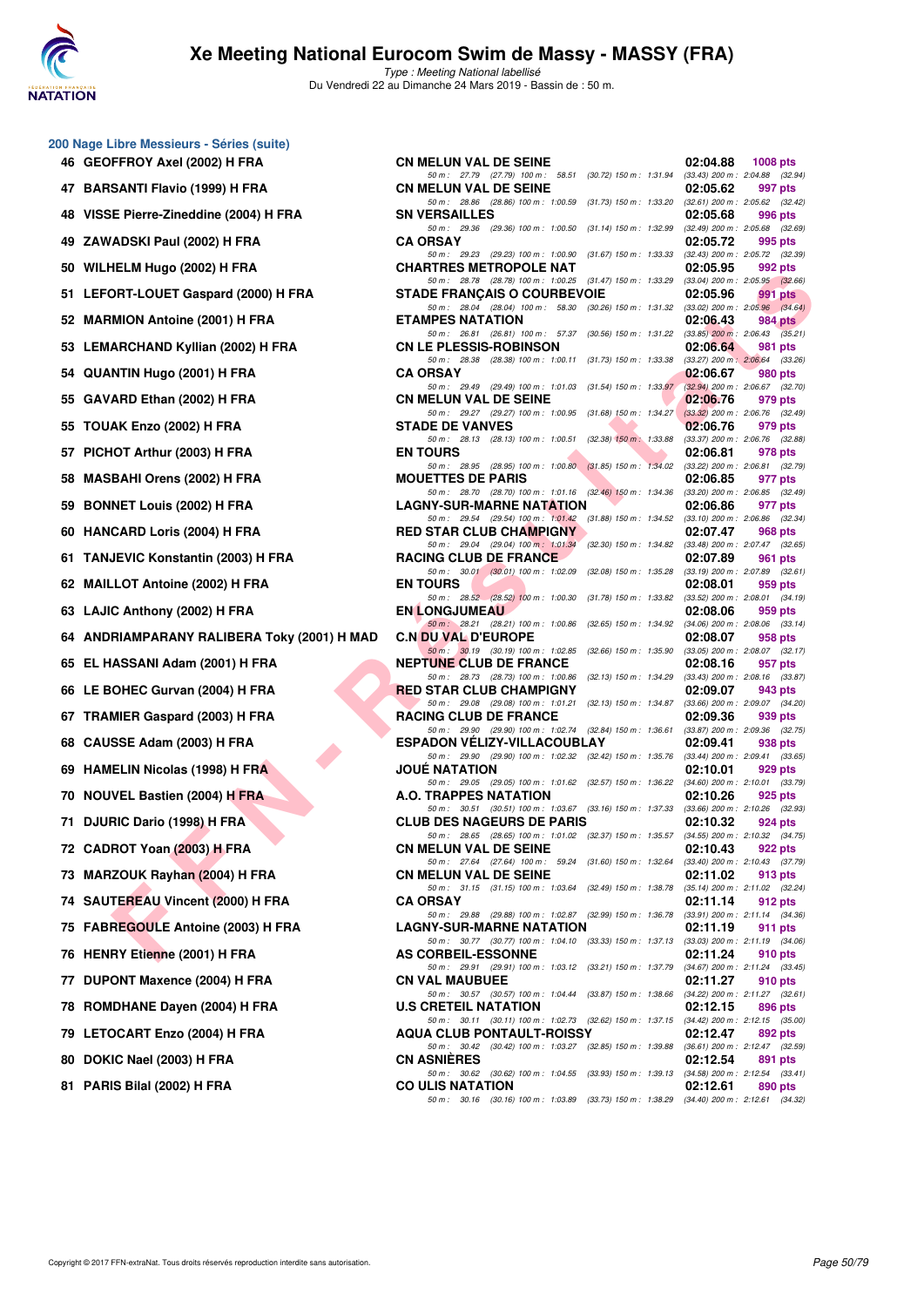

Type : Meeting National labellisé Du Vendredi 22 au Dimanche 24 Mars 2019 - Bassin de : 50 m.

50 m : 29.55 (29.55) 100 m : 1:02.46 (32.91) 150 m : 1:37.52 (35.06) 200 m : 2:12.80 (35.28)<br>VGA ST-MAUR 02:12.90 885 pts

50 m: 28.92 (28.92) 100 m: 1:00.90 (31.98) 150 m: 1:36.39 (35.49) 200 m: 2:12.90 (36.5<br>**AS CORBEIL-ESSONNE** 02:13.06 883 pts

50 m: 30.64 (30.64) 100 m: 1:04.06 (33.42) 150 m: 1:39.33 (35.27) 200 m: 2:13.06 (33.73)<br>**CN MELUN VAL DE SEINE 02:13.17** 881 pts

50 m : 29.70 (29.70) 100 m : 1:03.35 (33.65) 150 m : 1:38.29 (34.94) 200 m : 2:13.17 (34.88)<br> **AC ROBIGNY** (29.70) 100 m : 1:03.35 (33.65) 150 m : 1:38.29 (34.94) 200 m : 2:13.17 (34.88)

|  |  | 200 Nage Libre Messieurs - Séries (suite) |  |  |
|--|--|-------------------------------------------|--|--|
|--|--|-------------------------------------------|--|--|

- **82 VINCENT Quentin (2003) H FRA AS CORBEIL-ESSONNE 02:12.80 887 pts**
- **83 JUIN Samuel (2002) H FRA** VGA ST-MAUR **02:12.90 885 pts**<br>50 1982 100 11.00 13.98 150 m i 1:00 90 (31.98) 150 m i 1:00:30 (35.49) 200 m i 2:12.90 (36.51)
- 84 KRAIEM Adam (2003) H FRA
- **85 MIJON Louis (1999) H FRA CN MELUN VAL DE SEINE 02:13.17 881 pts**
- **86 FERRADJ Samy (2000) H FRA AC BOBIGNY 02:13.26 880 pts**
- **87 BENGHERIB Soufiane (2003) H FRA US GRIGNY 02:14.13 867 pts**
- **88 ROUSSE Julien (2000) H FRA CLUB NAUTIQUE DE L'ARPAJONNAIS 02:14.61 860 pts**
- **89 GEORGET Noah (2004) H FRA ESPADON GRAND-QUEVILLY 02:15.49 847 pts**
- **90 DUHAMEL Jules (2003) H FRA** ESPADON GRAND-QUEVILLY **02:15.82 842 pts**<br> *50 m: 30.70 (30.70) 100 m: 1:04.81 (34.11) 150 m: 1:40.26 (35.45) 200 m: 2:15.82 (35.56)*
- **91 VANDAELE Quentin (2001) H FRA NOGENT NATATION 94 02:16.05 839 pts**
- **92 SIMON Antoine (2002) H FRA JOUÉ NATATION 02:16.71 829 pts**
- **93 HOSTEAUX Laurent (2001) H FRA CLUB NAUTIQUE DE L'ARPAJONNAIS 02:16.97 826 pts**<br> **93 HOSTEAUX Laurent (2001) H FRA CLUB NAUTIQUE DE L'ARPAJONNAIS 02:16.97 08:06 02:16.97 135.06 200 m**: 2:16.97 **136.96**
- 94 CHARCONNET Damien (2002) H FRA RACING CLUB DE FRANCE
- **95 COCHARD Mathieu (2004) H FRA BES MASSY NATATION 81 PTS 812:18.00**
- **96 SEGURA Mateo (2004) H FRA CHARTRES METROPOLE NAT 02:20.25 779 pts**
- **97 CARNIATO Enzo (2004) H FRA CHARTRES METROPOLE NAT 02:23.70 732 pts**
- --- MOREAU Dorian (2004) H FRA

# **[400 Nage Libre Messieurs - Finale A](http://www.ffnatation.fr/webffn/resultats.php?idact=nat&go=epr&idcpt=57649&idepr=54)** (Dimanche 24 Mars 2019)

| U FERRADJ JAIHJ (2000) ILFRA                                                                                                                                                                                                                                                                                                                                                                                                                               | AV DUDIVINT                                                                                                                       | UL.13.20 00000                                             |         |
|------------------------------------------------------------------------------------------------------------------------------------------------------------------------------------------------------------------------------------------------------------------------------------------------------------------------------------------------------------------------------------------------------------------------------------------------------------|-----------------------------------------------------------------------------------------------------------------------------------|------------------------------------------------------------|---------|
| 7 BENGHERIB Soufiane (2003) H FRA                                                                                                                                                                                                                                                                                                                                                                                                                          | 50 m: 29.33 (29.33) 100 m: 1:01.92 (32.59) 150 m: 1:37.21 (35.29) 200 m: 2:13.26 (36.05)<br><b>US GRIGNY</b>                      | 02:14.13<br>867 pts                                        |         |
|                                                                                                                                                                                                                                                                                                                                                                                                                                                            | 50 m: 30.26 (30.26) 100 m: 1:04.47 (34.21) 150 m: 1:39.41 (34.94) 200 m: 2:14.13 (34.72)                                          |                                                            |         |
| 8 ROUSSE Julien (2000) H FRA                                                                                                                                                                                                                                                                                                                                                                                                                               | <b>CLUB NAUTIQUE DE L'ARPAJONNAIS</b>                                                                                             | 02:14.61<br>860 pts                                        |         |
| 9   GEORGET Noah (2004) H FRA                                                                                                                                                                                                                                                                                                                                                                                                                              | 50 m: 29.84 (29.84) 100 m: 1:03.70 (33.86) 150 m: 1:39.43 (35.73) 200 m: 2:14.61 (35.18)<br><b>ESPADON GRAND-QUEVILLY</b>         | 02:15.49<br>847 pts                                        |         |
|                                                                                                                                                                                                                                                                                                                                                                                                                                                            | 50 m: 31.34 (31.34) 100 m: 1:05.85 (34.51) 150 m: 1:40.78 (34.93) 200 m: 2:15.49 (34.71)                                          |                                                            |         |
| 0   DUHAMEL Jules (2003) H FRA                                                                                                                                                                                                                                                                                                                                                                                                                             | <b>ESPADON GRAND-QUEVILLY</b>                                                                                                     | 02:15.82<br>842 pts                                        |         |
| 1 VANDAELE Quentin (2001) H FRA                                                                                                                                                                                                                                                                                                                                                                                                                            | 50 m: 30.70 (30.70) 100 m: 1:04.81 (34.11) 150 m: 1:40.26 (35.45) 200 m: 2:15.82 (35.56)<br><b>NOGENT NATATION 94</b>             |                                                            |         |
|                                                                                                                                                                                                                                                                                                                                                                                                                                                            | 50 m: 31.00 (31.00) 100 m: 1:04.46 (33.46) 150 m: 1:40.04                                                                         | 02:16.05<br>839 pts<br>$(35.58)$ 200 m : 2:16.05 $(36.01)$ |         |
| 2 SIMON Antoine (2002) H FRA                                                                                                                                                                                                                                                                                                                                                                                                                               | <b>JOUE NATATION</b>                                                                                                              | 02:16.71<br>829 pts                                        |         |
|                                                                                                                                                                                                                                                                                                                                                                                                                                                            | 50 m : 29.92 (29.92) 100 m : 1:04.63 (34.71) 150 m : 1:40.93                                                                      | $(36.30)$ 200 m : 2:16.71 $(35.78)$                        |         |
| 3 HOSTEAUX Laurent (2001) H FRA                                                                                                                                                                                                                                                                                                                                                                                                                            | <b>CLUB NAUTIQUE DE L'ARPAJONNAIS</b><br>50 m: 30.42 (30.42) 100 m: 1:04.95 (34.53) 150 m: 1:40.01 (35.06) 200 m: 2:16.97 (36.96) | 02:16.97<br><b>826 pts</b>                                 |         |
| 4 CHARCONNET Damien (2002) H FRA                                                                                                                                                                                                                                                                                                                                                                                                                           | <b>RACING CLUB DE FRANCE</b>                                                                                                      | 02:17.31<br>821 pts                                        |         |
|                                                                                                                                                                                                                                                                                                                                                                                                                                                            | 50 m: 30.44 (30.44) 100 m: 1:04.84 (34.40) 150 m: 1:41.07 (36.23) 200 m: 2:17.31 (36.24)                                          |                                                            |         |
| 5 COCHARD Mathieu (2004) H FRA                                                                                                                                                                                                                                                                                                                                                                                                                             | <b>ES MASSY NATATION</b>                                                                                                          | 02:18.00<br>811 pts                                        |         |
|                                                                                                                                                                                                                                                                                                                                                                                                                                                            | 50 m: 30.27 (30.27) 100 m: 1:04.69 (34.42) 150 m: 1:41.55 (36.86) 200 m: 2:18.00 (36.45)                                          |                                                            |         |
| 6 SEGURA Mateo (2004) H FRA                                                                                                                                                                                                                                                                                                                                                                                                                                | <b>CHARTRES METROPOLE NAT.</b>                                                                                                    | 02:20.25<br>779 pts                                        |         |
| 7   CARNIATO Enzo (2004) H FRA                                                                                                                                                                                                                                                                                                                                                                                                                             | 50 m: 31.70 (31.70) 100 m: 1:07.11 (35.41) 150 m: 1:44.46 (37.35) 200 m: 2:20.25 (35.79)<br><b>CHARTRES METROPOLE NAT</b>         | 02:23.70<br>732 pts                                        |         |
|                                                                                                                                                                                                                                                                                                                                                                                                                                                            | 50 m: 33.68 (33.68) 100 m: 1:10.54 (36.86) 150 m: 1:47.80 (37.26) 200 m: 2:23.70 (35.90)                                          |                                                            |         |
| -- MOREAU Dorian (2004) H FRA                                                                                                                                                                                                                                                                                                                                                                                                                              | <b>CHARTRES METROPOLE NAT</b>                                                                                                     | <b>DNS</b> dec                                             |         |
|                                                                                                                                                                                                                                                                                                                                                                                                                                                            |                                                                                                                                   |                                                            |         |
|                                                                                                                                                                                                                                                                                                                                                                                                                                                            |                                                                                                                                   |                                                            |         |
|                                                                                                                                                                                                                                                                                                                                                                                                                                                            |                                                                                                                                   |                                                            |         |
| 10 Nage Libre Messieurs - Finale A (Dimanche 24 Mars 2019)                                                                                                                                                                                                                                                                                                                                                                                                 |                                                                                                                                   |                                                            |         |
| 1 GHAFFARI Mohamed-Aziz (2000) H TUN                                                                                                                                                                                                                                                                                                                                                                                                                       | <b>CSM CLAMART</b>                                                                                                                | 03:58.92 1213 pts                                          |         |
| 50 m : 27.31 (27.31) 100 m : 56.88 (29.57) 150 m : 1:27.30 (30.42) 200 m : 1:58.24 (30.94) 250 m : 2:28.57 (30.33) 300 m : 2:59.49 (30.92) 350 m : 3:30.41 (30.92) 400 m : 3:58.92 (28.51)                                                                                                                                                                                                                                                                 |                                                                                                                                   |                                                            |         |
| <b><i>Contract Contract Contract Contract Contract Contract Contract Contract Contract Contract Contract Contract Contract Contract Contract Contract Contract Contract Contract Contract Contract Contract Contract Contract Cont</i></b><br>2   ZITOUNI Fares (1999) H FRA<br>50 m: 27.12 (27.12) 100 m: 56.62 (29.50) 150 m: 1:27.21 (30.59) 200 m: 1:57.57 (30.36) 250 m: 2:28.25 (30.68) 300 m: 2:59.55 (31.30) 350 m: 3:30.76 (31.21) 400 m: 3:59.14 | <b>C VIKINGS DE ROUEN</b>                                                                                                         | 03:59.14 1211 pts                                          | (28.38) |
| <b>The Contract of Contract of Contract of Contract of Contract of Contract of Contract of Contract of Contract o</b><br>3 DUREUX Sébastien (2000) H FRA                                                                                                                                                                                                                                                                                                   | <b>DUNKERQUE NATATION</b>                                                                                                         | 04:05.41<br>1158 pts                                       |         |
| 50 m: 28.24 (28.24) 100 m: 58.33 (30.09) 150 m: 1:29.32 (30.99) 200 m: 2:00.80 (31.48) 250 m: 2:32.18 (31.38) 300 m: 3:03.75 (31.57) 350 m: 3:35.06 (31.31) 400 m: 4:05.41                                                                                                                                                                                                                                                                                 |                                                                                                                                   |                                                            | (30.35) |
| 4 LE GALL Théophile (2001) H FRA                                                                                                                                                                                                                                                                                                                                                                                                                           | S.M MONTROUGE                                                                                                                     | 04:07.18<br>1143 pts                                       |         |
| 50 m : 27.57 (27.57) 100 m : 58.27 (30.70) 150 m : 1:30.08 (31.81) 200 m : 2:01.86 (31.78) 250 m : 2:33.92 (32.06) 300 m : 3:05.83 (31.91) 350 m : 3:37.79 (31.96) 400 m : 4:07.18                                                                                                                                                                                                                                                                         |                                                                                                                                   |                                                            | (29.39) |
| 5 LESPRIT Paul (1999) H FRA                                                                                                                                                                                                                                                                                                                                                                                                                                | <b>CLUB DES NAGEURS DE PARIS</b>                                                                                                  | 04:07.34 1141 pts                                          |         |
| 50 m : 28.34 (28.34) 100 m : 59.44 (31.10) 150 m : 1:30.96 (31.52) 200 m : 2:02.53 (31.57) 250 m : 2:34.12 (31.59) 300 m : 3:06.18 (32.06) 350 m : 3:37.26 (31.08) 400 m : 4:07.34                                                                                                                                                                                                                                                                         |                                                                                                                                   | 04:09.11<br>1127 pts                                       | (30.08) |
| 6 CABIOCH Clément (2000) H FRA C VIKINGS DE ROUEN<br>50 m: 28.11 (28.11) 100 m: 59.13 (31.02) 150 m: 1:30.73 (31.60) 200 m: 2:02.84 (32.11) 250 m: 2:35.25 (32.41) 300 m: 3:07.22 (31.97) 350 m: 3:39.30 (32.08) 400 m: 4:09.11 (29.81)                                                                                                                                                                                                                    |                                                                                                                                   |                                                            |         |
| 7 NDIAYE Amadou (2001) H SEN S.M MONTROUGE                                                                                                                                                                                                                                                                                                                                                                                                                 |                                                                                                                                   | 04:10.01<br>1119 pts                                       |         |
| 50 m: 28.10 (28.10) 100 m: 58.84 (30.74) 150 m: 1:30.31 (31.47) 200 m: 2:01.88 (31.57) 250 m: 2:33.67 (31.79) 300 m: 3:05.92 (32.25) 350 m: 3:38.33 (32.41) 400 m: 4:10.01 (31.68)                                                                                                                                                                                                                                                                         |                                                                                                                                   |                                                            |         |
| 8 ZACHELIN Anaïque (2001) H FRA LES MASSY NATATION                                                                                                                                                                                                                                                                                                                                                                                                         |                                                                                                                                   | 04:10.48 1115 pts                                          |         |
| 50 m: 28.46 (28.46) 100 m: 59.30 (30.84) 150 m: 1:31.04 (31.74) 200 m: 2:03.07 (32.03) 250 m: 2:35.04 (31.97) 300 m: 3:06.99 (31.95) 350 m: 3:39.24 (32.25) 400 m: 4:10.48 (31.24)                                                                                                                                                                                                                                                                         |                                                                                                                                   |                                                            |         |
| 00 Nage Libre Messieurs - Finale B 17-18 ans (Dimanche 24 Mars 2019)                                                                                                                                                                                                                                                                                                                                                                                       |                                                                                                                                   |                                                            |         |
| 1 MERCURY Anthony (2001) H FRA                                                                                                                                                                                                                                                                                                                                                                                                                             | LILLE METROPOLE NATATION                                                                                                          | 04:08.03 1136 pts                                          |         |
| 50 m: 27.60 (27.60) 100 m: 58.36 (30.76) 150 m: 1:29.83 (31.47) 200 m: 2:01.54 (31.71) 250 m: 2:33.61 (32.07) 300 m: 3:06.02 (32.41) 350 m: 3:38.99 (32.97) 400 m: 4:08.03 (29.04)                                                                                                                                                                                                                                                                         |                                                                                                                                   |                                                            |         |
| 2 KORNELUK IIya (2001) H BLR                                                                                                                                                                                                                                                                                                                                                                                                                               | <b>US GRIGNY</b>                                                                                                                  | 04:12.52<br>1098 pts                                       |         |
| 50 m: 27.77 (27.77) 100 m: 59.03 (31.26) 150 m: 1:30.98 (31.95) 200 m: 2:03.35 (32.37) 250 m: 2:35.79 (32.44) 300 m: 3:08.71 (32.92) 350 m: 3:41.24 (32.53) 400 m: 4:12.52 (31.28)<br>3 BOURDON Rayane (2001) H FRA CN VIRY-CHÂTILLON                                                                                                                                                                                                                      |                                                                                                                                   | 04:14.50 1082 pts                                          |         |

#### **[400 Nage Libre Messieurs - Finale B](http://www.ffnatation.fr/webffn/resultats.php?idact=nat&go=epr&idcpt=57649&idepr=54) 17-18 ans** (Dimanche 24 Mars 2019)

|  | 1 MERCURY Anthony (2001) H FRA LILLE MÉTROPOLE NATATION 04:08.03 1136 pts                                                                                                                   |                   |
|--|---------------------------------------------------------------------------------------------------------------------------------------------------------------------------------------------|-------------------|
|  | 50 m: 27.60 (27.60) 100 m: 58.36 (30.76) 150 m: 1:29.83 (31.47) 200 m: 2:01.54 (31.71) 250 m: 2:33.61 (32.07) 300 m: 3:06.02 (32.41) 350 m: 3:38.99 (32.97) 400 m: 4:08.03 (29.04)          |                   |
|  | 2 KORNELUK IIya (2001) H BLR US GRIGNY                                                                                                                                                      | 04:12.52 1098 pts |
|  | 50 m: 27.77 (27.77) 100 m: 59.03 (31.26) 150 m: 1:30.98 (31.95) 200 m: 2:03.35 (32.37) 250 m: 2:35.79 (32.44) 300 m: 3:08.71 (32.92) 350 m: 3:41.24 (32.53) 400 m: 4:12.52 (31.28)          |                   |
|  | 3 BOURDON Rayane (2001) H FRA CN VIRY-CHATILLON                                                                                                                                             | 04:14.50 1082 pts |
|  | 50 m : 28.88 (28.88) 100 m : 1:00.26 (31.38) 150 m : 1:32.43 (32.17) 200 m : 2:04.74 (32.31) 250 m : 2:37.33 (32.59) 300 m : 3:09.95 (32.62) 350 m : 3:42.97 (33.02) 400 m : 4:14.50 (31.53 |                   |
|  | 4 GAY SEMENKOFF Ewen (2002) H FRA CN MELUN VAL DE SEINE 64:20.33 1035 pts                                                                                                                   |                   |
|  | 50 m: 29.02 (29.02) 100 m: 1:00.22 (31.20) 150 m: 1:32.80 (32.58) 200 m: 2:05.78 (32.98) 250 m: 2:39.08 (33.30) 300 m: 3:12.87 (33.79) 350 m: 3:47.01 (34.14) 400 m: 4:20.33 (33.32)        |                   |
|  | 5 DA SILVA UMMENHOVER Thibault (2001) H FRA CN MELUN VAL DE SEINE 6 04:20.67 1032 pts                                                                                                       |                   |
|  | 50 m: 29.00 (29.00) 100 m: 1:00.98 (31.98) 150 m: 1:33.81 (32.83) 200 m: 2:07.09 (33.28) 250 m: 2:40.39 (33.30) 300 m: 3:13.96 (33.57) 350 m: 3:47.43 (33.47) 400 m: 4:20.67 (33.24)        |                   |
|  | 6 BONGERS Nils (2002) H FRA CNO ST-GERMAIN-EN-LAYE 6 BONGERS Nils (2002) H FRA                                                                                                              |                   |
|  | 50 m: 28.93 (28.93) 100 m: 1:00.48 (31.55) 150 m: 1:33.34 (32.86) 200 m: 2:06.84 (33.50) 250 m: 2:40.51 (33.67) 300 m: 3:14.27 (33.76) 350 m: 3:48.86 (34.59) 400 m: 4:21.33 (32.47         |                   |
|  |                                                                                                                                                                                             | 1025 pts          |
|  | 50 m: 29.32 (29.32) 100 m: 1:01.75 (32.43) 150 m: 1:34.57 (32.82) 200 m: 2:07.95 (33.38) 250 m: 2:41.45 (33.50) 300 m: 3:15.60 (34.15) 350 m: 3:49.18 (33.58) 400 m: 4:21.59 (32.41         |                   |
|  | 8 QUILLAUX Gwendal (2002) H FRA CN VIRY-CHÂTILLON 64:21.68 1024 pts                                                                                                                         |                   |
|  | 50 m: 29.20 (29.20) 100 m: 1:01.19 (31.99) 150 m: 1:34.02 (32.83) 200 m: 2:07.21 (33.19) 250 m: 2:40.54 (33.33) 300 m: 3:15.04 (34.50) 350 m: 3:49.61 (34.57) 400 m: 4:21.68 (32.07         |                   |
|  |                                                                                                                                                                                             |                   |

# **[400 Nage Libre Messieurs - Finale C](http://www.ffnatation.fr/webffn/resultats.php?idact=nat&go=epr&idcpt=57649&idepr=54) 15-16 ans** (Dimanche 24 Mars 2019)

#### **1 LERNO Tom (2003) H FRA CN SARREGUEMINES 04:11.87 1104 pts** 50 m : 28.78 (28.78) 100 m : 59.77 (30.99) 150 m : 1:31.49 (31.72) 200 m : 2:03.62 (32.13) 250 m : 2:35.53 (31.91) 300 m : 3:07.53 (32.00) 350 m : 3:39.82 (32.29) 400 m : 4:11.87 (32.05)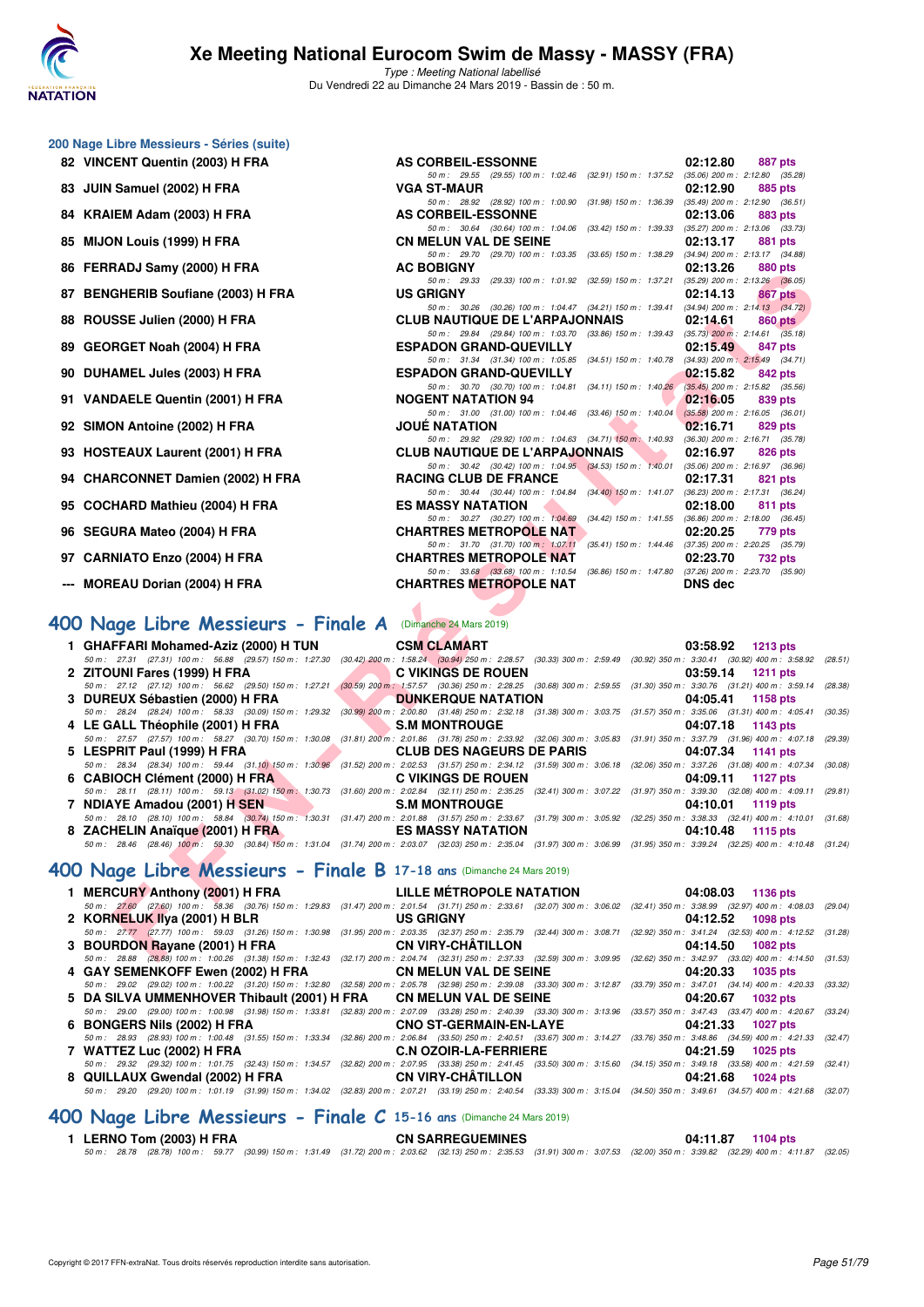

Type : Meeting National labellisé

Du Vendredi 22 au Dimanche 24 Mars 2019 - Bassin de : 50 m.

| 400 Nage Libre Messieurs - Finale C (suite)                                                                                                                                                                                                  |                                                                                                                                                                     |                                                         |         |
|----------------------------------------------------------------------------------------------------------------------------------------------------------------------------------------------------------------------------------------------|---------------------------------------------------------------------------------------------------------------------------------------------------------------------|---------------------------------------------------------|---------|
| 2 HENRY Theo (2003) H FRA                                                                                                                                                                                                                    | <b>AS PORCHEVILLE</b>                                                                                                                                               | 04:14.42<br>1083 pts                                    |         |
| 50 m: 29.75 (29.75) 100 m: 1:02.34 (32.59) 150 m: 1:34.54                                                                                                                                                                                    | (32.20) 200 m : 2:06.73 (32.19) 250 m : 2:38.93 (32.20) 300 m : 3:11.21 (32.28) 350 m : 3:43.15 (31.94) 400 m : 4:14.42 (31.27)                                     |                                                         |         |
| 3 COLOMAR Kyllian (2003) H FRA<br>50 m: 29.43 (29.43) 100 m: 1:00.90 (31.47) 150 m: 1:32.99                                                                                                                                                  | <b>SN VERSAILLES</b><br>(32.09) 200 m : 2:05.53 (32.54) 250 m : 2:38.79 (33.26) 300 m : 3:11.64 (32.85) 350 m : 3:44.90 (33.26) 400 m : 4:16.55 (31.65)             | 04:16.55<br>1066 pts                                    |         |
| 4 TANTER Colin (2003) H FRA                                                                                                                                                                                                                  | <b>S.M MONTROUGE</b>                                                                                                                                                | 04:16.71<br>1064 pts                                    |         |
| 50 m: 29.22 (29.22) 100 m: 1:00.90 (31.68) 150 m: 1:32.90<br>5 KUKLA Baptiste (2004) H FRA                                                                                                                                                   | (32.00) 200 m : 2:05.35 (32.45) 250 m : 2:38.10 (32.75) 300 m : 3:11.21 (33.11) 350 m : 3:44.26 (33.05) 400 m : 4:16.71<br><b>NAUTIC CLUB RAMBOUILLET</b>           | 04:26.02<br>990 pts                                     | (32.45) |
| 50 m: 30.01 (30.01) 100 m: 1:03.25 (33.24) 150 m: 1:37.28                                                                                                                                                                                    | (34.03) 200 m : 2:11.32 (34.04) 250 m : 2:45.52 (34.20) 300 m : 3:19.80 (34.28) 350 m : 3:53.48 (33.68) 400 m : 4:26.02 (32.54)                                     |                                                         |         |
| 6 VISSE Pierre-Zineddine (2004) H FRA<br>50 m: 30.94 (30.94) 100 m: 1:04.02 (33.08) 150 m: 1:37.90                                                                                                                                           | <b>SN VERSAILLES</b><br>(33.88) 200 m : 2:11.73 (33.83) 250 m : 2:45.35 (33.62) 300 m : 3:19.91 (34.56) 350 m : 3:54.70 (34.79) 400 m : 4:27.70 (33.00)             | 04:27.70<br>977 pts                                     |         |
| 7 DUVAL Elias (2004) H FRA                                                                                                                                                                                                                   | <b>CHARTRES METROPOLE NAT</b><br>(33.69) 200 m : 2:10.76 (34.69) 250 m : 2:45.10 (34.34) 300 m : 3:20.49 (35.39) 350 m : 3:55.10 (34.61) 400 m : 4:27.93            | 04:27.93<br>975 pts                                     | (32.83) |
| 50 m: 30.12 (30.12) 100 m: 1:02.38 (32.26) 150 m: 1:36.07<br>8 LE BOHEC Gurvan (2004) H FRA                                                                                                                                                  | <b>RED STAR CLUB CHAMPIGNY</b>                                                                                                                                      | 04:28.75<br><b>969 pts</b>                              |         |
| 50 m: 30.28 (30.28) 100 m: 1:03.07 (32.79) 150 m: 1:36.81 (33.74) 200 m: 2:11.09 (34.28) 250 m: 2:45.58 (34.49) 300 m: 3:20.89 (35.31) 350 m: 3:55.57 (34.68) 400 m: 4:28.75 (33.18)                                                         |                                                                                                                                                                     |                                                         |         |
| 400 Nage Libre Messieurs - Séries (Dimanche 24 Mars 2019)                                                                                                                                                                                    |                                                                                                                                                                     |                                                         |         |
| 1 GHAFFARI Mohamed-Aziz (2000) H TUN                                                                                                                                                                                                         | <b>CSM CLAMART</b>                                                                                                                                                  | 04:02.29<br>1184 pts                                    |         |
| 50 m: 27.59 (27.59) 100 m: 57.53 (29.94) 150 m: 1:28.73                                                                                                                                                                                      | (31.20) 200 m : 2:00.24 (31.51) 250 m : 2:31.30 (31.06) 300 m : 3:01.96 (30.66) 350 m : 3:33.04 (31.08) 400 m : 4:02.29                                             |                                                         | (29.25) |
| 2 ZITOUNI Fares (1999) H FRA<br>50 m: 28.50 (28.50) 100 m: 59.41 (30.91) 150 m: 1:30.23                                                                                                                                                      | <b>C VIKINGS DE ROUEN</b><br>(30.82) 200 m : 2:00.95 (30.72) 250 m : 2:31.60 (30.65) 300 m : 3:02.28 (30.68) 350 m : 3:33.12 (30.84) 400 m : 4:02.88                | 04:02.88<br>1179 pts                                    | (29.76) |
| 3 LE GALL Théophile (2001) H FRA<br>50 m : 28.36 (28.36) 100 m : 59.00 (30.64) 150 m : 1:30.15                                                                                                                                               | <b>S.M MONTROUGE</b><br>$(31.15)$ 200 m : 2:01.61 $(31.46)$ 250 m : 2:33.60 $(31.99)$ 300 m : 3:05.73 $(32.13)$ 350 m : 3:38.32 $(32.59)$ 400 m : 4:07.16 $(28.84)$ | 04:07.16<br>1143 pts                                    |         |
| 4 DUREUX Sébastien (2000) H FRA                                                                                                                                                                                                              | <b>DUNKERQUE NATATION</b>                                                                                                                                           | 04:07.78<br>1138 pts                                    |         |
| 50 m: 28.41 (28.41) 100 m: 59.01 (30.60) 150 m: 1:29.93<br>5 NDIAYE Amadou (2001) H SEN                                                                                                                                                      | (30.92) 200 m: 2:01.44 (31.51) 250 m: 2:32.83 (31.39) 300 m: 3:04.42 (31.59) 350 m: 3:36.55 (32.13) 400 m: 4:07.78 (31.23)<br><b>S.M MONTROUGE</b>                  | 04:10.17<br><b>1118 pts</b>                             |         |
| 50 m: 28.74 (28.74) 100 m: 59.46 (30.72) 150 m: 1:30.66                                                                                                                                                                                      | $(31.20)$ 200 m : 2:02.42 $(31.76)$ 250 m : 2:34.36 $(31.94)$ 300 m : 3:06.38                                                                                       | (32.02) 350 m : 3:38.83 (32.45) 400 m : 4:10.17 (31.34) |         |
| 6 ZACHELIN Anaïque (2001) H FRA<br>50 m: 28.71 (28.71) 100 m: 59.67 (30.96) 150 m: 1:31.59                                                                                                                                                   | <b>ES MASSY NATATION</b><br>(31.92) 200 m : 2:03.35 (31.76) 250 m : 2:35.03 (31.68) 300 m : 3:06.97 (31.94) 350 m : 3:39.27 (32.30) 400 m : 4:10.44 (31.17)         | 04:10.44<br>1116 pts                                    |         |
| 7 CABIOCH Clément (2000) H FRA                                                                                                                                                                                                               | <b>C VIKINGS DE ROUEN</b>                                                                                                                                           | 04:11.35<br><b>1108 pts</b>                             |         |
| 50 m: 28.49 (28.49) 100 m: 59.93 (31.44) 150 m: 1:31.31<br>8 LESPRIT Paul (1999) H FRA                                                                                                                                                       | (31.38) 200 m : 2:02.75 (31.44) 250 m : 2:34.82 (32.07) 300 m : 3:07.04 (32.22) 350 m : 3:39.74 (32.70) 400 m : 4:11.35 (31.61)<br><b>CLUB DES NAGEURS DE PARIS</b> | 04:11.46<br>1107 pts                                    |         |
| 50 m: 28.58 (28.58) 100 m: 59.95 (31.37) 150 m: 1:32.29                                                                                                                                                                                      | (32.34) 200 m : 2:04.65 (32.36) 250 m : 2:37.27 (32.62) 300 m : 3:09.63 (32.36) 350 m : 3:41.10 (31.47) 400 m : 4:11.46 (30.36)                                     |                                                         |         |
| 9 MERCURY Anthony (2001) H FRA<br>50 m: 28.58 (28.58) 100 m: 59.66 (31.08) 150 m: 1:31.98                                                                                                                                                    | LILLE METROPOLE NATATION<br>(32.32) 200 m : 2:04.24 (32.26) 250 m : 2:37.15 (32.91) 300 m : 3:10.07 (32.92) 350 m : 3:43.31 (33.24) 400 m : 4:12.33 (29.02)         | 04:12.33<br>1100 pts                                    |         |
| 10 KORNELUK IIya (2001) H BLR                                                                                                                                                                                                                | <b>US GRIGNY</b>                                                                                                                                                    | 04:13.77<br><b>1088 pts</b>                             |         |
| 50 m: 28.59 (28.59) 100 m: 1:00.34 (31.75) 150 m: 1:32.35<br>11 LERNO Tom (2003) H FRA                                                                                                                                                       | (32.01) 200 m : 2:04.52 (32.17) 250 m : 2:36.85 (32.33) 300 m : 3:09.28 (32.43) 350 m : 3:42.31 (33.03) 400 m : 4:13.77 (31.46)<br><b>CN SARREGUEMINES</b>          | 04:14.67<br><b>1081 pts</b>                             |         |
| 50 m: 29.00 (29.00) 100 m: 1:01.10 (32.10) 150 m: 1:33.72                                                                                                                                                                                    | (32.62) 200 m : 2:06.29 (32.57) 250 m : 2:38.66 (32.37) 300 m : 3:11.15 (32.49) 350 m : 3:43.22 (32.07) 400 m : 4:14.67 (31.45)                                     |                                                         |         |
| 12 QUILLAUX Gwendal (2002) H FRA<br>50 m: 29.71 (29.71) 100 m: 1:01.32 (31.61) 150 m: 1:34.10                                                                                                                                                | <b>CN VIRY-CHATILLON</b><br>(32.78) 200 m : 2:06.77 (32.67) 250 m : 2:39.47 (32.70) 300 m : 3:12.93 (33.46) 350 m : 3:45.79 (32.86) 400 m : 4:17.55 (31.76)         | 04:17.55<br><b>1057 pts</b>                             |         |
| 13 HENRY Theo (2003) H FRA                                                                                                                                                                                                                   | <b>AS PORCHEVILLE</b>                                                                                                                                               | 04:17.64<br>1057 pts                                    |         |
| 50 m : 30.18 (30.18) 100 m : 1:02.74 (32.56) 150 m : 1:35.60<br>14 GAY SEMENKOFF Ewen (2002) H FRA                                                                                                                                           | (32.86) 200 m : 2:08.43 (32.83) 250 m : 2:41.84 (33.41) 300 m : 3:14.53 (32.69) 350 m : 3:46.92 (32.39) 400 m : 4:17.64 (30.72)<br><b>CN MELUN VAL DE SEINE</b>     | 04:18.28<br><b>1052 pts</b>                             |         |
| 50 m: 28.97 (28.97) 100 m: 1:00.62 (31.65) 150 m: 1:32.64<br>15 BOURDON Rayane (2001) H FRA                                                                                                                                                  | (32.02) 200 m: 2:05.44 (32.80) 250 m: 2:38.55 (33.11) 300 m: 3:12.27 (33.72) 350 m: 3:45.83 (33.56) 400 m: 4:18.28 (32.45)<br><b>CN VIRY-CHATILLON</b>              | 04:19.02<br><b>1046 pts</b>                             |         |
| 50 m: 28.92 (28.92) 100 m: 1:00.57 (31.65) 150 m: 1:32.83                                                                                                                                                                                    | (32.26) 200 m : 2:06.05 (33.22) 250 m : 2:38.96 (32.91) 300 m : 3:12.42 (33.46) 350 m : 3:45.72 (33.30) 400 m : 4:19.02 (33.30)                                     |                                                         |         |
| 16 TANTER Colin (2003) H FRA<br>50 m: 29.58 (29.58) 100 m: 1:01.64 (32.06) 150 m: 1:34.26 (32.62) 200 m: 2:07.72 (33.46) 250 m: 2:40.33 (32.61) 300 m: 3:13.38 (33.05) 350 m: 3:46.80 (33.42) 400 m: 4:19.66 (32.86)                         | <b>S.M MONTROUGE</b>                                                                                                                                                | 04:19.66<br><b>1041 pts</b>                             |         |
| 17 COLOMAR Kyllian (2003) H FRA                                                                                                                                                                                                              | <b>SN VERSAILLES</b>                                                                                                                                                | 04:20.97<br>1030 pts                                    |         |
| 50 m : 29.91 (29.91) 100 m : 1:02.39 (32.48) 150 m : 1:34.98 (32.59) 200 m : 2:07.86 (32.88) 250 m : 2:41.09 (33.23) 300 m : 3:14.86 (33.77) 350 m : 3:48.52 (33.66) 400 m : 4:20.97 (32.45)<br>18 BONGERS Nils (2002) H FRA                 | <b>CNO ST-GERMAIN-EN-LAYE</b>                                                                                                                                       | <b>1017 pts</b><br>04:22.62                             |         |
| 50 m: 29.34 (29.34) 100 m: 1:01.27 (31.93) 150 m: 1:33.54 (32.27) 200 m: 2:05.95 (32.41) 250 m: 2:39.67 (33.72) 300 m: 3:13.76 (34.09) 350 m: 3:48.94 (35.18) 400 m: 4:22.62 (33.68)                                                         |                                                                                                                                                                     |                                                         |         |
| 19 WATTEZ Luc (2002) H FRA<br>50 m: 29.44 (29.44) 100 m: 1.01.69 (32.25) 150 m: 1:35.08 (33.39) 200 m: 2:08.38 (33.30) 250 m: 2:42.10 (33.72) 300 m: 3:16.25 (34.15) 350 m: 3:50.78 (34.53) 400 m: 4:24.46 (33.68)                           | <b>C.N OZOIR-LA-FERRIERE</b>                                                                                                                                        | 04:24.46<br><b>1002 pts</b>                             |         |
| 20 GENET David (1982) H FRA                                                                                                                                                                                                                  | <b>CLUB DES NAGEURS DE PARIS</b>                                                                                                                                    | 04:24.60<br><b>1001 pts</b>                             |         |
| 50 m : 30.21 (30.21) 100 m : 1:02.91 (32.70) 150 m : 1:36.70 (33.79) 200 m : 2:10.17 (33.47) 250 m : 2:44.09 (33.92) 300 m : 3:18.15 (34.06) 350 m : 3:52.16 (34.01) 400 m : 4:24.60 (32.44)<br>21 DA SILVA UMMENHOVER Thibault (2001) H FRA | <b>CN MELUN VAL DE SEINE</b>                                                                                                                                        | 04:25.36<br>995 pts                                     |         |
| 50 m: 29.79 (29.79) 100 m: 1:02.22 (32.43) 150 m: 1:35.97 (33.75) 200 m: 2:09.48 (33.51) 250 m: 2:43.74 (34.26) 300 m: 3:18.01 (34.27) 350 m: 3:52.45 (34.44) 400 m: 4:25.36 (32.91)<br>22 KUKLA Baptiste (2004) H FRA                       | <b>NAUTIC CLUB RAMBOUILLET</b>                                                                                                                                      | 04:25.79<br>992 pts                                     |         |
| 50 m : 30.74 (30.74) 100 m : 1:04.46 (33.72) 150 m : 1:38.15 (33.69) 200 m : 2:12.40 (34.25) 250 m : 2:46.62 (34.22) 300 m : 3:20.92 (34.30) 350 m : 3:54.39 (33.47) 400 m : 4:25.79 (31.40)                                                 |                                                                                                                                                                     |                                                         |         |
| 23 DUVAL Elias (2004) H FRA<br>50 m : 30.71 (30.71) 100 m : 1:03.87 (33.16) 150 m : 1:37.33 (33.46) 200 m : 2:11.68 (34.35) 250 m : 2:45.32 (33.64) 300 m : 3:19.47 (34.15) 350 m : 3:53.71 (34.24) 400 m : 4:26.67 (32.96)                  | <b>CHARTRES METROPOLE NAT</b>                                                                                                                                       | 04:26.67<br>985 pts                                     |         |
| 24 VISSE Pierre-Zineddine (2004) H FRA                                                                                                                                                                                                       | <b>SN VERSAILLES</b>                                                                                                                                                | 04:26.72<br>985 pts                                     |         |
| 50 m : 30.30 (30.30) 100 m : 1:02.54 (32.24) 150 m : 1:35.24 (32.70) 200 m : 2:08.48 (33.24) 250 m : 2:42.93 (34.45) 300 m : 3:17.65 (34.72) 350 m : 3:52.98 (35.33) 400 m : 4:26.72 (33.74)<br>25 BARSANTI Flavio (1999) H FRA              | <b>CN MELUN VAL DE SEINE</b>                                                                                                                                        | 04:27.25<br>981 pts                                     |         |
| 50 m : 29.41 (29.41) 100 m : 1:01.33 (31.92) 150 m : 1:34.53 (33.20) 200 m : 2:08.06 (33.53) 250 m : 2:42.23 (34.17) 300 m : 3:17.11 (34.88) 350 m : 3:52.35 (35.24) 400 m : 4:27.25 (34.90)                                                 |                                                                                                                                                                     |                                                         |         |
| 26 ZAWADSKI Paul (2002) H FRA<br>50 m: 30.41 (30.41) 100 m: 1:04.12 (33.71) 150 m: 1:37.99 (33.87) 200 m: 2:11.91 (33.92) 250 m: 2:46.20 (34.29) 300 m: 3:20.50 (34.30) 350 m: 3:55.47 (34.97) 400 m: 4:29.99 (34.52)                        | <b>CA ORSAY</b>                                                                                                                                                     | 04:29.99<br>960 pts                                     |         |
| 27 LE BOHEC Gurvan (2004) H FRA                                                                                                                                                                                                              | <b>RED STAR CLUB CHAMPIGNY</b>                                                                                                                                      | 04:30.33<br>957 pts                                     |         |
| 50 m: 29.36 (29.36) 100 m: 1:02.48 (33.12) 150 m: 1:36.72 (34.24) 200 m: 2:11.60 (34.88) 250 m: 2:45.81 (34.21) 300 m: 3:21.12 (35.31) 350 m: 3:56.15 (35.03) 400 m: 4:30.33 (34.18)<br>28 COSTES Romain (2004) H FRA                        | <b>NOGENT NATATION 94</b>                                                                                                                                           | 04:30.94<br>952 pts                                     |         |
| 50 m : 30.23 (30.23) 100 m : 1:03.14 (32.91) 150 m : 1:37.62 (34.48) 200 m : 2:12.10 (34.48) 250 m : 2:46.88 (34.78) 300 m : 3:22.21 (35.33) 350 m : 3:56.74 (34.53) 400 m : 4:30.94 (34.20)                                                 |                                                                                                                                                                     |                                                         |         |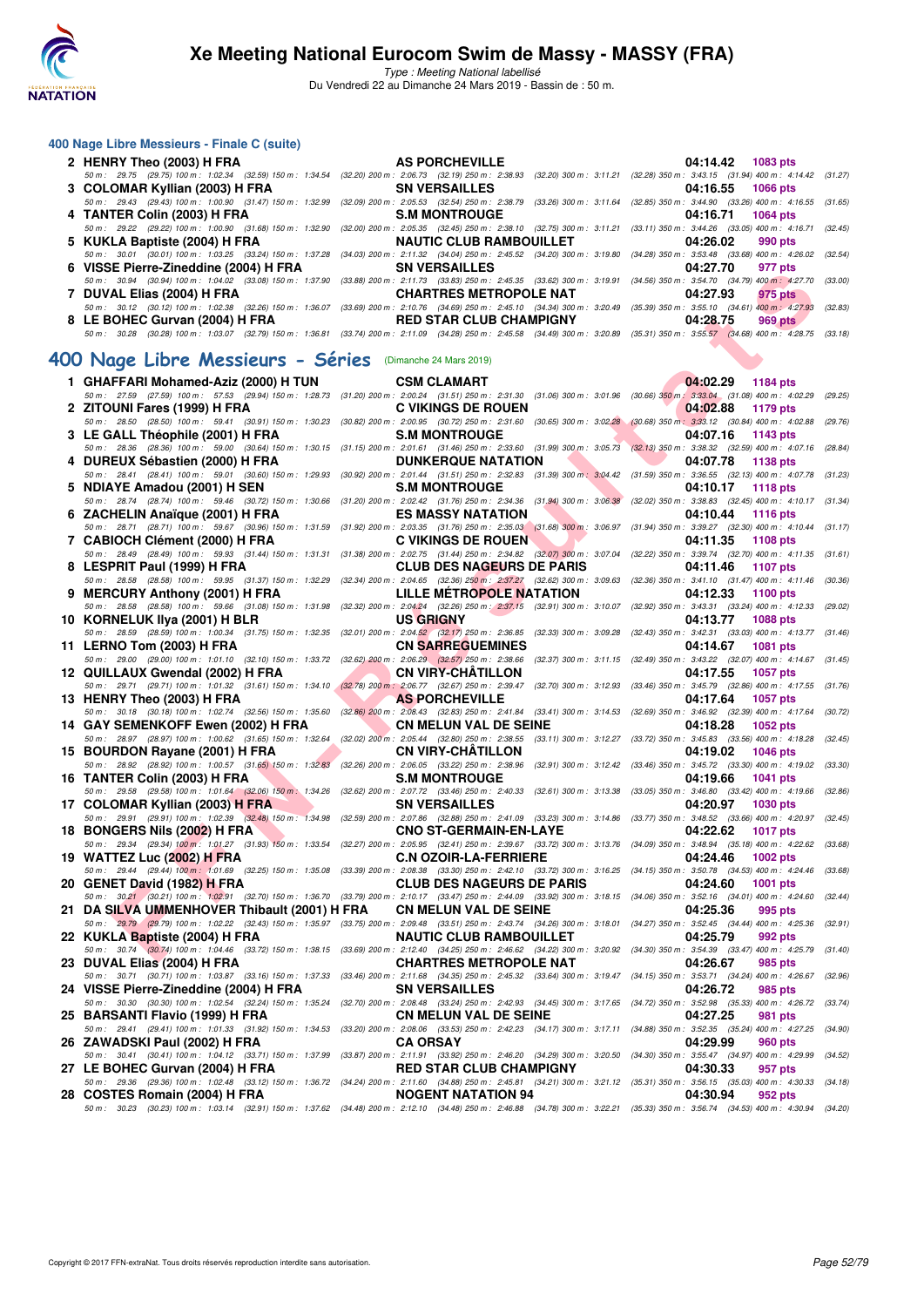

Type : Meeting National labellisé Du Vendredi 22 au Dimanche 24 Mars 2019 - Bassin de : 50 m.

| 400 Nage Libre Messieurs - Séries (suite)                                                                                                                                                                              |                           |                                                                                                                                                                                                                                                             |                           |                           |                                                                                  |         |
|------------------------------------------------------------------------------------------------------------------------------------------------------------------------------------------------------------------------|---------------------------|-------------------------------------------------------------------------------------------------------------------------------------------------------------------------------------------------------------------------------------------------------------|---------------------------|---------------------------|----------------------------------------------------------------------------------|---------|
| 29 DA SILVA Martin (2003) H FRA                                                                                                                                                                                        |                           | <b>CN VIRY-CHATILLON</b>                                                                                                                                                                                                                                    |                           |                           | 04:33.21<br>935 pts                                                              |         |
| 50 m : 30.24 (30.24) 100 m : 1:03.11 (32.87) 150 m : 1:37.76 (34.65) 200 m : 2:12.79 (35.03) 250 m : 2:48.28 (35.49) 300 m : 3:23.54                                                                                   |                           | <b>NEPTUNE CLUB DE FRANCE</b>                                                                                                                                                                                                                               |                           |                           | $(35.26)$ 350 m : 3:59.09 $(35.55)$ 400 m : 4:33.21                              | (34.12) |
| 30 EL HASSANI Adam (2001) H FRA<br>50 m : 30.31 (30.31) 100 m : 1:04.61 (34.30) 150 m : 1:39.72                                                                                                                        |                           | (35.11) 200 m : 2:14.85 (35.13) 250 m : 2:49.92 (35.07) 300 m : 3:25.19                                                                                                                                                                                     |                           |                           | 04:34.16<br>928 pts<br>(35.27) 350 m : 4:00.47 (35.28) 400 m : 4:34.16 (33.69    |         |
| 31 DELOUVEE Bastian (2002) H FRA                                                                                                                                                                                       |                           | <b>CERGY PONTOISE NATATION</b>                                                                                                                                                                                                                              |                           |                           | 04:38.43<br>896 pts                                                              |         |
| 50 m : 30.91 (30.91) 100 m : 1:04.90 (33.99) 150 m : 1:40.02                                                                                                                                                           |                           | (35.12) 200 m: 2:15.68 (35.66) 250 m: 2:51.57 (35.89) 300 m: 3:27.59                                                                                                                                                                                        |                           |                           | (36.02) 350 m: 4:03.62 (36.03) 400 m: 4:38.43                                    | (34.81) |
| 32 PARIS Bilal (2002) H FRA<br>50 m: 31.51 (31.51) 100 m: 1:05.74 (34.23) 150 m: 1:40.80                                                                                                                               |                           | <b>CO ULIS NATATION</b><br>$(35.06)$ 200 m : 2:16.64 $(35.84)$ 250 m : 2:52.30                                                                                                                                                                              | $(35.66)$ 300 m : 3:28.09 |                           | 04:38.45<br>896 pts<br>(35.79) 350 m : 4:04.00 (35.91) 400 m : 4:38.45           | (34.45) |
| 33 DUPONT Maxence (2004) H FRA                                                                                                                                                                                         |                           | <b>CN VAL MAUBUEE</b>                                                                                                                                                                                                                                       |                           |                           | 04:38.62<br>894 pts                                                              |         |
| 50 m: 30.74 (30.74) 100 m: 1:05.31 (34.57) 150 m: 1:40.97                                                                                                                                                              |                           | (35.66) 200 m : 2:17.24 (36.27) 250 m : 2:52.81                                                                                                                                                                                                             | $(35.57)$ 300 m : 3:28.68 |                           | (35.87) 350 m : 4:04.01 (35.33) 400 m : 4:38.62                                  | (34.61) |
| 34 BOUCAS Joan (2004) H FRA<br>50 m: 30.56 (30.56) 100 m: 1:05.56 (35.00) 150 m: 1:41.44                                                                                                                               |                           | <b>CN VIRY-CHATILLON</b><br>$\left(35.88\right) \ 200 \ m : \ \ 2.17.66 \quad \  \left(36.22\right) \ 250 \ m : \ \ 2.53.91 \quad \  \left(36.25\right) \ 300 \ m : \ \ 3.29.97$                                                                            |                           |                           | 04:39.16<br>890 pts<br>$(36.06)$ 350 m : 4:05.20 $(35.23)$ 400 m : 4:39.16       | (33.96) |
| 35 MARZOUK Rayhan (2004) H FRA                                                                                                                                                                                         |                           | <b>CN MELUN VAL DE SEINE</b>                                                                                                                                                                                                                                |                           |                           | 04:39.17<br>890 pts                                                              |         |
| 50 m: 31.73 (31.73) 100 m: 1:06.45 (34.72) 150 m: 1:40.92                                                                                                                                                              |                           | $(34.47)$ 200 m : 2:16.96 $(36.04)$ 250 m : 2:53.05 $(36.09)$ 300 m : 3:29.65                                                                                                                                                                               |                           |                           | (36.60) 350 m : 4:05.53 (35.88) 400 m : 4:39.17                                  | (33.64) |
| 36 BENGHERIB Soufiane (2003) H FRA                                                                                                                                                                                     |                           | <b>US GRIGNY</b>                                                                                                                                                                                                                                            |                           |                           | 04:39.85<br>885 pts                                                              |         |
| 50 m: 31.13 (31.13) 100 m: 1:05.34 (34.21) 150 m: 1:40.75<br>37 HOUOT Jeremy (1999) H FRA                                                                                                                              |                           | (35.41) 200 m : 2:16.41 (35.66) 250 m : 2:52.63 (36.22) 300 m : 3:28.76<br><b>C VIKINGS DE ROUEN</b>                                                                                                                                                        |                           |                           | (36.13) 350 m : 4:04.94 (36.18) 400 m : 4:39.85<br>04:40.53<br>880 pts           | (34.91) |
| 50 m: 29.17 (29.17) 100 m: 1:02.74 (33.57) 150 m: 1:38.55                                                                                                                                                              |                           | (35.81) 200 m : 2:13.14 (34.59) 250 m : 2:49.20 (36.06) 300 m : 3:26.40                                                                                                                                                                                     |                           |                           | (37.20) 350 m : 4:04.17 (37.77) 400 m : 4:40.53                                  | (36.36) |
| 38 CHAPUT Denis (2002) H FRA                                                                                                                                                                                           |                           | <b>COULOMMIERS NATATION</b>                                                                                                                                                                                                                                 |                           |                           | 04:41.90<br>870 pts                                                              |         |
| 50 m: 31.33 (31.33) 100 m: 1:06.16 (34.83) 150 m: 1:41.07<br>39 ROMDHANE Dayen (2004) H FRA                                                                                                                            |                           | (34.91) 200 m : 2:16.88 (35.81) 250 m : 2:52.84 (35.96) 300 m : 3:29.47<br><b>U.S CRETEIL NATATION</b>                                                                                                                                                      |                           |                           | $(36.63)$ 350 m : $4.05.58$ $(36.11)$ 400 m : 4:41.90<br>04:42.18<br>868 pts     | (36.32) |
| 50 m: 31.50 (31.50) 100 m: 1:05.96 (34.46) 150 m: 1:41.37                                                                                                                                                              |                           | (35.41) 200 m : 2:17.57 (36.20) 250 m : 2:53.48 (35.91) 300 m : 3:30.15 (36.67) 350 m : 4:06.63 (36.48) 400 m : 4:42.18                                                                                                                                     |                           |                           |                                                                                  | (35.55) |
| 40 TAYLAN Noyan (2002) H FRA                                                                                                                                                                                           |                           | <b>CSM CLAMART</b>                                                                                                                                                                                                                                          |                           |                           | 04:42.32<br>867 pts                                                              |         |
| 50 m: 29.52 (29.52) 100 m: 1:04.53 (35.01) 150 m: 1:40.73                                                                                                                                                              |                           | (36.20) 200 m : 2:17.83 (37.10) 250 m : 2:54.90 (37.07) 300 m : 3:32.21                                                                                                                                                                                     |                           |                           | (37.31) 350 m: 4:07.84 (35.63) 400 m: 4:42.32                                    | (34.48) |
| 41 GERMAIN-HIDALGO Arthur (2001) H FRA<br>50 m: 31.36 (31.36) 100 m: 1:06.05 (34.69) 150 m: 1:42.20                                                                                                                    |                           | <b>NEPTUNE CLUB DE FRANCE</b><br>(36.15) 200 m : 2:18.73 (36.53) 250 m : 2:55.20 (36.47) 300 m : 3:32.14                                                                                                                                                    |                           |                           | 04:45.12<br>847 pts<br>(36.94) 350 m : 4:09.12 (36.98) 400 m : 4:45.12           | (36.00) |
| 42 DOKIC Nael (2003) H FRA                                                                                                                                                                                             |                           | <b>CN ASNIERES</b>                                                                                                                                                                                                                                          |                           |                           | 04:45.14<br>847 pts                                                              |         |
| 50 m: 31.15 (31.15) 100 m: 1:05.95 (34.80) 150 m: 1:41.80                                                                                                                                                              |                           | (35.85) 200 m : 2:18.59 (36.79) 250 m : 2:55.65 (37.06) 300 m : 3:32.60                                                                                                                                                                                     |                           |                           | (36.95) 350 m : 4:09.69 (37.09) 400 m : 4:45.14                                  | (35.45) |
| 43 HOUDENOT Thibault (2003) H FRA<br>50 m: 31.78 (31.78) 100 m: 1:07.90 (36.12) 150 m: 1:44.47                                                                                                                         |                           | <b>RED STAR CLUB CHAMPIGNY</b><br>(36.57) 200 m : 2:21.26 (36.79) 250 m : 2:57.50 (36.24) 300 m : 3:33.92                                                                                                                                                   |                           |                           | 04:46.15<br>840 pts<br>(36.42) 350 m: 4:10.84 (36.92) 400 m: 4:46.15             | (35.31) |
| 44 COCHARD Mathieu (2004) H FRA                                                                                                                                                                                        |                           | <b>ES MASSY NATATION</b>                                                                                                                                                                                                                                    |                           |                           | 04:48.47<br>823 pts                                                              |         |
| 50 m: 31.62 (31.62) 100 m: 1:07.98 (36.36) 150 m: 1:44.39                                                                                                                                                              |                           | (36.41) 200 m : 2:21.17 (36.78) 250 m : 2:58.14 (36.97) 300 m : 3:35.87                                                                                                                                                                                     |                           |                           | (37.73) 350 m: 4:12.60 (36.73) 400 m: 4:48.47                                    | (35.87) |
| 45 ILCHEV Velizar (2004) H BUL<br>50 m: 32.63 (32.63) 100 m: 1:09.71 (37.08) 150 m: 1:48.12                                                                                                                            |                           | <b>RED STAR CLUB CHAMPIGNY</b><br>(38.41) 200 m : 2:26.83 (38.71) 250 m : 3:04.92 (38.09) 300 m : 3:42.84                                                                                                                                                   |                           |                           | 04:57.45<br>760 pts<br>(37.92) 350 m: 4:20.71 (37.87) 400 m: 4:57.45             | (36.74) |
| 46 LAVIGNE Mathieu (2003) H FRA                                                                                                                                                                                        |                           | <b>ES MASSY NATATION</b>                                                                                                                                                                                                                                    |                           |                           | 04:58.19<br>755 pts                                                              |         |
| 50 m: 32.82 (32.82) 100 m: 1:09.29 (36.47) 150 m: 1:47.20                                                                                                                                                              |                           | $(37.91)$ 200 m : 2:25.61 $(38.41)$ 250 m : 3:04.31 $(38.70)$ 300 m : 3:42.73                                                                                                                                                                               |                           |                           | (38.42) 350 m: 4:21.26 (38.53) 400 m: 4:58.19                                    | (36.93) |
| 47 TANGUY Robin (2004) H FRA<br>50 m: 32.72 (32.72) 100 m: 1:10.39 (37.67) 150 m: 1:48.83                                                                                                                              |                           | <b>ESPADON GRAND-QUEVILLY</b><br>(38.44) 200 m : 2:27.59 (38.76) 250 m : 3:06.44 (38.85) 300 m : 3:44.94                                                                                                                                                    |                           |                           | 05:01.61<br>732 pts<br>(38.50) 350 m : 4:24.38 (39.44) 400 m : 5:01.61           | (37.23) |
| 48 SOUBRIER Théodore (2002) H FRA                                                                                                                                                                                      |                           | <b>NEPTUNE CLUB DE FRANCE</b>                                                                                                                                                                                                                               |                           |                           | 05:06.05<br><b>703 pts</b>                                                       |         |
| 50 m : 30.48 (30.48) 100 m : 1:06.02 (35.54) 150 m : 1:44.06                                                                                                                                                           |                           | $(38.04)$ 200 m : 2:23.82 $(39.76)$ 250 m : 3:04.38 $(40.56)$ 300 m : 3:45.13                                                                                                                                                                               |                           |                           | (40.75) 350 m : 4:25.93 (40.80) 400 m : 5:06.05                                  | (40.12) |
| 49 CROSNIER Julien (2004) H FRA                                                                                                                                                                                        |                           | <b>NOGENT NATATION 94</b>                                                                                                                                                                                                                                   |                           |                           | 05:08.31<br>688 pts                                                              |         |
| 50 m: 34.44 (34.44) 100 m: 1:12.76 (38.32) 150 m: 1:52.08<br>50 LAAINE Amine (2004) H FRA                                                                                                                              |                           | $\left(39.32\right) \ 200 \ m : \ 2.31.59 \quad \left(39.51\right) \ 250 \ m : \ 3.11.68 \quad \left(40.09\right) \ 300 \ m : \ 3.51.29 \quad \left(39.61\right) \ 350 \ m : \ 4.30.56 \quad \left(39.27\right) \ 400 \ m : \ 5.08.31$<br><b>USO BEZONS</b> |                           |                           | 05:38.76<br>504 pts                                                              | (37.75) |
| 50 m: 35.87 (35.87) 100 m: 1:18.10 (42.23) 150 m: 2:01.54 (43.44) 200 m: 2:45.60 (44.06) 250 m: 3:29.73 (44.13) 300 m: 4:13.62 (43.89) 350 m: 4:57.26 (43.64) 400 m: 5:38.76 (41.50)                                   |                           |                                                                                                                                                                                                                                                             |                           |                           |                                                                                  |         |
| --- MAILLOT Antoine (2002) H FRA                                                                                                                                                                                       |                           | <b>EN TOURS</b>                                                                                                                                                                                                                                             |                           |                           | <b>DSQ</b>                                                                       |         |
|                                                                                                                                                                                                                        |                           |                                                                                                                                                                                                                                                             |                           |                           |                                                                                  |         |
| 800 Nage Libre Messieurs - Série rapide (Vendredi 22 Mars 2019)                                                                                                                                                        |                           |                                                                                                                                                                                                                                                             |                           |                           |                                                                                  |         |
| 1 OLIVIER Marc-Antoine (1996) H FRA                                                                                                                                                                                    |                           | <b>DENAIN NAT. PORTE DU HAINAUT</b>                                                                                                                                                                                                                         |                           |                           | 07:59.34<br><b>1307 pts</b>                                                      |         |
| 50 m : 28.46 (28.46) 100 m : 58.63 (30.17) 150 m : 1:28.52                                                                                                                                                             |                           | (29.89) 200 m : 1:58.37 (29.85) 250 m : 2:28.23                                                                                                                                                                                                             | (29.86) 300 m : 2:58.02   | (29.79) 350 m : 3:28.11   | $(30.09)$ 400 m : 3:58.23                                                        | (30.12) |
| $(30.09)$ 500 m $\cdot$ 4:58.80 $(30.48)$ 550 m $\cdot$ 5:29.19<br>450 m : 4:28.32<br>2 KUKLA Clément (2002) H FRA                                                                                                     | $(30.39)$ 600 m : 5:59.62 | $(30.43)$ 650 m : 6:30.03<br><b>AAS SARCELLES NATATION 95</b>                                                                                                                                                                                               | $(30.41)$ 700 m : 7:00.41 | $(30.38)$ 750 m : 7:30.29 | $(29.88)$ 800 m : 7:59.34<br>08:10.78 1257 pts                                   | (29.05) |
| 50 m: 28.40 (28.40) 100 m: 59.40 (31.00) 150 m: 1:30.45                                                                                                                                                                |                           | (31.05) 200 m : 2:01.40 (30.95) 250 m : 2:32.15 (30.75) 300 m : 3:02.93                                                                                                                                                                                     |                           |                           | $(30.78) \ 350 \ m \colon \ 3.33.87 \quad \, (30.94) \ 400 \ m \colon \ 4.04.60$ | (30.73) |
| 450 m : 4:35.25 (30.65) 500 m : 5:06.18 (30.93) 550 m : 5:36.95<br>3   ZITOUNI Fares (1999) H FRA                                                                                                                      |                           | $(30.77)$ 600 m : 6:07.66 $(30.71)$ 650 m : 6:38.56<br><b>C VIKINGS DE ROUEN</b>                                                                                                                                                                            | $(30.90)$ 700 m : 7:09.49 |                           | (30.93) 750 m: 7:40.56 (31.07) 800 m: 8:10.78<br>08:14.50<br>1241 pts            | (30.22) |
| $50 m$ : 28.60 (28.60) $100 m$ : 59.00 (30.40) $150 m$ : 1:30.20<br>$450 m$ : 4:36.10 (31.40) $500 m$ : 5:07.10 (31.00) $550 m$ : 5:38.66                                                                              |                           | (31.20) 200 m : 2:00.97 (30.77) 250 m : 2:31.77                                                                                                                                                                                                             | $(30.80)$ 300 m : 3:02.33 |                           | $(30.56)$ 350 m : 3:33.63 $(31.30)$ 400 m : 4:04.70                              | (31.07) |
|                                                                                                                                                                                                                        |                           | $(31.56)$ 600 m : 6:09.76 $(31.10)$ 650 m : 6:40.46<br>SN VERSAILLES                                                                                                                                                                                        | $(30.70)$ 700 m : 7:11.98 |                           | (31.52) 750 m : 7:44.01 (32.03) 800 m : 8:14.50<br>08:24.30<br><b>1200 pts</b>   | (30.49) |
| 4   VANDEVELDE Alexis (2001) H FRA<br>50 m: 28.74 (28.74) 100 m: 58.99 (30.25) 150 m: 1:29.83                                                                                                                          |                           | (30.84) 200 m : 2:00.89 (31.06) 250 m : 2:32.47                                                                                                                                                                                                             | $(31.58)$ 300 m : 3:04.11 |                           | $(31.64)$ 350 m : 3:36.20 $(32.09)$ 400 m : 4:08.32                              | (32.12) |
| 450 m : 4:40.72 (32.40) 500 m : 5:13.13 (32.41) 550 m : 5:45.52                                                                                                                                                        |                           | (32.39) 600 m : 6:17.73 (32.21) 650 m : 6:49.62                                                                                                                                                                                                             | $(31.89)$ 700 m : 7:21.86 |                           | (32.24) 750 m : 7:54.02 (32.16) 800 m : 8:24.30                                  | (30.28) |
| 5 MOKHFINaim (2000) H FRA<br>50 m : 28.84 (28.84) 100 m : 59.78 (30.94) 150 m : 1:31.25 (31.47) 200 m : 2:02.71 (31.46) 250 m : 2:34.47 (31.76) 300 m : 3:06.19 (31.72) 350 m : 3:37.98 (31.79) 400 m : 4:09.93 (31.95 |                           | <b>ES MASSY NATATION</b>                                                                                                                                                                                                                                    |                           |                           | 08:24.94<br>1197 pts                                                             |         |

#### **[800 Nage Libre Messieurs - Série rapide](http://www.ffnatation.fr/webffn/resultats.php?idact=nat&go=epr&idcpt=57649&idepr=55)** (Vendredi 22 Mars 2019)

| 1 OLIVIER Marc-Antoine (1996) H FRA                                                                                                                                                                                                             |                                                        | DENAIN NAT. PORTE DU HAINAUT                                                                                                                                                                                                                       |                                                    | 07:59.34                                                                                                                                                                           | <b>1307 pts</b>   |                     |
|-------------------------------------------------------------------------------------------------------------------------------------------------------------------------------------------------------------------------------------------------|--------------------------------------------------------|----------------------------------------------------------------------------------------------------------------------------------------------------------------------------------------------------------------------------------------------------|----------------------------------------------------|------------------------------------------------------------------------------------------------------------------------------------------------------------------------------------|-------------------|---------------------|
| 50 m : 28.46 (28.46) 100 m : 58.63 (30.17) 150 m : 1:28.52<br>450 m : 4:28.32 (30.09) 500 m : 4:58.80 (30.48) 550 m : 5:29.19                                                                                                                   |                                                        | (29.89) 200 m : 1.58.37 (29.85) 250 m : 2:28.23 (29.86) 300 m : 2:58.02<br>$(30.39)$ 600 m : 5:59.62 $(30.43)$ 650 m : 6:30.03                                                                                                                     | (30.41) 700 m : 7:00.41                            | (29.79) 350 m : 3:28.11 (30.09) 400 m : 3:58.23<br>(30.38) 750 m : 7:30.29 (29.88) 800 m : 7:59.34                                                                                 |                   | (30, 12)<br>(29.05) |
| 2 KUKLA Clément (2002) H FRA                                                                                                                                                                                                                    |                                                        | AAS SARCELLES NATATION 95                                                                                                                                                                                                                          |                                                    | 08:10.78                                                                                                                                                                           | <b>1257 pts</b>   |                     |
| 50 m: 28.40 (28.40) 100 m: 59.40 (31.00) 150 m: 1:30.45<br>450 m : 4:35.25 (30.65) 500 m : 5:06.18 (30.93) 550 m : 5:36.95                                                                                                                      | (31.05) 200 m : 2:01.40                                | $(30.95)$ 250 m : 2:32.15<br>$(30.77)$ 600 m : 6:07.66 $(30.71)$ 650 m : 6:38.56                                                                                                                                                                   | (30.75) 300 m : 3:02.93<br>(30.90) 700 m : 7:09.49 | $(30.78)$ 350 m : 3:33.87 $(30.94)$ 400 m : 4:04.60<br>$(30.93)$ 750 m : 7:40.56 $(31.07)$ 800 m : 8:10.78                                                                         |                   | (30.73)<br>(30.22)  |
| 3 ZITOUNI Fares (1999) H FRA                                                                                                                                                                                                                    |                                                        | <b>C VIKINGS DE ROUEN</b>                                                                                                                                                                                                                          |                                                    | 08:14.50                                                                                                                                                                           | 1241 pts          |                     |
| 50 m: 28.60 (28.60) 100 m: 59.00 (30.40) 150 m: 1:30.20<br>450 m : 4:36.10 (31.40) 500 m : 5:07.10 (31.00) 550 m : 5:38.66                                                                                                                      | $(31.20)$ 200 m : 2:00.97                              | (30.77) 250 m : 2:31.77<br>$(31.56)$ 600 m : 6:09.76 $(31.10)$ 650 m : 6:40.46                                                                                                                                                                     | $(30.70)$ 700 m : 7:11.98                          | $(30.80)$ 300 m : 3:02.33 $(30.56)$ 350 m : 3:33.63 $(31.30)$ 400 m : 4:04.70<br>(31.52) 750 m : 7:44.01 (32.03) 800 m : 8:14.50                                                   |                   | (31.07)<br>(30.49)  |
| 4 VANDEVELDE Alexis (2001) H FRA                                                                                                                                                                                                                |                                                        | <b>SN VERSAILLES</b>                                                                                                                                                                                                                               |                                                    |                                                                                                                                                                                    | 08:24.30 1200 pts |                     |
| 50 m: 28.74 (28.74) 100 m: 58.99 (30.25) 150 m: 1:29.83<br>450 m : 4:40.72 (32.40) 500 m : 5:13.13 (32.41) 550 m : 5:45.52                                                                                                                      | $(30.84)$ 200 m : 2:00.89                              | $(32.39)$ 600 m : 6:17.73 $(32.21)$ 650 m : 6:49.62                                                                                                                                                                                                |                                                    | $(31.06)$ 250 m : 2:32.47 $(31.58)$ 300 m : 3:04.11 $(31.64)$ 350 m : 3:36.20 $(32.09)$ 400 m : 4:08.32<br>(31.89) 700 m : 7:21.86 (32.24) 750 m : 7:54.02 (32.16) 800 m : 8:24.30 |                   | (32.12)<br>(30.28)  |
| 5 MOKHFI Naim (2000) H FRA                                                                                                                                                                                                                      |                                                        | <b>ES MASSY NATATION</b>                                                                                                                                                                                                                           |                                                    |                                                                                                                                                                                    | 08:24.94 1197 pts |                     |
| 50 m: 28.84 (28.84) 100 m: 59.78 (30.94) 150 m: 1:31.25<br>450 m : 4:42.23 (32.30) 500 m : 5:14.41 (32.18) 550 m : 5:46.54                                                                                                                      |                                                        | (31.47) 200 m : 2:02.71 (31.46) 250 m : 2:34.47 (31.76) 300 m : 3:06.19 (31.72) 350 m : 3:37.98 (31.79) 400 m : 4:09.93<br>(32.13) 600 m : 6:18.74 (32.20) 650 m : 6:51.04 (32.30) 700 m : 7:23.33 (32.29) 750 m : 7:55.53 (32.20) 800 m : 8:24.94 |                                                    |                                                                                                                                                                                    |                   | (31.95)<br>(29.41)  |
| 6 DUREUX Sébastien (2000) H FRA                                                                                                                                                                                                                 |                                                        | <b>DUNKERQUE NATATION</b>                                                                                                                                                                                                                          |                                                    | 08:26.80                                                                                                                                                                           | 1189 pts          |                     |
| 50 m : 28.80 (28.80) 100 m : 59.50 (30.70) 150 m : 1:30.76<br>450 m : 4:42.38 (32.14) 500 m : 5:14.43 (32.05) 550 m : 5:46.85                                                                                                                   |                                                        | (31.26) 200 m : 2:02.17 (31.41) 250 m : 2:34.02 (31.85) 300 m : 3:05.72 (31.70) 350 m : 3:38.09 (32.37) 400 m : 4:10.24<br>(32.42) 600 m: 6:19.00 (32.15) 650 m: 6:51.14 (32.14) 700 m: 7:23.52 (32.38) 750 m: 7:55.52 (32.00) 800 m: 8:26.80      |                                                    |                                                                                                                                                                                    |                   | (32.15)<br>(31.28)  |
| 7 CAILLE Dany (2000) H POR                                                                                                                                                                                                                      |                                                        | <b>CHOLET NATATION</b>                                                                                                                                                                                                                             |                                                    | 08:31.26                                                                                                                                                                           | 1170 pts          |                     |
| 50 m: 29.40 (29.40) 100 m: 1:00.92 (31.52) 150 m: 1:33.25<br>450 m: 4:47.63 (32.58) 500 m: 5:19.67 (32.04) 550 m: 5:51.99                                                                                                                       | $(32.33)$ 200 m : 2:05.33<br>$(32.32)$ 600 m : 6:23.79 | $(31.80)$ 650 m : 6:56.24 $(32.45)$ 700 m : 7:28.51                                                                                                                                                                                                |                                                    | (32.08) 250 m : 2:37.84 (32.51) 300 m : 3:10.42 (32.58) 350 m : 3:42.69 (32.27) 400 m : 4:15.05<br>(32.27) 750 m : 8:00.36 (31.85) 800 m : 8:31.26                                 |                   | (32.36)<br>(30.90)  |
| 23 GENET David (1982) H FRA                                                                                                                                                                                                                     |                                                        | <b>CLUB DES NAGEURS DE PARIS</b>                                                                                                                                                                                                                   |                                                    | 09:10.59                                                                                                                                                                           | 1012 $pts$        |                     |
| 50 m: 30.87 (30.87) 100 m: 1:05.08 (34.21) 150 m: 1:39.51 (34.43) 200 m: 2:14.34 (34.83) 250 m: 2:48.94 (34.60) 300 m: 3:23.68 (34.74) 350 m: 3:58.61 (34.93) 400 m: 4:33.38<br>450 m : 5:07.92 (34.54) 500 m : 5:42.92 (35.00) 550 m : 6:17.66 |                                                        | (34.74) 600 m : 6:52.45 (34.79) 650 m : 7:27.25 (34.80) 700 m : 8:01.83 (34.58) 750 m : 8:36.62 (34.79) 800 m : 9:10.59                                                                                                                            |                                                    |                                                                                                                                                                                    |                   | (34.77)<br>(33.97)  |

#### **[800 Nage Libre Messieurs - Séries lentes](http://www.ffnatation.fr/webffn/resultats.php?idact=nat&go=epr&idcpt=57649&idepr=55)** (Vendredi 22 Mars 2019)

#### **8 CABIOCH Clément (2000) H FRA C VIKINGS DE ROUEN 08:35.50 1153 pts** 50 m : 29.34 (29.34) 100 m : 1.01.43 (32.09) 150 m : 1.33.98 (32.55) 200 m : 2.06.65 (32.67) 250 m : 2.38.99 (32.34) 300 m : 3.11.62 (32.63) 350 m : 3.44.20 (32.58) 400 m : 4.19.92 (32.58) 40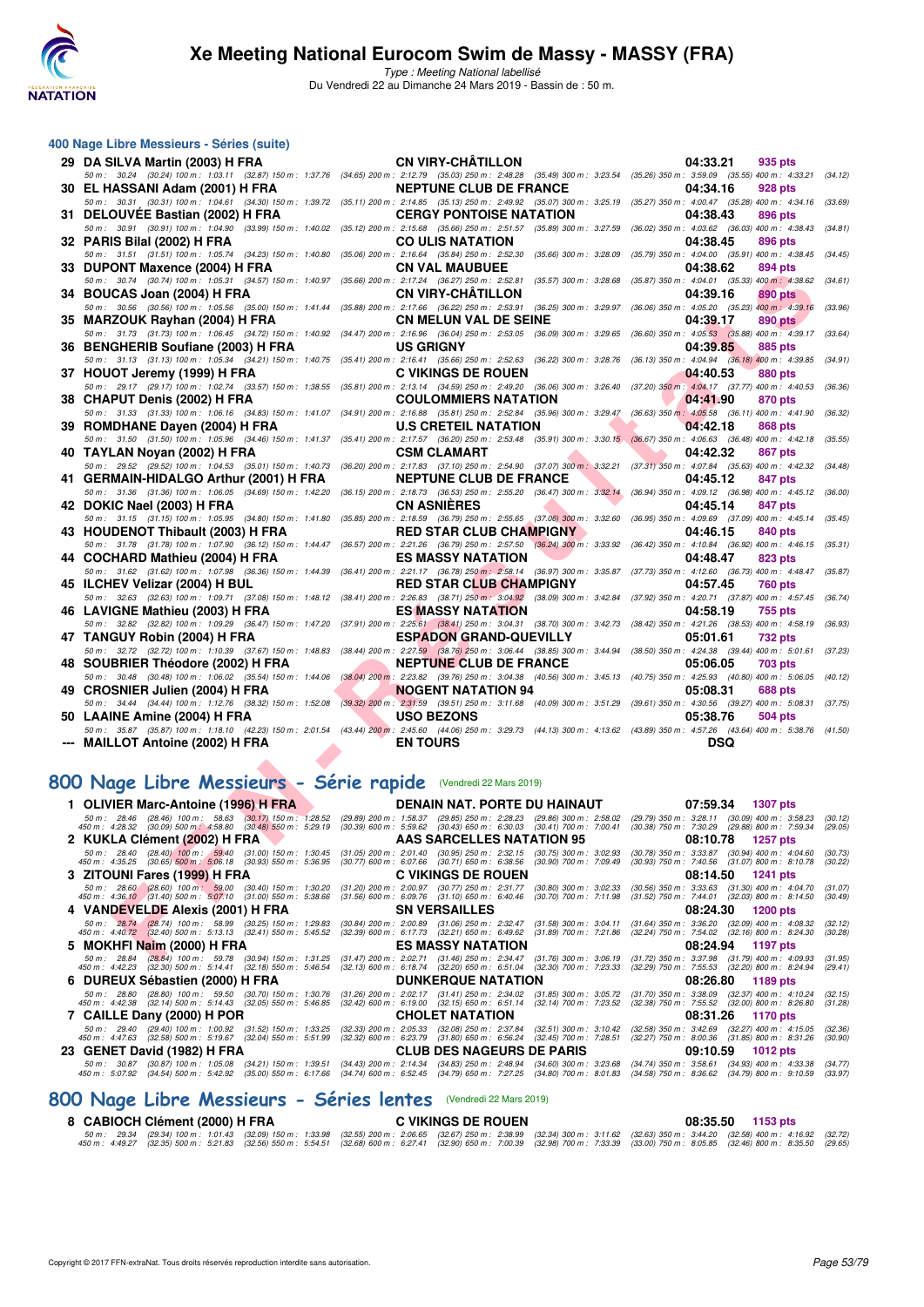

Type : Meeting National labellisé Du Vendredi 22 au Dimanche 24 Mars 2019 - Bassin de : 50 m.

| 800 Nage Libre Messieurs - Séries lentes (suite)                                                                                                                                                                                                         |                                                        |                                                        |                                                                                                        |                               |                                                        |             |                                                                                                                                                    |                          |                                                       |                |                                                                                                                |                          |                    |
|----------------------------------------------------------------------------------------------------------------------------------------------------------------------------------------------------------------------------------------------------------|--------------------------------------------------------|--------------------------------------------------------|--------------------------------------------------------------------------------------------------------|-------------------------------|--------------------------------------------------------|-------------|----------------------------------------------------------------------------------------------------------------------------------------------------|--------------------------|-------------------------------------------------------|----------------|----------------------------------------------------------------------------------------------------------------|--------------------------|--------------------|
| 9 MERCURY Anthony (2001) H FRA                                                                                                                                                                                                                           |                                                        |                                                        |                                                                                                        |                               |                                                        |             | LILLE MÉTROPOLE NATATION                                                                                                                           |                          |                                                       | 08:35.80       | 1151 pts                                                                                                       |                          |                    |
| 50 m: 29.27 (29.27) 100 m: 1:01.20 (31.93) 150 m: 1:33.33<br>450 m : 4:48.30 (32.41) 500 m : 5:21.62 (33.32) 550 m : 5:54.76                                                                                                                             |                                                        |                                                        | (32.13) 200 m : 2:05.39 (32.06) 250 m : 2:37.71<br>$(33.14)$ 600 m : 6:27.91 $(33.15)$ 650 m : 7:00.99 |                               |                                                        |             | $(32.32)$ 300 m : 3:10.36<br>$(33.08)$ 700 m : 7:34.32                                                                                             |                          |                                                       |                | (32.65) 350 m: 3:43.02 (32.66) 400 m: 4:15.89<br>(33.33) 750 m : 8:07.01 (32.69) 800 m : 8:35.80               |                          | (32.87)<br>(28.79) |
| 10 NDIAYE Amadou (2001) H SEN                                                                                                                                                                                                                            |                                                        |                                                        |                                                                                                        | <b>S.M MONTROUGE</b>          |                                                        |             |                                                                                                                                                    |                          |                                                       | 08:37.73       | 1143 pts                                                                                                       |                          |                    |
| 50 m: 29.64 (29.64) 100 m: 1:01.91 (32.27) 150 m: 1:34.90<br>450 m : 4:51.33 (32.31) 500 m : 5:23.76 (32.43) 550 m : 5:56.13                                                                                                                             |                                                        |                                                        | (32.99) 200 m : 2:07.73 (32.83) 250 m : 2:40.83<br>$(32.37)$ 600 m : 6:28.64 $(32.51)$ 650 m : 7:01.36 |                               |                                                        |             | $(33.10)$ 300 m : 3:13.40<br>$(32.72)$ 700 m : 7:33.95                                                                                             |                          |                                                       |                | (32.57) 350 m: 3:46.45 (33.05) 400 m: 4:19.02<br>(32.59) 750 m : 8:06.71 (32.76) 800 m : 8:37.73               |                          | (32.57)<br>(31.02) |
| 11 ZACHELIN Anaïque (2001) H FRA                                                                                                                                                                                                                         |                                                        |                                                        |                                                                                                        | <b>ES MASSY NATATION</b>      |                                                        |             |                                                                                                                                                    |                          |                                                       | 08:41.67       | 1127 pts                                                                                                       |                          |                    |
| 50 m: 29.61 (29.61) 100 m: 1:01.93 (32.32) 150 m: 1:34.46<br>450 m : 4:50.93 (32.55) 500 m : 5:23.92 (32.99) 550 m : 5:56.72                                                                                                                             |                                                        |                                                        | (32.53) 200 m : 2:06.99 (32.53) 250 m : 2:39.77<br>(32.80) 600 m: 6:29.79 (33.07) 650 m: 7:02.95       |                               |                                                        |             | $(32.78)$ 300 m : 3:12.45<br>$(33.16)$ 700 m : 7:35.73                                                                                             |                          |                                                       |                | (32.68) 350 m: 3:45.32 (32.87) 400 m: 4:18.38<br>(32.78) 750 m: 8:08.24 (32.51) 800 m: 8:41.67                 |                          | (33.06)<br>(33.43) |
| 12 LERNO Tom (2003) H FRA                                                                                                                                                                                                                                |                                                        |                                                        |                                                                                                        |                               | <b>CN SARREGUEMINES</b>                                |             |                                                                                                                                                    |                          |                                                       | 08:48.96       | <b>1098 pts</b>                                                                                                |                          |                    |
| 50 m: 29.90 (29.90) 100 m: 1:02.18 (32.28) 150 m: 1:35.22<br>450 m : 4:55.03 (33.12) 500 m : 5:28.37 (33.34) 550 m : 8:16.35                                                                                                                             |                                                        |                                                        | (33.04) 200 m : 2:08.53 (33.31) 250 m : 2:42.06<br>$(2.47.98)$ 600 m : 6:35.68                         |                               | $\theta$                                               | 650 m : --- | $(33.53)$ 300 m : 3:15.24                                                                                                                          | 700 m: 7:43.19 (1:07.51) |                                                       | 750 m : ---    | (33.18) 350 m : 3:48.61 (33.37) 400 m : 4:21.91                                                                | 800 m: 8:48.96 (1:05.77) | (33.30)            |
| 13 WILHELM Hugo (2002) H FRA                                                                                                                                                                                                                             |                                                        |                                                        |                                                                                                        |                               |                                                        |             | <b>CHARTRES METROPOLE NAT</b>                                                                                                                      |                          |                                                       | 08:50.32       | 1092 pts                                                                                                       |                          |                    |
| 50 m: 29.95 (29.95) 100 m: 1:02.59 (32.64) 150 m: 1:35.78<br>450 m : 4:55.29 (33.49) 500 m : 5:28.73 (33.44) 550 m : 6:02.51                                                                                                                             |                                                        |                                                        | (33.19) 200 m: 2:08.62 (32.84) 250 m: 2:42.04<br>(33.78) 600 m : 6:36.04 (33.53) 650 m : 7:09.82       |                               |                                                        |             | $(33.42)$ 300 m : 3:15.06<br>(33.78) 700 m : 7:43.72                                                                                               |                          |                                                       |                | $(33.02)$ 350 m : 3:48.39 $(33.33)$ 400 m : 4:21.80<br>$(33.90)$ 750 m : $8:17.08$ $(33.36)$ 800 m : $8:50.32$ |                          | (33.41)<br>(33.24) |
| 14 CLAIMAND Adrien (2003) H FRA                                                                                                                                                                                                                          |                                                        |                                                        |                                                                                                        |                               | <b>CSN GUYANCOURT</b>                                  |             |                                                                                                                                                    |                          |                                                       | 08:52.89       | <b>1082 pts</b>                                                                                                |                          |                    |
| 50 m: 29.93 (29.93) 100 m: 1:02.82 (32.89) 150 m: 1:35.88                                                                                                                                                                                                |                                                        |                                                        | (33.06) 200 m : 2:09.38 (33.50) 250 m : 2:42.36                                                        |                               |                                                        |             | $(32.98)$ 300 m : 3:16.12                                                                                                                          |                          | $(33.76)$ 350 m : 3:49.54                             |                | $(33.42)$ 400 m : 4:23.42                                                                                      |                          | (33.88)            |
| 450 m : 4:57.14 (33.72) 500 m : 5:31.41 (34.27) 550 m : 6:05.05<br>15 TANTER Colin (2003) H FRA                                                                                                                                                          |                                                        |                                                        | (33.64) 600 m: 6:39.39 (34.34) 650 m: 7:13.00                                                          | <b>S.M MONTROUGE</b>          |                                                        |             | $(33.61)$ 700 m : 7:47.04                                                                                                                          |                          |                                                       | 08:53.81       | $(34.04)$ 750 m : 8:20.54 $(33.50)$ 800 m : 8:52.89<br>1078 pts                                                |                          | (32.35)            |
| 50 m: 29.96 (29.96) 100 m: 1:02.58 (32.62) 150 m: 1:35.94                                                                                                                                                                                                |                                                        |                                                        | (33.36) 200 m : 2:09.57 (33.63) 250 m : 2:43.26                                                        |                               |                                                        |             | $(33.69)$ 300 m : 3:16.63                                                                                                                          |                          |                                                       |                | (33.37) 350 m : 3:50.47 (33.84) 400 m : 4:23.98                                                                |                          | (33.51)            |
| 450 m : 4:57.11 (33.13) 500 m : 5:30.18 (33.07) 550 m : 6:03.81<br>16 HENRY Theo (2003) H FRA                                                                                                                                                            |                                                        |                                                        | (33.63) 600 m : 6:37.48 (33.67) 650 m : 7:11.34                                                        | <b>AS PORCHEVILLE</b>         |                                                        |             | $(33.86)$ 700 m : 7:45.38                                                                                                                          |                          |                                                       | 08:55.30       | (34.04) 750 m: 8:19.69 (34.31) 800 m: 8:53.81<br><b>1072 pts</b>                                               |                          | (34.12)            |
| 50 m: 30.54 (30.54) 100 m: 1:04.19 (33.65) 150 m: 1:37.29                                                                                                                                                                                                |                                                        |                                                        | (33.10) 200 m: 2:11.01 (33.72) 250 m: 2:44.60                                                          |                               |                                                        |             | $(33.59)$ 300 m : 3:18.38                                                                                                                          |                          | $(33.78)$ 350 m : 3:52.11                             |                | $(33.73)$ 400 m : 4:26.19                                                                                      |                          | (34.08)            |
| 450 m : 5:00.00 (33.81) 500 m : 5:34.25<br>17 GAY SEMENKOFF Ewen (2002) H FRA                                                                                                                                                                            |                                                        | $(34.25)$ 550 m : 6:08.20                              | (33.95) 600 m : 6:42.12 (33.92) 650 m : 7:16.04                                                        |                               | CN MELUN VAL DE SEINE                                  |             | $(33.92)$ 700 m : 7:50.36                                                                                                                          |                          | $(34.32)$ 750 m : 8:22.98                             | 08:58.12       | $(32.62)$ 800 m : 8:55.30<br><b>1061 pts</b>                                                                   |                          | (32.32)            |
| 50 m: 30.07 (30.07) 100 m: 1:03.74 (33.67) 150 m: 1:37.55                                                                                                                                                                                                |                                                        |                                                        | (33.81) 200 m : 2:11.38 (33.83) 250 m : 2:45.41                                                        |                               |                                                        |             | $(34.03)$ 300 m : 3:19.50                                                                                                                          |                          |                                                       |                | (34.09) 350 m : 3:53.22 (33.72) 400 m : 4:27.13                                                                |                          | (33.91)            |
| 450 m : 5:01.04 (33.91) 500 m : 5:35.01 (33.97) 550 m : 6:08.96                                                                                                                                                                                          |                                                        |                                                        | (33.95) 600 m: 6:42.81 (33.85) 650 m: 7:17.25                                                          |                               | CN VIRY-CHATILLON                                      |             | $(34.44)$ 700 m : 7:51.55                                                                                                                          |                          | $(34.30)$ 750 m : 8:25.47                             | 09:01.64       | $(33.92)$ 800 m : 8:58.12<br><b>1047 pts</b>                                                                   |                          | (32.65)            |
| 18 QUILLAUX Gwendal (2002) H FRA<br>50 m: 30.74 (30.74) 100 m: 1:04.43 (33.69) 150 m: 1:38.51                                                                                                                                                            |                                                        |                                                        | (34.08) 200 m : 2:12.77 (34.26) 250 m : 2:46.23                                                        |                               |                                                        |             | $(33.46)$ 300 m : 3:19.71                                                                                                                          |                          |                                                       |                | (33.48) 350 m: 3:53.33 (33.62) 400 m: 4:27.39                                                                  |                          | (34.06)            |
| 450 m : 5:01.05 (33.66) 500 m : 5:34.93 (33.88) 550 m : 6:09.32                                                                                                                                                                                          |                                                        |                                                        |                                                                                                        |                               |                                                        |             | $(34.39)$ 600 m : 6:43.75 $(34.43)$ 650 m : 7:18.21 $(34.46)$ 700 m : 7:52.53                                                                      |                          |                                                       |                | (34.32) 750 m : 8:26.98 (34.45) 800 m : 9:01.64                                                                |                          | (34.66)            |
| 19 MAGNE Matthieu (2003) H FRA<br>50 m: 31.45 (31.45) 100 m: 1:04.95 (33.50) 150 m: 1:39.00                                                                                                                                                              |                                                        |                                                        |                                                                                                        |                               | <b>CN BRUNOY-ESSONNE</b>                               |             | (34.05) 200 m: 2:13.08 (34.08) 250 m: 2:47.19 (34.11) 300 m: 3:21.54                                                                               |                          |                                                       | 09:01.83       | <b>1046 pts</b><br>(34.35) 350 m: 3:55.85 (34.31) 400 m: 4:30.17                                               |                          | (34.32)            |
| 450 m : 5:04.51 (34.34) 500 m : 5:38.80 (34.29) 550 m : 6:13.29                                                                                                                                                                                          |                                                        |                                                        |                                                                                                        |                               |                                                        |             | (34.49) 600 m : 6:47.46 (34.17) 650 m : 7:21.48 (34.02) 700 m : 7:55.54                                                                            |                          |                                                       |                | (34.06) 750 m : 8:29.02 (33.48) 800 m : 9:01.83                                                                |                          | (32.81)            |
| 20 KUKLA Baptiste (2004) H FRA<br>50 m: 31.22 (31.22) 100 m: 1:05.28 (34.06) 150 m: 1:39.42                                                                                                                                                              |                                                        |                                                        |                                                                                                        |                               |                                                        |             | <b>NAUTIC CLUB RAMBOUILLET</b><br>(34.14) 200 m: 2:13.36 (33.94) 250 m: 2:47.44 (34.08) 300 m: 3:21.70                                             |                          |                                                       | 09:02.73       | 1043 pts<br>(34.26) 350 m: 3:55.74 (34.04) 400 m: 4:29.90                                                      |                          | (34.16)            |
| 450 m : 5:04.45 (34.55) 500 m : 5:38.91 (34.46) 550 m : 6:13.57                                                                                                                                                                                          |                                                        |                                                        |                                                                                                        |                               |                                                        |             | (34.66) 600 m : 6:48.20 (34.63) 650 m : 7:22.90 (34.70) 700 m : 7:56.89                                                                            |                          |                                                       |                | (33.99) 750 m : 8:30.93 (34.04) 800 m : 9:02.73                                                                |                          | (31.80)            |
| 21 COLOMAR Kyllian (2003) H FRA<br>50 m: 29.96 (29.96) 100 m: 1:03.16 (33.20) 150 m: 1:36.62                                                                                                                                                             |                                                        |                                                        |                                                                                                        |                               | <b>SN VERSAILLES</b>                                   |             | (33.46) 200 m: 2:10.07 (33.45) 250 m: 2:43.84 (33.77) 300 m: 3:17.70                                                                               |                          |                                                       | 09:07.41       | 1024 pts<br>(33.86) 350 m: 3:52.39 (34.69) 400 m: 4:27.29                                                      |                          | (34.90)            |
| 450 m : 5:02.18 (34.89) 500 m : 5:37.21 (35.03) 550 m : 6:12.75                                                                                                                                                                                          |                                                        |                                                        | (35.54) 600 m : 6:48.04 (35.29) 650 m : 7:24.04                                                        |                               |                                                        |             | (36.00) 700 m : 7:59.30                                                                                                                            |                          | (35.26) 750 m : 8:33.90                               |                | $(34.60)$ 800 m : 9:07.41                                                                                      |                          | (33.51)            |
| 22 JUTANT Jeremy (2002) H FRA<br>50 m : 30.84 (30.84) 100 m : 1:04.28                                                                                                                                                                                    |                                                        | (33.44) 150 m : 1:38.26                                |                                                                                                        |                               |                                                        |             | <b>CHARTRES METROPOLE NAT</b><br>(33.98) 200 m : 2:12.33 (34.07) 250 m : 2:46.49 (34.16) 300 m : 3:20.98                                           |                          |                                                       | 09:09.31       | 1017 pts<br>(34.49) 350 m: 3:55.54 (34.56) 400 m: 4:30.36                                                      |                          | (34.82)            |
| 450 m :   5:04.99     (34.63)  500 m :   5:39.84     (34.85)  550 m :   6:14.47                                                                                                                                                                          |                                                        |                                                        |                                                                                                        |                               |                                                        |             | (34.63) 600 m : 6:49.55 (35.08) 650 m : 7:24.62 (35.07) 700 m : 8:00.13                                                                            |                          | (35.51) 750 m : 8:35.01                               |                | (34.88) 800 m : 9:09.31                                                                                        |                          | (34.30)            |
| 24 DUVAL Elias (2004) H FRA<br>50 m: 31.25 (31.25) 100 m: 1:04.63 (33.38) 150 m: 1:38.51                                                                                                                                                                 |                                                        |                                                        |                                                                                                        |                               |                                                        |             | <b>CHARTRES METROPOLE NAT</b><br>(33.88) 200 m: 2:12.72 (34.21) 250 m: 2:46.72 (34.00) 300 m: 3:21.24                                              |                          | $(34.52)$ 350 m : 3:55.63                             | 09:12.69       | 1004 pts<br>$(34.39)$ 400 m : 4:30.34                                                                          |                          | (34.71)            |
| 450 m : 5:04.86 (34.52) 500 m : 5:39.97 (35.11) 550 m : 6:14.81                                                                                                                                                                                          |                                                        |                                                        |                                                                                                        |                               |                                                        |             | (34.84) 600 m : 6:50.56 (35.75) 650 m : 7:26.43 (35.87) 700 m : 8:02.25                                                                            |                          |                                                       |                | (35.82) 750 m : 8:38.39 (36.14) 800 m : 9:12.69                                                                |                          | (34.30)            |
| 25 BONNET Louis (2002) H FRA                                                                                                                                                                                                                             |                                                        |                                                        |                                                                                                        |                               |                                                        |             | <b>LAGNY-SUR-MARNE NATATION</b><br>$(35.18)$ 300 m : 3:25.01                                                                                       |                          |                                                       | 09:23.89       | <b>961 pts</b><br>(35.43) 350 m: 4:00.62 (35.61) 400 m: 4:35.98                                                |                          |                    |
| 50 m: 30.90 (30.90) 100 m: 1:04.62 (33.72) 150 m: 1:39.16<br>450 m : 5:11.72 (35.74) 500 m : 5:47.73 (36.01) 550 m : 6:24.16                                                                                                                             |                                                        |                                                        | (34.54) 200 m : 2:14.40 (35.24) 250 m : 2:49.58                                                        |                               |                                                        |             | (36.43) 600 m : 7:00.22 (36.06) 650 m : 7:36.59 (36.37) 700 m : 8:12.52                                                                            |                          |                                                       |                | (35.93) 750 m: 8:48.45 (35.93) 800 m: 9:23.89                                                                  |                          | (35.36)<br>(35.44) |
| 26 DUPONT Maxence (2004) H FRA<br>50 m: 30.46 (30.46) 100 m: 1:04.54 (34.08) 150 m: 1:39.72                                                                                                                                                              |                                                        |                                                        |                                                                                                        |                               | <b>CN VAL MAUBUEE</b>                                  |             |                                                                                                                                                    |                          | (36.04) 350 m : 4:03.21                               | 09:24.80       | <b>958 pts</b><br>$(35.93)$ 400 m : 4:39.53                                                                    |                          |                    |
| 450 m : 5:15.34 (35.81) 500 m : 5:51.65 (36.31) 550 m : 6:28.01                                                                                                                                                                                          |                                                        |                                                        |                                                                                                        |                               |                                                        |             | (35.18) 200 m : 2:15.54 (35.82) 250 m : 2:51.24 (35.70) 300 m : 3:27.28<br>(36.36) 600 m : 7:04.29 (36.28) 650 m : 7:39.60 (35.31) 700 m : 8:15.75 |                          | $(36.15)$ 750 m : 8:51.43                             |                | $(35.68)$ 800 m : 9:24.80                                                                                      |                          | (36.32)<br>(33.37) |
| 27 HUGONENQ Milo (2004) H FRA                                                                                                                                                                                                                            |                                                        |                                                        |                                                                                                        |                               |                                                        |             | <b>CLUB DES NAGEURS DE PARIS</b>                                                                                                                   |                          |                                                       | 09:46.78       | 876 pts                                                                                                        |                          |                    |
| 50 m: 31.21 (31.21) 100 m: 1:06.45<br>450 m : 5:27.78 (37.39) 500 m : 6:05.82                                                                                                                                                                            |                                                        | $(35.24)$ 150 m : 1:43.00<br>$(38.04)$ 550 m : 6:43.92 | $(36.55)$ 200 m : 2:20.38<br>$(38.10)$ 600 m : 7:21.55                                                 |                               | $(37.38)$ 250 m : 2:57.67<br>$(37.63)$ 650 m : 7:57.42 |             | (37.29) 300 m : 3:34.61<br>$(35.87)$ 700 m : 8:33.62                                                                                               |                          | $(36.20)$ 750 m : $9:11.07$                           |                | (36.94) 350 m: 4:12.48 (37.87) 400 m: 4:50.39<br>(37.45) 800 m : 9:46.78                                       |                          | (37.91)<br>(35.71) |
| 28 COCHARD Mathieu (2004) H FRA                                                                                                                                                                                                                          |                                                        |                                                        |                                                                                                        |                               | ES MASSY NATATION                                      |             |                                                                                                                                                    |                          |                                                       | 10:03.28       | 818 pts                                                                                                        |                          |                    |
| 50 m : 32.20 (32.20) 100 m : 1:08.78 (36.58) 150 m : 1:45.94<br>450 m : 5:34.62 (37.75) 500 m : 6:13.89 (39.27) 550 m : 6:51.94 (38.05) 600 m : 7:30.80 (38.86) 650 m : 8:09.26 (38.46) 700 m : 8:48.56 (39.30) 750 m : 9:26.18 (37.62) 800 m : 10:03.28 |                                                        |                                                        | (37.16) 200 m : 2:23.73 (37.79) 250 m : 3:01.25 (37.52) 300 m : 3:39.80                                |                               |                                                        |             |                                                                                                                                                    |                          |                                                       |                | (38.55) 350 m: 4:18.07 (38.27) 400 m: 4:56.87                                                                  |                          | (38.80)<br>(37.10) |
| --- LAVIGNE Mathieu (2003) H FRA                                                                                                                                                                                                                         |                                                        |                                                        |                                                                                                        | <b>ES MASSY NATATION</b>      |                                                        |             |                                                                                                                                                    |                          |                                                       | <b>DNS</b> dec |                                                                                                                |                          |                    |
|                                                                                                                                                                                                                                                          |                                                        |                                                        |                                                                                                        |                               |                                                        |             |                                                                                                                                                    |                          |                                                       |                |                                                                                                                |                          |                    |
| 1500 Nage Libre Messieurs - Série rapide (Samedi 23 Mars 2019)                                                                                                                                                                                           |                                                        |                                                        |                                                                                                        |                               |                                                        |             |                                                                                                                                                    |                          |                                                       |                |                                                                                                                |                          |                    |
| 1 OLIVIER Marc-Antoine (1996) H FRA                                                                                                                                                                                                                      |                                                        |                                                        |                                                                                                        |                               |                                                        |             | <b>DENAIN NAT. PORTE DU HAINAUT</b>                                                                                                                |                          |                                                       | 15:07.99       | <b>1316 pts</b>                                                                                                |                          |                    |
| 50 m : 28.89                                                                                                                                                                                                                                             | $(28.89)$ 100 m : 59.56                                | $(30.67)$ 150 m : 1:30.09                              | $(30.53)$ 200 m : 2:00.38                                                                              |                               | $(30.29)$ 250 m : 2:30.70                              |             | $(30.32)$ 300 m : 3:01.04                                                                                                                          |                          |                                                       |                | $(30.34)$ 350 m : 3:31.13 $(30.09)$ 400 m : 4:01.34                                                            |                          | (30.21)            |
| 450 m : 4:31.65<br>850 m : 8:33.77                                                                                                                                                                                                                       | $(30.31)$ 500 m : 5:01.84<br>$(30.43)$ 900 m : 9:04.20 | $(30.19)$ 550 m : 5:31.90<br>$(30.43)$ 950 m : 9:34.72 | $(30.06)$ 600 m : 6:02.11<br>(30.52) 000 m : 10:05.31                                                  |                               | $(30.21)$ 650 m : 6:32.47<br>(30.591050 m : 10:35.73   |             | $(30.36)$ 700 m : 7:02.70<br>$(30.42)100 \text{ m}$ : 11:06.17                                                                                     |                          | $(30.23)$ 750 m : 7:32.80<br>(30.44) 150 m : 11:36.73 |                | $(30.10)$ 800 m : 8:03.34<br>(30.56 <b>1</b> 200 m : 12:07.26                                                  |                          | (30.54)<br>(30.53) |
| 1250 m : 12:37.88<br>2 BATTE Clement (2000) H FRA                                                                                                                                                                                                        | $(30.62)300 \text{ m}$ : 13:08.42                      | (30.541350 m: 13:38.89)                                | (30.47) 400 m : 14:09.37 (30.48) 450 m : 14:39.09                                                      | <b>C.N DE VALLEE DE SEINE</b> |                                                        |             | (29.72) 500 m : 15:07.99                                                                                                                           |                          | (28.90)                                               | 15:40.16       | 1244 pts                                                                                                       |                          |                    |
| 50 m: 29.64 (29.64) 100 m: 1:00.96 (31.32) 150 m: 1:32.31 (31.35) 200 m: 2:03.66 (31.35) 250 m: 2:35.14 (31.48) 300 m: 3:06.49 (31.35) 350 m: 3:37.88 (31.39) 400 m: 4:09.38 (31.50)                                                                     |                                                        |                                                        |                                                                                                        |                               |                                                        |             |                                                                                                                                                    |                          |                                                       |                |                                                                                                                |                          |                    |

# **[1500 Nage Libre Messieurs - Série rapide](http://www.ffnatation.fr/webffn/resultats.php?idact=nat&go=epr&idcpt=57649&idepr=56)** (Samedi 23 Mars 2019)

|                                                                                               | 1 OLIVIER Marc-Antoine (1996) H FRA                                                                                    |                                                                                                                |                                                                                                                        | DENAIN NAT. PORTE DU HAINAUT                                                                                  |                                                                                                                | 15:07.99                                                                                                             | <b>1316 pts</b>                                                                    |                               |
|-----------------------------------------------------------------------------------------------|------------------------------------------------------------------------------------------------------------------------|----------------------------------------------------------------------------------------------------------------|------------------------------------------------------------------------------------------------------------------------|---------------------------------------------------------------------------------------------------------------|----------------------------------------------------------------------------------------------------------------|----------------------------------------------------------------------------------------------------------------------|------------------------------------------------------------------------------------|-------------------------------|
| 50 m: 28.89<br>450 m : 4:31.65<br>850 m : 8:33.77<br>1250 m : 12:37.88                        | $(28.89)$ 100 m : 59.56<br>$(30.31)$ 500 m : 5:01.84<br>$(30.43)$ 900 m : 9:04.20<br>$(30.62)300 \text{ m}$ : 13.08.42 | $(30.67)$ 150 m : 1:30.09<br>(30.19) 550 m : 5:31.90<br>$(30.43)$ 950 m : 9:34.72<br>(30.541350 m : 13:38.89)  | $(30.53)$ 200 m : 2:00.38<br>$(30.06)$ 600 m : 6:02.11<br>$(30.52)000 \text{ m}$ : 10:05.31<br>(30.471400 m : 14:09.37 | $(30.29)$ 250 m : 2:30.70<br>$(30.21)$ 650 m : 6:32.47<br>(30.591050 m : 10:35.73<br>(30.481450 m : 14:39.09) | $(30.32)$ 300 m : 3:01.04<br>(30.36) 700 m : 7:02.70<br>(30.42) 100 m : 11:06.17<br>(29.721500 m : 15:07.99    | $(30.34)$ 350 m : 3:31.13<br>$(30.23)$ 750 m : 7:32.80<br>(30.44) 150 m : 11:36.73<br>(28.90)                        | $(30.09)$ 400 m : 4:01.34<br>$(30.10)$ 800 m : 8:03.34<br>(30.561200 m : 12:07.26  | (30.21)<br>(30.54)<br>(30.53) |
|                                                                                               | 2 BATTE Clement (2000) H FRA                                                                                           |                                                                                                                |                                                                                                                        | <b>C.N. DE VALLEE DE SEINE</b>                                                                                |                                                                                                                | 15:40.16                                                                                                             | 1244 pts                                                                           |                               |
| $50 \text{ m}$ : 29.64<br>450 m : 4:40.67<br>850 m : 8:52.88<br>1250 m : 13:05.55             | $(29.64)$ 100 m : 1:00.96<br>$(31.29)$ 500 m : 5:12.28<br>$(31.77)$ 900 m : 9:24.44<br>(31.421300 m : 13:37.22         | $(31.32)$ 150 m : 1:32.31<br>$(31.61)$ 550 m : 5:43.57<br>$(31.56)$ 950 m : 9:56.02<br>(31.671350 m : 14:08.81 | $(31.35)$ 200 m : 2:03.66<br>$(31.29)$ 600 m : 6:14.99<br>(31.581000 m : 10:27.85<br>(31.591400 m : 14:40.63           | $(31.35)$ 250 m : 2:35.14<br>$(31.42)$ 650 m : 6:46.38<br>(31.831050 m : 10:59.40<br>(31.82) 450 m : 15:11.32 | $(31.48)$ 300 m : 3:06.49<br>$(31.39)$ 700 m : 7:18.05<br>(31.55) 100 m : 11:31.09<br>(30.691500 m : 15:40.16) | (31.35) 350 m : 3:37.88<br>$(31.67)$ 750 m : 7:49.64<br>(31.69) 150 m : 12:02.53<br>(28.84)                          | $(31.39)$ 400 m : 4:09.38<br>$(31.59)$ 800 m : 8:21.11<br>(31.441200 m : 12:34.13  | (31.50)<br>(31.47)<br>(31.60) |
|                                                                                               | 3 KUKLA Clément (2002) H FRA                                                                                           |                                                                                                                |                                                                                                                        | AAS SARCELLES NATATION 95                                                                                     |                                                                                                                | 15:44.94                                                                                                             | <b>1234 pts</b>                                                                    |                               |
| $50 \text{ m}$ : 28.95<br>$450 \text{ m}$ : $4:40.10$<br>850 m : 8:52.70<br>1250 m : 13:06.41 | $(28.95)$ 100 m : 1:00.74<br>$(31.46)$ 500 m : 5:11.67<br>$(31.80)$ 900 m : 9:24.25<br>(31.831300 m : 13:38.40         | $(31.79)$ 150 m : 1:31.97<br>$(31.57)$ 550 m : 5:42.82<br>$(31.55)$ 950 m : 9:55.93<br>(31.991350 m : 14:10.35 | $(31.23)$ 200 m : 2:03.27<br>$(31.15)$ 600 m : 6:14.35<br>(31.681000 m: 10:27.79<br>(31.951400 m : 14:42.30            | $(31.30)$ 250 m : 2:34.42<br>$(31.53)$ 650 m : 6:45.89<br>(31.86) 050 m: 10:59.38<br>(31.951450 m : 15:14.09  | $(31.15)$ 300 m : 3:05.63<br>$(31.54)$ 700 m : 7:17.54<br>(31.59) 100 m : 11:31.02<br>(31.791500 m : 15:44.94  | (31.21) 350 m : 3:37.26<br>$(31.65)$ 750 m : 7:49.26<br>(31.64) 150 m : 12:02.92 (31.90) 200 m : 12:34.58<br>(30.85) | $(31.63)$ 400 m : 4:08.64<br>$(31.72)$ 800 m : 8:20.90                             | (31.38)<br>(31.64)<br>(31.66) |
|                                                                                               | 4 VANDEVELDE Alexis (2001) H FRA                                                                                       |                                                                                                                |                                                                                                                        | <b>SN VERSAILLES</b>                                                                                          |                                                                                                                | 15:55.56                                                                                                             | 1211 $pts$                                                                         |                               |
| $50 \text{ m}$ : 29.26<br>450 m : 4:42.69<br>850 m : 8:59.61<br>1250 m : 13:15.31             | $(29.26)$ 100 m : 1:00.41<br>$(31.88)$ 500 m : 5:15.02<br>$(32.02)$ 900 m : 9:31.69<br>(32.211300 m : 13:47.52)        | $(31.15)$ 150 m : 1:31.22<br>$(32.33)$ 550 m : 5:47.35<br>(32.08) 950 m : 10:03.37<br>(32.211350 m : 14:19.87) | $(30.81)$ 200 m : 2:02.74<br>$(32.33)$ 600 m : 6:19.62<br>(31.681000 m : 10:35.39<br>(32.351400 m : 14:52.14)          | $(31.52)$ 250 m : 2:34.58<br>$(32.27)$ 650 m : 6:51.53<br>(32.021050 m : 11:07.75<br>(32.271450 m : 15:24.32) | $(31.84)$ 300 m : 3:06.63<br>$(31.91)$ 700 m : 7:23.34<br>(32.36) 100 m : 11:39.28<br>(32.181500 m : 15:55.56  | $(32.05)$ 350 m : 3:38.71<br>$(31.81)$ 750 m : 7:55.53<br>(31.53) 150 m : 12:11.17<br>(31.24)                        | $(32.08)$ 400 m : 4:10.81<br>$(32.19)$ 800 m : 8:27.59<br>(31.891200 m: 12:43.10   | (32.10)<br>(32.06)<br>(31.93) |
|                                                                                               | 5 DUREUX Sébastien (2000) H FRA                                                                                        |                                                                                                                |                                                                                                                        | <b>DUNKERQUE NATATION</b>                                                                                     |                                                                                                                | 15:56.99                                                                                                             | <b>1208 pts</b>                                                                    |                               |
| $50 \text{ m}$ : 29.58<br>450 m : 4:43.04<br>850 m : 8:58.06<br>1250 m : 13:16.35             | $(29.58)$ 100 m : 1.00.66<br>$(32.10)$ 500 m : 5:14.76<br>$(32.12)$ 900 m : 9:30.03<br>(32.361300 m : 13.48.64)        | $(31.08)$ 150 m : 1:32.34<br>$(31.72)$ 550 m : 5:46.65<br>(31.97) 950 m : 10:02.42<br>(32.291350 m : 14:21.36  | $(31.68)$ 200 m : 2.03.85<br>$(31.89)$ 600 m : 6:18.42<br>(32.391000 m : 10:34.45<br>(32.721400 m : 14:53.70           | $(31.51)$ 250 m : 2:35.66<br>$(31.77)$ 650 m : 6:49.98<br>(32.031050 m : 11:07.11<br>(32.341450 m : 15:25.84  | $(31.81)$ 300 m : 3:07.12<br>$(31.56)$ 700 m : 7:21.69<br>(32.661100 m: 11:39.17<br>(32.141500 m: 15:56.99     | $(31.46)$ 350 m : 3:39.10<br>$(31.71)$ 750 m : 7:53.96<br>(32.06) 150 m : 12:11.62<br>(31.15)                        | $(31.98)$ 400 m : 4:10.94<br>$(32.27)$ 800 m : 8:25.94<br>(32.45) 200 m : 12:43.99 | (31.84)<br>(31.98)<br>(32.37) |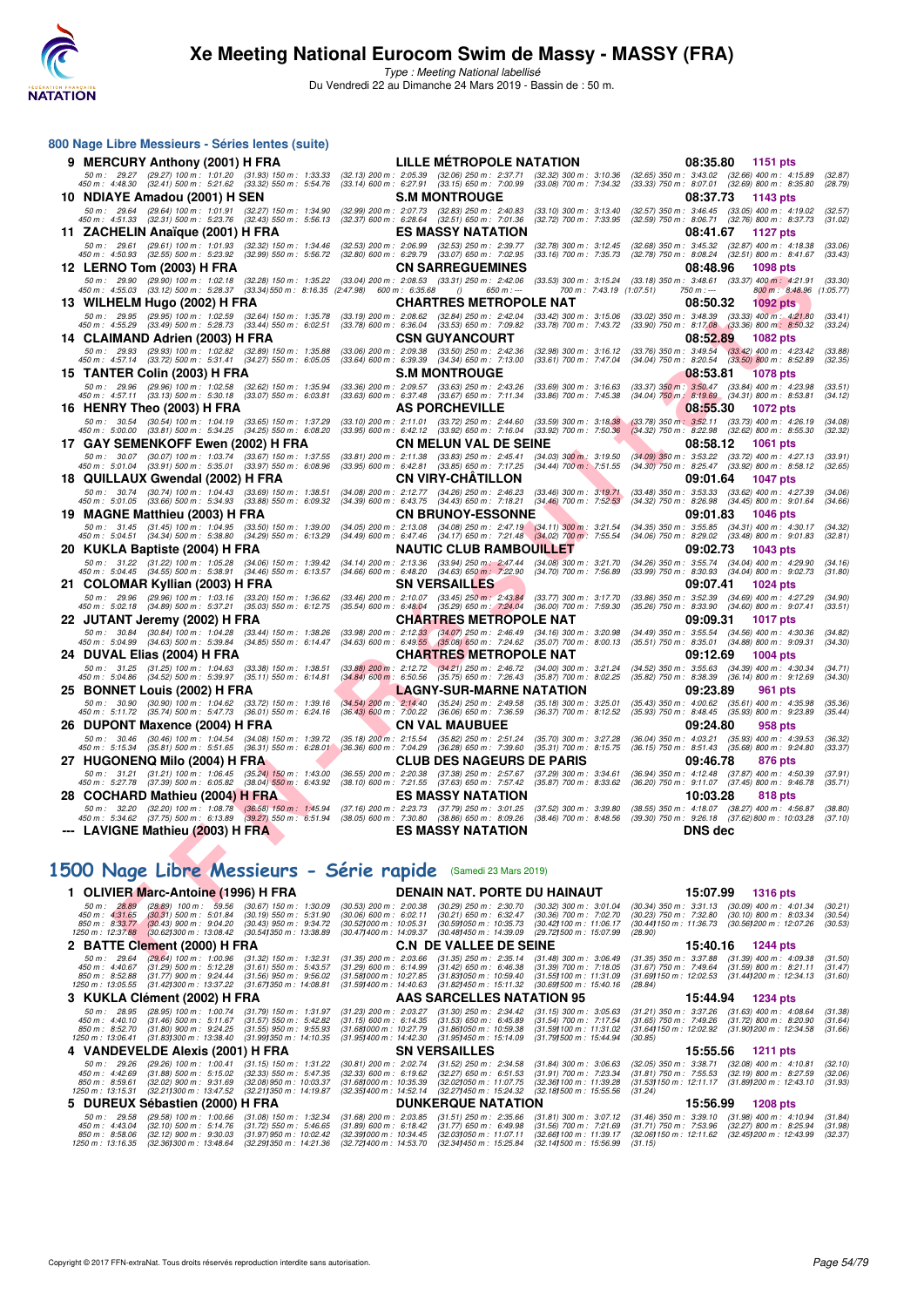

Type : Meeting National labellisé Du Vendredi 22 au Dimanche 24 Mars 2019 - Bassin de : 50 m.

|   |                                                                      |                                                                                                                 | 1500 Nage Libre Messieurs - Série rapide (suite)                                                                |                                                                                                              |                                                                                                                        |                                                                                                             |                                                                                                       |                |                                                                                                                                     |                               |
|---|----------------------------------------------------------------------|-----------------------------------------------------------------------------------------------------------------|-----------------------------------------------------------------------------------------------------------------|--------------------------------------------------------------------------------------------------------------|------------------------------------------------------------------------------------------------------------------------|-------------------------------------------------------------------------------------------------------------|-------------------------------------------------------------------------------------------------------|----------------|-------------------------------------------------------------------------------------------------------------------------------------|-------------------------------|
|   | 7 REYMOND Axel (1994) H FRA                                          |                                                                                                                 |                                                                                                                 |                                                                                                              | <b>AAS SARCELLES NATATION 95</b>                                                                                       |                                                                                                             |                                                                                                       | 15:59.13       | 1203 pts                                                                                                                            |                               |
|   | 50 m : 30.39<br>450 m : 4:45.37<br>850 m : 9:01.85                   | $(30.39)$ 100 m : 1:02.03<br>$(32.01)$ 500 m : 5:17.27<br>$(32.27)$ 900 m : 9:33.84                             | $(31.64)$ 150 m : 1:34.05<br>$(31.90)$ 550 m : 5:49.18<br>$(31.99)$ 950 m : 10:05.87                            | $(32.02)$ 200 m : 2:05.80<br>$(31.91)$ 600 m : 6:21.27<br>(32.031000 m: 10:37.76                             | $(31.75)$ 250 m : 2:37.83<br>$(32.09)$ 650 m : 6:53.38<br>(31.89) 050 m: 11:09.93                                      | $(32.03)$ 300 m : 3:09.53<br>$(32.11)$ 700 m : 7:25.43<br>(32.17) 100 m : 11:42.15                          | $(32.05)$ 750 m : 7:57.58                                                                             |                | $(31.70)$ 350 m : 3:41.46 $(31.93)$ 400 m : 4:13.36<br>$(32.15)$ 800 m : 8:29.58<br>(32.22) 150 m: 12:14.49 (32.34) 200 m: 12:46.74 | (31.90)<br>(32.00)<br>(32.25) |
| 8 | 1250 m: 13:18.87<br><b>MOKHFI Naim (2000) H FRA</b>                  | (32.13) 300 m : 13:50.82                                                                                        | (31.951350 m : 14:22.76                                                                                         | (31.941400 m: 14:54.81                                                                                       | (32.05) 450 m : 15:27.05<br><b>ES MASSY NATATION</b>                                                                   | (32.241500 m: 15:59.13)                                                                                     | (32.08)                                                                                               | 16:04.51       | 1191 pts                                                                                                                            |                               |
|   | 50 m: 29.02<br>450 m : 4:45.60                                       | $(29.02)$ 100 m : 1:00.79<br>$(32.21)$ 500 m : 5:18.06                                                          | $(31.77)$ 150 m : 1:32.72<br>$(32.46)$ 550 m : 5:50.31                                                          | $(31.93)$ 200 m : 2:04.74<br>$(32.25)$ 600 m : 6:22.57                                                       | $(32.02)$ 250 m : 2:36.75<br>$(32.26)$ 650 m : 6:54.92                                                                 | $(32.01)$ 300 m : 3:08.98<br>$(32.35)$ 700 m : 7:27.34                                                      | $(32.23)$ 350 m : 3:41.17<br>(32.42) 750 m : 7:59.59                                                  |                | $(32.19)$ 400 m : 4:13.39<br>$(32.25)$ 800 m : 8:31.86                                                                              | (32.22)<br>(32.27)            |
|   | 850 m : 9:04.08<br>1250 m : 13:23.74                                 | $(32.22)$ 900 m : 9:36.32<br>(32.78) 300 m : 13:56.26                                                           | (32.24) 950 m : 10:08.77<br>(32.52) 350 m : 14:28.94<br>12 KENENBAYEV Kenessary (1995) H KAZ                    | $(32.45)000 \text{ m}$ : 10:41.10<br>(32.68) 400 m : 14:59.83                                                | (32.331050 m: 11:13.53)<br>(30.89) 450 m : 15:32.74<br>KAZAKHSTAN (KAZ)                                                | (32.43) 100 m: 11:45.88<br>$(32.911500 \text{ m} : 16.04.51)$                                               | (31.77)                                                                                               | 16:44.32       | (32.35) 150 m: 12:18.52 (32.64) 200 m: 12:50.96<br><b>1108 pts</b>                                                                  | (32.44)                       |
|   | 50 m : 30.14                                                         | $(30.14)$ 100 m : 1:01.59                                                                                       | $(31.45)$ 150 m : 1:34.37                                                                                       | $(32.78)$ 200 m : 2:07.13                                                                                    | $(32.76)$ 250 m : 2:40.63                                                                                              | $(33.50)$ 300 m : 3:13.78                                                                                   | $(33.15)$ 350 m : 3:47.18                                                                             |                | $(33.40)$ 400 m : 4:20.81                                                                                                           | (33.63)                       |
|   | 450 m : 4:54.72<br>850 m : 9:25.03<br>1250 m: 13:57.35               | $(33.91)$ 500 m : 5:28.28<br>$(34.05)$ 900 m : 9:58.97<br>$(34.04)300 \text{ m}$ : 14:31.46                     | $(33.56)$ 550 m : 6:02.15<br>$(33.94)$ 950 m : 10:33.07<br>(34.111350 m : 15:05.45                              | $(33.87)$ 600 m : 6:35.61<br>(34.10) 000 m : 11:07.14<br>(33.991400 m : 15:39.27                             | $(33.46)$ 650 m : 7:09.51<br>(34.07) 050 m: 11:40.85<br>$(33.82)1450 \text{ m}$ : 16:12.68                             | $(33.90)$ 700 m : 7:43.32<br>(33.71) 100 m : 12:15.11<br>(33.411500 m: 16:44.32)                            | (31.64)                                                                                               |                | $(33.81)$ 750 m : 8:17.23 $(33.91)$ 800 m : 8:50.98<br>(34.26) 150 m : 12:49.43 (34.32) 200 m : 13:23.31                            | (33.75)<br>(33.88)            |
|   |                                                                      |                                                                                                                 |                                                                                                                 |                                                                                                              | 1500 Nage Libre Messieurs - Séries lentes (Samedi 23 Mars 2019)                                                        |                                                                                                             |                                                                                                       |                |                                                                                                                                     |                               |
|   | 6 TAYLAN Noyan (2002) H FRA                                          |                                                                                                                 |                                                                                                                 |                                                                                                              | <b>CSM CLAMART</b>                                                                                                     |                                                                                                             |                                                                                                       | 15:57.38       | 1207 pts                                                                                                                            |                               |
|   | 50 m : 28.21<br>450 m : 4:47.60                                      | $(28.21)$ 100 m : 1:00.46<br>$(32.90)$ 500 m : 5:20.09                                                          | $(32.25)$ 150 m : 1:33.02<br>$(32.49)$ 550 m : 5:51.92                                                          | $(32.56)$ 200 m : 2:04.82<br>$(31.83)$ 600 m : 6:24.33                                                       | $(31.80)$ 250 m : 2:37.06<br>$(32.41)$ 650 m : 6:56.33                                                                 | $(32.24)$ 300 m : 3:09.11<br>$(32.00)$ 700 m : 7:28.18                                                      | $(31.85)$ 750 m : $8.00.39$                                                                           |                | (32.05) 350 m: 3:41.84 (32.73) 400 m: 4:14.70<br>$(32.21)$ 800 m : 8:32.49                                                          | (32.86)<br>(32.10)            |
|   | 850 m : 9:04.71                                                      | $(32.22)$ 900 m : 9:36.66                                                                                       | $(31.95)$ 950 m : 10:08.73                                                                                      | (32.071000 m: 10:40.93                                                                                       | (32.20) 050 m: 11:12.61                                                                                                | (31.68) 100 m : 11:44.06                                                                                    |                                                                                                       |                | (31.45) 150 m : 12:15.88 (31.82) 200 m : 12:47.73                                                                                   | (31.85)                       |
|   | 1250 m : 13:20.20<br>9 CAILLE Dany (2000) H POR                      | (32.47) 300 m : 13:52.25                                                                                        | (32.05) 350 m : 14:24.36                                                                                        | $(32.11)400 \text{ m}$ : 14:56.40                                                                            | (32.04) 450 m : 15:27.40<br><b>CHOLET NATATION</b>                                                                     | (31.001500 m: 15:57.38                                                                                      | (29.98)                                                                                               | 16:17.81       | 1163 pts                                                                                                                            |                               |
|   | 50 m: 29.81                                                          | $(29.81)$ 100 m : 1:01.96                                                                                       | $(32.15)$ 150 m : 1:34.71                                                                                       | $(32.75)$ 200 m : 2:07.02                                                                                    | $(32.31)$ 250 m : 2:39.73                                                                                              | $(32.71)$ 300 m : 3:12.52                                                                                   | $(32.79)$ 350 m : 3:45.15                                                                             |                | $(32.63)$ 400 m : 4:17.99                                                                                                           | (32.84)                       |
|   | 450 m : 4:50.63<br>850 m : 9:11.82<br>1250 m : 13:34.46              | $(32.64)$ 500 m : 5:23.36<br>$(32.52)$ 900 m : 9:44.39<br>(33.05) 300 m : 14:07.54                              | $(32.73)$ 550 m : 5:56.19<br>(32.57) 950 m : 10:16.94<br>(33.08)350 m : 14:40.85                                | $(32.83)$ 600 m : 6:28.97<br>(32.55) 000 m : 10:49.61<br>(33.311400 m : 15:13.92                             | $(32.78)$ 650 m : 7:01.80<br>(32.67) 050 m: 11:22.40<br>(33.071450 m : 15:46.04                                        | $(32.83)$ 700 m : 7:34.37<br>(32.79) 100 m : 11:55.35<br>$(32.12)500 \text{ m}$ : 16:17.81                  | $(32.57)$ 750 m : 8:06.85<br>(31.77)                                                                  |                | $(32.48)$ 800 m : 8:39.30<br>(32.95) 150 m : 12:28.39 (33.04) 200 m : 13:01.41                                                      | (32.45)<br>(33.02)            |
|   | 10 ZACHELIN Anaïque (2001) H FRA                                     |                                                                                                                 |                                                                                                                 |                                                                                                              | <b>ES MASSY NATATION</b>                                                                                               |                                                                                                             |                                                                                                       | 16:29.93       | 1138 pts                                                                                                                            |                               |
|   | 50 m: 29.20<br>450 m: 4:51.22<br>850 m : 9:14.10<br>1250 m: 13:42.47 | $(29.20)$ 100 m : 1:01.44<br>$(32.90)$ 500 m : 5:23.92<br>$(33.16)$ 900 m : 9:47.24<br>(34.33) 300 m : 14:16.06 | $(32.24)$ 150 m : 1:33.69<br>$(32.70)$ 550 m : 5:56.67<br>$(33.14)$ 950 m : 10:20.76<br>(33.591350 m : 14:49.86 | $(32.25)$ 200 m : 2:06.50<br>$(32.75)$ 600 m : 6:29.41<br>(33.521000 m: 10:53.86<br>(33.80) 400 m : 15:23.49 | $(32.81)$ 250 m : 2:39.46<br>$(32.74)$ 650 m : 7:02.21<br>(33.101050 m: 11:27.87<br>$(33.63)1450 \text{ m}$ : 15:56.68 | $(32.96)$ 300 m : 3:12.20<br>(32.80) 700 m : 7:34.87<br>(34.01) 100 m : 12:01.05<br>(33.191500 m: 16:29.93) | $(32.74)$ 350 m : 3:45.17<br>$(32.66)$ 750 m : 8:07.98<br>(33.18 <b>)</b> 150 m : 12:34.83<br>(33.25) |                | $(32.97)$ 400 m : 4:18.32<br>$(33.11)$ 800 m : 8:40.94<br>(33.78) 200 m : 13:08.14                                                  | (33.15)<br>(32.96)<br>(33.31) |
|   | 11 CABIOCH Clément (2000) H FRA                                      |                                                                                                                 |                                                                                                                 |                                                                                                              | <b>C VIKINGS DE ROUEN</b>                                                                                              |                                                                                                             |                                                                                                       | 16:34.16       | 1129 pts                                                                                                                            |                               |
|   | 50 m: 29.01                                                          | $(29.01)$ 100 m : 1:00.26                                                                                       | $(31.25)$ 150 m : 1:32.23                                                                                       | $(31.97)$ 200 m : 2:05.14                                                                                    | $(32.91)$ 250 m : 2:38.05                                                                                              | $(32.91)$ 300 m : 3:10.66                                                                                   | $(32.61)$ 350 m : 3:43.91                                                                             |                | $(33.25)$ 400 m : 4:17.15                                                                                                           | (33.24)                       |
|   | 450 m : 4:50.81<br>850 m: 9:20.32<br>1250 m: 13:48.12                | $(33.66)$ 500 m : 5:24.57<br>$(33.83)$ 900 m : 9:54.14<br>(33.42) 300 m : 14:21.84                              | $(33.76)$ 550 m : 5:58.01<br>$(33.82)$ 950 m : 10:27.75<br>(33.72) 350 m : 14:55.51                             | $(33.44)$ 600 m : 6:31.38<br>(33.611000 m: 11:01.40<br>(33.67) 400 m : 15:28.69                              | $(33.37)$ 650 m : 7:05.21<br>(33.65) 050 m: 11:34.77<br>$(33.181450 \text{ m} : 16.02.00$                              | $(33.83)$ 700 m : 7:38.82<br>(33.37) 100 m : 12:08.16<br>(33.311500 m: 16:34.16                             | $(33.61)$ 750 m : 8:12.77<br>(32.16)                                                                  |                | $(33.95)$ 800 m : 8:46.49<br>(33.39) 150 m : 12:41.39 (33.23) 200 m : 13:14.70                                                      | (33.72)<br>(33.31)            |
|   | 13 MERCURY Anthony (2001) H FRA                                      |                                                                                                                 |                                                                                                                 |                                                                                                              | <b>LILLE METROPOLE NATATION</b>                                                                                        |                                                                                                             |                                                                                                       | 16:45.73       | 1105 pts                                                                                                                            |                               |
|   | 50 m: 29.16<br>450 m: 4:49.16                                        | $(29.16)$ 100 m : 1:00.60<br>$(33.15)$ 500 m : 5:22.02                                                          | $(31.44)$ 150 m : 1:32.88<br>$(32.86)$ 550 m : 5:55.66                                                          | $(32.28)$ 200 m : 2:05.17<br>$(33.64)$ 600 m : 6:29.46                                                       | $(32.29)$ 250 m : 2:37.69<br>$(33.80)$ 650 m : 7:03.22                                                                 | $(32.52)$ 300 m : 3:10.22<br>$(33.76)$ 700 m : 7:36.86                                                      | $(32.53)$ 350 m : 3:43.04<br>(33.64) 750 m : 8:11.13                                                  |                | $(32.82)$ 400 m : 4:16.01<br>$(34.27)$ 800 m : 8:45.32                                                                              | (32.97)<br>(34.19)            |
|   | 850 m : 9:19.70<br>1250 m: 13:53.90                                  | $(34.38)$ 900 m : 9:54.05<br>(34.941300 m : 14:28.41                                                            | $(34.35)$ 950 m : 10:27.32<br>(34.511350 m : 15:03.30                                                           | (33.271000 m: 11:00.98<br>(34.891400 m: 15:38.09)                                                            | $(33.66)050 \text{ m}$ : 11:35.67<br>(34.791450 m : 16:12.88                                                           | $(34.691100 \text{ m} : 12.09.71)$<br>(34.791500 m : 16:45.73                                               | (32.85)                                                                                               |                | (34.04) 150 m : 12:44.38 (34.67) 200 m : 13:18.96                                                                                   | (34.58)                       |
|   | 14 TANTER Colin (2003) H FRA                                         |                                                                                                                 |                                                                                                                 |                                                                                                              | <b>S.M MONTROUGE</b>                                                                                                   |                                                                                                             |                                                                                                       | 16:57.19       | <b>1081 pts</b>                                                                                                                     |                               |
|   | 50 m: 30.68<br>450 m: 5:04.91                                        | $(30.68)$ 100 m : 1:03.46<br>$(34.89)$ 500 m : 5:39.40                                                          | $(32.78)$ 150 m : 1:37.32<br>$(34.49)$ 550 m : 6:14.26                                                          | $(33.86)$ 200 m : 2:11.85<br>$(34.86)$ 600 m : 6:48.32                                                       | $(34.53)$ 250 m : 2:46.13<br>$(34.06)$ 650 m : 7:23.01                                                                 | $(34.28)$ 300 m : 3:21.01<br>(34.69) 700 m : 7:57.27                                                        | (34.88) 350 m : 3:55.48<br>$(34.26)$ 750 m : $8.31.27$                                                |                | $(34.47)$ 400 m : 4:30.02<br>$(34.00)$ 800 m : 9:05.79                                                                              | (34.54)<br>(34.52)            |
|   | 850 m : 9:39.54<br>1250 m : 14:10.20                                 | $(33.75)$ 900 m : 10:13.23<br>(33.711300 m: 14:43.69                                                            | $(33.69)$ 950 m : 10:47.33<br>(33.49) 350 m : 15:17.77                                                          | $(34.10)000 \text{ m}$ : 11:20.83<br>$(34.08)400 \text{ m}$ : 15:51.44                                       | (33.50)050 m : 11.54.73<br>(33.67) 450 m : 16:25.02                                                                    | (33.90) 100 m : 12:28.52<br>(33.58) 500 m : 16:57.19                                                        | (33.79) 150 m : 13:02.46<br>(32.17)                                                                   |                | (33.94) 200 m : 13:36.49                                                                                                            | (34.03)                       |
|   | 15 HENRY Theo (2003) H FRA                                           |                                                                                                                 |                                                                                                                 |                                                                                                              | <b>AS PORCHEVILLE</b>                                                                                                  |                                                                                                             |                                                                                                       | 16:58.65       | <b>1078 pts</b>                                                                                                                     |                               |
|   | 50 m: 30.60<br>450 m : 5:01.52                                       | $(30.60)$ 100 m : 1:04.36<br>$(34.15)$ 500 m : 5:35.68                                                          | $(33.76)$ 150 m : 1:37.96<br>$(34.16)$ 550 m : 6:09.65                                                          | $(33.60)$ 200 m : 2:11.71<br>$(33.97)$ 600 m : 6:43.68                                                       | $(33.75)$ 250 m : 2:45.27<br>$(34.03)$ 650 m : 7:17.98                                                                 | $(33.56)$ 300 m : 3:19.10<br>$(34.30)$ 700 m : 7:52.28                                                      | $(34.30)$ 750 m : 8:26.67                                                                             |                | (33.83) 350 m: 3:53.13 (34.03) 400 m: 4:27.37<br>$(34.39)$ 800 m : 9:00.68                                                          | (34.24)<br>(34.01)            |
|   | 850 m : 9:34.71<br>1250 m: 14:10.37                                  | $(34.03)$ 900 m : 10:09.12<br>$(34.46)300 \text{ m}$ : 14:44.76                                                 | $(34.41)$ 950 m : 10:43.21<br>(34.39) 350 m : 15:19.31                                                          | (34.09) 000 m: 11:17.75<br>(34.55) 400 m : 15:53.37                                                          | (34.54) 050 m: 11:52.20<br>(34.06)450 m : 16:26.53                                                                     | (34.45) 100 m : 12:26.52<br>(33.16) 500 m : 16:58.65                                                        | (32.12)                                                                                               |                | (34.32) 150 m: 13:01.01 (34.49) 200 m: 13:35.91                                                                                     | (34.90)                       |
|   | 16 KUKLA Baptiste (2004) H FRA                                       |                                                                                                                 |                                                                                                                 |                                                                                                              | <b>NAUTIC CLUB RAMBOUILLET</b>                                                                                         |                                                                                                             |                                                                                                       | 17:06.52       | <b>1062 pts</b>                                                                                                                     |                               |
|   | 50 m: 30.69<br>450 m : 5:03.13                                       | $(30.69)$ 100 m : 1:04.40<br>$(33.91)$ 500 m : 5:37.85                                                          | $(33.71)$ 150 m : 1:38.22<br>$(34.72)$ 550 m : 6:12.10                                                          | $(33.82)$ 200 m : 2:12.30<br>$(34.25)$ 600 m : 6:46.67                                                       | $(34.08)$ 250 m : 2:46.67<br>$(34.57)$ 650 m : 7:21.05                                                                 | $(34.37)$ 300 m : 3:20.75<br>(34.38) 700 m : 7:55.27                                                        | (34.22) 750 m : 8:29.76                                                                               |                | (34.08) 350 m: 3:54.73 (33.98) 400 m: 4:29.22<br>$(34.49)$ 800 m : 9:04.78                                                          | (34.49)<br>(35.02)            |
|   | 850 m : 9:39.17<br>1250 m: 14:15.75                                  | $(34.39)$ 900 m : 10:13.53                                                                                      | $(34.36)$ 950 m : 10:47.82                                                                                      | (34.29) 000 m : 11:22.52                                                                                     | (34.70) 050 m: 11:57.27                                                                                                | (34.75) 100 m : 12:31.98                                                                                    |                                                                                                       |                | (34.71) 150 m : 13:06.57 (34.59) 200 m : 13:41.12                                                                                   | (34.55)                       |
|   | 17 LOPEZ-ONATE Pierrick (2001) H FRA                                 | $(34.63)300 \text{ m}$ : 14:50.56                                                                               | (34.811350 m : 15:24.89)                                                                                        | (34.33) 400 m : 16:00.12                                                                                     | (35.23) 450 m : 16:34.19<br><b>CN LE PLESSIS-ROBINSON</b>                                                              | (34.07) 500 m : 17:06.52                                                                                    | (32.33)                                                                                               | 17:06.65       | <b>1062 pts</b>                                                                                                                     |                               |
|   | 50 m: 30.20                                                          | $(30.20)$ 100 m : 1:03.93                                                                                       | $(33.73)$ 150 m : 1:38.17                                                                                       | $(34.24)$ 200 m : 2:12.57                                                                                    | $(34.40)$ 250 m : 2:47.19                                                                                              | $(34.62)$ 300 m : 3:21.66                                                                                   | $(34.47)$ 350 m : 3:55.75                                                                             |                | $(34.09)$ 400 m : 4:30.97                                                                                                           | (35.22)                       |
|   | 450 m : 5:05.99<br>850 m : 9:43.47                                   | $(35.02)$ 500 m : 5:40.52<br>$(34.31)$ 900 m : 10:17.62                                                         | $(34.53)$ 550 m : 6:15.70<br>$(34.15)$ 950 m : 10:52.06                                                         | (35.18) 600 m : 6.50.82<br>$(34.44)000 \text{ m}$ : 11:26.26                                                 | $(35.12)$ 650 m : 7:25.40<br>(34.201050 m : 12:00.64                                                                   | $(34.58)$ 700 m : 7:59.92<br>(34.38) 100 m : 12:34.96                                                       | $(34.52)$ 750 m : 8:34.78<br>(34.32) 150 m : 13:08.98                                                 |                | $(34.86)$ 800 m : 9:09.16<br>(34.021200 m: 13.43.14)                                                                                | (34.38)<br>(34.16)            |
|   | 1250 m : 14:17.31<br>18 MAGNE Matthieu (2003) H FRA                  | (34.17) 300 m : 14:51.54                                                                                        | (34.231350 m: 15:25.30)                                                                                         | (33.76) 400 m : 15:59.95                                                                                     | (34.65) 450 m : 16:33.63<br><b>CN BRUNOY-ESSONNE</b>                                                                   | $(33.68)500 \text{ m}$ : 17:06.65                                                                           | (33.02)                                                                                               | 17:24.91       | 1025 pts                                                                                                                            |                               |
|   | 50 m: 31.34                                                          | (31.34) 100 m: 1:04.97                                                                                          | $(33.63)$ 150 m : 1:38.80                                                                                       | (33.83) 200 m : 2:12.67                                                                                      | (33.87) 250 m : 2:46.75                                                                                                | (34.08) 300 m : 3:20.95                                                                                     | (34.20) 350 m : 3:55.28                                                                               |                | $(34.33)$ 400 m : 4:29.80                                                                                                           | (34.52)                       |
|   | 450 m : 5:04.75<br>850 m: 9:43.24                                    | $(34.95)$ 500 m : 5:39.37<br>$(34.95)$ 900 m : 10:18.33                                                         | $(34.62)$ 550 m : 6:14.02<br>$(35.09)$ 950 m : 10:53.85                                                         | $(34.65)$ 600 m : 6:48.80<br>(35.52) 000 m: 11:29.16                                                         | $(34.78)$ 650 m : 7:23.52<br>(35.311050 m : 12:04.48                                                                   | (34.72) 700 m : 7:58.32<br>(35.32) 100 m : 12:39.92                                                         | $(34.80)$ 750 m : $8:33.16$<br>(35.44) 150 m : 13:15.30                                               |                | $(34.84)$ 800 m : 9:08.29<br>(35.38) 200 m : 13:51.21                                                                               | (35.13)<br>(35.91)            |
|   | 1250 m: 14:26.50<br>19 LE GUENNO Lucas (2002) H FRA                  | $(35.29)300 \text{ m}$ : 15:02.25                                                                               | (35.75) 350 m : 15:38.07                                                                                        | (35.82) 400 m : 16:13.91                                                                                     | (35.84) 450 m : 16:49.77<br><b>SN VERSAILLES</b>                                                                       | (35.86) 500 m : 17:24.91                                                                                    | (35.14)                                                                                               | 17:54.16       |                                                                                                                                     |                               |
|   | 50 m: 31.20                                                          | $(31.20)$ 100 m : 1:06.04                                                                                       | $(34.84)$ 150 m : 1:40.95                                                                                       | (34.91) 200 m : 2:16.45                                                                                      | $(35.50)$ 250 m : 2:52.32                                                                                              | (35.87) 300 m : 3:28.51                                                                                     | $(36.19)$ 350 m : 4:04.47                                                                             |                | 968 pts<br>$(35.96)$ 400 m : 4:40.05                                                                                                | (35.58)                       |
|   | 450 m: 5:16.34<br>850 m : 10:07.78                                   | $(36.29)$ 500 m : 5:52.81<br>$(36.37)900 \text{ m}$ : 10:43.41                                                  | $(36.47)$ 550 m : 6:28.99<br>$(35.63)$ 950 m : 11:19.07                                                         | $(36.18)$ 600 m : 7:05.34<br>(35.661000 m: 11:54.83                                                          | $(36.35)$ 650 m : 7:42.03<br>(35.76) 050 m: 12:30.90                                                                   | $(36.69)$ 700 m : 8:18.69<br>(36.07) 100 m : 13:06.73                                                       | $(36.66)$ 750 m : 8:55.26<br>(35.83) 150 m : 13:42.55                                                 |                | $(36.57)$ 800 m : 9:31.41<br>(35.82) 200 m : 14:19.17                                                                               | (36.15)<br>(36.62)            |
|   | 1250 m : 14:54.64                                                    | $(35.47)300 \text{ m}$ : 15:31.10                                                                               | (36.461350 m : 16:07.44                                                                                         | $(36.34)400 \text{ m}$ : 16:43.95                                                                            | (36.51)450 m : 17:19.53                                                                                                | (35.58) 500 m : 17:54.16                                                                                    | (34.63)                                                                                               |                |                                                                                                                                     |                               |
|   | 20 DUPONT Maxence (2004) H FRA<br>50 m: 31.82                        | $(31.82)$ 100 m : 1:06.79                                                                                       | $(34.97)$ 150 m : 1:43.02                                                                                       | $(36.23)$ 200 m : 2:19.29                                                                                    | <b>CN VAL MAUBUEE</b><br>$(36.27)$ 250 m : 2:55.95                                                                     | (36.66) 300 m : 3:32.17                                                                                     | $(36.22)$ 350 m : 4:08.97                                                                             | 17:54.78       | 967 pts<br>$(36.80)$ 400 m : 4:45.58                                                                                                | (36.61)                       |
|   | 450 m: 5:22.25<br>850 m : 10:09.79                                   | (36.67) 500 m : 5:58.85<br>$(35.97)$ 900 m : 10:45.71                                                           | $(36.60)$ 550 m : 6:35.05<br>(35.92) 950 m : 11:21.80                                                           | $(36.20)$ 600 m : 7:10.71<br>(36.09) 000 m: 11:57.96                                                         | $(35.66)$ 650 m : 7:46.37<br>(36.16) 050 m : 12:33.83                                                                  | $(35.66)$ 700 m : 8:22.19<br>(35.87) 100 m : 13:09.66                                                       | $(35.82)$ 750 m : $8.57.98$<br>(35.83) 150 m : 13:45.58                                               |                | $(35.79)$ 800 m : 9:33.82<br>(35.92) 200 m : 14:21.78                                                                               | (35.84)<br>(36.20)            |
|   | 1250 m : 14:58.30                                                    | (36.52) 300 m : 15:34.23                                                                                        | (35.93) 350 m : 16:10.43                                                                                        | $(36.20)400 \text{ m}$ : 16:46.49                                                                            | (36.06)450 m : 17:21.63                                                                                                | (35.141500 m : 17:54.78                                                                                     | (33.15)                                                                                               |                |                                                                                                                                     |                               |
|   | 21 LAVIGNE Mathieu (2003) H FRA                                      |                                                                                                                 |                                                                                                                 |                                                                                                              | <b>ES MASSY NATATION</b>                                                                                               |                                                                                                             |                                                                                                       | 18:58.63       | 847 pts                                                                                                                             |                               |
|   | 50 m: 33.31<br>450 m : 5:34.17<br>850 m: 10:39.32                    | $(33.31)$ 100 m : 1:09.94<br>$(38.29)$ 500 m : 6:12.29<br>$(38.19)$ 900 m : 11:17.64                            | $(36.63)$ 150 m : 1:47.36<br>$(38.12)$ 550 m : 6:50.30<br>$(38.32)$ 950 m : 11:56.50                            | $(37.42)$ 200 m : 2:24.77<br>$(38.01)$ 600 m : 7:28.07<br>(38.86) 000 m : 12:34.75                           | $(37.41)$ 250 m : 3:02.47<br>$(37.77)$ 650 m : 8:06.49<br>(38.25) 050 m: 13:13.75                                      | $(37.70)$ 300 m : 3:39.96<br>$(38.42)$ 700 m : 8:44.33<br>(39.00) 100 m : 13:52.32                          | $(37.49)$ 350 m : 4:18.18<br>(37.84) 750 m : 9:23.05<br>(38.57) 150 m : 14:30.85                      |                | $(38.22)$ 400 m : 4:55.88<br>(38.72) 800 m : 10:01.13<br>(38.53) 200 m : 15:09.22                                                   | (37.70)<br>(38.08)<br>(38.37) |
|   | 1250 m: 15:48.07<br>STEPHAN William (2000) H FRA                     | $(38.85)300 \text{ m}$ : 16:26.15                                                                               | (38.081350 m : 17:04.84                                                                                         | (38.69) 400 m : 17:42.85                                                                                     | (38.011450 m : 18:21.44<br><b>CN SARREGUEMINES</b>                                                                     | (38.591500 m: 18:58.63)                                                                                     | (37.19)                                                                                               | <b>DNS</b> dec |                                                                                                                                     |                               |
|   | --- LERNO Tom (2003) H FRA                                           |                                                                                                                 |                                                                                                                 |                                                                                                              | <b>CN SARREGUEMINES</b>                                                                                                |                                                                                                             |                                                                                                       | <b>DNS</b> dec |                                                                                                                                     |                               |
|   |                                                                      |                                                                                                                 | --- GERMAIN-HIDALGO Arthur (2001) H FRA                                                                         |                                                                                                              | <b>NEPTUNE CLUB DE FRANCE</b>                                                                                          |                                                                                                             |                                                                                                       | <b>DNS</b>     |                                                                                                                                     |                               |
|   |                                                                      |                                                                                                                 |                                                                                                                 |                                                                                                              |                                                                                                                        |                                                                                                             |                                                                                                       |                |                                                                                                                                     |                               |
|   |                                                                      |                                                                                                                 |                                                                                                                 |                                                                                                              |                                                                                                                        |                                                                                                             |                                                                                                       |                |                                                                                                                                     |                               |

**[50 Dos Messieurs - Finale A](http://www.ffnatation.fr/webffn/resultats.php?idact=nat&go=epr&idcpt=57649&idepr=61)** (Dimanche 24 Mars 2019)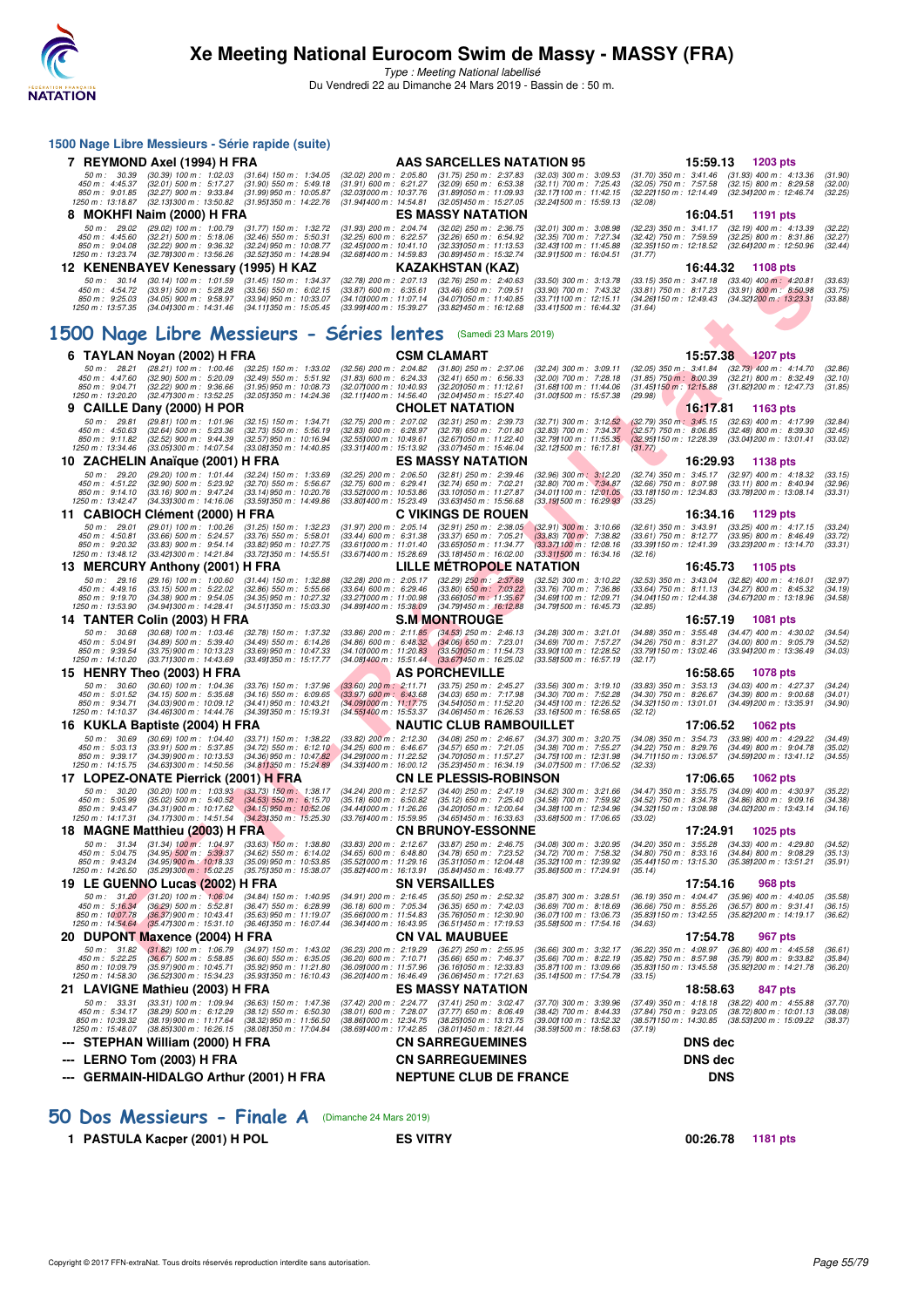

Type : Meeting National labellisé Du Vendredi 22 au Dimanche 24 Mars 2019 - Bassin de : 50 m.

| 50 Dos Messieurs - Finale A (suite)         |                                    |          |                 |
|---------------------------------------------|------------------------------------|----------|-----------------|
| 2 BELLAY Mathieu (1997) H FRA               | <b>C VIKINGS DE ROUEN</b>          | 00:26.84 | 1178 pts        |
| 3 DULONDEL Louis (1998) H FRA               | <b>C VIKINGS DE ROUEN</b>          | 00:26.91 | 1174 pts        |
| 4 PIRI Max (1997) H FRA                     | <b>CLUB DES NAGEURS DE PARIS</b>   | 00:26.95 | 1171 pts        |
| 5 THIBAULT Maxime (1999) H FRA              | <b>STADE FRANCAIS O COURBEVOIE</b> | 00:27.19 | 1157 pts        |
| 6 RAKOTONDRAMANGA Eliot-Tahina (2002) H FRA | <b>ES MASSY NATATION</b>           | 00:27.20 | 1156 pts        |
| 7 LECHEVALLIER Lucas (1998) H FRA           | <b>ESPADON GRAND-QUEVILLY</b>      | 00:27.89 | <b>1116 pts</b> |
| 8 AROT Julien (1992) H FRA                  | <b>SN VERSAILLES</b>               | 00:28.09 | 1104 pts        |
|                                             |                                    |          |                 |

#### **[50 Dos Messieurs - Finale B](http://www.ffnatation.fr/webffn/resultats.php?idact=nat&go=epr&idcpt=57649&idepr=61) 17-18 ans** (Dimanche 24 Mars 2019)

| 1 DENJEAN Constantin (2002) H FRA  | <b>MOUETTES DE PARIS</b>     |  | 00:28.34 | 1089 pts        |
|------------------------------------|------------------------------|--|----------|-----------------|
| 2 PAUPARDIN Guillaume (2001) H FRA | <b>CN MELUN VAL DE SEINE</b> |  | 00:28.39 | <b>1086 pts</b> |
| 3 CHARBONNEL Theo (2001) H FRA     | <b>CN ST-MICHEL-SUR-ORGE</b> |  | 00:28.53 | <b>1078 pts</b> |
| 4 MOLON Antoine (2001) H FRA       | <b>CN MAISONS-ALFORT</b>     |  | 00:28.78 | 1064 pts        |
| 5 NEUVILLE Malo (2001) H FRA       | <b>CA ORSAY</b>              |  | 00:29.05 | 1049 pts        |
| 6 WATTEZ Pacôme (2002) H FRA       | <b>C.N OZOIR-LA-FERRIERE</b> |  | 00:29.09 | 1046 pts        |
| 7 GENEVOIS Yanis (2002) H FRA      | <b>CN VIRY-CHÂTILLON</b>     |  | 00:29.68 | 1013 pts        |
| 8 POUMAREDE Julien (2001) H FRA    | <b>CN ST-MICHEL-SUR-ORGE</b> |  | 00:29.86 | 1003 pts        |
|                                    |                              |  |          |                 |

### **[50 Dos Messieurs - Finale C](http://www.ffnatation.fr/webffn/resultats.php?idact=nat&go=epr&idcpt=57649&idepr=61) 15-16 ans** (Dimanche 24 Mars 2019)

| 1 BRAIZE Neo (2004) H FRA       | <b>ES MASSY NATATION</b>         | 00:29.40 | 1029 pts |
|---------------------------------|----------------------------------|----------|----------|
| 2 TRIOMPHE Achille (2003) H FRA | <b>RACING CLUB DE FRANCE</b>     | 00:29.42 | 1028 pts |
| 3 RENE CORAIL Yann (2003) H FRA | <b>CSN GUYANCOURT</b>            | 00:30.03 | 994 pts  |
| 4 VILLARET Evan (2004) H FRA    | <b>CNO ST-GERMAIN-EN-LAYE</b>    | 00:30.94 | 944 pts  |
| 5 KARADZIC Luka (2004) H FRA    | <b>CSM CLAMART</b>               | 00:31.53 | 913 pts  |
| 6 LE BOHEC Gurvan (2004) H FRA  | <b>RED STAR CLUB CHAMPIGNY</b>   | 00:31.81 | 898 pts  |
| 7 BEBOULENE Remi (2004) H FRA   | <b>AS PORCHEVILLE</b>            | 00:32.48 | 863 pts  |
| 8 HUGONENQ Milo (2004) H FRA    | <b>CLUB DES NAGEURS DE PARIS</b> | 00:32.51 | 862 pts  |

# **[50 Dos Messieurs - Séries](http://www.ffnatation.fr/webffn/resultats.php?idact=nat&go=epr&idcpt=57649&idepr=61)** (Dimanche 24 Mars 2019)

| $\sigma$ Anviourch (1994) II FRA                                |                                                      |          | בוק דטו ו       |
|-----------------------------------------------------------------|------------------------------------------------------|----------|-----------------|
|                                                                 |                                                      |          |                 |
| $60$ Dos Messieurs - Finale B 17-18 ans (Dimanche 24 Mars 2019) |                                                      |          |                 |
| 1 DENJEAN Constantin (2002) H FRA                               | <b>MOUETTES DE PARIS</b>                             | 00:28.34 | <b>1089 pts</b> |
| 2 PAUPARDIN Guillaume (2001) H FRA                              | <b>CN MELUN VAL DE SEINE</b>                         | 00:28.39 | 1086 pts        |
| 3 CHARBONNEL Theo (2001) H FRA                                  | <b>CN ST-MICHEL-SUR-ORGE</b>                         | 00:28.53 | <b>1078 pts</b> |
| 4 MOLON Antoine (2001) H FRA                                    | <b>CN MAISONS-ALFORT</b>                             | 00:28.78 | 1064 pts        |
| 5 NEUVILLE Malo (2001) H FRA                                    | <b>CA ORSAY</b>                                      | 00:29.05 | 1049 pts        |
| 6 WATTEZ Pacôme (2002) H FRA                                    | <b>C.N OZOIR-LA-FERRIERE</b>                         | 00:29.09 | 1046 pts        |
| 7 GENEVOIS Yanis (2002) H FRA                                   | <b>CN VIRY-CHÂTILLON</b>                             | 00:29.68 | 1013 pts        |
| 8 POUMAREDE Julien (2001) H FRA                                 | <b>CN ST-MICHEL-SUR-ORGE</b>                         | 00:29.86 | 1003 pts        |
| $60$ Dos Messieurs - Finale C 15-16 ans (Dimanche 24 Mars 2019) |                                                      |          |                 |
| 1 BRAIZE Neo (2004) H FRA                                       | <b>ES MASSY NATATION</b>                             | 00:29.40 | 1029 pts        |
| 2 TRIOMPHE Achille (2003) H FRA                                 | <b>RACING CLUB DE FRANCE</b>                         | 00:29.42 |                 |
|                                                                 |                                                      |          | 1028 pts        |
| 3 RENE CORAIL Yann (2003) H FRA                                 | <b>CSN GUYANCOURT</b>                                | 00:30.03 | 994 pts         |
| 4 VILLARET Evan (2004) H FRA                                    | <b>CNO ST-GERMAIN-EN-LAYE</b>                        | 00:30.94 | 944 pts         |
| 5 KARADZIC Luka (2004) H FRA                                    | <b>CSM CLAMART</b><br><b>RED STAR CLUB CHAMPIGNY</b> | 00:31.53 | 913 pts         |
| 6 LE BOHEC Gurvan (2004) H FRA                                  |                                                      | 00:31.81 | 898 pts         |
| 7 BEBOULENE Remi (2004) H FRA                                   | <b>AS PORCHEVILLE</b>                                | 00:32.48 | <b>863 pts</b>  |
| 8 HUGONENQ Milo (2004) H FRA                                    | <b>CLUB DES NAGEURS DE PARIS</b>                     | 00:32.51 | <b>862 pts</b>  |
|                                                                 |                                                      |          |                 |
| <b>iO Dos Messieurs - Séries</b> (Dimanche 24 Mars 2019)        |                                                      |          |                 |
| 1 BELLAY Mathieu (1997) H FRA                                   | <b>C VIKINGS DE ROUEN</b>                            | 00:26.91 | <b>1174 pts</b> |
| 2 DULONDEL Louis (1998) H FRA                                   | <b>C VIKINGS DE ROUEN</b>                            | 00:26.92 | 1173 pts        |
| 3 PIRI Max (1997) H FRA                                         | <b>CLUB DES NAGEURS DE PARIS</b>                     | 00:26.95 | <b>1171 pts</b> |
| 4 PASTULA Kacper (2001) H POL                                   | <b>ES VITRY</b>                                      | 00:26.96 | <b>1171 pts</b> |
| 5 RAKOTONDRAMANGA Eliot-Tahina (2002) H FRA                     | <b>ES MASSY NATATION</b>                             | 00:27.00 | 1168 pts        |
| 6 THIBAULT Maxime (1999) H FRA                                  | <b>STADE FRANÇAIS O COURBEVOIE</b>                   | 00:27.36 | <b>1147 pts</b> |
| 7 AROT Julien (1992) H FRA                                      | <b>SN VERSAILLES</b>                                 | 00:28.09 | 1104 pts        |
| 8 LECHEVALLIER Lucas (1998) H FRA                               | <b>ESPADON GRAND-QUEVILLY</b>                        | 00:28.28 | 1093 pts        |
| 9 BEGASSE Clement (1999) H FRA                                  | <b>JEANNE D'ARC DRANCY</b>                           | 00:28.33 | 1090 pts        |
| 10 DENJEAN Constantin (2002) H FRA                              | <b>MOUETTES DE PARIS</b>                             | 00:28.40 | 1086 pts        |
| 11 FOURRE Anthony (1999) H FRA                                  | <b>CN MELUN VAL DE SEINE</b>                         | 00:28.53 | <b>1078 pts</b> |
| 12 PAUPARDIN Guillaume (2001) H FRA                             | <b>CN MELUN VAL DE SEINE</b>                         | 00:28.56 | <b>1077 pts</b> |
| 13 COUDRAIS Yvon (2000) H FRA                                   | <b>RED STAR CLUB CHAMPIGNY</b>                       | 00:28.74 | 1066 pts        |
| 14 CHARBONNEL Theo (2001) H FRA                                 | <b>CN ST-MICHEL-SUR-ORGE</b>                         | 00:28.78 | 1064 pts        |
| 15 VALLIN Louis (1999) H FRA                                    | <b>AQUACLUB LE PECQ MARLY</b>                        | 00:29.02 | 1050 pts        |
| 16 NEUVILLE Malo (2001) H FRA                                   | <b>CA ORSAY</b>                                      | 00:29.11 | <b>1045 pts</b> |
| 17 MOLON Antoine (2001) H FRA                                   | <b>CN MAISONS-ALFORT</b>                             | 00:29.15 | 1043 pts        |
| 18 WATTEZ Pacôme (2002) H FRA                                   | <b>C.N OZOIR-LA-FERRIERE</b>                         | 00:29.32 | 1033 pts        |
| 19 CHAPUIS Barthelemy (2002) H FRA                              | <b>RACING CLUB DE FRANCE</b>                         | 00:29.49 | 1024 pts        |
| 20 FRANCOIS Bastien (2000) H FRA                                | <b>C.N OZOIR-LA-FERRIERE</b>                         | 00:29.50 | 1023 pts        |
| 21 BRAIZE Neo (2004) H FRA                                      | <b>ES MASSY NATATION</b>                             | 00:29.57 | 1019 pts        |
| 22 POUMAREDE Julien (2001) H FRA                                | <b>CN ST-MICHEL-SUR-ORGE</b>                         | 00:29.62 | <b>1017 pts</b> |
| 23 GENEVOIS Yanis (2002) H FRA                                  | <b>CN VIRY-CHÂTILLON</b>                             | 00:29.65 | 1015 pts        |
| 24 DUPUIS Remi (2002) H FRA                                     | <b>ANTONY NATATION</b>                               | 00:29.69 | <b>1013 pts</b> |
|                                                                 |                                                      |          |                 |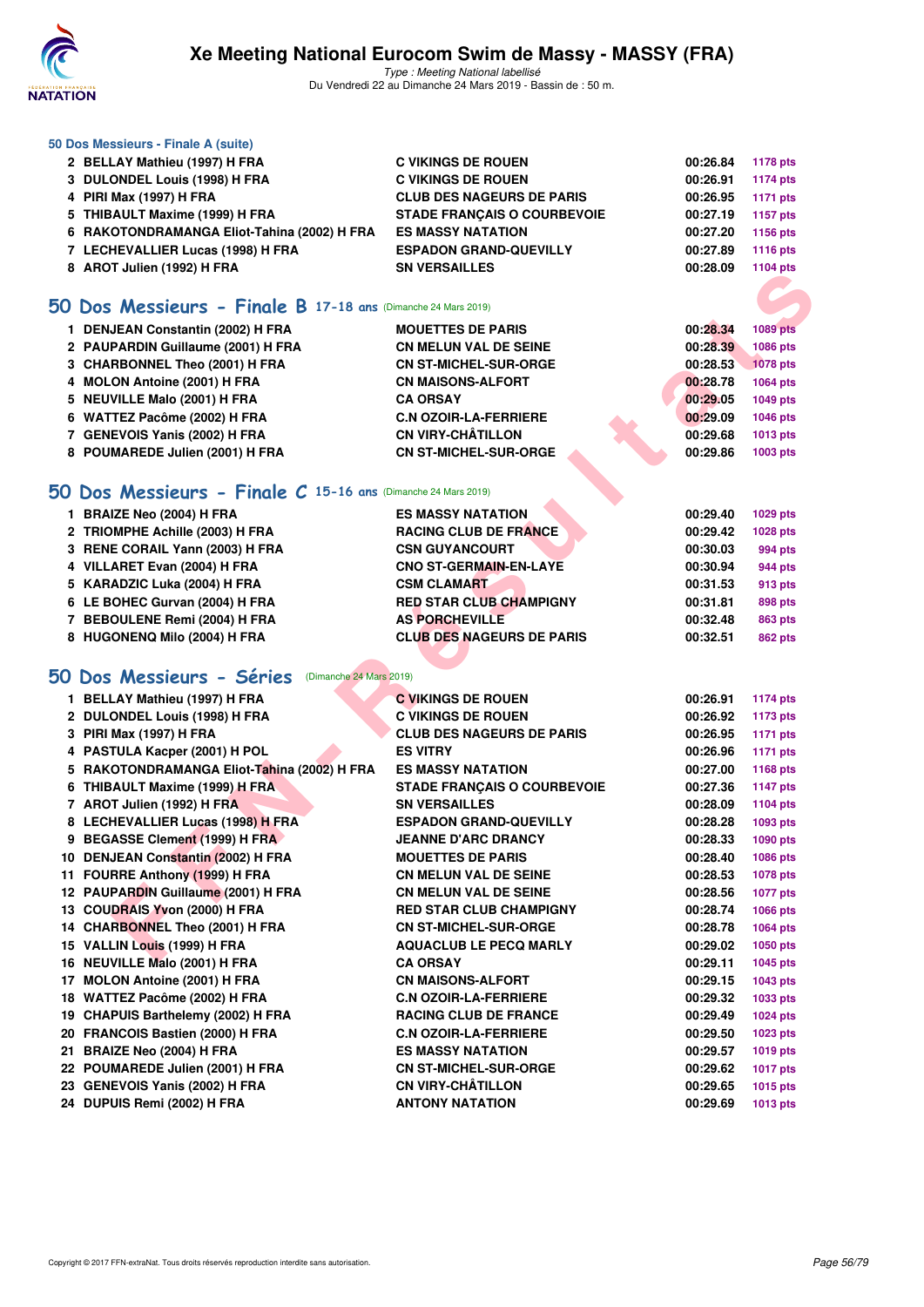

|     | 50 Dos Messieurs - Séries (suite)        |
|-----|------------------------------------------|
| 25  | <b>CASTERA Louis (2000) H FRA</b>        |
|     | 26 DOURLEN Maxime (2000) H FRA           |
|     | 27 JUTANT Jeremy (2002) H FRA            |
| 28  | TRIOMPHE Achille (2003) H FRA            |
|     | 29 BAROUMES Léo (1998) H FRA             |
|     | 29 LE GUENNO Lucas (2002) H FRA          |
| 31  | ROUSSEL Victor (1998) H FRA              |
| 32  | JULIEN Noé (2002) H FRA                  |
| 33  | PAWLICKI Dylan (2000) H FRA              |
| 34  | RENE CORAIL Yann (2003) H FRA            |
|     | 35 BONNIVARD Adrien (2002) H FRA         |
|     | 36 EL HASSANI Adam (2001) H FRA          |
| 37  | KIEFFER Victor (1998) H FRA              |
| 38  | VILLARET Evan (2004) H FRA               |
| 39  | <b>DEMETZ Alexis (2001) H FRA</b>        |
| 40  | PAUBEL Lucas (2002) H FRA                |
| 41  | <b>SCHMITT Teddy (2002) H FRA</b>        |
| 42  | <b>MELIDOR FUXIS Jordan (1995) H FRA</b> |
| 43  | QUANTIN Hugo (2001) H FRA                |
| 44  | TAGHI Oussama (2002) H ESP               |
| 45  | KARADZIC Luka (2004) H FRA               |
| 46  | GIRARD Thomas (2000) H FRA               |
|     | 47 LE BOHEC Gurvan (2004) H FRA          |
| 48  | <b>BEBOULENE Remi (2004) H FRA</b>       |
| 49  | <b>HUGONENQ Milo (2004) H FRA</b>        |
| 50  | ILCHEV Velizar (2004) H BUL              |
| 51  | FERRADJ Samy (2000) H FRA                |
| 52  | ROCHER Quentin (2003) H FRA              |
| 53  | RAMOND Loic (2002) H FRA                 |
| 54  | DUHAMEL Jules (2003) H FRA               |
| 55  | ROUSSE Julien (2000) H FRA               |
| 56  | CALOTA Stefan (2003) H FRA               |
| 57  | <b>LAVIGNE Mathieu (2003) H FRA</b>      |
| 58  | <b>CROSNIER Julien (2004) H FRA</b>      |
| 59  | <b>LEBAS Alexandre (2002) H FRA</b>      |
| 60  | FOUNAS Soulayman (2003) H FRA            |
| 61  | CRESTIA Théo (1989) H FRA                |
| 62. | <b>BAILLARGE Bastien (2004) H FRA</b>    |
| 63  | LAAINE Amine (2004) H FRA                |

| 25 CASTERA Louis (2000) H FRA                            | <b>CERGY PONTOISE NATATION</b>        |              | 00:29.74                                             | 1010 pts        |
|----------------------------------------------------------|---------------------------------------|--------------|------------------------------------------------------|-----------------|
| 26 DOURLEN Maxime (2000) H FRA                           | <b>ESPADON GRAND-QUEVILLY</b>         |              | 00:29.79                                             | <b>1007 pts</b> |
| 27 JUTANT Jeremy (2002) H FRA                            | <b>CHARTRES METROPOLE NAT</b>         |              | 00:29.82                                             | 1005 pts        |
| 28 TRIOMPHE Achille (2003) H FRA                         | <b>RACING CLUB DE FRANCE</b>          |              | 00:29.89                                             | 1002 pts        |
| 29 BAROUMES Léo (1998) H FRA                             | <b>CLUB DES NAGEURS DE PARIS</b>      |              | 00:30.08                                             | 991 pts         |
| 29 LE GUENNO Lucas (2002) H FRA                          | <b>SN VERSAILLES</b>                  |              | 00:30.08                                             | 991 pts         |
| 31 ROUSSEL Victor (1998) H FRA                           | <b>CLUB DES NAGEURS DE PARIS</b>      |              | 00:30.13                                             | 988 pts         |
| 32 JULIEN Noé (2002) H FRA                               | <b>CA ORSAY</b>                       |              | 00:30.17                                             | <b>986 pts</b>  |
| 33 PAWLICKI Dylan (2000) H FRA                           | <b>BLANC-MESNIL S.N</b>               |              | 00:30.18                                             | <b>986 pts</b>  |
| 34 RENE CORAIL Yann (2003) H FRA                         | <b>CSN GUYANCOURT</b>                 |              | 00:30.41                                             | 973 pts         |
| 35 BONNIVARD Adrien (2002) H FRA                         | <b>AQUA CLUB PONTAULT-ROISSY</b>      |              | 00:30.47                                             | 970 pts         |
| 36 EL HASSANI Adam (2001) H FRA                          | <b>NEPTUNE CLUB DE FRANCE</b>         |              | 00:30.57                                             | 964 pts         |
| 37 KIEFFER Victor (1998) H FRA                           | <b>EN TOURS</b>                       |              | 00:30.72                                             | 956 pts         |
| 38 VILLARET Evan (2004) H FRA                            | <b>CNO ST-GERMAIN-EN-LAYE</b>         |              | 00:30.83                                             | 950 pts         |
| 39 DEMETZ Alexis (2001) H FRA                            | <b>AQUA CLUB PONTAULT-ROISSY</b>      |              | 00:30.94                                             | 944 pts         |
| 40 PAUBEL Lucas (2002) H FRA                             | <b>ES MASSY NATATION</b>              |              | 00:31.10                                             | 936 pts         |
| 41 SCHMITT Teddy (2002) H FRA                            | <b>AQUA CLUB PONTAULT-ROISSY</b>      |              | 00:31.14                                             | 933 pts         |
| 42 MELIDOR FUXIS Jordan (1995) H FRA                     | <b>CLUB DES NAGEURS DE PARIS</b>      |              | 00:31.28                                             | 926 pts         |
| 43 QUANTIN Hugo (2001) H FRA                             | <b>CA ORSAY</b>                       |              | 00:31.58                                             | 910 pts         |
| 44 TAGHI Oussama (2002) H ESP                            | <b>ES STAINS</b>                      |              | 00:31.68                                             | 905 pts         |
| 45 KARADZIC Luka (2004) H FRA                            | <b>CSM CLAMART</b>                    |              | 00:31.72                                             | 903 pts         |
| 46 GIRARD Thomas (2000) H FRA                            | <b>SN MONTGERON</b>                   |              | 00:31.73                                             | 902 pts         |
| 47 LE BOHEC Gurvan (2004) H FRA                          | <b>RED STAR CLUB CHAMPIGNY</b>        |              | 00:32.01                                             | 887 pts         |
| 48 BEBOULENE Remi (2004) H FRA                           | <b>AS PORCHEVILLE</b>                 |              | 00:32.06                                             | 885 pts         |
| 49 HUGONENQ Milo (2004) H FRA                            | <b>CLUB DES NAGEURS DE PARIS</b>      |              | 00:32.12                                             | <b>882 pts</b>  |
| 50 ILCHEV Velizar (2004) H BUL                           | <b>RED STAR CLUB CHAMPIGNY</b>        |              | 00:32.15                                             | <b>880 pts</b>  |
| 51 FERRADJ Samy (2000) H FRA                             | <b>AC BOBIGNY</b>                     |              | 00:32.37                                             | <b>869 pts</b>  |
| 52 ROCHER Quentin (2003) H FRA                           | <b>SCM CHATILLON NATATION</b>         |              | 00:32.56                                             | 859 pts         |
| 53 RAMOND Loic (2002) H FRA                              | <b>AC BOBIGNY</b>                     |              | 00:32.71                                             | 851 pts         |
| 54 DUHAMEL Jules (2003) H FRA                            | <b>ESPADON GRAND-QUEVILLY</b>         |              | 00:32.74                                             | 850 pts         |
| 55 ROUSSE Julien (2000) H FRA                            | <b>CLUB NAUTIQUE DE L'ARPAJONNAIS</b> |              | 00:32.89                                             | 842 pts         |
| 56 CALOTA Stefan (2003) H FRA                            | <b>ES VITRY</b>                       |              | 00:33.03                                             | 835 pts         |
| 57 LAVIGNE Mathieu (2003) H FRA                          | <b>ES MASSY NATATION</b>              |              | 00:33.71                                             | 801 pts         |
| 58 CROSNIER Julien (2004) H FRA                          | <b>NOGENT NATATION 94</b>             |              | 00:34.11                                             | <b>781 pts</b>  |
| 59 LEBAS Alexandre (2002) H FRA                          | <b>AC BOBIGNY</b>                     |              | 00:34.12                                             | <b>781 pts</b>  |
| 60 FOUNAS Soulayman (2003) H FRA                         | <b>AC BOBIGNY</b>                     |              | 00:34.93                                             | 742 pts         |
| 61 CRESTIA Théo (1989) H FRA                             | <b>COM BAGNEUX NATATION</b>           |              | 00:35.00                                             | <b>738 pts</b>  |
| 62 BAILLARGE Bastien (2004) H FRA                        | <b>RED STAR CLUB CHAMPIGNY</b>        |              | 00:35.04                                             | <b>736 pts</b>  |
| 63 LAAINE Amine (2004) H FRA                             | <b>USO BEZONS</b>                     |              | 00:43.80                                             | 379 pts         |
|                                                          |                                       |              |                                                      |                 |
| <b>00 Dos Messieurs - Finale A</b> (Samedi 23 Mars 2019) |                                       |              |                                                      |                 |
| 1 TOMAC Mewen (2001) H FRA                               | <b>AMIENS METROPOLE NAT.</b>          |              | 00:56.29                                             | $1212$ pts      |
| 2 CHATTI Souhaiel (2000) H FRA                           | <b>STADE FRANÇAIS O COURBEVOIE</b>    |              | 50 m: 27.42 (27.42) 100 m: 56.29 (28.87)<br>00:56.75 | 1198 pts        |
|                                                          |                                       | 50 m : 27.64 | $(27.64)$ 100 m : 56.75 $(29.11)$                    |                 |
| 3 STEPHAN William (2000) H FRA                           | <b>CN SARREGUEMINES</b>               |              | 00:57.24                                             | <b>1184 pts</b> |
|                                                          |                                       |              | 50 m: 27.93 (27.93) 100 m: 57.24 (29.31)             |                 |

# **[100 Dos Messieurs - Finale A](http://www.ffnatation.fr/webffn/resultats.php?idact=nat&go=epr&idcpt=57649&idepr=62)** (Samedi 23 Mars 2019)

| 1 TOMAC Mewen (2001) H FRA                  | <b>AMIENS METROPOLE NAT.</b>       |                |             | 00:56.29                          | $1212$ pts    |  |
|---------------------------------------------|------------------------------------|----------------|-------------|-----------------------------------|---------------|--|
|                                             |                                    |                | 50 m: 27.42 | $(27.42)$ 100 m :                 | 56.29 (28.87) |  |
| 2 CHATTI Souhaiel (2000) H FRA              | <b>STADE FRANCAIS O COURBEVOIE</b> |                |             | 00:56.75                          | 1198 $pts$    |  |
|                                             |                                    | 50 m: 27.64    |             | $(27.64)$ 100 m :                 | 56.75 (29.11) |  |
| 3 STEPHAN William (2000) H FRA              | <b>CN SARREGUEMINES</b>            |                |             | 00:57.24                          | 1184 $pts$    |  |
|                                             |                                    |                | 50 m: 27.93 | (27.93) 100 m : 57.24 (29.31)     |               |  |
| 4 BELLAY Mathieu (1997) H FRA               | <b>C VIKINGS DE ROUEN</b>          |                |             | 00:58.05                          | 1161 pts      |  |
|                                             |                                    |                | 50 m: 28.12 | $(28.12)$ 100 m : 58.05 $(29.93)$ |               |  |
| 5 RAKOTONDRAMANGA Eliot-Tahina (2002) H FRA | <b>ES MASSY NATATION</b>           |                |             | 00:58.71                          | 1142 pts      |  |
|                                             |                                    | 50 m: 28.65    |             | $(28.65)$ 100 m :                 | 58.71 (30.06) |  |
| 6 FOURMY Matéo (2000) H FRA                 | <b>ES MASSY NATATION</b>           |                |             | 00:58.87                          | 1137 pts      |  |
|                                             |                                    | 50 m: 28.26    |             | $(28.26)$ 100 m :                 | 58.87 (30.61) |  |
| 7 PIRI Max (1997) H FRA                     | <b>CLUB DES NAGEURS DE PARIS</b>   |                |             | 00:59.04                          | 1132 $pts$    |  |
|                                             |                                    | $50 m$ : 28.51 |             | $(28.51)$ 100 m : 59.04 $(30.53)$ |               |  |
| 8 THIBAULT Maxime (1999) H FRA              | <b>STADE FRANCAIS O COURBEVOIE</b> |                |             | 00:59.09                          | 1131 $pts$    |  |
|                                             |                                    | 50 m: 28.60    |             | $(28.60)$ 100 m :                 | 59.09 (30.49) |  |
|                                             |                                    |                |             |                                   |               |  |

#### **[100 Dos Messieurs - Finale B](http://www.ffnatation.fr/webffn/resultats.php?idact=nat&go=epr&idcpt=57649&idepr=62) 17-18 ans** (Samedi 23 Mars 2019)

**1 BONEL Antonyn (2001) H FRA CN ST-MICHEL-SUR-ORGE 00:58.99 1134 pts**

|  | UU.JU.JJ |                                            | $1197 \mu s$ |  |
|--|----------|--------------------------------------------|--------------|--|
|  |          | 50 m : 28.50 (28.50) 100 m : 58.99 (30.49) |              |  |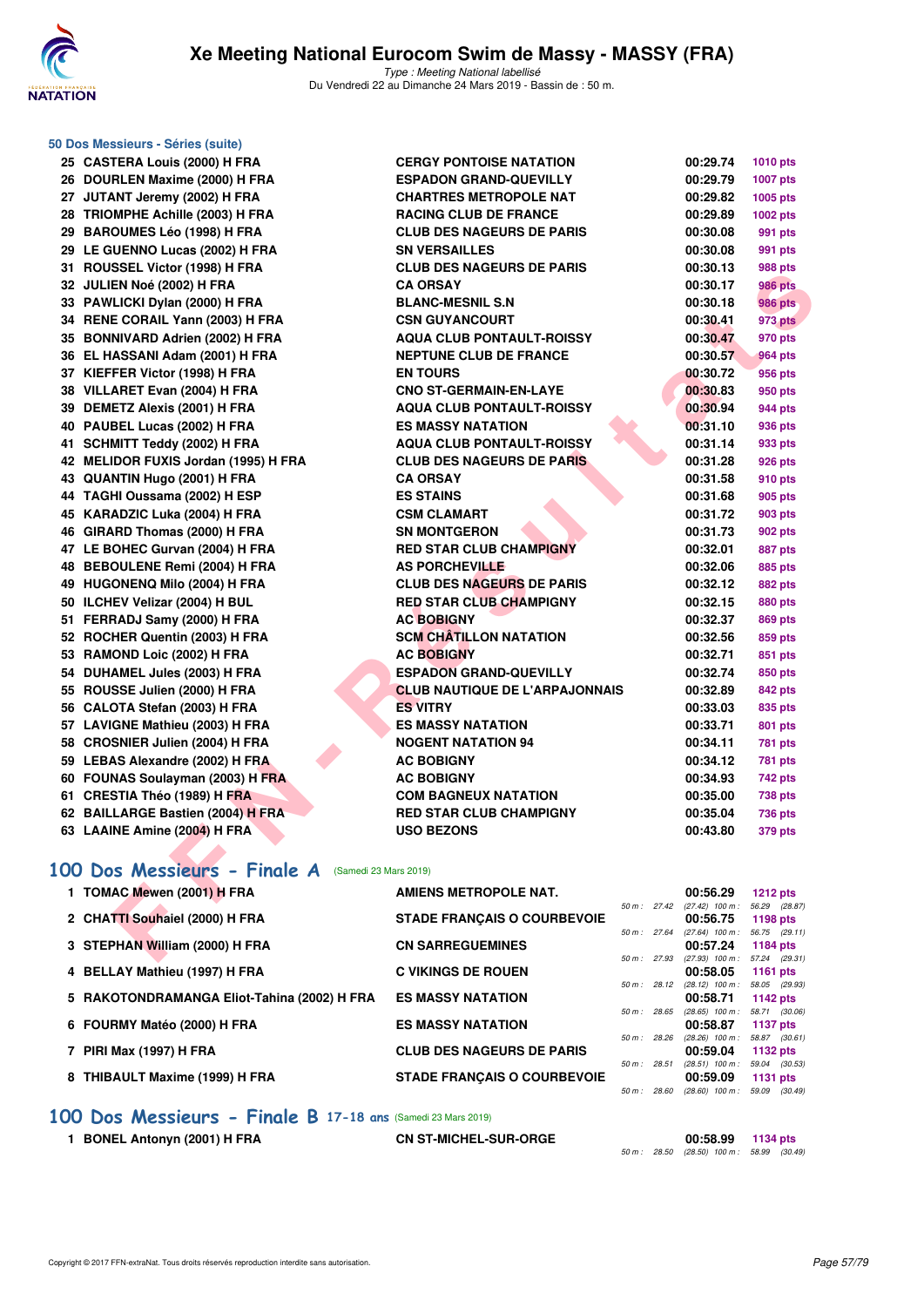

Type : Meeting National labellisé Du Vendredi 22 au Dimanche 24 Mars 2019 - Bassin de : 50 m.

| 100 Dos Messieurs - Finale B (suite) |                               |                          |                                     |                                     |
|--------------------------------------|-------------------------------|--------------------------|-------------------------------------|-------------------------------------|
| 2 PASTULA Kacper (2001) H POL        | <b>ES VITRY</b>               |                          | 00:59.20                            | <b>1128 pts</b>                     |
|                                      |                               | 50 m: 28.43              | $(28.43)$ 100 m :                   | 59.20 (30.77)                       |
| 3 CHARBONNEL Theo (2001) H FRA       | <b>CN ST-MICHEL-SUR-ORGE</b>  |                          | 00:59.80                            | 1111 pts                            |
|                                      |                               | 50 m: 29.11              | $(29.11)$ 100 m :                   | 59.80 (30.69)                       |
| 4 NEUVILLE Malo (2001) H FRA         | <b>CA ORSAY</b>               |                          | 01:01.26                            | <b>1070 pts</b>                     |
|                                      |                               | 50 m: 29.83              |                                     | $(29.83)$ 100 m : 1:01.26 $(31.43)$ |
| 5 WATTEZ Pacôme (2002) H FRA         | <b>C.N OZOIR-LA-FERRIERE</b>  |                          | 01:01.28                            | <b>1070 pts</b>                     |
|                                      |                               | 50 m: 29.93              | $(29.93)$ 100 m : 1:01.28 $(31.35)$ |                                     |
| 6 PAUPARDIN Guillaume (2001) H FRA   | <b>CN MELUN VAL DE SEINE</b>  |                          | 01:01.32                            | 1069 pts                            |
|                                      |                               | 50 m: 30.21              | $(30.21)$ 100 m : 1:01.32 $(31.11)$ |                                     |
| <b>MOLON Antoine (2001) H FRA</b>    | <b>CN MAISONS-ALFORT</b>      |                          | 01:01.43                            | <b>1066 pts</b>                     |
|                                      |                               | $50 \text{ m}$ : 29.79   |                                     | (29.79) 100 m: 1:01.43 (31.64)      |
| 8 SEYE Matthieu (2002) H FRA         | <b>CN LE PLESSIS-ROBINSON</b> |                          | 01:03.04                            | 1022 $p$ ts                         |
|                                      |                               | $50 \text{ m}$ : $30.45$ | $(30.45)$ 100 m : 1:03.04           | (32.59)                             |

### **[100 Dos Messieurs - Finale C](http://www.ffnatation.fr/webffn/resultats.php?idact=nat&go=epr&idcpt=57649&idepr=62) 15-16 ans** (Samedi 23 Mars 2019)

| 1 RENE CORAIL Yann (2003) H FRA | <b>CSN GUYANCOURT</b>                 |                        | 01:02.74                                        | <b>1030 pts</b> |  |
|---------------------------------|---------------------------------------|------------------------|-------------------------------------------------|-----------------|--|
| 2 FOUBERT Etienne (2004) H FRA  | <b>SN VERSAILLES</b>                  | 50 m: 30.77            | $(30.77)$ 100 m : 1:02.74 $(31.97)$<br>01:03.92 | 998 pts         |  |
| 3 COSTES Romain (2004) H FRA    | <b>NOGENT NATATION 94</b>             | $50 \text{ m}$ : 30.84 | $(30.84)$ 100 m : 1:03.92 $(33.08)$<br>01:04.27 | 989 pts         |  |
| 4 VILLARET Evan (2004) H FRA    | <b>CNO ST-GERMAIN-EN-LAYE</b>         | 50 m: 31.19            | $(31.19)$ 100 m : 1:04.27 $(33.08)$<br>01:04.97 | 971 pts         |  |
| 5 MELIN Tobias (2003) H FRA     | <b>CLUB NAUTIQUE DE L'ARPAJONNAIS</b> | $50 m$ : $31.61$       | $(31.61)$ 100 m : 1:04.97 $(33.36)$<br>01:05.37 | 960 pts         |  |
| 6 LE BOHEC Gurvan (2004) H FRA  | <b>RED STAR CLUB CHAMPIGNY</b>        | $50 \text{ m}$ : 32.02 | $(32.02)$ 100 m : 1:05.37 $(33.35)$<br>01:07.85 | 897 pts         |  |
| 7 KARADZIC Luka (2004) H FRA    | <b>CSM CLAMART</b>                    | 50 m: 32.65            | $(32.65)$ 100 m : 1:07.85 $(35.20)$<br>01:08.03 | 892 pts         |  |
| 8 BOUCAS Joan (2004) H FRA      | <b>CN VIRY-CHÂTILLON</b>              | 50 m: 33.93            | $(33.93)$ 100 m : 1:08.03 $(34.10)$<br>01:08.39 | 883 pts         |  |
|                                 |                                       |                        | 50 m: 32.77 (32.77) 100 m: 1:08.39 (35.62)      |                 |  |

# [100 Dos Messieurs - Séries](http://www.ffnatation.fr/webffn/resultats.php?idact=nat&go=epr&idcpt=57649&idepr=62) (Samedi 23 Mars 2019)

| 0 FAUFANDIN GUILLAUILE (2001) IT FRA                          | UN MELUN VAL DE JEINE                 |                  |              | <b>JI.UI.J</b> Z                                       | ່າ ບບອ µເວ                       |  |
|---------------------------------------------------------------|---------------------------------------|------------------|--------------|--------------------------------------------------------|----------------------------------|--|
| 7 MOLON Antoine (2001) H FRA                                  | <b>CN MAISONS-ALFORT</b>              |                  | 50 m : 30.21 | $(30.21)$ 100 m : 1:01.32 $(31.11)$<br>01:01.43        | <b>1066 pts</b>                  |  |
| 8 SEYE Matthieu (2002) H FRA                                  | <b>CN LE PLESSIS-ROBINSON</b>         | 50 m : 29.79     |              | $(29.79)$ 100 m : 1:01.43 $(31.64)$<br>01:03.04        | 1022 pts                         |  |
|                                                               |                                       | $50 m$ : $30.45$ |              | $(30.45)$ 100 m : 1:03.04 $(32.59)$                    |                                  |  |
| 00 Dos Messieurs - Finale $C$ 15-16 ans (Samedi 23 Mars 2019) |                                       |                  |              |                                                        |                                  |  |
| 1 RENE CORAIL Yann (2003) H FRA                               | <b>CSN GUYANCOURT</b>                 |                  |              | 01:02.74                                               | <b>1030 pts</b>                  |  |
|                                                               |                                       | 50 m : 30.77     |              | $(30.77)$ 100 m : 1:02.74 $(31.97)$                    |                                  |  |
| 2 FOUBERT Etienne (2004) H FRA                                | <b>SN VERSAILLES</b>                  | 50 m: 30.84      |              | 01:03.92<br>$(30.84)$ 100 m : 1:03.92 $(33.08)$        | 998 pts                          |  |
| 3 COSTES Romain (2004) H FRA                                  | <b>NOGENT NATATION 94</b>             |                  |              | 01:04.27                                               | 989 pts                          |  |
| 4 VILLARET Evan (2004) H FRA                                  | <b>CNO ST-GERMAIN-EN-LAYE</b>         |                  | 50 m: 31.19  | $(31.19)$ 100 m : 1:04.27 $(33.08)$<br>01:04.97        | 971 pts                          |  |
| 5 MELIN Tobias (2003) H FRA                                   | <b>CLUB NAUTIQUE DE L'ARPAJONNAIS</b> | 50 m: 31.61      |              | $(31.61)$ 100 m : 1:04.97 $(33.36)$<br>01:05.37        | 960 pts                          |  |
|                                                               |                                       | 50 m: 32.02      |              | (32.02) 100 m: 1:05.37 (33.35)                         |                                  |  |
| 6 LE BOHEC Gurvan (2004) H FRA                                | <b>RED STAR CLUB CHAMPIGNY</b>        | 50 m: 32.65      |              | 01:07.85<br>$(32.65)$ 100 m : 1:07.85 $(35.20)$        | 897 pts                          |  |
| 7 KARADZIC Luka (2004) H FRA                                  | <b>CSM CLAMART</b>                    |                  |              | 01:08.03                                               | 892 pts                          |  |
| 8 BOUCAS Joan (2004) H FRA                                    | <b>CN VIRY-CHÂTILLON</b>              | 50 m: 33.93      |              | $(33.93)$ 100 m : 1:08.03 $(34.10)$<br>01:08.39        | 883 pts                          |  |
|                                                               |                                       | 50 m : 32.77     |              | $(32.77)$ 100 m : 1:08.39 $(35.62)$                    |                                  |  |
| 00 Dos Messieurs - Séries<br>(Samedi 23 Mars 2019)            |                                       |                  |              |                                                        |                                  |  |
|                                                               |                                       |                  |              |                                                        |                                  |  |
| 1 HUILLE Stanislas (1999) H FRA                               | <b>SN VERSAILLES</b>                  | 50 m: 27.00      |              | 00:55.75<br>$(27.00)$ 100 m :                          | <b>1227 pts</b><br>55.75 (28.75) |  |
| 2 TOMAC Mewen (2001) H FRA                                    | <b>AMIENS METROPOLE NAT.</b>          |                  |              | 00:55.78                                               | <b>1227 pts</b>                  |  |
| 3 CHATTI Souhaiel (2000) H FRA                                | <b>STADE FRANÇAIS O COURBEVOIE</b>    | 50 m: 26.97      |              | (26.97) 100 m :<br>00:57.06                            | 55.78 (28.81)<br>1189 pts        |  |
|                                                               |                                       | 50 m: 27.61      |              | $(27.61)$ 100 m :                                      | 57.06 (29.45)                    |  |
| 4 MUSART Adrien (2002) H FRA                                  | <b>AMIENS METROPOLE NAT.</b>          | 50 m : 28.10     |              | 00:57.20<br>$(28.10)$ 100 m :                          | 1185 pts<br>57.20 (29.10)        |  |
| 5 BELLAY Mathieu (1997) H FRA                                 | <b>C VIKINGS DE ROUEN</b>             |                  |              | 00:58.03                                               | 1161 pts                         |  |
| 6 STEPHAN William (2000) H FRA                                | <b>CN SARREGUEMINES</b>               | 50 m: 28.09      |              | $(28.09)$ 100 m :<br>00:58.24                          | 58.03 (29.94)<br>1155 pts        |  |
|                                                               |                                       |                  | 50 m : 27.92 | $(27.92)$ 100 m :                                      | 58.24 (30.32)                    |  |
| 7 FOURMY Matéo (2000) H FRA                                   | <b>ES MASSY NATATION</b>              | 50 m: 28.27      |              | 00:58.73<br>$(28.27)$ 100 m :                          | 1141 pts<br>58.73 (30.46)        |  |
| 8 RAKOTONDRAMANGA Eliot-Tahina (2002) H FRA                   | <b>ES MASSY NATATION</b>              |                  |              | 00:58.76                                               | 1140 pts                         |  |
| 9 PIRI Max (1997) H FRA                                       | <b>CLUB DES NAGEURS DE PARIS</b>      | 50 m: 28.63      |              | $(28.63)$ 100 m :<br>00:59.04                          | 58.76 (30.13)<br>1132 pts        |  |
|                                                               |                                       | 50 m : 28.80     |              | $(28.80)$ 100 m :                                      | 59.04 (30.24)                    |  |
| 10 THIBAULT Maxime (1999) H FRA                               | <b>STADE FRANÇAIS O COURBEVOIE</b>    | 50 m: 28.46      |              | 00:59.22<br>$(28.46)$ 100 m :                          | 1127 pts<br>59.22 (30.76)        |  |
| 11 DULONDEL Louis (1998) H FRA                                | <b>C VIKINGS DE ROUEN</b>             |                  |              | 00:59.23                                               | 1127 pts                         |  |
| 12 BONEL Antonyn (2001) H FRA                                 | <b>CN ST-MICHEL-SUR-ORGE</b>          | 50 m: 28.19      |              | $(28.19)$ 100 m :<br>00:59.31                          | 59.23 (31.04)<br>1125 pts        |  |
|                                                               |                                       | 50 m : 28.49     |              | $(28.49)$ 100 m :                                      | 59.31 (30.82)                    |  |
| 13 CHARBONNEL Theo (2001) H FRA                               | <b>CN ST-MICHEL-SUR-ORGE</b>          |                  |              | 00:59.91<br>50 m : 29.28 (29.28) 100 m :               | <b>1108 pts</b><br>59.91 (30.63) |  |
| 14 PASTULA Kacper (2001) H POL                                | <b>ES VITRY</b>                       |                  |              | 01:00.13                                               | 1102 pts                         |  |
| 15 AROT Julien (1992) H FRA                                   | <b>SN VERSAILLES</b>                  | 50 m : 28.28     |              | (28.28) 100 m: 1:00.13 (31.85)<br>01:00.50             | <b>1091 pts</b>                  |  |
|                                                               |                                       |                  | 50 m : 29.14 | (29.14) 100 m: 1:00.50 (31.36)                         |                                  |  |
| 16 LECHEVALLIER Lucas (1998) H FRA                            | <b>ESPADON GRAND-QUEVILLY</b>         |                  |              | 01:00.71                                               | <b>1086 pts</b>                  |  |
| 17 FOURRE Anthony (1999) H FRA                                | <b>CN MELUN VAL DE SEINE</b>          | 50 m : 29.34     |              | (29.34) 100 m: 1:00.71 (31.37)<br>01:01.26             | 1070 pts                         |  |
|                                                               |                                       |                  | 50 m : 29.68 | (29.68) 100 m: 1:01.26 (31.58)                         |                                  |  |
| 18 WATTEZ Pacôme (2002) H FRA                                 | <b>C.N OZOIR-LA-FERRIERE</b>          |                  |              | 01:01.38<br>50 m: 29.76 (29.76) 100 m: 1:01.38 (31.62) | <b>1067 pts</b>                  |  |
| 19 PAUPARDIN Guillaume (2001) H FRA                           | <b>CN MELUN VAL DE SEINE</b>          |                  |              | 01:01.52                                               | 1063 pts                         |  |

|          |       | 00:55.75          | <b>1227 pts</b> |         |
|----------|-------|-------------------|-----------------|---------|
| 50 m :   | 27.00 | $(27.00)$ 100 m : | 55.75           | (28.75) |
|          |       | 00:55.78          | <b>1227 pts</b> |         |
| $50 m$ : | 26.97 | $(26.97)$ 100 m : | 55.78           | (28.81) |
|          |       | 00:57.06          | 1189            | pts     |
| $50 m$ : | 27.61 | $(27.61)$ 100 m : | 57.06           | (29.45) |
|          |       | 00:57.20          | 1185 pts        |         |
| $50 m$ : | 28.10 | $(28.10)$ 100 m : | 57.20           | (29.10) |
|          |       | 00:58.03          | 1161            | pts     |
| $50 m$ : | 28.09 | $(28.09)$ 100 m : | 58.03           | (29.94) |
|          |       | 00:58.24          | 1155 pts        |         |
| $50 m$ : | 27.92 | $(27.92)$ 100 m : | 58.24           | (30.32) |
|          |       | 00:58.73          | 1141 pts        |         |
| $50 m$ : | 28.27 | $(28.27)$ 100 m : | 58.73           | (30.46) |
|          |       | 00:58.76          | 1140 pts        |         |
| $50 m$ : | 28.63 | $(28.63)$ 100 m : | 58.76           | (30.13) |
|          |       | 00:59.04          | 1132 pts        |         |
| $50 m$ : | 28.80 | $(28.80)$ 100 m : | 59.04           | (30.24) |
|          |       | 00:59.22          | 1127 pts        |         |
| $50 m$ : | 28.46 | $(28.46)$ 100 m : | 59.22           | (30.76) |
|          |       | 00:59.23          | 1127 pts        |         |
| $50 m$ : | 28.19 | $(28.19)$ 100 m : | 59.23           | (31.04) |
|          |       | 00:59.31          | 1125 pts        |         |
| $50 m$ : | 28.49 | $(28.49)$ 100 m : | 59.31           | (30.82) |
|          |       | 00:59.91          | 1108 pts        |         |
| $50 m$ : | 29.28 | $(29.28)$ 100 m : | 59.91           | (30.63) |
|          |       | 01:00.13          | 1102 pts        |         |
| $50 m$ : | 28.28 | $(28.28) 100 m$ : | 1:00.13         | (31.85) |
|          |       | 01:00.50          | 1091            | pts     |
| $50 m$ : | 29.14 | $(29.14)$ 100 m : | 1:00.50         | (31.36) |
|          |       | 01:00.71          | 1086 pts        |         |
| $50 m$ : | 29.34 | $(29.34)$ 100 m : | 1:00.71         | (31.37) |
|          |       | 01:01.26          | <b>1070 pts</b> |         |
| $50 m$ : | 29.68 | $(29.68) 100 m$ : | 1:01.26         | (31.58) |
|          |       | 01:01.38          | <b>1067 pts</b> |         |
| $50 m$ : | 29.76 | $(29.76) 100 m$ : | 1:01.38         | (31.62) |
|          |       | 01:01.52          | 1063 pts        |         |
| $50 m$ : | 29.47 | $(29.47)$ 100 m : | 1:01.52         | (32.05) |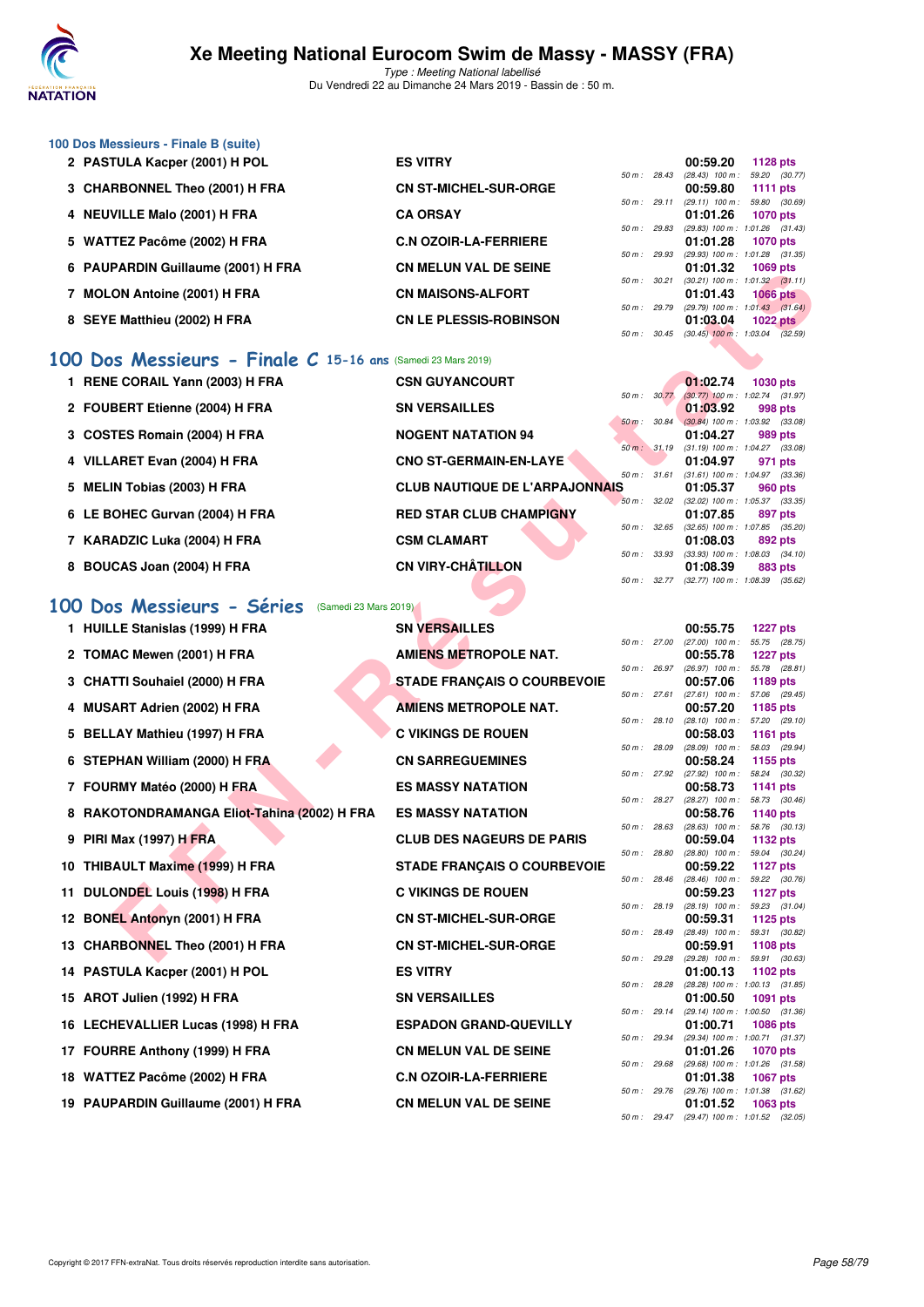

**100 Dos Messieurs - Séries (suite)**

Type : Meeting National labellisé Du Vendredi 22 au Dimanche 24 Mars 2019 - Bassin de : 50 m.

| 20 COUDRAIS Yvon (2000) H FRA           | <b>RED STAR CLUB CHAMPIGNY</b>        |                  |              | 01:01.58                                            | 1062 pts        |
|-----------------------------------------|---------------------------------------|------------------|--------------|-----------------------------------------------------|-----------------|
| 21 POLLACK Alexander (2003) H USA       | <b>RACING CLUB DE FRANCE</b>          | 50 m : 29.86     |              | (29.86) 100 m: 1:01.58 (31.<br>01:01.84             | 1054 pts        |
| 22 BEGASSE Clement (1999) H FRA         | <b>JEANNE D'ARC DRANCY</b>            |                  | 50 m : 30.28 | (30.28) 100 m: 1:01.84 (31.<br>01:01.99             | 1050 pts        |
| 23 DOURLEN Maxime (2000) H FRA          | <b>ESPADON GRAND-QUEVILLY</b>         | 50 m : 29.87     |              | (29.87) 100 m: 1:01.99 (32.<br>01:02.19             | 1045 pts        |
| 24 NEUVILLE Malo (2001) H FRA           | <b>CA ORSAY</b>                       | 50 m : 29.85     |              | (29.85) 100 m: 1:02.19 (32.<br>01:02.28             | 1042 pts        |
| 25 SEYE Matthieu (2002) H FRA           | <b>CN LE PLESSIS-ROBINSON</b>         | 50 m :           | 30.26        | (30.26) 100 m: 1:02.28 (32.<br>01:02.33             | <b>1041 pts</b> |
| 26 CASTERA Louis (2000) H FRA           | <b>CERGY PONTOISE NATATION</b>        | 50 m: 30.05      |              | $(30.05)$ 100 m : 1:02.33 $(32.$<br>01:02.35        | <b>1041 pts</b> |
| 27 MOLON Antoine (2001) H FRA           | <b>CN MAISONS-ALFORT</b>              |                  | 50 m : 30.47 | $(30.47)$ 100 m : 1:02.35 $(31.$<br>01:02.80        | 1028 pts        |
| 28 GENEVOIS Yanis (2002) H FRA          | <b>CN VIRY-CHÂTILLON</b>              | 50 m : 29.74     |              | (29.74) 100 m: 1:02.80 (33.<br>01:02.82             | <b>1028 pts</b> |
| 29 PASSANI Henri-Dominique (2002) H FRA | <b>STADE DE VANVES</b>                |                  | 50 m: 30.36  | (30.36) 100 m : 1:02.82 (32.<br>01:02.99            | 1023 pts        |
| 30 RENE CORAIL Yann (2003) H FRA        | <b>CSN GUYANCOURT</b>                 | 50 m: 30.61      |              | $(30.61)$ 100 m : 1:02.99 (32.<br>01:03.01          | 1023 pts        |
| 31 DENJEAN Constantin (2002) H FRA      | <b>MOUETTES DE PARIS</b>              | $50 m$ :         | 30.91        | (30.91) 100 m: 1:03.01 (32.<br>01:03.14             | 1019 pts        |
| 32 POUMAREDE Julien (2001) H FRA        | <b>CN ST-MICHEL-SUR-ORGE</b>          | $50 m$ :         | 30.18        | (30.18) 100 m: 1:03.14 (32.<br>01:03.54             |                 |
|                                         |                                       | 50 m: 30.70      |              | (30.70) 100 m: 1:03.54 (32.                         | 1009 pts        |
| 33 FOUBERT Etienne (2004) H FRA         | <b>SN VERSAILLES</b>                  |                  | 50 m : 30.97 | 01:03.86<br>(30.97) 100 m: 1:03.86 (32.             | 1000 pts        |
| 34 DUPUIS Remi (2002) H FRA             | <b>ANTONY NATATION</b>                | $50 m$ : $30.63$ |              | 01:03.89<br>(30.63) 100 m: 1:03.89 (33.             | 999 pts         |
| 35 JUTANT Jeremy (2002) H FRA           | <b>CHARTRES METROPOLE NAT</b>         | 50 m : 30.99     |              | 01:04.14<br>(30.99) 100 m: 1:04.14 (33.             | 993 pts         |
| 36 GARION Nathan (2004) H FRA           | <b>RACING CLUB DE FRANCE</b>          | 50 m: 31.30      |              | 01:04.25<br>$(31.30)$ 100 m : 1:04.25 (32.          | 990 pts         |
| 37 VALLIN Louis (1999) H FRA            | <b>AQUACLUB LE PECQ MARLY</b>         | 50 m : 30.98     |              | 01:04.45<br>(30.98) 100 m: 1:04.45 (33.             | 984 pts         |
| 38 LE GUENNO Lucas (2002) H FRA         | <b>SN VERSAILLES</b>                  |                  |              | 01:04.47                                            | 984 pts         |
| 39 FRANCOIS Bastien (2000) H FRA        | <b>C.N OZOIR-LA-FERRIERE</b>          | 50 m: 31.90      |              | (31.90) 100 m: 1:04.47 (32.<br>01:05.30             | 962 pts         |
| 40 PAUBEL Lucas (2002) H FRA            | <b>ES MASSY NATATION</b>              |                  | 50 m : 31.14 | $(31.14)$ 100 m : 1:05.30 $(34.$<br>01:05.52        | 956 pts         |
| 41 VILLARET Evan (2004) H FRA           | <b>CNO ST-GERMAIN-EN-LAYE</b>         |                  | 50 m : 31.53 | $(31.53)$ 100 m : 1:05.52 (33.<br>01:05.64          | 953 pts         |
| 42 PAWLICKI Dylan (2000) H FRA          | <b>BLANC-MESNIL S.N</b>               | 50 m: 32.17      |              | (32.17) 100 m: 1:05.64 (33.<br>01:05.75             | 950 pts         |
| 43 COUBLE Tom (2001) H FRA              | <b>ES MASSY NATATION</b>              | 50 m : 30.98     |              | (30.98) 100 m: 1:05.75 (34.<br>01:05.76             | 950 pts         |
| 44 MELIN Tobias (2003) H FRA            | <b>CLUB NAUTIQUE DE L'ARPAJONNAIS</b> | 50 m: 31.03      |              | $(31.03)$ 100 m : 1:05.76 (34.<br>01:06.04          | 943 pts         |
| 45 ROUSSEL Victor (1998) H FRA          | <b>CLUB DES NAGEURS DE PARIS</b>      | 50 m: 31.69      |              | $(31.69)$ 100 m : 1:06.04 (34.<br>01:06.22          | 938 pts         |
| 46 TOUAK Enzo (2002) H FRA              | <b>STADE DE VANVES</b>                | 50 m: 32.16      |              | $(32.16)$ 100 m : 1:06.22 $(34.$<br>01:06.58        | 929 pts         |
| 47 COSTES Romain (2004) H FRA           | <b>NOGENT NATATION 94</b>             |                  |              | 50 m: 32.34 (32.34) 100 m: 1:06.58 (34.<br>01:06.68 | 926 pts         |
| 48 DEMETZ Alexis (2001) H FRA           | <b>AQUA CLUB PONTAULT-ROISSY</b>      |                  | 50 m : 32.62 | $(32.62)$ 100 m : 1:06.68 (34.<br>01:06.79          | 924 pts         |
| 49 SCHMITT Teddy (2002) H FRA           | <b>AQUA CLUB PONTAULT-ROISSY</b>      |                  | 50 m : 32.14 | $(32.14)$ 100 m : 1:06.79 (34.<br>01:06.81          | 923 pts         |
|                                         |                                       |                  | 50 m : 32.53 | $(32.53)$ 100 m : 1:06.81 (34.                      |                 |
| 50 MELIDOR FUXIS Jordan (1995) H FRA    | <b>CLUB DES NAGEURS DE PARIS</b>      |                  | 50 m : 32.09 | 01:06.92<br>(32.09) 100 m : 1:06.92 (34.            | 920 pts         |
| 51 BONNIVARD Adrien (2002) H FRA        | <b>AQUA CLUB PONTAULT-ROISSY</b>      |                  | 50 m : 33.34 | 01:07.95<br>$(33.34)$ 100 m : 1:07.95 (34.          | 894 pts         |
| 52 LEMARCHAND Kyllian (2002) H FRA      | <b>CN LE PLESSIS-ROBINSON</b>         |                  | 50 m : 32.70 | 01:08.17<br>(32.70) 100 m : 1:08.17 (35.            | 889 pts         |
| 53 LE BOHEC Gurvan (2004) H FRA         | <b>RED STAR CLUB CHAMPIGNY</b>        |                  |              | 01:08.29<br>50 m: 33.02 (33.02) 100 m: 1:08.29 (35. | 886 pts         |
| 54 BOUCAS Joan (2004) H FRA             | <b>CN VIRY-CHÂTILLON</b>              |                  | 50 m : 33.16 | 01:08.35<br>$(33.16)$ 100 m : 1:08.35 (35.          | 884 pts         |
| 55 KARADZIC Luka (2004) H FRA           | <b>CSM CLAMART</b>                    |                  |              | 01:08.53                                            | 880 pts         |

**FIRAL LUGK (2002) HTRA**<br> **FERAL LUGK (2002) HTRA**<br> **FERAL LUGK (2002) HTRA**<br>
CHAR CERGY PONTOISE NATATION<br>
ON Andre (2003) HTRA<br>
CHAR CERGY PONTOISE NATATION<br>
ON A MADED (2002) HTRA<br>
CHAR CORD (2002) HTRA<br>
CHAR CORD (200 **20 AT FRAM CLUB CHAMPIGNY 21 BACING CLUB DE FRANCE 22 BEANNE D'ARC DRANCY 23 DOURLES PADON GRAND-QUEVILLY 25 B E PLESSIS-ROBINSON 26 CERGY PONTOISE NATATION 27 MOLOGIS ALFORT 28 CN VIRY-CHÂTILLON 29 PASSANI STADE DE VANVES CSN GUYANCOURT MOUETTES DE PARIS CN ST-MICHEL-SUR-ORGE SN VERSAILLES 34 DUPUTE PRAID PRACTION CHARTRES METROPOLE NAT BACING CLUB DE FRANCE 339 VACLUB LE PECQ MARLY SN VERSAILLES C.N OZOIR-LA-FERRIERE ES MASSY NATATION 41 CNO ST-GERMAIN-EN-LAYE BLANC-MESNIL S.N 43 ES MASSY NATATION 64 MELIN TOBILE DE L'ARPAJONNAIS 65 B ES NAGEURS DE PARIS 5TADE DE VANVES NOGENT NATATION 94 49 AQUA CLUB PONTAULT-ROISSY 49 AQUA CLUB PONTAULT-ROISSY CLUB DES NAGEURS DE PARIS 51 BOUA CLUB PONTAULT-ROISSY CN LE PLESSIS-ROBINSON BED STAR CLUB CHAMPIGNY CN VIRY-CHÂTILLON CSM CLAMART** 

|             |       | 01:01.58                      | 1062 pts                              |
|-------------|-------|-------------------------------|---------------------------------------|
| 50 m :      | 29.86 | $(29.86)$ 100 m :<br>01:01.84 | 1:01.58<br>(31.72)                    |
| $50 m$ :    | 30.28 | (30.28) 100 m :               | 1054 pts<br>1:01.84<br>(31.56)        |
|             |       | 01:01.99                      | 1050 pts                              |
| 50 m :      | 29.87 | $(29.87) 100 m$ :             | 1:01.99<br>(32.12)                    |
| 50 m :      | 29.85 | 01:02.19<br>$(29.85)$ 100 m : | 1045 pts<br>1:02.19<br>(32.34)        |
|             |       | 01:02.28                      | <b>1042 pts</b>                       |
| $50 m$ :    | 30.26 | $(30.26)$ 100 m :             | 1:02.28<br>(32.02)                    |
| $50 m$ :    | 30.05 | 01:02.33<br>$(30.05)$ 100 m : | 1041<br>pts<br>1:02.33                |
|             |       | 01:02.35                      | (32.28)<br>1041<br>pts                |
| 50 m :      | 30.47 | $(30.47)$ 100 m :             | 1:02.35<br>(31.88)                    |
|             |       | 01:02.80                      | 1028 pts                              |
| $50 m$ :    | 29.74 | $(29.74) 100 m$ :<br>01:02.82 | 1:02.80<br>(33.06)<br><b>1028 pts</b> |
| $50 m$ :    | 30.36 | $(30.36)$ 100 m :             | 1:02.82<br>(32.46)                    |
|             |       | 01:02.99                      | 1023 pts                              |
| 50 m :      | 30.61 | $(30.61)$ 100 m :<br>01:03.01 | (32.38)<br>1:02.99<br>1023 pts        |
| $50 m$ :    | 30.91 | $(30.91)$ 100 m :             | 1:03.01<br>(32.10)                    |
|             |       | 01:03.14                      | 1019 pts                              |
| 50 m :      | 30.18 | $(30.18) 100 m$ :<br>01:03.54 | 1:03.14<br>(32.96)<br>1009 pts        |
| $50 m$ :    | 30.70 | $(30.70)$ 100 m :             | 1:03.54<br>(32.84)                    |
|             |       | 01:03.86                      | 1000 pts                              |
| $50 m$ :    | 30.97 | $(30.97)$ 100 m :<br>01:03.89 | 1:03.86<br>(32.89)                    |
| 50 m :      | 30.63 | $(30.63) 100 m$ :             | 999 pts<br>1:03.89<br>(33.26)         |
|             |       | 01:04.14                      | 993 pts                               |
| $50 m$ :    | 30.99 | $(30.99)$ 100 m :             | 1:04.14<br>(33.15)                    |
| $50 m$ :    | 31.30 | 01:04.25<br>$(31.30) 100 m$ : | 990 pts<br>(32.95)<br>1:04.25         |
|             |       | 01:04.45                      | 984 pts                               |
| 50 m :      | 30.98 | $(30.98) 100 m$ :             | 1:04.45<br>(33.47)                    |
| $50 m$ :    | 31.90 | 01:04.47<br>$(31.90) 100 m$ : | 984 pts<br>1:04.47<br>(32.57)         |
|             |       | 01:05.30                      | 962 pts                               |
| $50 m$ :    | 31.14 | $(31.14) 100 m$ :             | 1:05.30<br>(34.16)                    |
| 50 m :      | 31.53 | 01:05.52<br>$(31.53) 100 m$ : | 956 pts<br>1:05.52<br>(33.99)         |
|             |       | 01:05.64                      | 953 pts                               |
| 50 m :      | 32.17 | $(32.17) 100 m$ :             | (33.47)<br>1:05.64                    |
| 50 m :      | 30.98 | 01:05.75<br>$(30.98)$ 100 m : | 950 pts<br>1:05.75<br>(34.77)         |
|             |       | 01:05.76                      | 950 pts                               |
| $50 m$ :    | 31.03 | $(31.03) 100 m$ :             | 1:05.76<br>(34.73)                    |
| s<br>50 m : | 31.69 | 01:06.04<br>$(31.69) 100 m$ : | 943 pts<br>1:06.04<br>(34.35)         |
|             |       | 01:06.22                      | 938 pts                               |
| $50 m$ :    | 32.16 | $(32.16) 100 m$ :             | 1:06.22<br>(34.06)                    |
| 50 m :      | 32.34 | 01:06.58<br>$(32.34) 100 m$ : | 929 pts<br>1:06.58<br>(34.24)         |
|             |       | 01:06.68                      | 926 pts                               |
| $50 m$ :    | 32.62 | $(32.62)$ 100 m :             | 1:06.68<br>(34.06)                    |
| $50 m$ :    | 32.14 | 01:06.79<br>$(32.14) 100 m$ : | 924 pts<br>1:06.79<br>(34.65)         |
|             |       | 01:06.81                      | 923 pts                               |
| $50 m$ :    | 32.53 | $(32.53) 100 m$ :             | (34.28)<br>1:06.81                    |
| $50 m$ :    |       | 01:06.92                      | 920 pts                               |
|             | 32.09 | (32.09) 100 m :<br>01:07.95   | 1:06.92<br>(34.83)<br>894 pts         |
| $50 m$ :    | 33.34 | $(33.34) 100 m$ :             | 1:07.95<br>(34.61)                    |
|             |       | 01:08.17                      | <b>889 pts</b>                        |
| $50 m$ :    | 32.70 | $(32.70)$ 100 m :<br>01:08.29 | 1:08.17<br>(35.47)<br><b>886 pts</b>  |
| $50 m$ :    | 33.02 | $(33.02)$ 100 m :             | 1:08.29<br>(35.27)                    |
|             |       | 01:08.35                      | 884 pts                               |
| $50 m$ :    | 33.16 | $(33.16) 100 m$ :<br>01:08.53 | 1:08.35<br>(35.19)<br>880 pts         |
| $50 m$ :    | 33.67 | $(33.67) 100 m$ :             | $1:08.53$ $(34.86)$                   |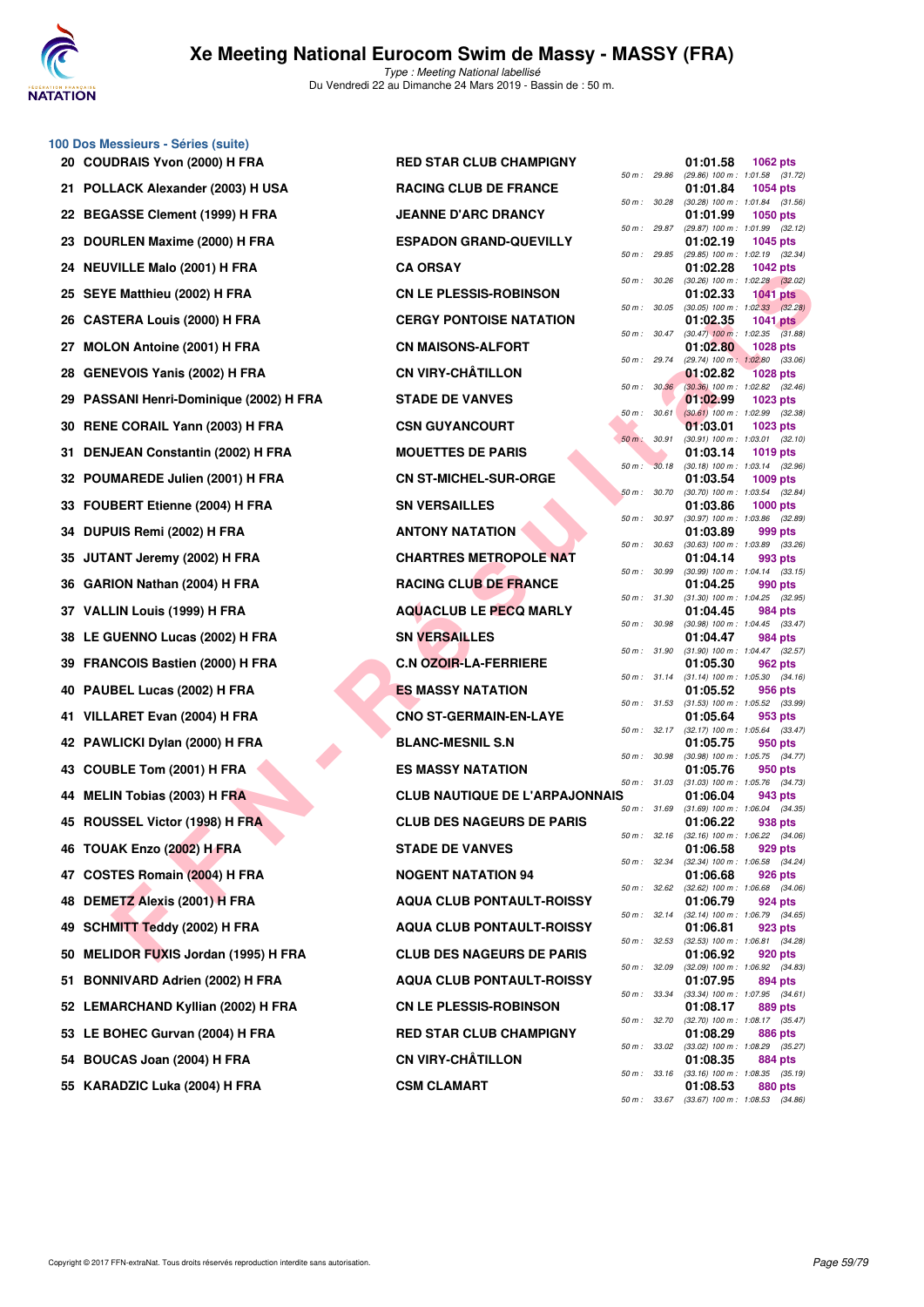

**100 Dos Messieurs - Séries (suite)**

Type : Meeting National labellisé Du Vendredi 22 au Dimanche 24 Mars 2019 - Bassin de : 50 m.

|    | 56 BEBOULENE Remi (2004) H FRA                                 | <b>AS PORCHEVILLE</b>                                                                           | 01:08.68<br>876 pts                                                |  |
|----|----------------------------------------------------------------|-------------------------------------------------------------------------------------------------|--------------------------------------------------------------------|--|
|    | 57 NEVOT Romain (2004) H FRA                                   | 50 m : 32.99<br><b>A.O. TRAPPES NATATION</b>                                                    | $(32.99)$ 100 m : 1:08.68 $(35.69)$<br>01:08.87<br>871 pts         |  |
| 58 | <b>HUGONENQ Milo (2004) H FRA</b>                              | 50 m : 33.88<br><b>CLUB DES NAGEURS DE PARIS</b>                                                | (33.88) 100 m: 1:08.87 (34.99)<br>01:08.91<br>870 pts              |  |
| 59 | <b>LEMARCHAND Antonn (2004) H FRA</b>                          | 50 m: 33.10<br><b>CN LE PLESSIS-ROBINSON</b>                                                    | $(33.10)$ 100 m : 1:08.91 $(35.81)$<br>01:09.06<br>866 pts         |  |
| 60 | <b>THIERRY Gaspard (2004) H FRA</b>                            | 50 m : 33.32<br><b>CN MELUN VAL DE SEINE</b>                                                    | $(33.32)$ 100 m : 1:09.06 $(35.74)$<br>01:09.97<br>844 pts         |  |
|    | 61 ILCHEV Velizar (2004) H BUL                                 | 50 m: 34.12<br><b>RED STAR CLUB CHAMPIGNY</b>                                                   | (34.12) 100 m: 1:09.97 (35.85)<br>01:10.06<br>842 pts              |  |
|    | 62 LAVIGNE Mathieu (2003) H FRA                                | 50 m: 34.22<br><b>ES MASSY NATATION</b>                                                         | $(34.22)$ 100 m : 1:10.06 $(35.84)$<br>01:10.52<br>831 pts         |  |
| 63 | TAILLANDIER Alan (2004) H FRA                                  | $50 m$ : $34.15$<br><b>CN LE PLESSIS-ROBINSON</b>                                               | $(34.15)$ 100 m : 1:10.52 $(36.37)$<br>01:11.13<br>816 pts         |  |
| 64 | CALOTA Stefan (2003) H FRA                                     | $50 m$ : $34.10$<br><b>ES VITRY</b>                                                             | $(34.10)$ 100 m : 1:11.13 $(37.03)$<br>01:11.19<br>814 pts         |  |
| 65 | DUHAMEL Jules (2003) H FRA                                     | 50 m : 34.79<br><b>ESPADON GRAND-QUEVILLY</b>                                                   | $(34.79)$ 100 m : 1:11.19 $(36.40)$<br>01:11.56<br>806 pts         |  |
| 66 | <b>CRASSOUS Thibaut (2004) H FRA</b>                           | 50 m: 34.71<br><b>STADE FRANÇAIS O COURBEVOIE</b>                                               | $(34.71)$ 100 m : 1:11.56 $(36.85)$<br>01:12.29<br><b>788 pts</b>  |  |
|    |                                                                | 50 m : 35.56                                                                                    | (35.56) 100 m: 1:12.29 (36.73)                                     |  |
|    | ROUSSE Julien (2000) H FRA                                     | <b>CLUB NAUTIQUE DE L'ARPAJONNAIS</b><br>50 m : 34.52                                           | 01:12.32<br><b>788 pts</b><br>(34.52) 100 m: 1:12.32 (37.80)       |  |
| 68 | RAMOND Loic (2002) H FRA                                       | <b>AC BOBIGNY</b><br>50 m: 34.94                                                                | 01:12.90<br>774 pts<br>(34.94) 100 m: 1:12.90 (37.96)              |  |
| 69 | ROCHER Quentin (2003) H FRA                                    | <b>SCM CHÂTILLON NATATION</b>                                                                   | 01:13.48<br><b>760 pts</b>                                         |  |
| 70 | <b>BAILLARGE Bastien (2004) H FRA</b>                          | 50 m: 35.18<br><b>RED STAR CLUB CHAMPIGNY</b>                                                   | $(35.18)$ 100 m : 1:13.48 $(38.30)$<br>01:13.87<br>751 pts         |  |
|    | 71 HOUDENOT Thibault (2003) H FRA                              | 50 m: 35.93<br><b>RED STAR CLUB CHAMPIGNY</b>                                                   | (35.93) 100 m: 1:13.87 (37.94)<br>01:14.49<br>737 pts              |  |
|    | 72 LEBAS Alexandre (2002) H FRA                                | $50 m$ : $35.21$<br><b>AC BOBIGNY</b>                                                           | (35.21) 100 m: 1:14.49 (39.28)<br>01:16.17<br>699 pts              |  |
|    |                                                                | 50 m : 35.84                                                                                    | $(35.84)$ 100 m : 1:16.17 $(40.33)$                                |  |
|    | 200 Dos Messieurs - Finale A (Vendredi 22 Mars 2019)           |                                                                                                 |                                                                    |  |
|    | 1 TOMAC Mewen (2001) H FRA                                     | <b>AMIENS METROPOLE NAT.</b>                                                                    | 02:02.08<br><b>1208 pts</b>                                        |  |
|    | 2 CHATTI Souhaiel (2000) H FRA                                 | 50 m: 29.01 (29.01) 100 m: 59.92 (30.91) 150 m: 1:31.43<br><b>STADE FRANÇAIS O COURBEVOIE</b>   | $(31.51)$ 200 m : 2:02.08 $(30.65)$<br>02:02.54<br><b>1201 pts</b> |  |
|    |                                                                | 50 m : 29.08 (29.08) 100 m : 1:00.41 (31.33) 150 m : 1:32.13                                    | $(31.72)$ 200 m : 2:02.54 $(30.41)$                                |  |
|    | 3 BELLAY Mathieu (1997) H FRA                                  | <b>C VIKINGS DE ROUEN</b><br>50 m: 29.32 (29.32) 100 m: 1:01.03 (31.71) 150 m: 1:33.79          | 02:06.37<br><b>1146 pts</b><br>$(32.76)$ 200 m : 2:06.37 $(32.58)$ |  |
|    | 4 STEPHAN William (2000) H FRA                                 | <b>CN SARREGUEMINES</b>                                                                         | 02:06.38<br><b>1146 pts</b>                                        |  |
|    |                                                                | 50 m: 29.18 (29.18) 100 m: 1:01.11 (31.93) 150 m: 1:34.25                                       | $(33.14)$ 200 m : 2:06.38 $(32.13)$                                |  |
|    | 5 FOURMY Matéo (2000) H FRA                                    | <b>ES MASSY NATATION</b><br>50 m: 29.58 (29.58) 100 m: 1:01.95 (32.37) 150 m: 1:35.07           | 02:08.15<br>1121 $pts$<br>$(33.12)$ 200 m : 2:08.15 $(33.08)$      |  |
| 6  | <b>NEUVILLE Malo (2001) H FRA</b>                              | <b>CA ORSAY</b>                                                                                 | 02:12.14<br><b>1066 pts</b>                                        |  |
|    | 7 MAJOU Clément (2002) H FRA                                   | 50 m: 30.48 (30.48) 100 m: 1:03.30 (32.82) 150 m: 1:37.81<br><b>STADE FRANÇAIS O COURBEVOIE</b> | $(34.51)$ 200 m : 2:12.14 $(34.33)$<br>02:12.44                    |  |
|    |                                                                | 50 m: 31.45 (31.45) 100 m: 1:05.03 (33.58) 150 m: 1:39.27 (34.24) 200 m: 2:12.44 (33.17)        | <b>1062 pts</b>                                                    |  |
|    | 8 AROT Julien (1992) H FRA                                     | <b>SN VERSAILLES</b>                                                                            | 02:14.74<br><b>1031 pts</b>                                        |  |
|    |                                                                | 50 m: 30.58 (30.58) 100 m: 1:04.97 (34.39) 150 m: 1:40.64 (35.67) 200 m: 2:14.74 (34.10)        |                                                                    |  |
|    | 200 Dos Messieurs - Finale B 17-18 ans (Vendredi 22 Mars 2019) |                                                                                                 |                                                                    |  |
|    | 1 WATTEZ Pacôme (2002) H FRA                                   | <b>C.N OZOIR-LA-FERRIERE</b>                                                                    | 02:11.66<br>1073 pts                                               |  |
|    |                                                                | 50 m: 30.93 (30.93) 100 m: 1:04.25 (33.32) 150 m: 1:38.08                                       | $(33.83)$ 200 m : 2:11.66 $(33.58)$                                |  |
|    | 2 GENEVOIS Yanis (2002) H FRA                                  | <b>CN VIRY-CHATILLON</b>                                                                        | 02:15.16<br>$1025$ pts                                             |  |
|    | 3 JULIEN Noé (2002) H FRA                                      | 50 m: 31.21 (31.21) 100 m: 1:05.63 (34.42) 150 m: 1:40.66<br><b>CA ORSAY</b>                    | $(35.03)$ 200 m : 2:15.16 $(34.50)$<br>02:16.53<br><b>1007 pts</b> |  |
|    |                                                                | 50 m: 32.75 (32.75) 100 m: 1:07.50 (34.75) 150 m: 1:42.52                                       | $(35.02)$ 200 m : 2:16.53 $(34.01)$                                |  |

#### **[200 Dos Messieurs - Finale A](http://www.ffnatation.fr/webffn/resultats.php?idact=nat&go=epr&idcpt=57649&idepr=63)** (Vendredi 22 Mars 2019)

- **1 TOMAC Mewen (2001) H FRA <b>AMIENS METROPOLE NAT.** 02:02.08 **1208** pts
- 2 CHATTI Souhaiel (2000) H FRA STADE FRANÇAIS O COURBEVOIE 02:02.54
- **3 BELLAY Mathieu (1997) H FRA C VIKINGS DE ROUEN** 02:06.37 **1146 pts**<br>  $\frac{60m}{29.32}$  (29.32) 100 m: 1:01.03 (31.71) 150 m: 1:33.79 (32.76) 200 m: 2:06.37 (32.58)
- **4 STEPHAN William (2000) H FRA CN SARREGUEMINES 02:06.38 1146 pts**
- **5 FOURMY Matéo (2000) H FRA ES MASSY NATATION 02:08.15 1121 pts**
- **6 NEUVILLE Malo (2001) H FRA CA ORSAY 02:12.14 1066 pts 02:12.14 02:12.14 02:12.14 02:12.14 02:12.14 02:12.14 02:12.14 02:12.14 02:12.14 02:12.14 02:12.14 02:12.14 02:12.14 02:12.14 03:**
- **7 MAJOU Clément (2002) H FRA STADE FRANÇAIS O COURBEVOIE 02:12.44 1062 pts**
- **8 AROT Julien (1992) H FRA SN VERSAILLES 02:14.74**

|  |  |  | 200 Dos Messieurs - Finale B 17-18 ans (Vendredi 22 Mars 2019) |
|--|--|--|----------------------------------------------------------------|
|  |  |  |                                                                |

| 1 WATTEZ Pacôme (2002) H FRA |  |
|------------------------------|--|
|------------------------------|--|

- **2 GENEVOIS Yanis (2002) H FRA CN VIRY-CHÂTILLON 02:15.16 1025 pts 21 G1.21 50 m**: 31.21 (31.21) 100 m: 1:05.63 (34.42) 150 m: 1:40.66 (35.03) 200 m: 2:15.16 (34.50)
- **3 JULIEN Noé (2002) H FRA CA ORSAY 02:16.53 1007 pts**
- **4 POUMAREDE Julien (2001) H FRA** CN ST-MICHEL-SUR-ORGE 02:18.15 035 pts<br>  $\frac{50 \text{ m} \cdot 32.33}{(32.33) 100 \text{ m} \cdot 1.07.76}$  (35.43) 150 m: 1.43.27 (35.51) 200 m: 2:18.15 (34.88)
- **5 LE GUENNO Lucas (2002) H FRA SN VERSAILLES 02:20.01 961 pts**
- 6 SCHMITT Teddy (2002) H FRA AQUA CLUB PONTAULT-ROISSY 02:22.48
- **7 DUPUIS Remi (2002) H FRA ANTONY NATATION 02:23.98 910 pts**
- **8 DEMETZ Alexis (2001) H FRA AQUA CLUB PONTAULT-ROISSY 02:24.16 908 pts**

#### **[200 Dos Messieurs - Finale C](http://www.ffnatation.fr/webffn/resultats.php?idact=nat&go=epr&idcpt=57649&idepr=63) 15-16 ans** (Vendredi 22 Mars 2019)

**1 LERNO Tom (2003) H FRA CN SARREGUEMINES 02:18.05 987 pts**

50 m : 32.39 (32.39) 100 m : 1:07.30 (34.91) 150 m : 1:42.67 (35.37) 200 m : 2:18.05 (35.38)

50 m : 32.28 (32.28) 100 m : 1:07.63 (35.35) 150 m : 1:43.78 (36.15) 200 m : 2:20.01 (36.23)<br>**A CLUB PONTAULT-ROISSY** 02:22.48 929 pts

50 m : 33.10 (33.10) 100 m : 1:08.67 (35.57) 150 m : 1:45.84 (37.17) 200 m : 2:22.48 (36.64)

50 m : 32.59 (32.59) 100 m : 1:07.91 (35.32) 150 m : 1:45.63 (37.72) 200 m : 2:23.98 (38.35)

50 m : 32.69 (32.69) 100 m : 1:08.39 (35.70) 150 m : 1:46.47 (38.08) 200 m : 2:24.16 (37.69)

50 m : 32.33 (32.33) 100 m : 1:07.76 (35.43) 150 m : 1:43.27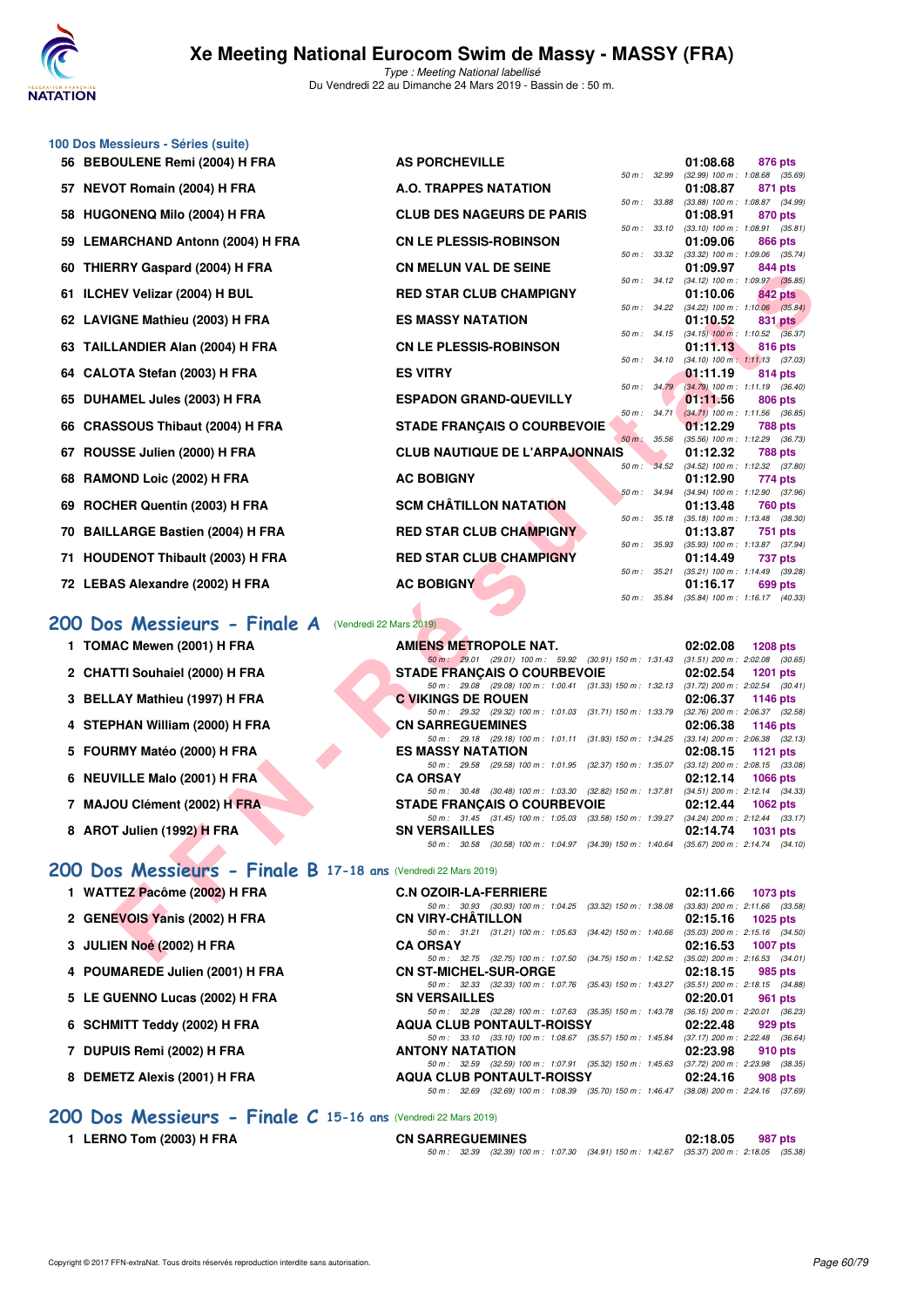

Type : Meeting National labellisé Du Vendredi 22 au Dimanche 24 Mars 2019 - Bassin de : 50 m.

| <b>CN VIRY-CHÂTILLON</b>              | 02:25.94<br>886 pts                                                                                                                                                                                                                                                                                                                                            |
|---------------------------------------|----------------------------------------------------------------------------------------------------------------------------------------------------------------------------------------------------------------------------------------------------------------------------------------------------------------------------------------------------------------|
|                                       | $(37.30)$ 200 m : 2:25.94 $(37.32)$                                                                                                                                                                                                                                                                                                                            |
| A.O. TRAPPES NATATION                 | 02:27.14<br>871 pts                                                                                                                                                                                                                                                                                                                                            |
| 50 m: 35.78 (35.78) 100 m: 1:12.84    | (37.73) 200 m : 2:27.14 (36.57                                                                                                                                                                                                                                                                                                                                 |
| <b>AS PORCHEVILLE</b>                 | 02:28.08<br>859 pts                                                                                                                                                                                                                                                                                                                                            |
|                                       | (38.69) 200 m : 2:28.08 (37.84                                                                                                                                                                                                                                                                                                                                 |
| <b>RED STAR CLUB CHAMPIGNY</b>        | 02:28.95<br>848 pts                                                                                                                                                                                                                                                                                                                                            |
| 50 m: 34.12 (34.12) 100 m: 1:12.10    | (38.78) 200 m : 2:28.95 (38.07                                                                                                                                                                                                                                                                                                                                 |
| <b>RED STAR CLUB CHAMPIGNY</b>        | 02:32.18<br>809 pts                                                                                                                                                                                                                                                                                                                                            |
| 50 m : 35.27 (35.27)<br>$100 m : -$   | $(1:18.40)$ 200 m : 2:32.18 (38.51)                                                                                                                                                                                                                                                                                                                            |
| <b>ESPADON GRAND-QUEVILLY</b>         | 02:37.67<br>745 pts                                                                                                                                                                                                                                                                                                                                            |
|                                       |                                                                                                                                                                                                                                                                                                                                                                |
| <b>CLUB NAUTIQUE DE L'ARPAJONNAIS</b> | 02:37.93<br>742 pts                                                                                                                                                                                                                                                                                                                                            |
|                                       | (40.38) 200 m : 2:37.93 (39.92)                                                                                                                                                                                                                                                                                                                                |
|                                       | 50 m: 34.43 (34.43) 100 m: 1:11.32 (36.89) 150 m: 1:48.62<br>$(37.06)$ 150 m : 1:50.57<br>50 m: 34.15 (34.15) 100 m: 1:11.55 (37.40) 150 m: 1:50.24<br>$(37.98)$ 150 m : 1:50.88<br>150 m : 1:53.67<br>50 m: 36.90 (36.90) 100 m: 1:16.71 (39.81) 150 m: 1:57.95 (41.24) 200 m: 2:37.67 (39.72<br>50 m : 37.14 (37.14) 100 m : 1:17.63 (40.49) 150 m : 1:58.01 |

#### [200 Dos Messieurs - Séries](http://www.ffnatation.fr/webffn/resultats.php?idact=nat&go=epr&idcpt=57649&idepr=63) (Vendredi 22 Mars

| 1  | TOMAC Mewen (2001) H FRA               |
|----|----------------------------------------|
| 2  | <b>CHATTI Souhaiel (2000) H FRA</b>    |
| 3  | STEPHAN William (2000) H FRA           |
| 4  | <b>BELLAY Mathieu (1997) H FRA</b>     |
| 5  | FOURMY Matéo (2000) H FRA              |
| 6  | <b>NEUVILLE Malo (2001) H FRA</b>      |
| 7  | MAJOU Clément (2002) H FRA             |
| 8  | AROT Julien (1992) H FRA               |
| 9  | PEREIRA Thomas (1999) H FRA            |
| 9  | WATTEZ Pacôme (2002) H FRA             |
| 11 | PIRI Max (1997) H FRA                  |
|    | 12 CASTERA Louis (2000) H FRA          |
|    | 13 GENEVOIS Yanis (2002) H FRA         |
|    | 14 JULIEN Noé (2002) H FRA             |
|    | 15 POUMAREDE Julien (2001) H FRA       |
|    | 16 REUILLON Paul (1997) H FRA          |
|    | 17 LERNO Tom (2003) H FRA              |
|    | 18 LE GUENNO Lucas (2002) H FRA        |
|    | 19 DUPUIS Remi (2002) H FRA            |
|    | 20 PAWLICKI Dylan (2000) H FRA         |
|    | 21 GERMAIN-HIDALGO Arthur (2001) H FRA |
| 22 | <b>DEMETZ Alexis (2001) H FRA</b>      |
| 23 | <b>SCHMITT Teddy (2002) H FRA</b>      |
|    | 24 BOUCAS Joan (2004) H FRA            |
|    | 25 NEVOT Romain (2004) H FRA           |
|    | 26 LE BOHEC Gurvan (2004) H FRA        |
|    | 27 BEBOULENE Remi (2004) H FRA         |
|    | 28 ILCHEV Velizar (2004) H BUL         |
|    |                                        |

| <b>U ILUILY VEIIZAI (ZUU+) II DUL</b>             | RED 31AR CLUB CHAMFIGIVI                                                                                                          | <u>UZ.JZ.IO</u> | <b>OUS PIS</b> |
|---------------------------------------------------|-----------------------------------------------------------------------------------------------------------------------------------|-----------------|----------------|
| 7 DUHAMEL Jules (2003) H FRA                      | 100 m : ---<br>150 m: 1:53.67 (1:18.40) 200 m: 2:32.18 (38.51)<br>50 m : 35.27 (35.27)<br><b>ESPADON GRAND-QUEVILLY</b>           | 02:37.67        | 745 pts        |
| 8 HOSTEAUX Thomas (2004) H FRA                    | 50 m: 36.90 (36.90) 100 m: 1:16.71 (39.81) 150 m: 1:57.95 (41.24) 200 m: 2:37.67 (39.72)<br><b>CLUB NAUTIQUE DE L'ARPAJONNAIS</b> | 02:37.93        | $742$ pts      |
|                                                   | 50 m: 37.14 (37.14) 100 m: 1:17.63 (40.49) 150 m: 1:58.01 (40.38) 200 m: 2:37.93 (39.92)                                          |                 |                |
| 00 Dos Messieurs - Séries (Vendredi 22 Mars 2019) |                                                                                                                                   |                 |                |
| 1 TOMAC Mewen (2001) H FRA                        | AMIENS METROPOLE NAT.                                                                                                             | 02:02.68        | 1199 pts       |
|                                                   | 50 m: 28.33 (28.33) 100 m: 59.53 (31.20) 150 m: 1:31.34 (31.81) 200 m: 2:02.68 (31.34)                                            |                 |                |
| 2 CHATTI Souhaiel (2000) H FRA                    | <b>STADE FRANCAIS O COURBEVOIE</b><br>50 m: 28.67 (28.67) 100 m: 59.95 (31.28) 150 m: 1:31.97 (32.02) 200 m: 2:04.14 (32.17)      | 02:04.14        | 1178 pts       |
| 3 STEPHAN William (2000) H FRA                    | <b>CN SARREGUEMINES</b>                                                                                                           | 02:05.51        | 1159 pts       |
| 4 BELLAY Mathieu (1997) H FRA                     | 50 m: 29.49 (29.49) 100 m: 1:01.41 (31.92) 150 m: 1:33.71 (32.30) 200 m: 2:05.51 (31.80)<br><b>C VIKINGS DE ROUEN</b>             | 02:07.73        | 1127 $p$ ts    |
| 5 FOURMY Matéo (2000) H FRA                       | 50 m: 29.75 (29.75) 100 m: 1:02.11 (32.36) 150 m: 1:35.22 (33.11) 200 m: 2:07.73 (32.51)<br><b>ES MASSY NATATION</b>              | 02:09.45        | 1103 pts       |
|                                                   | 50 m: 30.24 (30.24) 100 m: 1:03.21 (32.97) 150 m: 1:36.80 (33.59) 200 m: 2:09.45 (32.65)                                          |                 |                |
| 6 NEUVILLE Malo (2001) H FRA                      | <b>CA ORSAY</b><br>50 m: 30.58 (30.58) 100 m: 1:03.39 (32.81) 150 m: 1:37.10 (33.71) 200 m: 2:10.92 (33.82)                       | 02:10.92        | 1083 pts       |
| 7 MAJOU Clément (2002) H FRA                      | <b>STADE FRANÇAIS O COURBEVOIE</b>                                                                                                | 02:13.16        | 1052 pts       |
|                                                   | 50 m: 31.07 (31.07) 100 m: 1:04.75 (33.68) 150 m: 1:39.61 (34.86) 200 m: 2:13.16 (33.55)                                          |                 |                |
| 8 AROT Julien (1992) H FRA                        | <b>SN VERSAILLES</b><br>50 m: 30.64 (30.64) 100 m: 1:04.76 (34.12) 150 m: 1:39.66 (34.90) 200 m: 2:13.23 (33.57)                  | 02:13.23        | 1051 pts       |
| 9 PEREIRA Thomas (1999) H FRA                     | <b>BLANC-MESNIL S.N.</b>                                                                                                          | 02:13.55        | 1047 pts       |
|                                                   | 50 m: 30.21 (30.21) 100 m: 1:04.31 (34.10) 150 m: 1:39.60 (35.29) 200 m: 2:13.55 (33.95)                                          |                 |                |
| 9 WATTEZ Pacôme (2002) H FRA                      | <b>C.N OZOIR-LA-FERRIERE</b><br>50 m: 30.79 (30.79) 100 m: 1:04.89 (34.10) 150 m: 1:39.46 (34.57) 200 m: 2:13.55 (34.09)          | 02:13.55        | 1047 pts       |
| 11 PIRI Max (1997) H FRA                          | <b>CLUB DES NAGEURS DE PARIS</b>                                                                                                  | 02:13.94        | 1041 pts       |
| 12 CASTERA Louis (2000) H FRA                     | 50 m: 31.10 (31.10) 100 m: 1:05.43 (34.33) 150 m: 1:39.78 (34.35) 200 m: 2:13.94 (34.16)<br><b>CERGY PONTOISE NATATION</b>        | 02:14.67        | 1032 pts       |
|                                                   | 50 m: 32.03 (32.03) 100 m: 1:06.28 (34.25) 150 m: 1:41.04 (34.76) 200 m: 2:14.67 (33.63)                                          |                 |                |
| 13 GENEVOIS Yanis (2002) H FRA                    | <b>CN VIRY-CHATILLON</b>                                                                                                          | 02:15.14        | 1025 $pts$     |
| 14 JULIEN Noé (2002) H FRA                        | 50 m: 30.95 (30.95) 100 m: 1:04.87 (33.92) 150 m: 1:40.01 (35.14) 200 m: 2:15.14 (35.13)<br><b>CA ORSAY</b>                       | 02:17.12        | 999 pts        |
|                                                   | 50 m: 32.61 (32.61) 100 m: 1:07.33 (34.72) 150 m: 1:42.42 (35.09) 200 m: 2:17.12 (34.70)                                          |                 |                |
| 15 POUMAREDE Julien (2001) H FRA                  | <b>CN ST-MICHEL-SUR-ORGE</b><br>50 m: 31.59 (31.59) 100 m: 1:05.63 (34.04) 150 m: 1:41.27 (35.64) 200 m: 2:17.64 (36.37)          | 02:17.64        | 992 pts        |
| 16 REUILLON Paul (1997) H FRA                     | <b>MOUETTES DE PARIS</b>                                                                                                          | 02:17.80        | 990 pts        |
| 17 LERNO Tom (2003) H FRA                         | 50 m: 32.06 (32.06) 100 m: 1:06.55 (34.49) 150 m: 1:42.51 (35.96) 200 m: 2:17.80 (35.29)<br><b>CN SARREGUEMINES</b>               | 02:18.20        | 985 pts        |
|                                                   | 50 m: 32.93 (32.93) 100 m: 1:07.81 (34.88) 150 m: 1:43.18 (35.37) 200 m: 2:18.20 (35.02)                                          |                 |                |
| 18 LE GUENNO Lucas (2002) H FRA                   | <b>SN VERSAILLES</b>                                                                                                              | 02:20.72        | 952 pts        |
| 19 DUPUIS Remi (2002) H FRA                       | 50 m: 32.32 (32.32) 100 m: 1:07.75 (35.43) 150 m: 1:45.07 (37.32) 200 m: 2:20.72 (35.65)<br><b>ANTONY NATATION</b>                | 02:23.81        | 912 pts        |
|                                                   | 50 m: 33.19 (33.19) 100 m: 1:08.95 (35.76) 150 m: 1:45.90 (36.95) 200 m: 2:23.81 (37.91)                                          |                 |                |
| 20 PAWLICKI Dylan (2000) H FRA                    | <b>BLANC-MESNIL S.N</b><br>50 m: 32.11 (32.11) 100 m: 1:07.28 (35.17) 150 m: 1:45.00 (37.72) 200 m: 2:23.91 (38.91)               | 02:23.91        | 911 pts        |
| 21 GERMAIN-HIDALGO Arthur (2001) H FRA            | <b>NEPTUNE CLUB DE FRANCE</b>                                                                                                     | 02:25.62        | 890 pts        |
| 22 DEMETZ Alexis (2001) H FRA                     | 50 m: 33.17 (33.17) 100 m: 1:09.40 (36.23) 150 m: 1:47.68 (38.28) 200 m: 2:25.62 (37.94)<br><b>AQUA CLUB PONTAULT-ROISSY</b>      | 02:25.71        | 888 pts        |
|                                                   | 50 m: 33.10 (33.10) 100 m: 1:09.04 (35.94) 150 m: 1:46.95 (37.91) 200 m: 2:25.71 (38.76)                                          |                 |                |
| 23 SCHMITT Teddy (2002) H FRA                     | <b>AQUA CLUB PONTAULT-ROISSY</b><br>50 m: 33.86 (33.86) 100 m: 1:09.79 (35.93) 150 m: 1:47.89 (38.10) 200 m: 2:26.57 (38.68)      | 02:26.57        | 878 pts        |
| 24 BOUCAS Joan (2004) H FRA                       | <b>CN VIRY-CHATILLON</b>                                                                                                          | 02:26.74        | 876 pts        |
| 25 NEVOT Romain (2004) H FRA                      | 50 m: 33.92 (33.92) 100 m: 1:11.23 (37.31) 150 m: 1:49.59 (38.36) 200 m: 2:26.74 (37.15)<br>A.O. TRAPPES NATATION                 | 02:28.63        | 852 pts        |
|                                                   | 50 m: 35.67 (35.67) 100 m: 1:13.17 (37.50) 150 m: 1:51.75 (38.58) 200 m: 2:28.63 (36.88)                                          |                 |                |
| 26 LE BOHEC Gurvan (2004) H FRA                   | <b>RED STAR CLUB CHAMPIGNY</b><br>50 m: 33.25 (33.25) 100 m: 1:10.84 (37.59) 150 m: 1:50.84 (40.00) 200 m: 2:30.51 (39.67)        | 02:30.51        | 829 pts        |
| 27 BEBOULENE Remi (2004) H FRA                    | <b>AS PORCHEVILLE</b>                                                                                                             | 02:30.68        | 827 pts        |
| 28 ILCHEV Velizar (2004) H BUL                    | 50 m: 33.92 (33.92) 100 m: 1:11.67 (37.75) 150 m: 1:51.34 (39.67) 200 m: 2:30.68 (39.34)                                          |                 |                |
|                                                   | <b>RED STAR CLUB CHAMPIGNY</b><br>50 m: 35.36 (35.36) 100 m: 1:14.27 (38.91) 150 m: 1:53.79 (39.52) 200 m: 2:31.89 (38.10)        | 02:31.89        | 813 pts        |
|                                                   |                                                                                                                                   |                 |                |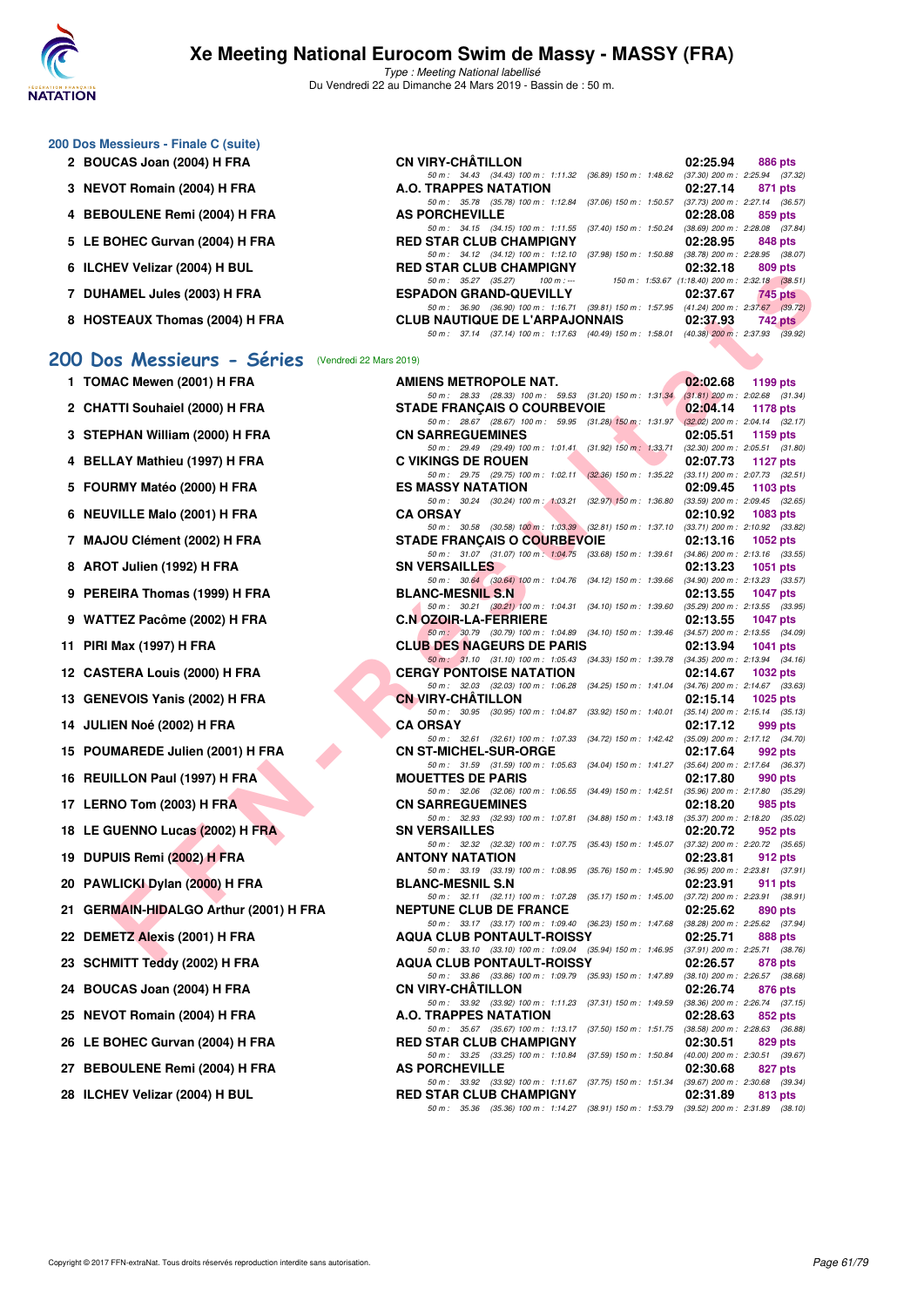

Type : Meeting National labellisé Du Vendredi 22 au Dimanche 24 Mars 2019 - Bassin de : 50 m.

| 200 Dos Messieurs - Séries (suite)                                     |                                                                                                    |                    |                                                |
|------------------------------------------------------------------------|----------------------------------------------------------------------------------------------------|--------------------|------------------------------------------------|
| 29 DUHAMEL Jules (2003) H FRA                                          | <b>ESPADON GRAND-QUEVILLY</b>                                                                      | 02:35.04           | 776 pts                                        |
|                                                                        | 50 m: 35.34 (35.34) 100 m: 1:14.27 (38.93) 150 m: 1:55.15                                          |                    | (40.88) 200 m : 2:35.04 (39.89)                |
| 30 HOSTEAUX Thomas (2004) H FRA                                        | <b>CLUB NAUTIQUE DE L'ARPAJONNAIS</b><br>50 m: 36.49 (36.49) 100 m: 1:16.39 (39.90) 150 m: 1:56.50 | 02:36.08           | 764 pts<br>$(40.11)$ 200 m : 2:36.08 $(39.58)$ |
| 31 HOUDENOT Thibault (2003) H FRA                                      | <b>RED STAR CLUB CHAMPIGNY</b>                                                                     | 02:36.69           | 757 pts                                        |
| --- VILLARET Evan (2004) H FRA                                         | 50 m: 35.80 (35.80) 100 m: 1:15.69 (39.89) 150 m: 1:56.81<br><b>CNO ST-GERMAIN-EN-LAYE</b>         | <b>DNS</b> dec     | $(41.12)$ 200 m : 2:36.69 $(39.88)$            |
| 50 Brasse Messieurs - Finale A                                         | (Dimanche 24 Mars 2019)                                                                            |                    |                                                |
| 1 OLIER Cyril (1994) H FRA                                             | <b>U.S CRETEIL NATATION</b>                                                                        | 00:28.88           | <b>1206 pts</b>                                |
| 2 MAILLOT Melvin (1992) H FRA                                          | <b>STADE FRANÇAIS O COURBEVOIE</b>                                                                 | 00:28.96           | <b>1202 pts</b>                                |
| 3 CALLAIS Quentin (1996) H FRA                                         | <b>STADE FRANÇAIS O COURBEVOIE</b>                                                                 | 00:29.12           | 1193 pts                                       |
| 4 AITKACI Carl (2001) H FRA                                            | <b>STADE FRANCAIS O COURBEVOIE</b>                                                                 | 00:29.49           | <b>1173 pts</b>                                |
| 5 BOUTOUIL Samy (2000) H MAR                                           | <b>CSM CLAMART</b>                                                                                 | 00:29.51           | <b>1172 pts</b>                                |
| 6 M'RABET Taki (1989) H TUN                                            | <b>STADE FRANÇAIS O COURBEVOIE</b>                                                                 | 00:30.02           | <b>1144 pts</b>                                |
| 7 PLATAUX Robin (1997) H FRA                                           | <b>U.S CRETEIL NATATION</b>                                                                        | 00:30.49           | 1120 pts                                       |
| 8 SCHEERS Hugo (2001) H FRA                                            | <b>CN VIRY-CHÂTILLON</b>                                                                           | 00:30.76           | 1105 pts                                       |
|                                                                        |                                                                                                    |                    |                                                |
| 50 Brasse Messieurs - Finale B 17-18 ans (Dimanche 24 Mars 2019)       |                                                                                                    |                    |                                                |
| 1 MARIE Valerian (2001) H FRA                                          | <b>ESPADON GRAND-QUEVILLY</b>                                                                      | 00:30.54           | <b>1117 pts</b>                                |
| 2 ANDRÉ Loïc (2001) H FRA                                              | <b>CHARTRES METROPOLE NAT</b>                                                                      | 00:30.56           | <b>1116 pts</b>                                |
| 3 LIV Thomas (2002) H FRA                                              | <b>AQUA CLUB PONTAULT-ROISSY</b>                                                                   | 00:31.91           | <b>1046 pts</b>                                |
| 4 LEBON Alexandre (2002) H FRA                                         | <b>BAYEUX OLYMPIQUE NATATION</b>                                                                   | 00:32.07           | <b>1038 pts</b>                                |
| 5 FRANCOIS Flavien (2001) H FRA                                        | <b>STADE FRANÇAIS O COURBEVOIE</b>                                                                 | 00:32.20           | <b>1031 pts</b>                                |
| 6 DECLERCQ Theotim (2001) H FRA                                        | <b>EN LONGJUMEAU</b>                                                                               | 00:32.42           | <b>1020 pts</b>                                |
| 7 RUBINELLI Maxime (2001) H FRA                                        | <b>CN FONTAINEBLEAU-AVON</b>                                                                       | 00:32.52           | 1015 pts                                       |
| 8 VALIN-FIXOT Antonin (2002) H FRA                                     | <b>CN ST-MICHEL-SUR-ORGE</b>                                                                       | 00:32.94           | 994 pts                                        |
|                                                                        |                                                                                                    |                    |                                                |
| 50 Brasse Messieurs - Finale C 15-16 ans (Dimanche 24 Mars 2019)       |                                                                                                    |                    |                                                |
| 1 MELIN Tobias (2003) H FRA                                            | <b>CLUB NAUTIQUE DE L'ARPAJONNAIS</b>                                                              | 00:31.10           | 1088 pts                                       |
| 2 INGALISY Fantina (2003) H FRA                                        | <b>CLUB DES NAGEURS DE PARIS</b>                                                                   | 00:31.21           | <b>1082 pts</b>                                |
| 3 LETOCART Enzo (2004) H FRA                                           | <b>AQUA CLUB PONTAULT-ROISSY</b>                                                                   | 00:31.91           | <b>1046 pts</b>                                |
| 4 LANGLAIS Leo (2004) H FRA                                            | <b>ES MASSY NATATION</b>                                                                           | 00:32.66           | 1008 pts                                       |
| 5 GROSSO Jason (2003) H FRA                                            | <b>CERGY PONTOISE NATATION</b>                                                                     | 00:32.78           | 1002 pts                                       |
| 6 BELLUNE Kewan (2004) H FRA                                           | <b>ES MASSY NATATION</b>                                                                           | 00:32.82           | <b>1000 pts</b>                                |
| 7 DA SILVA Martin (2003) H FRA                                         | <b>CN VIRY-CHÂTILLON</b>                                                                           | 00:33.00           | 991 pts                                        |
| 8 RAVELOSON RASENDRA Mihaja (2003) H FRA                               | <b>ANTONY NATATION</b>                                                                             | 00:33.53           | <b>965 pts</b>                                 |
| <b>Contract Contract Contract</b><br>A<br>50 Brasse Messieurs - Séries | (Dimanche 24 Mars 2019)                                                                            |                    |                                                |
| 1 MAILLOT Melvin (1992) H FRA                                          | <b>STADE FRANÇAIS O COURBEVOIE</b>                                                                 | 00:28.75           | $1213$ pts                                     |
| 2 OLIER Cyril (1994) H FRA                                             | <b>U.S CRETEIL NATATION</b>                                                                        | 00:28.95           |                                                |
|                                                                        |                                                                                                    |                    | <b>1202 pts</b>                                |
| 3 AITKACI Carl (2001) H FRA                                            | <b>STADE FRANÇAIS O COURBEVOIE</b>                                                                 | 00:29.07           | <b>1196 pts</b>                                |
| 4 BOUTOUIL Samy (2000) H MAR                                           | <b>CSM CLAMART</b>                                                                                 | 00:29.45           | <b>1175 pts</b>                                |
| 5 M'RABET Taki (1989) H TUN                                            | <b>STADE FRANÇAIS O COURBEVOIE</b>                                                                 | 00:29.57           | <b>1169 pts</b>                                |
| 6 CALLAIS Quentin (1996) H FRA<br><b>7 BLATAUV Bakta (4007) U FBA</b>  | <b>STADE FRANÇAIS O COURBEVOIE</b><br><b>UC OBETER MATATION</b>                                    | 00:29.62<br>00.006 | <b>1166 pts</b>                                |

#### **[50 Brasse Messieurs - Finale C](http://www.ffnatation.fr/webffn/resultats.php?idact=nat&go=epr&idcpt=57649&idepr=71) 15-16 ans** (Dimanche 24 Mars 2019)

| 1 MELIN Tobias (2003) H FRA              | <b>CLUB NAUTIQUE DE L'ARPAJONNAIS</b> | 00:31.10 | 1088 pts |
|------------------------------------------|---------------------------------------|----------|----------|
| 2 INGALISY Fantina (2003) H FRA          | <b>CLUB DES NAGEURS DE PARIS</b>      | 00:31.21 | 1082 pts |
| 3 LETOCART Enzo (2004) H FRA             | <b>AQUA CLUB PONTAULT-ROISSY</b>      | 00:31.91 | 1046 pts |
| 4 LANGLAIS Leo (2004) H FRA              | <b>ES MASSY NATATION</b>              | 00:32.66 | 1008 pts |
| 5 GROSSO Jason (2003) H FRA              | <b>CERGY PONTOISE NATATION</b>        | 00:32.78 | 1002 pts |
| 6 BELLUNE Kewan (2004) H FRA             | <b>ES MASSY NATATION</b>              | 00:32.82 | 1000 pts |
| 7 DA SILVA Martin (2003) H FRA           | <b>CN VIRY-CHÂTILLON</b>              | 00:33.00 | 991 pts  |
| 8 RAVELOSON RASENDRA Mihaja (2003) H FRA | <b>ANTONY NATATION</b>                | 00:33.53 | 965 pts  |

# **[50 Brasse Messieurs - Séries](http://www.ffnatation.fr/webffn/resultats.php?idact=nat&go=epr&idcpt=57649&idepr=71)** (Dimanche 24 Mars 2019)

| 1 MAILLOT Melvin (1992) H FRA     | <b>STADE FRANCAIS O COURBEVOIE</b> | 00:28.75 | <b>1213 pts</b> |
|-----------------------------------|------------------------------------|----------|-----------------|
| 2 OLIER Cyril (1994) H FRA        | <b>U.S CRETEIL NATATION</b>        | 00:28.95 | 1202 pts        |
| 3 AITKACI Carl (2001) H FRA       | <b>STADE FRANÇAIS O COURBEVOIE</b> | 00:29.07 | 1196 pts        |
| 4 BOUTOUIL Samy (2000) H MAR      | <b>CSM CLAMART</b>                 | 00:29.45 | 1175 pts        |
| 5 M'RABET Taki (1989) H TUN       | <b>STADE FRANCAIS O COURBEVOIE</b> | 00:29.57 | 1169 pts        |
| 6 CALLAIS Quentin (1996) H FRA    | <b>STADE FRANCAIS O COURBEVOIE</b> | 00:29.62 | 1166 pts        |
| 7 PLATAUX Robin (1997) H FRA      | <b>U.S CRETEIL NATATION</b>        | 00:29.69 | 1162 pts        |
| 8 SCHEERS Hugo (2001) H FRA       | <b>CN VIRY-CHÂTILLON</b>           | 00:30.12 | 1139 pts        |
| 9 ANDRÉ Loïc (2001) H FRA         | <b>CHARTRES METROPOLE NAT</b>      | 00:30.22 | 1134 pts        |
| 10 MARIE Valerian (2001) H FRA    | <b>ESPADON GRAND-QUEVILLY</b>      | 00:30.27 | 1131 pts        |
| 11 HOUDENOT Nicolas (1997) H FRA  | <b>RED STAR CLUB CHAMPIGNY</b>     | 00:30.28 | 1131 pts        |
| 12 CHARRADE Théo (1998) H FRA     | <b>AAS SARCELLES NATATION 95</b>   | 00:30.39 | 1125 pts        |
| 13 QUIERTANT Killian (1997) H FRA | <b>U.S CRETEIL NATATION</b>        | 00:30.75 | 1106 pts        |
| 14 LACOSTE Harry (1992) H FRA     | <b>CN BRUNOY-ESSONNE</b>           | 00:30.97 | 1094 pts        |
| 15 INGALISY Fantina (2003) H FRA  | <b>CLUB DES NAGEURS DE PARIS</b>   | 00:31.27 | 1079 pts        |
|                                   |                                    |          |                 |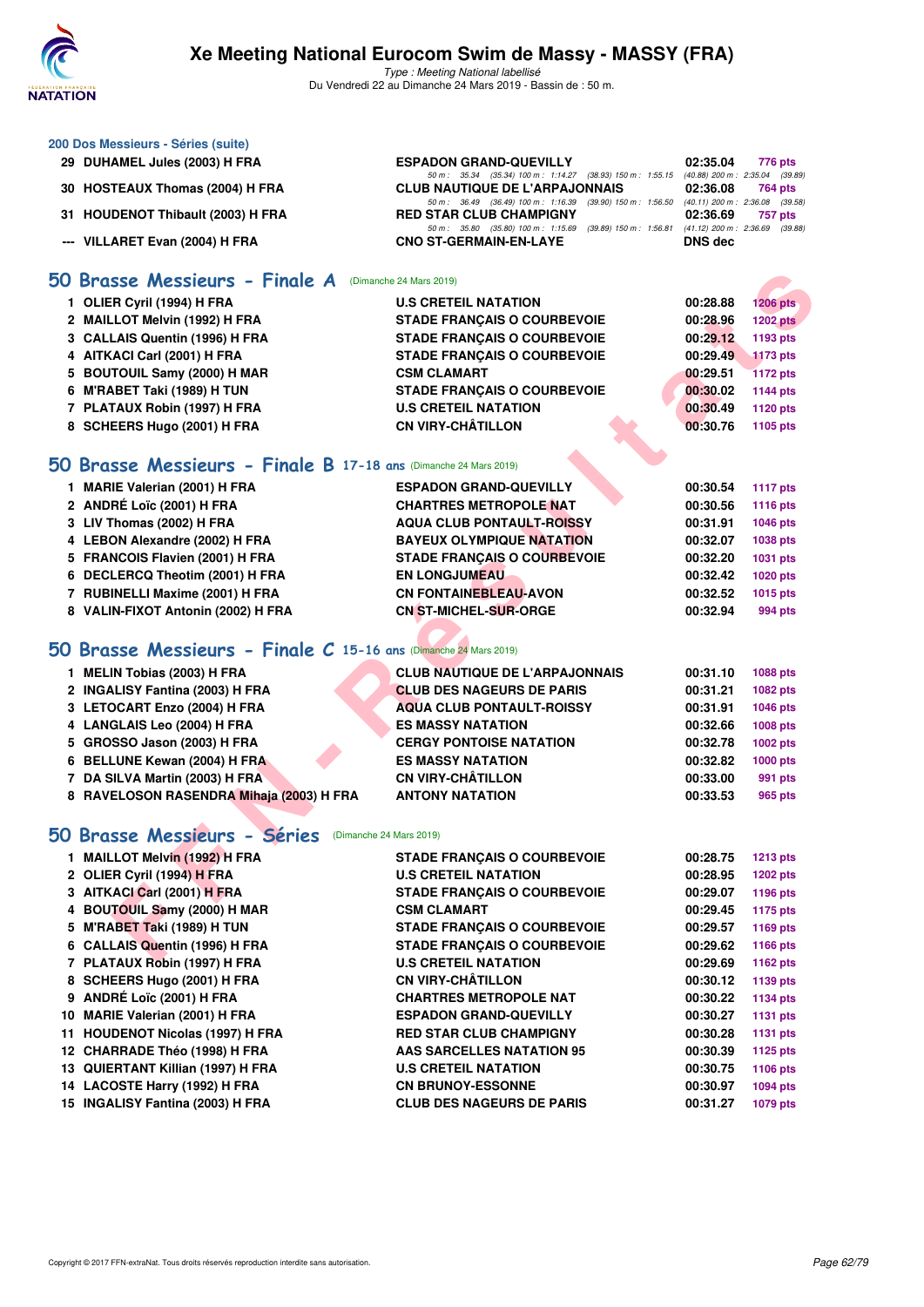

| 50 Brasse Messieurs - Séries (suite)                               |                                       |          |                 |
|--------------------------------------------------------------------|---------------------------------------|----------|-----------------|
| 16 MELIN Tobias (2003) H FRA                                       | <b>CLUB NAUTIQUE DE L'ARPAJONNAIS</b> | 00:31.41 | <b>1072 pts</b> |
| 16 GAILLART Baptiste (1997) H FRA                                  | <b>RACING CLUB DE FRANCE</b>          | 00:31.41 | 1072 pts        |
| 18 LIV Thomas (2002) H FRA                                         | <b>AQUA CLUB PONTAULT-ROISSY</b>      | 00:31.68 | 1058 pts        |
| 19 LEBON Alexandre (2002) H FRA                                    | <b>BAYEUX OLYMPIQUE NATATION</b>      | 00:31.89 | <b>1047 pts</b> |
| 20 RUBINELLI Maxime (2001) H FRA                                   | <b>CN FONTAINEBLEAU-AVON</b>          | 00:31.90 | <b>1047 pts</b> |
| 21 FRANCOIS Flavien (2001) H FRA                                   | <b>STADE FRANÇAIS O COURBEVOIE</b>    | 00:32.06 | 1038 pts        |
| 22 LETOCART Enzo (2004) H FRA                                      | <b>AQUA CLUB PONTAULT-ROISSY</b>      | 00:32.14 | 1034 pts        |
| 23 DECLERCQ Theotim (2001) H FRA                                   | <b>EN LONGJUMEAU</b>                  | 00:32.36 | <b>1023 pts</b> |
| 24 ROCHER Romain (2002) H FRA                                      | <b>STADE FRANÇAIS O COURBEVOIE</b>    | 00:32.47 | $1018$ pts      |
| 25 LEBRETON Matis (2001) H FRA                                     | <b>A.O. TRAPPES NATATION</b>          | 00:32.64 | <b>1009 pts</b> |
| 26 LANGLAIS Leo (2004) H FRA                                       | <b>ES MASSY NATATION</b>              | 00:32.73 | 1005 pts        |
| 27 DA SILVA Martin (2003) H FRA                                    | <b>CN VIRY-CHÂTILLON</b>              | 00:32.94 | 994 pts         |
| 28 VALIN-FIXOT Antonin (2002) H FRA                                | <b>CN ST-MICHEL-SUR-ORGE</b>          | 00:33.05 | 989 pts         |
| 29 DELANNOY Antoine (2002) H FRA                                   | <b>CN MELUN VAL DE SEINE</b>          | 00:33.13 | 985 pts         |
| 30 LOTENBERG Rayane (2003) H FRA                                   | <b>STADE FRANÇAIS O COURBEVOIE</b>    | 00:33.27 | 978 pts         |
| 31 BELLUNE Kewan (2004) H FRA                                      | <b>ES MASSY NATATION</b>              | 00:33.28 | 978 pts         |
| 32 LACOUTURE Dylan (2001) H FRA                                    | <b>US GRIGNY</b>                      | 00:33.31 | 976 pts         |
| 33 GROSSO Jason (2003) H FRA                                       | <b>CERGY PONTOISE NATATION</b>        | 00:33.40 | 972 pts         |
| 34 CATAYEE-BELINY Dimitri (2001) H FRA                             | <b>SCA 2000 EVRY</b>                  | 00:33.47 | <b>968 pts</b>  |
| 35 BARTHÉLÉMY Hugo (2002) H FRA                                    | <b>CN LE PLESSIS-ROBINSON</b>         | 00:33.49 | 967 pts         |
| 36 BRUZZI Loris (2002) H FRA                                       | <b>CN MAISONS-ALFORT</b>              | 00:33.65 | 959 pts         |
| 37 RAVELOSON RASENDRA Mihaja (2003) H FRA                          | <b>ANTONY NATATION</b>                | 00:33.68 |                 |
|                                                                    |                                       |          | 958 pts         |
| 38 CHESNAIS Alexis (2004) H FRA<br>38 DEGUILLE Thomas (2003) H FRA | <b>U.S CRETEIL NATATION</b>           | 00:33.71 | 956 pts         |
|                                                                    | <b>C.N OZOIR-LA-FERRIERE</b>          | 00:33.71 | 956 pts         |
| 40 VANDAELE Quentin (2001) H FRA                                   | <b>NOGENT NATATION 94</b>             | 00:33.76 | 954 pts         |
| 41 ROUGAGNOU Zachary (2000) H FRA                                  | <b>CN MAISONS-ALFORT</b>              | 00:33.80 | 952 pts         |
| 42 GAVIRA-BOTTARI Antoine (2002) H FRA                             | <b>COULOMMIERS NATATION</b>           | 00:33.81 | 952 pts         |
| 43 TRIOMPHE Achille (2003) H FRA                                   | <b>RACING CLUB DE FRANCE</b>          | 00:33.87 | 949 pts         |
| 44 LYFOUNG Lucas (2002) H FRA                                      | <b>RACING CLUB DE FRANCE</b>          | 00:33.88 | 948 pts         |
| 45 CATINEL-ARAMINTHE Keran (2001) H FRA                            | <b>U.S CRETEIL NATATION</b>           | 00:34.07 | 939 pts         |
| 46 GABALI Matthieu (2003) H FRA                                    | <b>ES VITRY</b>                       | 00:34.09 | 938 pts         |
| 47 PAILLET Yohann (2004) H FRA                                     | <b>CN MELUN VAL DE SEINE</b>          | 00:34.17 | 934 pts         |
| 48 CRESTIA Théo (1989) H FRA                                       | <b>COM BAGNEUX NATATION</b>           | 00:34.22 | 932 pts         |
| 49 HERVAULT Raphaël (2003) H FRA                                   | <b>CNO ST-GERMAIN-EN-LAYE</b>         | 00:34.33 | 927 pts         |
| 49 BOHLER Louis (2003) H FRA                                       | <b>S.M MONTROUGE</b>                  | 00:34.33 | 927 pts         |
| 51 YANG Victor (2002) H FRA                                        | <b>CN MELUN VAL DE SEINE</b>          | 00:34.45 | 921 pts         |
| 52 BOYER-VIDAL Corentin (2002) H FRA                               | <b>CO ULIS NATATION</b>               | 00:34.47 | 920 pts         |
| 53 JULIEN Tristan (2002) H FRA                                     | <b>EN LONGJUMEAU</b>                  | 00:34.48 | 919 pts         |
| 54 HUGONENQ Milo (2004) H FRA                                      | <b>CLUB DES NAGEURS DE PARIS</b>      | 00:34.64 | <b>912 pts</b>  |
| 55 HOSTEAUX Laurent (2001) H FRA                                   | <b>CLUB NAUTIQUE DE L'ARPAJONNAIS</b> | 00:34.69 | 909 pts         |
| 56 POUPON Valentin (1999) H FRA                                    | <b>COM BAGNEUX NATATION</b>           | 00:34.78 | 905 pts         |
| 57 BARETS Florian (2001) H FRA                                     | <b>CN MELUN VAL DE SEINE</b>          | 00:35.12 | 889 pts         |
| 58 DE MIRANDA Paul (2004) H FRA                                    | <b>JOUÉ NATATION</b>                  | 00:35.17 | 887 pts         |
| 59 KEFI Achmi (2003) H FRA                                         | <b>CLUB DES NAGEURS DE PARIS</b>      | 00:35.35 | 878 pts         |
| 60 LEMAIRE Benjamin (2002) H FRA                                   | <b>C.N OZOIR-LA-FERRIERE</b>          | 00:35.45 | 874 pts         |
| 61 FABREGOULE Antoine (2003) H FRA                                 | <b>LAGNY-SUR-MARNE NATATION</b>       | 00:35.80 | 857 pts         |
| 62 ZEINATY Thomas (2003) H FRA                                     | <b>STADE FRANÇAIS O COURBEVOIE</b>    | 00:36.57 | 822 pts         |
| 63 KAMALEU GUIAMBA Bernar (2003) H FRA                             | <b>U.S CRETEIL NATATION</b>           | 00:36.80 | 812 pts         |
| 64 LELIEPVRE Maxence (2003) H FRA                                  | <b>BAYEUX OLYMPIQUE NATATION</b>      | 00:37.48 | 782 pts         |
| 65 DOKIC Nael (2003) H FRA                                         | <b>CN ASNIÈRES</b>                    | 00:37.60 | 776 pts         |
| 66 TROTIGNON Marius (2004) H FRA                                   | <b>VGA ST-MAUR</b>                    | 00:37.69 | 773 pts         |
| 67 SAUTEREAU Vincent (2000) H FRA                                  | <b>CA ORSAY</b>                       | 00:37.73 | 771 pts         |
| 68 LATOUCHE Paul (2004) H FRA                                      | <b>BAYEUX OLYMPIQUE NATATION</b>      | 00:38.90 | <b>721 pts</b>  |
| 69 FOUNAS Ilyes (2003) H FRA                                       | <b>AC BOBIGNY</b>                     | 00:39.05 | <b>714 pts</b>  |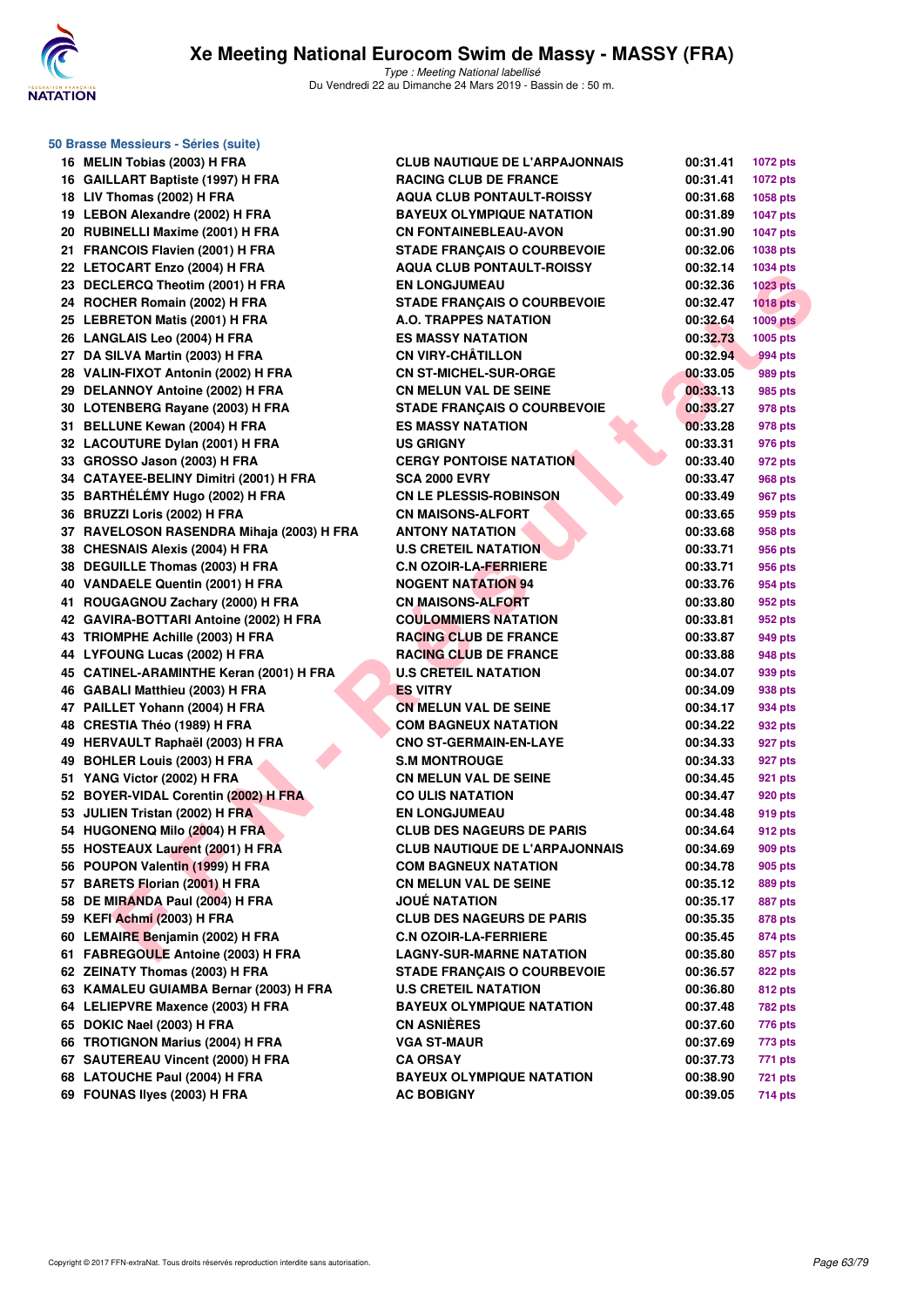

Type : Meeting National labellisé Du Vendredi 22 au Dimanche 24 Mars 2019 - Bassin de : 50 m.

| 50 Brasse Messieurs - Séries (suite) |                                  |            |         |
|--------------------------------------|----------------------------------|------------|---------|
| 70 LEONARD Théo (2002) H FRA         | <b>BAYEUX OLYMPIQUE NATATION</b> | 00:42.38   | 581 pts |
| 71 LAAINE Amine (2004) H FRA         | <b>USO BEZONS</b>                | 00:44.66   | 498 pts |
| --- LEBAS Alexandre (2002) H FRA     | <b>AC BOBIGNY</b>                | <b>DNS</b> |         |

#### **[100 Brasse Messieurs - Finale A](http://www.ffnatation.fr/webffn/resultats.php?idact=nat&go=epr&idcpt=57649&idepr=72)** (Vendredi 22 Mars 2019)

| 1 CAPITAINE Thibaut (1993) H FRA     | <b>CERGY PONTOISE NATATION</b>     |                        | 01:02.95                                               | $1243$ pts                    |  |
|--------------------------------------|------------------------------------|------------------------|--------------------------------------------------------|-------------------------------|--|
| 2 ROTHON Mathieu (2000) H FRA        | <b>AMIENS METROPOLE NAT.</b>       | $50 m$ : 29.33         | $(29.33)$ 100 m : 1:02.95 $(33.62)$<br>01:03.90        | <b>1217 pts</b>               |  |
| 3 ROSSILLON Virgile (2000) H FRA     | <b>STADE FRANÇAIS O COURBEVOIE</b> | $50 m$ : 29.81         | $(29.81)$ 100 m : 1:03.90 $(34.09)$<br>01:04.90        | 1190 pts                      |  |
| 4 CHARRADE Théo (1998) H FRA         | AAS SARCELLES NATATION 95          | 50 m: 30.63            | $(30.63)$ 100 m : 1:04.90 $(34.27)$<br>01:05.81        | 1165 $pts$                    |  |
| 5 GORJAO MOREIRA Martin (1999) H FRA | <b>STADE FRANCAIS O COURBEVOIE</b> | $50 m$ : $30.70$       | $(30.70)$ 100 m : 1:05.81 $(35.11)$<br>01:06.33        | $1151$ pts                    |  |
| 6 ANDRÉ Loïc (2001) H FRA            | <b>CHARTRES METROPOLE NAT</b>      |                        | 50 m: 31.41 (31.41) 100 m: 1:06.33 (34.92)<br>01:06.93 | 1136 pts                      |  |
| 7 OLIER Cyril (1994) H FRA           | <b>U.S CRETEIL NATATION</b>        | 50 m: 31.05            | $(31.05)$ 100 m : 1:06.93 $(35.88)$<br>01:06.95        | 1135 pts                      |  |
| 8 PLATAUX Robin (1997) H FRA         | <b>U.S CRETEIL NATATION</b>        | $50 \text{ m}$ : 31.39 | $(31.39) 100 m$ :<br>01:07.86                          | 1:06.95 (35.56)<br>1111 $pts$ |  |
|                                      |                                    |                        | 50 m: 31.25 (31.25) 100 m: 1:07.86 (36.61)             |                               |  |

#### **[100 Brasse Messieurs - Finale B](http://www.ffnatation.fr/webffn/resultats.php?idact=nat&go=epr&idcpt=57649&idepr=72) 17-18 ans** (Vendredi 22 Mars 2019)

| 1 LIV Thomas (2002) H FRA             | <b>AQUA CLUB PONTAULT-ROISSY</b>      |                        | 01:08.44                                        | 1096 pts   |
|---------------------------------------|---------------------------------------|------------------------|-------------------------------------------------|------------|
| 2 LATRECHE Adam (2001) H FRA          | <b>CERGY PONTOISE NATATION</b>        | 50 m: 32.37            | (32.37) 100 m : 1:08.44 (36.07<br>01:08.67      | 1090 pts   |
| 3 MARIE Valerian (2001) H FRA         | <b>ESPADON GRAND-QUEVILLY</b>         | $50 \text{ m}$ : 32.12 | $(32.12)$ 100 m : 1:08.67 $(36.55)$<br>01:08.68 | 1090 pts   |
| 4 BARTHÉLÉMY Hugo (2002) H FRA        | <b>CN LE PLESSIS-ROBINSON</b>         | 50 m: 32.06            | $(32.06)$ 100 m : 1:08.68 $(36.62)$<br>01:11.26 | 1024 pts   |
| 5 LEBRETON Matis (2001) H FRA         | <b>A.O. TRAPPES NATATION</b>          | 50 m: 33.59            | (33.59) 100 m: 1:11.26 (37.67<br>01:11.64       | 1015 $pts$ |
| 6 BARLIER Tony (2002) H FRA           | <b>CA ORSAY</b>                       | 50 m: 32.86            | (32.86) 100 m: 1:11.64 (38.78<br>01:11.81       | 1010 $pts$ |
| 7 GORJAO MOREIRA Bastien (2001) H FRA | <b>NOGENT NATATION 94</b>             | $50 m$ : $34.51$       | $(34.51)$ 100 m : 1:11.81 $(37.30)$<br>01:13.18 | 977 pts    |
| 8 HOSTEAUX Laurent (2001) H FRA       | <b>CLUB NAUTIQUE DE L'ARPAJONNAIS</b> | 50 m: 33.81            | (33.81) 100 m: 1:13.18 (39.37<br>01:13.88       | 960 pts    |
|                                       |                                       | 50 m : 34.30           | $(34.30)$ 100 m : 1:13.88 $(39.58)$             |            |

# **[100 Brasse Messieurs - Finale C](http://www.ffnatation.fr/webffn/resultats.php?idact=nat&go=epr&idcpt=57649&idepr=72) 15-16 ans** (Vendredi 22 Mars 2019)

|           |                                                               |                                       | 50 m: 29.33  |       | (29.33) 100 m: 1:02.95 (33.62)                  |                 |         |
|-----------|---------------------------------------------------------------|---------------------------------------|--------------|-------|-------------------------------------------------|-----------------|---------|
|           | 2 ROTHON Mathieu (2000) H FRA                                 | <b>AMIENS METROPOLE NAT.</b>          |              |       | 01:03.90                                        | <b>1217 pts</b> |         |
|           | 3 ROSSILLON Virgile (2000) H FRA                              | <b>STADE FRANÇAIS O COURBEVOIE</b>    | 50 m: 29.81  |       | $(29.81)$ 100 m : 1:03.90 $(34.09)$<br>01:04.90 | <b>1190 pts</b> |         |
|           | 4 CHARRADE Théo (1998) H FRA                                  | AAS SARCELLES NATATION 95             | 50 m: 30.63  |       | $(30.63)$ 100 m : 1:04.90 $(34.27)$<br>01:05.81 | 1165 pts        |         |
|           |                                                               |                                       | 50 m : 30.70 |       | $(30.70)$ 100 m : 1:05.81 $(35.11)$             |                 |         |
| 5.        | <b>GORJAO MOREIRA Martin (1999) H FRA</b>                     | <b>STADE FRANÇAIS O COURBEVOIE</b>    | 50 m: 31.41  |       | 01:06.33<br>$(31.41)$ 100 m : 1:06.33 $(34.92)$ | <b>1151 pts</b> |         |
|           | 6 ANDRÉ Loïc (2001) H FRA                                     | <b>CHARTRES METROPOLE NAT</b>         |              |       | 01:06.93                                        | <b>1136 pts</b> |         |
| 7         | OLIER Cyril (1994) H FRA                                      | <b>U.S CRETEIL NATATION</b>           | 50 m: 31.05  |       | $(31.05)$ 100 m : 1:06.93 $(35.88)$<br>01:06.95 | 1135 pts        |         |
|           |                                                               |                                       | 50 m : 31.39 |       | $(31.39)$ 100 m : 1:06.95 $(35.56)$             |                 |         |
|           | 8 PLATAUX Robin (1997) H FRA                                  | <b>U.S CRETEIL NATATION</b>           | 50 m: 31.25  |       | 01:07.86<br>$(31.25)$ 100 m : 1:07.86 $(36.61)$ | 1111 pts        |         |
| <b>OO</b> | Brasse Messieurs - Finale B 17-18 ans (Vendredi 22 Mars 2019) |                                       |              |       |                                                 |                 |         |
|           |                                                               |                                       |              |       |                                                 |                 |         |
|           | 1 LIV Thomas (2002) H FRA                                     | <b>AQUA CLUB PONTAULT-ROISSY</b>      | 50 m: 32.37  |       | 01:08.44<br>(32.37) 100 m : 1:08.44 (36.07)     | <b>1096 pts</b> |         |
|           | 2 LATRECHE Adam (2001) H FRA                                  | <b>CERGY PONTOISE NATATION</b>        |              |       | 01:08.67                                        | <b>1090 pts</b> |         |
|           | 3 MARIE Valerian (2001) H FRA                                 | <b>ESPADON GRAND-QUEVILLY</b>         | 50 m: 32.12  |       | $(32.12)$ 100 m : 1:08.67 $(36.55)$<br>01:08.68 | 1090 pts        |         |
|           |                                                               |                                       | 50 m: 32.06  |       | (32.06) 100 m: 1:08.68 (36.62)                  |                 |         |
|           | 4 BARTHÉLÉMY Hugo (2002) H FRA                                | <b>CN LE PLESSIS-ROBINSON</b>         |              |       | 01:11.26                                        | 1024 pts        |         |
|           | 5 LEBRETON Matis (2001) H FRA                                 | <b>A.O. TRAPPES NATATION</b>          | 50 m : 33.59 |       | (33.59) 100 m: 1:11.26 (37.67)<br>01:11.64      | <b>1015 pts</b> |         |
|           |                                                               |                                       | 50 m: 32.86  |       | $(32.86)$ 100 m : 1:11.64 $(38.78)$             |                 |         |
|           | 6 BARLIER Tony (2002) H FRA                                   | <b>CA ORSAY</b>                       | 50 m: 34.51  |       | 01:11.81<br>$(34.51)$ 100 m : 1:11.81 $(37.30)$ | <b>1010 pts</b> |         |
|           | 7 GORJAO MOREIRA Bastien (2001) H FRA                         | <b>NOGENT NATATION 94</b>             |              |       | 01:13.18                                        | 977 pts         |         |
|           |                                                               |                                       | 50 m : 33.81 |       | $(33.81)$ 100 m : 1:13.18 $(39.37)$             |                 |         |
|           | 8 HOSTEAUX Laurent (2001) H FRA                               | <b>CLUB NAUTIQUE DE L'ARPAJONNAIS</b> | 50 m : 34.30 |       | 01:13.88<br>$(34.30)$ 100 m : 1:13.88 $(39.58)$ | 960 pts         |         |
| <b>OO</b> | Brasse Messieurs - Finale C 15-16 ans (Vendredi 22 Mars 2019) |                                       |              |       |                                                 |                 |         |
|           |                                                               |                                       |              |       |                                                 |                 |         |
|           | 1 MELIN Tobias (2003) H FRA                                   | <b>CLUB NAUTIQUE DE L'ARPAJONNAIS</b> | 50 m: 33.61  |       | 01:09.20<br>$(33.61)$ 100 m : 1:09.20 $(35.59)$ | <b>1076 pts</b> |         |
|           | 2 PILLER Mathis (2003) H FRA                                  | <b>CA L'HAY-LES-ROSES</b>             |              |       | 01:10.39                                        | <b>1046 pts</b> |         |
|           |                                                               | <b>CLUB DES NAGEURS DE PARIS</b>      | 50 m: 33.00  |       | (33.00) 100 m: 1:10.39 (37.39)                  |                 |         |
|           | 3 INGALISY Fantina (2003) H FRA                               |                                       | 50 m : 33.08 |       | 01:10.94<br>$(33.08)$ 100 m : 1:10.94 $(37.86)$ | 1032 pts        |         |
|           | 4 DA SILVA Martin (2003) H FRA                                | <b>CN VIRY-CHÂTILLON</b>              |              |       | 01:12.38                                        | 996 pts         |         |
|           | 5 BELLUNE Kewan (2004) H FRA                                  | <b>ES MASSY NATATION</b>              | 50 m : 33.88 |       | $(33.88)$ 100 m : 1:12.38 $(38.50)$<br>01:13.66 | 965 pts         |         |
|           |                                                               |                                       | 50 m : 33.88 |       | $(33.88)$ 100 m : 1:13.66 $(39.78)$             |                 |         |
|           | 6 PAILLET Yohann (2004) H FRA                                 | <b>CN MELUN VAL DE SEINE</b>          |              |       | 01:13.80                                        | 962 pts         |         |
|           | 7 GUIGUI Kellian (2003) H FRA                                 | <b>NOGENT NATATION 94</b>             | 50 m :       | 34.50 | $(34.50)$ 100 m : 1:13.80<br>01:13.99           | 957 pts         | (39.30) |
|           |                                                               |                                       | 50 m : 33.88 |       | (33.88) 100 m : 1:13.99                         |                 | (40.11) |
|           | 8 LOTENBERG Rayane (2003) H FRA                               | <b>STADE FRANÇAIS O COURBEVOIE</b>    |              |       | 01:14.25                                        | 951 pts         |         |
|           |                                                               |                                       |              |       | 50 m: 34.02 (34.02) 100 m: 1:14.25 (40.23)      |                 |         |

#### **[100 Brasse Messieurs - Séries](http://www.ffnatation.fr/webffn/resultats.php?idact=nat&go=epr&idcpt=57649&idepr=72)** (Vendredi 22 Mars 2019)

| 1 CAPITAINE Thibaut (1993) H FRA | <b>CERGY PONTOISE NATATION</b>     |                                                      | 01:02.21                                                                                      |          | 1264 pts   |
|----------------------------------|------------------------------------|------------------------------------------------------|-----------------------------------------------------------------------------------------------|----------|------------|
| 2 ROTHON Mathieu (2000) H FRA    | <b>AMIENS METROPOLE NAT.</b>       | 50 m: 29.27                                          | (29.27) 100 m: 1:02.21 (32.94)<br>01:03.83                                                    | 1219 pts |            |
| 3 ROSSILLON Virgile (2000) H FRA | <b>STADE FRANCAIS O COURBEVOIE</b> | $50 \text{ m}$ : $30.43$                             | $(30.43)$ 100 m : 1:03.83 $(33.40)$<br>$01:04.16$ 1210 pts                                    |          |            |
| 4 OLIER Cyril (1994) H FRA       | <b>U.S CRETEIL NATATION</b>        | $50 \text{ m}$ : $30.27$<br>$50 \text{ m}$ : $30.64$ | (30.27) 100 m : 1:04.16 (33.89)<br>$01:05.90$ 1163 pts<br>$(30.64)$ 100 m : 1:05.90 $(35.26)$ |          |            |
| 5 CHARRADE Théo (1998) H FRA     | <b>AAS SARCELLES NATATION 95</b>   | 50 m: 30.88                                          | 01:06.06<br>$(30.88)$ 100 m : 1:06.06 $(35.18)$                                               |          | 1159 $pts$ |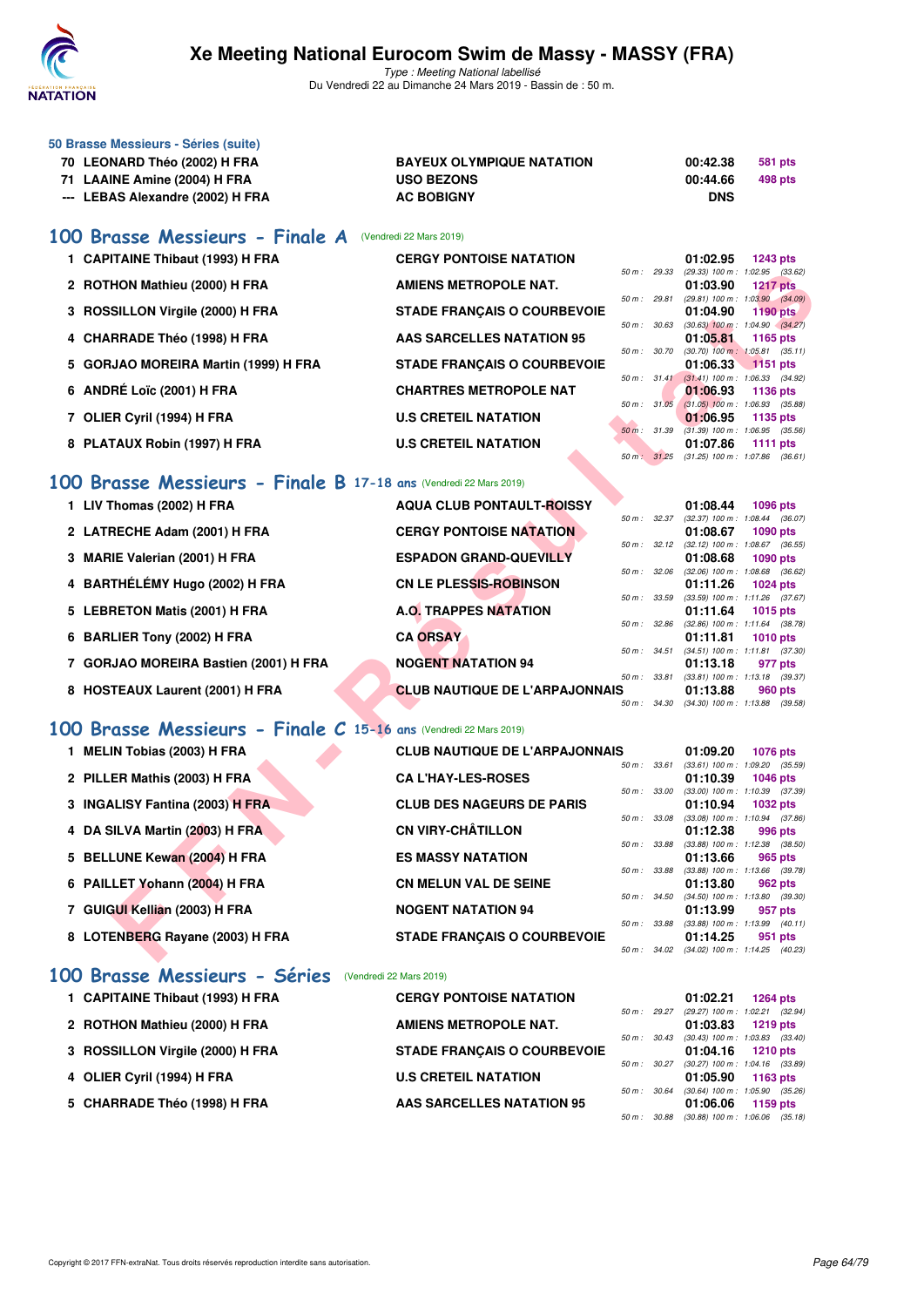

#### **100 Brasse Messieurs - Séries (suite)**

|     | 6 GORJAO MOREIRA Martin (1999) H FRA      | <b>STADE FRANÇAIS O COURBEVOIE</b>    |                |              | 01:06.49                                                 | <b>1147 pts</b> |  |
|-----|-------------------------------------------|---------------------------------------|----------------|--------------|----------------------------------------------------------|-----------------|--|
|     | 7 PLATAUX Robin (1997) H FRA              | <b>U.S CRETEIL NATATION</b>           | 50 m: 31.13    |              | $(31.13)$ 100 m : 1:06.49 $(35.36)$<br>01:06.70          | 1142 pts        |  |
|     | 8 ANDRÉ Loïc (2001) H FRA                 | <b>CHARTRES METROPOLE NAT</b>         | 50 m : 31.36   |              | $(31.36)$ 100 m : 1:06.70 $(35.34)$<br>01:07.28          | <b>1126 pts</b> |  |
| 9   | QUIERTANT Killian (1997) H FRA            | <b>U.S CRETEIL NATATION</b>           | 50 m: 31.41    |              | (31.41) 100 m: 1:07.28 (35.87)<br>01:07.99               | <b>1108 pts</b> |  |
| 10  | LIV Thomas (2002) H FRA                   | <b>AQUA CLUB PONTAULT-ROISSY</b>      | 50 m: 32.83    |              | $(32.83)$ 100 m : 1:07.99 $(35.16)$<br>01:08.18          | 1103 pts        |  |
| 11. | <b>MARIE Valerian (2001) H FRA</b>        | <b>ESPADON GRAND-QUEVILLY</b>         | 50 m : 32.28   |              | $(32.28)$ 100 m : 1:08.18 $(35.90)$<br>01:08.76          | <b>1088 pts</b> |  |
| 12  | <b>MELIN Tobias (2003) H FRA</b>          | <b>CLUB NAUTIQUE DE L'ARPAJONNAIS</b> | 50 m: 32.06    |              | $(32.06)$ 100 m : 1:08.76 $(36.70)$<br>01:08.78          | <b>1087 pts</b> |  |
|     | 13 LATRECHE Adam (2001) H FRA             | <b>CERGY PONTOISE NATATION</b>        | 50 m : 33.39   |              | $(33.39)$ 100 m : 1:08.78 $(35.39)$<br>01:09.32          | 1073 pts        |  |
|     | 14 LEBRETON Matis (2001) H FRA            | <b>A.O. TRAPPES NATATION</b>          | 50 m: 32.49    |              | $(32.49)$ 100 m : 1:09.32 $(36.83)$<br>01:10.41          | <b>1046 pts</b> |  |
|     | 15 INGALISY Fantina (2003) H FRA          | <b>CLUB DES NAGEURS DE PARIS</b>      | 50 m: 33.19    |              | $(33.19)$ 100 m : 1:10.41 $(37.22)$<br>01:11.25          | $1024$ pts      |  |
|     | 16 BARLIER Tony (2002) H FRA              | <b>CA ORSAY</b>                       | $50 m$ : 33.14 |              | $(33.14)$ 100 m : 1:11.25 $(38.11)$<br>01:11.64          | 1015 pts        |  |
| 17  | BARTHÉLÉMY Hugo (2002) H FRA              | <b>CN LE PLESSIS-ROBINSON</b>         | 50 m : 33.80   |              | $(33.80)$ 100 m : 1:11.64 $(37.84)$<br>01:12.32          | 998 pts         |  |
| 18  | PILLER Mathis (2003) H FRA                | <b>CA L'HAY-LES-ROSES</b>             | 50 m : 34.47   |              | $(34.47)$ 100 m : 1:12.32 $(37.85)$<br>01:12.36          | 997 pts         |  |
| 19. | DECLERCQ Theotim (2001) H FRA             | <b>EN LONGJUMEAU</b>                  | 50 m: 33.87    |              | (33.87) 100 m: 1:12.36 (38.49)<br>01:12.53               | 993 pts         |  |
| 20  | DA SILVA Martin (2003) H FRA              | <b>CN VIRY-CHÂTILLON</b>              | 50 m : 32.38   |              | (32.38) 100 m: 1:12.53 (40.15)<br>01:12.97               | 982 pts         |  |
| 21  | <b>HOSTEAUX Laurent (2001) H FRA</b>      | <b>CLUB NAUTIQUE DE L'ARPAJONNAIS</b> | 50 m: 34.00    |              | (34.00) 100 m: 1:12.97 (38.97)<br>01:13.33               | 973 pts         |  |
| 22  | GUIGUI Kellian (2003) H FRA               | <b>NOGENT NATATION 94</b>             | 50 m: 34.02    |              | $(34.02)$ 100 m : 1:13.33 $(39.31)$<br>01:13.42          | 971 pts         |  |
|     | 23 GORJAO MOREIRA Bastien (2001) H FRA    | <b>NOGENT NATATION 94</b>             | 50 m: 34.46    |              | (34.46) 100 m: 1:13.42 (38.96)<br>01:13.54               | 968 pts         |  |
|     | 24 VALIN-FIXOT Antonin (2002) H FRA       | <b>CN ST-MICHEL-SUR-ORGE</b>          | 50 m : 34.73   |              | $(34.73)$ 100 m : 1:13.54 $(38.81)$<br>01:13.61          | 966 pts         |  |
|     | 25 PAILLET Yohann (2004) H FRA            | <b>CN MELUN VAL DE SEINE</b>          | 50 m: 33.44    |              | $(33.44)$ 100 m : 1:13.61 $(40.17)$<br>01:13.62          | 966 pts         |  |
|     | 26 MAJOU Clément (2002) H FRA             | <b>STADE FRANÇAIS O COURBEVOIE</b>    | 50 m: 34.45    |              | $(34.45)$ 100 m : 1:13.62 $(39.17)$<br>01:13.64          | 965 pts         |  |
| 27  | <b>BELLUNE Kewan (2004) H FRA</b>         | <b>ES MASSY NATATION</b>              | 50 m: 33.56    |              | $(33.56)$ 100 m : 1:13.64 $(40.08)$<br>01:13.78          | 962 pts         |  |
| 28  | <b>RUBINELLI Maxime (2001) H FRA</b>      | <b>CN FONTAINEBLEAU-AVON</b>          | 50 m : 34.08   |              | $(34.08)$ 100 m : 1:13.78 $(39.70)$<br>01:14.25          | 951 pts         |  |
| 29  | MONORY Romeo (2002) H FRA                 | <b>AUXERRE AQUATIC CLUB</b>           | 50 m : 35.09   |              | $(35.09)$ 100 m : 1:14.25 $(39.16)$<br>01:14.40          | 947 pts         |  |
| 30  | LOTENBERG Rayane (2003) H FRA             | <b>STADE FRANÇAIS O COURBEVOIE</b>    | 50 m : 34.58   |              | $(34.58)$ 100 m : 1:14.40 $(39.82)$<br>01:14.65          | 941 pts         |  |
| 31. | BARETS Florian (2001) H FRA               | <b>CN MELUN VAL DE SEINE</b>          | 50 m: 34.62    |              | $(34.62)$ 100 m : 1:14.65 $(40.03)$<br>01:15.16          | 929 pts         |  |
| 32  | <b>BOHLER Louis (2003) H FRA</b>          | S.M MONTROUGE                         | 50 m: 35.10    |              | $(35.10)$ 100 m : 1:15.16 $(40.06)$<br>01:15.57          | 919 pts         |  |
|     | 33 SALUDJIAN Marius (2004) H FRA          | <b>NEPTUNE CLUB DE FRANCE</b>         |                |              | 50 m : 35.26 (35.26) 100 m : 1:15.57 (40.31)<br>01:15.67 | 917 pts         |  |
|     | 34 HERVAULT Raphaël (2003) H FRA          | <b>CNO ST-GERMAIN-EN-LAYE</b>         | 50 m : 35.38   |              | (35.38) 100 m: 1:15.67 (40.29)<br>01:15.89               | 911 pts         |  |
|     | 35 CATAYEE-BELINY Dimitri (2001) H FRA    | <b>SCA 2000 EVRY</b>                  |                | 50 m : 35.06 | (35.06) 100 m: 1:15.89 (40.83)<br>01:15.97               | 910 pts         |  |
| 36  | KEFI Achmi (2003) H FRA                   | <b>CLUB DES NAGEURS DE PARIS</b>      | 50 m : 35.41   |              | $(35.41)$ 100 m : 1:15.97 $(40.56)$<br>01:15.99          | 909 pts         |  |
| 37  | LACOUTURE Dylan (2001) H FRA              | <b>US GRIGNY</b>                      |                | 50 m : 35.25 | (35.25) 100 m: 1:15.99 (40.74)<br>01:16.02               | 908 pts         |  |
|     | 38 DEGUILLE Thomas (2003) H FRA           | <b>C.N OZOIR-LA-FERRIERE</b>          |                |              | 50 m: 34.43 (34.43) 100 m: 1:16.02 (41.59)<br>01:16.10   | 906 pts         |  |
|     | 39 RAVELOSON RASENDRA Mihaja (2003) H FRA | <b>ANTONY NATATION</b>                | 50 m : 35.73   |              | $(35.73)$ 100 m : 1:16.10 $(40.37)$<br>01:16.92          | 887 pts         |  |
| 40  | YANG Victor (2002) H FRA                  | <b>CN MELUN VAL DE SEINE</b>          | 50 m : 35.87   |              | (35.87) 100 m: 1:16.92 (41.05)<br>01:17.78               | 867 pts         |  |
|     | 41 SEGURA Mateo (2004) H FRA              | <b>CHARTRES METROPOLE NAT</b>         | 50 m : 36.04   |              | $(36.04)$ 100 m : 1:17.78 $(41.74)$<br>01:18.92          | 841 pts         |  |
|     |                                           |                                       |                |              | 50 m: 36.70 (36.70) 100 m: 1:18.92 (42.22)               |                 |  |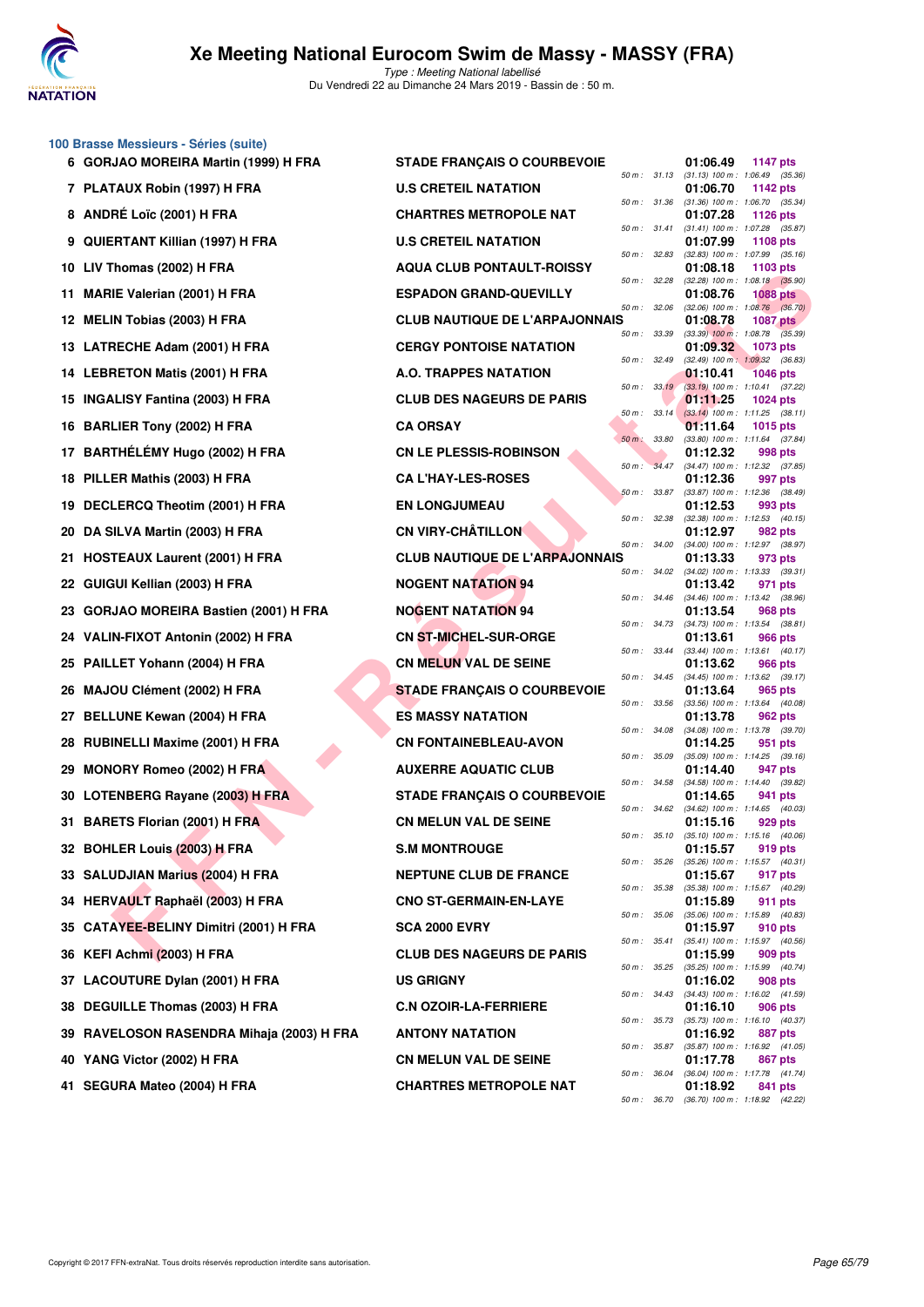

Type : Meeting National labellisé Du Vendredi 22 au Dimanche 24 Mars 2019 - Bassin de : 50 m.

| 100 Brasse Messieurs - Séries (suite) |                                       |                                     |
|---------------------------------------|---------------------------------------|-------------------------------------|
| 42 DE MIRANDA Paul (2004) H FRA       | <b>JOUÉ NATATION</b>                  | 01:19.45<br>829 pts                 |
|                                       | $50 m$ : $36.68$                      | $(36.68)$ 100 m : 1:19.45 $(42.77)$ |
| 43 DIJOUX Nathan (2002) H FRA         | <b>CLUB NAUTIQUE DE L'ARPAJONNAIS</b> | 01:20.80<br>799 pts                 |
|                                       | 50 m : 37.14                          | (37.14) 100 m : 1:20.80 (43.66      |
| 44 CARNIATO Enzo (2004) H FRA         | <b>CHARTRES METROPOLE NAT</b>         | 01:20.83<br>798 pts                 |
|                                       | $50 \text{ m}$ : 39.25                | (39.25) 100 m : 1:20.83 (41.58      |
| --- AZRA Alexandre (2000) H FRA       | <b>ES VITRY</b>                       | <b>DSQ</b>                          |

#### **[200 Brasse Messieurs - Finale A](http://www.ffnatation.fr/webffn/resultats.php?idact=nat&go=epr&idcpt=57649&idepr=73)** (Samedi 23 Mars 2019)

|  | 1 CAPITAINE Thibaut (1993) H FRA |  |  |  |
|--|----------------------------------|--|--|--|
|--|----------------------------------|--|--|--|

- **2 ROTHON Mathieu (2000) H FRA AMIENS METROPOLE NAT. 02:18.06 1199 pts**
- **3 ROSSILLON Virgile (2000) H FRA** STADE FRANÇAIS O COURBEVOIE 02:18.15 1198 pts 02:18.15 **1198 pts** 68.71)
- **4 CHARRADE Théo (1998) H FRA AAS SARCELLES NATATION 95 02:21.14 1158 pts**
- **5 M'RABET Taki (1989) H TUN STADE FRANÇAIS O COURBEVOIE 62:21.59 1152 pts**
- **6 QUIERTANT Killian (1997) H FRA** U.S CRETEIL NATATION 02:23.58 1126 pts<br>  $\frac{50 \text{ m} \cdot 32.90}{32.90}$  (32.90) 100 m: 1:09.48 (36.58) 150 m: 1:46.52 (37.04) 200 m: 1:23.58 (37.0
- **7 LIV Thomas (2002) H FRA AQUA CLUB PONTAULT-ROISSY 02:28.49 1063 pts**
- **8 ANDRÉ Loïc (2001) H FRA CHARTRES METROPOLE NAT 02:29.03 1056 pts**

#### **[200 Brasse Messieurs - Finale B](http://www.ffnatation.fr/webffn/resultats.php?idact=nat&go=epr&idcpt=57649&idepr=73) 17-18 ans** (Samedi 23 Mars 2019)

- **1 LEBRETON Matis (2001) H FRA A.O. TRAPPES NATATION 02:34.09 993 pts**
- **2 SCHEERS Hugo (2001) H FRA CN VIRY-CHÂTILLON 02:36.53 963 pts**
- **3 GELY Tom (2002) H FRA CSN GUYANCOURT 02:37.89 947 pts**
- **4 VALIN-FIXOT Antonin (2002) H FRA CN ST-MICHEL-SUR-ORGE 02:45.43 859 pts**
- **5 BARETS Florian (2001) H FRA CN MELUN VAL DE SEINE 02:47.58 834 pts**
- **6 YANG Victor (2002) H FRA CN MELUN VAL DE SEINE 02:49.18 816 pts**
- **7 LACOUTURE Dylan (2001) H FRA US GRIGNY 02:50.25 805 pts**
- **8 BRUZZI Loris (2002) H FRA CN MAISONS-ALFORT 02:52.35 782 pts**

#### **[200 Brasse Messieurs - Finale C](http://www.ffnatation.fr/webffn/resultats.php?idact=nat&go=epr&idcpt=57649&idepr=73) 15-16 ans** (Samedi 23 Mars 2019)

- **1 DA SILVA Martin (2003) H FRA CN VIRY-CHÂTILLON 02:33.32 1002 pts**
- **2 TETART Martin (2003) H FRA CN ST-MICHEL-SUR-ORGE 02:35.93 970 pts**
- **3 GABALI Cedric (2004) H FRA ES VITRY 02:35.96 970 pts**
- **4 GROSSO Jason (2003) H FRA CERGY PONTOISE NATATION 02:36.01 969 pts**<br> **60 m:** 34.23 100 m: 1:14.10 (39.87) 150 m: 1:55.22 (41.12) 200 m: 1:36.01 (40.7)
- 
- 
- 
- 

#### [200 Brasse Messieurs - Séries](http://www.ffnatation.fr/webffn/resultats.php?idact=nat&go=epr&idcpt=57649&idepr=73) (Samedi 23 Mar

- 
- 2 ROTHON Mathieu (2000) H FRA
- **3 ROSSILLON Virgile (2000) H FRA**

| 00 Brasse Messieurs - Finale A                                 | (Samedi 23 Mars 2019)                                                                                                          |                                                                                          |
|----------------------------------------------------------------|--------------------------------------------------------------------------------------------------------------------------------|------------------------------------------------------------------------------------------|
| 1 CAPITAINE Thibaut (1993) H FRA                               | <b>CERGY PONTOISE NATATION</b>                                                                                                 | 02:17.72<br>$1204$ pts                                                                   |
|                                                                | 50 m: 30.74 (30.74) 100 m: 1:05.57 (34.83) 150 m: 1:41.08                                                                      | $(35.51)$ 200 m : 2:17.72 $(36.64)$                                                      |
| 2 ROTHON Mathieu (2000) H FRA                                  | <b>AMIENS METROPOLE NAT.</b><br>50 m : 32.38 (32.38) 100 m : 1:07.98 (35.60) 150 m : 1:43.41                                   | 02:18.06<br>1199 pts<br>$(35.43)$ 200 m : 2:18.06 $(34.65)$                              |
| 3 ROSSILLON Virgile (2000) H FRA                               | <b>STADE FRANÇAIS O COURBEVOIE</b>                                                                                             | 02:18.15<br><b>1198 pts</b>                                                              |
|                                                                | 50 m: 31.09 (31.09) 100 m: 1:06.18<br>$(35.09)$ 150 m : 1:42.44                                                                | $(36.26)$ 200 m : 2:18.15 $(35.71)$                                                      |
| 4 CHARRADE Théo (1998) H FRA                                   | <b>AAS SARCELLES NATATION 95</b>                                                                                               | 02:21.14<br>1158 pts                                                                     |
|                                                                | 50 m: 31.65 (31.65) 100 m: 1:07.61 (35.96) 150 m: 1:44.47 (36.86) 200 m: 2:21.14 (36.67)                                       |                                                                                          |
| 5 M'RABET Taki (1989) H TUN                                    | <b>STADE FRANCAIS O COURBEVOIE</b><br>50 m: 31.07 (31.07) 100 m: 1:06.86 (35.79) 150 m: 1:43.76 (36.90) 200 m: 2:21.59 (37.83) | 02:21.59<br>1152 pts                                                                     |
| 6 QUIERTANT Killian (1997) H FRA                               | <b>U.S CRETEIL NATATION</b>                                                                                                    | 02:23.58<br>1126 pts                                                                     |
|                                                                | 50 m : 32.90 (32.90) 100 m : 1:09.48 (36.58) 150 m : 1:46.52                                                                   | $(37.04)$ 200 m : 2:23.58 $(37.06)$                                                      |
| 7 LIV Thomas (2002) H FRA                                      | <b>AQUA CLUB PONTAULT-ROISSY</b>                                                                                               | 02:28.49<br><b>1063 pts</b>                                                              |
|                                                                | 50 m: 33.95 (33.95) 100 m: 1:11.31 (37.36) 150 m: 1:49.70                                                                      | $(38.39)$ 200 m : 2:28.49 $(38.79)$                                                      |
| 8 ANDRÉ Loïc (2001) H FRA                                      | <b>CHARTRES METROPOLE NAT</b>                                                                                                  | 02:29.03<br>1056 pts                                                                     |
|                                                                | 50 m: 32.74 (32.74) 100 m: 1:10.44 (37.70) 150 m: 1:49.55 (39.11) 200 m: 2:29.03 (39.48)                                       |                                                                                          |
| 00 Brasse Messieurs - Finale B 17-18 ans (Samedi 23 Mars 2019) |                                                                                                                                |                                                                                          |
| 1 LEBRETON Matis (2001) H FRA                                  | <b>A.O. TRAPPES NATATION</b>                                                                                                   | 02:34.09<br>993 pts                                                                      |
|                                                                | 50 m: 34.87 (34.87) 100 m: 1:14.10 (39.23) 150 m: 1:54.47 (40.37) 200 m: 2:34.09 (39.62)                                       |                                                                                          |
| 2 SCHEERS Hugo (2001) H FRA                                    | <b>CN VIRY-CHATILLON</b>                                                                                                       | 02:36.53<br>963 pts                                                                      |
|                                                                | 50 m: 33.92 (33.92) 100 m: 1:13.93 (40.01) 150 m: 1:54.91                                                                      | (40.98) 200 m : 2:36.53 (41.62)                                                          |
| 3 GELY Tom (2002) H FRA                                        | <b>CSN GUYANCOURT</b><br>50 m: 36.51 (36.51) 100 m: 1:17.16 (40.65) 150 m: 1:57.53                                             | 02:37.89<br>947 pts<br>(40.37) 200 m : 2:37.89 (40.36)                                   |
| 4 VALIN-FIXOT Antonin (2002) H FRA                             | <b>CN ST-MICHEL-SUR-ORGE</b>                                                                                                   | 02:45.43<br>859 pts                                                                      |
|                                                                | 50 m : 36.47 (36.47) 100 m : 1:17.92 (41.45) 150 m : 2:01.28 (43.36) 200 m : 2:45.43 (44.15)                                   |                                                                                          |
| 5 BARETS Florian (2001) H FRA                                  | <b>CN MELUN VAL DE SEINE</b>                                                                                                   | 02:47.58<br>834 pts                                                                      |
|                                                                | 50 m : 36.17 (36.17) 100 m : 1:17.72 (41.55) 150 m : 2:01.71 (43.99) 200 m : 2:47.58 (45.87)                                   |                                                                                          |
| 6 YANG Victor (2002) H FRA                                     | <b>CN MELUN VAL DE SEINE</b>                                                                                                   | 02:49.18<br>816 pts                                                                      |
| 7 LACOUTURE Dylan (2001) H FRA                                 | 50 m: 36.54 (36.54) 100 m: 1:18.23 (41.69) 150 m: 2:03.00 (44.77) 200 m: 2:49.18 (46.18)<br><b>US GRIGNY</b>                   | 805 pts                                                                                  |
|                                                                | 50 m: 37.41 (37.41) 100 m: 1:20.38<br>(42.97) 150 m : 2:04.58                                                                  | 02:50.25<br>(44.20) 200 m : 2:50.25 (45.67)                                              |
| 8 BRUZZI Loris (2002) H FRA                                    | <b>CN MAISONS-ALFORT</b>                                                                                                       | 02:52.35<br>782 pts                                                                      |
|                                                                | 50 m: 37.86 (37.86) 100 m: 1:22.12 (44.26) 150 m: 2:08.05 (45.93) 200 m: 2:52.35 (44.30)                                       |                                                                                          |
| 00 Brasse Messieurs - Finale C 15-16 ans (Samedi 23 Mars 2019) |                                                                                                                                |                                                                                          |
| 1 DA SILVA Martin (2003) H FRA                                 | <b>CN VIRY-CHÂTILLON</b>                                                                                                       | 02:33.32<br>1002 pts                                                                     |
|                                                                | 50 m: 34.30 (34.30) 100 m: 1:12.81<br>$(38.51)$ 150 m : 1:52.56                                                                | (39.75) 200 m : 2:33.32 (40.76)                                                          |
| 2 TETART Martin (2003) H FRA                                   | <b>CN ST-MICHEL-SUR-ORGE</b>                                                                                                   | 02:35.93<br>970 pts                                                                      |
|                                                                | 50 m: 34.80 (34.80) 100 m: 1:14.51                                                                                             | (39.71) 150 m: 1:54.75 (40.24) 200 m: 2:35.93 (41.18)                                    |
| 3 GABALI Cedric (2004) H FRA                                   | <b>ES VITRY</b>                                                                                                                | 02:35.96<br>970 pts                                                                      |
| 4 GROSSO Jason (2003) H FRA                                    | 50 m: 35.47 (35.47) 100 m: 1:15.21<br>$(39.74)$ 150 m : 1:55.85<br><b>CERGY PONTOISE NATATION</b>                              | $(40.64)$ 200 m : 2:35.96 $(40.11)$<br>02:36.01                                          |
|                                                                | 50 m: 34.23 (34.23) 100 m: 1:14.10                                                                                             | 969 pts<br>(39.87) 150 m: 1:55.22 (41.12) 200 m: 2:36.01 (40.79)                         |
| 5 INGALISY Fantina (2003) H FRA                                | <b>CLUB DES NAGEURS DE PARIS</b>                                                                                               | 02:39.07<br>933 pts                                                                      |
|                                                                | 50 m: 35.94 (35.94) 100 m: 1:17.18                                                                                             | (41.24) 150 m: 1:59.82 (42.64) 200 m: 2:39.07 (39.25)                                    |
| 6 LANGLAIS Leo (2004) H FRA                                    | <b>ES MASSY NATATION</b>                                                                                                       | 02:41.07<br>909 pts                                                                      |
|                                                                | 50 m: 37.30 (37.30) 100 m: 1:18.08<br>(40.78) 150 m : 2:00.66                                                                  | $(42.58)$ 200 m : 2:41.07 $(40.41)$                                                      |
| 7 GABALI Matthieu (2003) H FRA                                 | <b>ES VITRY</b><br>50 m: 35.70 (35.70) 100 m: 1:16.98<br>(41.28) 150 m : 1:59.77                                               | 02:44.05<br>874 pts<br>(42.79) 200 m : 2:44.05 (44.28)                                   |
| 8 GUIGUI Kellian (2003) H FRA                                  | <b>NOGENT NATATION 94</b>                                                                                                      | 02:45.19<br>861 pts                                                                      |
|                                                                |                                                                                                                                | 50 m: 35.80 (35.80) 100 m: 1:17.83 (42.03) 150 m: 2:01.14 (43.31) 200 m: 2:45.19 (44.05) |

| 1 CAPITAINE Thibaut (1993) H FRA | <b>CERGY PONTOISE NATATION</b>                                                          | 02:17.17 1211 pts |  |
|----------------------------------|-----------------------------------------------------------------------------------------|-------------------|--|
|                                  | 50 m: 30.88 (30.88) 100 m: 1:05.55 (34.67) 150 m: 1:40.99 (35.44) 200 m: 2:17.17 (36.18 |                   |  |
| 2 ROTHON Mathieu (2000) H FRA    | AMIENS METROPOLE NAT.                                                                   | 02:22.28 1143 pts |  |
|                                  | 50 m: 33.51 (33.51) 100 m: 1:10.47 (36.96) 150 m: 1:47.00 (36.53) 200 m: 2:22.28 (35.28 |                   |  |
| 3 ROSSILLON Virgile (2000) H FRA | <b>STADE FRANCAIS O COURBEVOIE</b>                                                      | 02:22.90 1135 pts |  |
|                                  | 50 m: 31.31 (31.31) 100 m: 1:06.67 (35.36) 150 m: 1:44.66 (37.99) 200 m: 2:22.90 (38.24 |                   |  |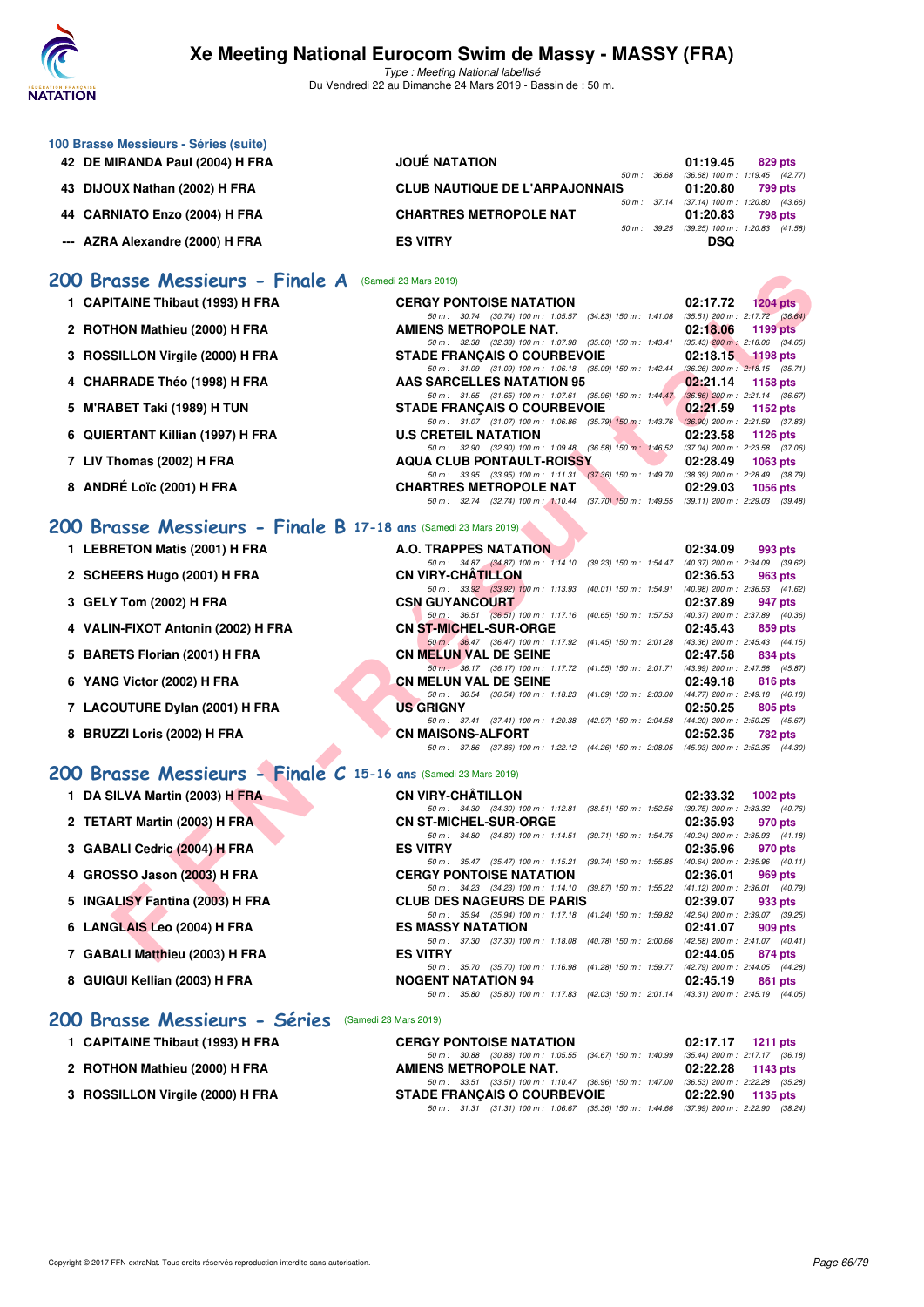

| 4  | 200 Brasse Messieurs - Séries (suite)<br>M'RABET Taki (1989) H TUN |
|----|--------------------------------------------------------------------|
| 5  | <b>CHARRADE Théo (1998) H FRA</b>                                  |
| 6  | <b>QUIERTANT Killian (1997) H FRA</b>                              |
| 7  | <b>ANDRÉ Loïc (2001) H FRA</b>                                     |
| 8  | LIV Thomas (2002) H FRA                                            |
| 9  | GORJAO MOREIRA Martin (1999) H FR                                  |
| 10 | <b>CALLAIS Quentin (1996) H FRA</b>                                |
| 11 | <b>LEBRETON Matis (2001) H FRA</b>                                 |
| 12 | <b>TETART Martin (2003) H FRA</b>                                  |
| 13 | DA SILVA Martin (2003) H FRA                                       |
| 14 | SCHEERS Hugo (2001) H FRA                                          |
| 15 | GELY Tom (2002) H FRA                                              |
| 16 | MARIE Valerian (2001) H FRA                                        |
| 17 | <b>GABALI Cedric (2004) H FRA</b>                                  |
| 18 | GROSSO Jason (2003) H FRA                                          |
| 19 | LANGLAIS Leo (2004) H FRA                                          |
| 20 | <b>GABALI Matthieu (2003) H FRA</b>                                |
| 21 | GUIGUI Kellian (2003) H FRA                                        |
| 22 | <b>INGALISY Fantina (2003) H FRA</b>                               |
| 23 | PAILLET Yohann (2004) H FRA                                        |
| 24 | SALUDJIAN Marius (2004) H FRA                                      |
| 25 | SEGURA Mateo (2004) H FRA                                          |
| 26 | KEFI Achmi (2003) H FRA                                            |
| 27 | <b>HERVAULT Raphaël (2003) H FRA</b>                               |
| 28 | VALIN-FIXOT Antonin (2002) H FRA                                   |
| 29 | BARETS Florian (2001) H FRA                                        |
| 30 | <b>LACOUTURE Dylan (2001) H FRA</b>                                |
| 31 | <b>CARNIATO Enzo (2004) H FRA</b>                                  |
| 32 | <b>BELLUNE Kewan (2004) H FRA</b>                                  |
| 33 | DEGUILLE Thomas (2003) H FRA                                       |
| 34 | YANG Victor (2002) H FRA                                           |
| 35 | BRUZZI Loris (2002) H FRA                                          |
|    | 36 CHESNAIS Alexis (2004) H FRA                                    |
|    | 37 RAVELOSON RASENDRA Mihaja (2003                                 |
| 38 | DE MIRANDA Paul (2004) H FRA                                       |
|    | 39 CRASSOUS Thibaut (2004) H FRA                                   |

| 4 M'RABET Taki (1989) H TUN                 | <b>STADE FRANÇAIS O COURBEVOIE</b>                                                                                                                                                                                         | 02:23.50 | <b>1127 pts</b> |
|---------------------------------------------|----------------------------------------------------------------------------------------------------------------------------------------------------------------------------------------------------------------------------|----------|-----------------|
| 5 CHARRADE Théo (1998) H FRA                | 50 m: 32.10 (32.10) 100 m: 1:09.18 (37.08) 150 m: 1:46.26 (37.08) 200 m: 2:23.50 (37.24)<br>AAS SARCELLES NATATION 95                                                                                                      | 02:24.15 | 1118 pts        |
| 6 QUIERTANT Killian (1997) H FRA            | 50 m: 31.88 (31.88) 100 m: 1:07.55 (35.67) 150 m: 1:45.56 (38.01) 200 m: 2:24.15 (38.59)<br><b>U.S CRETEIL NATATION</b>                                                                                                    | 02:26.07 | 1094 pts        |
| 7 ANDRÉ Loïc (2001) H FRA                   | 50 m: 32.85 (32.85) 100 m: 1:10.18 (37.33) 150 m: 1:47.98 (37.80) 200 m: 2:26.07 (38.09)<br><b>CHARTRES METROPOLE NAT</b>                                                                                                  | 02:28.85 | 1058 pts        |
| 8 LIV Thomas (2002) H FRA                   | 50 m: 33.09 (33.09) 100 m: 1:11.03 (37.94) 150 m: 1:49.76 (38.73) 200 m: 2:28.85 (39.09)<br><b>AQUA CLUB PONTAULT-ROISSY</b>                                                                                               | 02:31.35 | 1027 $p$ ts     |
| 9 GORJAO MOREIRA Martin (1999) H FRA        | 50 m: 34.32 (34.32) 100 m: 1:12.33 (38.01) 150 m: 1:51.46 (39.13) 200 m: 2:31.35 (39.89)<br><b>STADE FRANÇAIS O COURBEVOIE</b>                                                                                             | 02:31.77 | 1021 $pts$      |
| 10 CALLAIS Quentin (1996) H FRA             | 50 m: 33.75 (33.75) 100 m: 1:13.19 (39.44) 150 m: 1:53.28 (40.09) 200 m: 2:31.77 (38.49)<br><b>STADE FRANÇAIS O COURBEVOIE</b>                                                                                             | 02:33.63 | 998 pts         |
| 11 LEBRETON Matis (2001) H FRA              | 50 m: 30.49 (30.49) 100 m: 1:06.16 (35.67) 150 m: 1:51.56 (45.40) 200 m: 2:33.63 (42.07)<br>A.O. TRAPPES NATATION                                                                                                          | 02:34.80 | 984 pts         |
| 12 TETART Martin (2003) H FRA               | 50 m: 35.42 (35.42) 100 m: 1:15.46 (40.04) 150 m: 1:55.62 (40.16) 200 m: 2:34.80 (39.18)<br><b>CN ST-MICHEL-SUR-ORGE</b><br>50 m: 35.22 (35.22) 100 m: 1:15.20 (39.98) 150 m: 1:55.91 (40.71) 200 m: 2:36.81 (40.90)       | 02:36.81 | 960 pts         |
| 13 DA SILVA Martin (2003) H FRA             | <b>CN VIRY-CHATILLON</b><br>50 m: 34.38 (34.38) 100 m: 1:13.80 (39.42) 150 m: 1:55.34 (41.54) 200 m: 2:37.12 (41.78)                                                                                                       | 02:37.12 | 956 pts         |
| 14 SCHEERS Hugo (2001) H FRA                | <b>CN VIRY-CHATILLON</b><br>50 m: 34.40 (34.40) 100 m: 1:14.17 (39.77) 150 m: 1:55.21 (41.04) 200 m: 2:37.20 (41.99)                                                                                                       | 02:37.20 | 955 pts         |
| 15 GELY Tom (2002) H FRA                    | <b>CSN GUYANCOURT</b><br>50 m: 35.73 (35.73) 100 m: 1:15.80 (40.07) 150 m: 1:56.34 (40.54) 200 m: 2:37.52 (41.18)                                                                                                          | 02:37.52 | 951 pts         |
| 16 MARIE Valerian (2001) H FRA              | <b>ESPADON GRAND-QUEVILLY</b>                                                                                                                                                                                              | 02:38.10 | 944 pts         |
| 17 GABALI Cedric (2004) H FRA               | 50 m: 33.57 (33.57) 100 m: 1:13.12 (39.55) 150 m: 1:55.79 (42.67) 200 m: 2:38.10 (42.31)<br><b>ES VITRY</b>                                                                                                                | 02:39.37 | 929 pts         |
| 18 GROSSO Jason (2003) H FRA                | 50 m: 35.36 (35.36) 100 m: 1:15.90 (40.54) 150 m: 1:57.71 (41.81) 200 m: 2:39.37 (41.66)<br><b>CERGY PONTOISE NATATION</b>                                                                                                 | 02:39.75 | 925 pts         |
| 19 LANGLAIS Leo (2004) H FRA                | 50 m: 34.98 (34.98) 100 m: 1:15.94 (40.96) 150 m: 1:58.51 (42.57) 200 m: 2:39.75 (41.24)<br><b>ES MASSY NATATION</b>                                                                                                       | 02:41.83 | 900 pts         |
| 20 GABALI Matthieu (2003) H FRA             | 50 m: 34.36 (34.36) 100 m: 1:13.86 (39.50) 150 m: 1:57.46 (43.60) 200 m: 2:41.83 (44.37)<br><b>ES VITRY</b>                                                                                                                | 02:43.98 | 875 pts         |
| 21 GUIGUI Kellian (2003) H FRA              | 50 m: 36.26 (36.26) 100 m: 1:17.59 (41.33) 150 m: 2:00.28 (42.69) 200 m: 2:43.98 (43.70)<br><b>NOGENT NATATION 94</b>                                                                                                      | 02:44.09 | 874 pts         |
| 22 INGALISY Fantina (2003) H FRA            | 50 m: 36.25 (36.25) 100 m: 1:18.10 (41.85) 150 m: 2:00.93 (42.83) 200 m: 2:44.09 (43.16)<br><b>CLUB DES NAGEURS DE PARIS</b>                                                                                               | 02:44.31 | 871 pts         |
| 23 PAILLET Yohann (2004) H FRA              | 50 m: 34.50 (34.50) 100 m: 1:15.79 (41.29) 150 m: 1:59.92 (44.13) 200 m: 2:44.31 (44.39)<br><b>CN MELUN VAL DE SEINE</b>                                                                                                   | 02:44.40 | 870 pts         |
| 24 SALUDJIAN Marius (2004) H FRA            | 50 m: 36.28 (36.28) 100 m: 1:17.42 (41.14) 150 m: 2:00.02 (42.60) 200 m: 2:44.40 (44.38)<br><b>NEPTUNE CLUB DE FRANCE</b>                                                                                                  | 02:45.78 | 855 pts         |
| 25 SEGURA Mateo (2004) H FRA                | 50 m: 36.35 (36.35) 100 m: 1:19.06 (42.71) 150 m: 2:02.97 (43.91) 200 m: 2:45.78 (42.81)<br><b>CHARTRES METROPOLE NAT</b>                                                                                                  | 02:46.82 | 843 pts         |
| 26 KEFI Achmi (2003) H FRA                  | 50 m: 37.65 (37.65) 100 m: 1:20.92 (43.27) 150 m: 2:03.98 (43.06) 200 m: 2:46.82 (42.84)<br><b>CLUB DES NAGEURS DE PARIS</b>                                                                                               | 02:46.91 | 842 pts         |
| 27 HERVAULT Raphaël (2003) H FRA            | 50 m: 36.24 (36.24) 100 m: 1:18.30 (42.06) 150 m: 2:01.97 (43.67) 200 m: 2:46.91 (44.94)<br><b>CNO ST-GERMAIN-EN-LAYE</b>                                                                                                  | 02:48.08 | 829 pts         |
| 28 VALIN-FIXOT Antonin (2002) H FRA         | 50 m: 37.03 (37.03) 100 m: 1:19.51 (42.48) 150 m: 2:04.71 (45.20) 200 m: 2:48.08 (43.37)<br><b>CN ST-MICHEL-SUR-ORGE</b>                                                                                                   | 02:48.23 | 827 pts         |
| 29 BARETS Florian (2001) H FRA              | 50 m: 36.34 (36.34) 100 m: 1:17.81 (41.47) 150 m: 2:02.62 (44.81) 200 m: 2:48.23 (45.61)<br><b>CN MELUN VAL DE SEINE</b>                                                                                                   | 02:49.18 | 816 pts         |
| 30 LACOUTURE Dylan (2001) H FRA             | 50 m: 36.43 (36.43) 100 m: 1:17.66 (41.23) 150 m: 2:02.25 (44.59) 200 m: 2:49.18 (46.93)<br><b>US GRIGNY</b>                                                                                                               | 02:49.28 | 815 pts         |
| 31 CARNIATO Enzo (2004) H FRA               | 50 m: 37.72 (37.72) 100 m: 1:20.19 (42.47) 150 m: 2:04.90 (44.71) 200 m: 2:49.28 (44.38)<br><b>CHARTRES METROPOLE NAT</b>                                                                                                  | 02:49.50 | 813 pts         |
| 32 BELLUNE Kewan (2004) H FRA               | 50 m: 39.32 (39.32) 100 m: 1:23.77 (44.45) 150 m: 2:07.39 (43.62) 200 m: 2:49.50 (42.11)<br><b>ES MASSY NATATION</b>                                                                                                       | 02:50.53 | 801 pts         |
| 33 DEGUILLE Thomas (2003) H FRA             | 50 m: 35.65 (35.65) 100 m: 1:18.60<br>(42.95) 150 m : 2:03.98 (45.38) 200 m : 2:50.53 (46.55)<br><b>C.N OZOIR-LA-FERRIERE</b>                                                                                              | 02:50.87 | 798 pts         |
| 34 YANG Victor (2002) H FRA                 | 50 m: 38.44 (38.44) 100 m: 1:22.84 (44.40) 150 m: 2:07.98 (45.14) 200 m: 2:50.87 (42.89)<br><b>CN MELUN VAL DE SEINE</b>                                                                                                   | 02:51.83 | 787 pts         |
| 35 BRUZZI Loris (2002) H FRA                | 50 m: 39.02 (39.02) 100 m: 1:21.96 (42.94) 150 m: 2:06.91 (44.95) 200 m: 2:51.83 (44.92)<br><b>CN MAISONS-ALFORT</b>                                                                                                       | 02:53.55 | 769 pts         |
| 36   CHESNAIS Alexis (2004) H FRA           | 50 m: 36.91 (36.91) 100 m: 1:20.40 (43.49) 150 m: 2:06.49 (46.09) 200 m: 2:53.55 (47.06)<br><b>U.S CRETEIL NATATION</b>                                                                                                    | 02:54.63 | 757 pts         |
| 37   RAVELOSON RASENDRA Mihaja (2003) H FRA | 50 m : 39.27 (39.27) 100 m : 1:23.49 (44.22) 150 m : 2:08.42 (44.93) 200 m : 2:54.63 (46.21)<br><b>ANTONY NATATION</b>                                                                                                     | 02:55.02 | 753 pts         |
|                                             | 50 m: 39.58 (39.58) 100 m: 1:23.57 (43.99) 150 m: 2:09.27 (45.70) 200 m: 2:55.02 (45.75)                                                                                                                                   |          |                 |
| 38 DE MIRANDA Paul (2004) H FRA             | <b>JOUE NATATION</b>                                                                                                                                                                                                       | 02:56.77 | 734 pts         |
| 39 CRASSOUS Thibaut (2004) H FRA            | 50 m: 39.93 (39.93) 100 m: 1:25.18 (45.25) 150 m: 2:11.12 (45.94) 200 m: 2:56.77 (45.65)<br><b>STADE FRANÇAIS O COURBEVOIE</b><br>50 m: 42.83 (42.83) 100 m: 1:27.98 (45.15) 150 m: 2:13.70 (45.72) 200 m: 2:59.60 (45.90) | 02:59.60 | 705 pts         |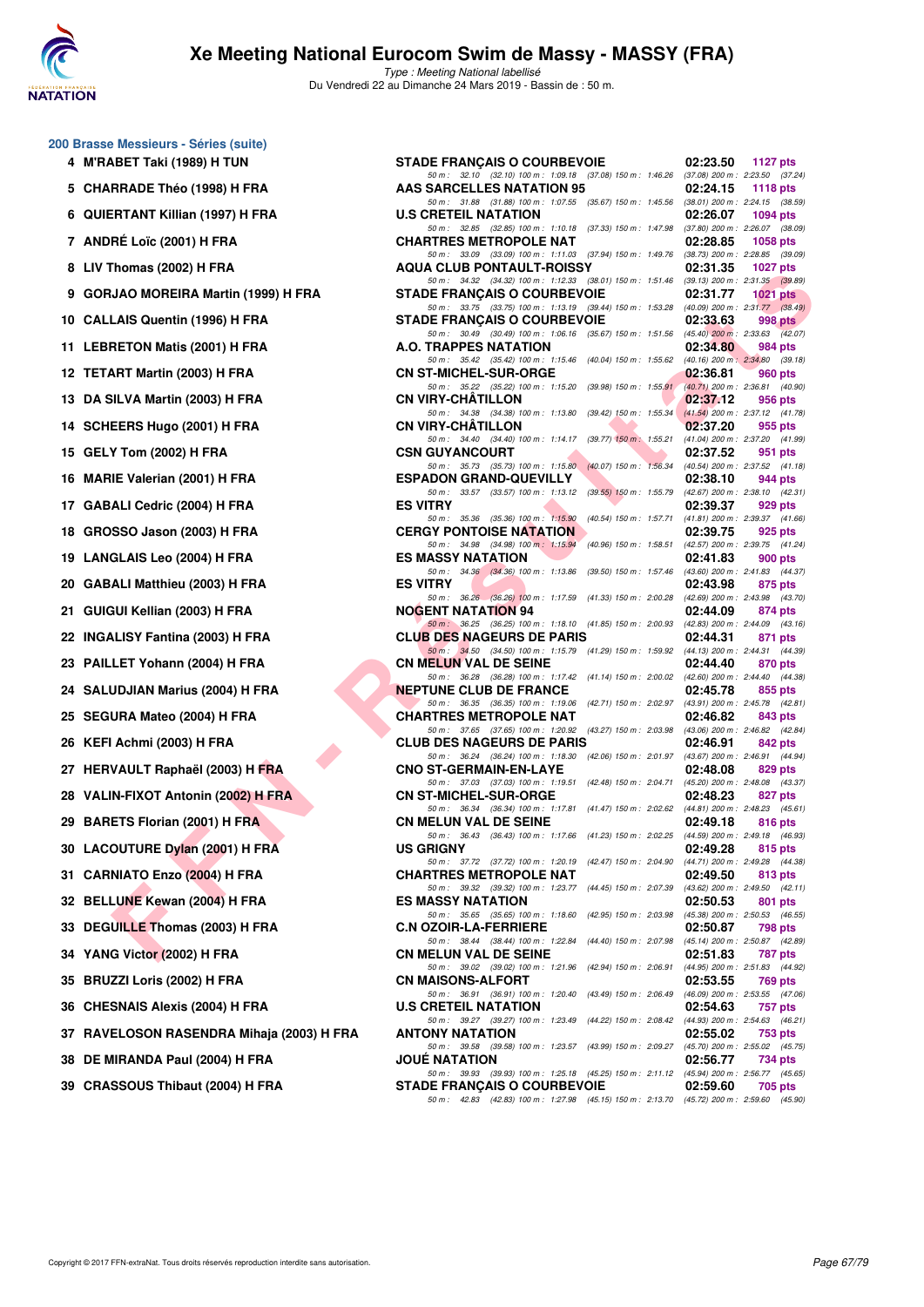

| 200 Brasse Messieurs - Séries (suite)                            |                                                                                                                             |          |                 |
|------------------------------------------------------------------|-----------------------------------------------------------------------------------------------------------------------------|----------|-----------------|
| 40 DATIN Tristan (2002) H FRA                                    | <b>LAGNY-SUR-MARNE NATATION</b><br>50 m: 40.01 (40.01) 100 m: 1:26.53 (46.52) 150 m: 2:14.92 (48.39) 200 m: 3:02.89 (47.97) | 03:02.89 | 671 pts         |
| 50 Papillon Messieurs - Finale A                                 | (Samedi 23 Mars 2019)                                                                                                       |          |                 |
|                                                                  | <b>U.S CRETEIL NATATION</b>                                                                                                 |          |                 |
| 1 AUBRY Flavien (1994) H FRA                                     |                                                                                                                             | 00:24.57 | <b>1251 pts</b> |
| 2 SETIM Quentin (2000) H FRA                                     | <b>PROVINS NATATION</b>                                                                                                     | 00:25.05 | <b>1218 pts</b> |
| 3 RAKOTONDRAMANGA Eliot-Tahina (2002) H FRA                      | <b>ES MASSY NATATION</b>                                                                                                    | 00:25.13 | <b>1212 pts</b> |
| 4 TRILLAT Léo (1998) H FRA                                       | <b>STADE FRANÇAIS O COURBEVOIE</b>                                                                                          | 00:25.19 | <b>1208 pts</b> |
| 5 TURPIN Fabrice (1995) H FRA                                    | <b>CSM CLAMART</b>                                                                                                          | 00:25.20 | <b>1207 pts</b> |
| 6 MUSART Adrien (2002) H FRA                                     | AMIENS METROPOLE NAT.                                                                                                       | 00:25.27 | 1203 pts        |
| 7 POTIER Livio (1998) H FRA                                      | <b>STADE FRANÇAIS O COURBEVOIE</b>                                                                                          | 00:25.43 | <b>1192 pts</b> |
| 8 IVIC Yoni (2001) H FRA                                         | <b>CLUB DES NAGEURS DE PARIS</b>                                                                                            | 00:25.69 | <b>1174 pts</b> |
| 50 Papillon Messieurs - Finale B 17-18 ans (Samedi 23 Mars 2019) |                                                                                                                             |          |                 |
| 1 GEOFFROY Axel (2002) H FRA                                     | <b>CN MELUN VAL DE SEINE</b>                                                                                                | 00:26.02 | 1151 pts        |
| 2 PASTULA Kacper (2001) H POL                                    | <b>ES VITRY</b>                                                                                                             | 00:26.30 | 1133 pts        |
| 3 FRANCOIS Flavien (2001) H FRA                                  | <b>STADE FRANÇAIS O COURBEVOIE</b>                                                                                          | 00:26.73 | 1104 pts        |
| 3 GRANDIN MARTIN Numa (2002) H FRA                               | <b>ES MASSY NATATION</b>                                                                                                    | 00:26.73 | 1104 pts        |
| 5 WATTEZ Pacôme (2002) H FRA                                     | <b>C.N OZOIR-LA-FERRIERE</b>                                                                                                | 00:26.83 | 1097 pts        |
| 6 GRONDIN William (2002) H FRA                                   | <b>ANTONY NATATION</b>                                                                                                      | 00:27.13 | 1078 pts        |
| 7 ZAKA Nathanael (2002) H FRA                                    | <b>SN VERSAILLES</b>                                                                                                        | 00:27.31 | 1066 pts        |
| 8 BUGLER Enzo (2001) H FRA                                       | <b>CN MELUN VAL DE SEINE</b>                                                                                                | 00:27.49 | 1054 pts        |
|                                                                  |                                                                                                                             |          |                 |
| 50 Papillon Messieurs - Finale C 15-16 ans (Samedi 23 Mars 2019) |                                                                                                                             |          |                 |
| 1 POULIQUEN Mael (2003) H FRA                                    | <b>AQUA CLUB PONTAULT-ROISSY</b>                                                                                            | 00:26.83 | 1097 pts        |
| 2 BOUTRY Théo (2003) H FRA                                       | <b>PROVINS NATATION</b>                                                                                                     | 00:27.09 | 1080 pts        |
| 3 PICHOT Arthur (2003) H FRA                                     | <b>EN TOURS</b>                                                                                                             | 00:27.18 | 1074 pts        |
| 4 LETOCART Enzo (2004) H FRA                                     | <b>AQUA CLUB PONTAULT-ROISSY</b>                                                                                            | 00:27.47 | 1056 pts        |
| 5 OBERTAN Maxime (2003) H FRA                                    | <b>RED STAR CLUB CHAMPIGNY</b>                                                                                              | 00:27.53 | 1052 pts        |
| 6 CADROT Yoan (2003) H FRA                                       | <b>CN MELUN VAL DE SEINE</b>                                                                                                | 00:27.55 | 1050 pts        |
| 7 RENE CORAIL Yann (2003) H FRA                                  | <b>CSN GUYANCOURT</b>                                                                                                       | 00:27.89 | 1029 pts        |
| 8 ASSOUVIE André (2003) H FRA                                    | <b>RED STAR CLUB CHAMPIGNY</b>                                                                                              | 00:28.35 | 999 pts         |
| 50 Papillon Messieurs - Séries (Samedi 23 Mars 2019)             |                                                                                                                             |          |                 |
|                                                                  |                                                                                                                             |          |                 |
| 1 AUBRY Flavien (1994) H FRA                                     | <b>U.S CRETEIL NATATION</b>                                                                                                 | 00:24.40 | 1263 pts        |
| 2 RAKOTONDRAMANGA Eliot-Tahina (2002) H FRA                      | <b>ES MASSY NATATION</b>                                                                                                    | 00:24.97 | <b>1223 pts</b> |
| 3 SETIM Quentin (2000) H FRA                                     | <b>PROVINS NATATION</b>                                                                                                     | 00:25.07 | <b>1216 pts</b> |
| 4 TRILLAT Léo (1998) H FRA                                       | <b>STADE FRANCAIS O COURBEVOIE</b>                                                                                          | 00:25.13 | <b>1212 pts</b> |
| 5 POTIER Livio (1998) H FRA                                      | <b>STADE FRANÇAIS O COURBEVOIE</b>                                                                                          | 00:25.17 | <b>1209 pts</b> |
| 6 TURPIN Fabrice (1995) H FRA                                    | <b>CSM CLAMART</b>                                                                                                          | 00:25.30 | <b>1200 pts</b> |
| 7 MUSART Adrien (2002) H FRA                                     | <b>AMIENS METROPOLE NAT.</b>                                                                                                | 00:25.42 | 1192 pts        |
| 8 IVIC Yoni (2001) H FRA                                         | <b>CLUB DES NAGEURS DE PARIS</b>                                                                                            | 00:25.46 | 1189 pts        |
| 9 BELKHODJA Nazim (1990) H ALG                                   | <b>ASSO NATATION DE SARTROUVILLE</b>                                                                                        | 00:25.49 | <b>1187 pts</b> |
| 10 BOUTOUIL Samy (2000) H MAR                                    | <b>CSM CLAMART</b>                                                                                                          | 00:25.59 | 1181 pts        |
| 11 CLARK Anthony (1991) H FRA                                    | <b>STADE FRANÇAIS O COURBEVOIE</b>                                                                                          | 00:25.89 | 1160 pts        |
| 12 HOUOT Jeremy (1999) H FRA                                     | <b>C VIKINGS DE ROUEN</b>                                                                                                   | 00:26.04 | 1150 pts        |
| 12 AZAOU Billel (2000) H FRA                                     | <b>U.S CRETEIL NATATION</b>                                                                                                 | 00:26.04 | 1150 pts        |
| 14 PHANTSULAYA George (2000) H FRA                               | <b>U.S CRETEIL NATATION</b>                                                                                                 | 00:26.09 | <b>1147 pts</b> |
| 15 PASTULA Kacper (2001) H POL                                   | <b>ES VITRY</b>                                                                                                             | 00:26.23 | <b>1137 pts</b> |
| 16 LEGRAND Simon (1999) H FRA                                    | <b>ESPADON GRAND-QUEVILLY</b>                                                                                               | 00:26.25 | 1136 pts        |
| 17 RENOUVIN Lorenzo (1998) H FRA                                 | <b>STADE FRANÇAIS O COURBEVOIE</b>                                                                                          | 00:26.26 | 1135 pts        |
| 18 GEOFFROY Axel (2002) H FRA                                    | <b>CN MELUN VAL DE SEINE</b>                                                                                                | 00:26.27 | 1135 pts        |
| 19 BAROUMES Léo (1998) H FRA                                     | <b>CLUB DES NAGEURS DE PARIS</b>                                                                                            | 00:26.38 | <b>1127 pts</b> |
|                                                                  |                                                                                                                             |          |                 |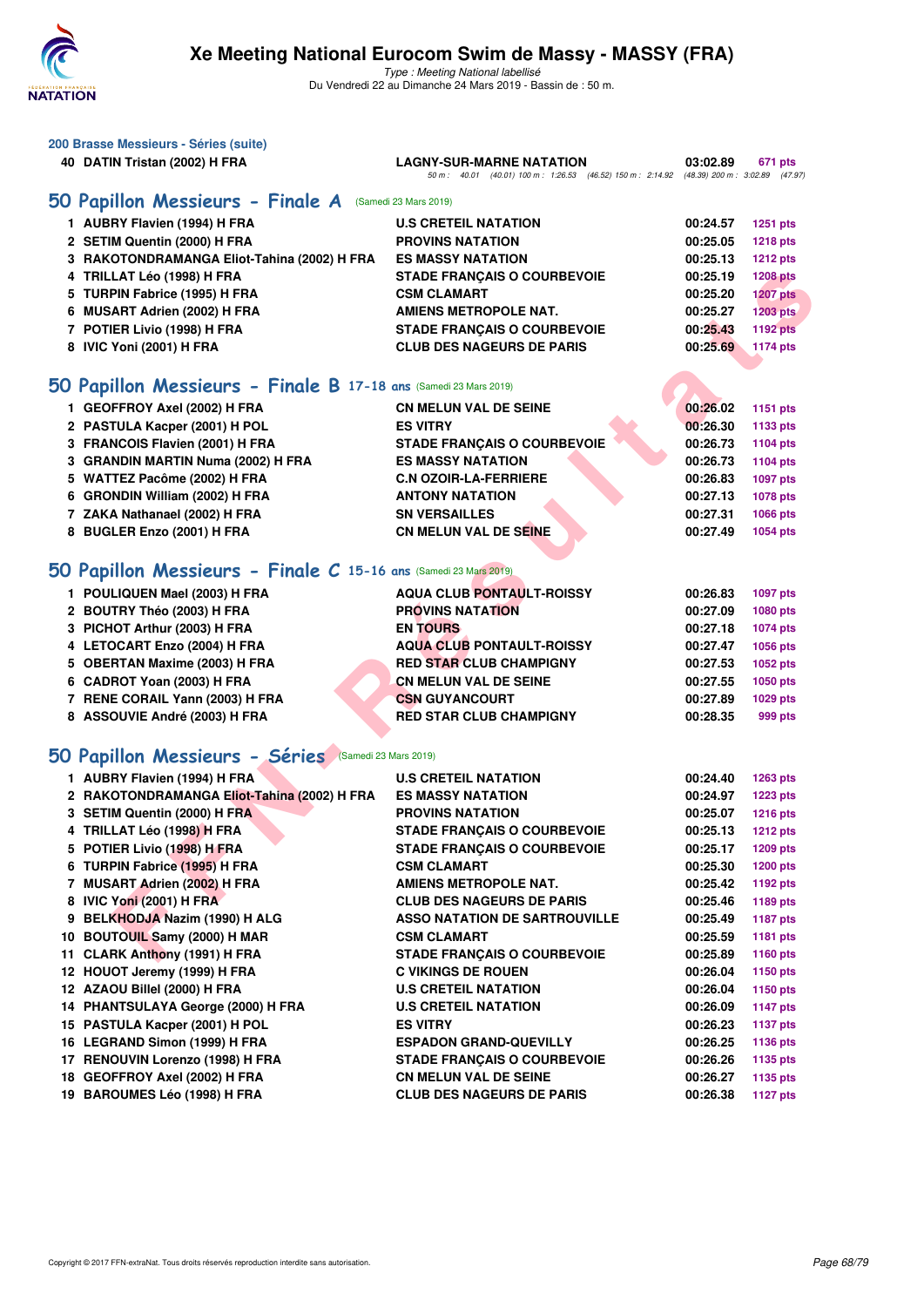

| 50 Papillon Messieurs - Séries (suite)       |                                       |          |                 |  |  |  |  |  |
|----------------------------------------------|---------------------------------------|----------|-----------------|--|--|--|--|--|
| 20 OLIER Cyril (1994) H FRA                  | <b>U.S CRETEIL NATATION</b>           | 00:26.60 | <b>1113 pts</b> |  |  |  |  |  |
| 21 DULONDEL Louis (1998) H FRA               | <b>C VIKINGS DE ROUEN</b>             | 00:26.61 | <b>1112 pts</b> |  |  |  |  |  |
| 22 KIEFFER Victor (1998) H FRA               | <b>EN TOURS</b>                       | 00:26.62 | <b>1111 pts</b> |  |  |  |  |  |
| 23 FRANCOIS Flavien (2001) H FRA             | <b>STADE FRANÇAIS O COURBEVOIE</b>    | 00:26.76 | 1102 pts        |  |  |  |  |  |
| 24 GRANDIN MARTIN Numa (2002) H FRA          | <b>ES MASSY NATATION</b>              | 00:26.83 | 1097 pts        |  |  |  |  |  |
| 25 WATTEZ Pacôme (2002) H FRA                | <b>C.N OZOIR-LA-FERRIERE</b>          | 00:26.84 | 1097 pts        |  |  |  |  |  |
| 26 COUDRAIS Yvon (2000) H FRA                | <b>RED STAR CLUB CHAMPIGNY</b>        | 00:26.97 | 1088 pts        |  |  |  |  |  |
| 27 HAMELIN Nicolas (1998) H FRA              | <b>JOUE NATATION</b>                  | 00:26.98 | <b>1087 pts</b> |  |  |  |  |  |
| 28 LESPRIT Paul (1999) H FRA                 | <b>CLUB DES NAGEURS DE PARIS</b>      | 00:27.00 | <b>1086 pts</b> |  |  |  |  |  |
| 29 SUMEIRE Eliott (1999) H FRA               | <b>CA ORSAY</b>                       | 00:27.03 | <b>1084 pts</b> |  |  |  |  |  |
| 30 LEFORT-LOUET Gaspard (2000) H FRA         | <b>STADE FRANÇAIS O COURBEVOIE</b>    | 00:27.05 | 1083 pts        |  |  |  |  |  |
| 31 GRONDIN William (2002) H FRA              | <b>ANTONY NATATION</b>                | 00:27.11 | <b>1079 pts</b> |  |  |  |  |  |
| 32 ZAKA Nathanael (2002) H FRA               | <b>SN VERSAILLES</b>                  | 00:27.12 | <b>1078 pts</b> |  |  |  |  |  |
| 32 VALLIN Louis (1999) H FRA                 | <b>AQUACLUB LE PECQ MARLY</b>         | 00:27.12 | 1078 pts        |  |  |  |  |  |
| 34 BUGLER Enzo (2001) H FRA                  | <b>CN MELUN VAL DE SEINE</b>          | 00:27.13 | 1078 pts        |  |  |  |  |  |
| 34 DANSOU Marc (1983) H BEN                  | <b>S.M MONTROUGE</b>                  | 00:27.13 | 1078 pts        |  |  |  |  |  |
| 36 BOUTRY Théo (2003) H FRA                  | <b>PROVINS NATATION</b>               | 00:27.18 | <b>1074 pts</b> |  |  |  |  |  |
| 37 MELIDOR FUXIS Jordan (1995) H FRA         | <b>CLUB DES NAGEURS DE PARIS</b>      | 00:27.21 | <b>1072 pts</b> |  |  |  |  |  |
| 38 PASSANI Henri-Dominique (2002) H FRA      | <b>STADE DE VANVES</b>                | 00:27.22 | <b>1072 pts</b> |  |  |  |  |  |
| 39 EL HASSANI Adam (2001) H FRA              | <b>NEPTUNE CLUB DE FRANCE</b>         | 00:27.23 | 1071 pts        |  |  |  |  |  |
| 40 SEYE Matthieu (2002) H FRA                | <b>CN LE PLESSIS-ROBINSON</b>         | 00:27.24 | <b>1070 pts</b> |  |  |  |  |  |
| 40 POULIQUEN Mael (2003) H FRA               | <b>AQUA CLUB PONTAULT-ROISSY</b>      | 00:27.24 | <b>1070 pts</b> |  |  |  |  |  |
| 42 PICHOT Arthur (2003) H FRA                | <b>EN TOURS</b>                       | 00:27.25 | <b>1070 pts</b> |  |  |  |  |  |
| 42 TONNEAU Guillaume (1998) H FRA            | <b>CN ST-MICHEL-SUR-ORGE</b>          | 00:27.25 | <b>1070 pts</b> |  |  |  |  |  |
| 44 GAVARD Ethan (2002) H FRA                 | <b>CN MELUN VAL DE SEINE</b>          | 00:27.27 | 1069 pts        |  |  |  |  |  |
| 45 DENJEAN Constantin (2002) H FRA           | <b>MOUETTES DE PARIS</b>              | 00:27.28 | 1068 pts        |  |  |  |  |  |
| 46 SIMEANT Léo (2001) H FRA                  | <b>BLANC-MESNIL S.N</b>               | 00:27.34 | 1064 pts        |  |  |  |  |  |
| 47 WATTEZ Luc (2002) H FRA                   | <b>C.N OZOIR-LA-FERRIERE</b>          | 00:27.37 | <b>1062 pts</b> |  |  |  |  |  |
| 48 LE COZ Cédric (2002) H FRA                | <b>AS CORBEIL-ESSONNE</b>             | 00:27.39 | 1061 pts        |  |  |  |  |  |
| 49 DA SILVA UMMENHOVER Thibault (2001) H FRA | <b>CN MELUN VAL DE SEINE</b>          | 00:27.40 | 1060 pts        |  |  |  |  |  |
| 50 SAADANI Saber (2002) H FRA                | <b>BLANC-MESNIL S.N</b>               | 00:27.48 | 1055 pts        |  |  |  |  |  |
| 51 LETOCART Enzo (2004) H FRA                | <b>AQUA CLUB PONTAULT-ROISSY</b>      | 00:27.49 | 1054 pts        |  |  |  |  |  |
| 51 CADROT Yoan (2003) H FRA                  | <b>CN MELUN VAL DE SEINE</b>          | 00:27.49 | 1054 pts        |  |  |  |  |  |
| 53 OBERTAN Maxime (2003) H FRA               | <b>RED STAR CLUB CHAMPIGNY</b>        | 00:27.57 | 1049 pts        |  |  |  |  |  |
| 54 BEGASSE Clement (1999) H FRA              | <b>JEANNE D'ARC DRANCY</b>            | 00:27.67 | 1043 pts        |  |  |  |  |  |
| 55 FOURRE Anthony (1999) H FRA               | <b>CN MELUN VAL DE SEINE</b>          | 00:27.69 | <b>1041 pts</b> |  |  |  |  |  |
| 56 ASSOUVIE André (2003) H FRA               | <b>RED STAR CLUB CHAMPIGNY</b>        | 00:27.70 | <b>1041 pts</b> |  |  |  |  |  |
| 57 RENE CORAIL Yann (2003) H FRA             | <b>CSN GUYANCOURT</b>                 | 00:27.72 | 1039 pts        |  |  |  |  |  |
| 57 HENRY Etienne (2001) H FRA                | AS CORBEIL-ESSONNE                    | 00:27.72 | 1039 pts        |  |  |  |  |  |
| 59 COUTURIER Valentin (2001) H FRA           | <b>PROVINS NATATION</b>               | 00:27.74 | 1038 pts        |  |  |  |  |  |
| 60 DUPUIS Remi (2002) H FRA                  | <b>ANTONY NATATION</b>                | 00:27.81 | 1034 pts        |  |  |  |  |  |
| 61 PILLER Mathis (2003) H FRA                | <b>CA L'HAY-LES-ROSES</b>             | 00:27.82 | 1033 pts        |  |  |  |  |  |
| 62 MOLON Antoine (2001) H FRA                | <b>CN MAISONS-ALFORT</b>              | 00:27.83 | 1032 pts        |  |  |  |  |  |
| 62 PAUPARDIN Guillaume (2001) H FRA          | <b>CN MELUN VAL DE SEINE</b>          | 00:27.83 | 1032 pts        |  |  |  |  |  |
| 64 CRETET Dorian (2003) H FRA                | <b>ES MASSY NATATION</b>              | 00:27.85 | 1031 pts        |  |  |  |  |  |
| 65 GRANIER Alexandre (2000) H FRA            | <b>VGA ST-MAUR</b>                    | 00:27.86 | 1031 pts        |  |  |  |  |  |
| 66 LEMARCHAND Kyllian (2002) H FRA           | <b>CN LE PLESSIS-ROBINSON</b>         | 00:27.89 | 1029 pts        |  |  |  |  |  |
| 67 ANDRIAMPARANY RALIBERA Toky (2001) H MAD  | <b>C.N DU VAL D'EUROPE</b>            | 00:27.90 | 1028 pts        |  |  |  |  |  |
| 68 TOUAK Enzo (2002) H FRA                   | <b>STADE DE VANVES</b>                | 00:27.91 | <b>1027 pts</b> |  |  |  |  |  |
| 69 COUBLE Tom (2001) H FRA                   | <b>ES MASSY NATATION</b>              | 00:27.95 | 1025 pts        |  |  |  |  |  |
| 69 MAILLOT Antoine (2002) H FRA              | <b>EN TOURS</b>                       | 00:27.95 | 1025 pts        |  |  |  |  |  |
| 71 MELIN Tobias (2003) H FRA                 | <b>CLUB NAUTIQUE DE L'ARPAJONNAIS</b> | 00:27.99 | 1022 pts        |  |  |  |  |  |
| 72 KORNELUK IIya (2001) H BLR                | <b>US GRIGNY</b>                      | 00:28.05 | 1018 pts        |  |  |  |  |  |
| 73 HENDERSON Jules (2001) H FRA              | <b>CLUB DES NAGEURS DE PARIS</b>      | 00:28.13 | 1013 pts        |  |  |  |  |  |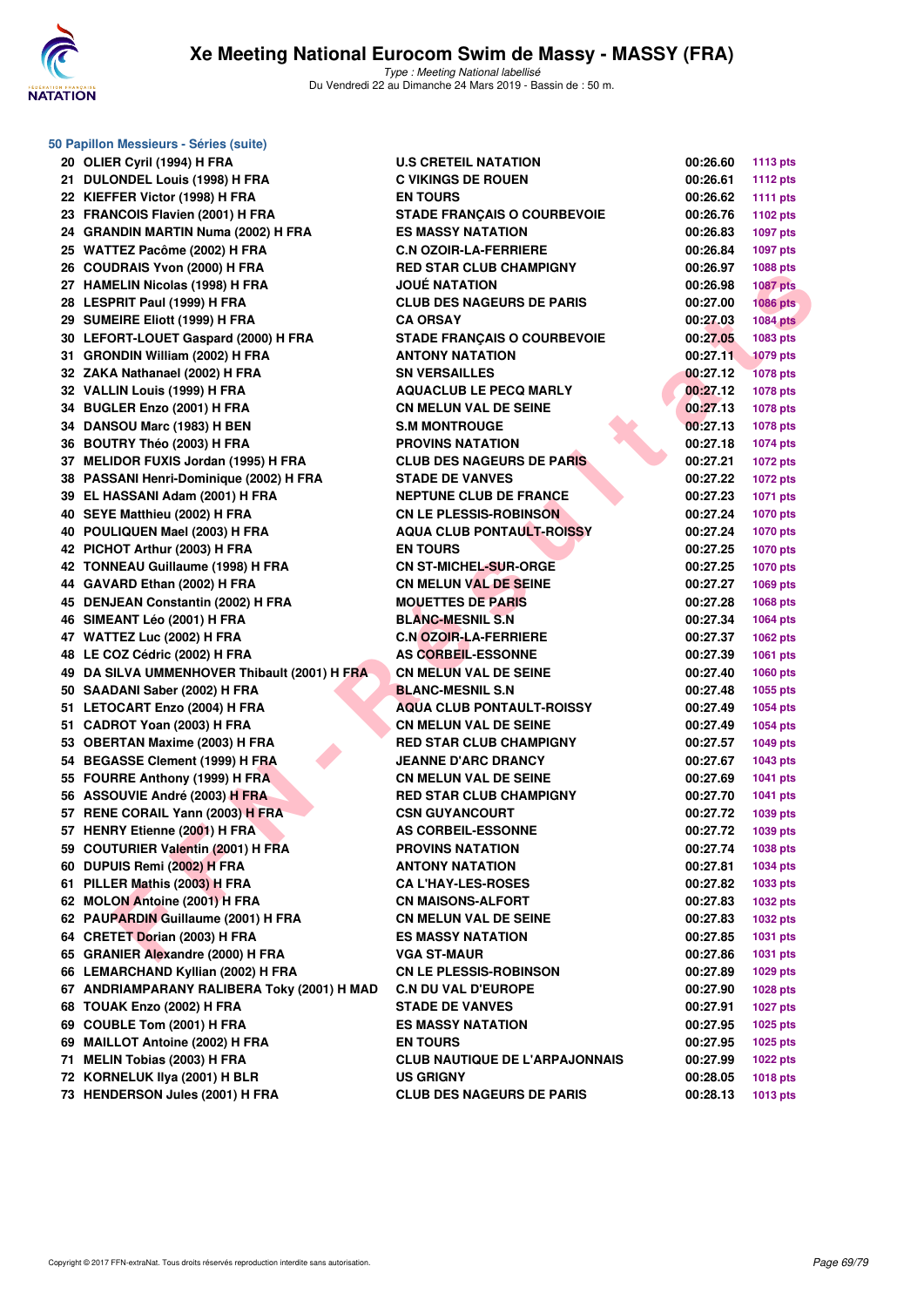

**50 Papillon Messieurs - Séries (suite)**

| 74         | <b>MARMION Antoine (2001) H FRA</b>                        | Е      |
|------------|------------------------------------------------------------|--------|
| 75         | <b>GAILLART Baptiste (1997) H FRA</b>                      | R      |
| 75         | JOUENNE Ugo (2003) H FRA                                   | P      |
| 77         | LALLA Adel (1996) H FRA                                    | c      |
| 78         | GAY SEMENKOFF Ewen (2002) H FRA                            | c      |
| 79         | GABALI Cedric (2004) H FRA                                 | E      |
| 80         | POUMAREDE Julien (2001) H FRA                              | C      |
| 81         | LE SAND Léonard (2002) H FRA                               | s      |
| 81         | <b>FOENIX BLONDEL Thomas (1999) H FRA</b>                  | c      |
| 83         | <b>HARDOUIN Romin (2001) H FRA</b>                         | R      |
| 84         | ROUSSEL Victor (1998) H FRA                                | c      |
| 85         | RATEL Esteban (2003) H FRA                                 | C      |
| 85         | RAMOND Loic (2002) H FRA                                   | Α      |
| 87         | VISSE Pierre-Zineddine (2004) H FRA                        | s      |
| 88         | BIKAI COMBE Lorenzo (2004) H FRA                           | R      |
| 89         | <b>BARLIER Tony (2002) H FRA</b>                           | C      |
| 90         | <b>CATINEL-ARAMINTHE Keran (2001) H FRA</b>                | U      |
| 91         | <b>LEMARCHAND Antonn (2004) H FRA</b>                      | c      |
| 92         | <b>MUNIER Tristan (1997) H FRA</b>                         | c      |
| 93         | <b>BELLUNE Kewan (2004) H FRA</b>                          | Е      |
| 94         | <b>GUYONNET Alexis (2004) H FRA</b>                        | R      |
| 95         | QUANTIN Hugo (2001) H FRA                                  | c      |
| 96         | <b>HANCARD Loris (2004) H FRA</b>                          | R      |
| 97         | <b>BARSANTI Flavio (1999) H FRA</b>                        | C      |
| 98         | DJURIC Dario (1998) H FRA                                  | c      |
| 99         | ENCAOUA Gad (2002) H FRA                                   | R      |
| 100        | <b>CUMONT Romain (1995) H FRA</b>                          | c      |
| 100        | LAJIC Anthony (2002) H FRA                                 | Е      |
| 100        | GIRARD Thomas (2000) H FRA                                 | s      |
| 103        | <b>MARZOUK Rayhan (2004) H FRA</b>                         | c      |
| 104        | DUPAS Honorin (2003) H FRA                                 | C      |
| 105        | <b>BENOUZIO Florian (1999) H FRA</b>                       | c      |
| 106        | <b>CHESNAIS Alexis (2004) H FRA</b>                        | U      |
| 107        | <b>FABREGOULE Antoine (2003) H FRA</b>                     | L,     |
| 108        | ROGER Elwan (2003) H FRA                                   | Α      |
| 109        | <b>BEBOULENE Remi (2004) H FRA</b>                         | Α      |
| 110        | NOUVEL Bastien (2004) H FRA                                | A      |
| 111        | <b>TROTIGNON Marius (2004) H FRA</b>                       | ۷      |
|            |                                                            | ۷      |
| 112<br>113 | JUIN Samuel (2002) H FRA<br>SOUBRIER Théodore (2002) H FRA | N      |
|            | 114 BADALYAN Samson (2003) H FRA                           | c      |
| 114        | <b>HANTRAYE Loris (2002) H FRA</b>                         | Α      |
|            | 116 JEAN Nicolas (2003) H FRA                              | C      |
|            |                                                            |        |
|            | 117 ZAWADSKI Paul (2002) H FRA                             | c<br>U |
|            | 118 KAMALEU GUIAMBA Bernar (2003) H FRA                    | Ν      |
|            | 119 VANDAELE Quentin (2001) H FRA                          |        |
|            | 119 LEBAS Alexandre (2002) H FRA                           | A      |
|            | 121 SIMON Antoine (2002) H FRA                             | J١     |
|            | 122 CHARBONNEL Dorian (2003) H FRA                         | C      |
|            | 123 INGALISY Fantina (2003) H FRA                          | C      |
|            | 124 ROUSSE Julien (2000) H FRA                             | c      |
|            | 125 CAUSSE Adam (2003) H FRA                               | Е      |
|            | 126 FERRADJ Samy (2000) H FRA                              | Α      |
|            | 127 SAUTEREAU Vincent (2000) H FRA                         | C      |

| 74 MARMION Antoine (2001) H FRA         | <b>ETAMPES NATATION</b>               | 00:28.19 | <b>1010 pts</b> |
|-----------------------------------------|---------------------------------------|----------|-----------------|
| 75 GAILLART Baptiste (1997) H FRA       | <b>RACING CLUB DE FRANCE</b>          | 00:28.25 | 1006 pts        |
| 75 JOUENNE Ugo (2003) H FRA             | <b>PROVINS NATATION</b>               | 00:28.25 | <b>1006 pts</b> |
| 77 LALLA Adel (1996) H FRA              | <b>CLUB DES NAGEURS DE PARIS</b>      | 00:28.26 | <b>1005 pts</b> |
| 78 GAY SEMENKOFF Ewen (2002) H FRA      | <b>CN MELUN VAL DE SEINE</b>          | 00:28.27 | <b>1004 pts</b> |
| 79 GABALI Cedric (2004) H FRA           | <b>ES VITRY</b>                       | 00:28.33 | 1001 pts        |
| 80 POUMAREDE Julien (2001) H FRA        | <b>CN ST-MICHEL-SUR-ORGE</b>          | 00:28.35 | 999 pts         |
| 81 LE SAND Léonard (2002) H FRA         | <b>SN VERSAILLES</b>                  | 00:28.37 | 998 pts         |
| 81 FOENIX BLONDEL Thomas (1999) H FRA   | <b>CN MELUN VAL DE SEINE</b>          | 00:28.37 | 998 pts         |
| 83 HARDOUIN Romin (2001) H FRA          | <b>RED STAR CLUB CHAMPIGNY</b>        | 00:28.41 | <b>996 pts</b>  |
| 84 ROUSSEL Victor (1998) H FRA          | <b>CLUB DES NAGEURS DE PARIS</b>      | 00:28.49 | 991 pts         |
| 85 RATEL Esteban (2003) H FRA           | <b>CERGY PONTOISE NATATION</b>        | 00:28.56 | 986 pts         |
| 85 RAMOND Loic (2002) H FRA             | <b>AC BOBIGNY</b>                     | 00:28.56 | 986 pts         |
| 87 VISSE Pierre-Zineddine (2004) H FRA  | <b>SN VERSAILLES</b>                  | 00:28.59 | 984 pts         |
| 88 BIKAI COMBE Lorenzo (2004) H FRA     | <b>RACING CLUB DE FRANCE</b>          | 00:28.62 | 983 pts         |
| 89 BARLIER Tony (2002) H FRA            | <b>CA ORSAY</b>                       | 00:28.65 | 981 pts         |
| 90 CATINEL-ARAMINTHE Keran (2001) H FRA | <b>U.S CRETEIL NATATION</b>           | 00:28.73 | 976 pts         |
| 91 LEMARCHAND Antonn (2004) H FRA       | <b>CN LE PLESSIS-ROBINSON</b>         | 00:28.76 | 974 pts         |
| 92 MUNIER Tristan (1997) H FRA          | <b>CO ULIS NATATION</b>               | 00:28.81 | 971 pts         |
| 93 BELLUNE Kewan (2004) H FRA           | <b>ES MASSY NATATION</b>              | 00:28.85 | 968 pts         |
| 94 GUYONNET Alexis (2004) H FRA         | <b>RACING CLUB DE FRANCE</b>          | 00:28.87 | 967 pts         |
| 95 QUANTIN Hugo (2001) H FRA            | <b>CA ORSAY</b>                       | 00:28.90 | 965 pts         |
| 96 HANCARD Loris (2004) H FRA           | <b>RED STAR CLUB CHAMPIGNY</b>        | 00:28.92 | 964 pts         |
| 97 BARSANTI Flavio (1999) H FRA         | <b>CN MELUN VAL DE SEINE</b>          | 00:28.93 | 963 pts         |
| 98 DJURIC Dario (1998) H FRA            | <b>CLUB DES NAGEURS DE PARIS</b>      | 00:28.96 | 961 pts         |
| 99 ENCAOUA Gad (2002) H FRA             | <b>RACING CLUB DE FRANCE</b>          | 00:28.97 | 961 pts         |
| 100 CUMONT Romain (1995) H FRA          | <b>CO ULIS NATATION</b>               | 00:29.06 | 955 pts         |
| 100 LAJIC Anthony (2002) H FRA          | <b>EN LONGJUMEAU</b>                  | 00:29.06 | 955 pts         |
| 100 GIRARD Thomas (2000) H FRA          | <b>SN MONTGERON</b>                   | 00:29.06 | 955 pts         |
| 103 MARZOUK Rayhan (2004) H FRA         | <b>CN MELUN VAL DE SEINE</b>          | 00:29.07 | 955 pts         |
| 104 DUPAS Honorin (2003) H FRA          | <b>CLUB DES NAGEURS DE PARIS</b>      | 00:29.12 | 952 pts         |
| 105 BENOUZIO Florian (1999) H FRA       | <b>CN MELUN VAL DE SEINE</b>          | 00:29.15 | 950 pts         |
| 106 CHESNAIS Alexis (2004) H FRA        | <b>U.S CRETEIL NATATION</b>           | 00:29.23 | 945 pts         |
| 107 FABREGOULE Antoine (2003) H FRA     | <b>LAGNY-SUR-MARNE NATATION</b>       | 00:29.29 | 941 pts         |
| 108 ROGER Elwan (2003) H FRA            | <b>AQUA CLUB PONTAULT-ROISSY</b>      | 00:29.39 | 935 pts         |
| 109 BEBOULENE Remi (2004) H FRA         | <b>AS PORCHEVILLE</b>                 | 00:29.42 | 933 pts         |
| 110 NOUVEL Bastien (2004) H FRA         | <b>A.O. TRAPPES NATATION</b>          | 00:29.43 | 933 pts         |
| 111 TROTIGNON Marius (2004) H FRA       | <b>VGA ST-MAUR</b>                    | 00:29.45 | 931 pts         |
| 112 JUIN Samuel (2002) H FRA            | <b>VGA ST-MAUR</b>                    | 00:29.47 | 930 pts         |
| 113 SOUBRIER Théodore (2002) H FRA      | <b>NEPTUNE CLUB DE FRANCE</b>         | 00:29.51 | <b>928 pts</b>  |
| 114 BADALYAN Samson (2003) H FRA        | <b>CN VIRY-CHÂTILLON</b>              | 00:29.53 | 927 pts         |
| 114 HANTRAYE Loris (2002) H FRA         | <b>AQUA CLUB PONTAULT-ROISSY</b>      | 00:29.53 | 927 pts         |
| 116 JEAN Nicolas (2003) H FRA           | <b>CA ORSAY</b>                       | 00:29.54 | 926 pts         |
| 117 ZAWADSKI Paul (2002) H FRA          | <b>CA ORSAY</b>                       | 00:29.59 | 923 pts         |
| 118 KAMALEU GUIAMBA Bernar (2003) H FRA | <b>U.S CRETEIL NATATION</b>           | 00:29.61 | 922 pts         |
| 119 VANDAELE Quentin (2001) H FRA       | <b>NOGENT NATATION 94</b>             | 00:29.68 | 918 pts         |
| 119 LEBAS Alexandre (2002) H FRA        | <b>AC BOBIGNY</b>                     | 00:29.68 | 918 pts         |
| 121 SIMON Antoine (2002) H FRA          | <b>JOUÉ NATATION</b>                  | 00:29.72 | 915 pts         |
| 122 CHARBONNEL Dorian (2003) H FRA      | <b>CN BRUNOY-ESSONNE</b>              | 00:29.79 | 911 pts         |
| 123 INGALISY Fantina (2003) H FRA       | <b>CLUB DES NAGEURS DE PARIS</b>      | 00:29.80 | 910 pts         |
| 124 ROUSSE Julien (2000) H FRA          | <b>CLUB NAUTIQUE DE L'ARPAJONNAIS</b> | 00:29.86 | 907 pts         |
| 125 CAUSSE Adam (2003) H FRA            | <b>ESPADON VÉLIZY-VILLACOUBLAY</b>    | 00:29.99 | 899 pts         |
| 126 FERRADJ Samy (2000) H FRA           | <b>AC BOBIGNY</b>                     | 00:30.00 | 898 pts         |
| 127 SAUTEREAU Vincent (2000) H FRA      | <b>CA ORSAY</b>                       | 00:30.03 | 897 pts         |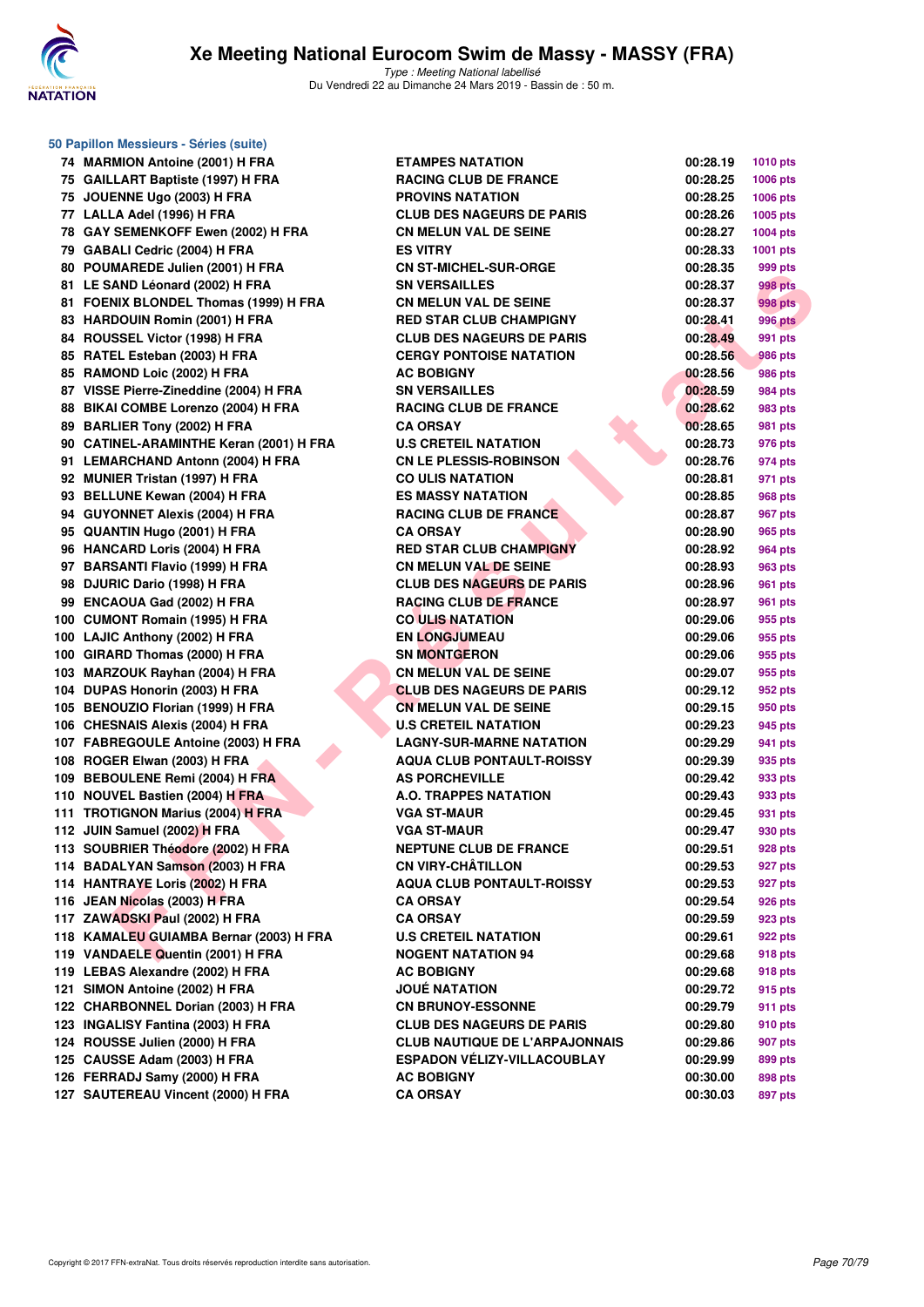

|     | 50 Papillon Messieurs - Séries (suite)     |                                       |          |                |
|-----|--------------------------------------------|---------------------------------------|----------|----------------|
|     | 128 KHELIFI Reda (2001) H FRA              | AS ARGENTEUIL NATATION                | 00:30.16 | 889 pts        |
| 128 | <b>GEORGET Noah (2004) H FRA</b>           | <b>ESPADON GRAND-QUEVILLY</b>         | 00:30.16 | 889 pts        |
| 130 | <b>HOSTEAUX Laurent (2001) H FRA</b>       | <b>CLUB NAUTIQUE DE L'ARPAJONNAIS</b> | 00:30.26 | 883 pts        |
| 131 | <b>BOUNAB Abderrahmane (2004) H FRA</b>    | <b>AC BOBIGNY</b>                     | 00:30.42 | 873 pts        |
|     | 132 PAILLET Yohann (2004) H FRA            | <b>CN MELUN VAL DE SEINE</b>          | 00:30.51 | 868 pts        |
|     | 133 RAVELOSON RASENDRA Mihaja (2003) H FRA | <b>ANTONY NATATION</b>                | 00:30.62 | 862 pts        |
|     | 134 GUIGUI Kellian (2003) H FRA            | <b>NOGENT NATATION 94</b>             | 00:30.80 | 851 pts        |
|     | 135 LANGLAIS Leo (2004) H FRA              | <b>ES MASSY NATATION</b>              | 00:30.81 | <b>851 pts</b> |
|     | 136 POUPON Valentin (1999) H FRA           | <b>COM BAGNEUX NATATION</b>           | 00:30.86 | <b>848 pts</b> |
| 137 | ROCHER Quentin (2003) H FRA                | <b>SCM CHÂTILLON NATATION</b>         | 00:31.25 | <b>825 pts</b> |
| 138 | DATIN Tristan (2002) H FRA                 | <b>LAGNY-SUR-MARNE NATATION</b>       | 00:32.11 | 777 pts        |
| 139 | TAILLANDIER Alan (2004) H FRA              | <b>CN LE PLESSIS-ROBINSON</b>         | 00:32.55 | <b>753 pts</b> |
| 140 | DOKIC Nael (2003) H FRA                    | <b>CN ASNIÈRES</b>                    | 00:32.86 | <b>736 pts</b> |
| 141 | TANGUY Robin (2004) H FRA                  | <b>ESPADON GRAND-QUEVILLY</b>         | 00:33.02 | 727 pts        |
|     | 142 COUDRAY Wesley (2003) H FRA            | <b>AC BOBIGNY</b>                     | 00:33.60 | 697 pts        |
|     | 143 CRASSOUS Thibaut (2004) H FRA          | <b>STADE FRANCAIS O COURBEVOIE</b>    | 00:33.82 | <b>685 pts</b> |
| 144 | XIA Victore (2002) H FRA                   | <b>AC BOBIGNY</b>                     | 00:37.60 | <b>502 pts</b> |
|     |                                            |                                       |          |                |

### **[100 Papillon Messieurs - Finale A](http://www.ffnatation.fr/webffn/resultats.php?idact=nat&go=epr&idcpt=57649&idepr=82)** (Vendredi 22 Mars 2019)

| 134 GOIGOI REIIIAII (2003) II FRA                                  | דכ ווטוו או אוו וואבטשוו           |             |              | uu. Ju. ou                                      | ບບ i pເວ        |  |
|--------------------------------------------------------------------|------------------------------------|-------------|--------------|-------------------------------------------------|-----------------|--|
| 135 LANGLAIS Leo (2004) H FRA                                      | <b>ES MASSY NATATION</b>           |             |              | 00:30.81                                        | 851 pts         |  |
| 136 POUPON Valentin (1999) H FRA                                   | <b>COM BAGNEUX NATATION</b>        |             |              | 00:30.86                                        | <b>848 pts</b>  |  |
| 137 ROCHER Quentin (2003) H FRA                                    | <b>SCM CHATILLON NATATION</b>      |             |              | 00:31.25                                        | <b>825 pts</b>  |  |
| 138 DATIN Tristan (2002) H FRA                                     | <b>LAGNY-SUR-MARNE NATATION</b>    |             |              | 00:32.11                                        | 777 pts         |  |
| 139 TAILLANDIER Alan (2004) H FRA                                  | <b>CN LE PLESSIS-ROBINSON</b>      |             |              | 00:32.55                                        | 753 pts         |  |
| 140 DOKIC Nael (2003) H FRA                                        | <b>CN ASNIÈRES</b>                 |             |              | 00:32.86                                        | 736 pts         |  |
| 141 TANGUY Robin (2004) H FRA                                      | <b>ESPADON GRAND-QUEVILLY</b>      |             |              | 00:33.02                                        | 727 pts         |  |
| 142 COUDRAY Wesley (2003) H FRA                                    | <b>AC BOBIGNY</b>                  |             |              | 00:33.60                                        | 697 pts         |  |
| 143 CRASSOUS Thibaut (2004) H FRA                                  | <b>STADE FRANÇAIS O COURBEVOIE</b> |             |              | 00:33.82                                        | 685 pts         |  |
| 144 XIA Victore (2002) H FRA                                       | <b>AC BOBIGNY</b>                  |             |              | 00:37.60                                        | 502 pts         |  |
|                                                                    |                                    |             |              |                                                 |                 |  |
| <b>00 Papillon Messieurs - Finale A</b> (Vendredi 22 Mars 2019)    |                                    |             |              |                                                 |                 |  |
| 1 AUBRY Flavien (1994) H FRA                                       | <b>U.S CRETEIL NATATION</b>        |             |              | 00:54.71                                        | <b>1252 pts</b> |  |
|                                                                    |                                    | 50 m: 25.10 |              | $(25.10)$ 100 m : 54.71 $(29.61)$               |                 |  |
| 2 HENRY Clément (2000) H FRA                                       | <b>ES VITRY</b>                    |             |              | 00:54.90                                        | <b>1247 pts</b> |  |
| 3 TRILLAT Léo (1998) H FRA                                         | STADE FRANÇAIS O COURBEVOIE        | 50 m: 25.58 |              | $(25.58)$ 100 m : 54.90 (29.32)<br>00:56.53     | 1198 pts        |  |
|                                                                    |                                    |             | 50 m : 25.89 | $(25.89)$ 100 m : 56.53 (30.64)                 |                 |  |
| 4 DULONDEL Louis (1998) H FRA                                      | <b>C VIKINGS DE ROUEN</b>          |             |              | 00:56.83                                        | 1189 pts        |  |
| 5 HOUOT Jeremy (1999) H FRA                                        | <b>C VIKINGS DE ROUEN</b>          |             | 50 m : 26.84 | $(26.84)$ 100 m : 56.83 (29.99)<br>00:57.34     | 1174 pts        |  |
|                                                                    |                                    |             | 50 m: 26.52  | $(26.52)$ 100 m : 57.34 $(30.82)$               |                 |  |
| 6 PHANTSULAYA George (2000) H FRA                                  | <b>U.S CRETEIL NATATION</b>        |             |              | 00:57.59                                        | 1166 pts        |  |
| 7 GEOFFROY Axel (2002) H FRA                                       | <b>CN MELUN VAL DE SEINE</b>       |             | 50 m : 26.55 | $(26.55)$ 100 m : 57.59 $(31.04)$<br>00:58.31   |                 |  |
|                                                                    |                                    |             | 50 m : 26.64 | $(26.64)$ 100 m : 58.31 $(31.67)$               | 1145 pts        |  |
| 8 LE COZ Cédric (2002) H FRA                                       | <b>AS CORBEIL-ESSONNE</b>          |             |              | 00:58.92                                        | 1128 $pts$      |  |
|                                                                    |                                    |             |              | 50 m: 27.39 (27.39) 100 m: 58.92 (31.53)        |                 |  |
| 00 Papillon Messieurs - Finale B 17-18 ans (Vendredi 22 Mars 2019) |                                    |             |              |                                                 |                 |  |
| 1 GRANDIN MARTIN Numa (2002) H FRA                                 | <b>ES MASSY NATATION</b>           |             |              | 00:59.28                                        | <b>1117 pts</b> |  |
|                                                                    |                                    |             | 50 m : 27.63 | $(27.63)$ 100 m : 59.28 $(31.65)$               |                 |  |
| 2 SIMEANT Léo (2001) H FRA                                         | <b>BLANC-MESNIL S.N</b>            |             | 50 m : 27.73 | 00:59.32<br>$(27.73)$ 100 m : 59.32 $(31.59)$   | <b>1116 pts</b> |  |
| 3 ZAKA Nathanael (2002) H FRA                                      | <b>SN VERSAILLES</b>               |             |              | 00:59.39                                        | <b>1114 pts</b> |  |
|                                                                    |                                    |             | 50 m : 28.14 | $(28.14)$ 100 m : 59.39 $(31.25)$               |                 |  |
| 4 BUGLER Enzo (2001) H FRA                                         | <b>CN MELUN VAL DE SEINE</b>       |             | 50 m : 27.93 | 01:00.04<br>$(27.93)$ 100 m : 1:00.04 $(32.11)$ | 1095 pts        |  |
| 5 WATTEZ Luc (2002) H FRA                                          | <b>C.N OZOIR-LA-FERRIERE</b>       |             |              | 01:00.13                                        | 1093 pts        |  |
|                                                                    |                                    |             | 50 m : 28.38 | $(28.38)$ 100 m : 1:00.13 $(31.75)$             |                 |  |
| 6 GAVARD Ethan (2002) H FRA                                        | <b>CN MELUN VAL DE SEINE</b>       |             |              | 01:00.20                                        | 1091 pts        |  |
| 7 GRONDIN William (2002) H FRA                                     | <b>ANTONY NATATION</b>             | 50 m: 28.09 |              | $(28.09)$ 100 m : 1:00.20 $(32.11)$<br>01:00.34 | <b>1087 pts</b> |  |
|                                                                    |                                    |             | 50 m : 28.50 | $(28.50)$ 100 m : 1:00.34 $(31.84)$             |                 |  |
| 8 QUILLAUX Gwendal (2002) H FRA                                    | <b>CN VIRY-CHÂTILLON</b>           |             |              | 01:00.54                                        | <b>1081 pts</b> |  |
|                                                                    |                                    |             |              | 50 m: 28.38 (28.38) 100 m: 1:00.54 (32.16)      |                 |  |

# **[100 Papillon Messieurs - Finale B](http://www.ffnatation.fr/webffn/resultats.php?idact=nat&go=epr&idcpt=57649&idepr=82) 17-18 ans** (Vendredi 22 Mars 2019)

| 1 GRANDIN MARTIN Numa (2002) H FRA                                  | <b>ES MASSY NATATION</b>     |                | 00:59.28                            | 1117 $pts$      |  |
|---------------------------------------------------------------------|------------------------------|----------------|-------------------------------------|-----------------|--|
|                                                                     |                              | 50 m: 27.63    | $(27.63)$ 100 m :                   | 59.28 (31.65)   |  |
| 2 SIMEANT Léo (2001) H FRA                                          | <b>BLANC-MESNIL S.N</b>      |                | 00:59.32                            | 1116 pts        |  |
|                                                                     |                              | 50 m: 27.73    | $(27.73)$ 100 m :                   | 59.32 (31.59)   |  |
| 3 ZAKA Nathanael (2002) H FRA                                       | <b>SN VERSAILLES</b>         |                | 00:59.39                            | 1114 pts        |  |
|                                                                     |                              | $50 m$ : 28.14 | $(28.14)$ 100 m :                   | 59.39 (31.25)   |  |
| 4 BUGLER Enzo (2001) H FRA                                          | <b>CN MELUN VAL DE SEINE</b> |                | 01:00.04                            | 1095 pts        |  |
|                                                                     |                              | 50 m: 27.93    | $(27.93)$ 100 m : 1:00.04 $(32.11)$ |                 |  |
| 5 WATTEZ Luc (2002) H FRA                                           | <b>C.N OZOIR-LA-FERRIERE</b> |                | 01:00.13                            | 1093 pts        |  |
|                                                                     |                              | 50 m: 28.38    | $(28.38)$ 100 m : 1:00.13 $(31.75)$ |                 |  |
| 6 GAVARD Ethan (2002) H FRA                                         | <b>CN MELUN VAL DE SEINE</b> |                | 01:00.20                            | 1091 pts        |  |
|                                                                     |                              | 50 m: 28.09    | $(28.09)$ 100 m : 1:00.20 $(32.11)$ |                 |  |
| 7 GRONDIN William (2002) H FRA                                      | <b>ANTONY NATATION</b>       |                | 01:00.34                            | <b>1087 pts</b> |  |
|                                                                     |                              | 50 m: 28.50    | $(28.50)$ 100 m : 1:00.34 $(31.84)$ |                 |  |
| 8 QUILLAUX Gwendal (2002) H FRA                                     | <b>CN VIRY-CHÂTILLON</b>     |                | 01:00.54                            | 1081 pts        |  |
|                                                                     |                              | 50 m: 28.38    | $(28.38)$ 100 m : 1:00.54 $(32.16)$ |                 |  |
| 100 Papillon Messieurs - Finale C 15-16 ans (Vendredi 22 Mars 2019) |                              |                |                                     |                 |  |
|                                                                     |                              |                |                                     |                 |  |

| 1 HERNANDEZ Jonathan (2003) H FRA | <b>RACING CLUB DE FRANCE</b>   |  | 00:59.57                                            |          | 1109 pts |
|-----------------------------------|--------------------------------|--|-----------------------------------------------------|----------|----------|
| 2 COLOMAR Kyllian (2003) H FRA    | <b>SN VERSAILLES</b>           |  | 50 m: 27.35 (27.35) 100 m: 59.57 (32.<br>01:01.07   |          | 1066 pts |
| 3 CRETET Dorian (2003) H FRA      | <b>ES MASSY NATATION</b>       |  | 50 m: 29.30 (29.30) 100 m: 1:01.07 (31.<br>01:01.25 |          |          |
|                                   |                                |  | 50 m: 28.38 (28.38) 100 m: 1:01.25 (32.             | 1061 pts |          |
| 4 TETART Martin (2003) H FRA      | <b>CN ST-MICHEL-SUR-ORGE</b>   |  | 01:01.29<br>50 m: 29.01 (29.01) 100 m: 1:01.29 (32. | 1060 pts |          |
| 5 OBERTAN Maxime (2003) H FRA     | <b>RED STAR CLUB CHAMPIGNY</b> |  | 01:02.61                                            |          | 1023 pts |

|              | 00:59.57 1109 pts                          |
|--------------|--------------------------------------------|
|              | 50 m: 27.35 (27.35) 100 m: 59.57 (32.22)   |
|              | 01:01.07 1066 pts                          |
| 50 m : 29.30 | (29.30) 100 m: 1:01.07 (31.77)             |
|              | 01:01.25 1061 pts                          |
| 50 m : 28.38 | (28.38) 100 m : 1:01.25 (32.87)            |
|              | $01:01.29$ 1060 pts                        |
| 50 m : 29.01 | $(29.01)$ 100 m : 1:01.29 $(32.28)$        |
|              | 01:02.61 1023 pts                          |
|              | 50 m: 28.27 (28.27) 100 m: 1:02.61 (34.34) |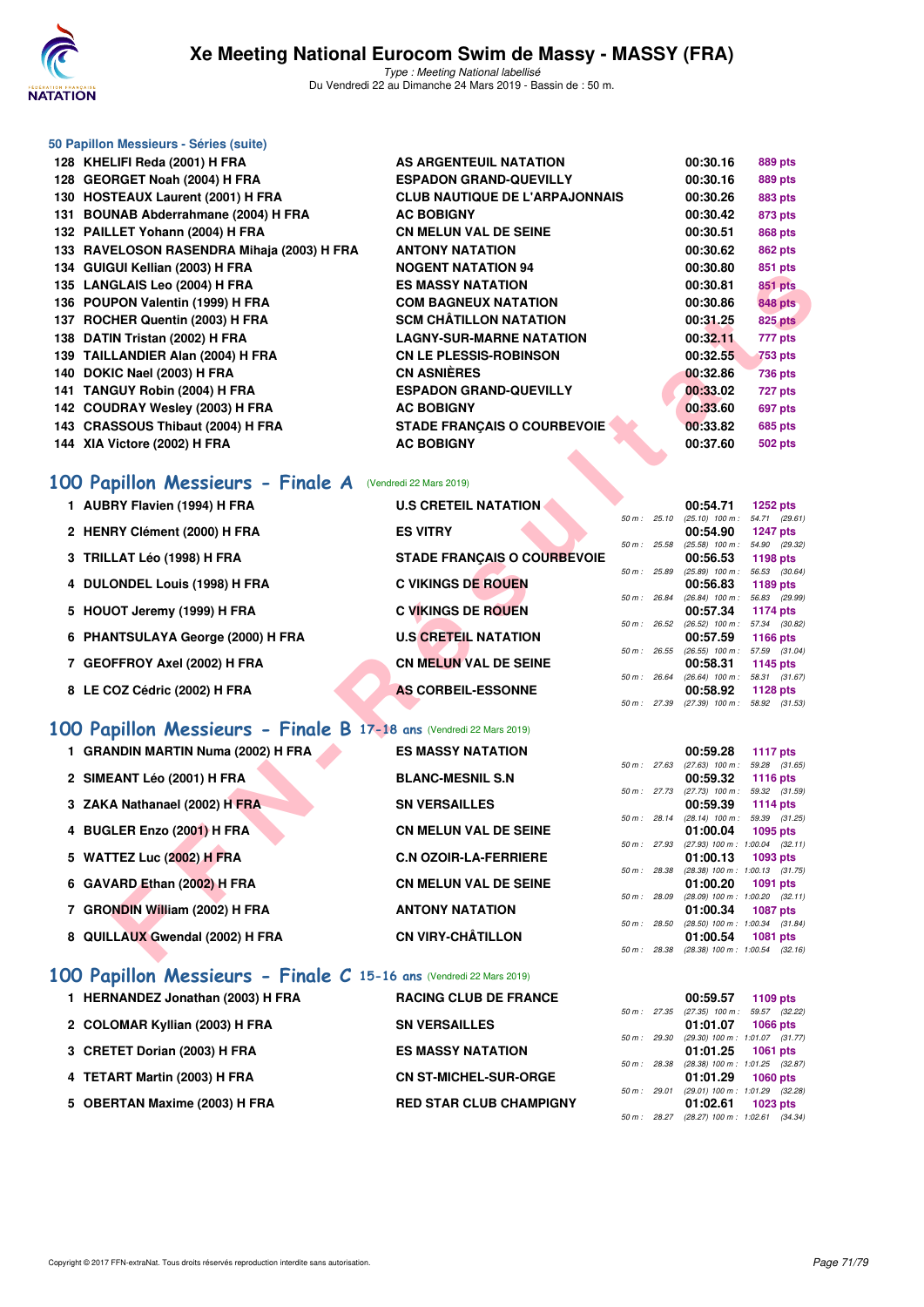

|     | 100 Papillon Messieurs - Finale C (suite)    |                                    |              |                             |                                                                                                         |
|-----|----------------------------------------------|------------------------------------|--------------|-----------------------------|---------------------------------------------------------------------------------------------------------|
|     | 6 CADROT Yoan (2003) H FRA                   | <b>CN MELUN VAL DE SEINE</b>       |              | 50 m : 27.68                | 01:02.87<br><b>1016 pts</b><br>(27.68) 100 m: 1:02.87 (35.19)                                           |
|     | 7 POULIQUEN Mael (2003) H FRA                | <b>AQUA CLUB PONTAULT-ROISSY</b>   |              |                             | 01:03.28<br>1005 pts                                                                                    |
|     | 8 MARZOUK Rayhan (2004) H FRA                | <b>CN MELUN VAL DE SEINE</b>       |              | 50 m : 28.71                | (28.71) 100 m: 1:03.28 (34.57)<br>01:06.08<br>930 pts                                                   |
|     |                                              |                                    |              | 50 m : 29.58                | $(29.58)$ 100 m : 1:06.08 $(36.50)$                                                                     |
|     | 100 Papillon Messieurs - Séries              | (Vendredi 22 Mars 2019)            |              |                             |                                                                                                         |
|     | 1 AUBRY Flavien (1994) H FRA                 | <b>U.S CRETEIL NATATION</b>        | 50 m : 25.65 |                             | 00:56.07<br><b>1211 pts</b><br>56.07 (30.42)<br>$(25.65)$ 100 m :                                       |
|     | 2 HENRY Clément (2000) H FRA                 | <b>ES VITRY</b>                    |              |                             | 00:56.10<br>$1210$ pts                                                                                  |
|     | 3 TRILLAT Léo (1998) H FRA                   | <b>STADE FRANÇAIS O COURBEVOIE</b> |              | 50 m: 26.22<br>50 m: 25.82  | 56.10 (29.88)<br>$(26.22)$ 100 m :<br>00:56.64<br><b>1194 pts</b><br>$(25.82)$ 100 m :<br>56.64 (30.82) |
|     | 4 HOUOT Jeremy (1999) H FRA                  | <b>C VIKINGS DE ROUEN</b>          |              |                             | 1193 pts<br>00:56.70                                                                                    |
|     | 5 DULONDEL Louis (1998) H FRA                | <b>C VIKINGS DE ROUEN</b>          |              | 50 m: 26.47                 | $(26.47)$ 100 m :<br>56.70 (30.23)<br>00:57.35<br>1173 pts                                              |
|     | 6 GEOFFROY Axel (2002) H FRA                 | <b>CN MELUN VAL DE SEINE</b>       |              | 50 m : 26.81<br>50 m: 26.54 | $(26.81)$ 100 m : 57.35 $(30.54)$<br>00:57.87<br>1158 pts<br>$(26.54)$ 100 m :<br>57.87 (31.33)         |
|     | 7 PHANTSULAYA George (2000) H FRA            | <b>U.S CRETEIL NATATION</b>        |              |                             | 00:58.26<br>1147 pts                                                                                    |
|     | 8 LE COZ Cédric (2002) H FRA                 | AS CORBEIL-ESSONNE                 |              | 50 m: 27.18                 | 58.26 (31.08)<br>$(27.18)$ 100 m :<br>00:58.74<br>1133 pts                                              |
|     | 9 AZAOU Billel (2000) H FRA                  | <b>U.S CRETEIL NATATION</b>        |              | 50 m: 27.57                 | $(27.57)$ 100 m :<br>58.74 (31.17)<br>00:59.00<br>1125 pts                                              |
|     | 10 SIMEANT Léo (2001) H FRA                  | <b>BLANC-MESNIL S.N</b>            |              | 50 m : 27.86                | 59.00 (31.14)<br>$(27.86)$ 100 m :<br>00:59.20<br>1119 $pts$                                            |
| 11  | <b>GRANDIN MARTIN Numa (2002) H FRA</b>      | <b>ES MASSY NATATION</b>           |              | 50 m : 27.66                | $(27.66)$ 100 m :<br>59.20 (31.54)<br>00:59.28<br><b>1117 pts</b>                                       |
|     | 12 BAROUMES Léo (1998) H FRA                 | <b>CLUB DES NAGEURS DE PARIS</b>   |              | 50 m : 27.50                | $(27.50)$ 100 m : 59.28 $(31.78)$<br>00:59.38<br>1114 pts                                               |
|     | 13 ZAKA Nathanael (2002) H FRA               | <b>SN VERSAILLES</b>               |              | 50 m : 27.22                | $(27.22)$ 100 m :<br>59.38 (32.16)<br>00:59.49<br>1111 $pts$                                            |
|     | 14 HERNANDEZ Jonathan (2003) H FRA           | <b>RACING CLUB DE FRANCE</b>       |              | 50 m : 27.39                | $(27.39)$ 100 m :<br>59.49 (32.10)<br>00:59.54<br><b>1110 pts</b>                                       |
|     |                                              |                                    |              | 50 m : 27.69                | $(27.69)$ 100 m :<br>59.54 (31.85)                                                                      |
|     | 15 TONNEAU Guillaume (1998) H FRA            | <b>CN ST-MICHEL-SUR-ORGE</b>       | 50 m : 27.78 |                             | 00:59.66<br>1106 pts<br>$(27.78)$ 100 m :<br>59.66<br>(31.88)                                           |
|     | 16 MARINETTE Samuel (1999) H FRA             | <b>ES MASSY NATATION</b>           |              | 50 m: 27.41                 | 01:00.01<br>1096 pts<br>(27.41) 100 m: 1:00.01 (32.60)                                                  |
| 17. | <b>GRONDIN William (2002) H FRA</b>          | <b>ANTONY NATATION</b>             |              | 50 m : 28.18                | 01:00.05<br>1095 pts<br>(28.18) 100 m: 1:00.05 (31.87)                                                  |
| 18  | <b>COUDRAIS Yvon (2000) H FRA</b>            | <b>RED STAR CLUB CHAMPIGNY</b>     |              | 50 m : 27.79                | 01:00.07<br>1095 pts<br>(27.79) 100 m: 1:00.07 (32.28)                                                  |
| 19  | WATTEZ Luc (2002) H FRA                      | <b>C.N OZOIR-LA-FERRIERE</b>       |              | 50 m : 28.04                | 01:00.20<br>1091 pts<br>$(28.04)$ 100 m : 1:00.20 $(32.16)$                                             |
| 20  | <b>BUGLER Enzo (2001) H FRA</b>              | <b>CN MELUN VAL DE SEINE</b>       |              | 50 m : 27.74                | 01:00.27<br>1089 pts<br>(27.74) 100 m: 1:00.27 (32.53)                                                  |
|     | 21 RENOUVIN Lorenzo (1998) H FRA             | <b>STADE FRANÇAIS O COURBEVOIE</b> |              |                             | 01:00.45<br>1084 pts                                                                                    |
|     | 22 GAVARD Ethan (2002) H FRA                 | <b>CN MELUN VAL DE SEINE</b>       | 50 m : 28.28 |                             | (28.28) 100 m: 1:00.45 (32.17)<br>01:00.60<br><b>1080 pts</b>                                           |
|     | 23 QUILLAUX Gwendal (2002) H FRA             | <b>CN VIRY-CHÂTILLON</b>           |              | 50 m : 28.23                | (28.23) 100 m : 1:00.60 (32.37)<br>01:00.77<br>1075 pts                                                 |
|     | 24 CADROT Yoan (2003) H FRA                  | <b>CN MELUN VAL DE SEINE</b>       |              | 50 m : 28.31                | $(28.31)$ 100 m : 1:00.77 $(32.46)$<br>01:00.81<br>1074 pts                                             |
|     | 25 DA SILVA UMMENHOVER Thibault (2001) H FRA | <b>CN MELUN VAL DE SEINE</b>       |              | 50 m : 27.47                | (27.47) 100 m: 1:00.81 (33.34)<br>01:00.87<br>1072 pts                                                  |
|     | 26 TETART Martin (2003) H FRA                | <b>CN ST-MICHEL-SUR-ORGE</b>       |              | 50 m : 27.91                | $(27.91)$ 100 m : 1:00.87 $(32.96)$<br>01:01.13<br>1065 pts                                             |
|     | 27 LE SAND Léonard (2002) H FRA              | <b>SN VERSAILLES</b>               |              | 50 m : 28.10                | (28.10) 100 m: 1:01.13 (33.03)<br>01:01.45<br>1056 pts                                                  |
|     | 28 COLOMAR Kyllian (2003) H FRA              | <b>SN VERSAILLES</b>               |              | 50 m : 28.72                | (28.72) 100 m: 1:01.45 (32.73)<br>01:01.46<br>1055 pts                                                  |
| 29  | <b>OBERTAN Maxime (2003) H FRA</b>           | <b>RED STAR CLUB CHAMPIGNY</b>     |              | 50 m : 28.75                | (28.75) 100 m: 1:01.46 (32.71)<br>01:01.59<br>1052 pts                                                  |
|     | 29 LEFORT-LOUET Gaspard (2000) H FRA         | <b>STADE FRANÇAIS O COURBEVOIE</b> |              | 50 m : 27.98                | (27.98) 100 m: 1:01.59 (33.61)<br>01:01.59<br>1052 pts                                                  |
|     | 31 GRANIER Alexandre (2000) H FRA            | <b>VGA ST-MAUR</b>                 |              | 50 m : 28.09                | $(28.09)$ 100 m : 1:01.59 $(33.50)$<br>01:01.62<br>1051 pts                                             |
|     |                                              |                                    |              |                             | 50 m : 28.42 (28.42) 100 m : 1:01.62 (33.20)                                                            |
|     | 32 PAUPARDIN Guillaume (2001) H FRA          | <b>CN MELUN VAL DE SEINE</b>       |              | 50 m : 28.90                | 01:01.95<br>1042 pts<br>$(28.90)$ 100 m : 1:01.95 $(33.05)$                                             |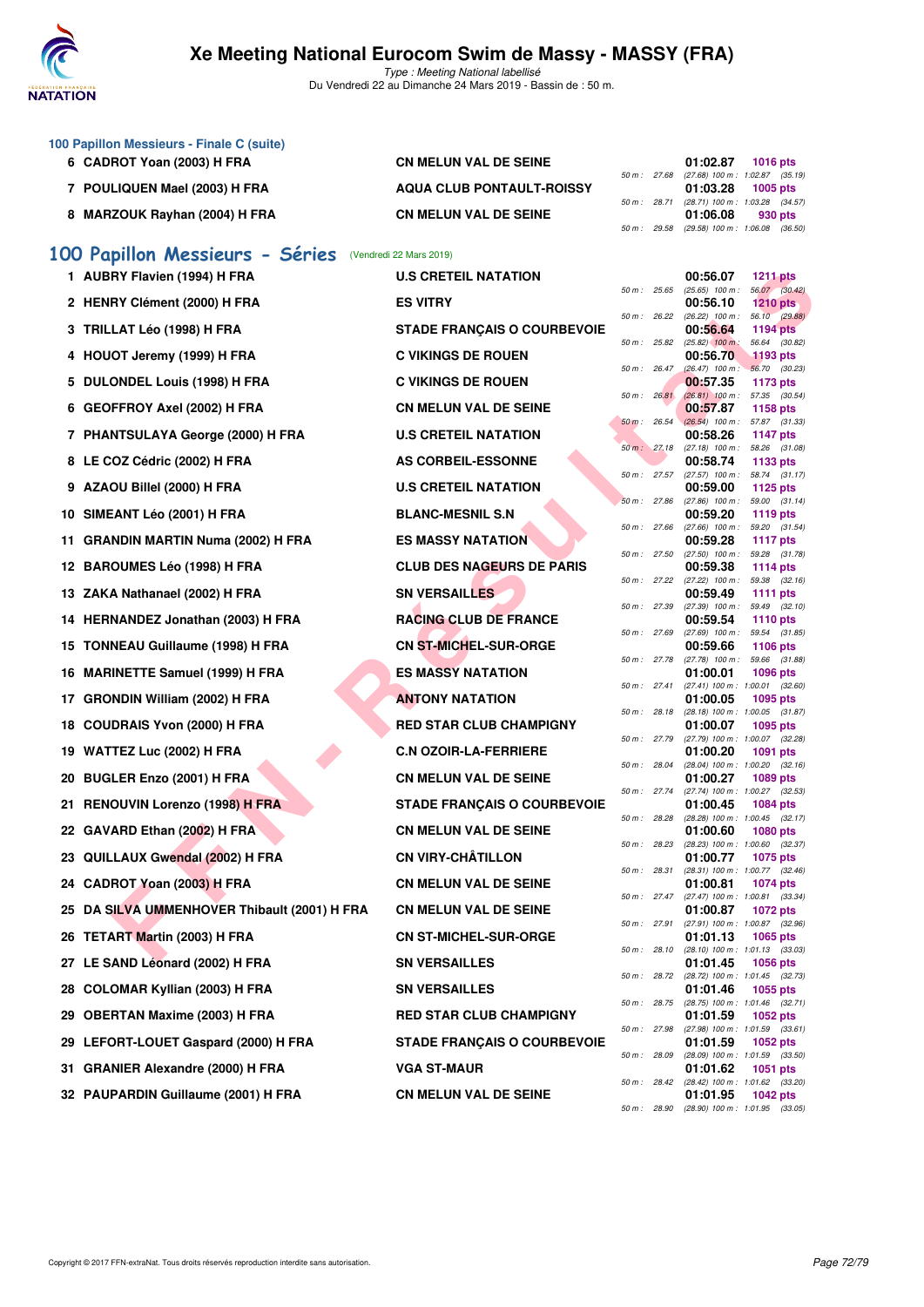

Type : Meeting National labellisé Du Vendredi 22 au Dimanche 24 Mars 2019 - Bassin de : 50 m.

|     | 100 Papillon Messieurs - Séries (suite)<br>33 POUMAREDE Julien (2001) H FRA | <b>CN ST-MICHEL-SUR-ORGE</b>          |              | 01:02.00<br><b>1040 pts</b>                                    |
|-----|-----------------------------------------------------------------------------|---------------------------------------|--------------|----------------------------------------------------------------|
|     | 34 CRETET Dorian (2003) H FRA                                               | <b>ES MASSY NATATION</b>              | 50 m : 28.71 | (28.71) 100 m : 1:02.00 (33.29)<br>01:02.08<br><b>1038 pts</b> |
|     |                                                                             |                                       | 50 m : 28.91 | (28.91) 100 m: 1:02.08 (33.17)                                 |
| 35  | ANDRIAMPARANY RALIBERA Toky (2001) H MAD                                    | <b>C.N DU VAL D'EUROPE</b>            | 50 m: 29.17  | 01:02.45<br><b>1028 pts</b><br>(29.17) 100 m: 1:02.45 (33.28)  |
| 36. | <b>HARDOUIN Romin (2001) H FRA</b>                                          | <b>RED STAR CLUB CHAMPIGNY</b>        | 50 m: 29.37  | 01:02.54<br>1025 pts<br>(29.37) 100 m: 1:02.54 (33.17)         |
| 37  | <b>AERNOUT Louis (2002) H FRA</b>                                           | <b>CA L'HAY-LES-ROSES</b>             |              | 01:03.00<br><b>1013 pts</b>                                    |
| 38  | <b>HAMELIN Nicolas (1998) H FRA</b>                                         | <b>JOUE NATATION</b>                  | 50 m: 29.65  | (29.65) 100 m : 1:03.00 (33.35)<br>01:03.12<br><b>1009 pts</b> |
| 39  | GAY SEMENKOFF Ewen (2002) H FRA                                             | <b>CN MELUN VAL DE SEINE</b>          | 50 m : 28.70 | (28.70) 100 m : 1:03.12 (34.42)<br>01:03.13<br><b>1009 pts</b> |
|     |                                                                             |                                       | 50 m : 29.51 | $(29.51)$ 100 m : 1:03.13 $(33.62)$<br>01:03.22                |
| 40  | POULIQUEN Mael (2003) H FRA                                                 | <b>AQUA CLUB PONTAULT-ROISSY</b>      | 50 m: 29.45  | <b>1007 pts</b><br>(29.45) 100 m: 1:03.22 (33.77)              |
| 41  | <b>MARZOUK Rayhan (2004) H FRA</b>                                          | <b>CN MELUN VAL DE SEINE</b>          | 50 m: 30.27  | 01:04.35<br>976 pts<br>(30.27) 100 m: 1:04.35 (34.08)          |
| 42  | ASSOUVIE André (2003) H FRA                                                 | <b>RED STAR CLUB CHAMPIGNY</b>        |              | 01:04.58<br>970 pts                                            |
| 43  | <b>MUNIER Tristan (1997) H FRA</b>                                          | <b>CO ULIS NATATION</b>               | 50 m: 29.01  | $(29.01)$ 100 m : 1:04.58 $(35.57)$<br>01:04.59<br>970 pts     |
| 44  | GAUT Tristan (1999) H FRA                                                   | <b>ES MASSY NATATION</b>              | 50 m: 29.50  | (29.50) 100 m: 1:04.59 (35.09)<br>01:04.82<br>964 pts          |
| 45  | <b>FOENIX BLONDEL Thomas (1999) H FRA</b>                                   | <b>CN MELUN VAL DE SEINE</b>          | 50 m: 29.25  | (29.25) 100 m: 1:04.82 (35.57)<br>01:04.86<br>962 pts          |
|     |                                                                             |                                       | 50 m: 29.18  | (29.18) 100 m: 1:04.86 (35.68)                                 |
| 46  | <b>MELIN Tobias (2003) H FRA</b>                                            | <b>CLUB NAUTIQUE DE L'ARPAJONNAIS</b> | 50 m : 30.42 | 01:04.92<br>961 pts<br>$(30.42)$ 100 m : 1:04.92 $(34.50)$     |
| 47  | <b>JEAN Nicolas (2003) H FRA</b>                                            | <b>CA ORSAY</b>                       | 50 m : 30.31 | 01:04.99<br>959 pts<br>$(30.31)$ 100 m : 1:04.99 $(34.68)$     |
| 48  | <b>BONNET Louis (2002) H FRA</b>                                            | <b>LAGNY-SUR-MARNE NATATION</b>       |              | 01:05.14<br>955 pts                                            |
| 49  | <b>BENOUZIO Florian (1999) H FRA</b>                                        | <b>CN MELUN VAL DE SEINE</b>          | 50 m: 31.15  | $(31.15)$ 100 m : 1:05.14 $(33.99)$<br>01:05.36<br>949 pts     |
| 50  | DELANNOY Antoine (2002) H FRA                                               | <b>CN MELUN VAL DE SEINE</b>          | 50 m : 30.50 | $(30.50)$ 100 m : 1:05.36 $(34.86)$<br>01:05.50<br>945 pts     |
|     | <b>CATINEL-ARAMINTHE Keran (2001) H FRA</b>                                 | <b>U.S CRETEIL NATATION</b>           | 50 m : 29.85 | (29.85) 100 m: 1:05.50 (35.65)<br>01:05.79                     |
| 51  |                                                                             |                                       | 50 m : 29.78 | 938 pts<br>(29.78) 100 m : 1:05.79 (36.01)                     |
| 52  | CHELLIA Sami (2003) H FRA                                                   | <b>U.S CRETEIL NATATION</b>           | 50 m : 30.24 | 01:06.06<br>931 pts<br>(30.24) 100 m: 1:06.06 (35.82)          |
| 53  | ROMDHANE Dayen (2004) H FRA                                                 | <b>U.S CRETEIL NATATION</b>           | 50 m : 30.56 | 01:06.49<br>919 pts<br>(30.56) 100 m: 1:06.49 (35.93)          |
| 54  | BADALYAN Samson (2003) H FRA                                                | <b>CN VIRY-CHÂTILLON</b>              |              | 01:06.59<br>917 pts                                            |
| 55  | <b>HOSTEAUX Laurent (2001) H FRA</b>                                        | <b>CLUB NAUTIQUE DE L'ARPAJONNAIS</b> | 50 m: 31.06  | $(31.06)$ 100 m : 1:06.59 $(35.53)$<br>01:06.63<br>916 pts     |
| 56  | GIRARD Thomas (2000) H FRA                                                  | <b>SN MONTGERON</b>                   | 50 m : 30.71 | (30.71) 100 m: 1:06.63 (35.92)<br>01:07.00<br>906 pts          |
| 57  | COSTES Romain (2004) H FRA                                                  | <b>NOGENT NATATION 94</b>             | 50 m : 30.81 | $(30.81)$ 100 m : 1:07.00 $(36.19)$<br>01:07.12<br>903 pts     |
|     |                                                                             |                                       | 50 m: 31.06  | $(31.06)$ 100 m : 1:07.12 $(36.06)$                            |
| 58  | <b>HOSTEAUX Thomas (2004) H FRA</b>                                         | <b>CLUB NAUTIQUE DE L'ARPAJONNAIS</b> | 50 m : 31.37 | 01:07.19<br>901 pts<br>(31.37) 100 m : 1:07.19 (35.82)         |
|     | 59 HANTRAYE Loris (2002) H FRA                                              | <b>AQUA CLUB PONTAULT-ROISSY</b>      | 50 m : 30.59 | 01:07.96<br>882 pts<br>$(30.59)$ 100 m : 1:07.96 $(37.37)$     |
|     | 60 LEBAS Alexandre (2002) H FRA                                             | <b>AC BOBIGNY</b>                     |              | 01:08.15<br>877 pts                                            |
| 61  | <b>BEBOULENE Remi (2004) H FRA</b>                                          | <b>AS PORCHEVILLE</b>                 | 50 m: 30.57  | $(30.57)$ 100 m : 1:08.15 $(37.58)$<br>01:08.58<br>866 pts     |
| 62  | <b>COCHARD Mathieu (2004) H FRA</b>                                         | <b>ES MASSY NATATION</b>              | 50 m: 30.50  | $(30.50)$ 100 m : 1:08.58 $(38.08)$<br>01:10.97<br>806 pts     |
|     | KHELIFI Reda (2001) H FRA                                                   | AS ARGENTEUIL NATATION                | 50 m : 32.35 | (32.35) 100 m: 1:10.97 (38.62)<br><b>DNS</b>                   |
|     |                                                                             |                                       |              |                                                                |

## **[200 Papillon Messieurs - Finale A](http://www.ffnatation.fr/webffn/resultats.php?idact=nat&go=epr&idcpt=57649&idepr=83)** (Dimanche 24 Mars 2019)

| 1 HENRY Clément (2000) H FRA                | <b>ES VITRY</b>                                                                          |  | 02:03.97 1201 pts |
|---------------------------------------------|------------------------------------------------------------------------------------------|--|-------------------|
|                                             | 50 m: 27.28 (27.28) 100 m: 59.06 (31.78) 150 m: 1:31.59 (32.53) 200 m: 2:03.97 (32.38)   |  |                   |
| 2 RAKOTONDRAMANGA Eliot-Tahina (2002) H FRA | <b>ES MASSY NATATION</b>                                                                 |  | 02:05.81 1174 pts |
|                                             | 50 m: 27.92 (27.92) 100 m: 1:00.69 (32.77) 150 m: 1:33.76 (33.07) 200 m: 2:05.81 (32.05) |  |                   |
| 3 BONEL Antonyn (2001) H FRA                | <b>CN ST-MICHEL-SUR-ORGE</b>                                                             |  | 02:06.27 1167 pts |
|                                             | 50 m: 27.69 (27.69) 100 m: 1:00.18 (32.49) 150 m: 1:33.04 (32.86) 200 m: 2:06.27 (33.23) |  |                   |
| 4 HOUOT Jeremy (1999) H FRA                 | <b>C VIKINGS DE ROUEN</b>                                                                |  | 02:07.30 1152 pts |
|                                             | 50 m: 28.25 (28.25) 100 m: 1:00.63 (32.38) 150 m: 1:33.67 (33.04) 200 m: 2:07.30 (33.63) |  |                   |
|                                             |                                                                                          |  |                   |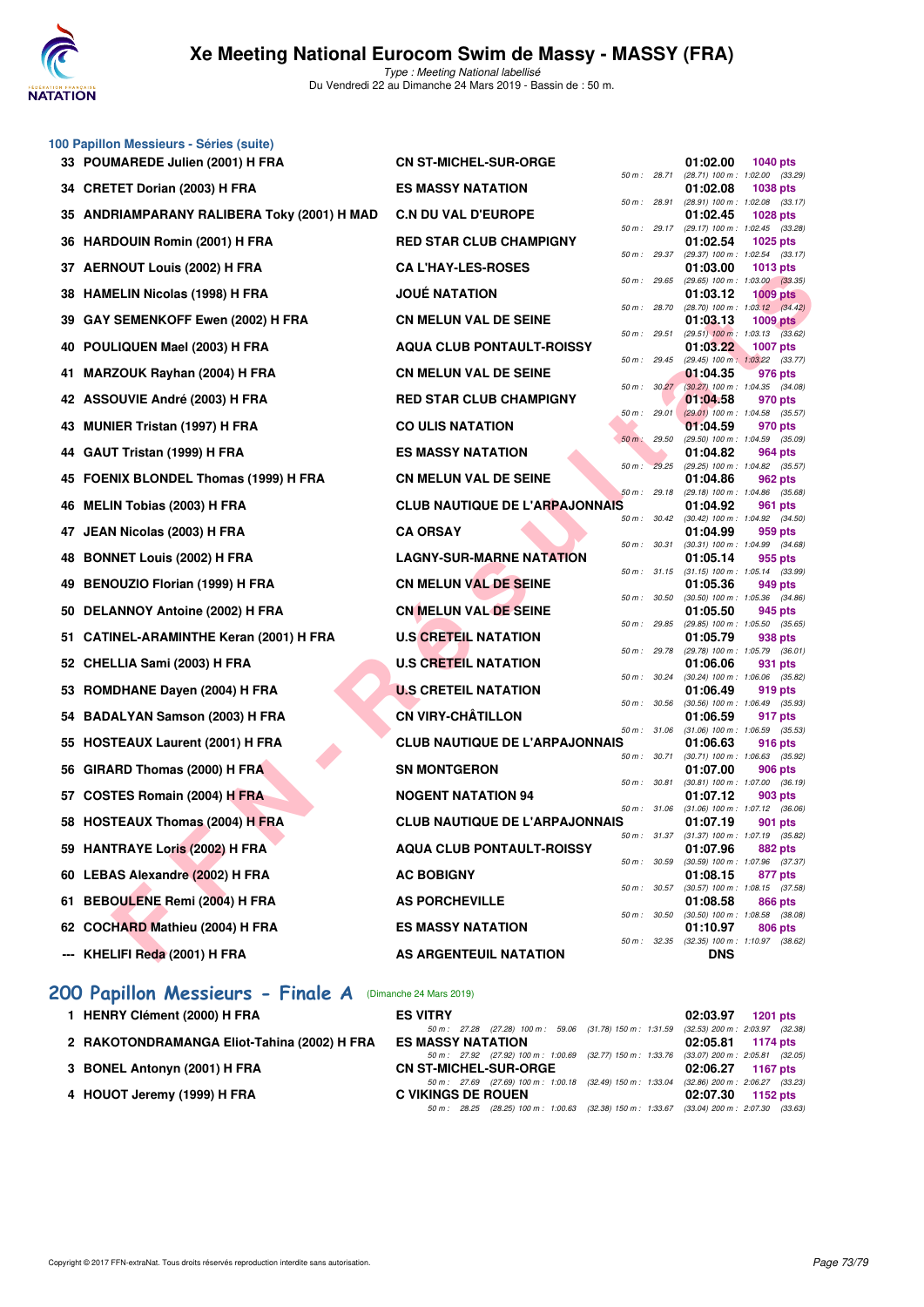

Type : Meeting National labellisé Du Vendredi 22 au Dimanche 24 Mars 2019 - Bassin de : 50 m.

| 200 Papillon Messieurs - Finale A (suite) |                                                                                          |                                     |
|-------------------------------------------|------------------------------------------------------------------------------------------|-------------------------------------|
| 5 DANDELEUX Lucas (2001) H FRA            | <b>CHARTRES METROPOLE NAT</b>                                                            | 02:07.33<br>1151 $pts$              |
|                                           | 50 m: 28.85 (28.85) 100 m: 1:01.28 (32.43) 150 m: 1:34.18                                | $(32.90)$ 200 m : 2:07.33 $(33.15)$ |
| 6 LEROY Théo (2001) H FRA                 | <b>CN VIRY-CHÂTILLON</b>                                                                 | 02:09.44 1120 pts                   |
|                                           | 50 m: 28.43 (28.43) 100 m: 1:01.99 (33.56) 150 m: 1:34.92                                | $(32.93)$ 200 m : 2:09.44 $(34.52)$ |
| 7 DULONDEL Louis (1998) H FRA             | <b>C VIKINGS DE ROUEN</b>                                                                | 02:11.38 1092 pts                   |
|                                           | 50 m: 27.97 (27.97) 100 m: 1:00.33 (32.36) 150 m: 1:34.88                                | $(34.55)$ 200 m : 2:11.38 $(36.50)$ |
| 8 NAUD Theo (2001) H FRA                  | <b>CHARTRES METROPOLE NAT</b>                                                            | 02:11.66 1088 pts                   |
|                                           | 50 m: 28.89 (28.89) 100 m: 1:01.75 (32.86) 150 m: 1:35.59 (33.84) 200 m: 2:11.66 (36.07) |                                     |
| $\overline{a}$                            |                                                                                          |                                     |

#### **[200 Papillon Messieurs - Finale B](http://www.ffnatation.fr/webffn/resultats.php?idact=nat&go=epr&idcpt=57649&idepr=83) 17-18 ans** (Dimanche 24 Mars 2019)

|  | 1 WILHELM Hugo (2002) H FRA |  |  |  |  |
|--|-----------------------------|--|--|--|--|
|--|-----------------------------|--|--|--|--|

- **2 POUMAREDE Julien (2001) H FRA CN ST-MICHEL-SUR-ORGE 02:16.97 1014 pts**
- **3 LE SAND Léonard (2002) H FRA** SN VERSAILLES **02:18.19 02:18.19** 997 pts 50m: 30.44 (30.44) 100 m: 1:05.62 (35.18) 150 m: 1:41.78 (36.16) 200 m: 2:18.19 (36.41)
- **4 GELY Tom (2002) H FRA** CSN GUYANCOURT **02:19.11** 985 pts<br>  $\frac{50 \text{ m} \div 31.25}$  (31.25) 100 m : 1:07.21 (35.96) 150 m : 1:43.27 (36.06) 200 m : 2:19.11 (35.84)
- **5 LOPEZ-ONATE Pierrick (2001) H FRA** CN LE PLESSIS-ROBINSON 602:20.32 968 pts 68 pts 68 pts 68 pts 68 pts 68 pts 68 pts 68 pts 68 pts 68 pts 68 pts 68 pts 68 pts 68 pts 68 pts 68 pts 68 pts 68 pts 68 pts 68 pts 68 pts 68
- **6 GAVARD Ethan (2002) H FRA CN MELUN VAL DE SEINE 02:20.33 968 pts**<br> **60 m**: 30.73 (30.73) 100 m: 1:06.09 (35.36) 150 m: 1:43.81 (37.72) 200 m: 2:20.33 (36.52)
- 7 GUILLAUME Hugo (2001) H FRA **CN VIRY-CHÂTILLON**
- **--- ANDRIAMPARANY RALIBERA Toky (2001) H MAD C.N DU VAL D'EUROPE DNS**

### **[200 Papillon Messieurs - Finale C](http://www.ffnatation.fr/webffn/resultats.php?idact=nat&go=epr&idcpt=57649&idepr=83) 15-16 ans** (Dimanche 24 Mars 2019)

- 1 CLAIMAND Adrien (2003) H FRA
- **2 PICHOT Arthur (2003) H FRA**
- **3 CRETET Dorian (2003) H FRA**
- **4 TETART Martin (2003) H FRA**
- **5 GABALI Cedric (2004) H FRA**
- **6 GEORGET Noah (2004) H FRA**
- **7 JEAN Nicolas (2003) H FRA**
- 8 POULIQUEN Mael (2003) H FRA

### **[200 Papillon Messieurs - Séries](http://www.ffnatation.fr/webffn/resultats.php?idact=nat&go=epr&idcpt=57649&idepr=83)** (Dimanche 24 Mars 2019)

- **1 HENRY Clément (2000) H FRA**
- **2 BONEL Antonyn (2001) H FRA**
- **3 RAKOTONDRAMANGA Eliot-Tahina (2002) H FRA**
- **4 DULONDEL Louis (1998) H FRA**
- **5 HOUOT Jeremy (1999) H FRA**
- **6 DANDELEUX Lucas (2001) H FRA**
- **7 LEROY Théo (2001) H FRA**
- **8 NAUD Theo (2001) H FRA**
- **9 CLAIMAND Adrien (2003) H FRA**
- **10 WILHELM Hugo (2002) H FRA CHARTRES METROPOLE NAT 02:16.14 1025 pts**
- **11 POUMAREDE Julien (2001) H FRA**
- **12 TONNEAU Guillaume (1998) H FRA**

| pillon Messieurs - Finale B 17-18 ans (Dimanche 24 Mars 2019)   |                                                                                                                      |                                                                                |
|-----------------------------------------------------------------|----------------------------------------------------------------------------------------------------------------------|--------------------------------------------------------------------------------|
| <b>IELM Hugo (2002) H FRA</b>                                   | <b>CHARTRES METROPOLE NAT</b>                                                                                        | 02:13.81<br>$1058$ pts                                                         |
|                                                                 | 50 m: 29.69 (29.69) 100 m: 1:03.42 (33.73) 150 m: 1:38.02 (34.60) 200 m: 2:13.81 (35.79)                             |                                                                                |
| <b>MAREDE Julien (2001) H FRA</b>                               | <b>CN ST-MICHEL-SUR-ORGE</b>                                                                                         | 02:16.97<br><b>1014 pts</b>                                                    |
|                                                                 | 50 m: 29.61 (29.61) 100 m: 1:04.24 (34.63) 150 m: 1:40.49 (36.25) 200 m: 2:16.97 (36.48)                             |                                                                                |
| AND Léonard (2002) H FRA                                        | <b>SN VERSAILLES</b><br>50 m : 30.44 (30.44) 100 m : 1:05.62                                                         | 02:18.19<br>997 pts<br>(35.18) 150 m : 1:41.78 (36.16) 200 m : 2:18.19 (36.41) |
| Y Tom (2002) H FRA                                              | <b>CSN GUYANCOURT</b>                                                                                                | 02:19.11<br>985 pts                                                            |
|                                                                 | 50 m: 31.25 (31.25) 100 m: 1:07.21                                                                                   | $(35.96)$ 150 m : 1:43.27 $(36.06)$ 200 m : 2:19.11 $(35.84)$                  |
| <b>EZ-ONATE Pierrick (2001) H FRA</b>                           | <b>CN LE PLESSIS-ROBINSON</b>                                                                                        | 02:20.32<br>968 pts                                                            |
|                                                                 | 50 m: 31.12 (31.12) 100 m: 1:06.55 (35.43) 150 m: 1:43.82 (37.27) 200 m: 2:20.32 (36.50)                             |                                                                                |
| ARD Ethan (2002) H FRA                                          | <b>CN MELUN VAL DE SEINE</b>                                                                                         | 02:20.33<br>968 pts                                                            |
|                                                                 | 50 m: 30.73 (30.73) 100 m: 1:06.09 (35.36) 150 m: 1:43.81 (37.72) 200 m: 2:20.33 (36.52)                             |                                                                                |
| LAUME Hugo (2001) H FRA.                                        | <b>CN VIRY-CHATILLON</b>                                                                                             | 02:21.12<br>957 pts                                                            |
|                                                                 | 50 m: 30.46 (30.46) 100 m: 1:06.23 (35.77) 150 m: 1:43.37 (37.14) 200 m: 2:21.12 (37.75)                             |                                                                                |
| RIAMPARANY RALIBERA Toky (2001) H MAD                           | <b>C.N DU VAL D'EUROPE</b>                                                                                           | <b>DNS</b>                                                                     |
| pillon Messieurs - Finale $C$ 15-16 ans (Dimanche 24 Mars 2019) |                                                                                                                      |                                                                                |
| <b>IMAND Adrien (2003) H FRA</b>                                | <b>CSN GUYANCOURT</b>                                                                                                | 02:15.18<br>1039 pts                                                           |
|                                                                 | 50 m: 30.07 (30.07) 100 m: 1:04.92 (34.85) 150 m: 1:39.52 (34.60) 200 m: 2:15.18 (35.66)                             |                                                                                |
| IOT Arthur (2003) H FRA                                         | <b>EN TOURS</b>                                                                                                      | 02:15.66<br>1032 pts                                                           |
|                                                                 | 50 m: 29.78 (29.78) 100 m: 1:04.13 (34.35) 150 m: 1:39.43 (35.30) 200 m: 2:15.66 (36.23)                             |                                                                                |
| TET Dorian (2003) H FRA                                         | <b>ES MASSY NATATION</b>                                                                                             | 02:17.61<br>1005 $p$ ts                                                        |
|                                                                 | 50 m: 29.71 (29.71) 100 m: 1:04.26 (34.55) 150 m: 1:39.86 (35.60) 200 m: 2:17.61 (37.75)                             |                                                                                |
| <b>ART Martin (2003) H FRA</b>                                  | <b>CN ST-MICHEL-SUR-ORGE</b>                                                                                         | 02:19.32<br>982 pts                                                            |
|                                                                 | $50 \text{ m}$ : $30.11$ (30.11) 100 m: 1:04.97 (34.86) 150 m: 1:41.31 (36.34) 200 m: 2:19.32 (38.01)                |                                                                                |
| ALI Cedric (2004) H FRA                                         | <b>ES VITRY</b><br>50 m : 30.39 (30.39) 100 m : 1:05.93 (35.54) 150 m : 1:43.31 (37.38) 200 m : 2:22.59 (39.28)      | 02:22.59<br>938 pts                                                            |
| RGET Noah (2004) H FRA                                          | <b>ESPADON GRAND-QUEVILLY</b>                                                                                        | 02:23.47<br>926 pts                                                            |
|                                                                 | 50 m: 31.04 (31.04) 100 m: 1:07.23 (36.19) 150 m: 1:45.06 (37.83) 200 m: 2:23.47 (38.41)                             |                                                                                |
| <b>N Nicolas (2003) H FRA</b>                                   | <b>CA ORSAY</b>                                                                                                      | 02:25.69<br>897 pts                                                            |
|                                                                 | 50 m: 31.13 (31.13) 100 m: 1:07.50 (36.37) 150 m: 1:46.22 (38.72) 200 m: 2:25.69 (39.47)                             |                                                                                |
| LIQUEN Mael (2003) H FRA                                        | AQUA CLUB PONTAULT-ROISSY                                                                                            | 02:29.62<br>847 pts                                                            |
|                                                                 | 50 m: 31.14 (31.14) 100 m: 1:08.77 (37.63) 150 m: 1:48.22 (39.45) 200 m: 2:29.62 (41.40)                             |                                                                                |
| pillon Messieurs - Séries                                       | (Dimanche 24 Mars 2019)                                                                                              |                                                                                |
| RY Clément (2000) H FRA                                         | <b>ES VITRY</b>                                                                                                      | 02:04.76<br>1189 $pts$                                                         |
|                                                                 | 50 m: 27.20 (27.20) 100 m: 58.43 (31.23) 150 m: 1:30.97 (32.54) 200 m: 2:04.76 (33.79)                               |                                                                                |
| EL Antonyn (2001) H FRA                                         | <b>CN ST-MICHEL-SUR-ORGE</b>                                                                                         | 02:06.79<br>1159 $pts$                                                         |
|                                                                 | 50 m: 27.67 (27.67) 100 m: 1:00.26 (32.59) 150 m: 1:32.98 (32.72) 200 m: 2:06.79 (33.81)                             |                                                                                |
| OTONDRAMANGA Eliot-Tahina (2002) H FRA                          | <b>ES MASSY NATATION</b><br>50 m: 28.74 (28.74) 100 m: 1:02.15 (33.41) 150 m: 1:36.45 (34.30) 200 m: 2:08.86 (32.41) | 02:08.86<br>1129 $pts$                                                         |
| ONDEL Louis (1998) H FRA                                        | <b>C VIKINGS DE ROUEN</b>                                                                                            | 02:09.87<br>1114 $pts$                                                         |
|                                                                 | 50 m: 27.77 (27.77) 100 m: 1:00.53                                                                                   | $(32.76)$ 150 m : 1:34.74 $(34.21)$ 200 m : 2:09.87 $(35.13)$                  |
| OT Jeremy (1999) H FRA                                          | <b>C VIKINGS DE ROUEN</b>                                                                                            | 02:09.96<br>1113 $pts$                                                         |
|                                                                 | 50 m: 28.51 (28.51) 100 m: 1:00.56 (32.05) 150 m: 1:34.65 (34.09) 200 m: 2:09.96 (35.31)                             |                                                                                |
| DELEUX Lucas (2001) H FRA                                       | <b>CHARTRES METROPOLE NAT</b>                                                                                        | 02:10.67<br>1103 $pts$                                                         |
|                                                                 | 50 m: 29.76 (29.76) 100 m: 1:01.73 (31.97) 150 m: 1:35.77 (34.04) 200 m: 2:10.67 (34.90)                             |                                                                                |
| OY Théo (2001) H FRA                                            | <b>CN VIRY-CHATILLON</b>                                                                                             | 02:11.87<br><b>1085 pts</b>                                                    |

| <b>ES VITRY</b>               |                                                           |  |                           | 02:04.76 1189 pts                   |          |  |
|-------------------------------|-----------------------------------------------------------|--|---------------------------|-------------------------------------|----------|--|
|                               | 50 m: 27.20 (27.20) 100 m: 58.43 (31.23) 150 m: 1:30.97   |  |                           | $(32.54)$ 200 m : 2:04.76 $(33.79)$ |          |  |
| <b>CN ST-MICHEL-SUR-ORGE</b>  |                                                           |  |                           | 02:06.79                            | 1159 pts |  |
|                               | 50 m: 27.67 (27.67) 100 m: 1:00.26 (32.59) 150 m: 1:32.98 |  |                           | $(32.72)$ 200 m : 2:06.79 $(33.81)$ |          |  |
| <b>ES MASSY NATATION</b>      |                                                           |  |                           | 02:08.86 1129 pts                   |          |  |
|                               | 50 m: 28.74 (28.74) 100 m: 1:02.15 (33.41) 150 m: 1:36.45 |  |                           | $(34.30)$ 200 m : 2:08.86 $(32.41)$ |          |  |
| <b>C VIKINGS DE ROUEN</b>     |                                                           |  |                           | 02:09.87 1114 pts                   |          |  |
|                               | 50 m: 27.77 (27.77) 100 m: 1:00.53 (32.76) 150 m: 1:34.74 |  |                           | $(34.21)$ 200 m : 2:09.87 $(35.13)$ |          |  |
| C VIKINGS DE ROUEN            |                                                           |  |                           | 02:09.96 1113 pts                   |          |  |
|                               | 50 m: 28.51 (28.51) 100 m: 1:00.56 (32.05) 150 m: 1:34.65 |  |                           | $(34.09)$ 200 m : 2:09.96 $(35.31)$ |          |  |
| <b>CHARTRES METROPOLE NAT</b> |                                                           |  |                           | $02:10.67$ 1103 pts                 |          |  |
|                               | 50 m: 29.76 (29.76) 100 m: 1:01.73 (31.97) 150 m: 1:35.77 |  |                           | (34.04) 200 m : 2:10.67 (34.90)     |          |  |
| <b>CN VIRY-CHÂTILLON</b>      |                                                           |  |                           | 02:11.87 1085 pts                   |          |  |
|                               | 50 m: 30.10 (30.10) 100 m: 1:03.18 (33.08) 150 m: 1:37.39 |  |                           | (34.21) 200 m : 2:11.87 (34.48)     |          |  |
| <b>CHARTRES METROPOLE NAT</b> |                                                           |  |                           | 02:14.69 1046 pts                   |          |  |
|                               | 50 m: 30.80 (30.80) 100 m: 1:03.45 (32.65) 150 m: 1:40.17 |  |                           | (36.72) 200 m : 2:14.69 (34.52)     |          |  |
| <b>CSN GUYANCOURT</b>         |                                                           |  |                           | 02:16.02 1027 pts                   |          |  |
|                               | 50 m: 29.72 (29.72) 100 m: 1:03.89 (34.17) 150 m: 1:39.75 |  |                           | $(35.86)$ 200 m : 2:16.02 $(36.27)$ |          |  |
| <b>CHARTRES METROPOLE NAT</b> |                                                           |  |                           | $02:16.14$ 1025 pts                 |          |  |
|                               | 50 m : 29.53 (29.53) 100 m : 1:03.64                      |  | $(34.11)$ 150 m : 1:39.80 | $(36.16)$ 200 m : 2:16.14 $(36.34)$ |          |  |
| <b>CN ST-MICHEL-SUR-ORGE</b>  |                                                           |  |                           | 02:16.26 1024 pts                   |          |  |
|                               | 50 m: 29.65 (29.65) 100 m: 1:03.93 (34.28) 150 m: 1:39.73 |  |                           | $(35.80)$ 200 m : 2:16.26 $(36.53)$ |          |  |
| <b>CN ST-MICHEL-SUR-ORGE</b>  |                                                           |  |                           | 02:16.62 1019 pts                   |          |  |
|                               | 50 m: 29.31 (29.31) 100 m: 1:03.05 (33.74) 150 m: 1:39.07 |  |                           | $(36.02)$ 200 m : 2:16.62 $(37.55)$ |          |  |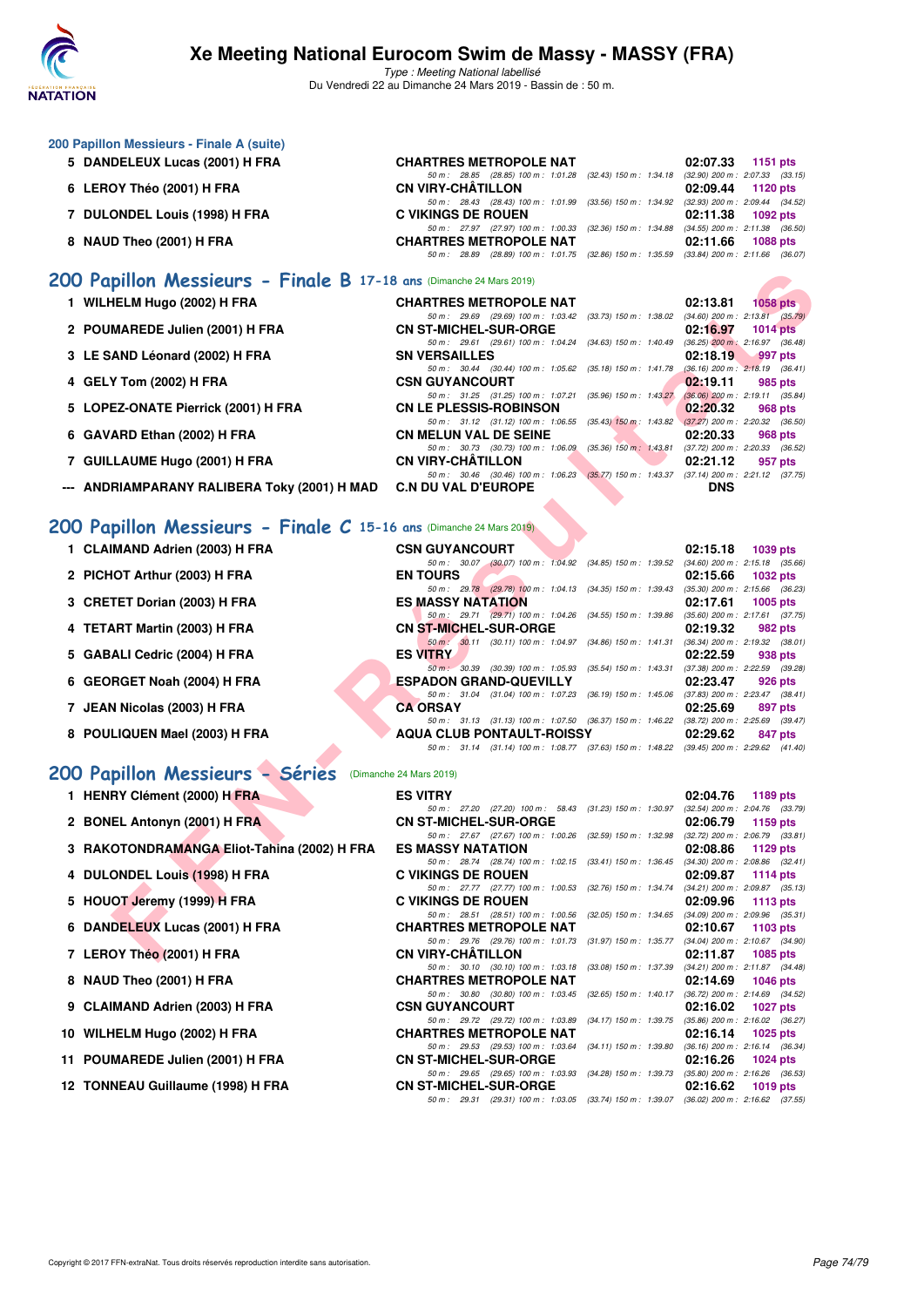

Type : Meeting National labellisé Du Vendredi 22 au Dimanche 24 Mars 2019 - Bassin de : 50 m.

| 200 Papillon Messieurs - Séries (suite)<br>13 PICHOT Arthur (2003) H FRA | <b>EN TOURS</b>                            |
|--------------------------------------------------------------------------|--------------------------------------------|
|                                                                          | 50 m : 30.24<br><b>SN VERSAILLE</b>        |
| 14 LE SAND Léonard (2002) H FRA<br>15 MOLON Antoine (2001) H FRA         | 50 m : 30.28                               |
|                                                                          | <b>CN MAISONS-A</b><br>50 m : 29.26        |
| 16 CRETET Dorian (2003) H FRA                                            | <b>ES MASSY NAT</b><br>50 m : 29.43        |
| 16 GELY Tom (2002) H FRA                                                 | <b>CSN GUYANCO</b><br>50 m : 30.39         |
| 18 LEPINAY Come (2003) H FRA                                             | <b>RACING CLUB</b><br>50 m : 30.42         |
| 19 GAVARD Ethan (2002) H FRA                                             | <b>CN MELUN VAI</b><br>50 m: 29.98         |
| 20 GUILLAUME Hugo (2001) H FRA                                           | <b>CN VIRY-CHÂT</b><br>50 m: 30.02         |
| 21 GRONDIN William (2002) H FRA                                          | <b>ANTONY NATA</b><br>50 m : 30.06         |
| 22 LOPEZ-ONATE Pierrick (2001) H FRA                                     | <b>CN LE PLESSIS</b><br>50 m : 30.84       |
| 23 TETART Martin (2003) H FRA                                            | <b>CN ST-MICHEL</b><br>50 m : 30.36        |
| 24 BARTHÉLÉMY Hugo (2002) H FRA                                          | <b>CN LE PLESSIS</b><br>50 m: 30.96        |
| 25 GEORGET Noah (2004) H FRA                                             | <b>ESPADON GRA</b><br>50 m: 31.66          |
| 26 MAGUERRE Thomas (2000) H FRA                                          | <b>SN FRANCONV</b><br>50 m: 30.27          |
| 27 JEAN Nicolas (2003) H FRA                                             | <b>CA ORSAY</b><br>50 m: 32.00             |
| 28 GABALI Cedric (2004) H FRA                                            | <b>ES VITRY</b><br>50 m: 30.90             |
| 29 ANDRIAMPARANY RALIBERA Toky (2001) H MAD                              | <b>C.N DU VAL D'I</b><br>50 m: 30.63       |
| 30 POULIQUEN Mael (2003) H FRA                                           | <b>AQUA CLUB P</b><br>50 m: 31.09          |
| 31 GAY SEMENKOFF Ewen (2002) H FRA                                       | <b>CN MELUN VAI</b><br>50 m: 32.61         |
| 32 BAROUMES Léo (1998) H FRA                                             | <b>CLUB DES NAO</b><br>50 m: 30.13         |
| 33 HOSTEAUX Thomas (2004) H FRA                                          | <b>CLUB NAUTIQI</b><br>50 m: 31.91         |
| 34 COSTES Romain (2004) H FRA                                            | NOGENT NATA<br>50 m : 32.45                |
| 35 BADALYAN Samson (2003) H FRA                                          | <b>CN VIRY-CHAT</b><br>50 m: 31.11         |
| 36 CHELLIA Sami (2003) H FRA                                             | <b>U.S CRETEIL N</b><br>50 m: 31.75        |
| 37 HANTRAYE Loris (2002) H FRA                                           | <b>AQUA CLUB P</b><br>50 m: 32.14          |
| 38 CHAPUT Denis (2002) H FRA                                             | <b>COULOMMIERS</b>                         |
| 39 GUIGUI Kellian (2003) H FRA                                           | 50 m : 36.07<br>NOGENT NATA<br>50 m: 32.88 |
| 200 4 Nages Messieurs - Finale A                                         | (Dimanche 24 Mars 2019)                    |
| 1 M'RABET Taki (1989) H TUN                                              | <b>STADE FRANÇ</b><br>50 m : 26.28         |
| 2 HENRY Clément (2000) H FRA                                             | <b>ES VITRY</b><br>50 m : 26.66            |
| 3 BONEL Antonyn (2001) H FRA                                             | <b>CN ST-MICHEL</b>                        |
| 4 STEPHAN William (2000) H FRA                                           | 50 m : 27.04<br><b>CN SARREGUE</b>         |
| 5 AZRA Alexandre (2000) H FRA                                            | 50 m: 27.15<br><b>ES VITRY</b>             |

| $\sigma$ raping messions - Sones (suite)    |                                                                                                                                   |                                                                                |
|---------------------------------------------|-----------------------------------------------------------------------------------------------------------------------------------|--------------------------------------------------------------------------------|
| 13 PICHOT Arthur (2003) H FRA               | <b>EN TOURS</b>                                                                                                                   | 02:17.47<br>1007 pts                                                           |
| 14 LE SAND Léonard (2002) H FRA             | 50 m: 30.24 (30.24) 100 m: 1:04.90 (34.66) 150 m: 1:40.71 (35.81) 200 m: 2:17.47 (36.76)<br><b>SN VERSAILLES</b>                  | 02:17.51<br><b>1006 pts</b>                                                    |
|                                             | 50 m: 30.28 (30.28) 100 m: 1:05.07 (34.79) 150 m: 1:40.96 (35.89) 200 m: 2:17.51 (36.55)                                          |                                                                                |
| 15 MOLON Antoine (2001) H FRA               | <b>CN MAISONS-ALFORT</b>                                                                                                          | 02:17.74<br>1003 pts                                                           |
|                                             | 50 m : 29.26 (29.26) 100 m : 1:02.78                                                                                              | (33.52) 150 m : 1:39.15 (36.37) 200 m : 2:17.74 (38.59)                        |
| 16 CRETET Dorian (2003) H FRA               | <b>ES MASSY NATATION</b><br>50 m: 29.43 (29.43) 100 m: 1:03.37                                                                    | 02:18.40<br>994 pts<br>(33.94) 150 m : 1:39.66 (36.29) 200 m : 2:18.40 (38.74) |
| 16 GELY Tom (2002) H FRA                    | <b>CSN GUYANCOURT</b>                                                                                                             | 02:18.40<br>994 pts                                                            |
|                                             | 50 m: 30.39 (30.39) 100 m: 1:05.67                                                                                                | (35.28) 150 m : 1:41.93 (36.26) 200 m : 2:18.40 (36.47)                        |
| 18 LEPINAY Come (2003) H FRA                | <b>RACING CLUB DE FRANCE</b><br>50 m: 30.42 (30.42) 100 m: 1:05.15 (34.73) 150 m: 1:41.45 (36.30) 200 m: 2:19.71 (38.26)          | 02:19.71<br>976 pts                                                            |
| 19 GAVARD Ethan (2002) H FRA                | <b>CN MELUN VAL DE SEINE</b>                                                                                                      | 02:20.41<br>967 pts                                                            |
|                                             | 50 m: 29.98 (29.98) 100 m: 1:03.77 (33.79) 150 m: 1:40.21 (36.44) 200 m: 2:20.41 (40.20)                                          |                                                                                |
| 20 GUILLAUME Hugo (2001) H FRA              | <b>CN VIRY-CHATILLON</b><br>50 m: 30.02 (30.02) 100 m: 1:05.50 (35.48) 150 m: 1:42.87 (37.37) 200 m: 2:20.79 (37.92)              | 02:20.79<br>962 pts                                                            |
| 21 GRONDIN William (2002) H FRA             | <b>ANTONY NATATION</b>                                                                                                            | 02:20.94<br>960 pts                                                            |
|                                             | 50 m: 30.06 (30.06) 100 m: 1:04.65 (34.59) 150 m: 1:41.48 (36.83) 200 m: 2:20.94 (39.46)                                          |                                                                                |
| 22 LOPEZ-ONATE Pierrick (2001) H FRA        | <b>CN LE PLESSIS-ROBINSON</b>                                                                                                     | 02:22.30<br>942 pts                                                            |
| 23 TETART Martin (2003) H FRA               | 50 m: 30.84 (30.84) 100 m: 1:06.48 (35.64) 150 m: 1:43.93 (37.45) 200 m: 2:22.30 (38.37)<br><b>CN ST-MICHEL-SUR-ORGE</b>          | 02:22.52<br>939 pts                                                            |
|                                             | 50 m: 30.36 (30.36) 100 m: 1:05.85 (35.49) 150 m: 1:43.42 (37.57) 200 m: 2:22.52 (39.10)                                          |                                                                                |
| 24   BARTHÉLÉMY Hugo (2002) H FRA           | <b>CN LE PLESSIS-ROBINSON</b>                                                                                                     | 02:22.81<br>935 pts                                                            |
| 25 GEORGET Noah (2004) H FRA                | 50 m: 30.96 (30.96) 100 m: 1:06.90 (35.94) 150 m: 1:44.66 (37.76) 200 m: 2:22.81 (38.15)<br><b>ESPADON GRAND-QUEVILLY</b>         | 02:24.27<br>916 pts                                                            |
|                                             | 50 m: 31.66 (31.66) 100 m: 1:07.66 (36.00) 150 m: 1:45.43 (37.77) 200 m: 2:24.27 (38.84)                                          |                                                                                |
| 26 MAGUERRE Thomas (2000) H FRA             | <b>SN FRANCONVILLE</b>                                                                                                            | 02:24.35<br>915 pts                                                            |
| 27 JEAN Nicolas (2003) H FRA                | 50 m: 30.27 (30.27) 100 m: 1:05.86 (35.59) 150 m: 1:42.85 (36.99) 200 m: 2:24.35 (41.50)<br><b>CA ORSAY</b>                       | 02:24.78<br>909 pts                                                            |
|                                             | 50 m: 32.00 (32.00) 100 m: 1:08.23 (36.23) 150 m: 1:46.49 (38.26) 200 m: 2:24.78 (38.29)                                          |                                                                                |
| 28 GABALI Cedric (2004) H FRA               | <b>ES VITRY</b>                                                                                                                   | 02:26.09<br>892 pts                                                            |
| 29 ANDRIAMPARANY RALIBERA Toky (2001) H MAD | 50 m: 30.90 (30.90) 100 m: 1:07.07 (36.17) 150 m: 1:46.12 (39.05) 200 m: 2:26.09 (39.97)<br><b>C.N DU VAL D'EUROPE</b>            | 02:26.98<br>881 pts                                                            |
|                                             | 50 m: 30.63 (30.63) 100 m: 1:07.35 (36.72) 150 m: 1:47.49 (40.14) 200 m: 2:26.98 (39.49)                                          |                                                                                |
| 30 POULIQUEN Mael (2003) H FRA              | <b>AQUA CLUB PONTAULT-ROISSY</b>                                                                                                  | 02:27.09<br>879 pts                                                            |
| 31   GAY SEMENKOFF Ewen (2002) H FRA        | 50 m: 31.09 (31.09) 100 m: 1:07.89 (36.80) 150 m: 1:46.71 (38.82) 200 m: 2:27.09 (40.38)<br><b>CN MELUN VAL DE SEINE</b>          | 02:27.21<br>878 pts                                                            |
|                                             | 50 m: 32.61 (32.61) 100 m: 1:08.38 (35.77) 150 m: 1:49.11 (40.73) 200 m: 2:27.21 (38.10)                                          |                                                                                |
| 32 BAROUMES Léo (1998) H FRA                | <b>CLUB DES NAGEURS DE PARIS</b>                                                                                                  | 02:28.74<br>858 pts                                                            |
|                                             | 50 m: 30.13 (30.13) 100 m: 1:05.02 (34.89) 150 m: 1:43.90 (38.88) 200 m: 2:28.74 (44.84)                                          |                                                                                |
| 33 HOSTEAUX Thomas (2004) H FRA             | <b>CLUB NAUTIQUE DE L'ARPAJONNAIS</b><br>50 m: 31.91 (31.91) 100 m: 1:09.70 (37.79) 150 m: 1:49.69 (39.99) 200 m: 2:28.98 (39.29) | 02:28.98<br>855 pts                                                            |
| 34 COSTES Romain (2004) H FRA               | <b>NOGENT NATATION 94</b>                                                                                                         | 02:29.42<br>849 pts                                                            |
|                                             | 50 m: 32.45 (32.45) 100 m: 1:10.41 (37.96) 150 m: 1:50.27 (39.86) 200 m: 2:29.42 (39.15)                                          |                                                                                |
| 35 BADALYAN Samson (2003) H FRA             | <b>CN VIRY-CHATILLON</b><br>50 m: 31.11 (31.11) 100 m: 1:07.75 (36.64) 150 m: 1:48.47 (40.72) 200 m: 2:29.49 (41.02)              | 02:29.49<br>849 pts                                                            |
| 36 CHELLIA Sami (2003) H FRA ∢              | <b>U.S CRETEIL NATATION</b>                                                                                                       | 02:31.82<br>819 pts                                                            |
|                                             | 50 m: 31.75 (31.75) 100 m: 1:08.98 (37.23) 150 m: 1:49.50 (40.52) 200 m: 2:31.82 (42.32)                                          |                                                                                |
| 37 HANTRAYE Loris (2002) H FRA              | <b>AQUA CLUB PONTAULT-ROISSY</b><br>50 m: 32.14 (32.14) 100 m: 1:09.45 (37.31) 150 m: 1:51.82 (42.37) 200 m: 2:35.48 (43.66)      | 02:35.48<br>775 pts                                                            |
| 38 CHAPUT Denis (2002) H FRA                | <b>COULOMMIERS NATATION</b>                                                                                                       | 02:42.34<br>694 pts                                                            |
|                                             | 50 m: 36.07 (36.07) 100 m: 1:18.59 (42.52) 150 m: 2:00.62 (42.03) 200 m: 2:42.34 (41.72)                                          |                                                                                |
| 39 GUIGUI Kellian (2003) H FRA              | <b>NOGENT NATATION 94</b>                                                                                                         | 02:48.90<br>621 pts                                                            |
|                                             | 50 m: 32.88 (32.88) 100 m: 1:14.12 (41.24) 150 m: 2:00.39 (46.27) 200 m: 2:48.90 (48.51)                                          |                                                                                |
| 00 4 Nages Messieurs - Finale A             | (Dimanche 24 Mars 2019)                                                                                                           |                                                                                |
| 1 M'RABET Taki (1989) H TUN                 | <b>STADE FRANÇAIS O COURBEVOIE</b>                                                                                                | 02:07.65<br><b>1170 pts</b>                                                    |
|                                             | 50 m: 26.28 (26.28) 100 m: 58.84 (32.56) 150 m: 1:36.28 (37.44) 200 m: 2:07.65 (31.37)                                            |                                                                                |
| 2 HENRY Clément (2000) H FRA                | <b>ES VITRY</b>                                                                                                                   | 02:08.59<br>1156 pts                                                           |
| <b>CONFLIGENT (2001) HEDA</b>               | 50 m : 26.66 (26.66) 100 m : 1:00.36 (33.70) 150 m : 1:39.11<br>CH CT MICHEL CHD ODCE                                             | $(38.75)$ 200 m : 2:08.59 $(29.48)$<br>nn.nn on<br>$-4490 - 4$                 |

| 1 M'RABET Taki (1989) H TUN    | <b>STADE FRANCAIS O COURBEVOIE</b>                                                       | 02:07.65 1170 pts                   |
|--------------------------------|------------------------------------------------------------------------------------------|-------------------------------------|
|                                | 50 m: 26.28 (26.28) 100 m: 58.84 (32.56) 150 m: 1:36.28                                  | (37.44) 200 m : 2:07.65 (31.37)     |
| 2 HENRY Clément (2000) H FRA   | <b>ES VITRY</b>                                                                          | 02:08.59 1156 pts                   |
|                                | 50 m : 26.66 (26.66) 100 m : 1:00.36 (33.70) 150 m : 1:39.11                             | (38.75) 200 m : 2:08.59 (29.48)     |
| 3 BONEL Antonyn (2001) H FRA   | <b>CN ST-MICHEL-SUR-ORGE</b>                                                             | 02:09.89 1136 pts                   |
|                                | 50 m: 27.04 (27.04) 100 m: 58.61 (31.57) 150 m: 1:39.25                                  | (40.64) 200 m : 2:09.89 (30.64)     |
| 4 STEPHAN William (2000) H FRA | <b>CN SARREGUEMINES</b>                                                                  | 02:09.94 1136 pts                   |
|                                | 50 m: 27.15 (27.15) 100 m: 59.04 (31.89) 150 m: 1:39.80                                  | $(40.76)$ 200 m : 2:09.94 $(30.14)$ |
| 5 AZRA Alexandre (2000) H FRA  | <b>ES VITRY</b>                                                                          | 02:12.64 1096 pts                   |
|                                | 50 m: 28.86 (28.86) 100 m: 1:04.65 (35.79) 150 m: 1:42.64 (37.99) 200 m: 2:12.64 (30.00  |                                     |
| 6 CHARRADE Théo (1998) H FRA   | AAS SARCELLES NATATION 95                                                                | $02:13.51$ 1083 pts                 |
|                                | 50 m: 27.67 (27.67) 100 m: 1:03.71 (36.04) 150 m: 1:40.74 (37.03) 200 m: 2:13.51 (32.77  |                                     |
| 7 PLATAUX Robin (1997) H FRA   | <b>U.S CRETEIL NATATION</b>                                                              | 02:13.94 1077 pts                   |
|                                | 50 m: 28.48 (28.48) 100 m: 1:02.02 (33.54) 150 m: 1:41.48 (39.46) 200 m: 2:13.94 (32.46) |                                     |
| 8 BOURDON Rayane (2001) H FRA  | <b>CN VIRY-CHÂTILLON</b>                                                                 | $02:16.52$ 1040 pts                 |
|                                | 50 m: 28.60 (28.60) 100 m: 1:03.46 (34.86) 150 m: 1:44.45 (40.99) 200 m: 2:16.52 (32.07) |                                     |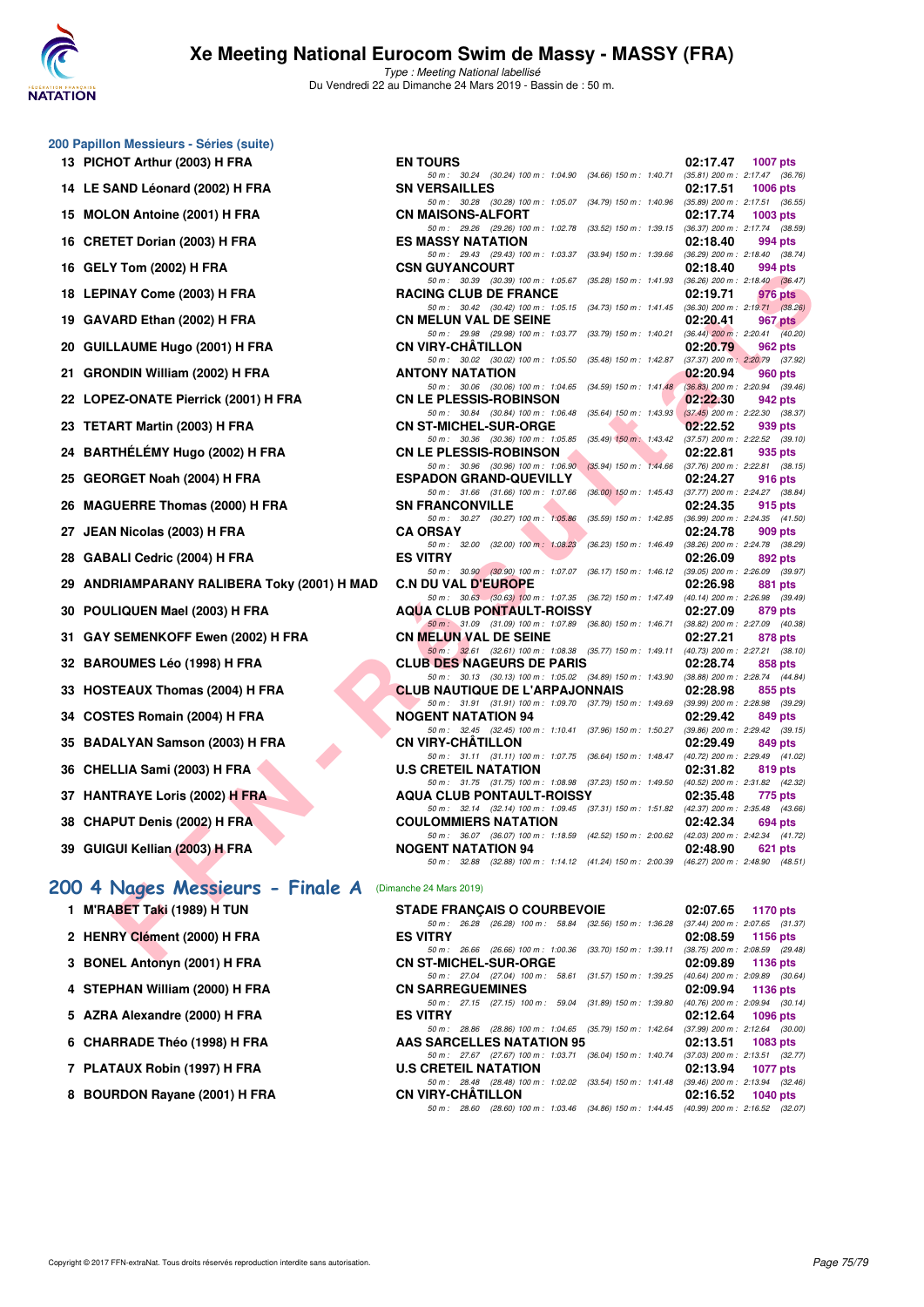

Type : Meeting National labellisé Du Vendredi 22 au Dimanche 24 Mars 2019 - Bassin de : 50 m.

#### **[200 4 Nages Messieurs - Finale B](http://www.ffnatation.fr/webffn/resultats.php?idact=nat&go=epr&idcpt=57649&idepr=91) 17-18 ans** (Dimanche 24 Mars 2019)

- **1 DANDELEUX Lucas (2001) H FRA**
- **2 DINO Maxime (2002) H FRA**
- **3 NAUD Theo (2001) H FRA**
- **4 MOLON Antoine (2001) H FRA**
- **5 CHARBONNEL Theo (2001) H FRA**
- **6 QUILLAUX Gwendal (2002) H FRA**
- **7 WILHELM Hugo (2002) H FRA CHARTRES METROPOLE NAT 02:19.67 995 pts**
- **8 PAUBEL Lucas (2002) H FRA**

- **1 CLAIMAND Adrien (2003) H FRA**
- **2 TETART Martin (2003) H FRA**
- **3 DA SILVA Martin (2003) H FRA**
- **4 PILLER Mathis (2003) H FRA CA L'HAY-LES-ROSES 02:18.70 1009 pts**
- **5 CAUSSE Adam (2003) H FRA**
- **6 DUVAL Elias (2004) H FRA CHARTRES METROPOLE NAT 02:26.72 899 pts**
- 7 LANGLAIS Leo (2004) H FRA
- **8 HANCARD Loris (2004) H FRA**

## **[200 4 Nages Messieurs - Séries](http://www.ffnatation.fr/webffn/resultats.php?idact=nat&go=epr&idcpt=57649&idepr=91)** (Dimanche 24 Mars 2019)

- **1 M'RABET Taki (1989) H TUN**
- 2 STEPHAN William (2000) H FRA
- **3 BONEL Antonyn (2001) H FRA**
- **4 HENRY Clément (2000) H FRA ES VITRY 02:10.46 1128 pts**
- **5 PLATAUX Robin (1997) H FRA**
- **6 AZRA Alexandre (2000) H FRA**
- **7 CHARRADE Théo (1998) H FRA**
- **8 BOURDON Rayane (2001) H FRA**
- **9 CLAIMAND Adrien (2003) H FRA**
- **10 DINO Maxime (2002) H FRA**
- **11 DANDELEUX Lucas (2001) H FRA**
- **12 TETART Martin (2003) H FRA**
- 13 CASTERA Louis (2000) H FRA
- 14 QUILLAUX Gwendal (2002) H FRA
- **15 WILHELM Hugo (2002) H FRA CHARTRES METROPOLE NAT 02:18.72 1008 pts**
- 16 MOLON Antoine (2001) H FRA
- **17 NAUD Theo (2001) H FRA**

| $\overline{O}$ ans (Dimanche 24 Mais 2019)                                              |                           |                                     |                     |
|-----------------------------------------------------------------------------------------|---------------------------|-------------------------------------|---------------------|
| <b>CHARTRES METROPOLE NAT</b>                                                           |                           |                                     | $02:12.22$ 1102 pts |
| 50 m: 28.01 (28.01) 100 m: 1:02.11                                                      | (34.10) 150 m : 1:41.56   | $(39.45)$ 200 m : 2:12.22 $(30.66)$ |                     |
| <b>CERGY PONTOISE NATATION</b>                                                          |                           |                                     | 02:14.38 1070 pts   |
| 50 m: 28.94 (28.94) 100 m: 1:03.01                                                      | $(34.07)$ 150 m : 1:42.54 | (39.53) 200 m : 2:14.38 (31.84)     |                     |
| <b>CHARTRES METROPOLE NAT</b>                                                           |                           |                                     | 02:15.51 1054 pts   |
| 50 m: 28.12 (28.12) 100 m: 1:03.02 (34.90) 150 m: 1:44.84 (41.82) 200 m: 2:15.51 (30.67 |                           |                                     |                     |
| CN MAISONS-ALFORT                                                                       |                           |                                     | 02:17.07 1032 pts   |
| 50 m: 28.89 (28.89) 100 m: 1:02.54 (33.65) 150 m: 1:45.60                               |                           | (43.06) 200 m : 2:17.07 (31.47)     |                     |
| <b>CN ST-MICHEL-SUR-ORGE</b>                                                            |                           |                                     | 02:18.80 1007 pts   |
| 50 m: 30.00 (30.00) 100 m: 1:04.08 (34.08) 150 m: 1:46.12 (42.04) 200 m: 2:18.80 (32.68 |                           |                                     |                     |
| CN VIRY-CHÂTILLON                                                                       |                           |                                     | $02:19.21$ 1001 pts |
| 50 m: 29.29 (29.29) 100 m: 1:05.40 (36.11) 150 m: 1:45.45                               |                           | $(40.05)$ 200 m : 2:19.21 $(33.76)$ |                     |
| <b>CHARTRES METROPOLE NAT</b>                                                           |                           |                                     | $02:19.67$ 995 pts  |
| 50 m: 28.82 (28.82) 100 m: 1:04.02 (35.20) 150 m: 1:47.40                               |                           | (43.38) 200 m : 2:19.67 (32.27)     |                     |
| <b>ES MASSY NATATION</b>                                                                |                           |                                     | $02:23.07$ 948 pts  |
| 50 m: 29.54 (29.54) 100 m: 1:05.27 (35.73) 150 m: 1:49.72 (44.45) 200 m: 2:23.07 (33.35 |                           |                                     |                     |
|                                                                                         |                           |                                     |                     |

#### **[200 4 Nages Messieurs - Finale C](http://www.ffnatation.fr/webffn/resultats.php?idact=nat&go=epr&idcpt=57649&idepr=91) 15-16 ans** (Dimanche 24 Mars 2019)

| <b>CSN GUYANCOURT</b>              |                                                              |  |  | $02:15.35$ 1056 pts                                                                      |  |
|------------------------------------|--------------------------------------------------------------|--|--|------------------------------------------------------------------------------------------|--|
|                                    | 50 m: 28.76 (28.76) 100 m: 1:04.16 (35.40) 150 m: 1:44.95    |  |  | $(40.79)$ 200 m : 2:15.35 $(30.40)$                                                      |  |
| <b>CN ST-MICHEL-SUR-ORGE</b>       |                                                              |  |  | 02:18.08 1017 pts                                                                        |  |
|                                    | 50 m: 28.31 (28.31) 100 m: 1:05.38 (37.07) 150 m: 1:46.19    |  |  | (40.81) 200 m : 2:18.08 (31.89)                                                          |  |
| <b>CN VIRY-CHÂTILLON</b>           |                                                              |  |  | 02:18.19 1016 pts                                                                        |  |
|                                    |                                                              |  |  | 50 m: 29.46 (29.46) 100 m: 1:05.38 (35.92) 150 m: 1:45.17 (39.79) 200 m: 2:18.19 (33.02) |  |
| <b>CA L'HAY-LES-ROSES</b>          |                                                              |  |  | 02:18.70 1009 pts                                                                        |  |
|                                    | 50 m : 29.35 (29.35) 100 m : 1:06.04 (36.69) 150 m : 1:46.42 |  |  | (40.38) 200 m : 2:18.70 (32.28)                                                          |  |
| <b>ESPADON VELIZY-VILLACOUBLAY</b> |                                                              |  |  | 02:26.57 901 pts                                                                         |  |
|                                    |                                                              |  |  | 50 m: 30.61 (30.61) 100 m: 1:08.34 (37.73) 150 m: 1:53.48 (45.14) 200 m: 2:26.57 (33.09) |  |
| <b>CHARTRES METROPOLE NAT</b>      |                                                              |  |  | 02:26.72 899 pts                                                                         |  |
|                                    | 50 m: 30.86 (30.86) 100 m: 1:09.30 (38.44) 150 m: 1:54.42    |  |  | (45.12) 200 m : 2:26.72 (32.30)                                                          |  |
| <b>ES MASSY NATATION</b>           |                                                              |  |  | 02:26.85 897 pts                                                                         |  |
|                                    |                                                              |  |  | 50 m: 31.34 (31.34) 100 m: 1:10.16 (38.82) 150 m: 1:52.88 (42.72) 200 m: 2:26.85 (33.97) |  |
| <b>RED STAR CLUB CHAMPIGNY</b>     |                                                              |  |  |                                                                                          |  |
|                                    |                                                              |  |  | 02:27.25 892 pts                                                                         |  |
|                                    |                                                              |  |  | 50 m: 29.46 (29.46) 100 m: 1:10.55 (41.09) 150 m: 1:54.99 (44.44) 200 m: 2:27.25 (32.26) |  |

| <b>RBONNEL Theo (2001) H FRA</b>                             | <b>CN ST-MICHEL-SUR-ORGE</b>                                                                                                                                                                    | 02:18.80<br><b>1007 pts</b>                                    |
|--------------------------------------------------------------|-------------------------------------------------------------------------------------------------------------------------------------------------------------------------------------------------|----------------------------------------------------------------|
| LAUX Gwendal (2002) H FRA                                    | 50 m: 30.00 (30.00) 100 m: 1:04.08 (34.08) 150 m: 1:46.12 (42.04) 200 m: 2:18.80 (32.68)<br><b>CN VIRY-CHATILLON</b>                                                                            | 02:19.21<br>$1001$ pts                                         |
| IELM Hugo (2002) H FRA                                       | 50 m: 29.29 (29.29) 100 m: 1:05.40 (36.11) 150 m: 1:45.45 (40.05) 200 m: 2:19.21 (33.76)<br><b>CHARTRES METROPOLE NAT</b>                                                                       | 02:19.67<br>995 pts                                            |
| BEL Lucas (2002) H FRA                                       | 50 m: 28.82 (28.82) 100 m: 1:04.02 (35.20) 150 m: 1:47.40 (43.38) 200 m: 2:19.67 (32.27)<br><b>ES MASSY NATATION</b>                                                                            | 02:23.07<br>$948$ pts                                          |
|                                                              | 50 m: 29.54 (29.54) 100 m: 1:05.27 (35.73) 150 m: 1:49.72 (44.45) 200 m: 2:23.07 (33.35)                                                                                                        |                                                                |
| Nages Messieurs - Finale C 15-16 ans (Dimanche 24 Mars 2019) |                                                                                                                                                                                                 |                                                                |
| IMAND Adrien (2003) H FRA                                    | <b>CSN GUYANCOURT</b>                                                                                                                                                                           | 02:15.35<br>1056 pts                                           |
| <b>ART Martin (2003) H FRA</b>                               | 50 m: 28.76 (28.76) 100 m: 1:04.16 (35.40) 150 m: 1:44.95 (40.79) 200 m: 2:15.35 (30.40)<br><b>CN ST-MICHEL-SUR-ORGE</b>                                                                        | 02:18.08<br><b>1017 pts</b>                                    |
| <b>ilLVA Martin (2003) H FRA</b>                             | 50 m: 28.31 (28.31) 100 m: 1:05.38 (37.07) 150 m: 1:46.19 (40.81) 200 m: 2:18.08 (31.89)<br><b>CN VIRY-CHATILLON</b>                                                                            | 02:18.19<br>1016 pts                                           |
| ER Mathis (2003) H FRA                                       | 50 m: 29.46 (29.46) 100 m: 1:05.38 (35.92) 150 m: 1:45.17 (39.79) 200 m: 2:18.19 (33.02)<br><b>CA L'HAY-LES-ROSES</b>                                                                           | 02:18.70<br>1009 $pts$                                         |
| SSE Adam (2003) H FRA                                        | 50 m: 29.35 (29.35) 100 m: 1:06.04 (36.69) 150 m: 1:46.42 (40.38) 200 m: 2:18.70 (32.28)<br><b>ESPADON VELIZY-VILLACOUBLAY</b>                                                                  | 02:26.57<br>901 pts                                            |
|                                                              | 50 m: 30.61 (30.61) 100 m: 1:08.34 (37.73) 150 m: 1:53.48 (45.14) 200 m: 2:26.57 (33.09)                                                                                                        |                                                                |
| AL Elias (2004) H FRA                                        | <b>CHARTRES METROPOLE NAT</b><br>50 m: 30.86 (30.86) 100 m: 1:09.30 (38.44) 150 m: 1:54.42 (45.12) 200 m: 2:26.72 (32.30)                                                                       | 02:26.72<br>899 pts                                            |
| GLAIS Leo (2004) H FRA                                       | <b>ES MASSY NATATION</b>                                                                                                                                                                        | 02:26.85<br>897 pts                                            |
|                                                              | 50 m: 31.34 (31.34) 100 m: 1:10.16 (38.82) 150 m: 1:52.88 (42.72) 200 m: 2:26.85 (33.97)                                                                                                        |                                                                |
| CARD Loris (2004) H FRA                                      | <b>RED STAR CLUB CHAMPIGNY</b><br>50 m: 29.46 (29.46) 100 m: 1:10.55 (41.09) 150 m: 1:54.99 (44.44) 200 m: 2:27.25 (32.26)                                                                      | 02:27.25<br>892 pts                                            |
| Nages Messieurs - Séries (Dimanche 24 Mars 2019)             |                                                                                                                                                                                                 |                                                                |
| \BET Taki (1989) H TUN                                       | <b>STADE FRANÇAIS O COURBEVOIE</b>                                                                                                                                                              | 02:08.60<br><b>1156 pts</b>                                    |
|                                                              | 50 m: 26.65 (26.65) 100 m: 1:00.54 (33.89) 150 m: 1:37.75 (37.21) 200 m: 2:08.60 (30.85)                                                                                                        |                                                                |
| PHAN William (2000) H FRA                                    | <b>CN SARREGUEMINES</b>                                                                                                                                                                         | 02:09.70<br>1139 pts                                           |
| EL Antonyn (2001) H FRA                                      | $50\,m\,:\quad 27.32\quad \  (27.32)\quad 100\,m\,:\quad 58.62\quad \  (31.30)\ 150\,m\,:\quad 1.39.02\quad \  (40.40)\ 200\,m\,:\quad 2.09.70\quad \  (30.68)$<br><b>CN ST-MICHEL-SUR-ORGE</b> | 02:10.00<br>1135 pts                                           |
|                                                              | 50 m: 26.95 (26.95) 100 m: 59.04 (32.09) 150 m: 1:39.64 (40.60) 200 m: 2:10.00 (30.36)                                                                                                          |                                                                |
| RY Clément (2000) H FRA                                      | <b>ES VITRY</b><br>50 m: 26.57 (26.57) 100 m: 1:00.54 (33.97) 150 m: 1:39.78 (39.24) 200 m: 2:10.46 (30.68)                                                                                     | 02:10.46<br>1128 pts                                           |
| TAUX Robin (1997) H FRA                                      | <b>U.S CRETEIL NATATION</b>                                                                                                                                                                     | 02:10.79<br>1123 pts                                           |
| A Alexandre (2000) H FRA                                     | 50 m: 27.55 (27.55) 100 m: 1:01.50 (33.95) 150 m: 1:40.29 (38.79) 200 m: 2:10.79 (30.50)<br><b>ES VITRY</b>                                                                                     | 02:13.72<br>1080 pts                                           |
|                                                              | 50 m: 29.17 (29.17) 100 m: 1:04.98 (35.81) 150 m: 1:42.84 (37.86) 200 m: 2:13.72 (30.88)                                                                                                        |                                                                |
| <b>RRADE Théo (1998) H FRA</b>                               | AAS SARCELLES NATATION 95<br>50 m: 28.21 (28.21) 100 m: 1:04.33 (36.12) 150 m: 1:41.30 (36.97) 200 m: 2:13.90 (32.60)                                                                           | 02:13.90<br>1077 pts                                           |
| RDON Rayane (2001) H FRA                                     | <b>CN VIRY-CHATILLON</b>                                                                                                                                                                        | 02:14.65<br>1066 $pts$                                         |
| IMAND Adrien (2003) H FRA                                    | 50 m: 28.78 (28.78) 100 m: 1:03.71 (34.93) 150 m: 1:43.67 (39.96) 200 m: 2:14.65 (30.98)<br><b>CSN GUYANCOURT</b>                                                                               | 02:16.14<br>1045 pts                                           |
|                                                              | 50 m: 29.43 (29.43) 100 m: 1:04.92 (35.49) 150 m: 1:45.56 (40.64) 200 m: 2:16.14 (30.58)                                                                                                        |                                                                |
| ) Maxime (2002) H FRA                                        | <b>CERGY PONTOISE NATATION</b><br>50 m: 29.32 (29.32) 100 m: 1:03.40 (34.08) 150 m: 1:44.76 (41.36) 200 m: 2:16.85 (32.09)                                                                      | 02:16.85<br>1035 pts                                           |
| DELEUX Lucas (2001) H FRA                                    | <b>CHARTRES METROPOLE NAT</b>                                                                                                                                                                   | 02:17.89<br>1020 pts                                           |
| <b>ART Martin (2003) H FRA</b>                               | 50 m: 28.29 (28.29) 100 m: 1:03.21 (34.92) 150 m: 1:46.28 (43.07) 200 m: 2:17.89 (31.61)<br><b>CN ST-MICHEL-SUR-ORGE</b>                                                                        | 02:17.99<br>1019 pts                                           |
| TERA Louis (2000) H FRA                                      | $(36.98)$ 150 m : 1:45.85<br>50 m : 28.62 (28.62) 100 m : 1:05.60<br><b>CERGY PONTOISE NATATION</b>                                                                                             | (40.25) 200 m : 2:17.99 (32.14)<br>02:18.19<br><b>1016 pts</b> |
| LAUX Gwendal (2002) H FRA.                                   | 50 m: 29.80 (29.80) 100 m: 1:05.18<br>$(35.38)$ 150 m : 1:46.46<br><b>CN VIRY-CHATILLON</b>                                                                                                     | $(41.28)$ 200 m : 2:18.19 $(31.73)$<br>02:18.66<br>1009 pts    |
| <b>IELM Hugo (2002) H FRA</b>                                | 50 m: 29.18 (29.18) 100 m: 1:06.88<br>$(37.70)$ 150 m : 1:46.94<br><b>CHARTRES METROPOLE NAT</b>                                                                                                | (40.06) 200 m : 2:18.66 (31.72)<br>02:18.72<br><b>1008 pts</b> |
| ON Antoine (2001) H FRA                                      | 50 m: 28.55 (28.55) 100 m: 1:03.55<br>$(35.00)$ 150 m : 1:47.00<br><b>CN MAISONS-ALFORT</b>                                                                                                     | (43.45) 200 m : 2:18.72 (31.72)<br>02:18.79<br><b>1007 pts</b> |
|                                                              | 50 m: 29.56 (29.56) 100 m: 1:03.27                                                                                                                                                              | (33.71) 150 m: 1:47.02 (43.75) 200 m: 2:18.79 (31.77)          |
| D Theo (2001) H FRA                                          | <b>CHARTRES METROPOLE NAT</b><br>50 m: 28.98 (28.98) 100 m: 1:05.16 (36.18) 150 m: 1:46.47 (41.31) 200 m: 2:19.02 (32.55)                                                                       | 02:19.02<br><b>1004 pts</b>                                    |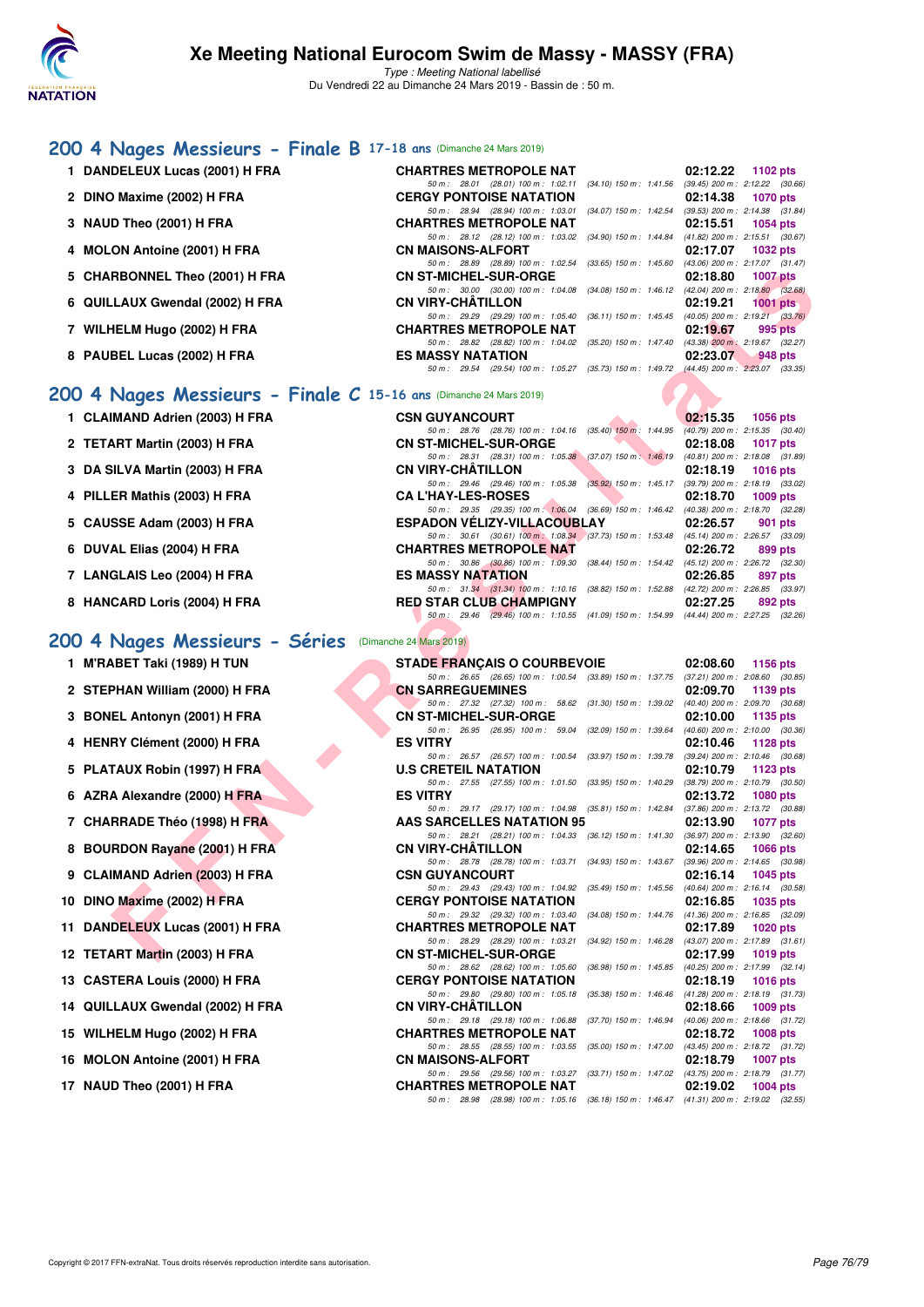

**200 4 Nages Messieurs - Séries (suite) 18 DA SILVA Martin (2003) H FRA** 

## **Xe Meeting National Eurocom Swim de Massy - MASSY (FRA)**

Type : Meeting National labellisé Du Vendredi 22 au Dimanche 24 Mars 2019 - Bassin de : 50 m.

|    | 19 PAUBEL Lucas (2002) H FRA            |
|----|-----------------------------------------|
|    | 20 CHARBONNEL Theo (2001) H FRA         |
|    | 21 SCHEERS Hugo (2001) H FRA            |
|    | 22 PILLER Mathis (2003) H FRA           |
|    | 23 GENEVOIS Yanis (2002) H FRA          |
|    | 24 GELY Tom (2002) H FRA                |
|    | 25 JULIEN Noé (2002) H FRA              |
|    | 26 DELANNOY Antoine (2002) H FRA        |
|    | 27 BARLIER Tony (2002) H FRA            |
|    | 28 LIV Thomas (2002) H FRA              |
|    | 29 MAILLOT Antoine (2002) H FRA         |
|    | 30 LEBRETON Matis (2001) H FRA          |
|    | 31 TISON Mathis (2002) H FRA            |
|    | 32 LANGLAIS Leo (2004) H FRA            |
|    | 33 DEMETZ Alexis (2001) H FRA           |
|    | 34 DUVAL Elias (2004) H FRA             |
|    | 35 HANCARD Loris (2004) H FRA           |
|    | 36 BEBOULENE Remi (2004) H FRA          |
|    | 37 CAUSSE Adam (2003) H FRA             |
|    | 38 BOUCAS Joan (2004) H FRA             |
|    | 39 DEGUILLE Thomas (2003) H FRA         |
|    | 40 BENGHERIB Soufiane (2003) H FRA      |
| 41 | ROUSSE Julien (2000) H FRA              |
|    | 42 JUIN Samuel (2002) H FRA             |
|    | 43 VANDAELE Quentin (2001) H FRA        |
|    | 44 KARADZIC Luka (2004) H FRA           |
| 45 | THIERRY Gaspard (2004) H FRA            |
| 46 | BARETS Florian (2001) H FRA             |
|    | 47 COUBLE Tom (2001) H FRA              |
|    | 48 JULIEN Tristan (2002) H FRA          |
|    | 49 BAILLARGE Bastien (2004) H FRA       |
|    | 50 DUPAS Honorin (2003) H FRA           |
|    | 51 BENNOUR DIT SAHLI Slaiem (2003) H FI |
|    | 52 DATIN Tristan (2002) H FRA           |
|    |                                         |

| 53 KEFI Achmi (2003) H FRA |  |
|----------------------------|--|
|----------------------------|--|

| 0 4 Nages Messieurs - Series (Suite)     |                                                                                                                                   |                      |
|------------------------------------------|-----------------------------------------------------------------------------------------------------------------------------------|----------------------|
| 18 DA SILVA Martin (2003) H FRA          | <b>CN VIRY-CHATILLON</b>                                                                                                          | 02:19.20<br>1002 pts |
| 19 PAUBEL Lucas (2002) H FRA             | 50 m: 30.06 (30.06) 100 m: 1:06.83 (36.77) 150 m: 1:46.60 (39.77) 200 m: 2:19.20 (32.60)<br><b>ES MASSY NATATION</b>              | 02:19.46<br>998 pts  |
| 20 CHARBONNEL Theo (2001) H FRA          | 50 m : 29.04 (29.04) 100 m : 1:04.86 (35.82) 150 m : 1:46.86 (42.00) 200 m : 2:19.46 (32.60)<br><b>CN ST-MICHEL-SUR-ORGE</b>      | 02:19.51<br>997 pts  |
| 21 SCHEERS Hugo (2001) H FRA             | 50 m: 29.60 (29.60) 100 m: 1:03.82 (34.22) 150 m: 1:46.23 (42.41) 200 m: 2:19.51 (33.28)<br><b>CN VIRY-CHATILLON</b>              | 02:19.55<br>997 pts  |
| 22 PILLER Mathis (2003) H FRA            | 50 m: 28.99 (28.99) 100 m: 1:06.91 (37.92) 150 m: 1:45.97 (39.06) 200 m: 2:19.55 (33.58)<br><b>CA L'HAY-LES-ROSES</b>             | 02:19.59<br>996 pts  |
|                                          | 50 m: 28.78 (28.78) 100 m: 1:05.38 (36.60) 150 m: 1:46.00 (40.62) 200 m: 2:19.59 (33.59)                                          |                      |
| 23 GENEVOIS Yanis (2002) H FRA           | <b>CN VIRY-CHATILLON</b><br>50 m: 29.47 (29.47) 100 m: 1:04.33 (34.86) 150 m: 1:47.80 (43.47) 200 m: 2:21.03 (33.23)              | 02:21.03<br>976 pts  |
| 24 GELY Tom (2002) H FRA                 | <b>CSN GUYANCOURT</b><br>50 m: 30.03 (30.03) 100 m: 1:06.49 (36.46) 150 m: 1:47.33 (40.84) 200 m: 2:21.06 (33.73)                 | 02:21.06<br>976 pts  |
| 25 JULIEN Noé (2002) H FRA               | <b>CA ORSAY</b><br>50 m: 29.23 (29.23) 100 m: 1:05.57 (36.34) 150 m: 1:50.53 (44.96) 200 m: 2:22.84 (32.31)                       | 02:22.84<br>951 pts  |
| 26 DELANNOY Antoine (2002) H FRA         | <b>CN MELUN VAL DE SEINE</b><br>50 m: 30.22 (30.22) 100 m: 1:08.23 (38.01) 150 m: 1:49.46 (41.23) 200 m: 2:23.53 (34.07)          | 02:23.53<br>942 pts  |
| 27 BARLIER Tony (2002) H FRA             | <b>CA ORSAY</b>                                                                                                                   | 02:24.06<br>935 pts  |
| 28 LIV Thomas (2002) H FRA               | 50 m: 30.06 (30.06) 100 m: 1:07.37 (37.31) 150 m: 1:50.60 (43.23) 200 m: 2:24.06 (33.46)<br><b>AQUA CLUB PONTAULT-ROISSY</b>      | 02:24.10<br>934 pts  |
| 29 MAILLOT Antoine (2002) H FRA          | 50 m: 31.63 (31.63) 100 m: 1:10.16 (38.53) 150 m: 1:49.15 (38.99) 200 m: 2:24.10 (34.95)<br><b>EN TOURS</b>                       | 02:25.59<br>914 pts  |
| 30 LEBRETON Matis (2001) H FRA           | 50 m: 28.84 (28.84) 100 m: 1:08.14 (39.30) 150 m: 1:53.07 (44.93) 200 m: 2:25.59 (32.52)<br>A.O. TRAPPES NATATION                 | 02:25.85<br>910 pts  |
| 31 TISON Mathis (2002) H FRA             | 50 m: 30.96 (30.96) 100 m: 1:09.44 (38.48) 150 m: 1:50.23 (40.79) 200 m: 2:25.85 (35.62)<br><b>CA L'HAY-LES-ROSES</b>             | 02:27.13<br>893 pts  |
| 32 LANGLAIS Leo (2004) H FRA             | 50 m: 32.28 (32.28) 100 m: 1:10.86 (38.58) 150 m: 1:53.39 (42.53) 200 m: 2:27.13 (33.74)<br><b>ES MASSY NATATION</b>              | 02:27.75<br>885 pts  |
| 33 DEMETZ Alexis (2001) H FRA            | 50 m: 30.89 (30.89) 100 m: 1:09.90 (39.01) 150 m: 1:51.89 (41.99) 200 m: 2:27.75 (35.86)                                          |                      |
|                                          | <b>AQUA CLUB PONTAULT-ROISSY</b><br>50 m: 30.90 (30.90) 100 m: 1:08.36 (37.46) 150 m: 1:52.59 (44.23) 200 m: 2:27.92 (35.33)      | 02:27.92<br>883 pts  |
| 34 DUVAL Elias (2004) H FRA              | <b>CHARTRES METROPOLE NAT</b><br>50 m: 30.85 (30.85) 100 m: 1:09.27 (38.42) 150 m: 1:55.02 (45.75) 200 m: 2:28.19 (33.17)         | 02:28.19<br>879 pts  |
| 35 HANCARD Loris (2004) H FRA            | <b>RED STAR CLUB CHAMPIGNY</b><br>50 m: 29.69 (29.69) 100 m: 1:11.66 (41.97) 150 m: 1:55.84 (44.18) 200 m: 2:28.47 (32.63)        | 02:28.47<br>876 pts  |
| 36 BEBOULENE Remi (2004) H FRA           | <b>AS PORCHEVILLE</b><br>50 m: 30.53 (30.53) 100 m: 1:09.56 (39.03) 150 m: 1:55.32 (45.76) 200 m: 2:29.66 (34.34)                 | 02:29.66<br>860 pts  |
| 37 CAUSSE Adam (2003) H FRA              | <b>ESPADON VELIZY-VILLACOUBLAY</b><br>50 m: 31.52 (31.52) 100 m: 1:10.38 (38.86) 150 m: 1:56.43 (46.05) 200 m: 2:29.67 (33.24)    | 02:29.67<br>860 pts  |
| 38 BOUCAS Joan (2004) H FRA              | <b>CN VIRY-CHATILLON</b>                                                                                                          | 02:29.90<br>857 pts  |
| 39 DEGUILLE Thomas (2003) H FRA          | 50 m: 31.66 (31.66) 100 m: 1:08.98 (37.32) 150 m: 1:57.91 (48.93) 200 m: 2:29.90 (31.99)<br><b>C.N OZOIR-LA-FERRIERE</b>          | 02:30.36<br>851 pts  |
| 40 BENGHERIB Soufiane (2003) H FRA       | 50 m: 32.54 (32.54) 100 m: 1:12.37 (39.83) 150 m: 1:54.69 (42.32) 200 m: 2:30.36 (35.67)<br><b>US GRIGNY</b>                      | 02:30.82<br>845 pts  |
| 41 ROUSSE Julien (2000) H FRA            | 50 m: 31.37 (31.37) 100 m: 1:11.33 (39.96) 150 m: 1:56.27 (44.94) 200 m: 2:30.82 (34.55)<br><b>CLUB NAUTIQUE DE L'ARPAJONNAIS</b> | 02:30.92<br>844 pts  |
| 42 JUIN Samuel (2002) H FRA              | 50 m: 31.13 (31.13) 100 m: 1:10.53 (39.40) 150 m: 1:56.07 (45.54) 200 m: 2:30.92 (34.85)<br><b>VGA ST-MAUR</b>                    | 02:31.51<br>836 pts  |
| 43 VANDAELE Quentin (2001) H FRA         | 50 m: 30.12 (30.12) 100 m: 1:09.57 (39.45) 150 m: 1:57.14 (47.57) 200 m: 2:31.51 (34.37)<br><b>NOGENT NATATION 94</b>             | 02:31.59<br>835 pts  |
|                                          | 50 m: 32.68 (32.68) 100 m: 1:17.01 (44.33) 150 m: 1:59.00 (41.99) 200 m: 2:31.59 (32.59)                                          |                      |
| 44 KARADZIC Luka (2004) H FRA            | <b>CSM CLAMART</b><br>50 m: 33.78 (33.78) 100 m: 1:11.97 (38.19) 150 m: 1:56.45 (44.48) 200 m: 2:31.72 (35.27)                    | 02:31.72<br>834 pts  |
| 45 THIERRY Gaspard (2004) H FRA          | <b>CN MELUN VAL DE SEINE</b><br>50 m: 35.00 (35.00) 100 m: 1:12.96 (37.96) 150 m: 1:57.84 (44.88) 200 m: 2:31.86 (34.02)          | 02:31.86<br>832 pts  |
| 46 BARETS Florian (2001) H FRA           | <b>CN MELUN VAL DE SEINE</b><br>50 m: 31.98 (31.98) 100 m: 1:12.12 (40.14) 150 m: 1:55.59 (43.47) 200 m: 2:31.87 (36.28)          | 02:31.87<br>832 pts  |
| 47 COUBLE Tom (2001) H FRA               | <b>ES MASSY NATATION</b><br>50 m: 28.45 (28.45) 100 m: 1:04.49 (36.04) 150 m: 1:52.27 (47.78) 200 m: 2:31.93 (39.66)              | 02:31.93<br>831 pts  |
| 48 JULIEN Tristan (2002) H FRA           | <b>EN LONGJUMEAU</b><br>50 m: 32.67 (32.67) 100 m: 1:13.79 (41.12) 150 m: 1:56.40 (42.61) 200 m: 2:32.54 (36.14)                  | 02:32.54<br>823 pts  |
| 49 BAILLARGE Bastien (2004) H FRA        | <b>RED STAR CLUB CHAMPIGNY</b>                                                                                                    | 02:35.86<br>782 pts  |
| 50 DUPAS Honorin (2003) H FRA            | 50 m: 34.71 (34.71) 100 m: 1:13.61 (38.90) 150 m: 1:59.12 (45.51) 200 m: 2:35.86 (36.74)<br><b>CLUB DES NAGEURS DE PARIS</b>      | 02:36.19<br>777 pts  |
| 51 BENNOUR DIT SAHLI Slaiem (2003) H FRA | 50 m: 30.85 (30.85) 100 m: 1:12.32 (41.47) 150 m: 1:59.73 (47.41) 200 m: 2:36.19 (36.46)<br><b>NOGENT NATATION 94</b>             | 02:37.64<br>760 pts  |
| 52 DATIN Tristan (2002) H FRA            | 50 m: 32.33 (32.33) 100 m: 1:12.78 (40.45) 150 m: 2:01.67 (48.89) 200 m: 2:37.64 (35.97)<br><b>LAGNY-SUR-MARNE NATATION</b>       | 02:39.27<br>740 pts  |
| 53 KEFI Achmi (2003) H FRA               | 50 m: 34.41 (34.41) 100 m: 1:17.32 (42.91) 150 m: 2:04.26 (46.94) 200 m: 2:39.27 (35.01)<br><b>CLUB DES NAGEURS DE PARIS</b>      | 02:47.68<br>642 pts  |
|                                          | 50 m: 34.25 (34.25) 100 m: 1:22.03 (47.78) 150 m: 2:06.52 (44.49) 200 m: 2:47.68 (41.16)                                          |                      |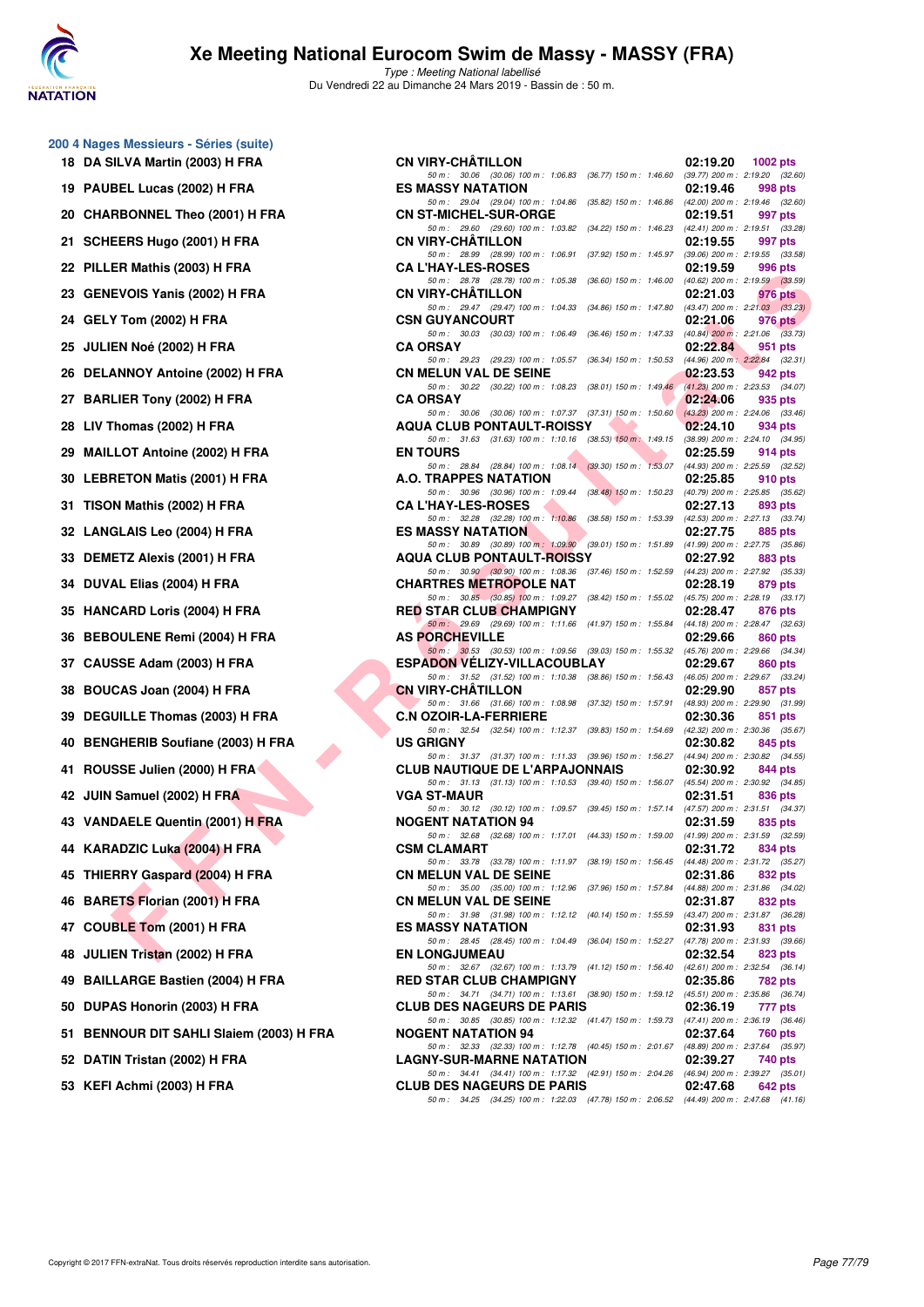

Type : Meeting National labellisé Du Vendredi 22 au Dimanche 24 Mars 2019 - Bassin de : 50 m.

#### **200 4 Nages Messieurs - Séries (suite)**

- **--- MAGUERRE Thomas (2000) H FRA SN FRANCONVILLE DNS dec**
- 
- 
- **--- CRETET Dorian (2003) H FRA ES MASSY NATATION DSQ**
- **--- HARDOUIN Romin (2001) H FRA RED STAR CLUB CHAMPIGNY DSQ**
- 
- **--- DJENNANE Yacine (2002) H ALG CA ORSAY DSQ**

### **[400 4 Nages Messieurs - Finale A](http://www.ffnatation.fr/webffn/resultats.php?idact=nat&go=epr&idcpt=57649&idepr=92)** (Samedi 23 Mars 2019)

**--- MOREAU Dorian (2004) H FRA CHARTRES METROPOLE NAT DNS dec --- PASTULA Kacper (2001) H POL ES VITRY DNS dec --- WATTEZ Luc (2002) H FRA C.N OZOIR-LA-FERRIERE DSQ**



## **[400 4 Nages Messieurs - Finale B](http://www.ffnatation.fr/webffn/resultats.php?idact=nat&go=epr&idcpt=57649&idepr=92) 17-18 ans** (Samedi 23 Mars 2019)

| 1 DINO Maxime (2002) H FRA CERGY PONTOISE NATATION 04:48.92 1034 pts                                                                                                                         |  |                     |
|----------------------------------------------------------------------------------------------------------------------------------------------------------------------------------------------|--|---------------------|
| 50 m: 30.17 (30.17) 100 m: 1:05.49 (35.32) 150 m: 1:43.36 (37.87) 200 m: 2:21.35 (37.99) 250 m: 3:01.84 (40.49) 300 m: 3:42.93 (41.09) 350 m: 4:16.11 (33.18) 400 m: 4:48.92 (32.81)         |  |                     |
| 2 KHAY Aniss (2002) H FRA <b>CNLE PLESSIS-ROBINSON</b> 04:49.64 1029 pts                                                                                                                     |  |                     |
| 50 m: 28.88 (28.88) 100 m: 1:03.43 (34.55) 150 m: 1:41.21 (37.78) 200 m: 2:16.92 (35.71) 250 m: 2:59.97 (43.05) 300 m: 3:42.72 (42.75) 350 m: 4:17.14 (34.42) 400 m: 4:49.64 (32.50)         |  |                     |
|                                                                                                                                                                                              |  | 04:56.69 980 pts    |
| 50 m : 30.29 (30.29) 100 m : 1:06.59 (36.30) 150 m : 1:44.79 (38.20) 200 m : 2:21.97 (37.18) 250 m : 3:05.30 (43.33) 300 m : 3:48.62 (43.32) 350 m : 4:23.51 (34.89) 400 m : 4:56.69 (33.18) |  |                     |
| 4 DJENNANE Yacine (2002) H ALG CA ORSAY                                                                                                                                                      |  | 04:58.04 971 pts    |
| 50 m: 31.94 (31.94) 100 m: 1:10.10 (38.16) 150 m: 1:50.05 (39.95) 200 m: 2:28.51 (38.46) 250 m: 3:10.77 (42.26) 300 m: 3:51.79 (41.02) 350 m: 4:24.95 (33.16) 400 m: 4:58.04 (33.09)         |  |                     |
| 5 LOPEZ-ONATE Pierrick (2001) H FRA CN LE PLESSIS-ROBINSON 05:00.32                                                                                                                          |  | 955 pts             |
| 50 m : 30.69 (30.69) 100 m : 1:06.09 (35.40) 150 m : 1:45.75 (39.66) 200 m : 2:24.94 (39.19) 250 m : 3:10.37 (45.43) 300 m : 3:55.52 (45.15) 350 m : 4:28.32 (32.80) 400 m : 5:00.32 (32.00) |  |                     |
| 6 CHARBONNEL Theo (2001) H FRA CN ST-MICHEL-SUR-ORGE 05:00.84                                                                                                                                |  | 951 pts             |
| 50 m: 31.47 (31.47) 100 m: 1:08.78 (37.31) 150 m: 1:46.34 (37.56) 200 m: 2:23.51 (37.17) 250 m: 3:08.94 (45.43) 300 m: 3:52.80 (43.86) 350 m: 4:27.73 (34.93) 400 m: 5:00.84 (33.11)         |  |                     |
| 7 PAUBEL Lucas (2002) H FRA ES MASSY NATATION                                                                                                                                                |  | 05:02.78<br>938 pts |
| 50 m : 29.99 (29.99) 100 m : 1:04.69 (34.70) 150 m : 1:43.66 (38.97) 200 m : 2:21.53 (37.87) 250 m : 3:07.07 (45.54) 300 m : 3:51.38 (44.31) 350 m : 4:28.32 (36.94) 400 m : 5:02.78 (34.46) |  |                     |
| 8 TISON Mathis (2002) H FRA CAL'HAY-LES-ROSES                                                                                                                                                |  | 05:17.30<br>843 pts |
| 50 m : 33.45 (33.45) 100 m : 1:14.28 (40.83) 150 m : 1:55.95 (41.67) 200 m : 2:36.18 (40.23) 250 m : 3:20.86 (44.68) 300 m : 4:04.89 (44.03) 350 m : 4:42.47 (37.58) 400 m : 5:17.30 (34.83) |  |                     |

#### **[400 4 Nages Messieurs - Finale C](http://www.ffnatation.fr/webffn/resultats.php?idact=nat&go=epr&idcpt=57649&idepr=92) 15-16 ans** (Samedi 23 Mars 2019)

| 1 TETART Martin (2003) H FRA   | <b>CN ST-MICHEL-SUR-ORGE</b>                                                                                                                                                                 | 04:50.94 1020 pts |
|--------------------------------|----------------------------------------------------------------------------------------------------------------------------------------------------------------------------------------------|-------------------|
|                                | 50 m : 29.42 (29.42) 100 m : 1:04.74 (35.32) 150 m : 1:43.22 (38.48) 200 m : 2:21.19 (37.97) 250 m : 3:02.24 (41.05) 300 m : 3:43.84 (41.60) 350 m : 4:17.52 (33.68) 400 m : 4:50.94 (33.42) |                   |
| 2 PILLER Mathis (2003) H FRA   | <b>CA L'HAY-LES-ROSES</b>                                                                                                                                                                    | 05:00.11 956 pts  |
|                                | 50 m : 30.20 (30.20) 100 m : 1:06.64 (36.44) 150 m : 1:47.03 (40.39) 200 m : 2:27.25 (40.22) 250 m : 3:09.20 (41.95) 300 m : 3:51.80 (42.60) 350 m : 4:26.30 (34.50) 400 m : 5:00.11 (33.81) |                   |
| 3 COSTES Romain (2004) H FRA   | <b>NOGENT NATATION 94</b>                                                                                                                                                                    | 05:06.77 911 pts  |
|                                | 50 m: 31.37 (31.37) 100 m: 1:09.10 (37.73) 150 m: 1:47.46 (38.36) 200 m: 2:25.59 (38.13) 250 m: 3:11.01 (45.42) 300 m: 3:57.31 (46.30) 350 m: 4:32.73 (35.42) 400 m: 5:06.77 (34.04)         |                   |
| 4 THIERRY Gaspard (2004) H FRA | CN MELUN VAL DE SEINE                                                                                                                                                                        | 05:17.02 844 pts  |
|                                | 50 m: 35.58 (35.58) 100 m: 1:16.59 (41.01) 150 m: 1:55.65 (39.06) 200 m: 2:33.29 (37.64) 250 m: 3:19.49 (46.20) 300 m: 4:06.30 (46.81) 350 m: 4:42.09 (35.79) 400 m: 5:17.02 (34.93)         |                   |

#### **[400 4 Nages Messieurs - Séries](http://www.ffnatation.fr/webffn/resultats.php?idact=nat&go=epr&idcpt=57649&idepr=92)** (Samedi 23 Mars 2019)

| 1 M'RABET Taki (1989) H TUN                                                                                                                                                          | <b>STADE FRANÇAIS O COURBEVOIE</b>                                                                            | 04:30.37 1170 pts    |  |
|--------------------------------------------------------------------------------------------------------------------------------------------------------------------------------------|---------------------------------------------------------------------------------------------------------------|----------------------|--|
| 50 m: 28.14 (28.14) 100 m: 1:00.85 (32.71) 150 m: 1:36.47 (35.62) 200 m: 2:10.97 (34.50) 250 m: 2:49.28 (38.31) 300 m: 3:27.45 (38.17) 350 m: 3:59.37 (31.92) 400 m: 4:30.37 (31.00) |                                                                                                               |                      |  |
| 2 BONEL Antonyn (2001) H FRA                                                                                                                                                         | CN ST-MICHEL-SUR-ORGE NAMEL AND THE STATE OF STATE AND THE STATE OF STATE OF STATE OF STATE OF STATE OF STATE | 04:34.75 1138 pts    |  |
| 50 m: 27.96 (27.96) 100 m: 1:01.66 (33.70) 150 m: 1:35.49 (33.83) 200 m: 2:09.15 (33.66) 250 m: 2:50.12 (40.97) 300 m: 3:31.36 (41.24) 350 m: 4:03.03 (31.67) 400 m: 4:34.75 (31.72) |                                                                                                               |                      |  |
| 3 STEPHAN William (2000) H FRA                                                                                                                                                       | <b>CN SARREGUEMINES</b>                                                                                       | 04:40.00 1099 pts    |  |
| 50 m: 28.71 (28.71) 100 m: 1:02.91 (34.20) 150 m: 1:38.49 (35.58) 200 m: 2:12.89 (34.40) 250 m: 2:53.06 (40.17) 300 m: 3:35.62 (42.56) 350 m: 4:08.51 (32.89) 400 m: 4:40.00 (31.49) |                                                                                                               |                      |  |
| 4 HENRY Clément (2000) H FRA                                                                                                                                                         | <b>ES VITRY</b>                                                                                               | 04:43.75 1072 pts    |  |
| 50 m: 27.37 (27.37) 100 m: 1:00.82 (33.45) 150 m: 1:37.49 (36.67) 200 m: 2:12.60 (35.11) 250 m: 2:53.58 (40.98) 300 m: 3:34.88 (41.30) 350 m: 4:10.49 (35.61) 400 m: 4:43.75 (33.26) |                                                                                                               |                      |  |
| 5 VANDEVELDE Alexis (2001) H FRA                                                                                                                                                     | SN VERSAILLES                                                                                                 | 04:46.00 1055 pts    |  |
| 50 m: 29.76 (29.76) 100 m: 1:04.26 (34.50) 150 m: 1:42.51 (38.25) 200 m: 2:19.15 (36.64) 250 m: 3:01.84 (42.69) 300 m: 3:43.70 (41.86) 350 m: 4:15.89 (32.19) 400 m: 4:46.00 (30.11) |                                                                                                               |                      |  |
| 6 AZRA Alexandre (2000) H FRA                                                                                                                                                        | <b>ES VITRY</b>                                                                                               | 04:46.73<br>1050 pts |  |
| 50 m: 30.22 (30.22) 100 m: 1:05.85 (35.63) 150 m: 1:44.16 (38.31) 200 m: 2:21.62 (37.46) 250 m: 3:01.62 (40.00) 300 m: 3:42.19 (40.57) 350 m: 4:15.13 (32.94) 400 m: 4:46.73 (31.60) |                                                                                                               |                      |  |